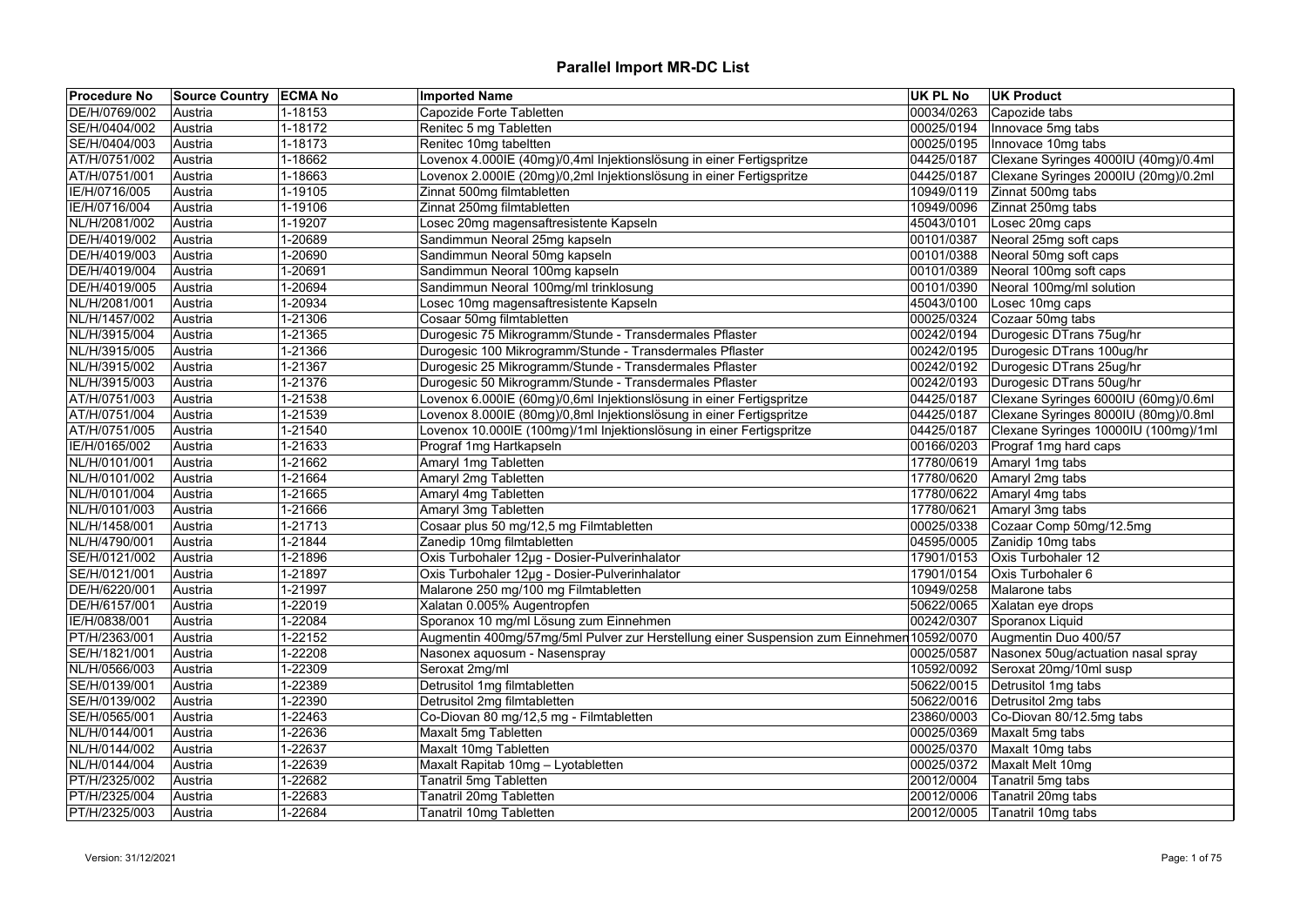| <b>Procedure No</b> | Source Country   ECMA No |             | <b>Imported Name</b>                                                                                                    | <b>UK PL No</b> | <b>UK Product</b>                   |
|---------------------|--------------------------|-------------|-------------------------------------------------------------------------------------------------------------------------|-----------------|-------------------------------------|
| DE/H/5916/001       | Austria                  | 1-22842     | <b>Isotrexin Gel</b>                                                                                                    | 19494/0068      | <b>Isotrexin Gel</b>                |
| SE/H/0169/003       | Austria                  | 1-22900     | Seretide Diskus forte 50 Mikrogramm/500 Mikrogramm - einzeldosiertes Pulver zur Inh 10949/0316                          |                 | Seretide 500 Accuhaler              |
| SE/H/0169/002       | Austria                  | 1-22901     | Seretide Diskus standard 50 Mikrogramm/250 Mikrogramm - einzeldosiertes Pulver zu 10949/0315                            |                 | Seretide 250 Accuhaler              |
| SE/H/0169/001       | Austria                  | 1-22902     | Seretide Diskus levis 50 Mikrogramm/100 Mikrogramm - einzeldosiertes Pulver zur Inh 10949/0314                          |                 | Seretide 100 Accuhaler              |
| NL/H/1457/001       | Austria                  | 1-22927     | Cosaar 12.5mg filmtabletten                                                                                             | 00025/0515      | Cozaar 12.5mg tabs                  |
| NL/H/0150/001       | Austria                  | 1-22964     | Implanon NXT 68 mg Implantat zur subkutanen Anwendung                                                                   | 00025/0563      | Nexplanon                           |
| NL/H/0156/001       | Austria                  | 1-23460     | Seroquel 25mg filmtabletten                                                                                             | 50827/0002      | Seroquel 25mg tabs                  |
| NL/H/0156/002       | Austria                  | 1-23461     | Seroquel 100mg filmtabletten                                                                                            | 50827/0003      | Seroquel 100mg tabs                 |
| NL/H/0156/003       | Austria                  | 1-23463     | Seroquel 200mg filmtabletten                                                                                            | 50827/0004      | Seroquel 200mg tabs                 |
| SE/H/0198/001       | Austria                  | 1-23601     | Celebrex 100mg hartkapseln                                                                                              | 50622/0011      | Celebrex 100mg caps                 |
| DE/H/0116/003       | Austria                  | 1-23741     | Lescol MR 80mg filmtabletten                                                                                            | 23860/0015      | Lescol XL 80mg tabs                 |
| AT/H/0754/001       | Austria                  | 1-23836     | Lovenox 12.000IE (120mg)/0,8ml Injektionslösung in einer Fertigspritze                                                  | 04425/0185      | Clexane Forte 12000IU (120mg)/0.8ml |
| AT/H/0754/002       | Austria                  | 1-23837     | Lovenox 15.000IE (150mg)/1ml Injektionslösung in einer Fertigspritze                                                    | 04425/0185      | Clexane Forte 15000IU (150mg)/1ml   |
| NL/H/2280/001       | Austria                  | 1-23915     | Femoston conti 1mg/5mg filmtabletten                                                                                    | 46302/0038      | Femoston-Conti 1mg/5mg tabs         |
| DE/H/5770/001       | Austria                  | 1-23942     | Seretide levis 25 Mikrogramm/50 Mikrogramm pro Sprühstoß                                                                | 10949/0337      | Seretide 50 Evohaler                |
| DE/H/5770/002       | Austria                  | 1-23943     | Seretide standard 25 Mikrogramm/125 Mikrogramm pro Sprühstoß                                                            | 10949/0338      | Seretide 125 Evohaler               |
| DE/H/5770/003       | Austria                  | 1-23944     | Seretide forte 25 Mikrogramm/250 Mikrogramm pro Sprühstoß                                                               | 10949/0339      | Seretide 250 Evohaler               |
| NL/H/1458/003       | Austria                  | 1-23960     | Fortzaar 100mg/25mg filmtabletten                                                                                       | 00025/0374      | Cozaar Comp 100mg/25mg              |
| SE/H/0229/001       | Austria                  | 1-23993     | Symbicort Turbohaler 160 Mikrogramm/4,5 Mikrogramm pro Dosis Pulver zur Inhalatio 17901/0092 Symbicort 200/6 Turbohaler |                 |                                     |
| SE/H/0230/001       | Austria                  | 1-23994     | Symbicort mite Turbohaler 80 Mikrogramm/4,5 Mikrogramm pro Dosis Pulver zur Inhal 17901/0091                            |                 | Symbicort 100/6 Turbohaler          |
| SE/H/0225/001       | Austria                  | 1-23998     | Zaditen 0.025% Augentropfen                                                                                             | 20162/0019      | Zaditen 0.25mg/ml eye drops         |
| FR/H/0171/001       | Austria                  | 1-24000     | Diamicron MR 30mg Tabletten mit veranderter Wirkstofffreisetzung                                                        | 05815/0019      | Diamicron 30mg MR tabs              |
| FR/H/0178/001       | Austria                  | 1-24094     | FemSevenCombi 50 Mikrogramm/10 Mikrogramm/24 Stunden - Depot-Pflaster                                                   | 49876/0011      | FemSeven Sequi patches              |
| NL/H/4583/002       | Austria                  | 1-24155     | Relpax 40mg filmtabletten                                                                                               | 50622/0054      | Relpax 40mg tabs                    |
| SE/H/0249/001       | Austria                  | 1-24204     | Xalacom 50 Mikrogramm/ml+5mg/ml Augentropfen                                                                            | 50622/0064      | Xalacom eye drops                   |
| DE/H/0299/001       | Austria                  | 1-24226     | Xyzall 5mg Filmtabletten                                                                                                | 00039/0539      | Xyzal 5mg tabs                      |
| NL/H/1457/003       | Austria                  | 1-24232     | Cosaar 100mg Filmtabletten                                                                                              | 00025/0416      | Cozaar 100mg tabs                   |
| DE/H/5646/001       | Austria                  | 1-24273     | Caverject Dual 10 µg - Zweikammerzylinderampullen                                                                       | 00057/0939      | Caverject DCS 10ug                  |
| DE/H/5646/002       | Austria                  | 1-24274     | Caverject Dual 20 µg - Zweikammerzylinderampullen                                                                       | 00057/0940      | Caverject DCS 20ug                  |
| SE/H/0406/003       | Austria                  | 1-24275     | Diovan 80mg filmtabletten                                                                                               | 00101/0600      | Diovan 80mg tabs                    |
| SE/H/0406/004       | Austria                  | 1-24276     | Diovan 160mg filmtabletten                                                                                              | 00101/0601      | Diovan 160mg tabs                   |
| NL/H/0156/007       | Austria                  | 1-24319     | Seroquel 300mg filmtabletten                                                                                            | 50827/0005      | Seroquel 300mg tabs                 |
| DE/H/0307/001       | Austria                  | 1-24396     | Transtec 35 Mikrogramm/h - transdermales Pflaster                                                                       | 04539/0014      | Transtec 35ug/hr patch              |
| DE/H/0307/002       | Austria                  | 1-24397     | Transtec 52.5 Mikrogramm/h - transdermales Pflaster                                                                     | 04539/0015      | Transtec 52.5ug/hr patch            |
| DE/H/0307/003       | Austria                  | 1-24398     | Transtec 70 Mikrogramm/h - transdermales Pflaster                                                                       | 04539/0016      | Transtec 70ug/hr patch              |
| NL/H/0299/001       | Austria                  | 1-24507     | Spiriva 18 mikrogramm kapseln mit inhalationspulver                                                                     | 14598/0062      | Spiriva 18mcg inhalation powder     |
| SE/H/0147/001       | Austria                  | 1-24660     | Cerazette 75 mikrogramm filmtabletten                                                                                   | 00025/0562      | Cerazette 75mcg tabs                |
| SE/H/0229/002       | Austria                  | 1-24739     | Symbicort forte Turbohaler 320 Mikrogramm/9 Mikrogramm pro Dosis Pulver zur Inhala 17901/0200                           |                 | Symbicort 400/12 Turbohaler         |
| DE/H/0384/001       | Austria                  | 1-24926     | Olmetec 10 mg Filmtabletten                                                                                             | 08265/0015      | Olmetec 10mg tabs                   |
| DE/H/0384/002       | Austria                  | 1-24927     | Olmetec 20 mg Filmtabletten                                                                                             | 08265/0016      | Olmetec 20mg tabs                   |
| DE/H/0384/003       | Austria                  | 1-24928     | Olmetec 40 mg Filmtabletten                                                                                             | 08265/0017      | Olmetec 40mg tabs                   |
| DE/H/5854/001       | Austria                  | 1-24961     | Solaraze 3% gel                                                                                                         | 16973/0012      | Solaraze 3% gel                     |
| SE/H/0565/002       | Austria                  | $1 - 25101$ | Co-Diovan forte 160 mg/12,5 mg - Filmtabletten                                                                          | 23860/0004      | Co-Diovan 160/12.5mg tabs           |
| FI/H/0313/001       | Austria                  | 1-25516     | Nebido 1000mg/4ml Injektionslösung                                                                                      | 00010/0549      | Nebido 1000mg/4ml inj               |
| NL/H/0506/001       | Austria                  | 1-25566     | <b>INSPRA 25mg Filmtabletten</b>                                                                                        | 50622/0028      | Inspra 25mg tabs                    |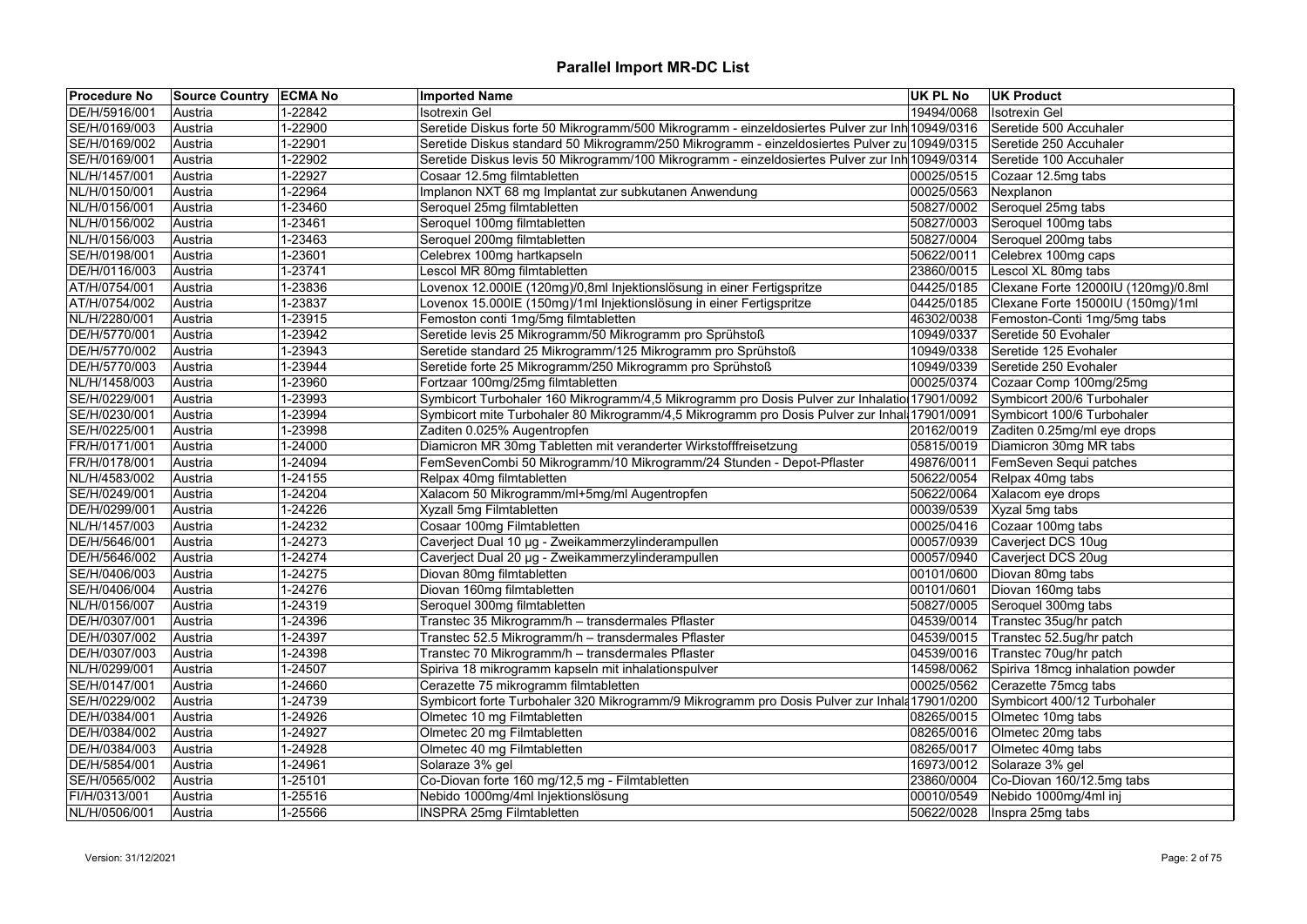| <b>Procedure No</b> | Source Country ECMA No |         | <b>Imported Name</b>                                                    | <b>UK PL No</b> | <b>UK Product</b>                    |
|---------------------|------------------------|---------|-------------------------------------------------------------------------|-----------------|--------------------------------------|
| NL/H/0506/002       | Austria                | 1-25567 | <b>INSPRA 50mg Filmtabletten</b>                                        | 50622/0029      | Inspra 50mg tabs                     |
| SE/H/0565/003       | Austria                | 1-25735 | Co-Diovan fortissimum 160 mg/25 mg - Filmtabletten                      | 23860/0005      | Co-Diovan 160/25mg tabs              |
| SE/H/0210/005       | Austria                | 1-25737 | Reminyl 8 mg Retardkapseln                                              | 16189/0119      | Reminyl XL 8mg caps                  |
| SE/H/0210/007       | Austria                | 1-25739 | Reminyl 24 mg Retardkapseln                                             | 16189/0121      | Reminyl XL 24mg caps                 |
| SE/H/0406/005       | Austria                | 1-25945 | Diovan 40mg filmtabletten                                               | 00101/0599      | Diovan 40mg tabs                     |
| NL/H/3915/001       | Austria                | 1-26080 | Durogesic 12 Mikrogramm/Stunde - Transdermales Pflaster                 | 00242/0409      | Durogesic DTrans 12ug/hr             |
| DE/H/0523/001       | Austria                | 1-26158 | Olmetec Plus 20mg/12.5mg Filmtabletten                                  | 08265/0022      | Olmetec Plus 20mg/12.5mg tabs        |
| DE/H/0523/002       | Austria                | 1-26159 | Olmetec Plus 20mg/25mg Filmtabletten                                    | 08265/0023      | Olmetec Plus 20mg/25mg tabs          |
| NL/H/4790/002       | Austria                | 1-26285 | Zanidip 20mg filmtabletten                                              | 04595/0010      | Zanidip 20mg tabs                    |
| FR/H/0272/001       | Austria                | 1-26327 | Noax uno 100mg Retardtabletten                                          | 43808/0001      | Tradorec XL 100mg tabs               |
| FR/H/0272/002       | Austria                | 1-26329 | Noax uno 200mg Retardtabletten                                          | 43808/0002      | Tradorec XL 200mg tabs               |
| FR/H/0272/003       | Austria                | 1-26331 | Noax uno 300mg Retardtabletten                                          | 43808/0003      | Tradorec XL 300mg tabs               |
| DK/H/0134/002       | Austria                | 1-26570 | Cosopt sine 20mg/ml + 5mg/ml Augentropfen                               | 16058/0015      | Cosopt SDU                           |
| DE/H/4019/001       | Austria                | 1-26595 | Sandimmun Neoral 10mg kapseln                                           | 00101/0483      | Neoral 10mg soft caps                |
| SE/H/1876/001       | Austria                | 1-26720 | Serevent Evohaler Dosieraerosol                                         | 10949/0369      | Serevent 25 Evohaler                 |
| DE/H/0690/004       | Austria                | 1-26725 | Medikinet retard 10 mg Hartkapseln mit veränderter Wirkstofffreisetzung | 11243/0005      | Medikinet XL 10mg caps               |
| DE/H/0690/005       | Austria                | 1-26726 | Medikinet retard 20 mg Hartkapseln mit veränderter Wirkstofffreisetzung | 11243/0006      | Medikinet XL 20mg caps               |
| DE/H/0690/006       | Austria                | 1-26727 | Medikinet retard 30 mg Hartkapseln mit veränderter Wirkstofffreisetzung | 11243/0007      | Medikinet XL 30mg caps               |
| DE/H/0690/007       | Austria                | 1-26728 | Medikinet retard 40 mg Hartkapseln mit veränderter Wirkstofffreisetzung | 11243/0008      | Medikinet XL 40mg caps               |
| NL/H/0732/001       | Austria                | 1-26880 | Mezavant 1200mg magensaftresistente Retardtabletten                     | 08081/0040      | Mezavant XL 1200mg tabs              |
| SE/H/0406/006       | Austria                | 1-26881 | Diovan 320mg filmtabletten                                              | 00101/0726      | Diovan 320mg tabs                    |
| DE/H/0871/001       | Austria                | 1-27002 | Foster 100/6 Mikrogramm/Sprühstoß, Druckgasinhalation, Lösung           | 08829/0156      | Fostair 100/6 inhaler                |
| NL/H/0718/001       | Austria                | 1-27222 | Spiriva Respimat 2,5 Mikrogramm - Lösung zur Inhalation                 | 14598/0084      | Spiriva Respimat                     |
| NL/H/0156/011       | Austria                | 1-27419 | Seroquel XR 400mg retardtabletten                                       | 50827/0010      | Seroquel XL 400mg tabs               |
| NL/H/0156/008       | Austria                | 1-27420 | Seroquel XR 50mg retardtabletten                                        | 50827/0006      | Seroquel XL 50mg tabs                |
| NL/H/0156/009       | Austria                | 1-27421 | Seroquel XR 200mg retardtabletten                                       | 50827/0008      | Seroquel XL 200mg tabs               |
| NL/H/0156/010       | Austria                | 1-27422 | Seroquel XR 300mg retardtabletten                                       | 50827/0009      | Seroquel XL 300mg tabs               |
| SE/H/1861/001       | Austria                | 1-27507 | Alvesco 80 mikrogramm dosieraerosol                                     | 52811/0007      | Alvesco 80 inhaler                   |
| SE/H/1861/002       | Austria                | 1-27508 | Alvesco 160 mikrogramm dosieraerosol                                    | 52811/0008      | Alvesco 160 inhaler                  |
| DE/H/0221/002       | Austria                | 1-28100 | uriVesc 60mg retardkapseln                                              | 46302/0194      | Regurin XL 60mg caps                 |
| NL/H/0156/012       | Austria                | 1-28377 | Seroquel XR 150mg retardtabletten                                       | 50827/0007      | Seroquel XL 150mg tabs               |
| SE/H/1984/001       | Austria                | 1-28434 | Oraycea 40 mg Hartkapseln mit veränderter Wirkstofffreisetzung          | 10590/0056      | Efracea 40mg caps                    |
| DE/H/5733/001       | Austria                | 1-29025 | Versatis 700mg wirkstoffhaltiges Pflaster                               | 50414/0012      | Versatis 700mg medicated plaster     |
| DE/H/0523/003       | Austria                | 1-29037 | Olmetec Plus 40mg/12.5mg Filmtabletten                                  | 08265/0029      | Olmetec Plus 40mg/12.5mg tabs        |
| DE/H/0523/004       | Austria                | 1-29038 | Olmetec Plus 40mg/25mg Filmtabletten                                    | 08265/0030      | Olmetec Plus 40mg/25mg tabs          |
| DE/H/2251/001       | Austria                | 1-29401 | Duodart 0.5mg/0.4mg Hartkapseln                                         | 19494/0046      | Combodart 0.5mg/0.4mg caps           |
| NL/H/2280/002       | Austria                | 1-29404 | Femoston conti 0.5mg-2.5mg                                              | 46302/0037      | Femoston-Conti 0.5mg/2.5mg tabs      |
| DK/H/2871/001       | Austria                | 1-29491 | Picoprep                                                                | 03194/0014      | Picolax                              |
| SE/H/0908/001       | Austria                | 1-29805 | Jext 150 mikrogramm injektionslosung in einem Fertigpen                 | 10085/0052      | Jext 150mcg Pen                      |
| SE/H/0908/002       | Austria                | 1-29806 | Jext 300 mikrogramm injektionslosung in einem Fertigpen                 | 10085/0053      | Jext 300mcg Pen                      |
| DE/H/0690/008       | Austria                | 1-30056 | Medikinet retard 5 mg Hartkapseln mit veränderter Wirkstofffreisetzung  | 11243/0010      | Medikinet XL 5mg caps                |
| DE/H/2915/001       | Austria                | 1-30982 | Latanoprost Pfizer 50 Mikrogramm/ml Augentropfen                        | 00057/1221      | Latanoprost Pfizer 50ug/ml eye drops |
| DE/H/2020/004       | Austria                | 1-31064 | Palexia retard 50mg                                                     | 21727/0041      | Palexia SR 50mg tabs                 |
| DE/H/2020/005       | Austria                | 1-31065 | Palexia retard 100mg                                                    |                 | 21727/0042 Palexia SR 100mg tabs     |
| DE/H/2020/006       | Austria                | 1-31066 | Palexia retard 150mg                                                    |                 | 50414/0016 Palexia SR 150mg tabs     |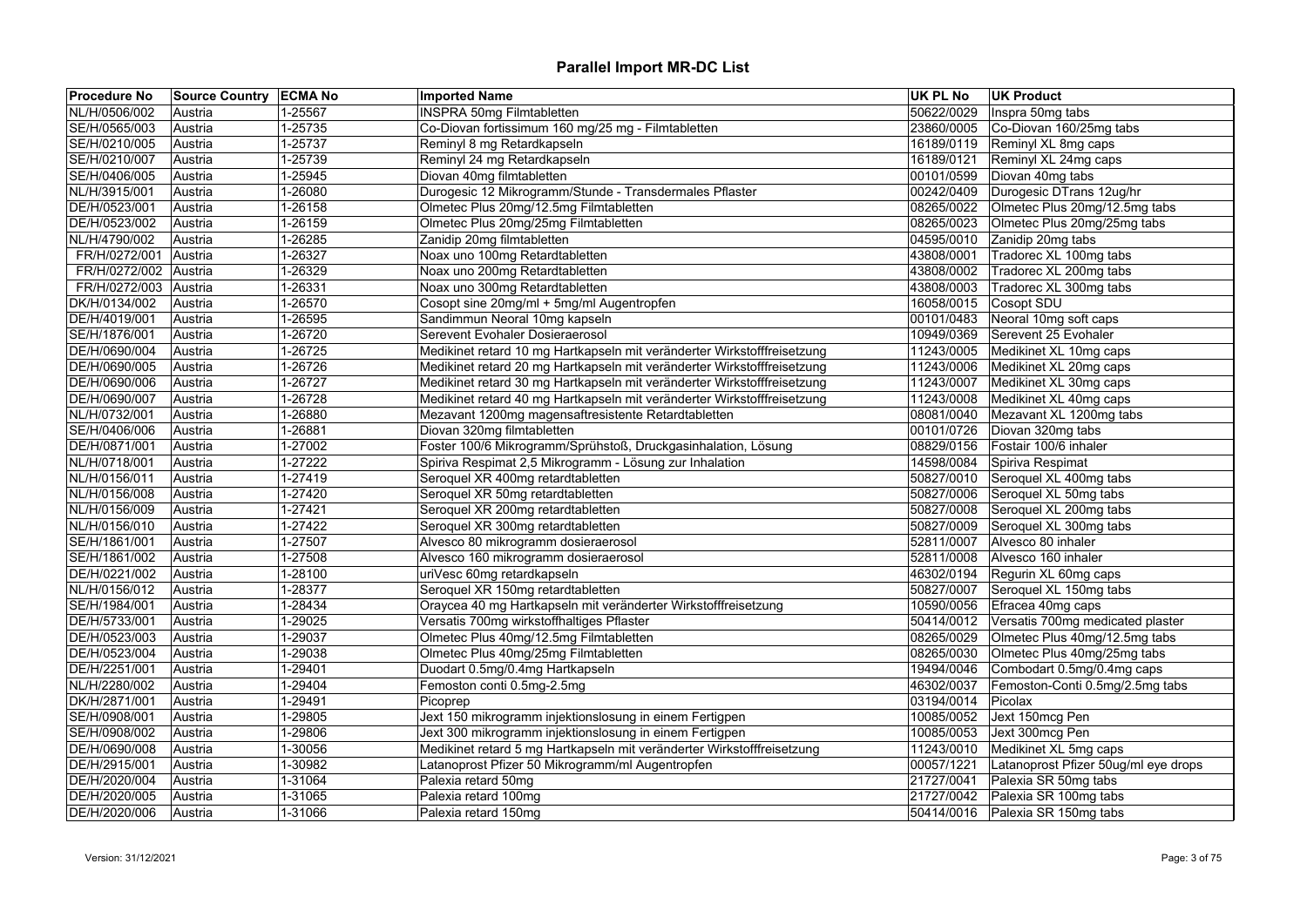| <b>Procedure No</b> | Source Country ECMA No |         | <b>Imported Name</b>                                                              | <b>UK PL No</b> | <b>UK Product</b>                     |
|---------------------|------------------------|---------|-----------------------------------------------------------------------------------|-----------------|---------------------------------------|
| DE/H/2020/007       | Austria                | 1-31067 | Palexia retard 200mg                                                              | 50414/0017      | Palexia SR 200mg tabs                 |
| DE/H/2020/008       | Austria                | 1-31068 | Palexia retard 250mg                                                              | 50414/0018      | Palexia SR 250mg tabs                 |
| DK/H/0279/002       | Austria                | 1-31155 | Daivobet 50 mikrogramm/g + 0,5 mg/g gel                                           | 05293/0005      | Dovobet gel                           |
| SE/H/1074/001       | Austria                | 1-31177 | Latanoprost/Timolol Pfizer 50 Mikrogramm/ml + 5 mg/ml Augentropfen                | 00057/1322      | Latanoprost/Timolol Pfizer 50+5 ug/ml |
| SE/H/1079/004       | Austria                | 1-31393 | Santizor 4 mg Retardkapseln                                                       | 00057/1259      | Santizor XL 4mg caps                  |
| SE/H/1079/004       | Austria                | 1-31393 | Santizor 4mg Retardkapseln                                                        | 00057/1259      | Santizor XL 4mg caps                  |
| DE/H/0871/002       | Austria                | 1-31744 | Foster Nexthaler 100 Mikrogramm/6 Mikrogramm pro Dosis Pulver zur Inhalation      | 08829/0173      | Fostair Nexthaler 100/6               |
| DE/H/3355/001       | Austria                | 1-31812 | Dymista 137 Mikrogramm/50 Mikrogramm pro Sprühstoß Nasenspray, Suspension         | 15142/0258      | Dymista Nasal Spray                   |
| NL/H/2498/001       | Austria                | 1-35232 | Striverdi Respimat 2,5                                                            | 14598/0093      | Striverdi Respimat                    |
| DK/H/0134/003       | Austria                | 1-38436 | Cosopt sine multidose 20mg/ml + 5mg/ml Augentropfen, Lösung                       | 16058/0025      | Cosopt iMulti                         |
| SE/H/0404/002       | Belgium                | 129997  | Renitec 5mg comprimes                                                             | 00025/0194      | Innovace 5mg tabs                     |
| AT/H/0751/002       | Belgium                | 144347  | Clexane 4.000 IE/UI (40mg)/0,4ml Oplossing voor injectie in een voorgevvlde spuit | 04425/0187      | Clexane Syringes 4000IU (40mg)/0.4ml  |
| AT/H/0751/001       | Belgium                | 144365  | Clexane 2.000 IE/UI (20mg)/0,2ml Oplossing voor injectie in een voorgevvlde spuit | 04425/0187      | Clexane Syringes 2000IU (20mg)/0.2ml  |
| DE/H/3456/008       | Belgium                | 160413  | Diflucan 40mg/ml poudre pour suspension buvable                                   | 00057/0344      | Diflucan 40mg/ml oral suspension      |
| DE/H/3456/005       | Belgium                | 160422  | Diflucan 10 mg/ml poudre pour suspension buvable                                  | 00057/0343      | Diflucan 10mg/ml oral suspension      |
| AT/H/0751/005       | Belgium                | 161944  | Clexane 10.000 IE/UI (100mg)/1ml Oplossing voor injectie in een voorgevvlde spuit | 04425/0187      | Clexane Syringes 10000IU (100mg)/1ml  |
| AT/H/0751/004       | Belgium                | 161953  | Clexane 8.000 IE/UI (80mg)/0,8ml Oplossing voor injectie in een voorgevvlde spuit | 04425/0187      | Clexane Syringes 8000IU (80mg)/0.8ml  |
| DE/H/4019/002       | Belgium                | 170642  | Neoral-Sandimmun 25mg capsules molles                                             | 00101/0387      | Neoral 25mg soft caps                 |
| DE/H/4019/004       | Belgium                | 170676  | Neoral-Sandimmun 100mg capsules molles                                            | 00101/0389      | Neoral 100mg soft caps                |
| DE/H/4019/005       | Belgium                | 170685  | Neoral-Sandimmun 100mg/ml solution buvable                                        | 00101/0390      | Neoral 100mg/ml solution              |
| DE/H/4019/003       | Belgium                | 170764  | Neoral-Sandimmun 50mg capsules molles                                             | 00101/0388      | Neoral 50mg soft caps                 |
| NL/H/1457/002       | Belgium                | 173074  | Cozaar 50mg comprimés pelliculés                                                  | 00025/0324      | Cozaar 50mg tabs                      |
| NL/H/3915/005       | Belgium                | 177834  | Durogesic 100 microgrammes/heure, dispositif transdermique                        | 00242/0195      | Durogesic DTrans 100ug/hr             |
| NL/H/3915/003       | Belgium                | 177886  | Durogesic 50 microgrammes/heure, dispositif transdermique                         | 00242/0193      | Durogesic DTrans 50ug/hr              |
| NL/H/3915/004       | Belgium                | 177895  | Durogesic 75 microgrammes/heure, dispositif transdermique                         | 00242/0194      | Durogesic DTrans 75ug/hr              |
| NL/H/3915/002       | Belgium                | 177904  | Durogesic 25 microgrammes/heure, dispositif transdermique                         | 00242/0192      | Durogesic DTrans 25ug/hr              |
| DE/H/6157/001       | Belgium                | 183967  | Xalatan 0,005% collyre en solution                                                | 50622/0065      | Xalatan eye drops                     |
| SE/H/0110/003       | Belgium                | 184371  | Topamax 100mg tabletten                                                           | 00242/0303      | Topamax 100mg tabs                    |
| SE/H/0110/001       | Belgium                | 184405  | Topamax 25mg tabletten                                                            | 00242/0301      | Topamax 25mg tabs                     |
| DE/H/3259/001       | Belgium                | 184746  | Provigil 100 mg comprimés                                                         | 14776/0098      | Provigil 100mg tabs                   |
| SE/H/0121/002       | Belgium                | 185954  | Oxis Turbohaler 9mcg                                                              | 17901/0153      | Oxis Turbohaler 12                    |
| SE/H/0121/001       | Belgium                | 185963  | Oxis Turbohaler 4.5mcg                                                            | 17901/0154      | Oxis Turbohaler 6                     |
| DE/H/6220/001       | Belgium                | 186821  | Malarone 250 mg/100 mg comprimés pelliculés                                       | 10949/0258      | Malarone tabs                         |
| IE/H/0838/001       | Belgium                | 190294  | Sporanox 10mg/ml solution buvable                                                 | 00242/0307      | Sporanox Liquid                       |
| SE/H/1821/001       | Belgium                | 190854  | Nasonex 50 microgrammes par pulvérisation, suspension pour pulvérisation nasale   | 00025/0587      | Nasonex 50ug/actuation nasal spray    |
| NL/H/1458/001       | Belgium                | 190915  | Cozaar Plus 50mg/12,5mg comprimés pelliculés                                      | 00025/0338      | Cozaar Comp 50mg/12.5mg               |
| SE/H/0565/001       | Belgium                | 192893  | Co-Diovane 80 mg/12,5 mg comprimés pelliculés                                     | 23860/0003      | Co-Diovan 80/12.5mg tabs              |
| DE/H/4690/002       | Belgium                | 195921  | Tazko 5mg/5mg comprimés à libération prolongée                                    | 04425/0320      | Triapin 5mg/5mg PR tabs               |
| SE/H/0147/001       | Belgium                | 196506  | Cerazette 75 microgrammes comprimé pelliculé                                      | 00025/0562      | Cerazette 75mcg tabs                  |
| DE/H/4019/001       | Belgium                | 196953  | Neoral-Sandimmun 10mg capsules molles                                             | 00101/0483      | Neoral 10mg soft caps                 |
| NL/H/0144/004       | Belgium                | 197312  | Maxalt Lyo 10mg lyophilisats oraux                                                | 00025/0372      | Maxalt Melt 10mg                      |
| SE/H/0169/001       | Belgium                | 200855  | Seretide Diskus 50 microgram/100 microgram/dosis, inhalatiepoeder, voorverdeeld   | 10949/0314      | Seretide 100 Accuhaler                |
| SE/H/0169/002       | Belgium                | 200873  | Seretide Diskus 50 microgram/250 microgram/dosis, inhalatiepoeder, voorverdeeld   | 10949/0315      | Seretide 250 Accuhaler                |
| SE/H/0169/003       | Belgium                | 200882  | Seretide Diskus 50 microgram/500 microgram/dosis, inhalatiepoeder, voorverdeeld   | 10949/0316      | Seretide 500 Accuhaler                |
| NL/H/1457/001       | Belgium                | 201144  | Cozaar 12.5mg comprimés pelliculés                                                | 00025/0515      | Cozaar 12.5mg tabs                    |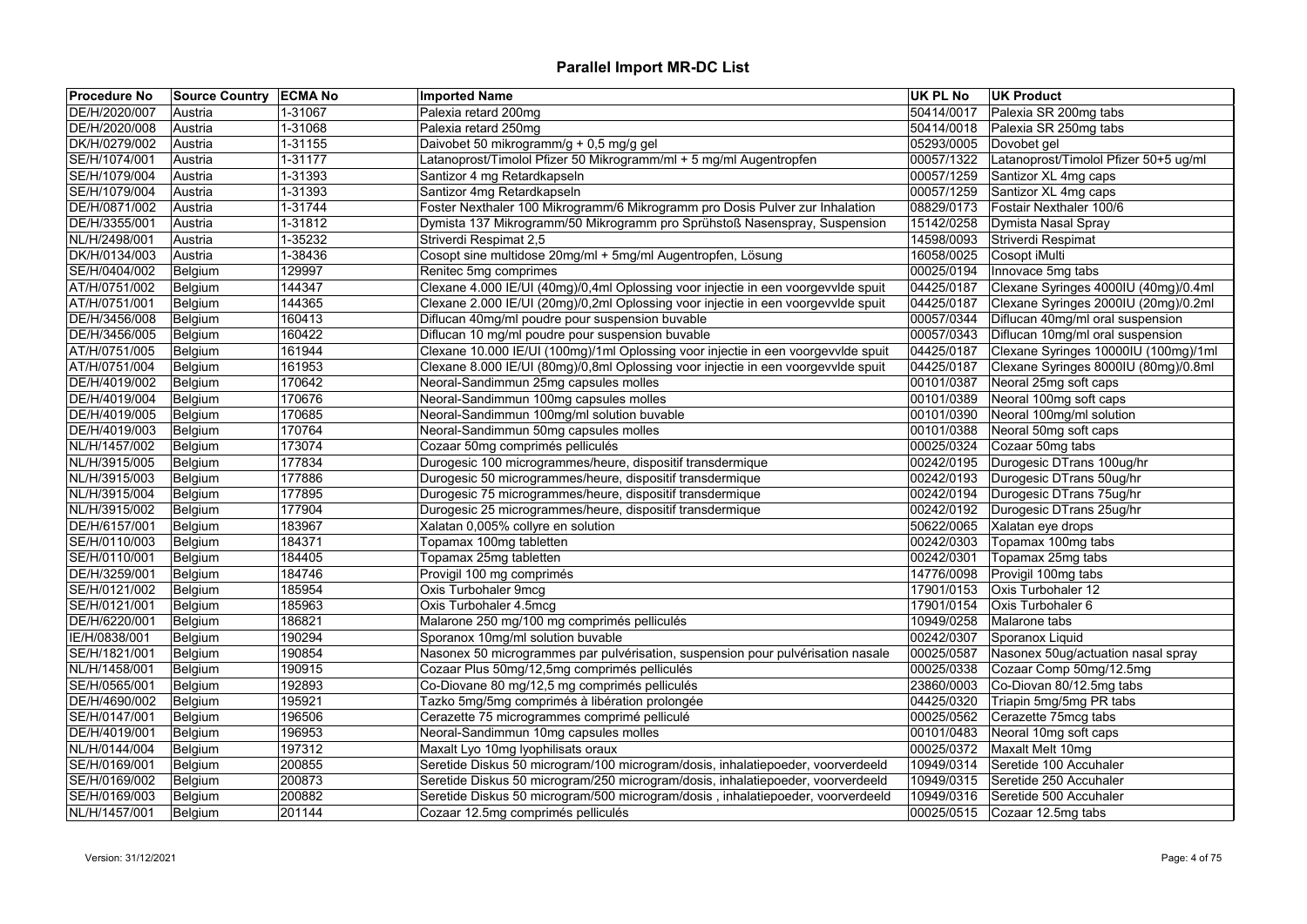| <b>Procedure No</b>   | Source Country   ECMA No |        | <b>Imported Name</b>                                                                         | <b>UK PL No</b> | <b>UK Product</b>                    |
|-----------------------|--------------------------|--------|----------------------------------------------------------------------------------------------|-----------------|--------------------------------------|
| NL/H/0150/001         | Belgium                  | 203271 | Implanon NXT, 68 mg implant pour usage sous-cutané                                           | 00025/0563      | Nexplanon                            |
| AT/H/0751/003         | Belgium                  | 204565 | Clexane 6.000 IE/UI (60mg)/0,6ml Oplossing voor injectie in een voorgevvlde spuit            | 04425/0187      | Clexane Syringes 6000IU (60mg)/0.6ml |
| SE/H/0110/008         | Belgium                  | 207435 | Topamax 25mg harde capsules                                                                  | 00242/0349      | Topamax Sprinkle 25mg caps           |
| SE/H/0110/009         | Belgium                  | 207444 | Topamax 50mg harde capsules                                                                  | 00242/0350      | Topamax Sprinkle 50mg caps           |
| NL/H/0156/001         | Belgium                  | 210357 | Seroquel 25mg comprimés pelliculés                                                           | 50827/0002      | Seroquel 25mg tabs                   |
| NL/H/0156/002         | Belgium                  | 210366 | Seroquel 100mg comprimés pelliculés                                                          | 50827/0003      | Seroquel 100mg tabs                  |
| NL/H/0156/003         | Belgium                  | 210375 | Seroquel 200mg comprimés pelliculés                                                          | 50827/0004      | Seroquel 200mg tabs                  |
| SE/H/0198/001         | Belgium                  | 212301 | Celebrex 100mg hartkapseln                                                                   | 50622/0011      | Celebrex 100mg caps                  |
| SE/H/0198/002         | Belgium                  | 212317 | Celebrex 200mg harde capsules                                                                | 50622/0012      | Celebrex 200mg caps                  |
| SE/H/0211/001         | Belgium                  | 215826 | Nexiam 20mg gastro-resistant tablet                                                          | 17901/0068      | Nexium 20mg tabs                     |
| SE/H/0211/002         | Belgium                  | 215887 | Nexiam 40mg                                                                                  | 17901/0069      | Nexium 40mg tabs                     |
| SE/H/0229/001         | Belgium                  | 220534 | Symbicort Turbohaler 160 microgrammes/4,5 microgrammes/inhalation, poudre pour ir 17901/0092 |                 | Symbicort 200/6 Turbohaler           |
| DE/H/5770/001         | Belgium                  | 220683 | Seretide 25 microgram/50 microgram/dosis Aerosol, suspensie                                  | 10949/0337      | Seretide 50 Evohaler                 |
| DE/H/5770/002         | Belgium                  | 220692 | Seretide 25 microgram/125 microgram/dosis Aerosol, suspensie                                 | 10949/0338      | Seretide 125 Evohaler                |
| DE/H/5770/003         | Belgium                  | 220701 | Seretide 25 microgram/250 microgram/dosis Aerosol, suspensie                                 | 10949/0339      | Seretide 250 Evohaler                |
| SE/H/0249/001         | Belgium                  | 226597 | Xalacom 50 microgrammes/ml + 5 mg/ml, collyre en solution                                    | 50622/0064      | Xalacom eye drops                    |
| DE/H/0299/001         | Belgium                  | 228505 | Xyzall 5mg, comprimés pelliculés                                                             | 00039/0539      | Xyzal 5mg tabs                       |
| NL/H/0156/007         | Belgium                  | 228907 | Seroquel 300mg comprimés pelliculés                                                          | 50827/0005      | Seroquel 300mg tabs                  |
| NL/H/1458/003         | Belgium                  | 229302 | Cozaar Plus Forte 100mg/25mg comprimés pelliculés                                            | 00025/0374      | Cozaar Comp 100mg/25mg               |
| AT/H/0754/001         | Belgium                  | 230176 | Clexane 12000IU (120mg/0.8ml)                                                                | 04425/0185      | Clexane Forte 12000IU (120mg)/0.8ml  |
| AT/H/0754/002         | Belgium                  | 230185 | Clexane 15000IU (150mg/1ml)                                                                  | 04425/0185      | Clexane Forte 15000IU (150mg)/1ml    |
| DE/H/0307/001         | Belgium                  | 233956 | Transtec 35 microgrammes/h dispositif transdermique                                          | 04539/0014      | Transtec 35ug/hr patch               |
| DE/H/0307/002         | Belgium                  | 233965 | Transtec 52,5 microgrammes/h dispositif transdermique                                        | 04539/0015      | Transtec 52.5ug/hr patch             |
| DE/H/0307/003         | Belgium                  | 233974 | Transtec 70 microgrammes/h dispositif transdermique                                          | 04539/0016      | Transtec 70ug/hr patch               |
| NL/H/1457/003         | Belgium                  | 235627 | Cozaar 100mg comprimés pelliculés                                                            | 00025/0416      | Cozaar 100mg tabs                    |
| NL/H/0299/001         | Belgium                  | 236047 | Spiriva 18 microgrammes poudre pour inhalation en gélule                                     | 14598/0062      | Spiriva 18mcg inhalation powder      |
| DK/H/0279/001         | Belgium                  | 239303 | Dovobet 50µg/g; 0,5mg/g ointment                                                             | 05293/0003      | Dovobet ointment                     |
| SE/H/0229/002         | Belgium                  | 239741 | Symbicort forte Turbohaler 320 microgrammes/9 microgrammes/inhalation, poudre pou 17901/0200 |                 | Symbicort 400/12 Turbohaler          |
| AT/H/0121/001         | Belgium                  | 240527 | Cefadroxil Sandoz 500mg harde capsules                                                       | 04416/0433      | Cefadroxil 500mg caps                |
| NL/H/0343/002         | Belgium                  | 250223 | Crestor 20mg filmomhulde tabletten                                                           | 17901/0202      | Crestor 20mg tabs                    |
| SE/H/0304/001         |                          | 250381 | Avodart 0.5mg capsules molles                                                                | 19494/0006      |                                      |
|                       | Belgium                  |        |                                                                                              |                 | Avodart 0.5mg soft caps              |
| DE/H/0384/001         | Belgium                  | 254852 | Olmetec 10mg comprimés pelliculés                                                            | 08265/0015      | Olmetec 10mg tabs                    |
| DE/H/0384/002         | Belgium                  | 254861 | Olmetec 20mg comprimés pelliculés                                                            | 08265/0016      | Olmetec 20mg tabs                    |
| DE/H/0384/003         | Belgium                  | 254877 | Olmetec 40mg comprimés pelliculés                                                            | 08265/0017      | Olmetec 40mg tabs                    |
| SE/H/0565/002         | Belgium                  | 258517 | Co-Diovane 160 mg/12,5 mg comprimés pelliculés                                               | 23860/0004      | Co-Diovan 160/12.5mg tabs            |
| FI/H/0313/001         | Belgium                  | 266384 | Nebido 1000mg/4ml solution injectable                                                        | 00010/0549      | Nebido 1000mg/4ml inj                |
| SE/H/0565/003         | Belgium                  | 271747 | Co-Diovane 160 mg/25 mg comprimés pelliculés                                                 | 23860/0005      | Co-Diovan 160/25mg tabs              |
| NL/H/3915/001         | Belgium                  | 274181 | Durogesic 12 microgrammes/heure, dispositif transdermique                                    | 00242/0409      | Durogesic DTrans 12ug/hr             |
| FR/H/0272/001         | Belgium                  | 281653 | Contramal Uno 100mg comprimés à libération prolongé                                          | 43808/0001      | Tradorec XL 100mg tabs               |
| FR/H/0272/001         | Belgium                  | 281662 | Contramal Uno 100mg comprimés à libération prolongé                                          | 43808/0001      | Tradorec XL 100mg tabs               |
| FR/H/0272/001         | Belgium                  | 281671 | Contramal Uno 100mg comprimés à libération prolongé                                          | 43808/0001      | Tradorec XL 100mg tabs               |
| FR/H/0272/002 Belgium |                          | 281687 | Contramal Uno 200mg comprimés à libération prolongé                                          | 43808/0002      | Tradorec XL 200mg tabs               |
| FR/H/0272/002 Belgium |                          | 281696 | Contramal Uno 200mg comprimés à libération prolongé                                          | 43808/0002      | Tradorec XL 200mg tabs               |
| FR/H/0272/002 Belgium |                          | 281705 | Contramal Uno 200mg comprimés à libération prolongé                                          | 43808/0002      | Tradorec XL 200mg tabs               |
| FR/H/0272/003 Belgium |                          | 281714 | Contramal Uno 300mg comprimés à libération prolongé                                          | 43808/0003      | Tradorec XL 300mg tabs               |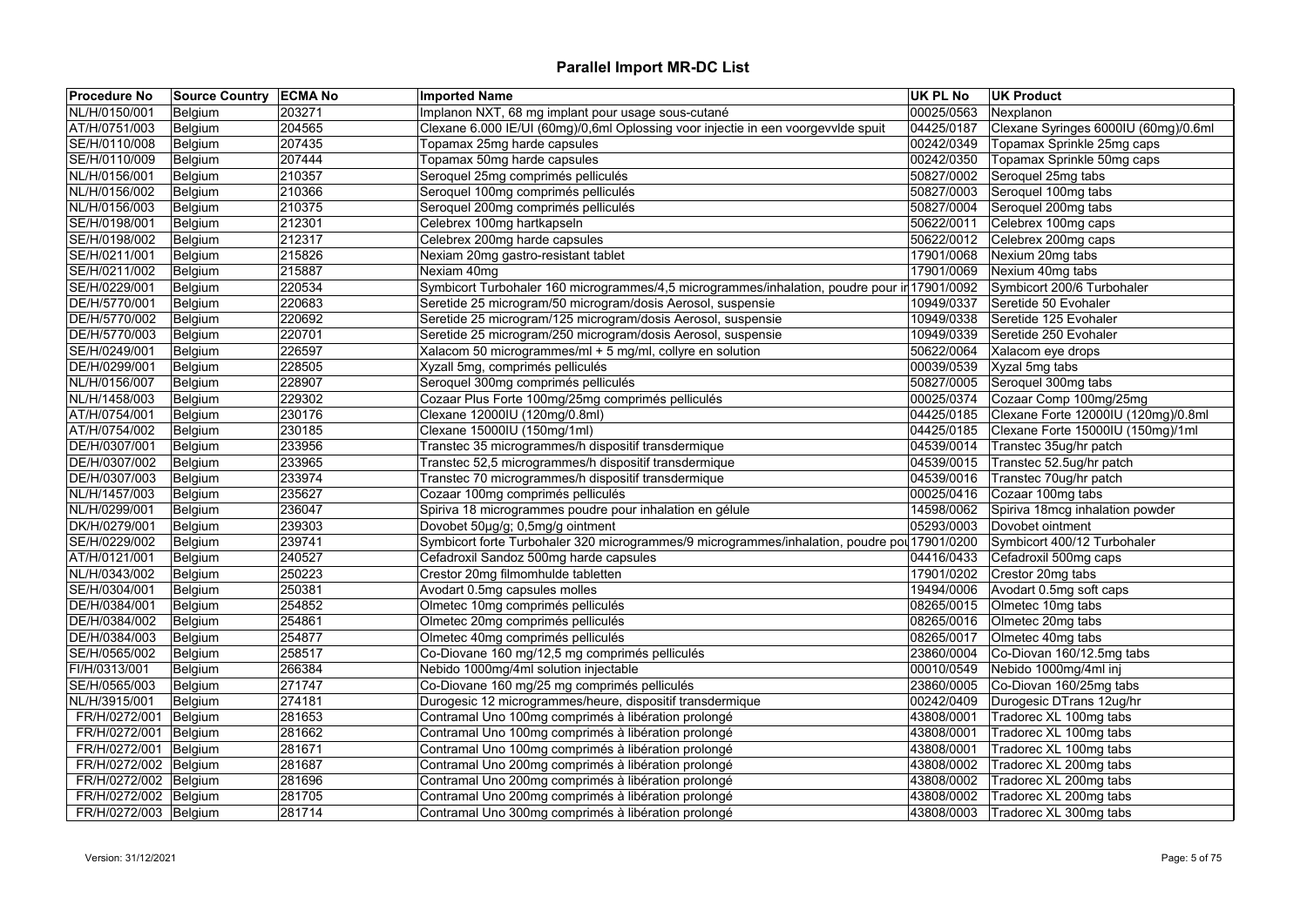| <b>Procedure No</b> | Source Country ECMA No |               | <b>Imported Name</b>                                               | UK PL No   | <b>UK Product</b>                     |
|---------------------|------------------------|---------------|--------------------------------------------------------------------|------------|---------------------------------------|
| FR/H/0272/003       | Belgium                | 281723        | Contramal Uno 300mg comprimés à libération prolongé                | 43808/0003 | Tradorec XL 300mg tabs                |
| DE/H/0523/001       | Belgium                | 282746        | Olmetec Plus 20mg/12,5mg comprimés pelliculés                      | 08265/0022 | Olmetec Plus 20mg/12.5mg tabs         |
| DE/H/0523/002       | Belgium                | 282764        | Olmetec Plus 20mg/25mg comprimés pelliculés                        | 08265/0023 | Olmetec Plus 20mg/25mg tabs           |
| CZ/H/0939/001       | Belgium                | 285196        | Postinor 1500 ug comprime-tablet-tablette                          | 04854/0150 | Levonelle 1500mcg tabs                |
| SE/H/1876/001       | Belgium                | 289177        | Serevent 25 Microgrammes / dosis                                   | 10949/0369 | Serevent 25 Evohaler                  |
| DK/H/0134/002       | Belgium                | 291663        | Cosopt unit dose 20 mg/ml;5mg/ml                                   | 16058/0015 | Cosopt SDU                            |
| NL/H/0732/001       | Belgium                | 293587        | Mezavant 1200mg comprimé gastro-résistant à libération prolongée   | 08081/0040 | Mezavant XL 1200mg tabs               |
| SE/H/0406/003       | Belgium                | 296414        | Diovane 80mg comprimes pellicules                                  | 00101/0600 | Diovan 80mg tabs                      |
| SE/H/0406/004       | Belgium                | 296423        | Diovane 160mg comprimes pellicules                                 | 00101/0601 | Diovan 160mg tabs                     |
| SE/H/0406/006       | Belgium                | 297604        | Diovane 320mg comprimes pellicules                                 | 00101/0726 | Diovan 320mg tabs                     |
| FR/H/0288/001       | Belgium                | 302732        | Geltim 1 mg/g, gel ophtalmique en récipient unidose                | 20162/0010 | Tiopex 1mg/g eye gel SDU              |
| DE/H/5733/001       | Belgium                | 312462        | Versatis 700mg emplâtre médicamenteux                              | 50414/0012 | Versatis 700mg medicated plaster      |
| NL/H/0156/008       | Belgium                | 314221        | Seroquel XR 50mg comprimés à libération prolongée                  | 50827/0006 | Seroquel XL 50mg tabs                 |
| NL/H/0156/009       | Belgium                | 314246        | Seroquel XR 200mg comprimés à libération prolongée                 |            | 50827/0008 Seroquel XL 200mg tabs     |
| NL/H/0156/011       | Belgium                | 314282        | Seroquel XR 400mg comprimés à libération prolongée                 | 50827/0010 | Seroquel XL 400mg tabs                |
| NL/H/0156/010       | Belgium                | 314564        | Seroquel XR 300mg comprimés à libération prolongée                 | 50827/0009 | Seroquel XL 300mg tabs                |
| NL/H/0718/001       | Belgium                | 316495        | Spiriva Respimat 2,5 microgram, inhalatieoplossing                 | 14598/0084 | Spiriva Respimat                      |
| NL/H/0156/012       | Belgium                | 331974        | Seroquel XR 150mg comprimés à libération prolongée                 | 50827/0007 | Seroquel XL 150mg tabs                |
| NL/H/1457/001       | Belgium                | 341031        | Cozaar 12.5mg comprimés pelliculés                                 | 00025/0515 | Cozaar 12.5mg tabs                    |
| NL/H/1457/002       | Belgium                | 341047        | Cozaar 50mg comprimés pelliculés                                   | 00025/0324 | Cozaar 50mg tabs                      |
| NL/H/1457/003       | Belgium                | 341056        | Cozaar 100mg comprimés pelliculés                                  | 00025/0416 | Cozaar 100mg tabs                     |
| NL/H/1458/001       | Belgium                | 342754        | Cozaar Plus 50mg/12,5mg comprimés pelliculés                       | 00025/0338 | Cozaar Comp 50mg/12.5mg               |
| NL/H/1458/003       | Belgium                | 342763        | Cozaar Plus Forte 100mg/25mg comprimés pelliculés                  | 00025/0374 | Cozaar Comp 100mg/25mg                |
| NL/H/1458/002       | Belgium                | 342772        | Cozaar Plus 100mg/12,5mg comprimés pelliculés                      | 00025/0473 | Cozaar Comp 100mg/12.5mg              |
| NL/H/1458/002       | Belgium                | 342781        | Cozaar Plus 100mg/12,5mg comprimés pelliculés                      | 00025/0473 | Cozaar Comp 100mg/12.5mg              |
| DE/H/1913/001       | Belgium                | 365285        | Lercanidipine Teva 10mg comprimes pellicules                       | 00289/1283 | Lercanidipine hydrochloride 10mg tabs |
| DE/H/1913/002       | Belgium                | 365303        | Lercanidipine Teva 20mg comprimes pellicules                       | 00289/1284 | Lercanidipine hydrochloride 20mg tabs |
| DE/H/0523/003       | Belgium                | 368645        | Olmetec Plus 40mg/12,5mg comprimés pelliculés                      | 08265/0029 | Olmetec Plus 40mg/12.5mg tabs         |
| DE/H/0523/004       | Belgium                | 368654        | Olmetec Plus 40mg/25mg comprimés pelliculés                        | 08265/0030 | Olmetec Plus 40mg/25mg tabs           |
| DE/H/2251/001       | Belgium                | 369774        | Combodart 0,5mg/0,4mg gélules                                      | 19494/0046 | Combodart 0.5mg/0.4mg caps            |
| DK/H/2871/001       | Belgium                | 374211        | Picoprep                                                           | 03194/0014 | Picolax                               |
| SE/H/0908/001       | Belgium                | 382514        | Jext 150 microgrammes solution injectable en stylo prerempli       | 10085/0052 | Jext 150mcg Pen                       |
| SE/H/0908/002       | Belgium                | 382523        | Jext 300 microgrammes solution injectable en stylo prerempli       | 10085/0053 | Jext 300mcg Pen                       |
| DE/H/2915/001       | Belgium                | 409053        | Latanoprost Pfizer 50 microgrammes/ml collyre en solution          | 00057/1221 | Latanoprost Pfizer 50ug/ml eye drops  |
| NL/H/3926/001       | Belgium                | 415326        | Affusine 20mg/g crème                                              | 20046/0256 | Fusidic acid Focus 20mg/g cream       |
| DK/H/2888/001       | Belgium                | 423586        | Equasym XR 10mg gélules à libération modifiée                      | 27303/0004 | Equasym XL 10mg caps                  |
| DK/H/2888/002       | Belgium                | 423595        | Equasym XR 20mg gélules à libération modifiée                      | 27303/0005 | Equasym XL 20mg caps                  |
| DK/H/2888/003       | Belgium                | 423604        | Equasym XR 30mg gélules à libération modifiée                      | 27303/0006 | Equasym XL 30mg caps                  |
| SE/H/1921/003       | Belgium                | 429423        | Flutiform 250mcg-10mcg                                             | 16950/0169 | Flutiform 250mcg/10mcg inhaler        |
| DK/H/2028/001       | Belgium                | 444936        | Methylfenidaat Retard Sandoz 18mg comprimés à libération prolongée | 04416/1346 | Matoride XL 18mg tabs                 |
| DK/H/2028/002       | Belgium                | 444945        | Methylfenidaat Retard Sandoz 36mg comprimés à libération prolongée | 04416/1348 | Matoride XL 36mg tabs                 |
| DK/H/2028/003       | Belgium                | 444954        | Methylfenidaat Retard Sandoz 54mg comprimés à libération prolongée | 04416/1349 | Matoride XL 54mg tabs                 |
| DK/H/0134/003       | Belgium                | 530337        | <b>Cosopt Sine Conservans</b>                                      | 16058/0025 | Cosopt iMulti                         |
| SE/H/0110/007       | Belgium                | 1028 IS 90 F5 | Topamax 15mg harde capsules                                        | 00242/0348 | Topamax Sprinkle 15mg caps            |
| SE/H/0110/001       | Belgium                | 2 BR 3 F3     | Topamax 25mg tabletten                                             | 00242/0301 | Topamax 25mg tabs                     |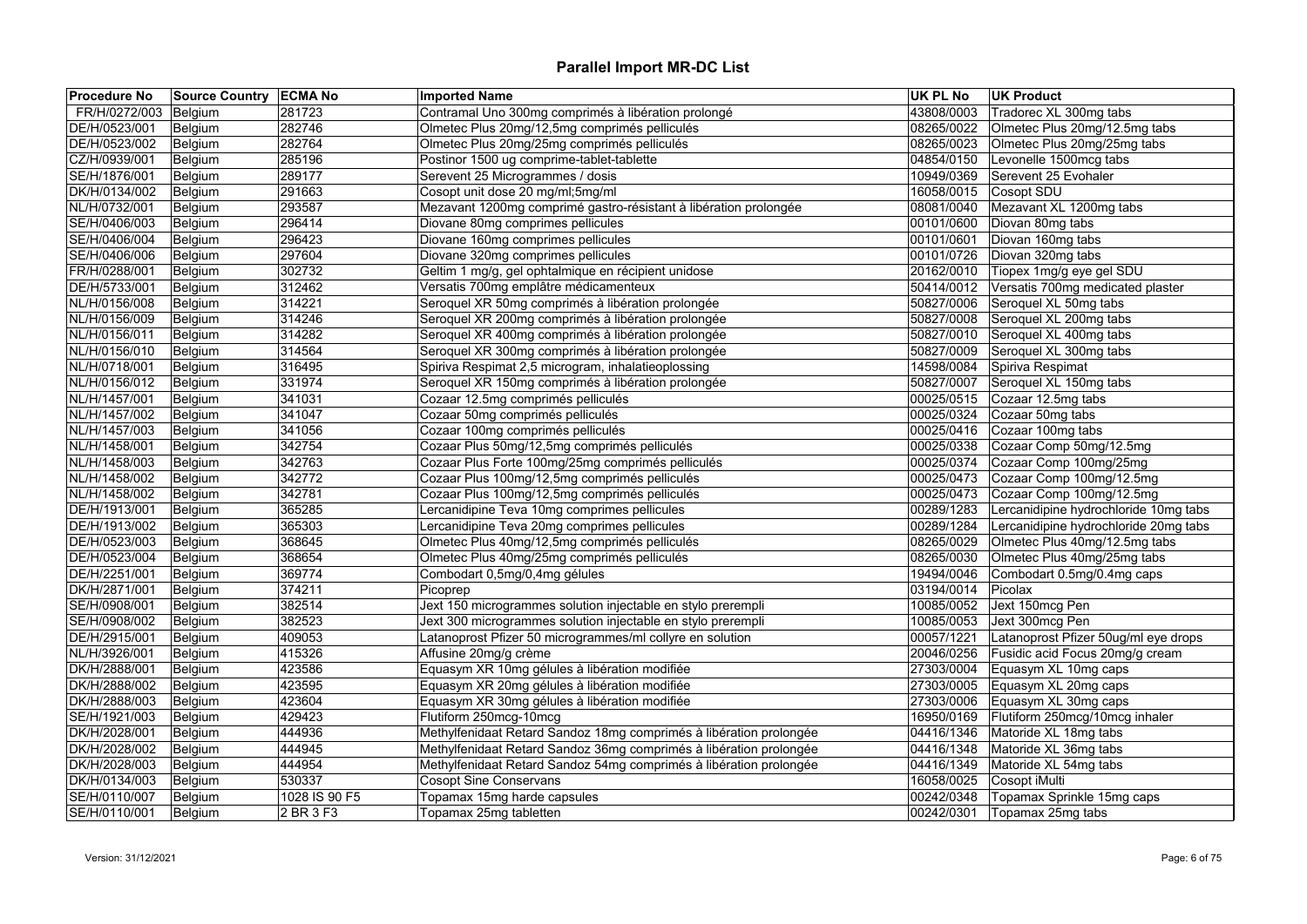| <b>Procedure No</b> | Source Country ECMA No |                       | <b>Imported Name</b>                                                                                    | <b>UK PL No</b> | <b>UK Product</b>                       |
|---------------------|------------------------|-----------------------|---------------------------------------------------------------------------------------------------------|-----------------|-----------------------------------------|
| SE/H/0110/007       | Belgium                | 2 BR 4 F4             | Topamax 15mg harde capsules                                                                             | 00242/0348      | Topamax Sprinkle 15mg caps              |
| SE/H/0110/009       | Belgium                | 2 BR 6 F4             | Topamax 50mg harde capsules                                                                             | 00242/0350      | Topamax Sprinkle 50mg caps              |
| SE/H/0110/003       | Belgium                | 2 BR 8 F3             | Topamax 100mg tabletten                                                                                 |                 | 00242/0303 Topamax 100mg tabs           |
| SE/H/0110/007       | Belgium                | 2 IS 172 F5           | Topamax 15mg harde capsules                                                                             |                 | 00242/0348   Topamax Sprinkle 15mg caps |
| NL/H/0487/001       | Belgium                | 210 IS 167 F3         | Vesicare 5mg                                                                                            | 00166/0197      | Vesicare 5mg tabs                       |
| NL/H/0487/002       | Belgium                | 210 IS 168 F3         | Vesicare 10mg                                                                                           | 00166/0198      | Vesicare 10mg tabs                      |
| DK/H/0012/005       | Bulgaria               | 9700312               | Genotropin 12mg (36 IU)                                                                                 | 00057/0988      | Genotropin 12mg                         |
| SE/H/0229/001       | <b>Bulgaria</b>        | 20010988              | Symbicort Turbuhaler 160 micrograms/ 4,5 micrograms/ inhalation, inhalation powder                      | 17901/0092      | Symbicort 200/6 Turbohaler              |
| NL/H/1540/001       | Bulgaria               | 20011209              | Lamictal 25mg tablets                                                                                   | 00003/0272      | Lamictal 25mg tabs                      |
| NL/H/1540/002       | Bulgaria               | 20011210              | Lamictal 50mg tablets                                                                                   | 00003/0273      | Lamictal 50mg tabs                      |
| NL/H/1540/003       | Bulgaria               | 20011211              | Lamictal 100mg tablets                                                                                  | 00003/0274      | Lamictal 100mg tabs                     |
| SE/H/0406/003       | <b>Bulgaria</b>        | 20020027              | Diovan 80mg film-coated tablets                                                                         | 00101/0600      | Diovan 80mg tabs                        |
| SE/H/0406/004       | Bulgaria               | 20020028              | Diovan 160mg film-coated tablets                                                                        | 00101/0601      | Diovan 160mg tabs                       |
| NL/H/0299/001       | Bulgaria               | 20020374              | Spiriva 18 microgram, inhalation powder, hard capsule                                                   | 14598/0062      | Spiriva 18mcg inhalation powder         |
| SE/H/0304/001       | Bulgaria               | 20040103              | Avodart 0.5mg soft capsules                                                                             | 19494/0006      | Avodart 0.5mg soft caps                 |
| SE/H/0406/005       | Bulgaria               | 20050206              | Diovan 40mg film-coated tablets                                                                         | 00101/0599      | Diovan 40mg tabs                        |
| SE/H/0229/002       | Bulgaria               | 20060168              | Symbicort Turbuhaler 320 micrograms/ 9 micrograms                                                       | 17901/0200      | Symbicort 400/12 Turbohaler             |
| DE/H/2251/001       | Bulgaria               | 20100347              | Duodart 0.5mg/0.4mg hard capsules                                                                       | 19494/0046      | Combodart 0.5mg/0.4mg caps              |
| DK/H/2871/001       | Bulgaria               | 20100450              | Picoprep                                                                                                | 03194/0014      | Picolax                                 |
| NL/H/0718/001       | Bulgaria               | 20110382              | Spiriva Respimat 2.5 microgram, inhalation solution                                                     | 14598/0084      | Spiriva Respimat                        |
| DK/H/0134/003       | Bulgaria               |                       | Cosopt iMulti                                                                                           | 16058/0025      | Cosopt iMulti                           |
| SE/H/1821/001       | Croatia                | HR-H-032470068        | Nasonex 50 mikrograma sprej za nos, suspenzija                                                          | 00025/0587      | Nasonex 50ug/actuation nasal spray      |
| DE/H/4019/002       | Croatia                | HR-H-141846183        | Sandimmun Neoral 25mg meke kapsule                                                                      | 00101/0387      | Neoral 25mg soft caps                   |
| DE/H/4019/004       | Croatia                | HR-H-144486729        | Sandimmun Neoral 100mg meke kapsule                                                                     | 00101/0389      | Neoral 100mg soft caps                  |
| SE/H/0229/001       | Croatia                | HR-H-203679076-06     | Symbicort Turbuhaler 160 mikrograma/4,5 mikrograma po inhalaciji, prašak inhalata                       | 17901/0092      | Symbicort 200/6 Turbohaler              |
| NL/H/3915/002       | Croatia                | HR-H-222344953        | Durogesic 25 mikrograma/sat transdermalni flaster                                                       | 00242/0192      | Durogesic DTrans 25ug/hr                |
| NL/H/3915/003       | Croatia                | HR-H-239768718        | Durogesic 50 mikrograma/sat transdermalni flaster                                                       |                 | 00242/0193 Durogesic DTrans 50ug/hr     |
| SE/H/0169/003       | Croatia                |                       | HR-H-251056275-01-05 Seretide Diskus 50 mikrograma +500 mikrograma                                      | 10949/0316      | Seretide 500 Accuhaler                  |
| NL/H/3915/001       | Croatia                | HR-H-516334089        | Durogesic 12 mikrograma/sat transdermalni flaster                                                       | 00242/0409      | Durogesic DTrans 12ug/hr                |
| DE/H/4019/003       | Croatia                | HR-H-547220134        | Sandimmun Neoral 50mg meke kapsule                                                                      |                 | 00101/0388 Neoral 50mg soft caps        |
| SE/H/0169/002       | Croatia                | HR-H-562619185-02     | Seretide Diskus 50mcg-250mcg                                                                            | 10949/0315      | Seretide 250 Accuhaler                  |
| NL/H/3915/004       | Croatia                | HR-H-613618293        | Durogesic 75 mikrograma/sat transdermalni flaster                                                       | 00242/0194      | Durogesic DTrans 75ug/hr                |
| SE/H/0229/002       | Croatia                | HR-H-680667236-01     | Symbicort Turbuhaler 320 mikrograma/9 mikrograma po inhalaciji, prašak inhalata                         | 17901/0200      | Symbicort 400/12 Turbohaler             |
| NL/H/3915/005       | Croatia                | HR-H-826093753        | Durogesic 100 mikrograma/sat transdermalni flaster                                                      | 00242/0195      | Durogesic DTrans 100ug/hr               |
| DE/H/4019/005       | Croatia                | HR-H-861000959        | Sandimmun Neoral 100mg/ml oralna otopina                                                                | 00101/0390      | Neoral 100mg/ml solution                |
| NL/H/0506/002       | Croatia                | UP/I-530-09/06-01/223 | Inspra 50mg tablete                                                                                     | 50622/0029      | Inspra 50mg tabs                        |
| NL/H/0343/003       | Croatia                | UP/I-530-09/06-01/407 | Crestor 40mg filmom oblozene tablete                                                                    | 17901/0203      | Crestor 40mg tabs                       |
| NL/H/0487/001       | Croatia                | UP/I-530-09/07-01/323 | Vesicare 5mg filmom oblozene tablete                                                                    | 00166/0197      | Vesicare 5mg tabs                       |
| NL/H/0487/002       | Croatia                | UP/I-530-09/07-01/324 | Vesicare 10mg filmom oblozene tablete                                                                   | 00166/0198      | Vesicare 10mg tabs                      |
| SE/H/0230/001       | Croatia                |                       | UP/I-530-09/08-02/129 Symbicort Turbuhaler 80 mikrograma/4,5 mikrograma po inhalaciji, prašak inhalata  | 17901/0091      | Symbicort 100/6 Turbohaler              |
| SE/H/0230/001       |                        |                       | UP/I-530-09/08-02/130 Symbicort Turbuhaler 80 mikrograma/4,5 mikrograma po inhalaciji, prašak inhalata  | 17901/0091      |                                         |
|                     | Croatia                |                       |                                                                                                         |                 | Symbicort 100/6 Turbohaler              |
| SE/H/0229/001       | Croatia                |                       | UP/I-530-09/08-02/131 Symbicort Turbuhaler 160 mikrograma/4,5 mikrograma po inhalaciji, prašak inhalata | 17901/0092      | Symbicort 200/6 Turbohaler              |
| SE/H/0229/001       | Croatia                |                       | UP/I-530-09/08-02/132 Symbicort Turbuhaler 160 mikrograma/4,5 mikrograma po inhalaciji, prašak inhalata | 17901/0092      | Symbicort 200/6 Turbohaler              |
| SE/H/0229/002       | Croatia                |                       | UP/I-530-09/08-02/133 Symbicort Turbuhaler 320 mikrograma/9 mikrograma po inhalaciji, prašak inhalata   | 17901/0200      | Symbicort 400/12 Turbohaler             |
| IE/H/0165/001       | Croatia                |                       | UP/I-530-09/09-02/528 Prograf 0,5 mg tvrde kapsule                                                      | 00166/0206      | Prograf 0.5mg hard caps                 |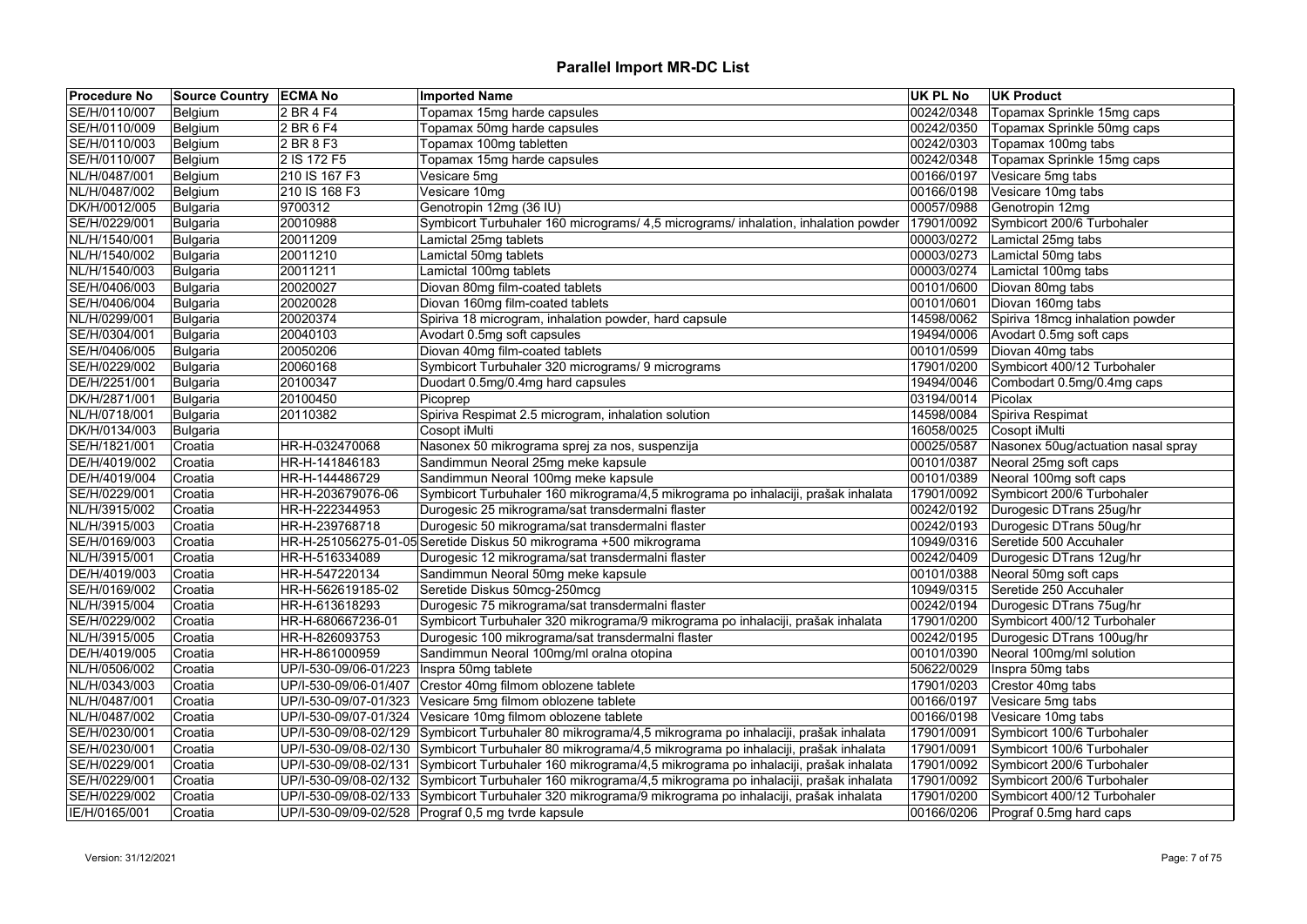| <b>Procedure No</b> | <b>Source Country ECMA No</b> |                       | <b>Imported Name</b>                                                                            | <b>UK PL No</b> | <b>UK Product</b>                     |
|---------------------|-------------------------------|-----------------------|-------------------------------------------------------------------------------------------------|-----------------|---------------------------------------|
| IE/H/0165/002       | Croatia                       |                       | UP/I-530-09/09-02/529 Prograf 1 mg tvrde kapsule                                                | 00166/0203      | Prograf 1mg hard caps                 |
| IE/H/0165/003       | Croatia                       |                       | UP/I-530-09/09-02/530 Prograf 5 mg tvrde kapsule                                                | 00166/0204      | Prograf 5mg hard caps                 |
| FR/H/0181/006       | Croatia                       |                       | UP/I-530-09/10-01/200 Glucophage 1000mg prasak za oralnu otopinu u vrecicama                    | 11648/0090      | Glucophage 1000mg powder for solution |
| SE/H/0304/001       | Croatia                       | UP/I-530-09/10-02/15  | Avodart 0.5mg meke kapsule                                                                      | 19494/0006      | Avodart 0.5mg soft caps               |
| SE/H/1876/001       | Croatia                       |                       | UP/I-530-09/10-02/196 Serevent Inhaler 25 mikrograma/dozi, stlaceni inhalat, suspenzija         | 10949/0369      | Serevent 25 Evohaler                  |
| NL/H/0380/001       | Croatia                       |                       | UP/I-530-09/10-02/230 Angeliq 1mg/2mg Filmom Oblozene Tablete                                   | 00010/0518      | Angeliq tabs                          |
| NL/H/0343/003       | Croatia                       | UP/I-530-09/10-02/436 | Crestor 40mg filmom oblozene tablete                                                            | 17901/0203      | Crestor 40mg tabs                     |
| NL/H/0343/002       | Croatia                       |                       | UP/I-530-09/10-02/437 Crestor 20mg filmom oblozene tablete                                      | 17901/0202      | Crestor 20mg tabs                     |
| NL/H/0343/001       | Croatia                       |                       | UP/I-530-09/10-02/438 Crestor 10mg filmom oblozene tablete                                      | 17901/0201      | Crestor 10mg tabs                     |
| NL/H/0506/001       | Croatia                       | UP/I-530-09/11-02/231 | Inspra 25mg filmom oblozene tablete                                                             | 50622/0028      | Inspra 25mg tabs                      |
| NL/H/0506/002       | Croatia                       | UP/I-530-09/11-02/232 | Inspra 50mg filmom oblozene tablete                                                             | 50622/0029      | Inspra 50mg tabs                      |
| SE/H/0169/001       | Croatia                       | UP/I-530-09/11-02/350 | Seretide Diskus 50 mikrograma +100 mikrograma u jednoj dozi, prasak, inhalata, dozir 10949/0314 |                 | Seretide 100 Accuhaler                |
| SE/H/0169/002       | Croatia                       | UP/I-530-09/11-02/351 | Seretide Diskus 50mcg-250mcg                                                                    | 10949/0315      | Seretide 250 Accuhaler                |
| SE/H/0169/003       | Croatia                       |                       | UP/I-530-09/11-02/352 Seretide Diskus 50 mikrograma +500 mikrograma                             | 10949/0316      | Seretide 500 Accuhaler                |
| SE/H/0147/001       | Croatia                       | UP/I-530-09/14-01/168 | Cerazette 75 mikrograma filmom obložene tablete                                                 | 00025/0562      | Cerazette 75mcg tabs                  |
| DE/H/5733/001       | <b>Czech Republic</b>         | 01/284/10-C           | Versatis 700mg léčivá náplast                                                                   | 50414/0012      | Versatis 700mg medicated plaster      |
| DE/H/6007/001       | <b>Czech Republic</b>         | 06/407/08-C           | Concerta 18mg tablety s predizenym uvolnovanim                                                  | 00242/0372      | Concerta XL 18mg tabs                 |
| DE/H/6007/002       | <b>Czech Republic</b>         | 06/408/08-C           | Concerta 36mg tablety s predizenym uvolnovanim                                                  | 00242/0373      | Concerta XL 36mg tabs                 |
| SE/H/1861/002       | Czech Republic                | 14/003/05-C           | Alvesco 160 inhaler                                                                             | 52811/0008      | Alvesco 160 inhaler                   |
| NL/H/0150/001       | <b>Czech Republic</b>         | 14/049/01-C           | Nexplanon 68 mg subkutánní implantát                                                            | 00025/0563      | Nexplanon                             |
| SE/H/0169/001       | <b>Czech Republic</b>         | 14/101/00-C           | Seretide Diskus 50 mikrogramů/100 mikrogramů                                                    | 10949/0314      | Seretide 100 Accuhaler                |
| SE/H/0169/002       | <b>Czech Republic</b>         | 14/102/00-C           | Seretide Diskus 50 mikrogramů/250 mikrogramů                                                    | 10949/0315      | Seretide 250 Accuhaler                |
| SE/H/0169/003       | Czech Republic                | 14/103/00-C           | Seretide Diskus 50 mikrogramů/500 mikrogramů                                                    | 10949/0316      | Seretide 500 Accuhaler                |
| NL/H/0299/001       | Czech Republic                | 14/174/02-C           | Spiriva prasek k inhalaci v tvrdych tobolkach                                                   | 14598/0062      | Spiriva 18mcg inhalation powder       |
| DE/H/0528/001       | Czech Republic                | 14/216/05-C           | Atimos 12 mikrogramow/dawke odmierzona aerozol inhalacyjny roztwor                              | 08829/0154      | Atimos Modulite                       |
| SE/H/0230/001       | <b>Czech Republic</b>         | 14/231/01-C           | Symbicort Turbuhaler 100 mikrogramu / 6 mikrogramu / inhalace                                   | 17901/0091      | Symbicort 100/6 Turbohaler            |
| SE/H/0229/001       | Czech Republic                | 14/232/01-C           | Symbicort Turbuhaler 200 mikrogramu / 6 mikrogramu / inhalace                                   | 17901/0092      | Symbicort 200/6 Turbohaler            |
| SE/H/0229/002       | Czech Republic                | 14/289/02-C           | Symbicort 400/12 Turbuhaler                                                                     | 17901/0200      | Symbicort 400/12 Turbohaler           |
| DE/H/0871/001       | Czech Republic                | 14/302/07-C           | Combair 100/6 mikrogramů v jednotlivé dávce, roztok k inhalaci v tlakovém obalu                 | 08829/0156      | Fostair 100/6 inhaler                 |
| ES/H/0653/001       | <b>Czech Republic</b>         | 14/314/16-C           | Braltus 10 mikrogramu/davka prasek k inhalaci v tvrde tobolce                                   | 00289/1870      | Braltus 10mcg inhalation powder       |
| SE/H/1921/001       | Czech Republic                | 14/553/12-C           | Flutiform 50 mikrogramu/ 5 mikrogramu v jedne davce suspenze k inhalaci v tlakovem 16950/0167   |                 | Flutiform 50mcg/5mcg inhaler          |
| SE/H/1921/002       | Czech Republic                | 14/554/12-C           | Flutiform 125 mikrogramu/5 mikrogramu v jedne davce suspenze k inhalaci v tlakovem 16950/0168   |                 | Flutiform 125mcg/5mcg inhaler         |
| SE/H/1921/003       | Czech Republic                | 14/555/12-C           | Flutiform 250 mikrogramu/ 10 mikrogramu v jedne davce suspenze k inalaci v tlakoven 16950/0169  |                 | Flutiform 250mcg/10mcg inhaler        |
| NL/H/0718/001       | <b>Czech Republic</b>         | 14/666/07-C           | Spiriva Respimat 2,5 mikrogramu, roztok k inhalaci                                              | 14598/0084      | Spiriva Respimat                      |
| DE/H/5724/001       | Czech Republic                | 14/679/16-C           | Serkep 25mcg/125mcg/dav                                                                         | 04569/1449      | Sirdupla 25/125mcg inhaler            |
| DE/H/5724/002       | Czech Republic                | 14/680/16-C           | Serkep 25mcg/250mcg/dav                                                                         | 04569/1450      | Sirdupla 25/250mcg inhaler            |
| SE/H/1921/005       | Czech Republic                | 14/809/15-C           | Flutiform K-Haler 125mcg/5mcg/dav                                                               | 16950/0339      | Flutiform K-Haler 125mcg/5mcg         |
| PT/H/2363/001       | <b>Czech Republic</b>         | 15/265/00-C           | Augmentin Duo, prášek pro perorální suspenzi                                                    | 10592/0070      | Augmentin Duo 400/57                  |
| SE/H/1984/001       | <b>Czech Republic</b>         | 15/370/11-C           | Oracea 40 mg tvrdé tobolky s řízeným uvolňováním                                                | 10590/0056      | Efracea 40mg caps                     |
| AT/H/0751/001       | Czech Republic                | 16/250/93-A/C         | Clexane 2 000 anti-XA IU/0,2 ml                                                                 | 04425/0187      | Clexane Syringes 2000IU (20mg)/0.2ml  |
| AT/H/0751/002       | Czech Republic                | 16/250/93-B/C         | Clexane 4 000 anti-XA IU/0,4 ml                                                                 | 04425/0187      | Clexane Syringes 4000IU (40mg)/0.4ml  |
| AT/H/0751/003       | <b>Czech Republic</b>         | 16/250/93-C/C         | Clexane 6 000 anti-XA IU/0,6 ml                                                                 | 04425/0187      | Clexane Syringes 6000IU (60mg)/0.6ml  |
| AT/H/0751/004       | <b>Czech Republic</b>         | 16/250/93-D/C         | Clexane 8 000 anti-XA IU/0,8 ml                                                                 | 04425/0187      | Clexane Syringes 8000IU (80mg)/0.8ml  |
| AT/H/0751/005       | <b>Czech Republic</b>         | 16/250/93-E/C         | Clexane 10 000 anti-XA IU/1,0 ml                                                                | 04425/0187      | Clexane Syringes 10000IU (100mg)/1ml  |
| AT/H/0754/001       | Czech Republic                | 16/338/01-A/C         | Clexane Forte 12000IU/0.8ml                                                                     | 04425/0185      | Clexane Forte 12000IU (120mg)/0.8ml   |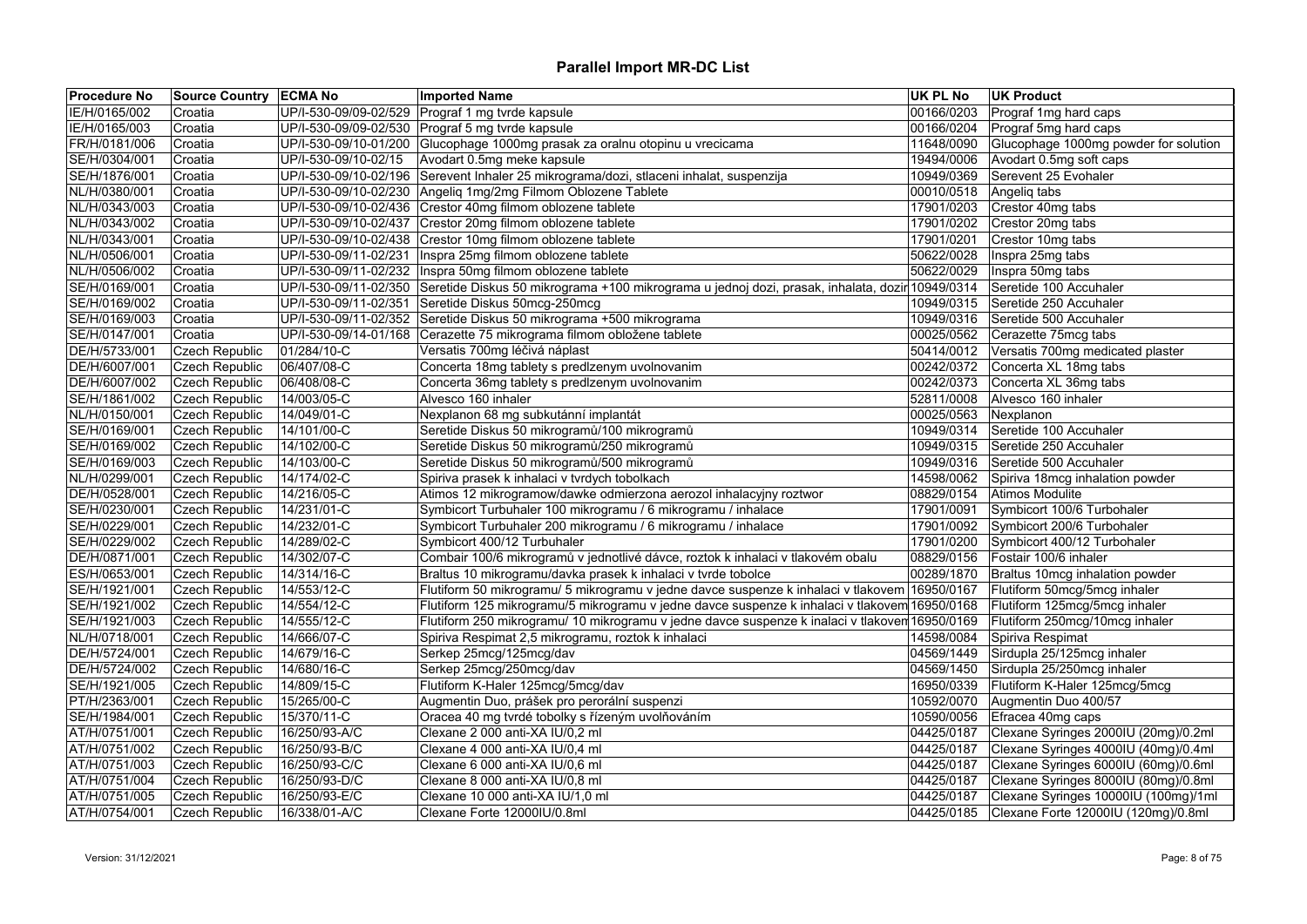| <b>Procedure No</b> | Source Country   ECMA No |               | <b>Imported Name</b>                                      | <b>UK PL No</b>    | UK Product                                |
|---------------------|--------------------------|---------------|-----------------------------------------------------------|--------------------|-------------------------------------------|
| AT/H/0754/002       | Czech Republic           | 16/338/01-B/C | Clexane Forte 15000IU/1ml                                 | 04425/0185         | Clexane Forte 15000IU (150mg)/1ml         |
| NL/H/1539/002       | <b>Czech Republic</b>    | 21/483/96-A/C | Lamictal 5 mg, žvýkací/dispergovatelné tablety            | 00003/0346         | Lamictal 5mg dispersible tabs             |
| NL/H/1539/003       | Czech Republic           | 21/483/96-B/C | Lamictal 25 mg, žvýkací/dispergovatelné tablety           | 00003/0347         | Lamictal 25mg dispersible tabs            |
| NL/H/1539/005       | <b>Czech Republic</b>    | 21/483/96-C/C | Lamictal 100 mg, žvýkací/dispergovatelné tablety          | 00003/0348         | Lamictal 100mg dispersible tabs           |
| SE/H/0110/003       | Czech Republic           | 21/512/97-C   | Topamax 100mg                                             | 00242/0303         | Topamax 100mg tabs                        |
| NL/H/1540/001       | <b>Czech Republic</b>    | 21/802/92-A/C | Lamictal 25 mg                                            | 00003/0272         | Lamictal 25mg tabs                        |
| NL/H/1540/002       | Czech Republic           | 21/802/92-B/C | Lamictal 50 mg                                            | 00003/0273         | Lamictal 50mg tabs                        |
| NL/H/1540/003       | Czech Republic           | 21/802/92-C/C | Lamictal 100 mg                                           | 00003/0274         | Lamictal 100mg tabs                       |
| DE/H/0299/001       | Czech Republic           | 24/050/02-C   | Xyzal 5mg, potahované tablety                             | 00039/0539         | Xyzal 5mg tabs                            |
| DE/H/6220/001       | <b>Czech Republic</b>    | 25/547/05-C   | Malarone, potahované tablety 250mg/100 mg                 | 10949/0258         | Malarone tabs                             |
| SE/H/0643/001       | <b>Czech Republic</b>    | 29/689/08-C   | Metoject 50 mg/ml injekcni roztok                         | 11587/0046         | Metoject 50mg/ml soln for inj             |
| SE/H/0278/002       | <b>Czech Republic</b>    | 30/276/02-C   | Cipralex 10mg potahovane tablety                          | 13761/0009         | Cipralex 10mg tabs                        |
| NL/H/0566/002       | Czech Republic           | 30/490/96-B/C | Seroxat 30mg                                              | 10592/0002         | Seroxat 30mg tabs                         |
| SE/H/0278/006       | Czech Republic           | 30/494/07-C   | Cipralex 20 mg/ ml peroralni kapky, roztok                | 13761/0028         | Cipralex 20mg/ml soln                     |
| SE/H/0936/002       | Czech Republic           | 30/686/99-C   | Efectin ER 75mg tvrde tobolky s prodlouzenym uvolnovanim  | 50622/0020         | Efexor XL 75mg caps                       |
| SE/H/0936/003       | <b>Czech Republic</b>    | 30/687/99-C   | Efectin ER 150mg tvrde tobolky s prodlouzenym uvolnovanim | 00057/1281         | Efexor XL 150mg caps                      |
| DE/H/0116/003       | Czech Republic           | 31/127/01-C   | Lescol XL 80mg                                            | 23860/0015         | Lescol XL 80mg tabs                       |
| DE/H/0109/001       | <b>Czech Republic</b>    | 31/233/99-C   | Sortis 10mg                                               | 50622/0036         | Lipitor 10mg tabs                         |
| DE/H/0109/003       | Czech Republic           | 31/235/99-C   | Sortis 40mg                                               | 50622/0041         | Lipitor 40mg tabs                         |
| DE/H/0396/001       | <b>Czech Republic</b>    | 31/267/03-C   | Ezetrol 10mg tablety                                      | 00025/0609         | Ezetrol 10mg tabs                         |
| DE/H/0109/004       | Czech Republic           | 31/397/03-C   | Sortis 80mg                                               | 50622/0043         | Lipitor 80mg tabs                         |
| NL/H/0506/002       | Czech Republic           | 34/012/06-C   | Inspra 50mg potahované tablety                            | 50622/0029         | Inspra 50mg tabs                          |
| SE/H/1041/002       | Czech Republic           | 42/384/96-C   | Valtrex 500 mg potahovane tablety                         | 00003/0352         | Valtrex 500mg tabs                        |
| AT/H/0904/001       | <b>Czech Republic</b>    | 44/1296/97-C  | Arimidex por tbl flm                                      | 17901/0002         | Arimidex 1mg tabs                         |
| FR/H/0110/001       | Czech Republic           | 44/283/99-C   | Femara 2,5 mg potahované tablety                          | 23860/0012         | Femara 2.5mg tabs                         |
| DK/H/2478/001       | <b>Czech Republic</b>    | 46/254/16-C   | Enstilar 50 mikrogramů/g +0,5 mg/g kožní pěna             | 05293/0008         | Enstilar 50mcg/g+0.5mg/g foam             |
| DK/H/0279/002       | <b>Czech Republic</b>    | 46/845/11-C   | Daivobet gel 50 mikrogramu-g plus 0,5 mg-g gel            | 05293/0005         | Dovobet gel                               |
| FI/H/0313/001       | <b>Czech Republic</b>    | 56/0176/05-C  | Nebido 1000mg/4ml injekční roztok                         | 00010/0549         | Nebido 1000mg/4ml inj                     |
| DK/H/0001/005       | Czech Republic           | 56/221/01-C   | Norditropin SimpleXx 5mg/1,5ml                            | 03132/0131         | Norditropin SimpleXx 5mg/1.5ml cartridge  |
| DK/H/0001/006       | <b>Czech Republic</b>    | 56/222/01-C   | Norditropin SimpleXx 10mg/1,5ml                           | 03132/0132         | Norditropin SimpleXx 10mg/1.5ml cartridge |
| DK/H/0001/007       | <b>Czech Republic</b>    | 56/223/01-C   | Norditropin SimpleXx 15mg/1,5ml                           | 03132/0133         | Norditropin SimpleXx 15mg/1.5ml cartridge |
| HU/H/0399/001       | <b>Czech Republic</b>    | 56/349/16-C   | Dexamethasone Krka 4mg tablety                            | 01656/0205         | Dexamethasone 4mg tabs                    |
| NL/H/2280/002       | Czech Republic           | 56/434/10-C   | Femoston mini 0,5 mg/2,5 mg, potahovane tablety           | 46302/0037         | Femoston-Conti 0.5mg/2.5mg tabs           |
| FR/H/0265/002       | <b>Czech Republic</b>    | 58/162/05-C   | Prestarium Neo                                            | 05815/0036         | Coversyl Arginine 5mg tabs                |
| FR/H/0265/003       | Czech Republic           | 58/163/05-C   | Prestarium Neo Forte                                      | 05815/0037         | Coversyl Arginine 10mg tabs               |
| SE/H/0406/005       | Czech Republic           | 58/176/03-C   | Diovan 40mg                                               | 00101/0599         | Diovan 40mg tabs                          |
| SE/H/0406/004       | <b>Czech Republic</b>    | 58/282/01-C   | Diovan 160mg                                              | 00101/0601         | Diovan 160mg tabs                         |
| NL/H/1457/002       | Czech Republic           | 58/607/08-C   | Cozaar 50mg potahované tablety                            | 00025/0324         | Cozaar 50mg tabs                          |
| NL/H/1457/003       | Czech Republic           | 58/608/08-C   | Cozaar 100mg potahované tablety                           | 00025/0416         | Cozaar 100mg tabs                         |
| DE/H/4019/002       | Czech Republic           | 59/649/95-A/C | Sandimmun Neoral 25mg měkké tobolky                       | 00101/0387         | Neoral 25mg soft caps                     |
| DE/H/4019/003       | Czech Republic           | 59/649/95-B/C | Sandimmun Neoral 50mg měkké tobolky                       | 00101/0388         | Neoral 50mg soft caps                     |
| DE/H/4019/004       | Czech Republic           | 59/649/95-C/C | Sandimmun Neoral 100mg měkké tobolky                      | 00101/0389         | Neoral 100mg soft caps                    |
| DE/H/4019/005       | Czech Republic           | 59/665/95-C   | Sandimmun Neoral 100mg/ml perorální roztok                | 00101/0390         | Neoral 100mg/ml solution                  |
| IE/H/0165/002       | <b>Czech Republic</b>    | 59/758/99-C   | Prograf 1mg tvrde tobolky                                 | 00166/0203         | Prograf 1mg hard caps                     |
| DK/H/2871/001       | Czech Republic           | 61/497/10-C   | Picoprep                                                  | 03194/0014 Picolax |                                           |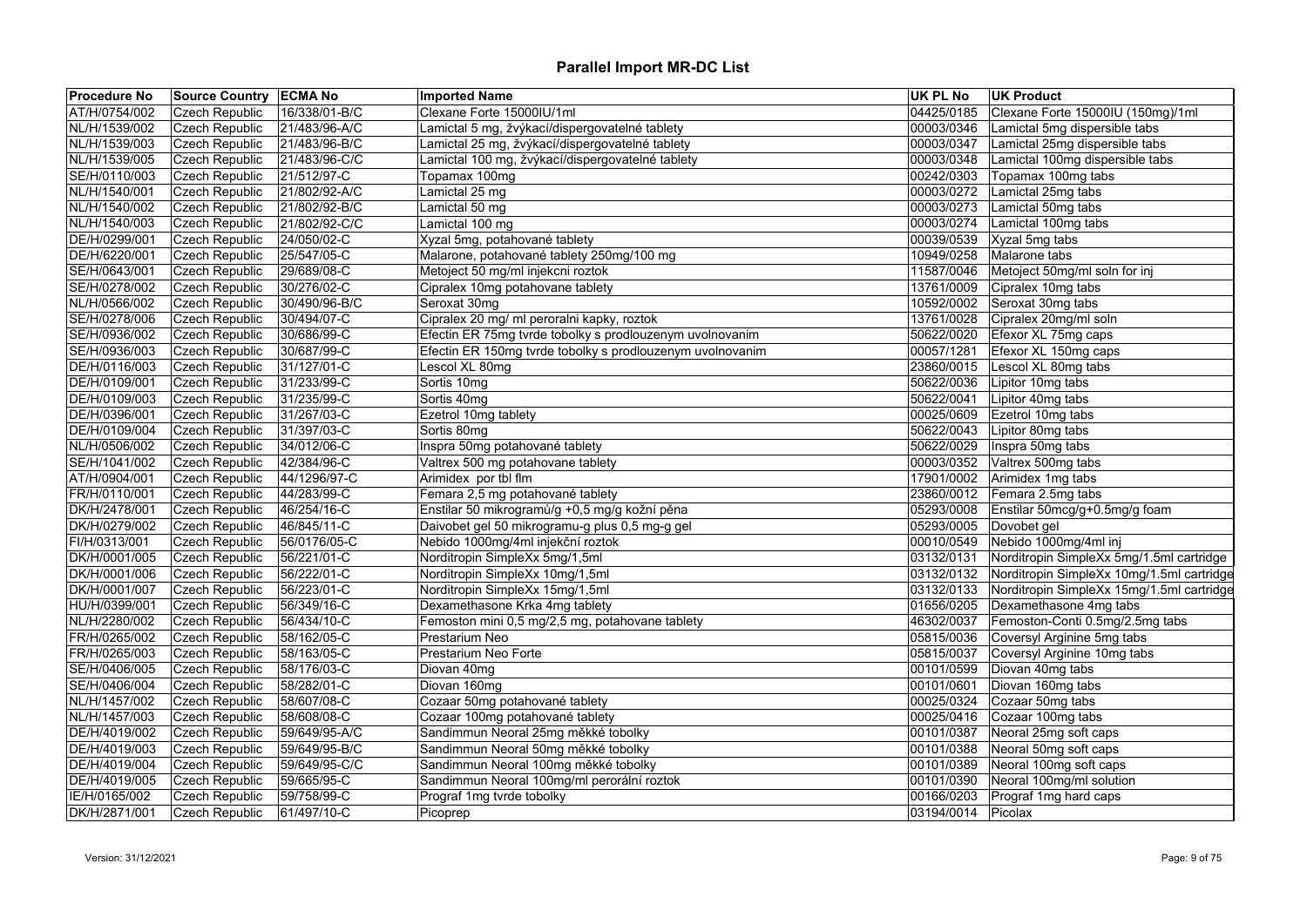| <b>Procedure No</b> | Source Country   ECMA No |               | <b>Imported Name</b>                                                | <b>UK PL No</b> | <b>UK Product</b>                  |
|---------------------|--------------------------|---------------|---------------------------------------------------------------------|-----------------|------------------------------------|
| SE/H/0225/001       | <b>Czech Republic</b>    | 64/045/01-C   | Zaditen 0,025%                                                      | 20162/0019      | Zaditen 0.25mg/ml eye drops        |
| DK/H/0134/003       | Czech Republic           | 64/118/17-C   | Cosopt bez konzervačních přísad 20mg/ml + 5mg/ml oční kapky, roztok | 16058/0025      | Cosopt iMulti                      |
| FI/H/0989/0001      | Czech Republic           | 64/175/05-C   | Oftaquix 5mg/ml ocni kapky                                          | 16058/0006      | Oftaquix 5mg/ml eye drops          |
| DK/H/0134/002       | Czech Republic           | 64/265/06-C   | Cosopt FREE bez konzervacnich prisad 20mg/ml 5 mg/m                 | 16058/0015      | Cosopt SDU                         |
| DE/H/0991/002       | Czech Republic           | 64/314/08-C   | Taflotan 15 mikrogramu/ml ocni kapky, roztok, jedn                  | 16058/0017      | Saflutan 15ug/ml eye drops         |
| DK/H/3023/001       | Czech Republic           | 64/486/05-C   | Combigan 2mg/ml + 5mg/ml ocni kapky, roztok                         | 41443/0006      | Combigan eye drops                 |
| DE/H/2020/004       | Czech Republic           | 65/015/11-C   | Palexia retard 50mg tablety s prodlouženým uvolňováním              | 21727/0041      | Palexia SR 50mg tabs               |
| DE/H/2020/005       | <b>Czech Republic</b>    | 65/016/11-C   | Palexia retard 100mg tablety s prodlouženým uvolňováním             |                 | 21727/0042 Palexia SR 100mg tabs   |
| DE/H/2020/006       | Czech Republic           | 65/017/11-C   | Palexia retard 150mg tablety s prodlouženým uvolňováním             | 50414/0016      | Palexia SR 150mg tabs              |
| DE/H/2020/007       | Czech Republic           | 65/018/11-C   | Palexia retard 200mg tablety s prodlouženým uvolňováním             | 50414/0017      | Palexia SR 200mg tabs              |
| DE/H/2020/008       | Czech Republic           | 65/019/11-C   | Palexia retard 250mg tablety s prodlouženým uvolňováním             | 50414/0018      | Palexia SR 250mg tabs              |
| NL/H/3915/001       | Czech Republic           | 65/059/06-C   | Durogesic 12 mikrogramů/hodinu transdermální náplast                | 00242/0409      | Durogesic DTrans 12ug/hr           |
| DE/H/2020/009       | Czech Republic           | 65/310/12-C   | Palexia retard 25mg tablety s prodlouženým uvolňováním              | 21727/0051      | Palexia SR 25mg tabs               |
| FR/H/0272/001       | Czech republic           | 65/490/05-C   | Noax Uno 100mg tablety s prodlouženým uvolňováním                   | 43808/0001      | Tradorec XL 100mg tabs             |
| FR/H/0272/002       | Czech republic           | 65/491/05-C   | Noax Uno 200mg tablety s prodlouženým uvolňováním                   |                 | 43808/0002 Tradorec XL 200mg tabs  |
| FR/H/0272/003       | Czech republic           | 65/492/05-C   | Noax Uno 300mg tablety s prodlouženým uvolňováním                   | 43808/0003      | Tradorec XL 300mg tabs             |
| NL/H/3915/002       | Czech Republic           | 65/716/97-C   | Durogesic 25 mikrogramů/hodinu transdermální náplast                | 00242/0192      | Durogesic DTrans 25ug/hr           |
| NL/H/3915/003       | <b>Czech Republic</b>    | 65/717/97-C   | Durogesic 50 mikrogramů/hodinu transdermální náplast                | 00242/0193      | Durogesic DTrans 50ug/hr           |
| NL/H/3915/004       | Czech Republic           | 65/718/97-C   | Durogesic 75 mikrogramů/hodinu transdermální náplast                | 00242/0194      | Durogesic DTrans 75ug/hr           |
| NL/H/3915/005       | Czech Republic           | 65/719/97-C   | Durogesic 100 mikrogramů/hodinu transdermální náplast               | 00242/0195      | Durogesic DTrans 100ug/hr          |
| SE/H/1821/001       | Czech Republic           | 69/088/99-C   | Nasonex Nosni sprej, suspenze                                       | 00025/0587      | Nasonex 50ug/actuation nasal spray |
| DE/H/3355/001       | Czech Republic           | 69/338/13-C   | Dymistin 137 mikrogramů/50 mikrogramů, nosní sprej, suspenze        | 15142/0258      | Dymista Nasal Spray                |
| NL/H/0487/001       | Czech Republic           | 73/066/05-C   | Vesicare 5mg                                                        | 00166/0197      | Vesicare 5mg tabs                  |
| NL/H/0487/002       | Czech Republic           | 73/067/05-C   | Vesicare 10mg                                                       | 00166/0198      | Vesicare 10mg tabs                 |
| NL/H/2968/001       | Czech Republic           | 73/439/13-C   | Urizia 6mg/0.4mg tablety Rizenym Uvolnovanim                        | 00166/0404      | Vesomni 6mg/0.4mg tabs             |
| SE/H/1505/003       | <b>Czech Republic</b>    | 83/115/92-C/C | Plendil ER 10mg                                                     | 17901/0155      | Plendil 10mg tabs                  |
| SE/H/0481/002       | Czech Republic           | 87/104/05-C   | Fosrenol 500 mg žvýkací tablety                                     | 08081/0042      | Fosrenol 500mg tabs                |
| SE/H/0481/004       | Czech Republic           | 87/106/05-C   | Fosrenol 1000mg žvýkací tablety                                     | 08081/0044      | Fosrenol 1000mg tabs               |
| SE/H/0481/004       | Czech Republic           | 87/106/05-C   | Fosrenol 1000mg Zvykaci Tablety                                     | 08081/0044      | Fosrenol 1000mg tabs               |
| SE/H/0304/001       | Czech Republic           | 87/287/03-C   | Avodart 0.5mg mekke tobolky                                         |                 | 19494/0006 Avodart 0.5mg soft caps |
| DE/H/2251/001       | Czech Republic           | 87/349/10-C   | Duodart 0,5mg/0,4mg, tvrdé tobolky                                  | 19494/0046      | Combodart 0.5mg/0.4mg caps         |
| NL/H/3915/002       | Denmark                  | 15451         | Durogesic 25 mikrogram/time depotplaster                            | 00242/0192      | Durogesic DTrans 25ug/hr           |
| NL/H/3915/003       | Denmark                  | 15452         | Durogesic 50 mikrogram/time depotplaster                            | 00242/0193      | Durogesic DTrans 50ug/hr           |
| NL/H/3915/004       | Denmark                  | 15453         | Durogesic 75 mikrogram/time depotplaster                            | 00242/0194      | Durogesic DTrans 75ug/hr           |
| NL/H/3915/005       | Denmark                  | 15454         | Durogesic 100 mikrogram/time depotplaster                           | 00242/0195      | Durogesic DTrans 100ug/hr          |
| DE/H/4019/002       | Denmark                  | 15804         | Sandimmun Neoral 25mg bløde kapsler                                 | 00101/0387      | Neoral 25mg soft caps              |
| DE/H/4019/003       | Denmark                  | 15805         | Sandimmun Neoral 50mg bløde kapsler                                 | 00101/0388      | Neoral 50mg soft caps              |
| DE/H/4019/004       | Denmark                  | 15806         | Sandimmun Neoral 100mg bløde kapsler                                | 00101/0389      | Neoral 100mg soft caps             |
| DE/H/4019/005       | Denmark                  | 15807         | Sandimmun Neoral 100mg/ml oral opløsning                            | 00101/0390      | Neoral 100mg/ml solution           |
| NL/H/1457/002       | Denmark                  | 15844         | Cozaar 50mg filmovertrukne tabletter                                | 00025/0324      | Cozaar 50mg tabs                   |
| NL/H/1458/001       | Denmark                  | 17535         | Cozaar Comp Forte 50mg/12.5mg filmovertrukne tabletter              | 00025/0338      | Cozaar Comp 50mg/12.5mg            |
| NL/H/4790/001       | Denmark                  | 18427         | Zanidip 10mg filmovertrukne tabletter                               | 04595/0005      | Zanidip 10mg tabs                  |
| DE/H/4019/001       | Denmark                  | 18671         | Sandimmun Neoral 10mg bløde kapsler                                 | 00101/0483      | Neoral 10mg soft caps              |
| DE/H/6157/001       | Denmark                  | 18752         | Xalatan, øjendråber, opløsning                                      | 50622/0065      | Xalatan eye drops                  |
| SE/H/1821/001       | Denmark                  | 18877         | Nasonex, næsespray, suspension                                      | 00025/0587      | Nasonex 50ug/actuation nasal spray |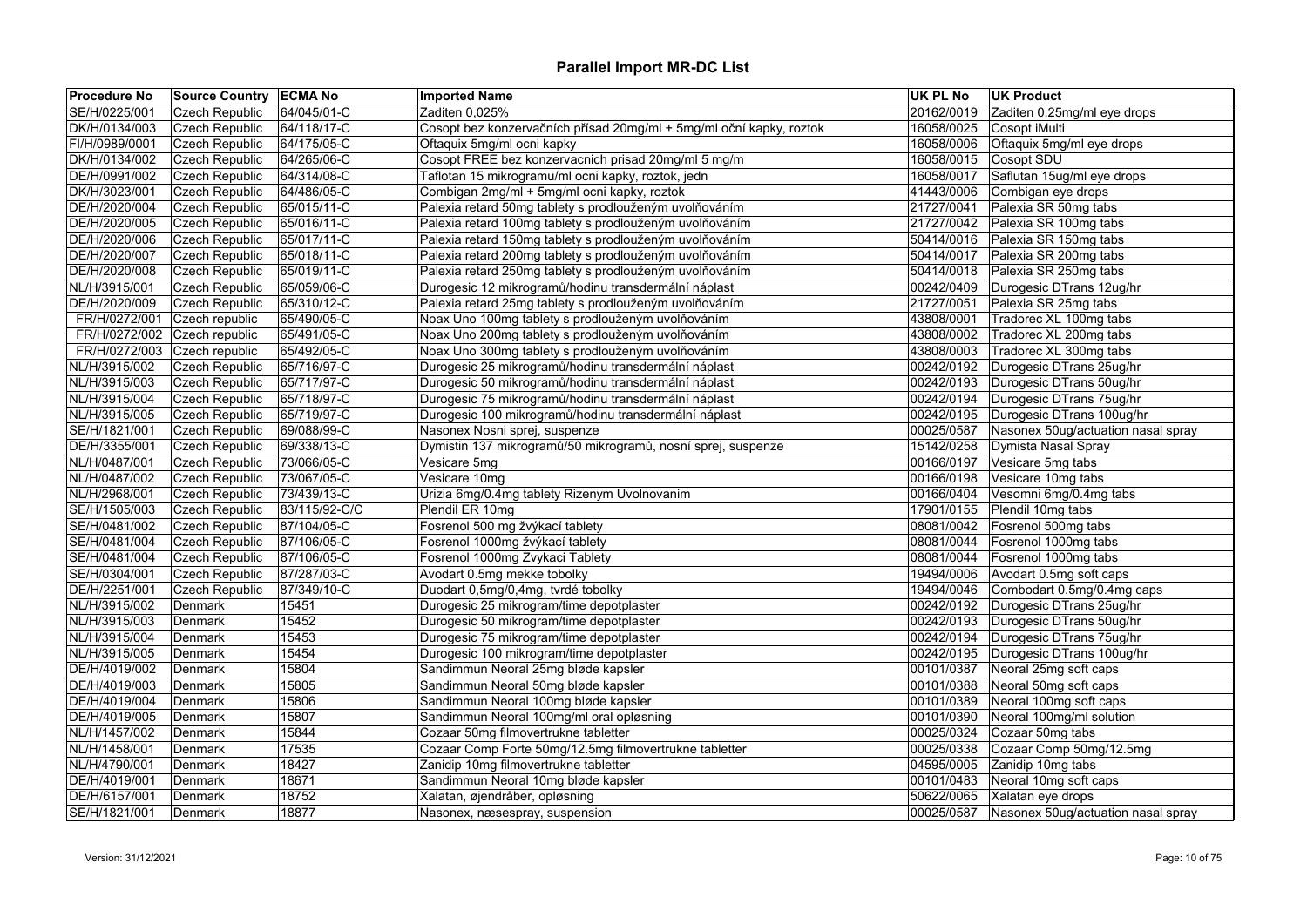| <b>Procedure No</b> | Source Country ECMA No |       | <b>Imported Name</b>                                                               | <b>UK PL No</b> | <b>UK Product</b>                    |
|---------------------|------------------------|-------|------------------------------------------------------------------------------------|-----------------|--------------------------------------|
| NL/H/1457/001       | Denmark                | 18978 | Cozaar 12.5mg filmovertrukne tabletter                                             | 00025/0515      | Cozaar 12.5mg tabs                   |
| SE/H/0565/001       | Denmark                | 19338 | Diovan Comp 80 mg/12,5 mg, filmovertrukne tabletter                                | 23860/0003      | Co-Diovan 80/12.5mg tabs             |
| SE/H/0147/001       | Denmark                | 30070 | Cerazette 75 mikrogram filmovertrukne tabletter                                    | 00025/0562      | Cerazette 75mcg tabs                 |
| NL/H/0150/001       | Denmark                | 30379 | Implanon NXT                                                                       | 00025/0563      | Nexplanon                            |
| SE/H/0169/001       | Denmark                | 30386 | Seretide 50 mikrogram/100 mikrogram/dosis                                          | 10949/0314      | Seretide 100 Accuhaler               |
| SE/H/0169/002       | Denmark                | 30387 | Seretide 50 mikrogram/250 mikrogram/dosis                                          | 10949/0315      | Seretide 250 Accuhaler               |
| SE/H/0169/002       | Denmark                | 30387 | Seretide inhalationspulver i Diskos 50 mikrogram/250 mikrogram/dosis               | 10949/0315      | Seretide 250 Accuhaler               |
| SE/H/0169/003       | Denmark                | 30388 | Seretide 50 mikrogram/500 mikrogram/dosis                                          | 10949/0316      | Seretide 500 Accuhaler               |
| SE/H/0229/001       | Denmark                | 31410 | Symbicort Turbuhaler, inhalationspulver                                            | 17901/0092      | Symbicort 200/6 Turbohaler           |
| SE/H/1843/001       | Denmark                | 31466 | Zidoval 7,5mg/g Gel Vaginal                                                        | 46302/0153      | Zidoval 7.5mg/g Vaginal gel          |
| SE/H/0230/001       | Denmark                | 31796 | Symbicort Mite Turbuhaler, inhalationspulver                                       | 17901/0091      | Symbicort 100/6 Turbohaler           |
| DE/H/5770/002       | Denmark                | 31804 | Seretide 25 mikrogram/125 mikrogram/dosis inhalationsspray, suspension             | 10949/0338      | Seretide 125 Evohaler                |
| DE/H/5770/003       | Denmark                | 31805 | Seretide 25 mikrogram/250 mikrogram/dosis inhalationsspray, suspension             | 10949/0339      | Seretide 250 Evohaler                |
| DE/H/5646/001       | Denmark                | 32220 | Caverject Dual 10 mikrogram/0.5ml Pulver og solvens til injektionsvæske, opløsning | 00057/0939      | Caverject DCS 10ug                   |
| DE/H/5646/002       | Denmark                | 32221 | Caverject Dual 20 mikrogram/0.5ml Pulver og solvens til injektionsvæske, opløsning | 00057/0940      | Caverject DCS 20ug                   |
| SE/H/0249/001       | Denmark                | 32311 | Xalcom, øjendråber, opløsning                                                      | 50622/0064      | Xalacom eye drops                    |
| NL/H/0156/001       | Denmark                | 32334 | Seroquel 25mg filmovertrukne tabletter                                             | 50827/0002      | Seroquel 25mg tabs                   |
| NL/H/0156/002       | Denmark                | 32335 | Seroquel 100mg filmovertrukne tabletter                                            | 50827/0003      | Seroquel 100mg tabs                  |
| NL/H/0156/003       | Denmark                | 32336 | Seroquel 200mg filmovertrukne tabletter                                            | 50827/0004      | Seroquel 200mg tabs                  |
| NL/H/0156/007       | Denmark                | 32600 | Seroquel 300mg filmovertrukne tabletter                                            | 50827/0005      | Seroquel 300mg tabs                  |
| DE/H/0299/001       | Denmark                | 32719 | Xyzal 5mg filmovertrukne tabletter                                                 | 00039/0539      | Xyzal 5mg tabs                       |
| SE/H/0406/003       | Denmark                | 32751 | Diovan filmovertrukne tabletter 80mg                                               | 00101/0600      | Diovan 80mg tabs                     |
| SE/H/0406/004       | Denmark                | 32752 | Diovan filmovertrukne tabletter 160mg                                              | 00101/0601      | Diovan 160mg tabs                    |
| NL/H/1457/003       | Denmark                | 32842 | Cozaar 100mg filmovertrukne tabletter                                              | 00025/0416      | Cozaar 100mg tabs                    |
| NL/H/1458/003       | Denmark                | 32905 | Cozaar Comp Forte 100mg/25mg filmovertrukne tabletter                              | 00025/0374      | Cozaar Comp 100mg/25mg               |
| NL/H/0299/001       | Denmark                | 33279 | Spiriva, inhalationspulver, hård kapsel 18 mikrogram                               | 14598/0062      | Spiriva 18mcg inhalation powder      |
| SE/H/0229/002       | Denmark                | 33490 | Symbicort Forte Turbuhaler, inhalationspulver                                      | 17901/0200      | Symbicort 400/12 Turbohaler          |
| DE/H/0307/001       | Denmark                | 34083 | Transtec 35 mikrogram/t depotplaster                                               | 04539/0014      | Transtec 35ug/hr patch               |
| DE/H/0307/002       | Denmark                | 34084 | Transtec 52.5 mikrogram/t depotplaster                                             | 04539/0015      | Transtec 52.5ug/hr patch             |
| DE/H/0307/003       | Denmark                | 34085 | Transtec 70 mikrogram/t depotplaster                                               | 04539/0016      | Transtec 70ug/hr patch               |
| DE/H/0384/001       | Denmark                | 34529 | Olmetec 10mg filmovertrukne tabletter                                              | 08265/0015      | Olmetec 10mg tabs                    |
| DE/H/0384/002       | Denmark                | 34530 | Olmetec 20mg filmovertrukne tabletter                                              | 08265/0016      | Olmetec 20mg tabs                    |
| DE/H/0384/003       | Denmark                | 34531 | Olmetec 40mg filmovertrukne tabletter                                              | 08265/0017      | Olmetec 40mg tabs                    |
| FR/H/0228/001       | Denmark                | 34657 | Duraphat 5mg/g tandpasta                                                           | 00049/0050      | Duraphat 5000ppm fluoride toothpaste |
| NL/H/4790/002       | Denmark                | 34882 | Zanidip 20mg filmovertrukne tabletter                                              | 04595/0010      | Zanidip 20mg tabs                    |
| SE/H/0565/002       | Denmark                | 35127 | Diovan Comp 160 mg/12,5 mg, filmovertrukne tabletter                               | 23860/0004      | Co-Diovan 160/12.5mg tabs            |
| FI/H/0313/001       | Denmark                | 36481 | Nebido 1000mg/4ml injektionsvæske opløsning                                        | 00010/0549      | Nebido 1000mg/4ml inj                |
| SE/H/0565/003       | Denmark                | 36787 | Diovan Comp 160 mg/25 mg, filmovertrukne tabletter                                 | 23860/0005      | Co-Diovan 160/25mg tabs              |
| NL/H/3915/001       | Denmark                | 37604 | Durogesic 12 mikrogram/time depotplaster                                           | 00242/0409      | Durogesic DTrans 12ug/hr             |
| SE/H/0406/005       | Denmark                | 37642 | Diovan filmovertrukne tabletter 40mg                                               | 00101/0599      | Diovan 40mg tabs                     |
| FI/H/0981/001       | Denmark                | 37948 | Tobradex, øjendråber, suspension                                                   | 00101/1007      | Tobradex eye drops                   |
| DE/H/0523/001       | Denmark                | 38146 | Olmetec Plus 20mg/12,5mg filmovertrukne tabletter                                  | 08265/0022      | Olmetec Plus 20mg/12.5mg tabs        |
| DE/H/0523/002       | Denmark                | 38147 | Olmetec Plus 20mg/25mg filmovertrukne tabletter                                    | 08265/0023      | Olmetec Plus 20mg/25mg tabs          |
| DK/H/2888/001       | Denmark                | 38534 | Equasym Depot 10mg hårde kapsler med modificeret udløsning                         | 27303/0004      | Equasym XL 10mg caps                 |
| DK/H/2888/002       | Denmark                | 38535 | Equasym Depot 20mg hårde kapsler med modificeret udløsning                         | 27303/0005      | Equasym XL 20mg caps                 |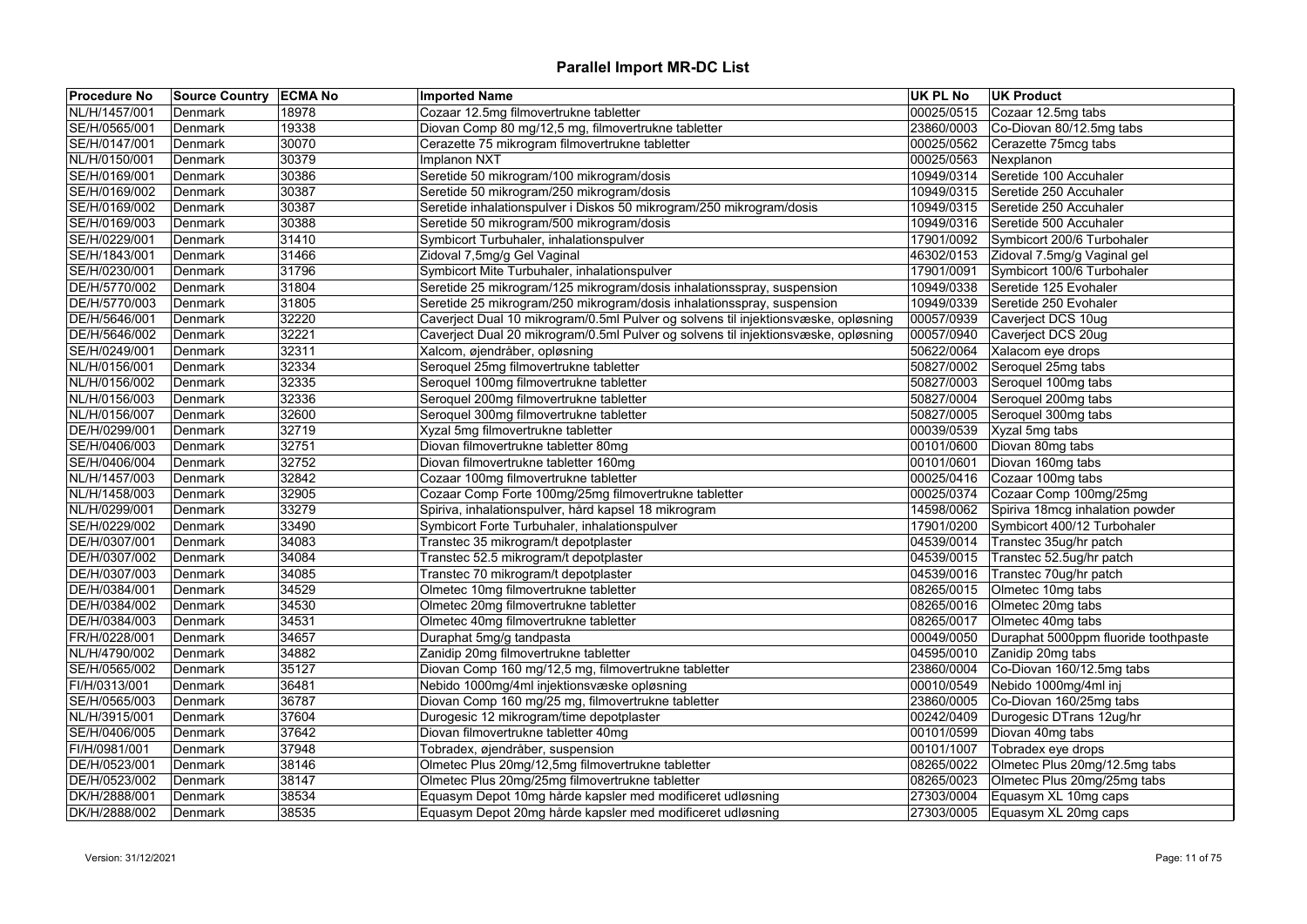| <b>Procedure No</b> | <b>Source Country ECMA No</b> |        | <b>Imported Name</b>                                                   | <b>UK PL No</b> | <b>UK Product</b>                     |
|---------------------|-------------------------------|--------|------------------------------------------------------------------------|-----------------|---------------------------------------|
| DK/H/2888/003       | Denmark                       | 38536  | Equasym Depot 30mg hårde kapsler med modificeret udløsning             | 27303/0006      | Equasym XL 30mg caps                  |
| NL/H/1458/002       | Denmark                       | 38633  | Cozaar Comp Forte 100mg/12.5mg filmovertrukne tabletter                | 00025/0473      | Cozaar Comp 100mg/12.5mg              |
| NL/H/0732/001       | Denmark                       | 38969  | Mezavant 1200mg enterodepottabletter                                   | 08081/0040      | Mezavant XL 1200mg tabs               |
| DE/H/0690/001       | Denmark                       | 39397  | Medikinet 5mg tabletter                                                | 11243/0002      | Medikinet 5mg tabs                    |
| DE/H/0690/002       | Denmark                       | 39398  | Medikinet 10mg tabletter                                               | 11243/0003      | Medikinet 10mg tabs                   |
| DE/H/0690/003       | Denmark                       | 39399  | Medikinet 20mg tabletter                                               | 11243/0004      | Medikinet 20mg tabs                   |
| DE/H/0690/004       | Denmark                       | 39458  | Medikinet CR, hårde kapsler med modificeret udløsning 10 mg            | 11243/0005      | Medikinet XL 10mg caps                |
| DE/H/0690/005       | Denmark                       | 39459  | Medikinet CR, hårde kapsler med modificeret udløsning 20 mg            | 11243/0006      | Medikinet XL 20mg caps                |
| DE/H/0690/006       | Denmark                       | 39460  | Medikinet CR, hårde kapsler med modificeret udløsning 30 mg            | 11243/0007      | Medikinet XL 30mg caps                |
| DE/H/0690/007       | Denmark                       | 39461  | Medikinet CR, hårde kapsler med modificeret udløsning 40 mg            | 11243/0008      | Medikinet XL 40mg caps                |
| NL/H/0718/001       | Denmark                       | 39853  | Spiriva Respimat, inhalationsvæske, opløsning                          | 14598/0084      | Spiriva Respimat                      |
| SE/H/0406/006       | Denmark                       | 39956  | Diovan filmovertrukne tabletter 320mg                                  | 00101/0726      | Diovan 320mg tabs                     |
| NL/H/0156/008       | Denmark                       | 42031  | Seroquel prolong 50mg depottabletter                                   | 50827/0006      | Seroquel XL 50mg tabs                 |
| NL/H/0156/009       | Denmark                       | 42032  | Seroquel prolong 200mg depottabletter                                  | 50827/0008      | Seroquel XL 200mg tabs                |
| NL/H/0156/010       | Denmark                       | 42033  | Seroquel prolong 300mg depottabletter                                  | 50827/0009      | Seroquel XL 300mg tabs                |
| NL/H/0156/011       | Denmark                       | 42034  | Seroquel prolong 400mg depottabletter                                  | 50827/0010      | Seroquel XL 400mg tabs                |
| NL/H/0156/012       | Denmark                       | 43173  | Seroquel prolong 150mg depottabletter                                  | 50827/0007      | Seroquel XL 150mg tabs                |
| DE/H/2251/001       | Denmark                       | 44502  | Combodart 0,5mg/0,4mg hårde kapsler                                    | 19494/0046      | Combodart 0.5mg/0.4mg caps            |
| DE/H/0523/003       | Denmark                       | 44538  | Olmetec Plus 40mg/12,5mg filmovertrukne tabletter                      | 08265/0029      | Olmetec Plus 40mg/12.5mg tabs         |
| DE/H/0523/004       | Denmark                       | 44539  | Olmetec Plus 40mg/25mg filmovertrukne tabletter                        | 08265/0030      | Olmetec Plus 40mg/25mg tabs           |
| DE/H/2020/004       | Denmark                       | 45154  | Palexia depot 50mg depottabletter                                      | 21727/0041      | Palexia SR 50mg tabs                  |
| DE/H/2020/005       | Denmark                       | 45155  | Palexia depot 100mg depottabletter                                     | 21727/0042      | Palexia SR 100mg tabs                 |
| DE/H/2020/006       | Denmark                       | 45156  | Palexia depot 150mg depottabletter                                     | 50414/0016      | Palexia SR 150mg tabs                 |
| DE/H/2020/007       | Denmark                       | 45157  | Palexia depot 200mg depottabletter                                     | 50414/0017      | Palexia SR 200mg tabs                 |
| DE/H/2020/008       | Denmark                       | 45158  | Palexia depot 250mg depottabletter                                     | 50414/0018      | Palexia SR 250mg tabs                 |
| SE/H/0908/001       | Denmark                       | 45929  | Jext 150 mikrogram Injektionsvæske, opløsning i fyldt pen              | 10085/0052      | Jext 150mcg Pen                       |
| SE/H/0908/002       | Denmark                       | 45930  | Jext 300 mikrogram Injektionsvæske, opløsning i fyldt pen              | 10085/0053      | Jext 300mcg Pen                       |
| DK/H/2871/001       | Denmark                       | 46212  | $P$ icoprep                                                            | 03194/0014      | <b>Picolax</b>                        |
| DE/H/5733/001       | Denmark                       | 46834  | Versatis 700mg medicinsk plaster                                       | 50414/0012      | Versatis 700mg medicated plaster      |
| SE/H/1984/001       | Denmark                       | 46849  | Oracea, hårde kapsler med modificeret udløsning                        | 10590/0056      | Efracea 40mg caps                     |
| DE/H/2915/001       | Denmark                       | 47218  | Latanoprost Pfizer, øjendråber, opløsning 50 mikrogram-ml              | 00057/1221      | Latanoprost Pfizer 50ug/ml eye drops  |
| DE/H/0690/008       | Denmark                       | 47393  | Medikinet CR, hårde kapsler med modificeret udløsning 5 mg             | 11243/0010      | Medikinet XL 5mg caps                 |
| DK/H/2028/001       | Denmark                       | 48096  | Methylphenidate Sandoz depottabletter 18mg                             | 04416/1346      | Matoride XL 18mg tabs                 |
| DK/H/2028/002       | Denmark                       | 48097  | Methylphenidate Sandoz depottabletter 36mg                             | 04416/1348      | Matoride XL 36mg tabs                 |
| DK/H/2028/003       | Denmark                       | 48098  | Methylphenidate Sandoz depottabletter 54mg                             | 04416/1349      | Matoride XL 54mg tabs                 |
| SE/H/1074/001       | Denmark                       | 48608  | Latanoprost-Timolol Pfizer, øjendråber, opløsning 50 mikrog-ml+5 mg-ml | 00057/1322      | Latanoprost/Timolol Pfizer 50+5 ug/ml |
| DE/H/2020/009       | Denmark                       | 48784  | Palexia depot 25mg depottabletter                                      | 21727/0051      | Palexia SR 25mg tabs                  |
| DE/H/3355/001       | Denmark                       | 49785  | Dymista 137 mikrogram/50 mikrogram pr. Dosis Næsespray, suspension     | 15142/0258      | Dymista Nasal Spray                   |
| DK/H/2888/004       | Denmark                       | 50037  | Equasym Depot 40mg hårde kapsler med modificeret udløsning             | 27303/0007      | Equasym XL 40mg caps                  |
| DK/H/2888/005       | Denmark                       | 50038  | Equasym Depot 50mg hårde kapsler med modificeret udløsning             | 27303/0008      | Equasym XL 50mg caps                  |
| DK/H/2888/006       | Denmark                       | 50039  | Equasym Depot 60mg hårde kapsler med modificeret udløsning             | 27303/0009      | Equasym XL 60mg caps                  |
| FI/H/0822/001       | Denmark                       | 52357  | Hydrokortison Orion tablets 10mg                                       | 30322/0015      | Hydrocortisone Alissa 10mg tabs       |
| DK/H/0134/003       | Denmark                       | 59349  | Cosopt iMulti Ukonserveret, øjendråber, opløsning                      | 16058/0025      | Cosopt iMulti                         |
| SE/H/1821/001       | Estonia                       | 191898 | Nasonex, 50 mikrogrammi/pihustus ninasprei, suspensioon                | 00025/0587      | Nasonex 50ug/actuation nasal spray    |
| PT/H/2363/001       | Estonia                       | 213498 | Augmentin, 400 mg/57 mg/5 ml suukaudse suspensiooni pulber             | 10592/0070      | Augmentin Duo 400/57                  |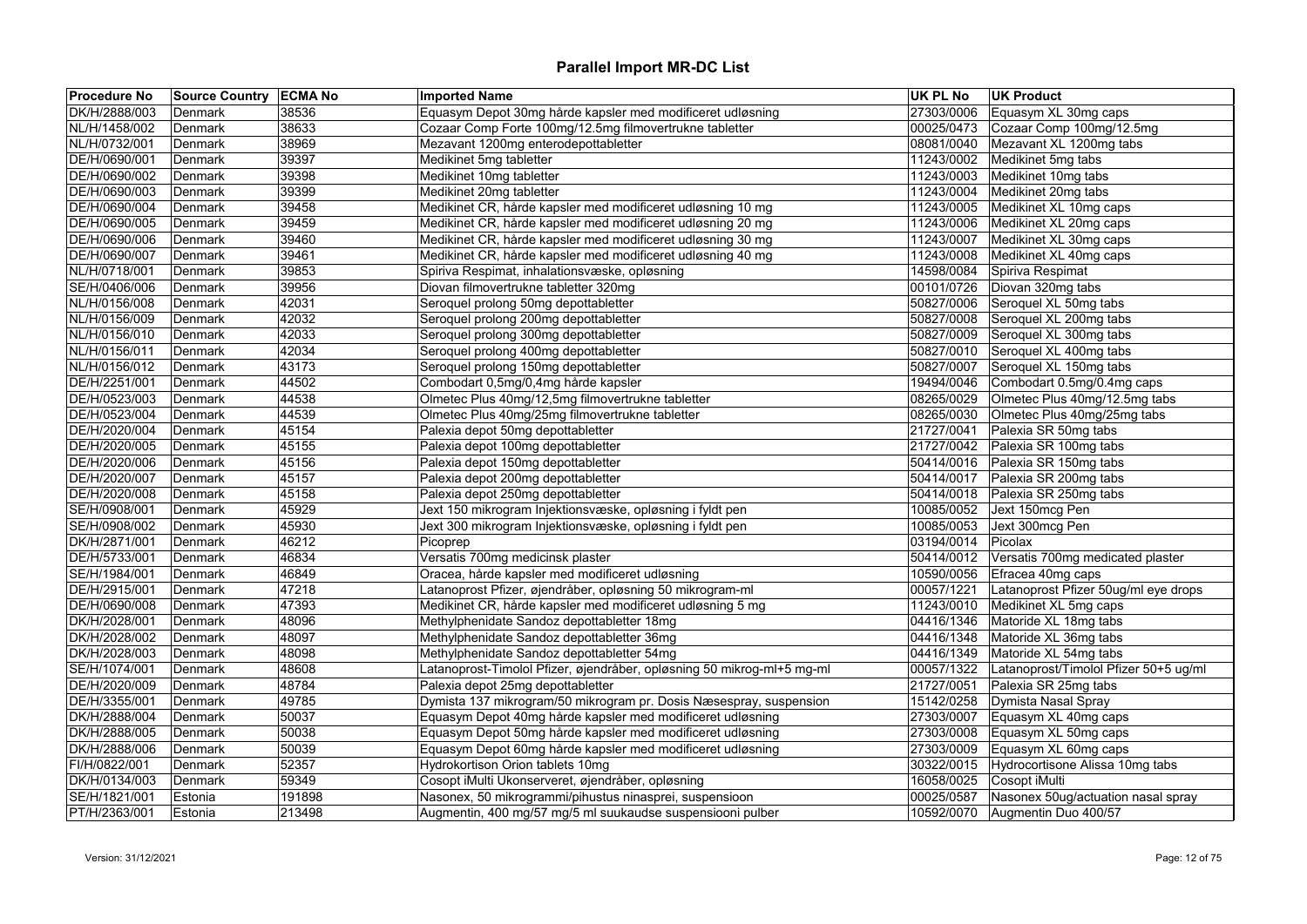| Co-Diovan, 80/12,5 mg õhukese polümeerikattega tabletid<br>SE/H/0565/001<br>246499<br>23860/0003<br>Co-Diovan 80/12.5mg tabs<br>Estonia           |                                  |
|---------------------------------------------------------------------------------------------------------------------------------------------------|----------------------------------|
|                                                                                                                                                   |                                  |
| 257099<br>NL/H/0156/003<br>Seroquel 200mg õhukese polümeerikattega tabletid<br>50827/0004<br>Estonia                                              | Seroquel 200mg tabs              |
| 257199<br>Seroquel 100mg õhukese polümeerikattega tabletid<br>NL/H/0156/002<br>50827/0003 Seroquel 100mg tabs<br>Estonia                          |                                  |
| Seretide 250 Accuhaler<br>SE/H/0169/002<br>272499<br>Seretide Diskus 250<br>10949/0315<br>Estonia                                                 |                                  |
| 272599<br>SE/H/0169/001<br>Seretide Diskus 100<br>10949/0314<br>Seretide 100 Accuhaler<br>Estonia                                                 |                                  |
| 370702<br>SE/H/0565/003<br>Co-Diovan, 160/25 mg õhukese polümeerikattega tabletid<br>23860/0005<br>Co-Diovan 160/25mg tabs<br>Estonia             |                                  |
| 375902<br>Diovan 160mg õhukese polümeerikattega tabletid<br>00101/0601<br>Diovan 160mg tabs<br>SE/H/0406/004<br>Estonia                           |                                  |
| 376002<br>Diovan 80mg õhukese polümeerikattega tabletid<br>SE/H/0406/003<br>Estonia<br>00101/0600<br>Diovan 80mg tabs                             |                                  |
| SE/H/0230/001<br>378402<br>Symbicort Turbuhaler, 80/4,5 mikrogrammi/annuses, inhalatsioonipulber<br>17901/0091<br>Estonia                         | Symbicort 100/6 Turbohaler       |
| 378502<br>SE/H/0229/001<br>Symbicort Turbuhaler, 160/4,5 mikrogrammi/annuses, inhalatsioonipulber<br>17901/0092<br>Estonia                        | Symbicort 200/6 Turbohaler       |
| 380602<br>SE/H/0565/002<br>Co-Diovan, 160/12,5 mg õhukese polümeerikattega tabletid<br>23860/0004<br>Estonia                                      | Co-Diovan 160/12.5mg tabs        |
| DE/H/0299/001<br>429903<br>Xyzal, 5mg õhukese polümeerikattega tabletid<br>00039/0539<br>Xyzal 5mg tabs<br>Estonia                                |                                  |
| 452504<br>SE/H/0406/005<br>Diovan 40mg õhukese polümeerikattega tabletid<br>00101/0599<br>Diovan 40mg tabs<br>Estonia                             |                                  |
| 458604<br>Seretide 500 Accuhaler<br>SE/H/0169/003<br>Seretide Diskus 500<br>10949/0316<br>Estonia                                                 |                                  |
| 472505<br>Nebido 1000mg/4ml süstelahus<br>FI/H/0313/001<br>00010/0549<br>Nebido 1000mg/4ml inj<br>Estonia                                         |                                  |
| 502705<br>SE/H/0229/002<br>Estonia<br>Symbicort Turbuhaler, 320/9 mikrogrammi/annuses, inhalatsioonipulber<br>17901/0200                          | Symbicort 400/12 Turbohaler      |
| 518806<br>Serevent 25 mikrogrammi/annuses inhaleeritav aerosol, suspension.<br>10949/0369<br>Serevent 25 Evohaler<br>SE/H/1876/001<br>Estonia     |                                  |
| 565007<br>Seroquel XR 300mg toimeainet prolongeeritult vabastavad tabletid<br>50827/0009<br>Seroquel XL 300mg tabs<br>NL/H/0156/010<br>Estonia    |                                  |
| 565207<br>NL/H/0156/011<br>50827/0010 Seroquel XL 400mg tabs<br>Estonia<br>Seroquel XR 400mg toimeainet prolongeeritult vabastavad tabletid       |                                  |
| DE/H/5733/001<br>675610<br>Versatis, 700mg ravimplaaster<br>50414/0012<br>Estonia                                                                 | Versatis 700mg medicated plaster |
| 682110<br>Combodart, 0,5mg/0,4mg kõvakapslid<br>19494/0046<br>DE/H/2251/001<br>Estonia                                                            | Combodart 0.5mg/0.4mg caps       |
| DK/H/2871/001<br>696710<br>Picoprep<br>03194/0014<br>Picolax<br>Estonia                                                                           |                                  |
| DE/H/2020/008<br>711310<br>Palexia retard, 250mg toimeainet prolongeeritult vabastavad tabletid<br>50414/0018<br>Palexia SR 250mg tabs<br>Estonia |                                  |
| 711710<br>Palexia retard, 100mg toimeainet prolongeeritult vabastavad tabletid<br>21727/0042<br>DE/H/2020/005<br>Estonia<br>Palexia SR 100mg tabs |                                  |
| Palexia retard, 150mg toimeainet prolongeeritult vabastavad tabletid<br>DE/H/2020/006<br>711810<br>50414/0016<br>Palexia SR 150mg tabs<br>Estonia |                                  |
| 711910<br>Palexia retard, 200mg toimeainet prolongeeritult vabastavad tabletid<br>DE/H/2020/007<br>Estonia<br>50414/0017<br>Palexia SR 200mg tabs |                                  |
| 712010<br>DE/H/2020/004<br>Palexia retard, 50mg toimeainet prolongeeritult vabastavad tabletid<br>21727/0041<br>Palexia SR 50mg tabs<br>Estonia   |                                  |
| Spiriva Respimat, 2,5 mikrogrammi, inhalatsioonilahus<br>NL/H/0718/001<br>744811<br>14598/0084<br>Spiriva Respimat<br>Estonia                     |                                  |
| 14598/0062<br>NL/H/0299/001<br>747811<br>Spiriva, 18 mikrogrammi, inhalatsioonipulber kõvakapslis<br>Estonia                                      | Spiriva 18mcg inhalation powder  |
| NL/H/0732/001<br>756111<br>Mezavant 1200mg gastroresistentsed toimeainet prolongeeritult vabastavad tabletid<br>08081/0040<br>Estonia             | Mezavant XL 1200mg tabs          |
| DE/H/2020/009<br>21727/0051<br>Palexia SR 25mg tabs<br>Estonia<br>784612<br>Palexia retard, 25mg toimeainet prolongeeritult vabastavad tabletid   |                                  |
| 806813<br>Nexplanon, 68 mg implantaat<br>00025/0563<br>NL/H/0150/001<br>Estonia<br>Nexplanon                                                      |                                  |
| DE/H/3355/001<br>808513<br>Dymista 137 mikrogrammi/50 mikrogrammi annuses ninasprei, suspensioon<br>15142/0258<br>Dymista Nasal Spray<br>Estonia  |                                  |
| DK/H/0134/003<br>966518<br>Cosopt sine 20mg/5mg/ml silmatilgad, lahus<br>16058/0025<br>Cosopt iMulti<br>Estonia                                   |                                  |
| 9145<br>00025/0194<br>Innovace 5mg tabs<br>SE/H/0404/002<br>Finland<br>Renitec 5mg tabletti                                                       |                                  |
| Sandimmun Neoral 100mg/ml oraaliliuos<br>DE/H/4019/005<br>11606<br>00101/0390<br>Neoral 100mg/ml solution<br>Finland                              |                                  |
| 11607<br>Sandimmun Neoral 25mg pehmeät kapselit<br>00101/0387<br>Neoral 25mg soft caps<br>DE/H/4019/002<br>Finland                                |                                  |
| Sandimmun Neoral 50mg pehmeät kapselit<br>11608<br>00101/0388<br>Neoral 50mg soft caps<br>DE/H/4019/003<br>Finland                                |                                  |
| Sandimmun Neoral 100mg pehmeät kapselit<br>00101/0389<br>Neoral 100mg soft caps<br>DE/H/4019/004<br>11609<br>Finland                              |                                  |
| NL/H/1457/002<br>11637<br>Cozaar 50mg kalvopäällysteiset tabletit<br>00025/0324<br>Cozaar 50mg tabs<br>Finland                                    |                                  |
| 00025/0338<br>NL/H/1458/001<br>12140<br>Cozaar Comp 50mg/12,5mg kalvopäällysteiset tabletit<br>Finland                                            | Cozaar Comp 50mg/12.5mg          |
| Imigran 10mg nenasumute<br>12426<br>10949/0260<br>NL/H/0115/001<br>Finland                                                                        | Imigran 10mg Nasal Spray         |
| 12469<br>Zanidip 10 mg kalvopäällysteiset tabletit<br>NL/H/4790/001<br>Finland<br>04595/0005<br>Zanidip 10mg tabs                                 |                                  |
| IE/H/0838/001<br>12546<br>Sporanox 10mg/ml oraaliliuos<br>00242/0307<br>Sporanox Liquid<br>Finland                                                |                                  |
| 12581<br>10592/0070<br>PT/H/2363/001<br>Finland<br>Augmentin 80/11,4 mg/ml jauhe oraalisuspensiota varten<br>Augmentin Duo 400/57                 |                                  |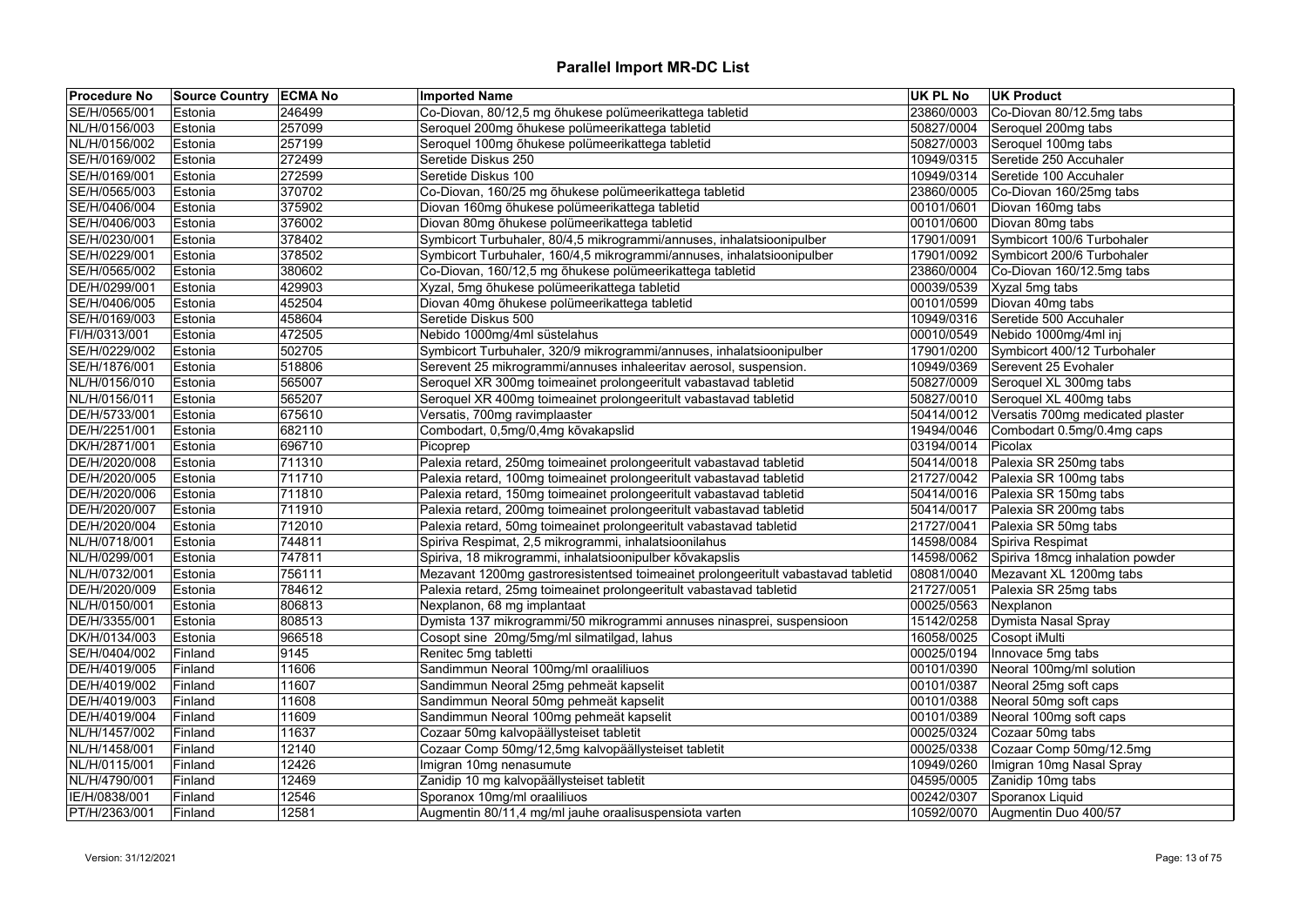| <b>Procedure No</b>            | Source Country ECMA No |                | <b>Imported Name</b>                                                         | UK PL No                 | <b>UK Product</b>                          |
|--------------------------------|------------------------|----------------|------------------------------------------------------------------------------|--------------------------|--------------------------------------------|
| DE/H/6157/001                  | Finland                | 12694          | Xalatan 50 mikrog/ml silmätipat, liuos                                       | 50622/0065               | Xalatan eye drops                          |
| SE/H/1821/001                  | Finland                | 12862          | Nasonex 50 mikrogrammaa/annos nenäsumute, suspensio                          | 00025/0587               | Nasonex 50ug/actuation nasal spray         |
| NL/H/1457/001                  | Finland                | 12916          | Cozaar 12.5mg kalvopäällysteiset tabletit                                    | 00025/0515               | Cozaar 12.5mg tabs                         |
| SE/H/0565/001                  | Finland                | 13181          | Diovan Comp 80 mg/12,5 mg kalvopäällysteinen tabletti                        | 23860/0003               | Co-Diovan 80/12.5mg tabs                   |
| SE/H/0147/001                  | Finland                | 13569          | Cerazette 75 mikrog tabletti, kalvopäällysteinen                             | 00025/0562               | Cerazette 75mcg tabs                       |
| NL/H/1458/003                  | Finland                | 13738          | Cozaar Comp Forte 100mg/25mg kalvopäällysteiset tabletit                     | 00025/0374               | Cozaar Comp 100mg/25mg                     |
| NL/H/0150/001                  | Finland                | 13811          | Nexplanon 68 mg implantaatti, ihon alle                                      | 00025/0563               | Nexplanon                                  |
| SE/H/0169/001                  | Finland                | 13822          | Seretide Diskus 50 mikrog / 100 mikrog/annos inhalaatiojauhe, annosteltu     | 10949/0314               | Seretide 100 Accuhaler                     |
| SE/H/0169/002                  | Finland                | 13823          | Seretide Diskus 50 mikrog / 250 mikrog/annos inhalaatiojauhe, annosteltu     | 10949/0315               | Seretide 250 Accuhaler                     |
| SE/H/0169/003                  | Finland                | 13824          | Seretide Diskus 50 mikrog / 500 mikrog/annos inhalaatiojauhe, annosteltu     | 10949/0316               | Seretide 500 Accuhaler                     |
| NL/H/0156/001                  | Finland                | 14757          | Seroquel 25mg tabletti kalvopäällysteinen                                    | 50827/0002               | Seroquel 25mg tabs                         |
| NL/H/0156/002                  | Finland                | 14758          | Seroquel 100mg tabletti kalvopäällysteinen                                   | 50827/0003               | Seroquel 100mg tabs                        |
| NL/H/0156/003                  | Finland                | 14758          | Seroquel 200mg tabletti kalvopäällysteinen                                   | 50827/0004               | Seroquel 200mg tabs                        |
| DK/H/0168/002                  | Finland                | 14798          | Trileptal 300mg                                                              | 23860/0038               | Trileptal 300mg tabs                       |
| DK/H/0168/003                  | Finland                | 14799          | Trileptal 600mg                                                              | 23860/0039               | Trileptal 600mg tabs                       |
| SE/H/1843/001                  | Finland                | 15605          | Zidoval 7,5mg/g emätingeeli                                                  | 46302/0153               | Zidoval 7.5mg/g Vaginal gel                |
| SE/H/0225/001                  | Finland                | 15990          | Zaditen 0,25 mg/ml silmätipat, liuos                                         | 20162/0019               | Zaditen 0.25mg/ml eye drops                |
| SE/H/0230/001                  | Finland                | 16150          | Symbicort Turbuhaler mite inhalaatiojauhe                                    | 17901/0091               | Symbicort 100/6 Turbohaler                 |
| SE/H/0229/001                  | Finland                | 16151          | Symbicort Turbuhaler inhalaatiojauhe                                         | 17901/0092               | Symbicort 200/6 Turbohaler                 |
| DE/H/5770/002                  | Finland                | 16182          | Seretide Evohaler 25 mikrog / 125 mikrog/annos inhalaatiosumute, suspensio   | 10949/0338               | Seretide 125 Evohaler                      |
| DE/H/5770/003                  | Finland                | 16183          | Seretide Evohaler 25 mikrog / 250 mikrog/annos inhalaatiosumute, suspensio   | 10949/0339               | Seretide 250 Evohaler                      |
| DE/H/5646/001                  | Finland                | 16382          | Caverject Dual 10 mikrogrammaa injektiokuiva-aine ja liuotin, liuosta varten | 00057/0939               | Caverject DCS 10ug                         |
| DE/H/5646/002                  | Finland                | 16383          | Caverject Dual 20 mikrogrammaa injektiokuiva-aine ja liuotin, liuosta varten | 00057/0940               | Caverject DCS 20ug                         |
| SE/H/0249/001                  | Finland                | 16419          | Xalcom 50 mikrog/ml + 5 mg/ml, silmätipat, liuos                             | 50622/0064               | Xalacom eye drops                          |
| DE/H/0299/001                  | Finland                | 16550          | Xyzal 5mg kalvopäällysteiset tabletit                                        | 00039/0539               | Xyzal 5mg tabs                             |
| NL/H/0156/007                  | Finland                | 16559          | Seroquel 300mg tabletti kalvopäällysteinen                                   | 50827/0005               | Seroquel 300mg tabs                        |
| NL/H/1457/003                  | Finland                | 16602          | Cozaar 100mg kalvopäällysteiset tabletit                                     | 00025/0416               | Cozaar 100mg tabs                          |
| SE/H/0406/003                  | Finland                | 16708          | Diovan 80mg kalvopäällysteinen tabletti                                      | 00101/0600               | Diovan 80mg tabs                           |
| SE/H/0406/004                  | Finland                | 16709          | Diovan 160mg kalvopäällysteinen tabletti                                     | 00101/0601               | Diovan 160mg tabs                          |
| NL/H/0299/001                  | Finland                | 17061          | Spiriva 18 mikrog inhalaatiojauhe, kapseli, kova                             |                          | 14598/0062 Spiriva 18mcg inhalation powder |
| SE/H/0229/002                  | Finland                | 17243          | Symbicort Turbuhaler forte inhalaatiojauhe                                   | 17901/0200               | Symbicort 400/12 Turbohaler                |
| NL/H/4790/002                  | Finland                | 17837          | Zanidip 20 mg kalvopäällysteiset tabletit                                    | 04595/0010               | Zanidip 20mg tabs                          |
| FI/H/0313/001                  | Finland                | 17857          | Nebido 1000mg/4ml injektioneste liuos                                        | 00010/0549               | Nebido 1000mg/4ml inj                      |
|                                |                        |                |                                                                              |                          |                                            |
| DE/H/0384/001<br>DE/H/0384/002 | Finland                | 17889<br>17890 | Olmetec 10mg tabletti, kalvopäällysteinen                                    | 08265/0015<br>08265/0016 | Olmetec 10mg tabs<br>Olmetec 20mg tabs     |
|                                | Finland                |                | Olmetec 20mg tabletti, kalvopäällysteinen                                    |                          |                                            |
| DE/H/0384/003                  | Finland                | 17891          | Olmetec 40mg tabletti, kalvopäällysteinen                                    | 08265/0017               | Olmetec 40mg tabs                          |
| SE/H/0565/002                  | Finland                | 18231          | Diovan Comp 160 mg/12,5 mg kalvopäällysteinen tabletti                       | 23860/0004               | Co-Diovan 160/12.5mg tabs                  |
| DK/H/2888/001                  | Finland                | 19257          | Equasym Retard 10mg depotkapseli, kova                                       | 27303/0004               | Equasym XL 10mg caps                       |
| DK/H/2888/002                  | Finland                | 19258          | Equasym Retard 20mg depotkapseli, kova                                       | 27303/0005               | Equasym XL 20mg caps                       |
| DK/H/2888/003                  | Finland                | 19259          | Equasym Retard 30mg depotkapseli, kova                                       | 27303/0006               | Equasym XL 30mg caps                       |
| SE/H/0565/003                  | Finland                | 19618          | Diovan Comp 160 mg/25 mg kalvopäällysteinen tabletti                         | 23860/0005               | Co-Diovan 160/25mg tabs                    |
| SE/H/0406/005                  | Finland                | 20510          | Diovan 40mg kalvopäällysteinen tabletti                                      | 00101/0599               | Diovan 40mg tabs                           |
| FI/H/0981/001                  | Finland                | 21022          | Tobrasone 3 mg/ml + 1 mg/ml silmätipat, suspensio                            | 00101/1007               | Tobradex eye drops                         |
| NL/H/1458/002                  | Finland                | 21023          | Cozaar Comp 100mg/12,5mg kalvopäällysteiset tabletit                         | 00025/0473               | Cozaar Comp 100mg/12.5mg                   |
| DE/H/0523/001                  | Finland                | 21332          | Olmetec 20mg/12,5mg tabletti, kalvopäällysteinen                             | 08265/0022               | Olmetec Plus 20mg/12.5mg tabs              |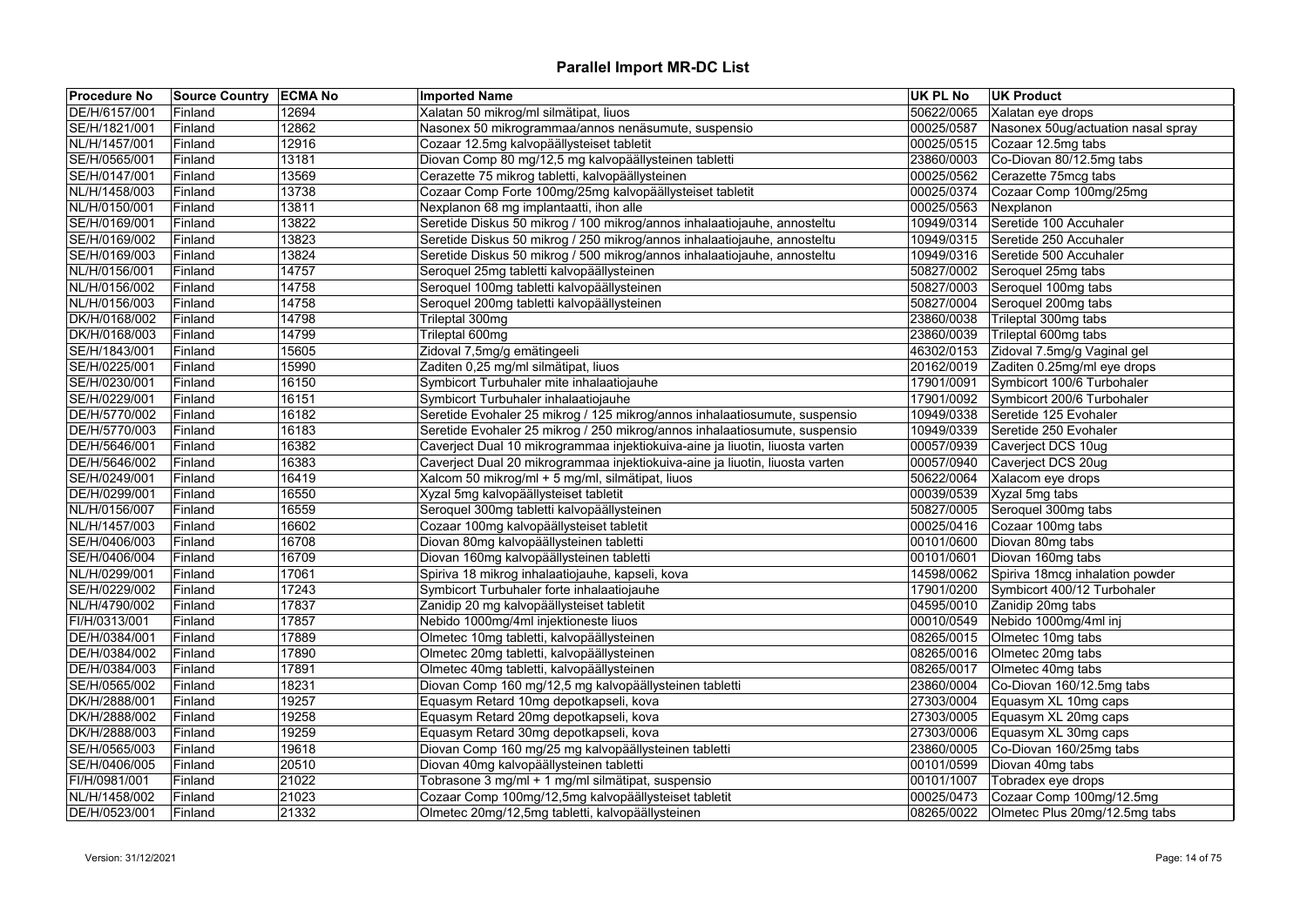| Olmetec 20mg/25mg tabletti, kalvopäällysteinen<br>DE/H/0523/002<br>21333<br>08265/0023<br>Olmetec Plus 20mg/25mg tabs<br>Finland<br>DE/H/6220/001<br>21375<br>Malarone 250 mg/100 mg tabletti, kalvopäällysteinen<br>10949/0258<br>Malarone tabs<br>Finland<br>21895<br>Mezavant 1200mg enterodepottabletti<br>08081/0040<br>Mezavant XL 1200mg tabs<br>NL/H/0732/001<br>Finland<br>DE/H/0690/001<br>22209<br>Medikinet 5mg tabletti<br>11243/0002<br>Medikinet 5mg tabs<br>Finland<br>Medikinet 10mg tabletti<br>Medikinet 10mg tabs<br>22210<br>11243/0003<br>Finland<br>Medikinet 20mg tabletti<br>11243/0004 Medikinet 20mg tabs<br>DE/H/0690/003<br>22211<br>Finland<br>Medikinet CR 10 mg depotkapseli, kova<br>Medikinet XL 10mg caps<br>DE/H/0690/004<br>22212<br>11243/0005<br>Finland<br>22213<br>Medikinet CR 20 mg depotkapseli, kova<br>11243/0006<br>DE/H/0690/005<br>Finland<br>Medikinet XL 20mg caps<br>Medikinet CR 30 mg depotkapseli, kova<br>Medikinet XL 30mg caps<br>DE/H/0690/006<br>22214<br>11243/0007<br>Finland<br>Medikinet CR 40 mg depotkapseli, kova<br>DE/H/0690/007<br>22215<br>11243/0008<br>Medikinet XL 40mg caps<br>Finland<br>22537<br>Spiriva Respimat 2.5 mikrog inhalaationeste<br>14598/0084 Spiriva Respimat<br>NL/H/0718/001<br>Finland<br>Seroquel Prolong 50mg depottabletti<br>50827/0006<br>NL/H/0156/008<br>24064<br>Seroquel XL 50mg tabs<br>Finland<br>24065<br>Seroquel Prolong 200mg depottabletti<br>50827/0008<br>Seroquel XL 200mg tabs<br>NL/H/0156/009<br>Finland<br>24066<br>Seroquel Prolong 300mg depottabletti<br>50827/0009 Seroquel XL 300mg tabs<br>NL/H/0156/010<br>Finland<br>Seroquel XL 400mg tabs<br>NL/H/0156/011<br>24067<br>Seroquel Prolong 400mg depottabletti<br>50827/0010<br>Finland<br>Seroquel Prolong 150mg depottabletti<br>50827/0007<br>Seroquel XL 150mg tabs<br>NL/H/0156/012<br>Finland<br>24948<br>Duodart 0,5mg/0,4mg kovat kapselit<br>19494/0046<br>Combodart 0.5mg/0.4mg caps<br>DE/H/2251/001<br>27116<br>Finland<br>Olmetec Plus 40mg/12.5mg tabs<br>Olmetec 40mg/12,5mg tabletti, kalvopäällysteinen<br>08265/0029<br>DE/H/0523/003<br>Finland<br>27135<br>27136<br>Olmetec Plus 40mg/25mg tabs<br>DE/H/0523/004<br>Olmetec 40mg/25mg tabletti, kalvopäällysteinen<br>08265/0030<br>Finland<br>DE/H/2020/004<br>Palexia Depot 50mg depottabletti<br>21727/0041<br>Palexia SR 50mg tabs<br>Finland<br>27583<br>Palexia Depot 100mg depottabletti<br>Palexia SR 100mg tabs<br>DE/H/2020/005<br>27584<br>21727/0042<br>Finland<br>Palexia Depot 150mg depottabletti<br>Palexia SR 150mg tabs<br>DE/H/2020/006<br>27585<br>50414/0016<br><b>Finland</b><br>DE/H/2020/007<br>27586<br>Palexia Depot 200mg depottabletti<br>50414/0017<br>Palexia SR 200mg tabs<br>Finland<br>Palexia Depot 250mg depottabletti<br>DE/H/2020/008<br>Finland<br>27587<br>50414/0018<br>Palexia SR 250mg tabs<br>SE/H/0908/001<br>28107<br>Jext 150 mikrogrammaa injektioneste, liuos, esitäytetty kynä<br>10085/0052<br>Jext 150mcg Pen<br>Finland<br>SE/H/0908/002<br>Jext 300 mikrogrammaa injektioneste, liuos, esitäytetty kynä<br>10085/0053<br>Jext 300mcg Pen<br>Finland<br>28108<br>28275<br>DK/H/2871/001<br>Picoprep<br>03194/0014<br>Picolax<br>Finland<br>DE/H/2915/001<br>Latanoprost Pfizer 50 mikrogrammaa/ml silmätipat, liuos<br>00057/1221<br>Latanoprost Pfizer 50ug/ml eye drops<br>Finland<br>28923<br>DE/H/0690/008<br>28970<br>Medikinet CR 5 mg depotkapseli, kova<br>11243/0010<br>Medikinet XL 5mg caps<br>Finland<br>Methylphenidate Sandoz 18mg depottabletit<br>DK/H/2028/001<br>Finland<br>29471<br>04416/1346<br>Matoride XL 18mg tabs<br>DK/H/2028/002<br>29472<br>Methylphenidate Sandoz 36mg depottabletit<br>04416/1348<br>Matoride XL 36mg tabs<br>Finland<br>Methylphenidate Sandoz 54mg depottabletit<br>29473<br>04416/1349<br>Matoride XL 54mg tabs<br>DK/H/2028/003<br>Finland<br>29604<br>Latanoprost/Timolol Pfizer 50 mikrog/ml + 5 mg/ml, silmätipat, liuos<br>00057/1322<br>Latanoprost/Timolol Pfizer 50+5 ug/ml<br>SE/H/1074/001<br>Finland<br>Palexia Depot 25mg depottabletti<br>21727/0051<br>DE/H/2020/009<br>Finland<br>29798<br>Palexia SR 25mg tabs<br>DE/H/3355/001<br>30255<br>Dymista 125 mikrogrammaa + 50 mikrogrammaa / annos nenäsumute, suspensio<br>15142/0258<br>Dymista Nasal Spray<br>Finland<br>Equasym Retard 40mg depotkapseli, kova<br>Equasym XL 40mg caps<br>DK/H/2888/004<br>30420<br>27303/0007<br>Finland<br>DK/H/2888/005<br>30421<br>Equasym Retard 50mg depotkapseli, kova<br>27303/0008<br>Equasym XL 50mg caps<br>Finland<br>DK/H/2888/006<br>30422<br>Equasym Retard 60mg depotkapseli, kova<br>27303/0009<br>Equasym XL 60mg caps<br>Finland<br>30768<br>20075/0360<br>NL/H/2564/001<br>Propranolol Accord 10mg kalvopäällysteiset tabletit<br>Propranolol 10mg tabs<br>Finland<br>30769<br>Propranolol Accord 40mg kalvopäällysteiset tabletit<br>20075/0361<br>Propranolol 40mg tabs<br>NL/H/2564/002<br>Finland<br>00025/0194<br>SE/H/0404/002<br>327 089.8<br>Renitec 5mg comprime secable<br>Innovace 5mg tabs<br>France<br>Neutontin 100mg<br>Neurontin 100mg caps<br>DE/H/0899/001<br>337 898.6<br>00057/0535<br>France<br>338 014.4<br>Neurontin 400mg<br>00057/0537<br>Neurontin 400mg caps<br>DE/H/0899/003<br>France<br>Lercanidipine Teva Sante 10mg comprimé pelliculé sécable<br>BG/H/0132/001<br>34009 221 009 06<br>00289/1438<br>Lercanidipine hydrochloride 10mg tabs<br>France | <b>Procedure No</b> | Source Country ECMA No |                   | <b>Imported Name</b>                                     | UK PL No   | <b>UK Product</b>                     |
|---------------------------------------------------------------------------------------------------------------------------------------------------------------------------------------------------------------------------------------------------------------------------------------------------------------------------------------------------------------------------------------------------------------------------------------------------------------------------------------------------------------------------------------------------------------------------------------------------------------------------------------------------------------------------------------------------------------------------------------------------------------------------------------------------------------------------------------------------------------------------------------------------------------------------------------------------------------------------------------------------------------------------------------------------------------------------------------------------------------------------------------------------------------------------------------------------------------------------------------------------------------------------------------------------------------------------------------------------------------------------------------------------------------------------------------------------------------------------------------------------------------------------------------------------------------------------------------------------------------------------------------------------------------------------------------------------------------------------------------------------------------------------------------------------------------------------------------------------------------------------------------------------------------------------------------------------------------------------------------------------------------------------------------------------------------------------------------------------------------------------------------------------------------------------------------------------------------------------------------------------------------------------------------------------------------------------------------------------------------------------------------------------------------------------------------------------------------------------------------------------------------------------------------------------------------------------------------------------------------------------------------------------------------------------------------------------------------------------------------------------------------------------------------------------------------------------------------------------------------------------------------------------------------------------------------------------------------------------------------------------------------------------------------------------------------------------------------------------------------------------------------------------------------------------------------------------------------------------------------------------------------------------------------------------------------------------------------------------------------------------------------------------------------------------------------------------------------------------------------------------------------------------------------------------------------------------------------------------------------------------------------------------------------------------------------------------------------------------------------------------------------------------------------------------------------------------------------------------------------------------------------------------------------------------------------------------------------------------------------------------------------------------------------------------------------------------------------------------------------------------------------------------------------------------------------------------------------------------------------------------------------------------------------------------------------------------------------------------------------------------------------------------------------------------------------------------------------------------------------------------------------------------------------------------------------------------------------------------------------------------------------------------------------------------------------------------------------------------------------------------------------------------------------------------------------------------------------------------------------------------------------------------------------------------------------------------------------------------------------------------------------------------------------------------------------------------------------------------------------------------------------------------------------------------------------------------------------------------------------------------------------------------------------------------------------------------------------------------------------------------------------------------------------------------------------------------------------|---------------------|------------------------|-------------------|----------------------------------------------------------|------------|---------------------------------------|
|                                                                                                                                                                                                                                                                                                                                                                                                                                                                                                                                                                                                                                                                                                                                                                                                                                                                                                                                                                                                                                                                                                                                                                                                                                                                                                                                                                                                                                                                                                                                                                                                                                                                                                                                                                                                                                                                                                                                                                                                                                                                                                                                                                                                                                                                                                                                                                                                                                                                                                                                                                                                                                                                                                                                                                                                                                                                                                                                                                                                                                                                                                                                                                                                                                                                                                                                                                                                                                                                                                                                                                                                                                                                                                                                                                                                                                                                                                                                                                                                                                                                                                                                                                                                                                                                                                                                                                                                                                                                                                                                                                                                                                                                                                                                                                                                                                                                                                                                                                                                                                                                                                                                                                                                                                                                                                                                                                                                                                                               |                     |                        |                   |                                                          |            |                                       |
|                                                                                                                                                                                                                                                                                                                                                                                                                                                                                                                                                                                                                                                                                                                                                                                                                                                                                                                                                                                                                                                                                                                                                                                                                                                                                                                                                                                                                                                                                                                                                                                                                                                                                                                                                                                                                                                                                                                                                                                                                                                                                                                                                                                                                                                                                                                                                                                                                                                                                                                                                                                                                                                                                                                                                                                                                                                                                                                                                                                                                                                                                                                                                                                                                                                                                                                                                                                                                                                                                                                                                                                                                                                                                                                                                                                                                                                                                                                                                                                                                                                                                                                                                                                                                                                                                                                                                                                                                                                                                                                                                                                                                                                                                                                                                                                                                                                                                                                                                                                                                                                                                                                                                                                                                                                                                                                                                                                                                                                               |                     |                        |                   |                                                          |            |                                       |
|                                                                                                                                                                                                                                                                                                                                                                                                                                                                                                                                                                                                                                                                                                                                                                                                                                                                                                                                                                                                                                                                                                                                                                                                                                                                                                                                                                                                                                                                                                                                                                                                                                                                                                                                                                                                                                                                                                                                                                                                                                                                                                                                                                                                                                                                                                                                                                                                                                                                                                                                                                                                                                                                                                                                                                                                                                                                                                                                                                                                                                                                                                                                                                                                                                                                                                                                                                                                                                                                                                                                                                                                                                                                                                                                                                                                                                                                                                                                                                                                                                                                                                                                                                                                                                                                                                                                                                                                                                                                                                                                                                                                                                                                                                                                                                                                                                                                                                                                                                                                                                                                                                                                                                                                                                                                                                                                                                                                                                                               |                     |                        |                   |                                                          |            |                                       |
|                                                                                                                                                                                                                                                                                                                                                                                                                                                                                                                                                                                                                                                                                                                                                                                                                                                                                                                                                                                                                                                                                                                                                                                                                                                                                                                                                                                                                                                                                                                                                                                                                                                                                                                                                                                                                                                                                                                                                                                                                                                                                                                                                                                                                                                                                                                                                                                                                                                                                                                                                                                                                                                                                                                                                                                                                                                                                                                                                                                                                                                                                                                                                                                                                                                                                                                                                                                                                                                                                                                                                                                                                                                                                                                                                                                                                                                                                                                                                                                                                                                                                                                                                                                                                                                                                                                                                                                                                                                                                                                                                                                                                                                                                                                                                                                                                                                                                                                                                                                                                                                                                                                                                                                                                                                                                                                                                                                                                                                               |                     |                        |                   |                                                          |            |                                       |
|                                                                                                                                                                                                                                                                                                                                                                                                                                                                                                                                                                                                                                                                                                                                                                                                                                                                                                                                                                                                                                                                                                                                                                                                                                                                                                                                                                                                                                                                                                                                                                                                                                                                                                                                                                                                                                                                                                                                                                                                                                                                                                                                                                                                                                                                                                                                                                                                                                                                                                                                                                                                                                                                                                                                                                                                                                                                                                                                                                                                                                                                                                                                                                                                                                                                                                                                                                                                                                                                                                                                                                                                                                                                                                                                                                                                                                                                                                                                                                                                                                                                                                                                                                                                                                                                                                                                                                                                                                                                                                                                                                                                                                                                                                                                                                                                                                                                                                                                                                                                                                                                                                                                                                                                                                                                                                                                                                                                                                                               | DE/H/0690/002       |                        |                   |                                                          |            |                                       |
|                                                                                                                                                                                                                                                                                                                                                                                                                                                                                                                                                                                                                                                                                                                                                                                                                                                                                                                                                                                                                                                                                                                                                                                                                                                                                                                                                                                                                                                                                                                                                                                                                                                                                                                                                                                                                                                                                                                                                                                                                                                                                                                                                                                                                                                                                                                                                                                                                                                                                                                                                                                                                                                                                                                                                                                                                                                                                                                                                                                                                                                                                                                                                                                                                                                                                                                                                                                                                                                                                                                                                                                                                                                                                                                                                                                                                                                                                                                                                                                                                                                                                                                                                                                                                                                                                                                                                                                                                                                                                                                                                                                                                                                                                                                                                                                                                                                                                                                                                                                                                                                                                                                                                                                                                                                                                                                                                                                                                                                               |                     |                        |                   |                                                          |            |                                       |
|                                                                                                                                                                                                                                                                                                                                                                                                                                                                                                                                                                                                                                                                                                                                                                                                                                                                                                                                                                                                                                                                                                                                                                                                                                                                                                                                                                                                                                                                                                                                                                                                                                                                                                                                                                                                                                                                                                                                                                                                                                                                                                                                                                                                                                                                                                                                                                                                                                                                                                                                                                                                                                                                                                                                                                                                                                                                                                                                                                                                                                                                                                                                                                                                                                                                                                                                                                                                                                                                                                                                                                                                                                                                                                                                                                                                                                                                                                                                                                                                                                                                                                                                                                                                                                                                                                                                                                                                                                                                                                                                                                                                                                                                                                                                                                                                                                                                                                                                                                                                                                                                                                                                                                                                                                                                                                                                                                                                                                                               |                     |                        |                   |                                                          |            |                                       |
|                                                                                                                                                                                                                                                                                                                                                                                                                                                                                                                                                                                                                                                                                                                                                                                                                                                                                                                                                                                                                                                                                                                                                                                                                                                                                                                                                                                                                                                                                                                                                                                                                                                                                                                                                                                                                                                                                                                                                                                                                                                                                                                                                                                                                                                                                                                                                                                                                                                                                                                                                                                                                                                                                                                                                                                                                                                                                                                                                                                                                                                                                                                                                                                                                                                                                                                                                                                                                                                                                                                                                                                                                                                                                                                                                                                                                                                                                                                                                                                                                                                                                                                                                                                                                                                                                                                                                                                                                                                                                                                                                                                                                                                                                                                                                                                                                                                                                                                                                                                                                                                                                                                                                                                                                                                                                                                                                                                                                                                               |                     |                        |                   |                                                          |            |                                       |
|                                                                                                                                                                                                                                                                                                                                                                                                                                                                                                                                                                                                                                                                                                                                                                                                                                                                                                                                                                                                                                                                                                                                                                                                                                                                                                                                                                                                                                                                                                                                                                                                                                                                                                                                                                                                                                                                                                                                                                                                                                                                                                                                                                                                                                                                                                                                                                                                                                                                                                                                                                                                                                                                                                                                                                                                                                                                                                                                                                                                                                                                                                                                                                                                                                                                                                                                                                                                                                                                                                                                                                                                                                                                                                                                                                                                                                                                                                                                                                                                                                                                                                                                                                                                                                                                                                                                                                                                                                                                                                                                                                                                                                                                                                                                                                                                                                                                                                                                                                                                                                                                                                                                                                                                                                                                                                                                                                                                                                                               |                     |                        |                   |                                                          |            |                                       |
|                                                                                                                                                                                                                                                                                                                                                                                                                                                                                                                                                                                                                                                                                                                                                                                                                                                                                                                                                                                                                                                                                                                                                                                                                                                                                                                                                                                                                                                                                                                                                                                                                                                                                                                                                                                                                                                                                                                                                                                                                                                                                                                                                                                                                                                                                                                                                                                                                                                                                                                                                                                                                                                                                                                                                                                                                                                                                                                                                                                                                                                                                                                                                                                                                                                                                                                                                                                                                                                                                                                                                                                                                                                                                                                                                                                                                                                                                                                                                                                                                                                                                                                                                                                                                                                                                                                                                                                                                                                                                                                                                                                                                                                                                                                                                                                                                                                                                                                                                                                                                                                                                                                                                                                                                                                                                                                                                                                                                                                               |                     |                        |                   |                                                          |            |                                       |
|                                                                                                                                                                                                                                                                                                                                                                                                                                                                                                                                                                                                                                                                                                                                                                                                                                                                                                                                                                                                                                                                                                                                                                                                                                                                                                                                                                                                                                                                                                                                                                                                                                                                                                                                                                                                                                                                                                                                                                                                                                                                                                                                                                                                                                                                                                                                                                                                                                                                                                                                                                                                                                                                                                                                                                                                                                                                                                                                                                                                                                                                                                                                                                                                                                                                                                                                                                                                                                                                                                                                                                                                                                                                                                                                                                                                                                                                                                                                                                                                                                                                                                                                                                                                                                                                                                                                                                                                                                                                                                                                                                                                                                                                                                                                                                                                                                                                                                                                                                                                                                                                                                                                                                                                                                                                                                                                                                                                                                                               |                     |                        |                   |                                                          |            |                                       |
|                                                                                                                                                                                                                                                                                                                                                                                                                                                                                                                                                                                                                                                                                                                                                                                                                                                                                                                                                                                                                                                                                                                                                                                                                                                                                                                                                                                                                                                                                                                                                                                                                                                                                                                                                                                                                                                                                                                                                                                                                                                                                                                                                                                                                                                                                                                                                                                                                                                                                                                                                                                                                                                                                                                                                                                                                                                                                                                                                                                                                                                                                                                                                                                                                                                                                                                                                                                                                                                                                                                                                                                                                                                                                                                                                                                                                                                                                                                                                                                                                                                                                                                                                                                                                                                                                                                                                                                                                                                                                                                                                                                                                                                                                                                                                                                                                                                                                                                                                                                                                                                                                                                                                                                                                                                                                                                                                                                                                                                               |                     |                        |                   |                                                          |            |                                       |
|                                                                                                                                                                                                                                                                                                                                                                                                                                                                                                                                                                                                                                                                                                                                                                                                                                                                                                                                                                                                                                                                                                                                                                                                                                                                                                                                                                                                                                                                                                                                                                                                                                                                                                                                                                                                                                                                                                                                                                                                                                                                                                                                                                                                                                                                                                                                                                                                                                                                                                                                                                                                                                                                                                                                                                                                                                                                                                                                                                                                                                                                                                                                                                                                                                                                                                                                                                                                                                                                                                                                                                                                                                                                                                                                                                                                                                                                                                                                                                                                                                                                                                                                                                                                                                                                                                                                                                                                                                                                                                                                                                                                                                                                                                                                                                                                                                                                                                                                                                                                                                                                                                                                                                                                                                                                                                                                                                                                                                                               |                     |                        |                   |                                                          |            |                                       |
|                                                                                                                                                                                                                                                                                                                                                                                                                                                                                                                                                                                                                                                                                                                                                                                                                                                                                                                                                                                                                                                                                                                                                                                                                                                                                                                                                                                                                                                                                                                                                                                                                                                                                                                                                                                                                                                                                                                                                                                                                                                                                                                                                                                                                                                                                                                                                                                                                                                                                                                                                                                                                                                                                                                                                                                                                                                                                                                                                                                                                                                                                                                                                                                                                                                                                                                                                                                                                                                                                                                                                                                                                                                                                                                                                                                                                                                                                                                                                                                                                                                                                                                                                                                                                                                                                                                                                                                                                                                                                                                                                                                                                                                                                                                                                                                                                                                                                                                                                                                                                                                                                                                                                                                                                                                                                                                                                                                                                                                               |                     |                        |                   |                                                          |            |                                       |
|                                                                                                                                                                                                                                                                                                                                                                                                                                                                                                                                                                                                                                                                                                                                                                                                                                                                                                                                                                                                                                                                                                                                                                                                                                                                                                                                                                                                                                                                                                                                                                                                                                                                                                                                                                                                                                                                                                                                                                                                                                                                                                                                                                                                                                                                                                                                                                                                                                                                                                                                                                                                                                                                                                                                                                                                                                                                                                                                                                                                                                                                                                                                                                                                                                                                                                                                                                                                                                                                                                                                                                                                                                                                                                                                                                                                                                                                                                                                                                                                                                                                                                                                                                                                                                                                                                                                                                                                                                                                                                                                                                                                                                                                                                                                                                                                                                                                                                                                                                                                                                                                                                                                                                                                                                                                                                                                                                                                                                                               |                     |                        |                   |                                                          |            |                                       |
|                                                                                                                                                                                                                                                                                                                                                                                                                                                                                                                                                                                                                                                                                                                                                                                                                                                                                                                                                                                                                                                                                                                                                                                                                                                                                                                                                                                                                                                                                                                                                                                                                                                                                                                                                                                                                                                                                                                                                                                                                                                                                                                                                                                                                                                                                                                                                                                                                                                                                                                                                                                                                                                                                                                                                                                                                                                                                                                                                                                                                                                                                                                                                                                                                                                                                                                                                                                                                                                                                                                                                                                                                                                                                                                                                                                                                                                                                                                                                                                                                                                                                                                                                                                                                                                                                                                                                                                                                                                                                                                                                                                                                                                                                                                                                                                                                                                                                                                                                                                                                                                                                                                                                                                                                                                                                                                                                                                                                                                               |                     |                        |                   |                                                          |            |                                       |
|                                                                                                                                                                                                                                                                                                                                                                                                                                                                                                                                                                                                                                                                                                                                                                                                                                                                                                                                                                                                                                                                                                                                                                                                                                                                                                                                                                                                                                                                                                                                                                                                                                                                                                                                                                                                                                                                                                                                                                                                                                                                                                                                                                                                                                                                                                                                                                                                                                                                                                                                                                                                                                                                                                                                                                                                                                                                                                                                                                                                                                                                                                                                                                                                                                                                                                                                                                                                                                                                                                                                                                                                                                                                                                                                                                                                                                                                                                                                                                                                                                                                                                                                                                                                                                                                                                                                                                                                                                                                                                                                                                                                                                                                                                                                                                                                                                                                                                                                                                                                                                                                                                                                                                                                                                                                                                                                                                                                                                                               |                     |                        |                   |                                                          |            |                                       |
|                                                                                                                                                                                                                                                                                                                                                                                                                                                                                                                                                                                                                                                                                                                                                                                                                                                                                                                                                                                                                                                                                                                                                                                                                                                                                                                                                                                                                                                                                                                                                                                                                                                                                                                                                                                                                                                                                                                                                                                                                                                                                                                                                                                                                                                                                                                                                                                                                                                                                                                                                                                                                                                                                                                                                                                                                                                                                                                                                                                                                                                                                                                                                                                                                                                                                                                                                                                                                                                                                                                                                                                                                                                                                                                                                                                                                                                                                                                                                                                                                                                                                                                                                                                                                                                                                                                                                                                                                                                                                                                                                                                                                                                                                                                                                                                                                                                                                                                                                                                                                                                                                                                                                                                                                                                                                                                                                                                                                                                               |                     |                        |                   |                                                          |            |                                       |
|                                                                                                                                                                                                                                                                                                                                                                                                                                                                                                                                                                                                                                                                                                                                                                                                                                                                                                                                                                                                                                                                                                                                                                                                                                                                                                                                                                                                                                                                                                                                                                                                                                                                                                                                                                                                                                                                                                                                                                                                                                                                                                                                                                                                                                                                                                                                                                                                                                                                                                                                                                                                                                                                                                                                                                                                                                                                                                                                                                                                                                                                                                                                                                                                                                                                                                                                                                                                                                                                                                                                                                                                                                                                                                                                                                                                                                                                                                                                                                                                                                                                                                                                                                                                                                                                                                                                                                                                                                                                                                                                                                                                                                                                                                                                                                                                                                                                                                                                                                                                                                                                                                                                                                                                                                                                                                                                                                                                                                                               |                     |                        |                   |                                                          |            |                                       |
|                                                                                                                                                                                                                                                                                                                                                                                                                                                                                                                                                                                                                                                                                                                                                                                                                                                                                                                                                                                                                                                                                                                                                                                                                                                                                                                                                                                                                                                                                                                                                                                                                                                                                                                                                                                                                                                                                                                                                                                                                                                                                                                                                                                                                                                                                                                                                                                                                                                                                                                                                                                                                                                                                                                                                                                                                                                                                                                                                                                                                                                                                                                                                                                                                                                                                                                                                                                                                                                                                                                                                                                                                                                                                                                                                                                                                                                                                                                                                                                                                                                                                                                                                                                                                                                                                                                                                                                                                                                                                                                                                                                                                                                                                                                                                                                                                                                                                                                                                                                                                                                                                                                                                                                                                                                                                                                                                                                                                                                               |                     |                        |                   |                                                          |            |                                       |
|                                                                                                                                                                                                                                                                                                                                                                                                                                                                                                                                                                                                                                                                                                                                                                                                                                                                                                                                                                                                                                                                                                                                                                                                                                                                                                                                                                                                                                                                                                                                                                                                                                                                                                                                                                                                                                                                                                                                                                                                                                                                                                                                                                                                                                                                                                                                                                                                                                                                                                                                                                                                                                                                                                                                                                                                                                                                                                                                                                                                                                                                                                                                                                                                                                                                                                                                                                                                                                                                                                                                                                                                                                                                                                                                                                                                                                                                                                                                                                                                                                                                                                                                                                                                                                                                                                                                                                                                                                                                                                                                                                                                                                                                                                                                                                                                                                                                                                                                                                                                                                                                                                                                                                                                                                                                                                                                                                                                                                                               |                     |                        |                   |                                                          |            |                                       |
|                                                                                                                                                                                                                                                                                                                                                                                                                                                                                                                                                                                                                                                                                                                                                                                                                                                                                                                                                                                                                                                                                                                                                                                                                                                                                                                                                                                                                                                                                                                                                                                                                                                                                                                                                                                                                                                                                                                                                                                                                                                                                                                                                                                                                                                                                                                                                                                                                                                                                                                                                                                                                                                                                                                                                                                                                                                                                                                                                                                                                                                                                                                                                                                                                                                                                                                                                                                                                                                                                                                                                                                                                                                                                                                                                                                                                                                                                                                                                                                                                                                                                                                                                                                                                                                                                                                                                                                                                                                                                                                                                                                                                                                                                                                                                                                                                                                                                                                                                                                                                                                                                                                                                                                                                                                                                                                                                                                                                                                               |                     |                        |                   |                                                          |            |                                       |
|                                                                                                                                                                                                                                                                                                                                                                                                                                                                                                                                                                                                                                                                                                                                                                                                                                                                                                                                                                                                                                                                                                                                                                                                                                                                                                                                                                                                                                                                                                                                                                                                                                                                                                                                                                                                                                                                                                                                                                                                                                                                                                                                                                                                                                                                                                                                                                                                                                                                                                                                                                                                                                                                                                                                                                                                                                                                                                                                                                                                                                                                                                                                                                                                                                                                                                                                                                                                                                                                                                                                                                                                                                                                                                                                                                                                                                                                                                                                                                                                                                                                                                                                                                                                                                                                                                                                                                                                                                                                                                                                                                                                                                                                                                                                                                                                                                                                                                                                                                                                                                                                                                                                                                                                                                                                                                                                                                                                                                                               |                     |                        |                   |                                                          |            |                                       |
|                                                                                                                                                                                                                                                                                                                                                                                                                                                                                                                                                                                                                                                                                                                                                                                                                                                                                                                                                                                                                                                                                                                                                                                                                                                                                                                                                                                                                                                                                                                                                                                                                                                                                                                                                                                                                                                                                                                                                                                                                                                                                                                                                                                                                                                                                                                                                                                                                                                                                                                                                                                                                                                                                                                                                                                                                                                                                                                                                                                                                                                                                                                                                                                                                                                                                                                                                                                                                                                                                                                                                                                                                                                                                                                                                                                                                                                                                                                                                                                                                                                                                                                                                                                                                                                                                                                                                                                                                                                                                                                                                                                                                                                                                                                                                                                                                                                                                                                                                                                                                                                                                                                                                                                                                                                                                                                                                                                                                                                               |                     |                        |                   |                                                          |            |                                       |
|                                                                                                                                                                                                                                                                                                                                                                                                                                                                                                                                                                                                                                                                                                                                                                                                                                                                                                                                                                                                                                                                                                                                                                                                                                                                                                                                                                                                                                                                                                                                                                                                                                                                                                                                                                                                                                                                                                                                                                                                                                                                                                                                                                                                                                                                                                                                                                                                                                                                                                                                                                                                                                                                                                                                                                                                                                                                                                                                                                                                                                                                                                                                                                                                                                                                                                                                                                                                                                                                                                                                                                                                                                                                                                                                                                                                                                                                                                                                                                                                                                                                                                                                                                                                                                                                                                                                                                                                                                                                                                                                                                                                                                                                                                                                                                                                                                                                                                                                                                                                                                                                                                                                                                                                                                                                                                                                                                                                                                                               |                     |                        |                   |                                                          |            |                                       |
|                                                                                                                                                                                                                                                                                                                                                                                                                                                                                                                                                                                                                                                                                                                                                                                                                                                                                                                                                                                                                                                                                                                                                                                                                                                                                                                                                                                                                                                                                                                                                                                                                                                                                                                                                                                                                                                                                                                                                                                                                                                                                                                                                                                                                                                                                                                                                                                                                                                                                                                                                                                                                                                                                                                                                                                                                                                                                                                                                                                                                                                                                                                                                                                                                                                                                                                                                                                                                                                                                                                                                                                                                                                                                                                                                                                                                                                                                                                                                                                                                                                                                                                                                                                                                                                                                                                                                                                                                                                                                                                                                                                                                                                                                                                                                                                                                                                                                                                                                                                                                                                                                                                                                                                                                                                                                                                                                                                                                                                               |                     |                        |                   |                                                          |            |                                       |
|                                                                                                                                                                                                                                                                                                                                                                                                                                                                                                                                                                                                                                                                                                                                                                                                                                                                                                                                                                                                                                                                                                                                                                                                                                                                                                                                                                                                                                                                                                                                                                                                                                                                                                                                                                                                                                                                                                                                                                                                                                                                                                                                                                                                                                                                                                                                                                                                                                                                                                                                                                                                                                                                                                                                                                                                                                                                                                                                                                                                                                                                                                                                                                                                                                                                                                                                                                                                                                                                                                                                                                                                                                                                                                                                                                                                                                                                                                                                                                                                                                                                                                                                                                                                                                                                                                                                                                                                                                                                                                                                                                                                                                                                                                                                                                                                                                                                                                                                                                                                                                                                                                                                                                                                                                                                                                                                                                                                                                                               |                     |                        |                   |                                                          |            |                                       |
|                                                                                                                                                                                                                                                                                                                                                                                                                                                                                                                                                                                                                                                                                                                                                                                                                                                                                                                                                                                                                                                                                                                                                                                                                                                                                                                                                                                                                                                                                                                                                                                                                                                                                                                                                                                                                                                                                                                                                                                                                                                                                                                                                                                                                                                                                                                                                                                                                                                                                                                                                                                                                                                                                                                                                                                                                                                                                                                                                                                                                                                                                                                                                                                                                                                                                                                                                                                                                                                                                                                                                                                                                                                                                                                                                                                                                                                                                                                                                                                                                                                                                                                                                                                                                                                                                                                                                                                                                                                                                                                                                                                                                                                                                                                                                                                                                                                                                                                                                                                                                                                                                                                                                                                                                                                                                                                                                                                                                                                               |                     |                        |                   |                                                          |            |                                       |
|                                                                                                                                                                                                                                                                                                                                                                                                                                                                                                                                                                                                                                                                                                                                                                                                                                                                                                                                                                                                                                                                                                                                                                                                                                                                                                                                                                                                                                                                                                                                                                                                                                                                                                                                                                                                                                                                                                                                                                                                                                                                                                                                                                                                                                                                                                                                                                                                                                                                                                                                                                                                                                                                                                                                                                                                                                                                                                                                                                                                                                                                                                                                                                                                                                                                                                                                                                                                                                                                                                                                                                                                                                                                                                                                                                                                                                                                                                                                                                                                                                                                                                                                                                                                                                                                                                                                                                                                                                                                                                                                                                                                                                                                                                                                                                                                                                                                                                                                                                                                                                                                                                                                                                                                                                                                                                                                                                                                                                                               |                     |                        |                   |                                                          |            |                                       |
|                                                                                                                                                                                                                                                                                                                                                                                                                                                                                                                                                                                                                                                                                                                                                                                                                                                                                                                                                                                                                                                                                                                                                                                                                                                                                                                                                                                                                                                                                                                                                                                                                                                                                                                                                                                                                                                                                                                                                                                                                                                                                                                                                                                                                                                                                                                                                                                                                                                                                                                                                                                                                                                                                                                                                                                                                                                                                                                                                                                                                                                                                                                                                                                                                                                                                                                                                                                                                                                                                                                                                                                                                                                                                                                                                                                                                                                                                                                                                                                                                                                                                                                                                                                                                                                                                                                                                                                                                                                                                                                                                                                                                                                                                                                                                                                                                                                                                                                                                                                                                                                                                                                                                                                                                                                                                                                                                                                                                                                               |                     |                        |                   |                                                          |            |                                       |
|                                                                                                                                                                                                                                                                                                                                                                                                                                                                                                                                                                                                                                                                                                                                                                                                                                                                                                                                                                                                                                                                                                                                                                                                                                                                                                                                                                                                                                                                                                                                                                                                                                                                                                                                                                                                                                                                                                                                                                                                                                                                                                                                                                                                                                                                                                                                                                                                                                                                                                                                                                                                                                                                                                                                                                                                                                                                                                                                                                                                                                                                                                                                                                                                                                                                                                                                                                                                                                                                                                                                                                                                                                                                                                                                                                                                                                                                                                                                                                                                                                                                                                                                                                                                                                                                                                                                                                                                                                                                                                                                                                                                                                                                                                                                                                                                                                                                                                                                                                                                                                                                                                                                                                                                                                                                                                                                                                                                                                                               |                     |                        |                   |                                                          |            |                                       |
|                                                                                                                                                                                                                                                                                                                                                                                                                                                                                                                                                                                                                                                                                                                                                                                                                                                                                                                                                                                                                                                                                                                                                                                                                                                                                                                                                                                                                                                                                                                                                                                                                                                                                                                                                                                                                                                                                                                                                                                                                                                                                                                                                                                                                                                                                                                                                                                                                                                                                                                                                                                                                                                                                                                                                                                                                                                                                                                                                                                                                                                                                                                                                                                                                                                                                                                                                                                                                                                                                                                                                                                                                                                                                                                                                                                                                                                                                                                                                                                                                                                                                                                                                                                                                                                                                                                                                                                                                                                                                                                                                                                                                                                                                                                                                                                                                                                                                                                                                                                                                                                                                                                                                                                                                                                                                                                                                                                                                                                               |                     |                        |                   |                                                          |            |                                       |
|                                                                                                                                                                                                                                                                                                                                                                                                                                                                                                                                                                                                                                                                                                                                                                                                                                                                                                                                                                                                                                                                                                                                                                                                                                                                                                                                                                                                                                                                                                                                                                                                                                                                                                                                                                                                                                                                                                                                                                                                                                                                                                                                                                                                                                                                                                                                                                                                                                                                                                                                                                                                                                                                                                                                                                                                                                                                                                                                                                                                                                                                                                                                                                                                                                                                                                                                                                                                                                                                                                                                                                                                                                                                                                                                                                                                                                                                                                                                                                                                                                                                                                                                                                                                                                                                                                                                                                                                                                                                                                                                                                                                                                                                                                                                                                                                                                                                                                                                                                                                                                                                                                                                                                                                                                                                                                                                                                                                                                                               |                     |                        |                   |                                                          |            |                                       |
|                                                                                                                                                                                                                                                                                                                                                                                                                                                                                                                                                                                                                                                                                                                                                                                                                                                                                                                                                                                                                                                                                                                                                                                                                                                                                                                                                                                                                                                                                                                                                                                                                                                                                                                                                                                                                                                                                                                                                                                                                                                                                                                                                                                                                                                                                                                                                                                                                                                                                                                                                                                                                                                                                                                                                                                                                                                                                                                                                                                                                                                                                                                                                                                                                                                                                                                                                                                                                                                                                                                                                                                                                                                                                                                                                                                                                                                                                                                                                                                                                                                                                                                                                                                                                                                                                                                                                                                                                                                                                                                                                                                                                                                                                                                                                                                                                                                                                                                                                                                                                                                                                                                                                                                                                                                                                                                                                                                                                                                               |                     |                        |                   |                                                          |            |                                       |
|                                                                                                                                                                                                                                                                                                                                                                                                                                                                                                                                                                                                                                                                                                                                                                                                                                                                                                                                                                                                                                                                                                                                                                                                                                                                                                                                                                                                                                                                                                                                                                                                                                                                                                                                                                                                                                                                                                                                                                                                                                                                                                                                                                                                                                                                                                                                                                                                                                                                                                                                                                                                                                                                                                                                                                                                                                                                                                                                                                                                                                                                                                                                                                                                                                                                                                                                                                                                                                                                                                                                                                                                                                                                                                                                                                                                                                                                                                                                                                                                                                                                                                                                                                                                                                                                                                                                                                                                                                                                                                                                                                                                                                                                                                                                                                                                                                                                                                                                                                                                                                                                                                                                                                                                                                                                                                                                                                                                                                                               |                     |                        |                   |                                                          |            |                                       |
|                                                                                                                                                                                                                                                                                                                                                                                                                                                                                                                                                                                                                                                                                                                                                                                                                                                                                                                                                                                                                                                                                                                                                                                                                                                                                                                                                                                                                                                                                                                                                                                                                                                                                                                                                                                                                                                                                                                                                                                                                                                                                                                                                                                                                                                                                                                                                                                                                                                                                                                                                                                                                                                                                                                                                                                                                                                                                                                                                                                                                                                                                                                                                                                                                                                                                                                                                                                                                                                                                                                                                                                                                                                                                                                                                                                                                                                                                                                                                                                                                                                                                                                                                                                                                                                                                                                                                                                                                                                                                                                                                                                                                                                                                                                                                                                                                                                                                                                                                                                                                                                                                                                                                                                                                                                                                                                                                                                                                                                               |                     |                        |                   |                                                          |            |                                       |
|                                                                                                                                                                                                                                                                                                                                                                                                                                                                                                                                                                                                                                                                                                                                                                                                                                                                                                                                                                                                                                                                                                                                                                                                                                                                                                                                                                                                                                                                                                                                                                                                                                                                                                                                                                                                                                                                                                                                                                                                                                                                                                                                                                                                                                                                                                                                                                                                                                                                                                                                                                                                                                                                                                                                                                                                                                                                                                                                                                                                                                                                                                                                                                                                                                                                                                                                                                                                                                                                                                                                                                                                                                                                                                                                                                                                                                                                                                                                                                                                                                                                                                                                                                                                                                                                                                                                                                                                                                                                                                                                                                                                                                                                                                                                                                                                                                                                                                                                                                                                                                                                                                                                                                                                                                                                                                                                                                                                                                                               |                     |                        |                   |                                                          |            |                                       |
|                                                                                                                                                                                                                                                                                                                                                                                                                                                                                                                                                                                                                                                                                                                                                                                                                                                                                                                                                                                                                                                                                                                                                                                                                                                                                                                                                                                                                                                                                                                                                                                                                                                                                                                                                                                                                                                                                                                                                                                                                                                                                                                                                                                                                                                                                                                                                                                                                                                                                                                                                                                                                                                                                                                                                                                                                                                                                                                                                                                                                                                                                                                                                                                                                                                                                                                                                                                                                                                                                                                                                                                                                                                                                                                                                                                                                                                                                                                                                                                                                                                                                                                                                                                                                                                                                                                                                                                                                                                                                                                                                                                                                                                                                                                                                                                                                                                                                                                                                                                                                                                                                                                                                                                                                                                                                                                                                                                                                                                               |                     |                        |                   |                                                          |            |                                       |
|                                                                                                                                                                                                                                                                                                                                                                                                                                                                                                                                                                                                                                                                                                                                                                                                                                                                                                                                                                                                                                                                                                                                                                                                                                                                                                                                                                                                                                                                                                                                                                                                                                                                                                                                                                                                                                                                                                                                                                                                                                                                                                                                                                                                                                                                                                                                                                                                                                                                                                                                                                                                                                                                                                                                                                                                                                                                                                                                                                                                                                                                                                                                                                                                                                                                                                                                                                                                                                                                                                                                                                                                                                                                                                                                                                                                                                                                                                                                                                                                                                                                                                                                                                                                                                                                                                                                                                                                                                                                                                                                                                                                                                                                                                                                                                                                                                                                                                                                                                                                                                                                                                                                                                                                                                                                                                                                                                                                                                                               |                     |                        |                   |                                                          |            |                                       |
|                                                                                                                                                                                                                                                                                                                                                                                                                                                                                                                                                                                                                                                                                                                                                                                                                                                                                                                                                                                                                                                                                                                                                                                                                                                                                                                                                                                                                                                                                                                                                                                                                                                                                                                                                                                                                                                                                                                                                                                                                                                                                                                                                                                                                                                                                                                                                                                                                                                                                                                                                                                                                                                                                                                                                                                                                                                                                                                                                                                                                                                                                                                                                                                                                                                                                                                                                                                                                                                                                                                                                                                                                                                                                                                                                                                                                                                                                                                                                                                                                                                                                                                                                                                                                                                                                                                                                                                                                                                                                                                                                                                                                                                                                                                                                                                                                                                                                                                                                                                                                                                                                                                                                                                                                                                                                                                                                                                                                                                               |                     |                        |                   |                                                          |            |                                       |
|                                                                                                                                                                                                                                                                                                                                                                                                                                                                                                                                                                                                                                                                                                                                                                                                                                                                                                                                                                                                                                                                                                                                                                                                                                                                                                                                                                                                                                                                                                                                                                                                                                                                                                                                                                                                                                                                                                                                                                                                                                                                                                                                                                                                                                                                                                                                                                                                                                                                                                                                                                                                                                                                                                                                                                                                                                                                                                                                                                                                                                                                                                                                                                                                                                                                                                                                                                                                                                                                                                                                                                                                                                                                                                                                                                                                                                                                                                                                                                                                                                                                                                                                                                                                                                                                                                                                                                                                                                                                                                                                                                                                                                                                                                                                                                                                                                                                                                                                                                                                                                                                                                                                                                                                                                                                                                                                                                                                                                                               |                     |                        |                   |                                                          |            |                                       |
|                                                                                                                                                                                                                                                                                                                                                                                                                                                                                                                                                                                                                                                                                                                                                                                                                                                                                                                                                                                                                                                                                                                                                                                                                                                                                                                                                                                                                                                                                                                                                                                                                                                                                                                                                                                                                                                                                                                                                                                                                                                                                                                                                                                                                                                                                                                                                                                                                                                                                                                                                                                                                                                                                                                                                                                                                                                                                                                                                                                                                                                                                                                                                                                                                                                                                                                                                                                                                                                                                                                                                                                                                                                                                                                                                                                                                                                                                                                                                                                                                                                                                                                                                                                                                                                                                                                                                                                                                                                                                                                                                                                                                                                                                                                                                                                                                                                                                                                                                                                                                                                                                                                                                                                                                                                                                                                                                                                                                                                               |                     |                        |                   |                                                          |            |                                       |
|                                                                                                                                                                                                                                                                                                                                                                                                                                                                                                                                                                                                                                                                                                                                                                                                                                                                                                                                                                                                                                                                                                                                                                                                                                                                                                                                                                                                                                                                                                                                                                                                                                                                                                                                                                                                                                                                                                                                                                                                                                                                                                                                                                                                                                                                                                                                                                                                                                                                                                                                                                                                                                                                                                                                                                                                                                                                                                                                                                                                                                                                                                                                                                                                                                                                                                                                                                                                                                                                                                                                                                                                                                                                                                                                                                                                                                                                                                                                                                                                                                                                                                                                                                                                                                                                                                                                                                                                                                                                                                                                                                                                                                                                                                                                                                                                                                                                                                                                                                                                                                                                                                                                                                                                                                                                                                                                                                                                                                                               |                     |                        |                   |                                                          |            |                                       |
|                                                                                                                                                                                                                                                                                                                                                                                                                                                                                                                                                                                                                                                                                                                                                                                                                                                                                                                                                                                                                                                                                                                                                                                                                                                                                                                                                                                                                                                                                                                                                                                                                                                                                                                                                                                                                                                                                                                                                                                                                                                                                                                                                                                                                                                                                                                                                                                                                                                                                                                                                                                                                                                                                                                                                                                                                                                                                                                                                                                                                                                                                                                                                                                                                                                                                                                                                                                                                                                                                                                                                                                                                                                                                                                                                                                                                                                                                                                                                                                                                                                                                                                                                                                                                                                                                                                                                                                                                                                                                                                                                                                                                                                                                                                                                                                                                                                                                                                                                                                                                                                                                                                                                                                                                                                                                                                                                                                                                                                               |                     |                        |                   |                                                          |            |                                       |
|                                                                                                                                                                                                                                                                                                                                                                                                                                                                                                                                                                                                                                                                                                                                                                                                                                                                                                                                                                                                                                                                                                                                                                                                                                                                                                                                                                                                                                                                                                                                                                                                                                                                                                                                                                                                                                                                                                                                                                                                                                                                                                                                                                                                                                                                                                                                                                                                                                                                                                                                                                                                                                                                                                                                                                                                                                                                                                                                                                                                                                                                                                                                                                                                                                                                                                                                                                                                                                                                                                                                                                                                                                                                                                                                                                                                                                                                                                                                                                                                                                                                                                                                                                                                                                                                                                                                                                                                                                                                                                                                                                                                                                                                                                                                                                                                                                                                                                                                                                                                                                                                                                                                                                                                                                                                                                                                                                                                                                                               | BG/H/0132/001       | France                 | 34009 221 013 8 5 | Lercanidipine Teva Sante 10mg comprimé pelliculé sécable | 00289/1438 | Lercanidipine hydrochloride 10mg tabs |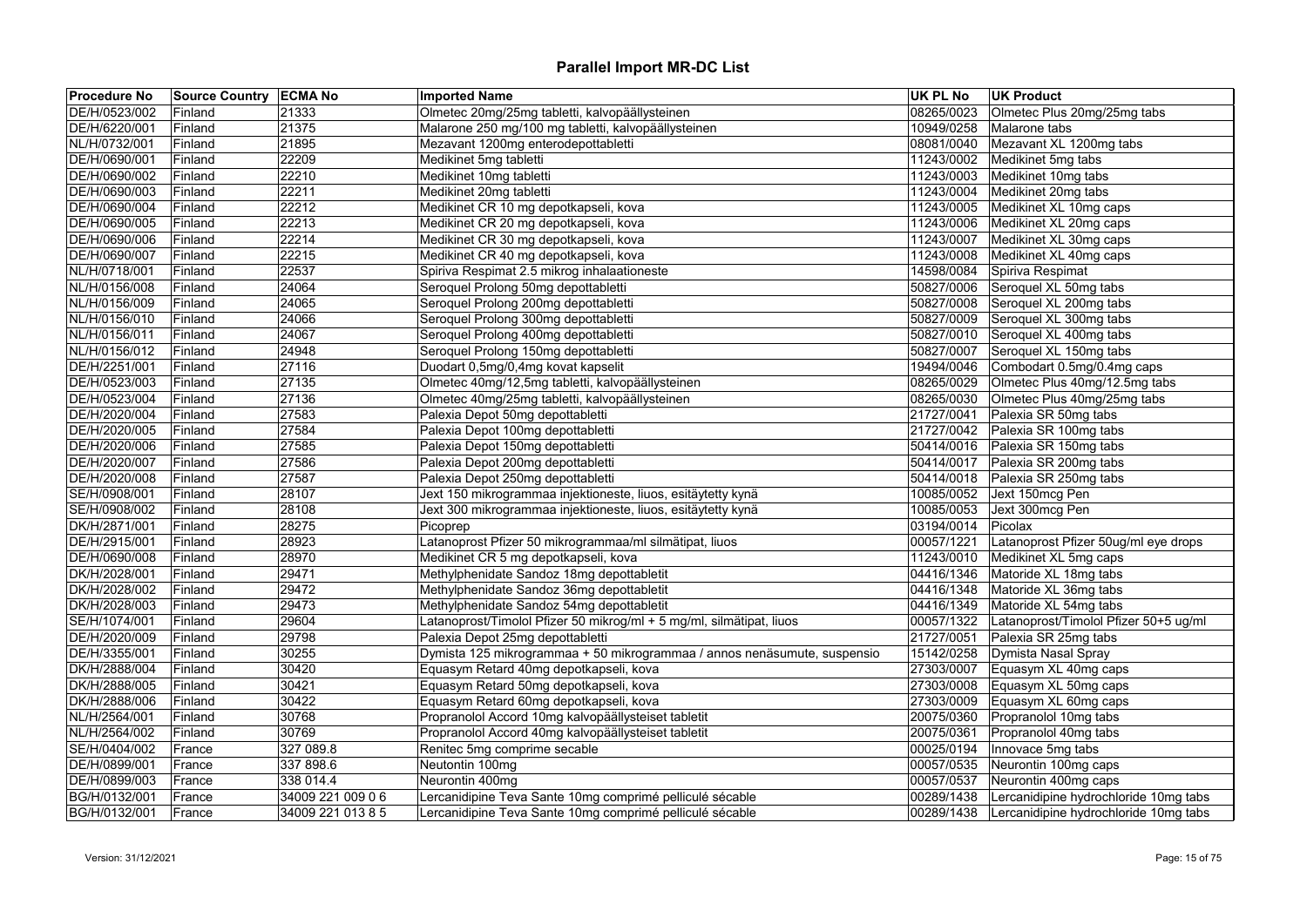| <b>Procedure No</b> | <b>Source Country ECMA No</b> |                   | <b>Imported Name</b>                                                                         | UK PL No   | <b>UK Product</b>                     |
|---------------------|-------------------------------|-------------------|----------------------------------------------------------------------------------------------|------------|---------------------------------------|
| BG/H/0132/002       | France                        | 34009 221 028 56  | Lercanidipine Teva Sante 20mg comprimé pelliculé sécable                                     | 00289/1439 | Lercanidipine hydrochloride 20mg tabs |
| BG/H/0132/002       | France                        | 34009 221 033 96  | Lercanidipine Teva Sante 20mg comprimé pelliculé sécable                                     | 00289/1439 | Lercanidipine hydrochloride 20mg tabs |
| DE/H/2915/001       | France                        | 34009 223 761 10  | Latanoprost Pfizer 50 microgrammes/ml, collyre en solution                                   | 00057/1221 | Latanoprost Pfizer 50ug/ml eye drops  |
| DE/H/2915/001       | France                        | 34009 223 762 88  | Latanoprost Pfizer 50 microgrammes/ml, collyre en solution                                   | 00057/1221 | Latanoprost Pfizer 50ug/ml eye drops  |
| DE/H/3337/001       | France                        | 34009 224 397 16  | Ciloxadex 3mg / 1 mg par ml, Suspension pour instillation auriculaire                        | 15011/0026 | Cilodex 3mg/ml 1mg/ml ear drops       |
| SE/H/1421/003       | France                        | 34009 258 586 34  | Vivelledot 75 microgrammes/24 heures dispositif transdermique                                | 23860/0010 | Estradot 75ug/24h                     |
| DE/H/0871/002       | France                        | 34009 266 362 10  | Innovair Nexthaler 100 microgrammes/6 microgrammes par dose, poudre pour inhalati 08829/0173 |            | Fostair Nexthaler 100/6               |
| SE/H/1921/001       | France                        | 34009 266 487 94  | Flutiform 50 microgrammes/5 microgrammes par dose, suspension pour inhalation en 16950/0167  |            | Flutiform 50mcg/5mcg inhaler          |
| SE/H/1921/002       | France                        | 34009 266 488 55  | Flutiform 125 microgrammes/5 microgrammes par dose, suspension pour inhalation er 16950/0168 |            | Flutiform 125mcg/5mcg inhaler         |
| SE/H/1921/003       | France                        | 34009 266 489 16  | Flutiform 250 microgrammes/10 microgrammes par dose, suspension pour inhalation e 16950/0169 |            | Flutiform 250mcg/10mcg inhaler        |
| BE/H/0150/001       | France                        | 34009 273 690 0 1 | Setofilm Ge 4 mg film orodispersible                                                         | 21042/0011 | Setofilm 4mg Orodispersible films     |
| BE/H/0150/002       | France                        | 34009 273 692 30  | Setofilm Ge 8 mg film orodispersible                                                         | 20412/0012 | Setofilm 8mg Orodispersible films     |
| NL/H/2379/002       | France                        | 34009 275 438 76  | Vitaros 300 microgrammes, creme                                                              | 54460/0001 | Vitaros 3mg/g cream                   |
| DE/H/3355/001       | France                        | 34009 275 631 19  | Dymista 137 microgrammes/50 microgrammes, suspension pour pulvérisation nasale               | 15142/0258 | Dymista Nasal Spray                   |
| IT/H/03080/001      | France                        | 34009 275 660 11  | Teglutik 5mg/ml suspension buvable                                                           | 20663/0002 | Teglutik 5mg/ml suspension            |
| DE/H/2805/001       | France                        | 34009 275 700 32  | Trospipharm 20 mg, comprimé pelliculé                                                        | 25258/0108 | Trospium chloride 20mg tabs           |
| PT/H/0484/001       | France                        | 34009 275 806 6 6 | Valaciclovir Arrow 500mg comprimé pelliculé sécable                                          | 16363/0271 | Valaciclovir 500mg film-coated tabs   |
| PT/H/0484/001       | France                        | 34009 275 809 56  | Valaciclovir Arrow 500mg comprimé pelliculé sécable                                          | 16363/0271 | Valaciclovir 500mg film-coated tabs   |
| NL/H/0343/001       | France                        | 34009 276 105 16  | Crestor 10mg                                                                                 | 17901/0201 | Crestor 10mg tabs                     |
| NL/H/0343/002       | France                        | 34009 276 106 8 4 | Crestor 20mg comprimé pelliculé                                                              | 17901/0202 | Crestor 20mg tabs                     |
| FI/H/0313/001       | France                        | 34009 277 134 5 3 | Nebido 1000mg/4ml solution injectable                                                        | 00010/0549 | Nebido 1000mg/4ml inj                 |
| NL/H/2498/001       | France                        | 34009 277 232 78  | Striverdi Respimat 2,5 microgrammes/dose, solution pour inhalation                           | 14598/0093 | Striverdi Respimat                    |
| DK/H/0279/002       | France                        | 34009 279 460 73  | Daivobet 50 microgrammes/0.5 mg/g gel                                                        | 05293/0005 | Dovobet gel                           |
| DE/H/0871/004       | France                        | 34009 300 399 46  | Innovair NEXThaler 200mcg / 6 mcg par inhalation, poudre pour inhalation                     | 08829/0174 | Fostair Nexthaler 200/6               |
| DK/H/2478/001       | France                        | 34009 300 749 8 5 | Enstilar 50 microgrammes/0,5mg/g mousse cutanee                                              | 05293/0008 | Enstilar 50mcg/g+0.5mg/g foam         |
| DK/H/2638/001       | France                        | 34009 301 051 77  | Travoprost/Timolol Mylan 40 mcg/ml + 5mg/ml collyre en solution                              | 04569/1683 | Travoprost/Timolol Mylan eye drops    |
| DK/H/2638/001       | France                        | 34009 301 051 7 7 | Travoprost/Timolol Mylan 40 mcg/ml + 5mg/mlcollyre en solution                               | 04569/1683 | Travoprost/Timolol Mylan eye drops    |
| IE/H/0972/002       | France                        | 34009 301 238 74  | Orobupre 8 mg lyophilisat oral                                                               | 00156/0365 | Espranor 8mg oral lyophilisate        |
| IE/H/0972/001       | France                        | 34009 301 238 98  | Orobupre 2 mg lyophilisat oral                                                               | 00156/0364 | Espranor 2mg oral lyophilisate        |
| NL/H/3441/001       | France                        | 34009 301 336 20  | Calcipotriol-Betamethasone Sandoz 50 microgrammes-0,5 mg-g pommade                           | 04416/1449 | Calcipotriol/Betamethasone 50/500ug/g |
| DK/H/0134/001       | France                        | 34009 301 663 4 5 | Cosopt 20mg/ml+5mg/ml collyre en solution                                                    | 16058/0016 | Cosopt solution                       |
| NL/H/3762/001       | France                        | 34009 301 899 48  | Atovaquone Biogaran 750mg/5ml suspension buvable                                             | 25258/0235 | Atovaquone 750mg/5ml oral susp        |
| SE/H/0404/004       | France                        | 34009 327 090 6 9 | Renitec 20mg comprime                                                                        | 00025/0196 | Innovace 20mg tabs                    |
| DE/H/0899/002       | France                        | 34009 337 901 72  | Neurontin 300mg                                                                              | 50622/0047 | Neurontin 300mg caps                  |
| NL/H/1458/001       | France                        | 34009 338 520 78  | Hyzaar 50mg/12.5mg comprimé pelliculé                                                        | 00025/0338 | Cozaar Comp 50mg/12.5mg               |
| NL/H/1457/002       | France                        | 34009 338 524 2 9 | Cozaar 50mg comprimé pelliculé sécable                                                       | 00025/0324 | Cozaar 50mg tabs                      |
| FR/H/0118/001       | France                        | 34009 341 752 20  | Siccafluid 2.5mg/g gel ophtalmique                                                           | 20162/0009 | Liquivisc 2.5mg/g eye gel             |
| NL/H/3915/002       | France                        | 34009 342 383 0 7 | Durogesic 25 microgrammes/heure, dispositif transdermique                                    | 00242/0192 | Durogesic DTrans 25ug/hr              |
| NL/H/3915/003       | France                        | 34009 342 384 7 5 | Durogesic 50 microgrammes/heure, dispositif transdermique                                    | 00242/0193 | Durogesic DTrans 50ug/hr              |
| NL/H/3915/004       | France                        | 34009 342 385 36  | Durogesic 75 microgrammes/heure, dispositif transdermique                                    | 00242/0194 | Durogesic DTrans 75ug/hr              |
| NL/H/3915/005       | France                        | 34009 342 386 6 5 | Durogesic 100 microgrammes/heure, dispositif transdermique                                   | 00242/0195 | Durogesic DTrans 100ug/hr             |
| SE/H/1821/001       | France                        | 34009 343 012 6 1 | Nasonex 50 microgrammes/dose, suspension pour pulvérisation nasale                           | 00025/0587 | Nasonex 50ug/actuation nasal spray    |
| DE/H/6157/001       | France                        | 34009 343 840 66  | Xalatan 50 microgrammes/ml, collyre en solution                                              | 50622/0065 | Xalatan eye drops                     |
| DE/H/4019/004       | France                        | 34009 346 301 94  | Sandimmun 100mg capsule molle                                                                | 00101/0389 | Neoral 100mg soft caps                |
| DE/H/4019/002       | France                        | 34009 346 302 55  | Sandimmun 25mg capsule molle                                                                 | 00101/0387 | Neoral 25mg soft caps                 |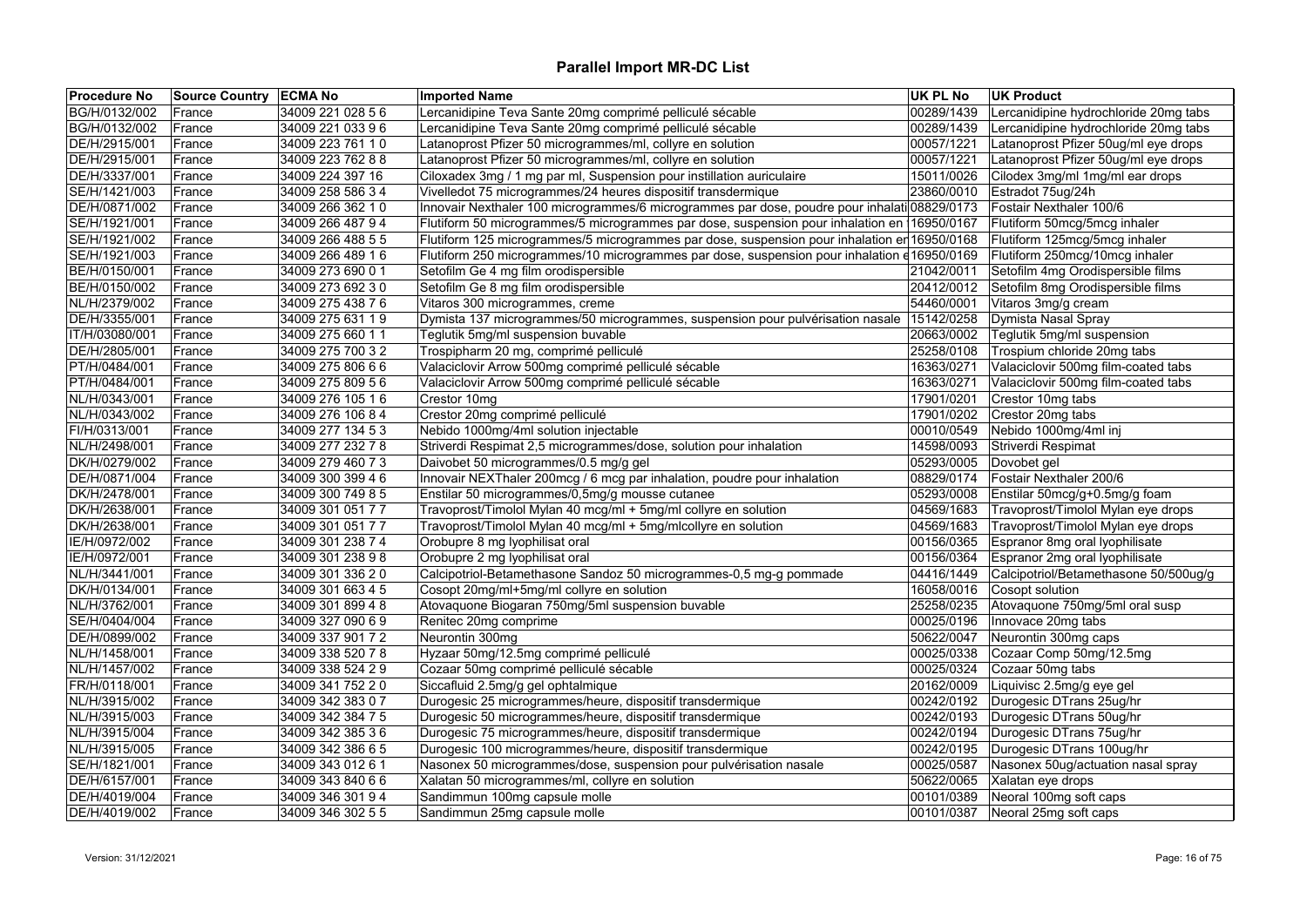| <b>Procedure No</b> | <b>Source Country ECMA No</b> |                   | <b>Imported Name</b>                                                          | <b>UK PL No</b> | <b>UK Product</b>             |
|---------------------|-------------------------------|-------------------|-------------------------------------------------------------------------------|-----------------|-------------------------------|
| DE/H/4019/003       | France                        | 34009 346 303 16  | Sandimmun 50mg capsule molle                                                  | 00101/0388      | Neoral 50mg soft caps         |
| NL/H/0144/004       | France                        | 34009 347 941 17  | Maxalt LYO 10mg Lyophilisat oral                                              | 00025/0372      | Maxalt Melt 10mg              |
| NL/H/0144/004       | France                        | 34009 347 943 46  | Maxalt LYO 10mg Lyophilisat oral                                              | 00025/0372      | Maxalt Melt 10mg              |
| NL/H/0144/004       | France                        | 34009 347 944 07  | Maxalt LYO 10mg Lyophilisat oral                                              | 00025/0372      | Maxalt Melt 10mg              |
| DK/H/0134/001       | France                        | 34009 348 063 84  | Cosopt 20mg/ml+5mg/ml collyre en solution                                     | 16058/0016      | Cosopt solution               |
| DE/H/0523/003       | France                        | 34009 350 245 27  | CoOlmetec 40mg/12,5mg comprime pellicule                                      | 08265/0029      | Olmetec Plus 40mg/12.5mg tabs |
| DE/H/0523/003       | France                        | 34009 350 246 9 5 | CoOlmetec 40mg/12,5mg comprime pellicule                                      | 08265/0029      | Olmetec Plus 40mg/12.5mg tabs |
| DE/H/0523/004       | France                        | 34009 350 247 56  | CoOlmetec 40mg/25mg comprime pellicule                                        | 08265/0030      | Olmetec Plus 40mg/25mg tabs   |
| DE/H/0523/004       | France                        | 34009 350 248 17  | CoOlmetec 40mg/25mg comprime pellicule                                        | 08265/0030      | Olmetec Plus 40mg/25mg tabs   |
| PT/H/2325/002       | France                        | 34009 350 838 38  | Tanatril 5mg comprimé sécable                                                 | 20012/0004      | Tanatril 5mg tabs             |
| PT/H/2325/003       | France                        | 34009 350 847 29  | Tanatril 10mg comprimé sécable                                                | 20012/0005      | Tanatril 10mg tabs            |
| NL/H/0150/001       | France                        | 34009 351 544 39  | Nexplanon 68 mg, implant pour usage sous-cutané                               | 00025/0563      | Nexplanon                     |
| NL/H/1458/003       | France                        | 34009 351 862 56  | Fortzaar 100mg/25mg comprimé pelliculé                                        | 00025/0374      | Cozaar Comp 100mg/25mg        |
| PT/H/2396/001       | France                        | 34009 352 317 0 3 | Otrasel 1.25 mg Oral Lyophilisate                                             | 16260/0031      | Zelapar 1.25mg lyophilisates  |
| DK/H/0168/001       | France                        | 34009 353 570 14  | Trileptal 150mg comprime                                                      | 23860/0037      | Trileptal 150mg tabs          |
| SE/H/0198/001       | France                        | 34009 354 368 18  | Celebrex 100mg gelule                                                         | 50622/0011      | Celebrex 100mg caps           |
| SE/H/0198/002       | France                        | 34009 354 370 68  | Celebrex 200mg gelule                                                         | 50622/0012      | Celebrex 200mg caps           |
| SE/H/0169/001       | France                        | 34009 354 593 50  | Seretide Diskus 100 microgrammes/50 microgrammes/dose, poudre pour inhalation | 10949/0314      | Seretide 100 Accuhaler        |
| SE/H/0169/002       | France                        | 34009 354 597 0 1 | Seretide Diskus 250 microgrammes/50 microgrammes/dose, poudre pour inhalation | 10949/0315      | Seretide 250 Accuhaler        |
| SE/H/0169/003       | France                        | 34009 354 735 4 7 | Seretide Diskus 500 microgrammes/50 microgrammes/dose, poudre pour inhalation | 10949/0316      | Seretide 500 Accuhaler        |
| FR/H/0178/001       | France                        | 34009 355 311 31  | Femseptcombi 50ug/10ug/24heurs, dispositif transdermique                      | 49876/0011      | FemSeven Sequi patches        |
| SE/H/0211/001       | France                        | 34009 355 332 0 3 | INexium 20mg comprimes gastro-resistants                                      | 17901/0068      | Nexium 20mg tabs              |
| SE/H/0211/001       | France                        | 34009 355 333 7 1 | INexium 20mg comprimes gastro-resistants                                      | 17901/0068      | Nexium 20mg tabs              |
| SE/H/0211/001       | France                        | 34009 355 334 3 2 | INexium 20mg comprimes gastro-resistants                                      | 17901/0068      | Nexium 20mg tabs              |
| SE/H/0211/002       | France                        | 34009 355 339 5 1 | INEXIUM 40 mg, comprime gastro-resistant                                      | 17901/0069      | Nexium 40mg tabs              |
| SE/H/0210/004       | France                        | 34009 355 372 2 5 | Reminyl 4 mg/ml solution buvable                                              | 16189/0118      | Reminyl 4mg/ml soln           |
| DE/H/0235/001       | France                        | 34009 355 373 9 3 | Lipanthyl 160mg comprimé pelliculé                                            | 46302/0024      | Supralip 160mg tabs           |
| SE/H/0225/001       | France                        | 34009 356 074 54  | Zalergonium, 0,25 mg/ml, collyre en solution                                  | 20162/0019      | Zaditen 0.25mg/ml eye drops   |
| SE/H/0230/001       | France                        | 34009 356 582 0 3 | Symbicort Turbuhaler 100/6 microgrammes par dose, poudre pour inhalation      | 17901/0091      | Symbicort 100/6 Turbohaler    |
| SE/H/0229/001       | France                        | 34009 356 584 32  | Symbicort Turbuhaler 200/6 microgrammes par dose, poudre pour inhalation      | 17901/0092      | Symbicort 200/6 Turbohaler    |
| DE/H/5770/002       | France                        | 34009 356 587 2 2 | Seretide 125 microgrammes/25 microgrammes/dose, suspension pour inhalation    | 10949/0338      | Seretide 125 Evohaler         |
| DE/H/5770/003       | France                        | 34009 356 588 90  | Seretide 250 microgrammes/25 microgrammes/dose, suspension pour inhalation    | 10949/0339      | Seretide 250 Evohaler         |
| SE/H/0202/001       |                               | 34009 357 849 0 2 | Duova 1mg/2.5mg, comprime                                                     | 27925/0011      | Indivina 1mg/2.5mg tabs       |
| SE/H/0202/003       | France<br>France              | 34009 357 853 8 1 | Duova 2mg/5mg, comprime                                                       | 27925/0013      |                               |
| SE/H/0202/003       |                               | 34009 357 854 4 2 |                                                                               | 27925/0013      | Indivina 2mg/5mg tabs         |
|                     | France                        |                   | Duova 2mg/5mg, comprime                                                       |                 | Indivina 2mg/5mg tabs         |
| NL/H/4583/002       | France                        | 34009 357 868 52  | Relpax 40mg                                                                   | 50622/0054      | Relpax 40mg tabs              |
| DK/H/0168/004       | France                        | 34009 357 901 25  | Trileptal 60mg/ml suspension buvable                                          | 23860/0040      | Trileptal 60mg/ml suspension  |
| NL/H/1457/003       | France                        | 34009 358 495 8 8 | Cozaar 100mg comprimé pelliculé                                               | 00025/0416      | Cozaar 100mg tabs             |
| DE/H/0299/001       | France                        | 34009 358 502 4 9 | Xyzall 5mg, comprimé pelliculé                                                | 00039/0539      | Xyzal 5mg tabs                |
| DE/H/0299/001       | France                        | 34009 358 505 39  | Xyzall 5mg, comprimé pelliculé                                                | 00039/0539      | Xyzal 5mg tabs                |
| SE/H/1421/004       | France                        | 34009 358 590 06  | Vivelledot 100 microgrammes/24 heures                                         | 23860/0011      | Estradot 100ug/24h            |
| SE/H/0278/002       | France                        | 34009 359 937 4 8 | Seroplex 10 mg comprime pellicule secable                                     | 13761/0009      | Cipralex 10mg tabs            |
| SE/H/0229/002       | France                        | 34009 359 973 0 2 | Symbicort Turbuhaler 400/12 microgrammes par dose, poudre pour inhalation     | 17901/0200      | Symbicort 400/12 Turbohaler   |
| DE/H/0769/002       | France                        | 34009 360 381 6 5 | Ecazide comprimé sécable                                                      | 00034/0263      | Capozide tabs                 |
| DK/H/0279/001       | France                        | 34009 360 826 87  | Daivobet 50 microgrammes/0,5mg/g pommade                                      | 05293/0003      | Dovobet ointment              |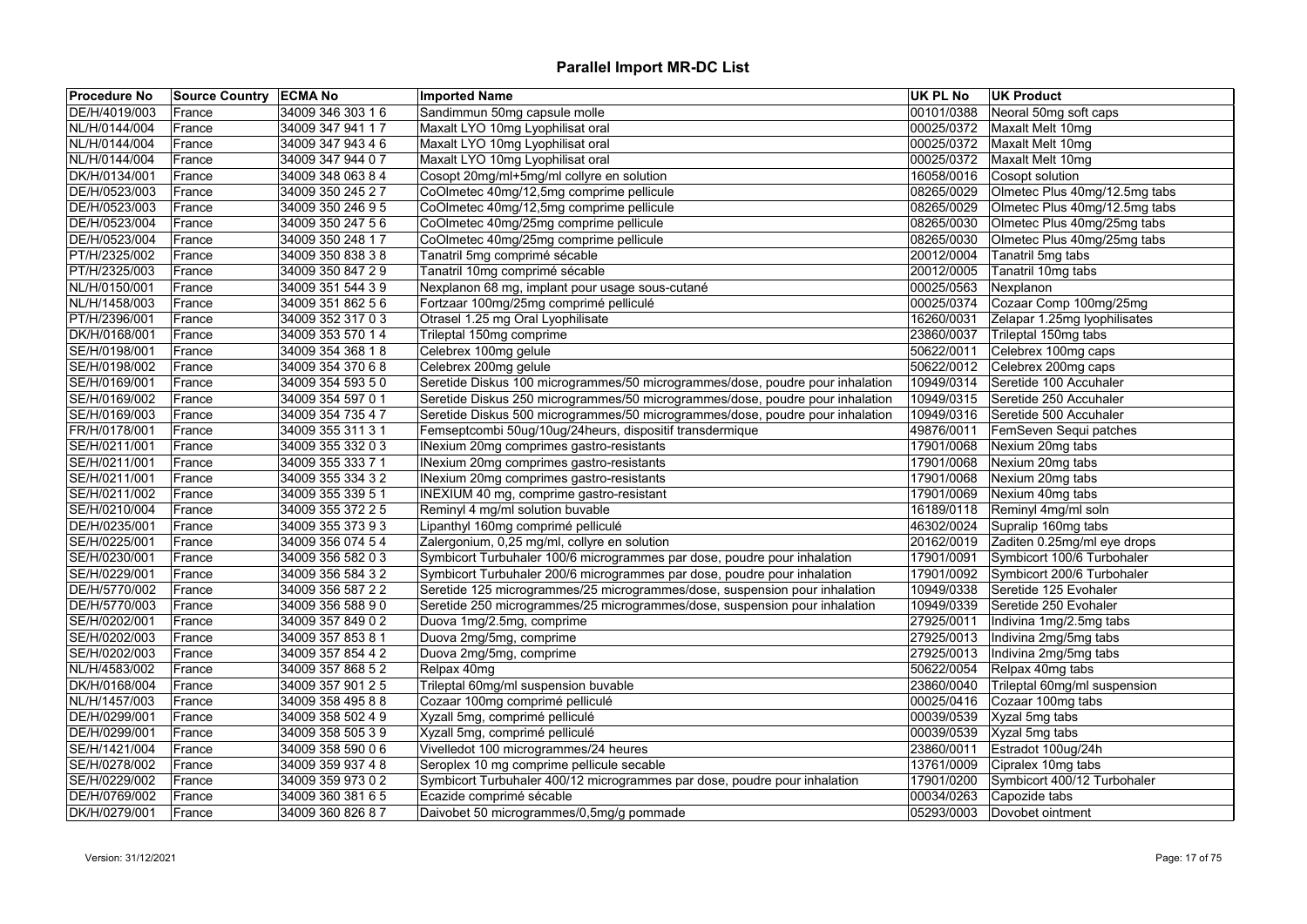| <b>Procedure No</b> | <b>Source Country ECMA No</b> |                   | <b>Imported Name</b>                                                                            | UK PL No   | <b>UK Product</b>                    |
|---------------------|-------------------------------|-------------------|-------------------------------------------------------------------------------------------------|------------|--------------------------------------|
| DE/H/6007/003       | France                        | 34009 361 556 4 0 | Concerta LP 54mg, comprime a liberation prolongee                                               | 00242/0374 | Concerta XL 54mg tabs                |
| SE/H/0304/001       | France                        | 34009 361 825 54  | Avodart 0.5mg capsule molle                                                                     | 19494/0006 | Avodart 0.5mg soft caps              |
| DE/H/5646/001       | France                        | 34009 361 975 72  | CaverjectDual 10 microgrammes/0,5 ml, poudre et solvant pour solution injectable en d00057/0939 |            | Caverject DCS 10ug                   |
| DE/H/5646/002       | France                        | 34009 361 978 62  | CaverjectDual 20 microgrammes/0,5 ml, poudre et solvant pour solution injectable en d00057/0940 |            | Caverject DCS 20ug                   |
| NL/H/0343/001       | France                        | 34009 362 071 4 1 | Crestor 10mg                                                                                    | 17901/0201 | Crestor 10mg tabs                    |
| NL/H/0343/002       | France                        | 34009 362 076 60  | Crestor 20mg comprimé pelliculé                                                                 | 17901/0202 | Crestor 20mg tabs                    |
| DE/H/0384/001       | France                        | 34009 362 321 0 5 | Olmetec 10mg comprime pellicule                                                                 | 08265/0015 | Olmetec 10mg tabs                    |
| DE/H/0384/002       | France                        | 34009 362 326 24  | Olmetec 20mg comprime pellicule                                                                 | 08265/0016 | Olmetec 20mg tabs                    |
| DE/H/0384/003       | France                        | 34009 362 331 64  | Olmetec 40mg comprime pellicule                                                                 | 08265/0017 | Olmetec 40mg tabs                    |
| FR/H/0258/002       | France                        | 34009 364 450 24  | Adartrel 0.5mg comprimes pellicules                                                             | 19494/0034 | Adartrel 0.5mg tabs                  |
| FR/H/0258/004       | France                        | 34009 364 454 82  | Adartrel 2mg comprimes pellicules                                                               | 19494/0036 | Adartrel 2mg tabs                    |
| AT/H/0751/001       | France                        | 34009 364 683 7 5 | Lovenox 2,000 UI (20mg)/0.2ml, solution injectable en seringue préremplie                       | 04425/0187 | Clexane Syringes 2000IU (20mg)/0.2ml |
| AT/H/0751/001       | France                        | 34009 364 684 36  | Lovenox 2,000 UI (20mg)/0.2ml, solution injectable en seringue préremplie                       | 04425/0187 | Clexane Syringes 2000IU (20mg)/0.2ml |
| AT/H/0751/002       | France                        | 34009 364 686 6 5 | Lovenox 4,000 UI (40mg)/0.4ml, solution injectable en seringue préremplie                       | 04425/0187 | Clexane Syringes 4000IU (40mg)/0.4ml |
| AT/H/0751/002       | France                        | 34009 364 687 26  | Lovenox 4,000 UI (40mg)/0.4ml, solution injectable en seringue préremplie                       | 04425/0187 | Clexane Syringes 4000IU (40mg)/0.4ml |
| AT/H/0751/005       | France                        | 34009 364 689 55  | Lovenox 10,000 UI (100mg)/1ml, solution injectable en seringue préremplie                       | 04425/0187 | Clexane Syringes 10000IU (100mg)/1ml |
| AT/H/0751/003       | France                        | 34009 364 690 37  | Lovenox 6,000 UI (60mg)/0.6ml, solution injectable en seringue préremplie                       | 04425/0187 | Clexane Syringes 6000IU (60mg)/0.6ml |
| AT/H/0751/003       | France                        | 34009 364 692 66  | Lovenox 6,000 UI (60mg)/0.6ml, solution injectable en seringue préremplie                       | 04425/0187 | Clexane Syringes 6000IU (60mg)/0.6ml |
| AT/H/0751/004       | France                        | 34009 364 693 27  | Lovenox 8,000 UI (80mg)/0.8ml, solution injectable en seringue préremplie                       | 04425/0187 | Clexane Syringes 8000IU (80mg)/0.8ml |
| AT/H/0751/004       | France                        | 34009 364 694 95  | Lovenox 8,000 UI (80mg)/0.8ml, solution injectable en seringue préremplie                       | 04425/0187 | Clexane Syringes 8000IU (80mg)/0.8ml |
| NL/H/0487/001       | France                        | 34009 365 515 0 3 | Vesicare 5mg, comprime pellicule                                                                | 00166/0197 | Vesicare 5mg tabs                    |
| NL/H/0487/002       | France                        | 34009 365 516 7 1 | Vesicare 10 mg comprime pellicule                                                               | 00166/0198 | Vesicare 10mg tabs                   |
| FR/H/0112/001       | France                        | 34009 365 727 82  | Wellvone 750 mg/5ml Suspension buvable                                                          | 10949/0271 | Wellvone 750mg/5ml oral susp         |
| SE/H/0210/005       | France                        | 34009 367 593 98  | Reminyl LP 8mg gelule a liberation prolongee                                                    | 16189/0119 | Reminyl XL 8mg caps                  |
| FR/H/0685/001       | France                        | 34009 367 594 59  | Femseptevo 50 microgrammes/7 microgrammes/24 heures, dispositif transdermique                   | 49876/0010 | FemSeven Conti patches               |
| SE/H/0210/006       | France                        | 34009 367 595 10  | Reminyl LP 16mg gelule a liberation prolongee                                                   | 16189/0120 | Reminyl XL 16mg caps                 |
| SE/H/0210/007       | France                        | 34009 367 596 88  | Reminyl LP 24mg gelule a liberation prolongee                                                   | 16189/0121 | Reminyl XL 24mg caps                 |
| FR/H/0272/001       | <b>France</b>                 | 34009 368 097 58  | Monotramal LP 100mg comprimé à libération prolongée                                             | 43808/0001 | Tradorec XL 100mg tabs               |
| FR/H/0272/002       | France                        | 34009 368 107 0 9 | Monotramal LP 200mg comprimé à libération prolongée                                             | 43808/0002 | Tradorec XL 200mg tabs               |
| FR/H/0272/003       | France                        | 34009 368 124 20  | Monotramal LP 300mg comprimé à libération prolongée                                             | 43808/0003 | Tradorec XL 300mg tabs               |
| NL/H/0299/001       | France                        | 34009 368 692 02  | Spiriva 18 microgrammes, poudre pour inhalation en gélule                                       | 14598/0062 | Spiriva 18mcg inhalation powder      |
| SE/H/0481/004       | France                        | 34009 369 290 36  | Fosrenol 1000mg comprimé à croquer                                                              | 08081/0044 | Fosrenol 1000mg tabs                 |
| NL/H/3915/001       | France                        | 34009 369 851 55  | Durogesic 12 microgrammes/heure, dispositif transdermique                                       | 00242/0409 | Durogesic DTrans 12ug/hr             |
| NL/H/0343/004       | France                        | 34009 369 853 84  | Crestor 5mg                                                                                     | 17901/0243 | Crestor 5mg tabs                     |
| NL/H/1458/003       | France                        | 34009 371 408 8 1 | Fortzaar 100mg/25mg comprimé pelliculé                                                          | 00025/0374 | Cozaar Comp 100mg/25mg               |
| NL/H/1458/001       | France                        | 34009 371 446 74  | Hyzaar 50mg/12.5mg comprimé pelliculé                                                           | 00025/0338 | Cozaar Comp 50mg/12.5mg              |
| NL/H/1457/003       | France                        | 34009 371 449 64  | Cozaar 100mg comprimé pelliculé                                                                 | 00025/0416 | Cozaar 100mg tabs                    |
| NL/H/1457/002       | France                        | 34009 371 461 66  | Cozaar 50mg comprimé pelliculé sécable                                                          | 00025/0324 | Cozaar 50mg tabs                     |
| DE/H/0235/001       | France                        | 34009 371 780 4 4 | Lipanthyl 160mg comprimé pelliculé                                                              | 46302/0024 | Supralip 160mg tabs                  |
| SE/H/0565/002       | France                        | 34009 372 013 7 7 | Cotareg 160 mg/12,5 mg, comprimé pelliculé                                                      | 23860/0004 | Co-Diovan 160/12.5mg tabs            |
| DE/H/0523/001       |                               | 34009 372 210 78  | CoOlmetec 20mg/12,5mg comprime pellicule                                                        | 08265/0022 | Olmetec Plus 20mg/12.5mg tabs        |
| DE/H/0523/001       | France                        |                   | CoOlmetec 20mg/12,5mg comprime pellicule                                                        | 08265/0022 | Olmetec Plus 20mg/12.5mg tabs        |
| DE/H/0523/002       | France                        | 34009 372 211 3 9 |                                                                                                 |            |                                      |
|                     | France                        | 34009 372 213 6 8 | CoOlmetec 20mg/25mg comprime pellicule                                                          | 08265/0023 | Olmetec Plus 20mg/25mg tabs          |
| DE/H/0523/002       | France                        | 34009 372 214 2 9 | CoOlmetec 20mg/25mg comprime pellicule                                                          | 08265/0023 | Olmetec Plus 20mg/25mg tabs          |
| CZ/H/0939/001       | France                        | 34009 373 075 67  | Levonorgestrel Biogaran 1500 microgrammes comprime                                              | 04854/0150 | Levonelle 1500mcg tabs               |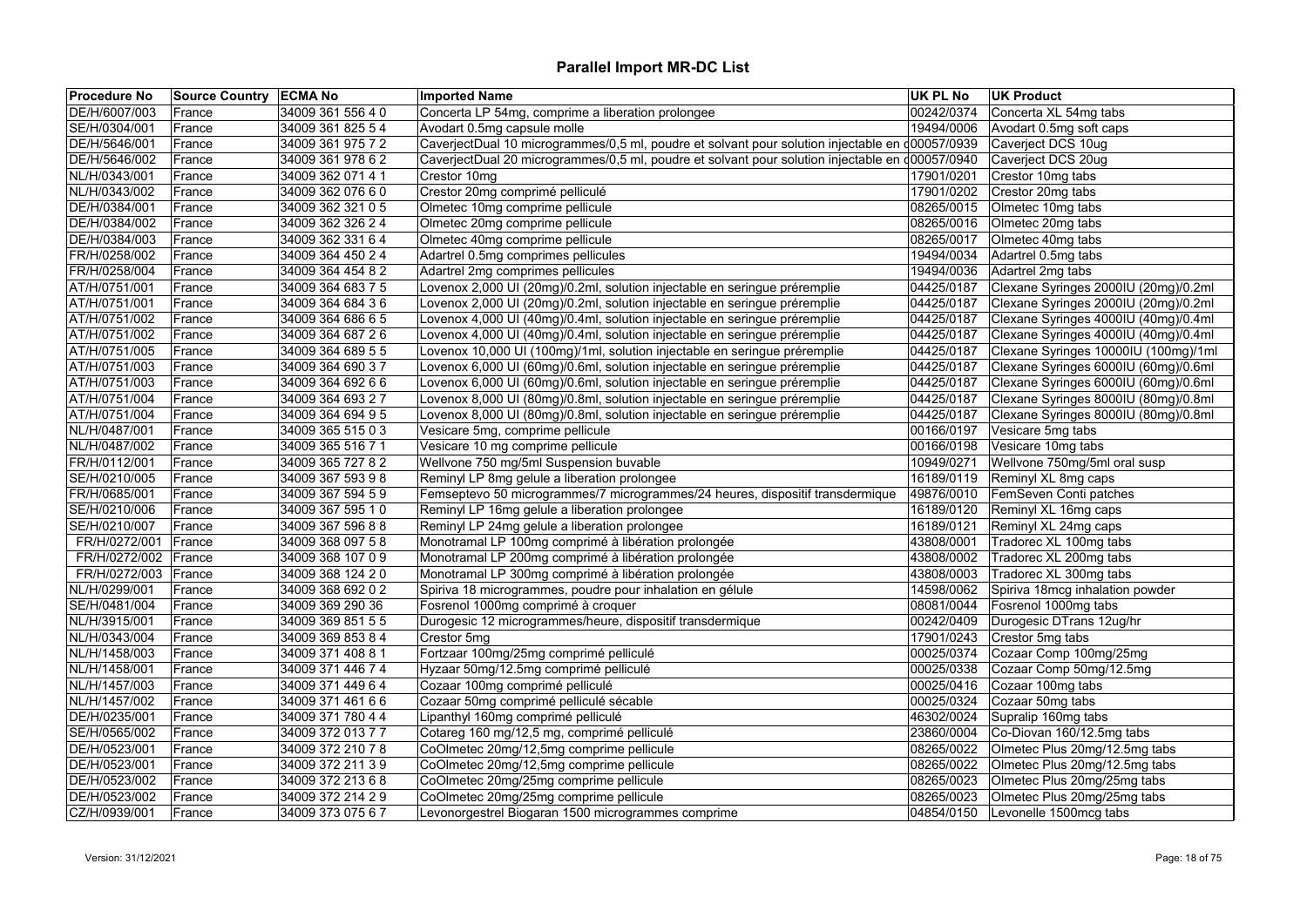| <b>Procedure No</b> | Source Country ECMA No |                   | <b>Imported Name</b>                                                            | <b>UK PL No</b> | <b>UK Product</b>                     |
|---------------------|------------------------|-------------------|---------------------------------------------------------------------------------|-----------------|---------------------------------------|
| DE/H/0384/001       | France                 | 34009 374 014 0 1 | Olmetec 10mg comprime pellicule                                                 | 08265/0015      | Olmetec 10mg tabs                     |
| DE/H/0384/001       | France                 | 34009 374 016 30  | Olmetec 10mg comprime pellicule                                                 | 08265/0015      | Olmetec 10mg tabs                     |
| DE/H/0384/002       | France                 | 34009 374 018 69  | Olmetec 20mg comprime pellicule                                                 | 08265/0016      | Olmetec 20mg tabs                     |
| DE/H/0384/002       | France                 | 34009 374 020 02  | Olmetec 20mg comprime pellicule                                                 | 08265/0016      | Olmetec 20mg tabs                     |
| DE/H/0384/003       | France                 | 34009 374 021 7 0 | Olmetec 40mg comprime pellicule                                                 | 08265/0017      | Olmetec 40mg tabs                     |
| DE/H/0384/003       | France                 | 34009 374 024 60  | Olmetec 40mg comprime pellicule                                                 | 08265/0017      | Olmetec 40mg tabs                     |
| NL/H/0653/001       | France                 | 34009 374 776 80  | Dexafree 1mg/ml collyre en solution en recipient unidose                        | 20162/0013      | Dexafree 1mg/ml eye drops             |
| DK/H/0134/002       | France                 | 34009 377 057 21  | Cosopt 20mg/ml+5mg/ml collyre en solution en recipient unidose                  | 16058/0015      | Cosopt SDU                            |
| NL/H/1458/002       | France                 | 34009 377 484 83  | Fortzaar 100mg/12.5mg comprimé pelliculé                                        | 00025/0473      | Cozaar Comp 100mg/12.5mg              |
| NL/H/1458/002       | France                 | 34009 377 488 34  | Fortzaar 100mg/12.5mg comprimé pelliculé                                        | 00025/0473      | Cozaar Comp 100mg/12.5mg              |
| SE/H/0612/001       | France                 | 34009 378 011 6 4 | Grazax 75 000 SQ-T lyophilisat oral                                             | 10085/0039      | Grazax 75000SQ-T oral lyophilisate    |
| SE/H/0612/001       | France                 | 34009 378 012 2 5 | Grazax 75 000 SQ-T lyophilisat oral                                             | 10085/0039      | Grazax 75000SQ-T oral lyophilisate    |
| SE/H/1800/001       | France                 | 34009 378 816 47  | Moviprep poudre pour solution buvable en sachets                                | 20011/0039      | Moviprep, powder for oral soln        |
| DE/H/0871/001       | France                 | 34009 381 412 83  | Innovair 100/6 microgrammes/dose, solution pour inhalation en flacon pressurisé | 08829/0156      | Fostair 100/6 inhaler                 |
| SE/H/0612/001       | France                 | 34009 381 472 09  | Grazax 75 000 SQ-T lyophilisat oral                                             | 10085/0039      | Grazax 75000SQ-T oral lyophilisate    |
| SE/H/0406/005       | France                 | 34009 381 540 6 1 | Tareg 40mg comprime pellicule                                                   | 00101/0599      | Diovan 40mg tabs                      |
| SE/H/0406/005       | France                 | 34009 381 541 22  | Tareg 40mg comprime pellicule                                                   | 00101/0599      | Diovan 40mg tabs                      |
| SE/H/0406/003       | France                 | 34009 381 546 4 1 | Tareg 80mg comprime pellicule                                                   | 00101/0600      | Diovan 80mg tabs                      |
| SE/H/0406/004       | France                 | 34009 381 552 4 2 | Tareg 160mg comprime pellicule                                                  | 00101/0601      | Diovan 160mg tabs                     |
| SE/H/0565/001       | France                 | 34009 381 558 22  | Cotareg 80 mg/12,5 mg, comprimé pelliculé                                       | 23860/0003      | Co-Diovan 80/12.5mg tabs              |
| SE/H/0565/001       | France                 | 34009 381 560 72  | Cotareg 80 mg/12,5 mg, comprimé pelliculé                                       | 23860/0003      | Co-Diovan 80/12.5mg tabs              |
| SE/H/0565/002       | France                 | 34009 381 568 81  | Cotareg 160 mg/12,5 mg, comprimé pelliculé                                      |                 | 23860/0004 Co-Diovan 160/12.5mg tabs  |
| SE/H/0565/003       | France                 | 34009 381 573 14  | Cotareg 160 mg/25 mg, comprimé pelliculé                                        | 23860/0005      | Co-Diovan 160/25mg tabs               |
| SE/H/0565/003       | France                 | 34009 381 575 4 3 | Cotareg 160 mg/25 mg, comprimé pelliculé                                        | 23860/0005      | Co-Diovan 160/25mg tabs               |
| NL/H/0718/001       | France                 | 34009 381 920 32  | Spiriva Respimat 2,5 microgrammes/dose solution pour inhalation                 | 14598/0084      | Spiriva Respimat                      |
| DE/H/5733/001       | France                 | 34009 382 856 73  | Versatis 700mg emplâtre médicamenteux                                           | 50414/0012      | Versatis 700mg medicated plaster      |
| SE/H/0581/001       | France                 | 34009 384 446 0 5 | Venlafaxine Abbott 37.5mg comprimé à libération prolongée                       | 01883/0338      | Venlalic XL 37.5mg tabs               |
| SE/H/0581/002       | France                 | 34009 384 467 84  | Venlafaxine Abbott 75mg comprimé à libération prolongée                         | 01883/0339      | Venlalic XL 75mg tabs                 |
| SE/H/0581/003       | France                 | 34009 384 487 95  | Venlafaxine Abbott 150mg comprimé à libération prolongée                        | 01883/0340      | Venlalic XL 150mg tabs                |
| SE/H/0581/004       | France                 | 34009 384 506 37  | Venlafaxine Abbott 225mg comprimé à libération prolongée                        | 01883/0341      | Venlalic XL 225mg tabs                |
| DK/H/1113/004       | France                 | 34009 384 737 59  | Trandolapril Mylan 4mg                                                          | 04569/0820      | Trandolapril 4mg caps                 |
| DK/H/1113/004       | France                 | 34009 384 741 21  | Trandolapril Mylan 4mg                                                          | 04569/0820      | Trandolapril 4mg caps                 |
| PT/H/2299/004       | France                 | 34009 387 980 8 1 | Arcoxia 30 mg comprime pellicule                                                | 00025/0641      | Arcoxia 30mg tabs                     |
| NL/H/1113/003       | France                 | 34009 388 574 36  | Sevikar 40mg/10mg comprime pellicule                                            | 08265/0028      | Sevikar 40mg/10mg tabs                |
| NL/H/1113/003       | France                 | 34009 388 577 26  | Sevikar 40mg/10mg comprime pellicule                                            | 08265/0028      | Sevikar 40mg/10mg tabs                |
| NL/H/1113/001       | France                 | 34009 388 582 66  | Sevikar 20mg/5mg comprime pellicule                                             | 08265/0026      | Sevikar 20mg/5mg tabs                 |
| NL/H/1113/001       | France                 | 34009 388 584 95  | Sevikar 20mg/5mg comprime pellicule                                             | 08265/0026      | Sevikar 20mg/5mg tabs                 |
| DE/H/2251/001       | France                 | 34009 389 339 87  | Combodart 0,5mg/0,4mg gélule                                                    | 19494/0046      | Combodart 0.5mg/0.4mg caps            |
| DK/H/1377/002       | France                 | 34009 389 602 0 4 | Toctino 30mg capsule molle                                                      |                 | 19494//0253 Toctino 30mg soft caps    |
| DK/H/1377/002       | France                 | 34009 389 603 72  | Toctino 30mg capsule molle                                                      |                 | 19494//0253 Toctino 30mg soft caps    |
| DK/H/0279/002       | France                 | 34009 389 693 68  | Daivobet 50 microgrammes/0.5 mg/g gel                                           | 05293/0005      | Dovobet gel                           |
| FR/H/0181/004       | France                 | 34009 390 152 5 5 | Glucophage 500mg poudre pour solution buvable en sachet-dose                    | 11648/0088      | Glucophage 500mg powder for solution  |
| FR/H/0181/006       | France                 | 34009 390 160 8 5 | Glucophage 1000mg poudre pour solution buvable en sachet-dose                   | 11648/0090      | Glucophage 1000mg powder for solution |
| NL/H/0343/004       | France                 | 34009 391 690 02  | Crestor 5mg                                                                     | 17901/0243      | Crestor 5mg tabs                      |
| NL/H/0343/001       | France                 | 34009 391 694 60  | Crestor 10mg                                                                    | 17901/0201      | Crestor 10mg tabs                     |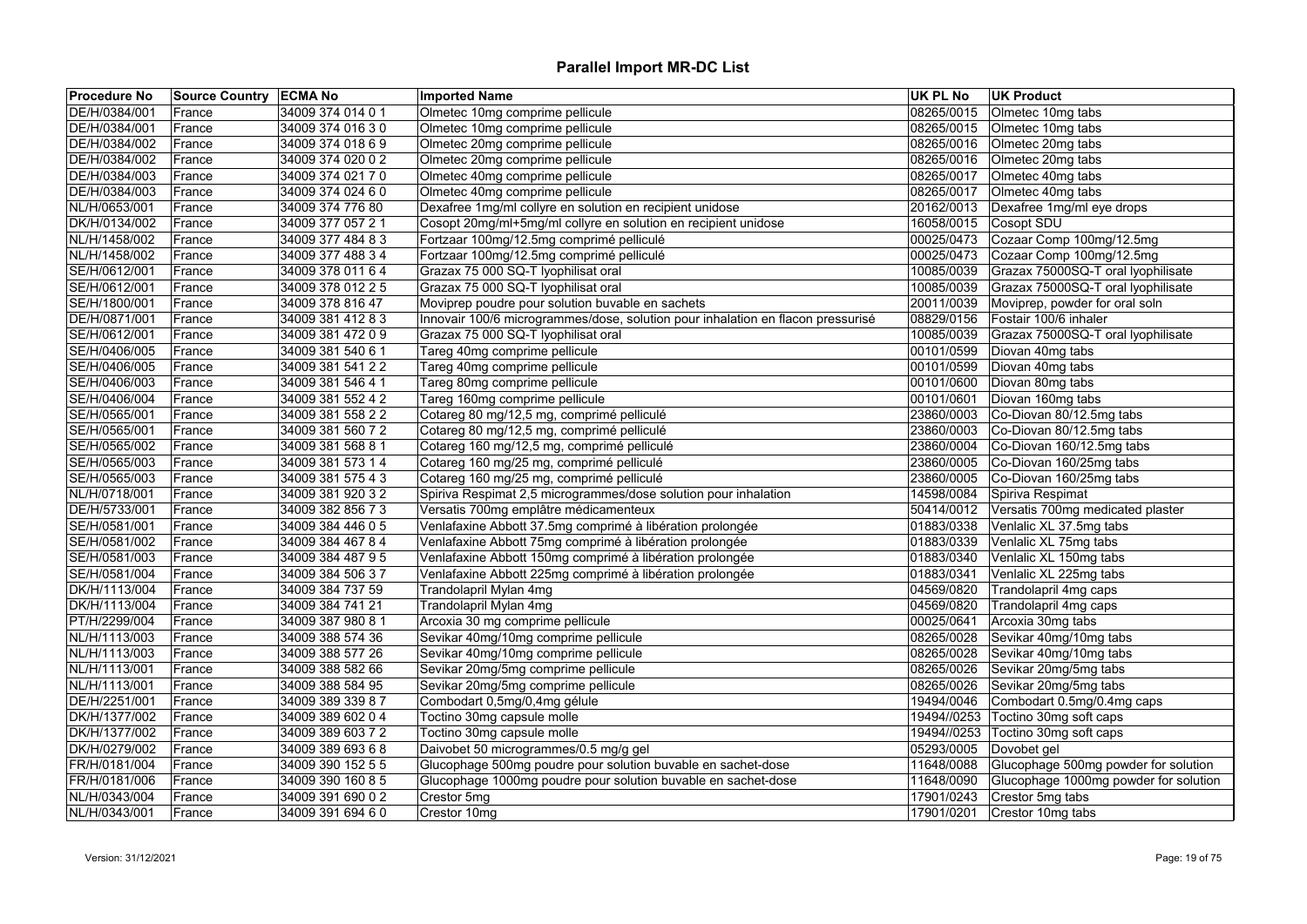| <b>Procedure No</b> | Source Country ECMA No |                   | <b>Imported Name</b>                                          | <b>UK PL No</b>       | <b>UK Product</b>                      |
|---------------------|------------------------|-------------------|---------------------------------------------------------------|-----------------------|----------------------------------------|
| NL/H/0343/001       | France                 | 34009 391 696 99  | Crestor 10mg                                                  | 17901/0201            | Crestor 10mg tabs                      |
| NL/H/0343/002       | France                 | 34009 391 697 50  | Crestor 20mg comprimé pelliculé                               | 17901/0202            | Crestor 20mg tabs                      |
| NL/H/0343/002       | France                 | 34009 391 699 8 9 | Crestor 20mg comprimé pelliculé                               | 17901/0202            | Crestor 20mg tabs                      |
| FR/H/0258/001       | France                 | 34009 391 839 47  | Adartrel 0.25mg comprimes pellicules                          | 19494/0033            | Adartrel 0.25mg tabs                   |
| FR/H/0258/002       | France                 | 34009 391 840 29  | Adartrel 0.5mg comprimes pellicules                           | 19494/0034            | Adartrel 0.5mg tabs                    |
| FR/H/0258/004       | France                 | 34009 391 844 87  | Adartrel 2mg comprimes pellicules                             | 19494/0036            | Adartrel 2mg tabs                      |
| DE/H/0769/002       | France                 | 34009 397 489 5 5 | Ecazide comprimé sécable                                      | 00034/0263            | Capozide tabs                          |
| NL/H/2081/002       | France                 | 34009 418 590 14  | Mopral 20mg, gelule gastro-resistante                         | 45043/0101            | Losec 20mg caps                        |
| DK/H/2871/001       | France                 | 34009 491 722 14  | Picoprep                                                      | 03194/0014            | Picolax                                |
| DK/H/2888/001       | France                 | 34009 497 261 6 5 | Quasym LP 10mg gélule à libération modifiée                   | 27303/0004            | Equasym XL 10mg caps                   |
| DK/H/2888/002       | France                 | 34009 497 262 26  | Quasym LP 20mg gélule à libération modifiée                   | 27303/0005            | Equasym XL 20mg caps                   |
| DK/H/2888/003       | France                 | 34009 497 267 45  | Quasym LP 30mg gélule à libération modifiée                   | 27303/0006            | Equasym XL 30mg caps                   |
| SE/H/0908/001       | France                 | 34009 498 549 36  | Jext 150 microgrammes, solution injectable en stylo prérempli | 10085/0052            | Jext 150mcg Pen                        |
| SE/H/0908/002       | France                 | 34009 498 550 18  | Jext 300 microgrammes, solution injectable en stylo prérempli | 10085/0053            | Jext 300mcg Pen                        |
| NL/H/1457/002       | France                 | 34009 558 452 0 1 | Cozaar 50mg comprimé pelliculé sécable                        | 00025/0324            | Cozaar 50mg tabs                       |
| NL/H/1458/001       | France                 | 34009 558 453 7 9 | Hyzaar 50mg/12.5mg comprimé pelliculé                         | 00025/0338            | Cozaar Comp 50mg/12.5mg                |
| SE/H/0198/001       | France                 | 34009 562 715 2 8 | Celebrex 100mg gelule                                         | 50622/0011            | Celebrex 100mg caps                    |
| SE/H/0198/002       | France                 | 34009 562 805 13  | Celebrex 200mg gelule                                         | 50622/0012            | Celebrex 200mg caps                    |
| NL/H/0299/001       | France                 | 34009 570 762 69  | Spiriva 18 microgrammes, poudre pour inhalation en gélule     | 14598/0062            | Spiriva 18mcg inhalation powder        |
| SE/H/0110/002       | France                 | 341 224.6         | Epitomax 50mg comprime pellicule                              | 00242/0302            | Topamax 50mg tabs                      |
| SE/H/0110/003       | France                 | 342 645.5         | Epitomax 100mg comprime pellicule                             | 00242/0303            | Topamax 100mg tabs                     |
| DE/H/6157/001       | France                 | 343 840.6         | Xalatan 0,005 pour cent, collyre en solution                  |                       | 50622/0065 Xalatan eye drops           |
| DE/H/6157/001       | France                 | 343 841.2         | Xalatan 0,005 pour cent, collyre en solution                  | 50622/0065            | Xalatan eye drops                      |
| DE/H/0899/004       | France                 | 347 591.0         | Neurontin 600mg                                               |                       | 50622/0049 Neurontin 600mg tabs        |
| NL/H/0144/002       | France                 | 347 935.1         | Maxalt 10mg                                                   | 00025/0370            | Maxalt 10mg tabs                       |
| DK/H/0168/002       | France                 | 353 572.4         | Trileptal 300mg comprime                                      | 23860/0038            | Trileptal 300mg tabs                   |
| SE/H/0211/001       | France                 | 355 334.3         | INexium 20mg comprimes gastro-resistants                      | 17901/0068            | Nexium 20mg tabs                       |
| SE/H/0110/002       | France                 | 356 341.3         | Epitomax 50mg comprime pellicule                              |                       | 00242/0302   Topamax 50mg tabs         |
| SE/H/0110/003       | France                 | 356 344.2         | Epitomax 100mg comprime pellicule                             | 00242/0303            | Topamax 100mg tabs                     |
| SE/H/0249/001       | France                 | 357 602.5         | Xalacom 50 microgrammes/ml + 5 mg/ml, collyre en solution     |                       | 50622/0064 Xalacom eye drops           |
| SE/H/0249/001       | France                 | 357 603.1         | Xalacom 50 microgrammes/ml + 5 mg/ml, collyre en solution     | 50622/0064            | Xalacom eye drops                      |
| NL/H/4583/002       | France                 | 357 868.5         | Relpax 40mg                                                   | 50622/0054            | Relpax 40mg tabs                       |
| SE/H/0278/004       | France                 | 359 941.1         | Seroplex 20mg                                                 | 13761/0011            | Cipralex 20mg tabs                     |
| SE/H/0304/001       | France                 | 361 825.5         | Avodart 0.5mg capsule molle                                   | 19494/0006            | Avodart 0.5mg soft caps                |
| NL/H/0487/001       | France                 | 365 515.0         | Vesicare 5mg, comprime pellicule                              | 00166/0197            | Vesicare 5mg tabs                      |
| NL/H/0343/004       | France                 | 369 853.8         | Crestor 5mg                                                   | 17901/0243            | Crestor 5mg tabs                       |
| AT/H/0983/004       | France                 | 373 064.4         | Aricept 10mg Comprimes Orodispersibles                        | 10555/0020            | Aricept Evess 10mg orodispersible tabs |
| PT/H/2299/001       | France                 | 387 925.7         | Arcoxia 60 mg comprime pellicule                              |                       | 00025/0642 Arcoxia 60mg tabs           |
| PT/H/2299/004       | France                 | 387 980.8         | Arcoxia 30 mg comprime pellicule                              | 00025/0641            | Arcoxia 30mg tabs                      |
| DK/H/1405/001       | France                 | 389 697.1         | Xamiol 50 microgrammes/0,5 mg/g gel                           | 05293/0006 Xamiol gel |                                        |
| AT/H/0751/001       | Germany                | 15854.00.00       | Clexane 2.000 I. E. (20 mg)/0,2 ml Injektionslösung           | 04425/0187            | Clexane Syringes 2000IU (20mg)/0.2ml   |
| AT/H/0751/002       | Germany                | 15854.01.00       | Clexane 4.000 I. E. (40 mg)/0,4 ml Injektionslösung           | 04425/0187            | Clexane Syringes 4000IU (40mg)/0.4ml   |
| IE/H/0716/003       | Germany                | 16465.00.00       | Zinnat 125mg filmtabletten                                    | 10949/0095            | Zinnat 125mg tabs                      |
| IE/H/0716/001       | Germany                | 16465.00.01       | Zinnat Trockensaft                                            | 10949/0094            | Zinnat 125mg/5ml suspension            |
| IE/H/0716/004       | Germany                | 16465.01.00       | Zinnat 250mg filmtabletten                                    |                       |                                        |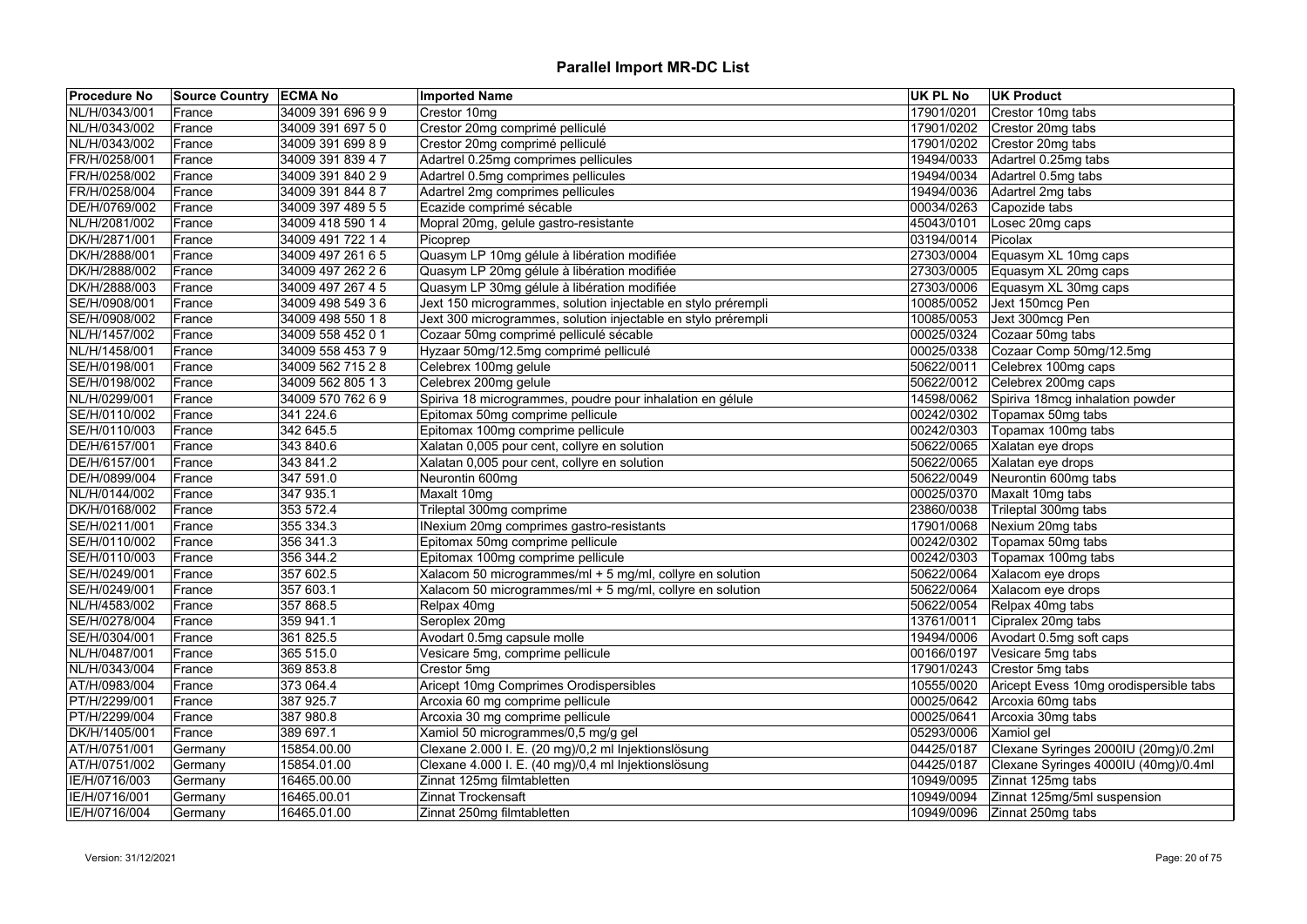| <b>Procedure No</b> | Source Country   ECMA No |               | <b>Imported Name</b>                                                                         | UK PL No   | <b>UK Product</b>                    |
|---------------------|--------------------------|---------------|----------------------------------------------------------------------------------------------|------------|--------------------------------------|
| IE/H/0716/005       | Germany                  | 16465.02.00   | Zinnat 500mg filmtabletten                                                                   | 10949/0119 | Zinnat 500mg tabs                    |
| NL/H/3915/002       | Germany                  | 18411.00.00   | Durogesic SMAT 25 Mikrogramm/Stunde Transdermales Pflaster                                   | 00242/0192 | Durogesic DTrans 25ug/hr             |
| NL/H/3915/003       | Germany                  | 18411.01.00   | Durogesic SMAT 50 Mikrogramm/Stunde Transdermales Pflaster                                   | 00242/0193 | Durogesic DTrans 50ug/hr             |
| NL/H/3915/004       | Germany                  | 18411.02.00   | Durogesic SMAT 75 Mikrogramm/Stunde Transdermales Pflaster                                   | 00242/0194 | Durogesic DTrans 75ug/hr             |
| NL/H/3915/005       | Germany                  | 18411.03.00   | Durogesic SMAT 100 Mikrogramm/Stunde Transdermales Pflaster                                  | 00242/0195 | Durogesic DTrans 100ug/hr            |
| SE/H/1825/001       | Germany                  | 2203231.00.00 | Elvanse Adult 30 mg Hartkapseln                                                              | 08081/0059 | Elvanse Adult 30mg caps              |
| SE/H/1825/002       | Germany                  | 2203232.00.00 | Elvanse Adult 50 mg Hartkapseln                                                              | 08081/0060 | Elvanse Adult 50mg caps              |
| SE/H/1825/003       | Germany                  | 2203233.00.00 | Elvanse Adult 70 mg Hartkapseln                                                              | 08081/0061 | Elvanse Adult 70mg caps              |
| DE/H/2184/009       | Germany                  | 28754.00.00   | Risperdal Quicklet 1mg Schmelztabletten                                                      | 00242/0379 | Risperdal Quicklet 1mg tabs          |
| DE/H/2184/010       | Germany                  | 28754.01.00   | Risperdal Quicklet 2mg Schmelztabletten                                                      | 00242/0380 | Risperdal Quicklet 2mg tabs          |
| DE/H/0363/006       | Germany                  | 2881.01.01    | Salofalk 500mg, magensaftresistente Tabletten                                                | 08637/0019 | Salofalk 500mg tabs                  |
| DE/H/0116/001       | Germany                  | 29689.00.00   | Locol 20mg Hartkapsel                                                                        | 00101/0360 | Lescol 20mg caps                     |
| DE/H/0116/002       | Germany                  | 29689.01.00   | Locol 40 mg Hartkapseln                                                                      | 00101/0361 | Lescol 40mg caps                     |
| NL/H/1539/002       | Germany                  | 33122.00.00   | Lamictal 5mg Tabletten zur Herstellung einer Suspension zum Einnehmen bzw. Kautal 00003/0346 |            | Lamictal 5mg dispersible tabs        |
| NL/H/1539/003       | Germany                  | 33122.01.00   | Lamictal 25mg Tabletten zur Herstellung einer Suspension zum Einnehmen bzw. Kautł 00003/0347 |            | Lamictal 25mg dispersible tabs       |
| NL/H/1539/004       | Germany                  | 33122.02.00   | Lamictal 50mg Tabletten zur Herstellung einer Suspension zum Einnehmen bzw. Kauta00003/0368  |            | Lamictal 50mg dispersible tabs       |
| NL/H/1539/005       | Germany                  | 33122.03.00   | Lamictal 100mg Tabletten zur Herstellung einer Suspension zum Einnehmen bzw. Kau 00003/0348  |            | Lamictal 100mg dispersible tabs      |
| DE/H/2184/008       | Germany                  | 35950.00.00   | Risperdal Losung 1mg/ml, Losung zum Einnehmen                                                | 00242/0199 | Risperdal 1mg/ml oral soln           |
| NL/H/1458/001       | Germany                  | 36017.00.00   | Lorzaar Plus 50/12.5mg filmtabletten                                                         | 00025/0338 | Cozaar Comp 50mg/12.5mg              |
| IE/H/0838/001       | Germany                  | 39682.00.00   | Sempera Liquid 10mg/ml, Lösung zum Einnehmen                                                 | 00242/0307 | Sporanox Liquid                      |
| SE/H/0121/001       | Germany                  | 39806.00.00   | Oxis Turbohaler 6 mikrogramm pulver sur inhalation                                           | 17901/0154 | Oxis Turbohaler 6                    |
| NL/H/2081/008       | Germany                  | 39993.00.00   | Antra MUPS 20 mg magensaftresistente Tabletten                                               | 45043/0104 | Losec MUPS 20mg tabs                 |
| DE/H/6220/001       | Germany                  | 40274.00.00   | Malarone Filmtabletten                                                                       | 10949/0258 | Malarone tabs                        |
| NL/H/2081/006       | Germany                  | 40292.02.00   | Antra MUPS 10mg magensaftresistente Tabletten                                                | 45043/0103 | Losec MUPS 10mg tabs                 |
| DE/H/6157/001       | Germany                  | 40466.00.00   | Xalatan 0,005 % Augentropfen                                                                 | 50622/0065 | Xalatan eye drops                    |
| AT/H/0751/003       | Germany                  | 40759.00.00   | Clexane 6.000 I. E. (60 mg)/0,6 ml Injektionslösung                                          | 04425/0187 | Clexane Syringes 6000IU (60mg)/0.6ml |
| AT/H/0751/004       | Germany                  | 40759.01.00   | Clexane 8.000 I. E. (80 mg)/0,8 ml Injektionslösung                                          | 04425/0187 | Clexane Syringes 8000IU (80mg)/0.8ml |
| AT/H/0751/005       | Germany                  | 40759.02.00   | Clexane 10.000 I. E. (100 mg)/1 ml Injektionslösung                                          | 04425/0187 | Clexane Syringes 10000IU (100mg)/1ml |
| SE/H/0565/001       | Germany                  | 40763.00.00   | CoDiovan 80 mg/12,5 mg Filmtabletten                                                         | 23860/0003 | Co-Diovan 80/12.5mg tabs             |
| SE/H/1821/001       | Germany                  | 40803.00.00   | Nasonex 50µg / Sprühstoß Nasenspray, Suspension                                              | 00025/0587 | Nasonex 50ug/actuation nasal spray   |
| NL/H/1457/001       | Germany                  | 41542.00.00   | Lorzaar Start 12.5mg filmtabletten                                                           | 00025/0515 | Cozaar 12.5mg tabs                   |
| NL/H/1457/002       | Germany                  | 41546.01.00   | Lorzaar Protect 50mg filmtabletten                                                           | 00025/0324 | Cozaar 50mg tabs                     |
| NL/H/1457/003       | Germany                  | 41546.02.00   | Lorzaar Protect 100mg filmtabletten                                                          | 00025/0416 | Cozaar 100mg tabs                    |
| DE/H/4690/002       |                          | 42640.01.00   | Delmuno 5mg/5mg retardtablette                                                               | 04425/0320 | Triapin 5mg/5mg PR tabs              |
| SE/H/0147/001       | Germany<br>Germany       | 43299.00.00   | Cerazette 75 mikrogramm filmtabletten                                                        | 00025/0562 | Cerazette 75mcg tabs                 |
|                     |                          | 43363.00.00   |                                                                                              |            |                                      |
| NL/H/0144/001       | Germany                  |               | Maxalt 5mg Tabletten                                                                         | 00025/0369 | Maxalt 5mg tabs                      |
| NL/H/0144/002       | Germany                  | 43363.01.00   | Maxalt 10mg Tabletten                                                                        | 00025/0370 | Maxalt 10mg tabs                     |
| NL/H/0144/004       | Germany                  | 43365.01.00   | Maxalt lingua 10mg schmelztabletten                                                          | 00025/0372 | Maxalt Melt 10mg                     |
| DE/H/2184/002       | Germany                  | 43776.01.00   | Risperdal filmtabletten 0.5mg                                                                | 00242/0347 | Risperdal 0.5mg tabs                 |
| SE/H/1826/002       | Germany                  | 44258.00.00   | Pariet 10mg                                                                                  | 10555/0010 | Pariet 10mg tabs                     |
| SE/H/1826/001       | Germany                  | 44258.01.00   | Pariet 20mg magensaftresistente tabletten                                                    | 10555/0008 | Pariet 20mg tabs                     |
| DE/H/5916/001       | Germany                  | 44412.00.00   | <b>Isotrexin Gel</b>                                                                         | 19494/0068 | <b>Isotrexin Gel</b>                 |
| NL/H/0150/001       | Germany                  | 44868.00.00   | Implanon NXT                                                                                 | 00025/0563 | Nexplanon                            |
| SE/H/0169/001       | Germany                  | 44915.00.00   | Atmadisc Mite 50ug/100ug Diskus                                                              | 10949/0314 | Seretide 100 Accuhaler               |
| SE/H/0169/002       | Germany                  | 44915.01.00   | Atmadisc 50ug/250ug Diskus                                                                   |            | 10949/0315 Seretide 250 Accuhaler    |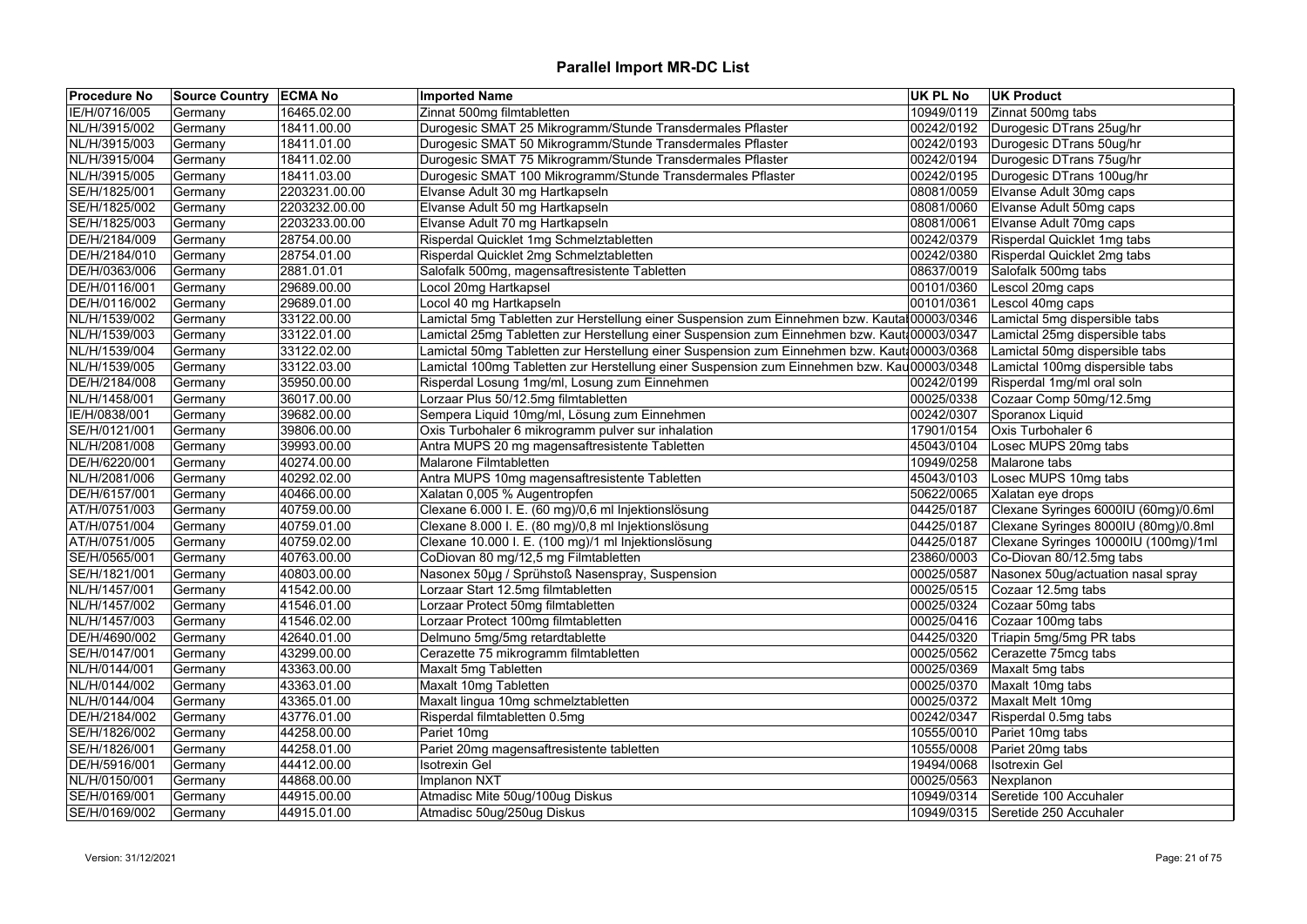| <b>Procedure No</b> | Source Country   ECMA No |             | <b>Imported Name</b>                                                                             | <b>UK PL No</b> | UK Product                        |
|---------------------|--------------------------|-------------|--------------------------------------------------------------------------------------------------|-----------------|-----------------------------------|
| SE/H/0169/003       | Germany                  | 44915.02.00 | Atmadisc Forte 50ug/500ug Diskus                                                                 | 10949/0316      | Seretide 500 Accuhaler            |
| DE/H/0235/001       | Germany                  | 45088.00.00 | Lipidil-Ter 160mg                                                                                | 46302/0024      | Supralip 160mg tabs               |
| NL/H/0156/001       | Germany                  | 47291.00.00 | Seroquel 25mg filmtabletten                                                                      |                 | 50827/0002 Seroquel 25mg tabs     |
| NL/H/0156/002       | Germany                  | 47291.01.00 | Seroquel 100mg filmtabletten                                                                     | 50827/0003      | Seroquel 100mg tabs               |
| NL/H/0156/003       | Germany                  | 47291.02.00 | Seroquel 200mg filmtabletten                                                                     | 50827/0004      | Seroquel 200mg tabs               |
| NL/H/0156/007       | Germany                  | 47291.04.00 | Seroquel 300mg filmtabletten                                                                     |                 | 50827/0005 Seroquel 300mg tabs    |
| DK/H/0168/002       | Germany                  | 47357.01.00 | Trileptal 300mg filmtabletten                                                                    | 23860/0038      | Trileptal 300mg tabs              |
| DK/H/0168/003       | Germany                  | 47357.02.00 | Trileptal 600mg filmtabletten                                                                    | 23860/0039      | Trileptal 600mg tabs              |
| NL/H/4790/001       | Germany                  | 48835.00.00 | Corifeo 10mg filmtabletten                                                                       | 04595/0005      | Zanidip 10mg tabs                 |
| NL/H/4790/002       | Germany                  | 48835.01.00 | Corifeo 20mg filmtabletten                                                                       | 04595/0010      | Zanidip 20mg tabs                 |
| SE/H/0211/001       | Germany                  | 49509.00.00 | Nexium mups 20mg magensaftresistente Tabletten                                                   | 17901/0068      | Nexium 20mg tabs                  |
| SE/H/0211/002       | Germany                  | 49509.01.00 | Nexium mups 40mg magensaftresistente Tabletten                                                   | 17901/0069      | Nexium 40mg tabs                  |
| DE/H/0299/001       | Germany                  | 49903.00.00 | Xusal 5mg Filmtabletten                                                                          | 00039/0539      | Xyzal 5mg tabs                    |
| SE/H/0225/001       | Germany                  | 50256.00.00 | Zaditen ophtha 0,25 mg/ml Augentropfen                                                           | 20162/0019      | Zaditen 0.25mg/ml eye drops       |
| SE/H/0406/003       | Germany                  | 50477.00.00 | Diovan 80mg filmtabletten                                                                        | 00101/0600      | Diovan 80mg tabs                  |
| SE/H/0406/004       | Germany                  | 50477.01.00 | Diovan 160mg protect filmtabletten                                                               | 00101/0601      | Diovan 160mg tabs                 |
| SE/H/0406/005       | Germany                  | 50477.02.00 | Diovan 40mg filmtabletten                                                                        | 00101/0599      | Diovan 40mg tabs                  |
| DE/H/5770/002       | Germany                  | 50678.01.00 | Atmadisc Dosier-Aerosol 25ug/125ug Druckgasinhalation, Suspension                                | 10949/0338      | Seretide 125 Evohaler             |
| DE/H/5770/003       | Germany                  | 50678.02.00 | Atmadisc forte Dosier-Aerosol 25ug/250ug Druckgasinhalation, Suspension                          | 10949/0339      | Seretide 250 Evohaler             |
| DE/H/5771/002       | Germany                  | 50681.01.00 | Viani Dosier-Aerosol 25ug/125ug Druckgasinhalation, Suspension                                   | 10949/0342      | Viani 125 Evohaler                |
| DE/H/5771/003       | Germany                  | 50681.02.00 | Viani Dosier-Aerosol 25ug/250ug Druckgasinhalation, Suspension                                   | 10949/0343      | Viani 250 Evohaler                |
| SE/H/0230/001       | Germany                  | 50703.00.00 | Symbicort Turbohaler 80/4,5 Mikrogramm/Dosis Pulver zur Inhalation                               | 17901/0091      | Symbicort 100/6 Turbohaler        |
| SE/H/0229/001       | Germany                  | 50703.01.00 | Symbicort Turbohaler 160/4,5 Mikrogramm/Dosis Pulver zur Inhalation                              | 17901/0092      | Symbicort 200/6 Turbohaler        |
| SE/H/0229/002       | Germany                  | 50703.02.00 | Symbicort Turbohaler 320/9 Mikrogramm/Dosis Pulver zur Inhalation                                | 17901/0200      | Symbicort 400/12 Turbohaler       |
| NL/H/1458/003       | Germany                  | 50798.00.00 | Fortzaar 100mg/25mg filmtabletten                                                                | 00025/0374      | Cozaar Comp 100mg/25mg            |
| FR/H/0178/001       | Germany                  | 51085.00.00 | Fem7 Sequi 50 Mikrogramm + 50 Mikrogramm/10 Mikrogramm/24 Stunden Transdern 49876/0011           |                 | FemSeven Sequi patches            |
| DE/H/5646/001       | Germany                  | 51310.00.00 | Caverject Impuls 10 µg Pulver und Lösungsmittel zur Herstellung einer Injektionslösun 00057/0939 |                 | Caverject DCS 10ug                |
|                     |                          |             |                                                                                                  |                 | Caverject DCS 20ug                |
| DE/H/5646/002       | Germany                  | 51310.01.00 | Caverject Impuls 20 µg Pulver und Lösungsmittel zur Herstellung einer Injektionslösun 00057/0940 |                 |                                   |
| SE/H/0249/001       | Germany                  | 51710.00.00 | Xalacom 50 Mikrogramm Latanoprost + 5 mg Timolol pro ml Augentropfen, Lösung                     | 50622/0064      | Xalacom eye drops                 |
| SE/H/1421/001       | Germany                  | 51816.00.00 | Estradot 37,5 mikrogramm/24 Stunden transdermales Pflaster                                       | 00101/0642      | Estradot 37.5ug/24h               |
| SE/H/1421/002       | Germany                  | 51816.01.00 | Estradot 50 mikrogramm/24 Stunden transdermales Pflaster                                         | 00101/0643      | Estradot 50ug/24h                 |
| SE/H/1421/005       | Germany                  | 51816.04.00 | Estradot 25 mikrogramm/24 Stunden transdermales Pflaster                                         | 00101/0703      | Estradot 25ug/24h                 |
| NL/H/0299/001       | Germany                  | 52523.00.00 | Spiriva 18 Mikrogramm Kapsel mit Inhalationspulver                                               | 14598/0062      | Spiriva 18mcg inhalation powder   |
| NL/H/0718/001       | Germany                  | 52523.00.01 | Spiriva Respimat 2,5 Mikrogramm Lösung zur Inhalation                                            | 14598/0084      | Spiriva Respimat                  |
| DE/H/6100/001       | Germany                  | 52662.00.00 | Salbulair N 100 Mikrogramm Easi-Breathe Druckgasinhalation, Suspension                           | 00530/0556      | Salamol Easi-Breathe Inhaler      |
| SE/H/0565/002       | Germany                  | 52884.00.00 | CoDiovan 160 mg / 12,5 mg Filmtabletten                                                          | 23860/0004      | Co-Diovan 160/12.5mg tabs         |
| SE/H/0565/003       | Germany                  | 52884.01.00 | CoDiovan forte 160 mg / 25 mg Filmtabletten                                                      | 23860/0005      | Co-Diovan 160/25mg tabs           |
| DE/H/0769/002       | Germany                  | 5382.01.00  | Capozide 50 tabletten                                                                            |                 | 00034/0263 Capozide tabs          |
| DE/H/0690/001       | Germany                  | 54569.00.00 | Medikinet 5mg Tabletten                                                                          |                 | 11243/0002 Medikinet 5mg tabs     |
| DE/H/0690/004       | Germany                  | 54569.00.01 | Medikinet retard 10mg Hartkapseln mit veranderter Wirkstofffreisetzung                           |                 | 11243/0005 Medikinet XL 10mg caps |
| DE/H/0690/003       | Germany                  | 54569.01.00 | Medikinet 5mg Tabletten                                                                          |                 | 11243/0004   Medikinet 20mg tabs  |
| DE/H/0690/005       | Germany                  | 54569.01.01 | Medikinet retard 20mg Hartkapseln mit veranderter Wirkstofffreisetzung                           | 11243/0006      | Medikinet XL 20mg caps            |
| DE/H/6007/001       | Germany                  | 54861.00.00 | Concerta 18mg retardtabletten                                                                    | 00242/0372      | Concerta XL 18mg tabs             |
| DE/H/6007/002       | Germany                  | 54861.01.00 | Concerta 36mg retardtabletten                                                                    | 00242/0373      | Concerta XL 36mg tabs             |
| DE/H/6007/003       | Germany                  | 54861.02.00 | Concerta 54mg retardtabletten                                                                    |                 | 00242/0374 Concerta XL 54mg tabs  |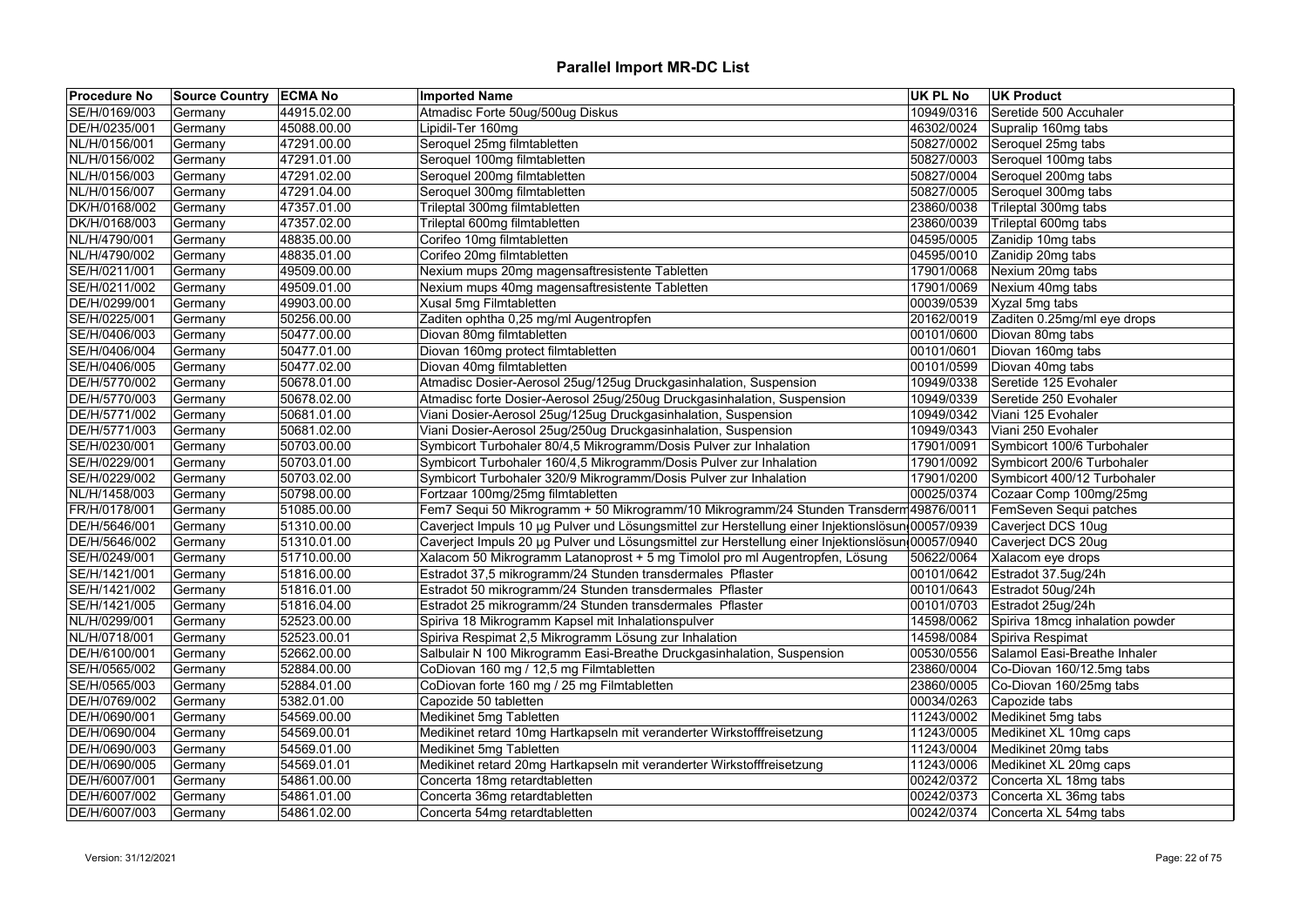| <b>Procedure No</b> | Source Country   ECMA No |               | <b>Imported Name</b>                                                   | <b>UK PL No</b> | <b>UK Product</b>                               |
|---------------------|--------------------------|---------------|------------------------------------------------------------------------|-----------------|-------------------------------------------------|
| SE/H/0278/002       | Germany                  | 55880.01.00   | Cipralex 10mg filmtabletten                                            | 13761/0009      | Cipralex 10mg tabs                              |
| FR/H/0228/001       | Germany                  | 56645.00.00   | Duraphat Fluorid 5mg/g Zahnpaste                                       | 00049/0050      | Duraphat 5000ppm fluoride toothpaste            |
| FR/H/0685/001       | Germany                  | 58361.00.00   | Fem7 Conti 50 mikrogramm/7Mikrogramm/24 Stunden Trasndermales Pflaster | 49876/0010      | FemSeven Conti patches                          |
| NL/H/0487/001       | Germany                  | 59808.00.00   | Vesikur 5mg filmtabletten                                              | 00166/0197      | Vesicare 5mg tabs                               |
| NL/H/0487/002       | Germany                  | 59808.01.00   | Vesikur 10mg filmtabletten                                             | 00166/0198      | Vesicare 10mg tabs                              |
| FI/H/0313/001       | Germany                  | 60074.00.00   | Nebido 1000mg Injektionslösung                                         | 00010/0549      | Nebido 1000mg/4ml inj                           |
| NL/H/3915/001       | Germany                  | 60415.00.00   | Durogesic SMAT 12 Mikrogramm/Stunde Transdermales Pflaster             | 00242/0409      | Durogesic DTrans 12ug/hr                        |
| DK/H/0718/001       | Germany                  | 62138.00.00   | Norspan 5 Mikrogramm/h Transdermales Pflaster                          | 16950/0136      | BuTrans 5mcg/h patch                            |
| DK/H/0718/002       | Germany                  | 62139.00.00   | Norspan 10 Mikrogramm/h Transdermales Pflaster                         | 16950/0137      | BuTrans 10mcg/h patch                           |
| DK/H/0718/003       | Germany                  | 62140.00.00   | Norspan 20 Mikrogramm/h Transdermales Pflaster                         | 16950/0138      | BuTrans 20mcg/h patch                           |
| DE/H/0690/006       | Germany                  | 62567.00.00   | Medikinet retard 30mg Hartkapseln mit veranderter Wirkstofffreisetzung | 11243/0007      | Medikinet XL 30mg caps                          |
| DE/H/0690/007       | Germany                  | 62568.00.00   | Medikinet retard 40mg Hartkapseln mit veranderter Wirkstofffreisetzung | 11243/0008      | Medikinet XL 40mg caps                          |
| FI/H/0981/001       | Germany                  | 62856.00.00   | Tobradex 3 mg/ml / 1 mg/ml Augentropfensuspension                      | 00101/1007      | Tobradex eye drops                              |
| FR/H/0070/002       | Germany                  | 63083.00.00   | Trusopt-S 20 mg/ml Augentropfen im Einzeldosisbehaltnis                | 16058/0013      | Trusopt SDU                                     |
| FR/H/0272/001       | Germany                  | 63147.00.00   | Tramadolor einmal täglich 100mg Retardtabletten                        | 43808/0001      | Tradorec XL 100mg tabs                          |
| FR/H/0272/002       | Germany                  | 63148.00.00   | Tramadolor einmal täglich 200mg Retardtabletten                        | 43808/0002      | Tradorec XL 200mg tabs                          |
| FR/H/0272/003       | Germany                  | 63149.00.00   | Tramadolor einmal täglich 300mg Retardtabletten                        | 43808/0003      | Tradorec XL 300mg tabs                          |
| AT/H/0983/003       | Germany                  | 63987.00.00   | Aricept Evess 5mg Schmelztabletten                                     | 10555/0019      | Aricept Evess 5mg oprodispersible tabs          |
| AT/H/0983/004       | Germany                  | 63988.00.00   | Aricept Evess 10mg Schmelztabletten                                    | 10555/0020      | Aricept Evess 10mg orodispersible tabs          |
| DK/H/2888/001       | Germany                  | 64003.00.00   | Equasym Retard 10mg                                                    | 27303/0004      | Equasym XL 10mg caps                            |
| DK/H/2888/002       | Germany                  | 64004.00.00   | Equasym Retard 20mg                                                    | 27303/0005      | Equasym XL 20mg caps                            |
| DK/H/2888/003       | Germany                  | 64005.00.00   | Equasym Retard 30mg                                                    | 27303/0006      | Equasym XL 30mg caps                            |
| DE/H/0871/001       | Germany                  | 64260.00.00   | Kantos 100/6 Mikrogramm Druckgasinhalation                             | 08829/0156      | Fostair 100/6 inhaler                           |
| NL/H/0732/001       | Germany                  | 64753.00.00   | Mezavant 1200mg magensaftresistente Retardtababletten                  | 08081/0040      | Mezavant XL 1200mg tabs                         |
| NL/H/1458/002       | Germany                  | 64982.00.00   | Lorzaar Plus Forte 100/12.5mg filmtabletten                            | 00025/0473      | Cozaar Comp 100mg/12.5mg                        |
| SE/H/1984/001       | Germany                  | 65881.00.00   | Oraycea 40 mg Hartkapseln mit veränderter Wirkstofffreisetzung         | 10590/0056      | Efracea 40mg caps                               |
| DE/H/0690/002       | Germany                  | 6620412.00.00 | Medikinet 10mg Tabletten                                               | 11243/0003      | Medikinet 10mg tabs                             |
| DE/H/0690/008       | Germany                  | 66625.00.00   | Medikinet retard 5mg Hartkapseln mit veradnerter Wirkstofffreisetzung  | 11243/0010      | Medikinet XL 5mg caps                           |
| DE/H/0844/003       | Germany                  | 67042.00.00   | Lodotra 5mg Tabletten mit veranderter                                  | 16950/0175      | Lodotra 5mg tabs                                |
| SE/H/0406/006       | Germany                  | 67298.00.00   | Diovan 320mg forte filmtabletten                                       | 00101/0726      | Diovan 320mg tabs                               |
| DE/H/0844/001       | Germany                  | 67400.00.00   | Lodotra 1mg Tabletten mit veranderter                                  | 16950/0173      | Lodotra 1mg tabs                                |
| DE/H/0844/002       | Germany                  | 67401.00.00   | Lodotra 2mg Tabletten mit veranderter                                  | 16950/0174      | Lodotra 2mg tabs                                |
| DE/H/5733/001       | Germany                  | 69088.00.00   | Versatis 700mg wirkstoffhaltiges Pflaster                              | 50414/0012      | Versatis 700mg medicated plaster                |
| NL/H/1113/001       | Germany                  | 70001.00.00   | Sevikar 20mg/5mg Filmtabletten                                         | 08265/0026      | Sevikar 20mg/5mg tabs                           |
| NL/H/1113/002       | Germany                  | 70002.00.00   | Sevikar 40mg/5mg Filmtabletten                                         | 08265/0027      | Sevikar 40mg/5mg tabs                           |
| NL/H/1113/003       | Germany                  | 70003.00.00   | Sevikar 40mg/10mg Filmtabletten                                        | 08265/0028      | Sevikar 40mg/10mg tabs                          |
| DE/H/0221/002       | Germany                  | 70133.00.00   | uriVesc 60mg retardkapseln                                             | 46302/0194      | Regurin XL 60mg caps                            |
| NL/H/0156/008       | Germany                  | 70561.00.00   | Seroquel prolong 50mg retardtabletten                                  | 50827/0006      | Seroquel XL 50mg tabs                           |
| NL/H/0156/009       | Germany                  | 70562.00.00   | Seroquel prolong 200mg retardtabletten                                 | 50827/0008      | Seroquel XL 200mg tabs                          |
| NL/H/0156/010       | Germany                  | 70563.00.00   | Seroquel prolong 300mg retardtabletten                                 | 50827/0009      | Seroquel XL 300mg tabs                          |
| NL/H/0156/011       | Germany                  | 70564.00.00   | Seroquel prolong 400mg retardtabletten                                 | 50827/0010      | Seroquel XL 400mg tabs                          |
| DK/H/3038/001       | Germany                  | 70915.00.00   | Naratriptan-ratiopharm 2,5 mg Filmtabletten                            | 00289/1106      | Naratriptan 2.5mg tabs                          |
| DE/H/6007/004       | Germany                  | 72263.00.00   | Concerta 27mg retardtabletten                                          | 00242/0400      | Concerta XL 27mg tabs                           |
| NL/H/0156/012       | Germany                  | 73290.00.00   | Seroquel prolong 150mg retardtabletten                                 | 50827/0007      | Seroquel XL 150mg tabs                          |
| DE/H/2024/002       | Germany                  | 75040.00.00   | Zolmitriptan Glenmark 5 mg Schmelztabletten                            |                 | 25258/0095 Zolmitriptan 5mg orodispersible tabs |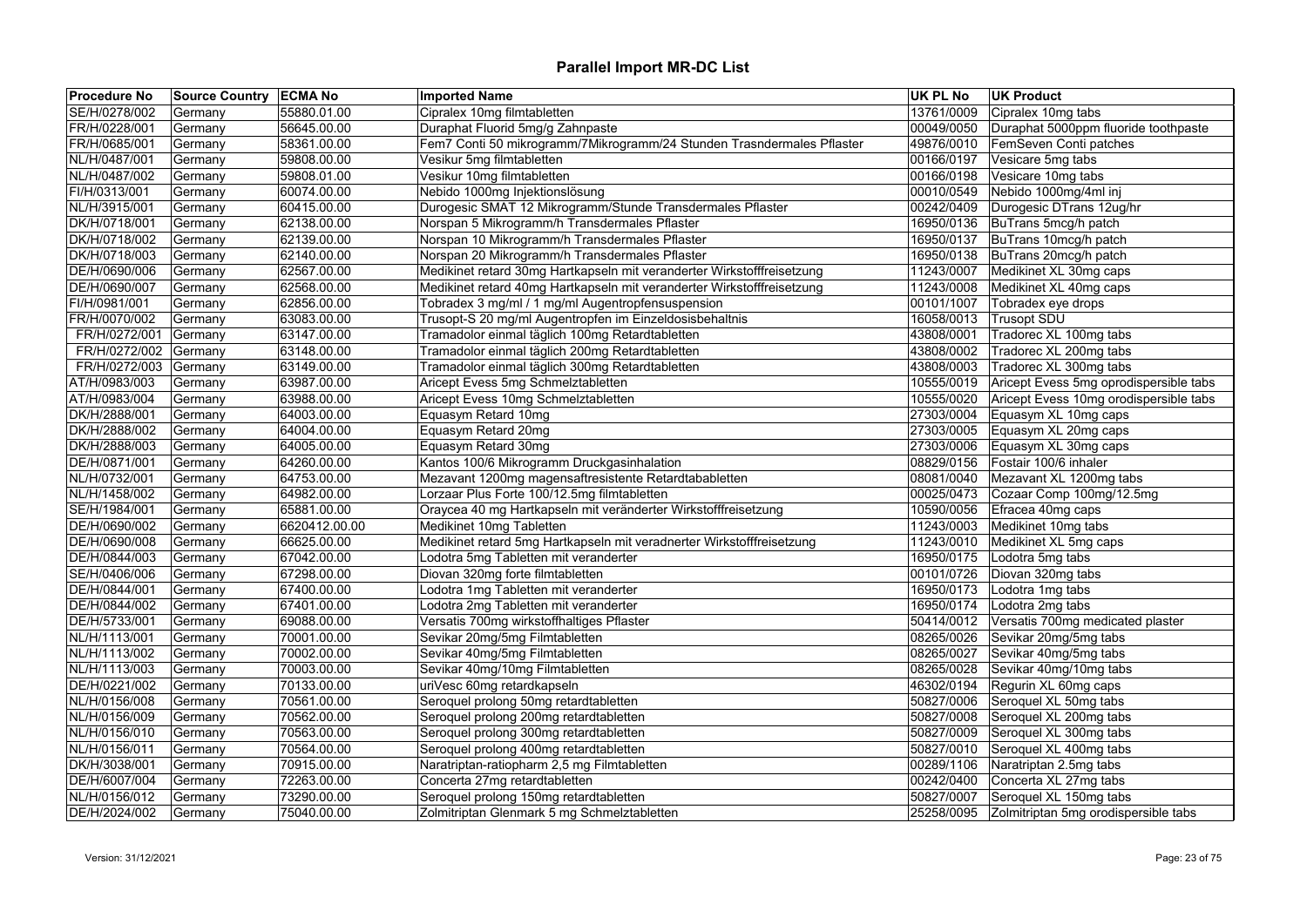| <b>Procedure No</b> | Source Country   ECMA No |             | <b>Imported Name</b>                                                           | UK PL No   | <b>UK Product</b>                     |
|---------------------|--------------------------|-------------|--------------------------------------------------------------------------------|------------|---------------------------------------|
| DE/H/1913/001       | Germany                  | 75064.00.00 | Lercanidipin-HCl Teva 10mg filmtabletten                                       | 00289/1283 | Lercanidipine hydrochloride 10mg tabs |
| DE/H/1913/002       | Germany                  | 75065.00.00 | Lercanidipin-HCl Teva 20mg filmtabletten                                       | 00289/1284 | Lercanidipine hydrochloride 20mg tabs |
| DE/H/2251/001       | Germany                  | 76877.00.00 | Duodart 0.5mg/0.4mg Hartkapseln                                                | 19494/0046 | Combodart 0.5mg/0.4mg caps            |
| CZ/H/0100/002       | Germany                  | 77613.00.00 | Losartan-Kalium TAD 12.5mg filmtabletten                                       | 01656/0070 | Losartan potassium 12.5mg tabs        |
| DK/H/2871/001       | Germany                  | 79572.00.00 | Picoprep                                                                       | 03194/0014 | Picolax                               |
| SE/H/0908/001       | Germany                  | 80540.00.00 | Jext 150 mikrogramm injektionslosung in einem Fertigpen                        | 10085/0052 | Jext 150mcg Pen                       |
| SE/H/0908/002       | Germany                  | 80541.00.00 | Jext 300 mikrogramm injektionslosung in einem Fertigpen                        | 10085/0053 | Jext 300mcg Pen                       |
| NL/H/3926/001       | Germany                  | 81465.00.00 | Fusidinsäure Basic Pharma 20 mg/g Creme                                        | 20046/0256 | Fusidic acid Focus 20mg/g cream       |
| SE/H/1921/002       | Germany                  | 81898.00.00 | Flutiform 125 Mikrogramm/5 Mikrogramm pro Spruhstoß                            | 16950/0168 | Flutiform 125mcg/5mcg inhaler         |
| DE/H/2915/001       | Germany                  | 82525.00.00 | Latanoprost Pfizer 50 Mikrogramm/ml Augentropfen                               | 00057/1221 | Latanoprost Pfizer 50ug/ml eye drops  |
| IE/H/1015/001       | Germany                  | 82765.00.00 | GabaLiquid GeriaSan 50mg/ml losung zum einnehmen                               | 00427/0155 | Gabapentin Rosemont 50mg/ml oral soln |
| DE/H/3012/001       | Germany                  | 83357.00.00 | Levothyroxin-ratiopharm 25 Mikrogramm/5 ml Lösung zum Einnehmen                | 00289/1593 | Levothyroxine 25mcg/5ml oral soln     |
| DE/H/5930/001       | Germany                  | 83425.00.00 | Phenytoin sodium Aurobindo 100mg Filmtabletten                                 | 16363/0279 | Phenytoin sodium Milpharm 100mg tabs  |
| AT/H/0318/001       | Germany                  | 83967.00.00 | Esomeprazole dura 20mg                                                         | 04569/1268 | Esomeprazole 20mg caps                |
| AT/H/0318/002       | Germany                  | 83968.00.00 | Esomeprazole dura 40mg                                                         | 04569/1269 | Esomeprazole 40mg caps                |
| SE/H/1074/001       | Germany                  | 84671.00.00 | Latanoprost/Timolol Pfizer 50 Mikrogramm/ml + 5 mg/ml Augentropfen             | 00057/1322 | Latanoprost/Timolol Pfizer 50+5 ug/ml |
| DE/H/0871/002       | Germany                  | 85306.00.00 | Kantos Nexthaler 100 Mikrogramm / 6 Mikrogramm pro Dosis Pulver zur Inhalation | 08829/0173 | Fostair Nexthaler 100/6               |
| SE/H/1839/001       | Germany                  | 86155.00.00 | Elvanse 30mg hartkapseln                                                       | 08081/0050 | Elvanse 30mg caps                     |
| SE/H/1839/002       | Germany                  | 86156.00.00 | Elvanse 50mg hartkapseln                                                       | 08081/0051 | Elvanse 50mg caps                     |
| SE/H/1839/003       | Germany                  | 86157.00.00 | Elvanse 70mg hartkapseln                                                       | 08081/0052 | Elvanse 70mg caps                     |
| SE/H/0643/002       | Germany                  | 88083.00.00 | Metex Pen 7.5mg Injektionslösung im Fertigpen                                  | 11587/0076 | Metoject Pen 7.5mg                    |
| SE/H/0643/003       | Germany                  | 88084.00.00 | Metex Pen 10mg Injektionslösung im Fertigpen                                   | 11587/0077 | Metoject Pen 10mg                     |
| SE/H/0643/004       | Germany                  | 88085.00.00 | Metex Pen 12.5mg Injektionslösung im Fertigpen                                 | 11587/0078 | Metoject Pen 12.5mg                   |
| SE/H/0643/005       | Germany                  | 88086.00.00 | Metex Pen 15mg Injektionslösung im Fertigpen                                   | 11587/0079 | Metoject Pen 15mg                     |
| SE/H/0643/006       | Germany                  | 88087.00.00 | Metex Pen 17.5mg Injektionslösung im Fertigpen                                 | 11587/0080 | Metoject Pen 17.5mg                   |
| SE/H/0643/007       | Germany                  | 88088.00.00 | Metex Pen 20mg Injektionslösung im Fertigpen                                   | 11587/0081 | Metoject Pen 20mg                     |
| SE/H/0643/008       | Germany                  | 88089.00.00 | Metex Pen 22.5mg Injektionslösung im Fertigpen                                 | 11587/0082 | Metoject Pen 22.5mg                   |
| SE/H/0643/009       | Germany                  | 88090.00.00 | Metex Pen 25mg Injektionslösung im Fertigpen                                   | 11587/0083 | Metoject Pen 25mg                     |
| SE/H/0643/010       | Germany                  | 88091.00.00 | Metex Pen 27.5mg Injektionslösung im Fertigpen                                 | 11587/0084 | Metoject Pen 27.5mg                   |
| SE/H/0643/011       | Germany                  | 88092.00.00 | Metex Pen 30mg Injektionslösung im Fertigpen                                   | 11587/0085 | Metoject Pen 30mg                     |
| DK/H/2028/001       | Germany                  | 88326.00.00 | Methylphenidathydrochlorid - 1 A Pharma 18mg Retardtabletten                   | 04416/1346 | Matoride XL 18mg tabs                 |
| DK/H/2028/002       | Germany                  | 88327.00.00 | Methylphenidathydrochlorid - 1 A Pharma 36mg Retardtabletten                   | 04416/1348 | Matoride XL 36mg tabs                 |
| DK/H/2028/003       | Germany                  | 88328.00.00 | Methylphenidathydrochlorid - 1 A Pharma 54mg Retardtabletten                   | 04416/1349 | Matoride XL 54mg tabs                 |
| DE/H/0690/009       | Germany                  | 88767.00.00 | Medikinet retard 50mg Hartkapseln mit veranderter Wirkstofffreisetzung         | 11243/0011 | Medikinet XL 50mg caps                |
| DE/H/0690/010       | Germany                  | 88768.00.00 | Medikinet retard 60mg Hartkapseln mit veranderter Wirkstofffreisetzung         | 11243/0012 | Medikinet XL 60mg caps                |
| DE/H/5724/002       | Germany                  | 91144.00.00 | Serkep 25 Mikrogramm/250 Mikrogramm pro Sprühstoß Druckgasinhalation           | 04569/1450 | Sirdupla 25/250mcg inhaler            |
| NL/H/3157/001       | Germany                  | 92213.00.00 | Spiolto respimat 2,5 mikrogramm/2,5 mikrogramm pro hub losung zur inhalation   | 14598/0101 | Spiolto Respimat                      |
| SE/H/1428/001       | Germany                  | 92429.00.00 | Soolantra 10mg/g creme                                                         | 10949/0063 | Soolantra 10mg/g cream                |
| SE/H/1839/005       | Germany                  | 93472.00.00 | Elvanse 40mg hartkapseln                                                       | 08081/0063 | Elvanse 40mg caps                     |
| SE/H/1839/006       | Germany                  | 93473.00.00 | Elvanse 60mg hartkapseln                                                       | 08081/0064 | Elvanse 60mg caps                     |
| AT/H/0609/001       | Germany                  | 94696.00.00 | Naproxen InfectoPharm 50mg/ml Suspension                                       | 15011/0020 | Naproxen 50mg/ml oral susp            |
| DE/H/5914/001       | Germany                  | 99496.00.00 | Pregabalin Tillomed 25 mg Hartkapseln                                          | 11311/0561 | Pregabalin 25mg caps                  |
| DE/H/5914/002       | Germany                  | 99497.00.00 | Pregabalin Tillomed 50 mg Hartkapseln                                          | 11311/0562 | Pregabalin 50mg caps                  |
| DE/H/5914/003       | Germany                  | 99498.00.00 | Pregabalin Tillomed 75 mg Hartkapseln                                          | 11311/0563 | Pregabalin 75mg caps                  |
| DE/H/5914/004       | Germany                  | 99499.00.00 | Pregabalin Tillomed 100 mg Hartkapseln                                         |            | 11311/0564 Pregabalin 100mg caps      |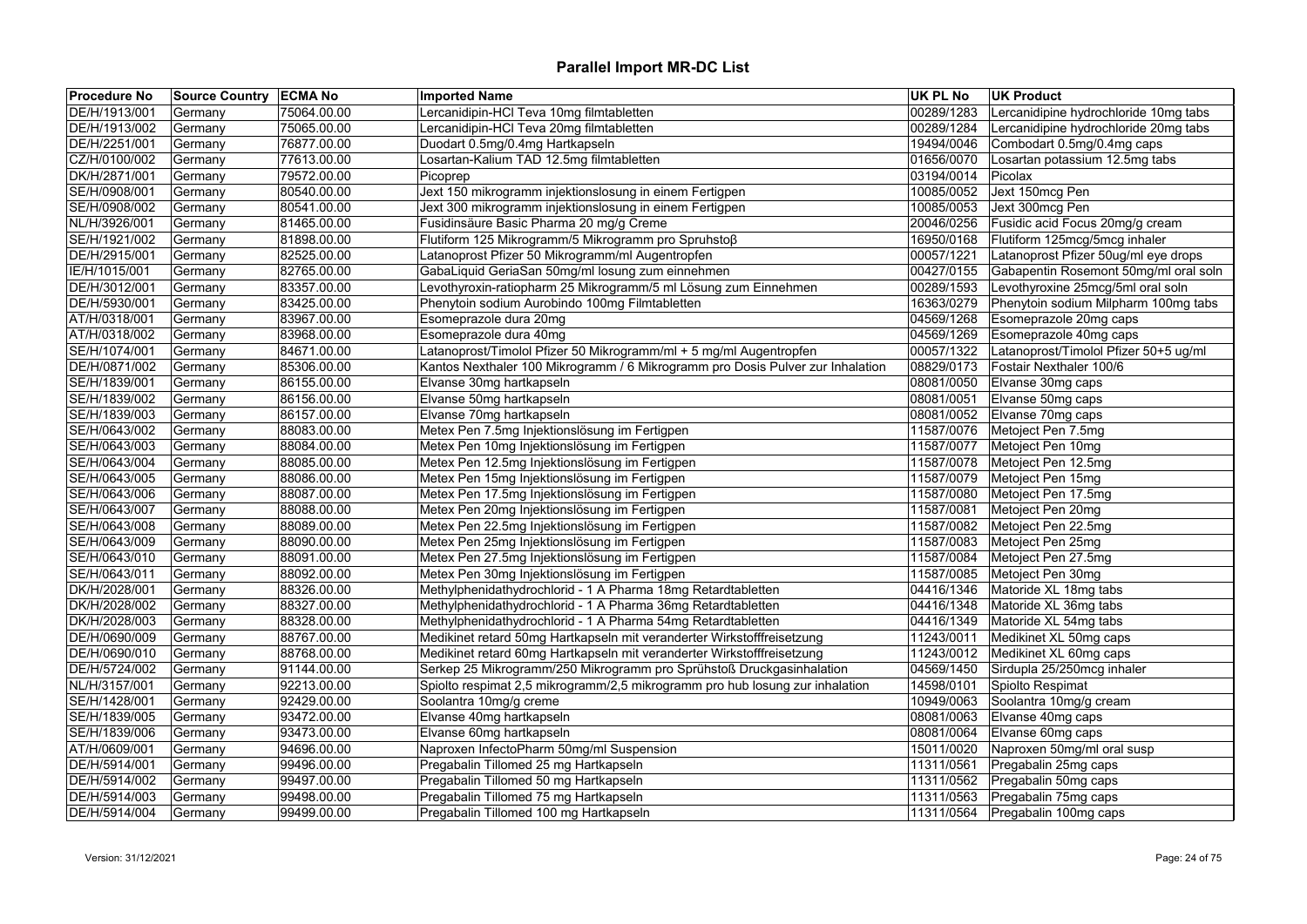| <b>Procedure No</b> | Source Country   ECMA No |                      | <b>Imported Name</b>                                         | UK PL No   | <b>UK Product</b>                |
|---------------------|--------------------------|----------------------|--------------------------------------------------------------|------------|----------------------------------|
| DE/H/5914/005       | Germany                  | 99500.00.00          | Pregabalin Tillomed 150 mg Hartkapseln                       | 11311/0565 | Pregabalin 150mg caps            |
| DE/H/5914/006       | Germany                  | 99501.00.00          | Pregabalin Tillomed 200 mg Hartkapseln                       | 11311/0566 | Pregabalin 200mg caps            |
| DE/H/5914/007       | Germany                  | 99502.00.00          | Pregabalin Tillomed 225 mg Hartkapseln                       | 11311/0567 | Pregabalin 225mg caps            |
| DE/H/5914/008       | Germany                  | 99503.00.00          | Pregabalin Tillomed 300 mg Hartkapseln                       | 11311/0568 | Pregabalin 300mg caps            |
| DK/H/0134/003       | Germany                  | 99981.00.00          | Cosopt sine 20mg/ml + 5mg/ml Augentropfen, Lösung            | 16058/0025 | Cosopt iMulti                    |
| DK/H/0134/003       | Greece                   | 2413703              | Cosopt iMulti 20mg/ml + 5mg/ml, οφθαλμικές σταγόνες, διάλυμα | 16058/0025 | Cosopt iMulti                    |
| DK/H/0168/003       | Greece                   | 101059/17/26-10-2018 | Trileptal 600mg                                              | 23860/0039 | Trileptal 600mg tabs             |
| DE/H/0299/001       | Greece                   | 10273/12-02-2007     | Xozal 5mg επικαλυμμένα με λεπτό υμένιο δισκία                | 00039/0539 | Xyzal 5mg tabs                   |
| NL/H/1540/001       | Greece                   | 105550/14/16-2-2015  | Lamictal 25mg tablets                                        | 00003/0272 | Lamictal 25mg tabs               |
| FR/H/0070/001       | Greece                   | 108326/14/15-01-2015 | Trusopt 20 mg/ml                                             | 16058/0014 | <b>Trusopt Eye Drops</b>         |
| DK/H/0134/001       | Greece                   | 108327/14/15-01-2015 | COSOPT, eye drops, solution (2+0,5)% w/v                     | 16058/0016 | Cosopt solution                  |
| SE/H/0110/007       | Greece                   | 10937/21.3.02        | Topamac 15 mg καψάκια σκληρά                                 | 00242/0348 | Topamax Sprinkle 15mg caps       |
| SE/H/0110/009       | Greece                   | 10939/21.3.02        | Topamac 50 mg καψάκια σκληρά                                 | 00242/0350 | Topamax Sprinkle 50mg caps       |
| DK/H/0134/001       | Greece                   | 110211/09-11-2018    | COSOPT, eye drops, solution (2+0,5)% w/v                     | 16058/0016 | Cosopt solution                  |
| NL/H/2160/001       | Greece                   | 11266/30-7-2001      | Primaxin IV 500mg                                            | 00025/0229 | Primaxin 500mg                   |
| NL/H/1540/003       | Greece                   | 11382/16-02-2015     | Lamictal 100mg tablets                                       | 00003/0274 | Lamictal 100mg tabs              |
| NL/H/1540/004       | Greece                   | 11384/16-02-2015     | Lamictal 200mg tablets                                       | 00003/0297 | Lamictal 200mg tabs              |
| DK/H/0168/004       | Greece                   | 115953/17/26-10-2018 | Trileptal 60mg/ml Πόσιμο Εναιώρημα                           | 23860/0040 | Trileptal 60mg/ml suspension     |
| NL/H/0154/001       | Greece                   | 11620/21-2-2008      | Silkis AAOIOH                                                | 10590/0047 | Silkis ointment                  |
| SE/H/0210/005       | Greece                   | 11761/22/2/2005      | Reminyl 8mg καψάκια παρατεταμένης αποδέσμευσης, σκληρά       | 16189/0119 | Reminyl XL 8mg caps              |
| SE/H/0210/006       | Greece                   | 11762/22-02-2005     | Reminyl 16mg καψάκια παρατεταμένης αποδέσμευσης, σκληρά      | 16189/0120 | Reminyl XL 16mg caps             |
| SE/H/0210/007       | Greece                   | 11763/22-02-2005     | Reminyl 24mg καψάκια παρατεταμένης αποδέσμευσης, σκληρά      | 16189/0121 | Reminyl XL 24mg caps             |
| SE/H/0210/004       | Greece                   | 11967/6-11-2000      | Reminyl 4mg/ml πόσιμο διάλυμα                                | 16189/0118 | Reminyl 4mg/ml soln              |
| SE/H/1861/002       | Greece                   | 12004/12-02-2013     | Alvesco pressurised inhalation, solution 160 mcg/dose        | 52811/0008 | Alvesco 160 inhaler              |
| DE/H/6007/001       | Greece                   | 12582/19.02.2015     | Concerta 18mg δισκία παρατεταμένης αποδέσμευσης              |            | 00242/0372 Concerta XL 18mg tabs |
| DE/H/6007/002       | Greece                   | 12583/19.02.2015     | Concerta 36mg δισκία παρατεταμένης αποδέσμευσης              | 00242/0373 | Concerta XL 36mg tabs            |
| DE/H/6157/001       | Greece                   | 1338/15.1.2002       | Xalatan 0,005% οφθαλμικές σταγόνες, διάλυμα                  | 50622/0065 | Xalatan eye drops                |
| DK/H/0279/002       | Greece                   | 14651/23-02-2009     | Dovobet 50 micrograms/0.5 mg/g γέλη                          | 05293/0005 | Dovobet gel                      |
| DK/H/1405/001       | Greece                   | 14657/23-2-2009      | Xamiol 50 microgram/0.5mg/g gel                              | 05293/0006 | Xamiol gel                       |
| FR/H/0649/001       | Greece                   | 14789/11/14-02-2013  | Amoxil 500mg/cap                                             | 00038/0105 | Amoxil 500mg caps                |
| SE/H/0304/001       | Greece                   | 15084/24-02-2009     | Avodart 0.5mg                                                | 19494/0006 | Avodart 0.5mg soft caps          |
| SE/H/0249/001       | Greece                   | 15148/07/4-2-2008    | Xalacom 50 mcg/ml + 5mg/ml                                   | 50622/0064 | Xalacom eye drops                |
| SE/H/0198/002       | Greece                   | 15875/9/3/2006       | Celebrex Καψάκιο, σκληρό 200 mg                              | 50622/0012 | Celebrex 200mg caps              |
| FI/H/0139/001       | Greece                   | 18561/18.11.93       | Sabril 500mg tablets                                         | 04425/0171 | Sabril 500mg tabs                |
| DE/H/2020/004       | Greece                   | 19219/15.3.2011      | Palexia retard 50mg δισκία παρατεταμένης αποδέσμευσης        | 21727/0041 | Palexia SR 50mg tabs             |
| DE/H/2020/005       | Greece                   | 19220/15.3.2011      | Palexia retard 100mg δισκία παρατεταμένης αποδέσμευσης       | 21727/0042 | Palexia SR 100mg tabs            |
| DE/H/2020/006       | Greece                   | 19221/15.3.2011      | Palexia retard 150mg δισκία παρατεταμένης αποδέσμευσης       | 50414/0016 | Palexia SR 150mg tabs            |
| DE/H/2020/007       | Greece                   | 19222/15.3.2011      | Palexia retard 200mg δισκία παρατεταμένης αποδέσμευσης       | 50414/0017 | Palexia SR 200mg tabs            |
| DE/H/2020/008       | Greece                   | 19223/15.3.2011      | Palexia retard 250mg δισκία παρατεταμένης αποδέσμευσης       | 50414/0018 | Palexia SR 250mg tabs            |
| DK/H/0168/003       | Greece                   | 19773/04/31.3.2005   | Trileptal 600mg                                              | 23860/0039 | Trileptal 600mg tabs             |
| DK/H/0168/002       | Greece                   | 19775/04/31-3-2005   | Trileptal 300mg                                              | 23860/0038 | Trileptal 300mg tabs             |
| DE/H/0991/002       | Greece                   | 19792/16-03-2011     | Saflutan eye drop solution for single dose 15ug/ml           | 16058/0017 | Saflutan 15ug/ml eye drops       |
| NL/H/0156/001       | Greece                   | 19858/30.03.2005     | Seroquel 25mg επικαλυμμένα με λεπτό υμένιο δισκία            | 50827/0002 | Seroquel 25mg tabs               |
| NL/H/0156/002       |                          | 19859/30.03.2005     | Seroquel 100mg επικαλυμμένα με λεπτό υμένιο δισκία           | 50827/0003 | Seroquel 100mg tabs              |
|                     | Greece                   |                      |                                                              | 50827/0004 | Seroquel 200mg tabs              |
| NL/H/0156/003       | Greece                   | 19860/30.03.2005     | Seroquel 200mg επικαλυμμένα με λεπτό υμένιο δισκία           |            |                                  |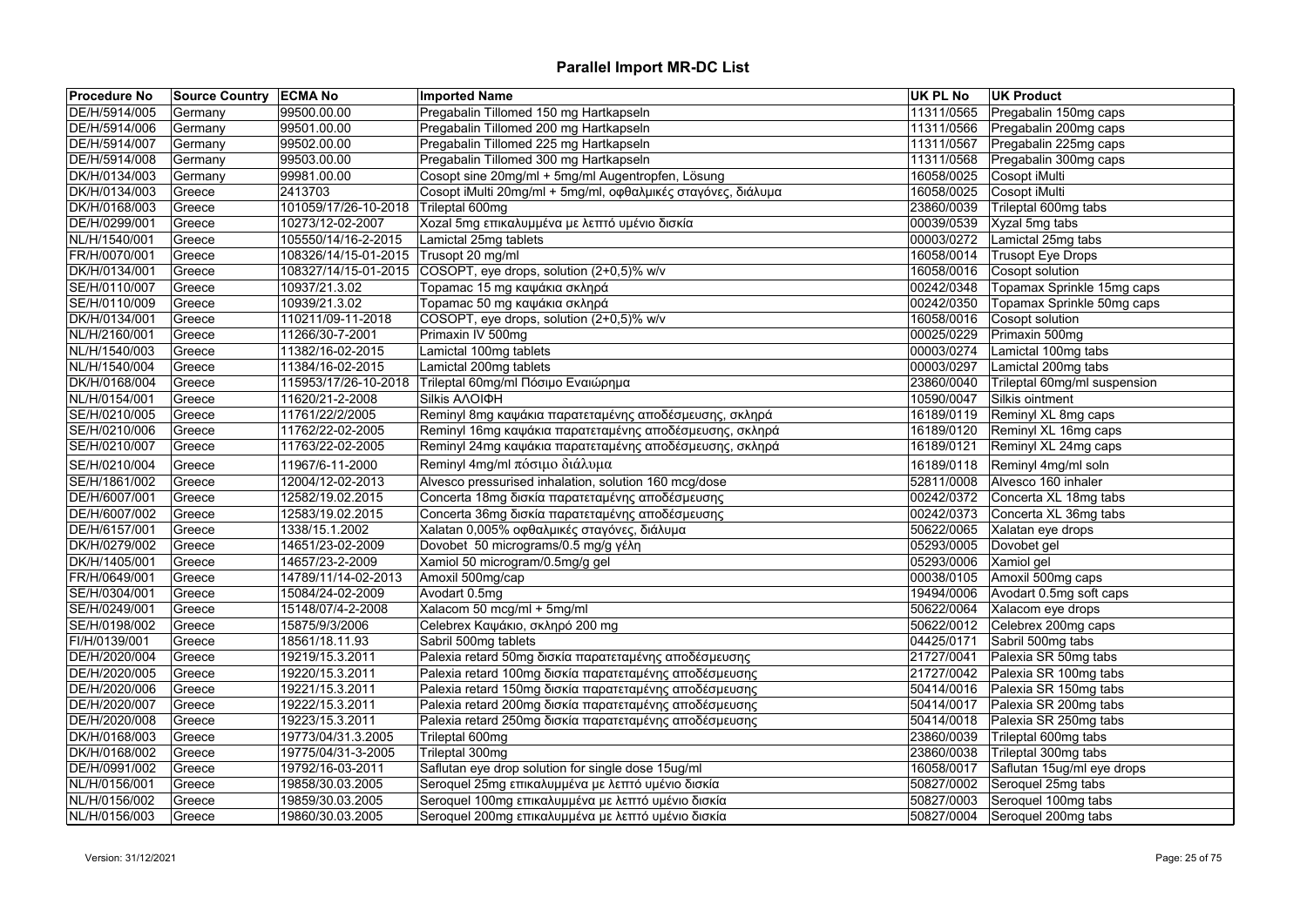| <b>Procedure No</b> | <b>Source Country ECMA No</b> |                     | <b>Imported Name</b>                                                       | UK PL No   | <b>UK Product</b>                    |
|---------------------|-------------------------------|---------------------|----------------------------------------------------------------------------|------------|--------------------------------------|
| NL/H/0156/007       | Greece                        | 19866/30.03.2005    | Seroquel 300mg επικαλυμμένα με λεπτό υμένιο δισκία                         | 50827/0005 | Seroquel 300mg tabs                  |
| DE/H/0523/001       | Greece                        | 20162/27-3-2006     | Olmetec 20mg/12,5mg επικαλυμμένο με λεπτό υμένιο δισκίο                    | 08265/0022 | Olmetec Plus 20mg/12.5mg tabs        |
| DE/H/0523/002       | Greece                        | 20163/27-3-2006     | Olmetec 20mg/25mg επικαλυμμένο με λεπτό υμένιο δισκίο                      | 08265/0023 | Olmetec Plus 20mg/25mg tabs          |
| PT/H/2256/001       | Greece                        | 20795/26-03-07      | Nasacort 55mcg/dose                                                        | 53886/0049 | Nasacort 55mcg/dose nasal spray      |
| DE/H/0871/004       | Greece                        | 23848/3-4-2017      | Foster Nexthaler Inhalation Powder (200+6)mcg/dose                         | 08829/0174 | Fostair Nexthaler 200/6              |
| IE/H/0574/001       | Greece                        | 23937/03-04-2105    | Rectogesic 4mg/g                                                           | 16508/0037 | Rectogesic ointment                  |
| DE/H/0899/002       | Greece                        | 26441/9-4-2009      | Neurontin 300mg                                                            | 50622/0047 | Neurontin 300mg caps                 |
| DE/H/0899/003       | Greece                        | 26442/9-4-2009      | Neurontin 400mg                                                            | 00057/0537 | Neurontin 400mg caps                 |
| DK/H/0134/002       | Greece                        | 26603/20-4-2007     | Cosopt PF (20+5) mg/1ml                                                    | 16058/0015 | Cosopt SDU                           |
| DK/H/0168/002       | Greece                        | 27842/99/4.2.2000   | Trileptal 300mg                                                            | 23860/0038 | Trileptal 300mg tabs                 |
| DK/H/0168/003       | Greece                        | 27843/99/4.2.2000   | Trileptal 600mg                                                            | 23860/0039 | Trileptal 600mg tabs                 |
| DE/H/5770/001       | Greece                        | 28386/11-5-2011     | Seretide 25/50mcg inhaler                                                  | 10949/0337 | Seretide 50 Evohaler                 |
| DE/H/5770/002       | Greece                        | 28387/11-5-2011     | Seretide 25/125mcg inhaler                                                 | 10949/0338 | Seretide 125 Evohaler                |
| DE/H/5770/003       | Greece                        | 28388/11-5-2011     | Seretide 25/250mcg inhaler                                                 | 10949/0339 | Seretide 250 Evohaler                |
| SE/H/0249/001       | Greece                        | 28614/23-4-2012     | Xalacom 50 mcg/ml + 5mg/ml                                                 | 50622/0064 | Xalacom eye drops                    |
| DE/H/0496/003       | Greece                        | 29541/20-4-2011     | Inegy Δισκία 10mg/40mg                                                     | 00025/0611 | Inegy 10mg/40mg tabs                 |
| NL/H/1230/001       | Greece                        | 29622/29-4-2009     | Qlaira                                                                     | 00010/0576 | Qlaira tabs                          |
| IT/H/0774/001       | Greece                        | 29751/10.05.2006    | Lyrinel 5mg                                                                | 00242/0385 | Lyrinel XL 5mg tabs                  |
| IT/H/0744/002       | Greece                        | 29752/10.05.2006    | Lyrinel 10mg                                                               | 00242/0386 | Lyrinel XL 10mg tabs                 |
| SE/H/0210/004       | Greece                        | 29840/08.05.2008    | Reminyl 4mg/ml πόσιμο διάλυμα                                              | 16189/0118 | Reminyl 4mg/ml soln                  |
| SE/H/0210/005       | Greece                        | 29841/08-05-2008    | Reminyl 8mg καψάκια παρατεταμένης αποδέσμευσης, σκληρά                     | 16189/0119 | Reminyl XL 8mg caps                  |
| SE/H/0210/006       | Greece                        | 29842/08-05-2008    | Reminyl 16mg καψάκια παρατεταμένης αποδέσμευσης, σκληρά                    | 16189/0120 | Reminyl XL 16mg caps                 |
| SE/H/0210/007       | Greece                        | 29843/08.05.2008    | Reminyl 24mg καψάκια παρατεταμένης αποδέσμευσης, σκληρά                    | 16189/0121 | Reminyl XL 24mg caps                 |
| FR/H/0110/001       | Greece                        | 30384/8-10-2001     | Femara film-coated tablet 2,5mg                                            | 23860/0012 | Femara 2.5mg tabs                    |
| FR/H/0228/001       | Greece                        | 30477/07/24-06-2008 | Duraphat 5000 toothpaste 500mg/100g                                        | 00049/0050 | Duraphat 5000ppm fluoride toothpaste |
| SE/H/0527/003       | Greece                        | 31330/03.05.2012    | Zestril 10mg                                                               | 43252/0032 | Zestril 10mg tabs                    |
| DE/H/3355/001       | Greece                        | 31742/10-06-2014    | Dymista Ρινικό Εκνέφωμα 137 μικρογραμμάρια / 50 μικρογραμμάρια ανά ψεκασμό | 15142/0258 | Dymista Nasal Spray                  |
| SE/H/0210/004       | Greece                        | 31820/12-05-2015    | Reminyl 4mg/ml πόσιμο διάλυμα                                              | 16189/0118 | Reminyl 4mg/ml soln                  |
| SE/H/0210/005       | Greece                        | 31821/12-05-2015    | Reminyl 8mg καψάκια παρατεταμένης αποδέσμευσης, σκληρά                     | 16189/0119 | Reminyl XL 8mg caps                  |
| SE/H/0210/006       | Greece                        | 31822/12-05-2015    | Reminyl 16mg καψάκια παρατεταμένης αποδέσμευσης, σκληρά                    | 16189/0120 | Reminyl XL 16mg caps                 |
| SE/H/0210/007       | Greece                        | 31823/12-05-2015    | Reminyl 24mg καψάκια παρατεταμένης αποδέσμευσης, σκληρά                    | 16189/0121 | Reminyl XL 24mg caps                 |
| FR/H/0105/001       | Greece                        | 3196/13-1-2009      | Omacor                                                                     | 15905/0001 | Omacor 1000mg soft caps              |
| FR/H/0204/001       | Greece                        | 32046/11-5-2007     | Testogel                                                                   | 16468/0005 | Testogel 50mg gel                    |
| NL/H/0215/001       | Greece                        | 33038/27-05-2005    | Yasmin                                                                     | 00010/0571 | Yasmin                               |
| DE/H/2020/009       | Greece                        | 33651/25.4.2013     | Palexia retard 25mg δισκία παρατεταμένης αποδέσμευσης                      | 21727/0051 | Palexia SR 25mg tabs                 |
| IE/H/0574/001       | Greece                        | 3439/22-01-2007     | Rectogesic 4mg/g                                                           | 16508/0037 | Rectogesic ointment                  |
| DE/H/5609/001       | Greece                        | 34896/15-05-2013    | Binosto 70 mg αναβράζοντα δισκία                                           | 40861/0006 | Binosto 70mg effervescent tabs       |
| SE/H/0304/001       | Greece                        | 35253/19-10-2005    | Avodart 0.5mg                                                              | 19494/0006 | Avodart 0.5mg soft caps              |
| SE/H/0568/001       | Greece                        | 35363/17-05-2012    | Matrifen 12 μικρογραμμάρια/ώρα, διαδερμικό έμπλαστρο                       | 16189/0014 | Matrifen 12 micrograms/hour Patch    |
| SE/H/0568/002       | Greece                        | 35364/17-05-2012    | Matrifen 25 μικρογραμμάρια/ώρα, διαδερμικό έμπλαστρο                       | 16189/0015 | Matrifen 25 micrograms/hour Patch    |
| SE/H/0568/003       | Greece                        | 35365/17-05-2012    | Matrifen 50 μικρογραμμάρια/ώρα, διαδερμικό έμπλαστρο                       | 16189/0016 | Matrifen 50 micrograms/hour Patch    |
| SE/H/0568/004       | Greece                        | 35366/17-05-2012    | Matrifen 75 μικρογραμμάρια/ώρα, διαδερμικό έμπλαστρο                       | 16189/0017 | Matrifen 75 micrograms/hour Patch    |
| SE/H/0568/005       | Greece                        | 35367-17-05-2012    | Matrifen 100 μικρογραμμάρια/ώρα, διαδερμικό έμπλαστρο                      | 16189/0018 | Matrifen 100 micrograms/hour Patch   |
| DE/H/0899/003       | Greece                        | 36150/94/27-4-1995  | Neurontin 400mg                                                            | 00057/0537 | Neurontin 400mg caps                 |
| SE/H/0110/009       | Greece                        | 36175/26-05-2015    | Topamac 50mg καψάκια, σκληρά                                               | 00242/0350 | Topamax 50mg caps                    |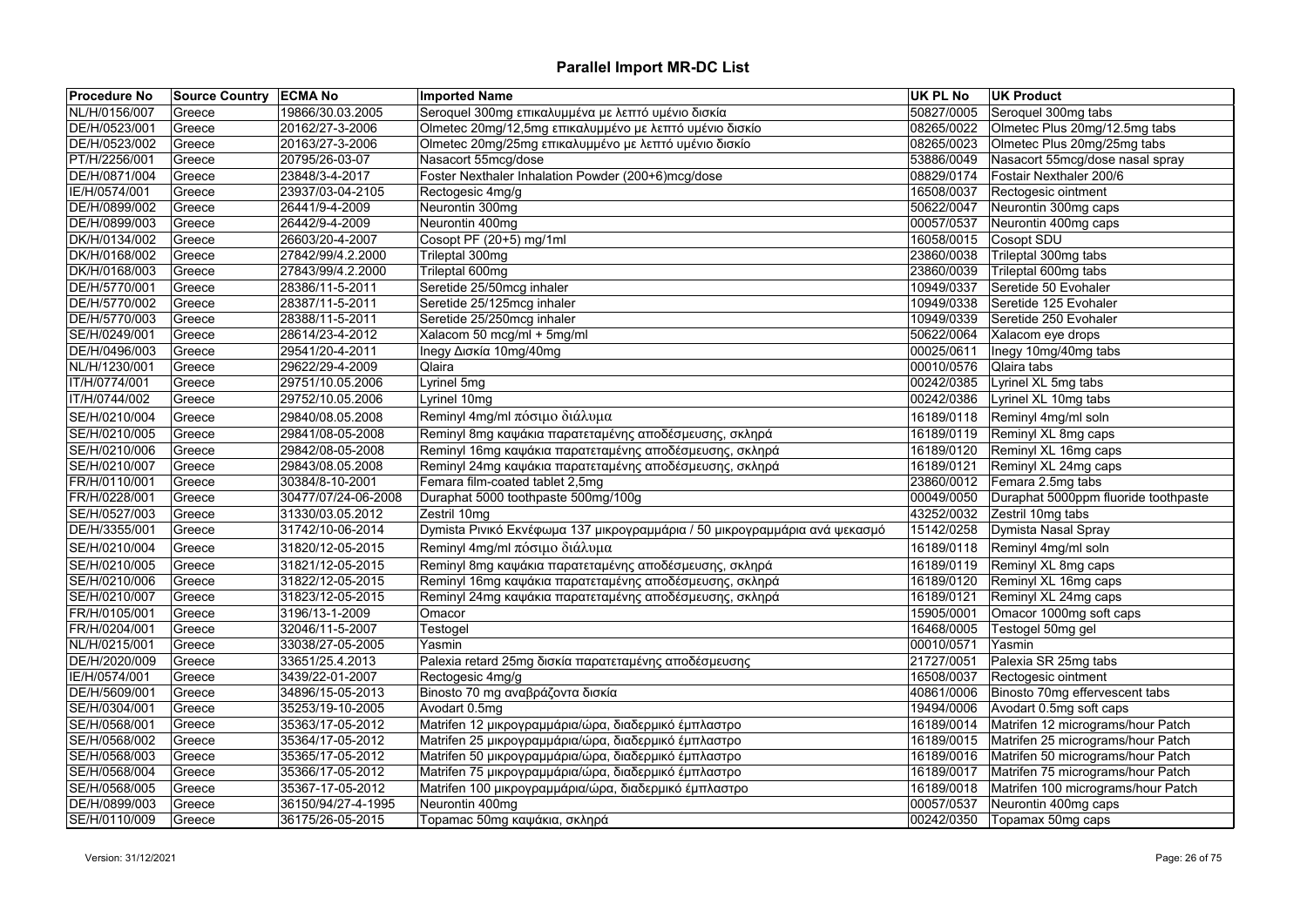| SE/H/0110/002<br>00242/0302<br>36178/26.05.2015<br>Topamac 50mg<br>Topamax 50mg tabs<br>Greece<br>Ciproxin 500mg film-coated tablets<br>Ciproxin 500mg tabs<br>FR/H/0416/002<br>36383/25-07-2008<br>00010/0147<br>Greece<br>FI/H/0139/001<br>36486/31-05-07<br>Sabril 500mg tablets<br>04425/0171<br>Sabril 500mg tabs<br>Greece<br>Ezetrol 10mg<br>00025/0609<br>Ezetrol 10mg tabs<br>Greece<br>37263/16-9-2011<br>Inegy Δισκία 10mg/40mg<br>DE/H/0496/003<br>Greece<br>37263/16-9-2011<br>00025/0611<br>Inegy 10mg/40mg tabs<br>Arimidex 1mg<br>AT/H/0904/001<br>17901/0002<br>Arimidex 1mg tabs<br>Greece<br>37376/07/4-4-2008<br>NL/H/2081/001<br>Losec 10mg capsule<br>45043/0100<br>Losec 10mg caps<br>3775/21.01.2005<br>Greece<br>Losec 20mg capsule<br>Losec 20mg caps<br>NL/H/2081/002<br>45043/0101<br>Greece<br>3775/21.01.2005<br>17901/0134<br>NL/H/2081/003<br>Losec 40mg caps<br>Greece<br>3775/21.01.2005<br>Losec 40mg capsule<br>NL/H/0653/001<br>Dexafree 1 mg/ ml, οφθαλμικές σταγόνες, διάλυμα σε περιέκτη μίας δόσης<br>20162/0013<br>Dexafree 1mg/ml eye drops<br>Greece<br>38726/9-5-2014<br>CZ/H/0939/001<br>38943/15-6-2006<br>Postinor 1500<br>04854/0150<br>Levonelle 1500mcg tabs<br>Greece<br>Clobex, Shampoo 500mcg/g<br>SE/H/1985/001<br>10590/0052<br>Etrivex 500 micrograms/g shampoo<br>Greece<br>39183/12-06-2008 |  |
|--------------------------------------------------------------------------------------------------------------------------------------------------------------------------------------------------------------------------------------------------------------------------------------------------------------------------------------------------------------------------------------------------------------------------------------------------------------------------------------------------------------------------------------------------------------------------------------------------------------------------------------------------------------------------------------------------------------------------------------------------------------------------------------------------------------------------------------------------------------------------------------------------------------------------------------------------------------------------------------------------------------------------------------------------------------------------------------------------------------------------------------------------------------------------------------------------------------------------------------------------------------------------------------------------------------------------------------------------------|--|
| DE/H/0396/001                                                                                                                                                                                                                                                                                                                                                                                                                                                                                                                                                                                                                                                                                                                                                                                                                                                                                                                                                                                                                                                                                                                                                                                                                                                                                                                                          |  |
|                                                                                                                                                                                                                                                                                                                                                                                                                                                                                                                                                                                                                                                                                                                                                                                                                                                                                                                                                                                                                                                                                                                                                                                                                                                                                                                                                        |  |
|                                                                                                                                                                                                                                                                                                                                                                                                                                                                                                                                                                                                                                                                                                                                                                                                                                                                                                                                                                                                                                                                                                                                                                                                                                                                                                                                                        |  |
|                                                                                                                                                                                                                                                                                                                                                                                                                                                                                                                                                                                                                                                                                                                                                                                                                                                                                                                                                                                                                                                                                                                                                                                                                                                                                                                                                        |  |
|                                                                                                                                                                                                                                                                                                                                                                                                                                                                                                                                                                                                                                                                                                                                                                                                                                                                                                                                                                                                                                                                                                                                                                                                                                                                                                                                                        |  |
|                                                                                                                                                                                                                                                                                                                                                                                                                                                                                                                                                                                                                                                                                                                                                                                                                                                                                                                                                                                                                                                                                                                                                                                                                                                                                                                                                        |  |
|                                                                                                                                                                                                                                                                                                                                                                                                                                                                                                                                                                                                                                                                                                                                                                                                                                                                                                                                                                                                                                                                                                                                                                                                                                                                                                                                                        |  |
|                                                                                                                                                                                                                                                                                                                                                                                                                                                                                                                                                                                                                                                                                                                                                                                                                                                                                                                                                                                                                                                                                                                                                                                                                                                                                                                                                        |  |
|                                                                                                                                                                                                                                                                                                                                                                                                                                                                                                                                                                                                                                                                                                                                                                                                                                                                                                                                                                                                                                                                                                                                                                                                                                                                                                                                                        |  |
|                                                                                                                                                                                                                                                                                                                                                                                                                                                                                                                                                                                                                                                                                                                                                                                                                                                                                                                                                                                                                                                                                                                                                                                                                                                                                                                                                        |  |
|                                                                                                                                                                                                                                                                                                                                                                                                                                                                                                                                                                                                                                                                                                                                                                                                                                                                                                                                                                                                                                                                                                                                                                                                                                                                                                                                                        |  |
|                                                                                                                                                                                                                                                                                                                                                                                                                                                                                                                                                                                                                                                                                                                                                                                                                                                                                                                                                                                                                                                                                                                                                                                                                                                                                                                                                        |  |
| Diovan επικαλυμμένα με λεπτό υμένιο δισκία 80 mg<br>Diovan 80mg tabs<br>SE/H/0406/003<br>39253/11-06-2007<br>00101/0600<br>Greece                                                                                                                                                                                                                                                                                                                                                                                                                                                                                                                                                                                                                                                                                                                                                                                                                                                                                                                                                                                                                                                                                                                                                                                                                      |  |
| Diovan επικαλυμμένα με λεπτό υμένιο δισκία 160 mg<br>Diovan 160mg tabs<br>SE/H/0406/004<br>Greece<br>39254/11-06-2007<br>00101/0601                                                                                                                                                                                                                                                                                                                                                                                                                                                                                                                                                                                                                                                                                                                                                                                                                                                                                                                                                                                                                                                                                                                                                                                                                    |  |
| Diovan 40mg tabs<br>SE/H/0406/005<br>39255/11-06-2007<br>Diovan επικαλυμμένα με λεπτό υμένιο δισκία 40 mg<br>00101/0599<br>Greece                                                                                                                                                                                                                                                                                                                                                                                                                                                                                                                                                                                                                                                                                                                                                                                                                                                                                                                                                                                                                                                                                                                                                                                                                      |  |
| Lamictal 100mg tablets<br>NL/H/1540/003<br>Greece<br>39494/12-6-07<br>00003/0274<br>Lamictal 100mg tabs                                                                                                                                                                                                                                                                                                                                                                                                                                                                                                                                                                                                                                                                                                                                                                                                                                                                                                                                                                                                                                                                                                                                                                                                                                                |  |
| Lyrinel 5mg δισκία παρατεταμένης αποδέσμευσης<br>IT/H/0774/001<br>39667/9-6-2015<br>00242/0385<br>Lyrinel XL 5mg tabs<br>Greece                                                                                                                                                                                                                                                                                                                                                                                                                                                                                                                                                                                                                                                                                                                                                                                                                                                                                                                                                                                                                                                                                                                                                                                                                        |  |
| Lyrinel 10mg δισκία παρατεταμένης αποδέσμευσης<br>00242/0386<br>IT/H/0744/002<br>Greece<br>39668/9-6-2015<br>Lyrinel XL 10mg tabs                                                                                                                                                                                                                                                                                                                                                                                                                                                                                                                                                                                                                                                                                                                                                                                                                                                                                                                                                                                                                                                                                                                                                                                                                      |  |
| 00242/0193<br>Durogesic DTrans 50ug/hr<br>NL/H/3915/003<br>39752/08.04.2019<br>Durogesic 50 μικρογραμμάρια/ώρα διαδερμικό έμπλαστρο<br>Greece                                                                                                                                                                                                                                                                                                                                                                                                                                                                                                                                                                                                                                                                                                                                                                                                                                                                                                                                                                                                                                                                                                                                                                                                          |  |
| NL/H/3915/004<br>Durogesic 75 μικρογραμμάρια/ώρα διαδερμικό έμπλαστρο<br>00242/0194<br>Durogesic DTrans 75ug/hr<br>Greece<br>39753/08.04.2019                                                                                                                                                                                                                                                                                                                                                                                                                                                                                                                                                                                                                                                                                                                                                                                                                                                                                                                                                                                                                                                                                                                                                                                                          |  |
| 00242/0195<br>Durogesic DTrans 100ug/hr<br>NL/H/3915/005<br>Greece<br>39754/08.04.2019<br>Durogesic 100 μικρογραμμάρια/ώρα διαδερμικό έμπλαστρο                                                                                                                                                                                                                                                                                                                                                                                                                                                                                                                                                                                                                                                                                                                                                                                                                                                                                                                                                                                                                                                                                                                                                                                                        |  |
| NL/H/3915/001<br>00242/0409<br>Durogesic DTrans 12ug/hr<br>39755/08.04.2019<br>Durogesic 12 μικρογραμμάρια/ώρα διαδερμικό έμπλαστρο<br>Greece                                                                                                                                                                                                                                                                                                                                                                                                                                                                                                                                                                                                                                                                                                                                                                                                                                                                                                                                                                                                                                                                                                                                                                                                          |  |
| SE/H/0110/001<br>39906/96/18.4.97<br>Topamac 25mg<br>00242/0301<br>Topamax 25mg tabs<br>Greece                                                                                                                                                                                                                                                                                                                                                                                                                                                                                                                                                                                                                                                                                                                                                                                                                                                                                                                                                                                                                                                                                                                                                                                                                                                         |  |
| Topamac 50mg<br>00242/0302<br>Topamax 50mg tabs<br>SE/H/0110/002<br>39907/96/18.4.97<br>Greece                                                                                                                                                                                                                                                                                                                                                                                                                                                                                                                                                                                                                                                                                                                                                                                                                                                                                                                                                                                                                                                                                                                                                                                                                                                         |  |
| Topamac 100mg<br>00242/0303<br>Topamax 100mg tabs<br>SE/H/0110/003<br>Greece<br>39908/93/18.4.97                                                                                                                                                                                                                                                                                                                                                                                                                                                                                                                                                                                                                                                                                                                                                                                                                                                                                                                                                                                                                                                                                                                                                                                                                                                       |  |
| SE/H/0110/004<br>Topamac 200mg<br>00242/0304<br>Topamax 200mg tabs<br>Greece<br>39909/96/18.4.97                                                                                                                                                                                                                                                                                                                                                                                                                                                                                                                                                                                                                                                                                                                                                                                                                                                                                                                                                                                                                                                                                                                                                                                                                                                       |  |
| Lamictal 25mg tablets<br>00003/0272<br>Lamictal 25mg tabs<br>NL/H/1540/001<br>40629/95/6.3.96<br>Greece                                                                                                                                                                                                                                                                                                                                                                                                                                                                                                                                                                                                                                                                                                                                                                                                                                                                                                                                                                                                                                                                                                                                                                                                                                                |  |
| 00101/0390<br>DE/H/4019/005<br>4097/3.11.94<br>Sandimmun Neoral 100mg/ml<br>Neoral 100mg/ml solution<br>Greece                                                                                                                                                                                                                                                                                                                                                                                                                                                                                                                                                                                                                                                                                                                                                                                                                                                                                                                                                                                                                                                                                                                                                                                                                                         |  |
| Seroquel XR 50mg δισκία παρατεταμένης αποδέσμευσης<br>50827/0006<br>NL/H/0156/008<br>41049/2-6-2008<br>Seroquel XL 50mg tabs<br>Greece                                                                                                                                                                                                                                                                                                                                                                                                                                                                                                                                                                                                                                                                                                                                                                                                                                                                                                                                                                                                                                                                                                                                                                                                                 |  |
| NL/H/0156/009<br>Seroquel XR 200mg δισκία παρατεταμένης αποδέσμευσης<br>50827/0008<br>Seroquel XL 200mg tabs<br>Greece<br>41051/2-6-2008                                                                                                                                                                                                                                                                                                                                                                                                                                                                                                                                                                                                                                                                                                                                                                                                                                                                                                                                                                                                                                                                                                                                                                                                               |  |
| NL/H/0156/010<br>41053/2-6-2008<br>Seroquel XR 300mg δισκία παρατεταμένης αποδέσμευσης<br>50827/0009<br>Seroquel XL 300mg tabs<br>Greece                                                                                                                                                                                                                                                                                                                                                                                                                                                                                                                                                                                                                                                                                                                                                                                                                                                                                                                                                                                                                                                                                                                                                                                                               |  |
| Seroquel XR 400mg δισκία παρατεταμένης αποδέσμευσης<br>Seroquel XL 400mg tabs<br>NL/H/0156/011<br>Greece<br>41054/2-6-2008<br>50827/0010                                                                                                                                                                                                                                                                                                                                                                                                                                                                                                                                                                                                                                                                                                                                                                                                                                                                                                                                                                                                                                                                                                                                                                                                               |  |
| Cosopt PF (20+5) mg/1ml<br>Cosopt SDU<br>DK/H/0134/002<br>41844/12/21-5-2013<br>16058/0015<br>Greece                                                                                                                                                                                                                                                                                                                                                                                                                                                                                                                                                                                                                                                                                                                                                                                                                                                                                                                                                                                                                                                                                                                                                                                                                                                   |  |
| Olmetec 10mg επικαλυμμένο με λεπτό υμένιο δισκίο<br>Olmetec 10mg tabs<br>DE/H/0384/001<br>41922/17-06-2015<br>08265/0015<br>Greece                                                                                                                                                                                                                                                                                                                                                                                                                                                                                                                                                                                                                                                                                                                                                                                                                                                                                                                                                                                                                                                                                                                                                                                                                     |  |
| 46302/0163<br>Elidel 1% cream<br>DK/H/0339/001<br>42425/19-06-2015<br>Elidel κρέμα 10mg/g<br>Greece                                                                                                                                                                                                                                                                                                                                                                                                                                                                                                                                                                                                                                                                                                                                                                                                                                                                                                                                                                                                                                                                                                                                                                                                                                                    |  |
| Olmetec 10mg επικαλυμμένο με λεπτό υμένιο δισκίο<br>DE/H/0384/001<br>08265/0015<br>Olmetec 10mg tabs<br>Greece<br>42799/28-8-2003                                                                                                                                                                                                                                                                                                                                                                                                                                                                                                                                                                                                                                                                                                                                                                                                                                                                                                                                                                                                                                                                                                                                                                                                                      |  |
| Olmetec 20mg επικαλυμμένο με λεπτό υμένιο δισκίο<br>08265/0016<br>Olmetec 20mg tabs<br>DE/H/0384/002<br>Greece<br>42800/28-8-2003                                                                                                                                                                                                                                                                                                                                                                                                                                                                                                                                                                                                                                                                                                                                                                                                                                                                                                                                                                                                                                                                                                                                                                                                                      |  |
| 08265/0017<br>Olmetec 40mg tabs<br>DE/H/0384/003<br>42801/28-08-2003<br>Olmetec 40mg επικαλυμμένο με λεπτό υμένιο δισκίο<br>Greece                                                                                                                                                                                                                                                                                                                                                                                                                                                                                                                                                                                                                                                                                                                                                                                                                                                                                                                                                                                                                                                                                                                                                                                                                     |  |
| IE/H/0574/001<br>4371/20-1-2011<br>Rectogesic 4mg/g<br>16508/0037<br>Rectogesic ointment<br>Greece                                                                                                                                                                                                                                                                                                                                                                                                                                                                                                                                                                                                                                                                                                                                                                                                                                                                                                                                                                                                                                                                                                                                                                                                                                                     |  |
| Sandimmun Neoral 25mg<br>Neoral 25mg soft caps<br>DE/H/4019/002<br>44046/09-01-02-2010<br>00101/0387<br>Greece                                                                                                                                                                                                                                                                                                                                                                                                                                                                                                                                                                                                                                                                                                                                                                                                                                                                                                                                                                                                                                                                                                                                                                                                                                         |  |
| 00101/0390<br>Neoral 100mg/ml solution<br>DE/H/4019/005<br>44048/29-9-2009<br>Sandimmun Neoral 100mg/ml<br>Greece                                                                                                                                                                                                                                                                                                                                                                                                                                                                                                                                                                                                                                                                                                                                                                                                                                                                                                                                                                                                                                                                                                                                                                                                                                      |  |
| DE/H/4019/004<br>Sandimmun Neoral 100mg<br>00101/0389<br>Neoral 100mg soft caps<br>Greece<br>44055/09/01-02-2010                                                                                                                                                                                                                                                                                                                                                                                                                                                                                                                                                                                                                                                                                                                                                                                                                                                                                                                                                                                                                                                                                                                                                                                                                                       |  |
| DE/H/4019/003<br>44057/09/01-02-2010<br>Sandimmun Neoral 50mg<br>00101/0388<br>Neoral 50mg soft caps<br>Greece                                                                                                                                                                                                                                                                                                                                                                                                                                                                                                                                                                                                                                                                                                                                                                                                                                                                                                                                                                                                                                                                                                                                                                                                                                         |  |
| SE/H/0110/001<br>44538/07/09.05.2008<br>Topamac 25mg tabs<br>00242/0301<br>Topamax 25mg tabs<br>Greece                                                                                                                                                                                                                                                                                                                                                                                                                                                                                                                                                                                                                                                                                                                                                                                                                                                                                                                                                                                                                                                                                                                                                                                                                                                 |  |
| 00242/0302 Topamax 50mg tabs<br>SE/H/0110/002<br>44539/07/09.05.2008<br>Topamac 50mg tabs<br>Greece                                                                                                                                                                                                                                                                                                                                                                                                                                                                                                                                                                                                                                                                                                                                                                                                                                                                                                                                                                                                                                                                                                                                                                                                                                                    |  |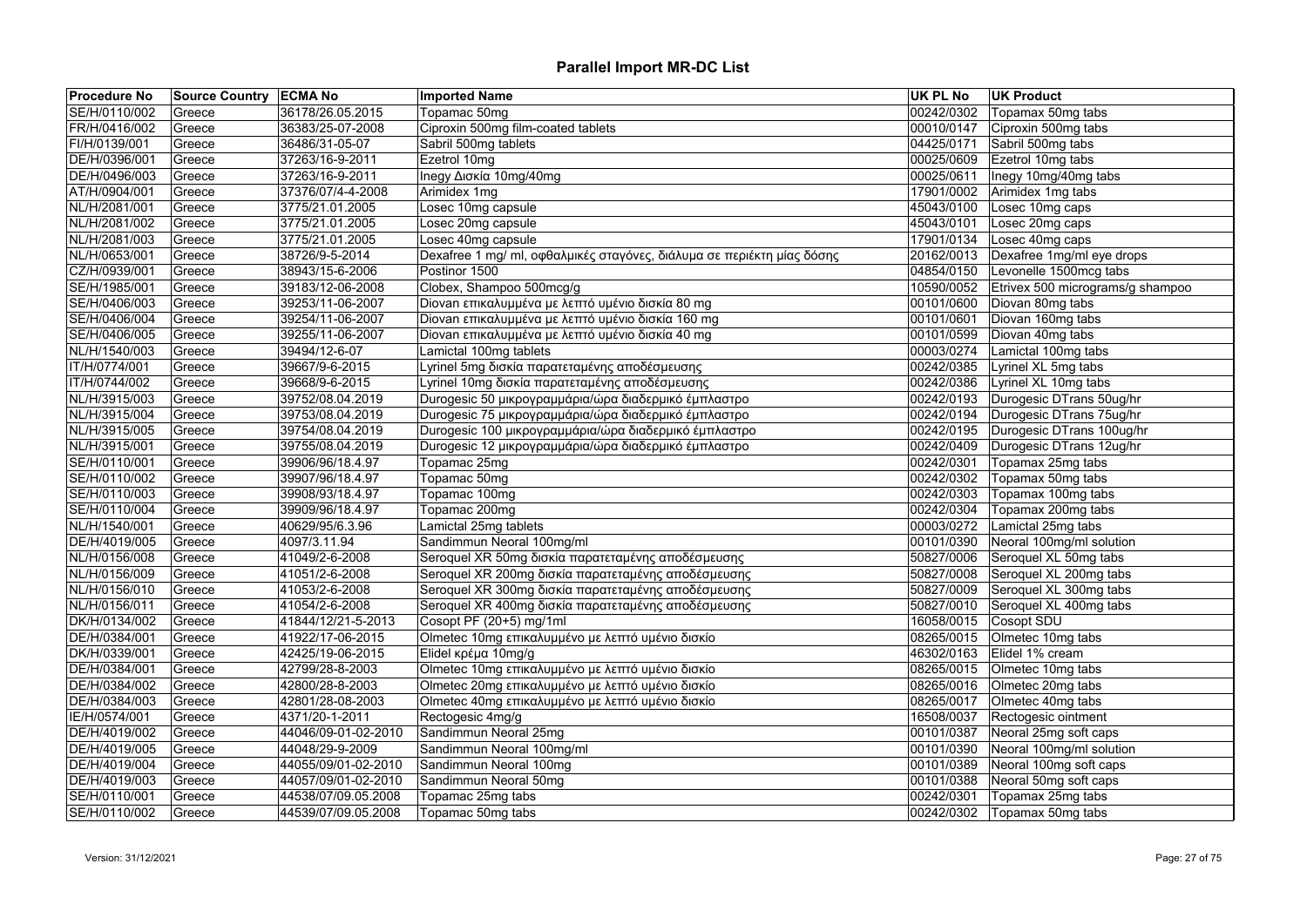| <b>Procedure No</b> | <b>Source Country ECMA No</b> |                     | <b>Imported Name</b>                                                                       | <b>UK PL No</b> | <b>UK Product</b>                  |
|---------------------|-------------------------------|---------------------|--------------------------------------------------------------------------------------------|-----------------|------------------------------------|
| SE/H/0110/003       | Greece                        | 44542/07/09.05.2008 | Topamac 100mg tabs                                                                         | 00242/0303      | Topamax 100mg tabs                 |
| SE/H/0110/004       | Greece                        | 44546/07/09.05.2008 | Topamac 200mg tabs                                                                         | 00242/0304      | Topamax 200mg tabs                 |
| SE/H/0110/007       | Greece                        | 44552/07/29.12.2008 | Topamac 15 mg καψάκια σκληρά                                                               | 00242/0348      | Topamax Sprinkle 15mg caps         |
| SE/H/0110/008       | Greece                        | 44554/07/29.12.2008 | Topamac 25 mg καψάκια σκληρά                                                               | 00242/0349      | Topamax Sprinkle 25mg caps         |
| SE/H/0110/009       | Greece                        | 44558/07/29.12.2008 | Topamac 50 mg καψάκια σκληρά                                                               | 00242/0350      | Topamax Sprinkle 50mg caps         |
| SE/H/0110/009       | Greece                        | 44558/07/29-12-2008 | Topamac 50mg καψάκια, σκληρά                                                               | 00242/0350      | Topamax 50mg caps                  |
| DK/H/3023/001       | Greece                        | 4457/23-01-2013     | Combigan 2mg/ml + 5mg/ml                                                                   | 41443/0006      | Combigan eye drops                 |
| DE/H/6220/001       | Greece                        | 44774/19-6-2009     | Malarone 250+100mg Tablets                                                                 | 10949/0258      | Malarone tabs                      |
| SE/H/0169/001       | Greece                        | 44888/27-6-2011     | Seretide Diskus, inhalation powder, (50+100)mcg/dose                                       | 10949/0314      | Seretide 100 Accuhaler             |
| SE/H/0169/002       | Greece                        | 44890/27-6-2011     | Seretide Diskus, inhalation powder, (50+250)mcg/dose                                       | 10949/0315      | Seretide 250 Accuhaler             |
| SE/H/0169/003       | Greece                        | 44893-27-6-2011     | Seretide Diskus, inhalation powder, (50+500)mcg/dose                                       | 10949/0316      | Seretide 500 Accuhaler             |
| NL/H/0156/012       | Greece                        | 45478/27-6-2009     | Seroquel XR 150mg δισκία παρατεταμένης αποδέσμευσης                                        | 50827/0007      | Seroquel XL 150mg tabs             |
| SE/H/0139/002       | Greece                        | 45485/03-07-2009    | Detrusitol 2mg                                                                             | 50622/0016      | Detrusitol 2mg tabs                |
| DE/H/6157/001       | Greece                        | 46866/12/16-05-2013 | Xalatan 0,005% οφθαλμικές σταγόνες, διάλυμα                                                |                 | 50622/0065 Xalatan eye drops       |
| FI/H/0104/004       | Greece                        | 47336/1-7-2011      | Singulair granules 4mg/sachet                                                              | 00025/0440      | Singulair Paediatric 4mg granules  |
| NL/H/1540/001       | Greece                        | 48167/06/11-6-07    | Lamictal 25mg tablets                                                                      | 00003/0272      | Lamictal 25mg tabs                 |
| DK/H/0134/001       | Greece                        | 48236/8-7-2010      | COSOPT, eye drops, solution (2+0,5)% w/v                                                   | 16058/0016      | Cosopt solution                    |
| SE/H/1861/002       | Greece                        | 48254/5-11-2008     | Alvesco pressurised inhalation, solution 160 mcg/dose                                      | 52811/0008      | Alvesco 160 inhaler                |
| SE/H/0568/004       | Greece                        | 4901/27-01-2016     | Matrifen 75 μικρογραμμάρια/ώρα, διαδερμικό έμπλαστρο                                       | 16189/0017      | Matrifen 75 micrograms/hour Patch  |
| NL/H/0566/003       | Greece                        | 49339/13/18-03-2014 | Seroxat 2mg/ml                                                                             | 10592/0092      | Seroxat 20mg/10ml susp             |
| FR/H/0649/001       | Greece                        | 49566/14-11-2014    | Amoxil 500mg/cap                                                                           | 00038/0105      | Amoxil 500mg caps                  |
| DE/H/0109/002       | Greece                        | 49595/24-7-2008     | Lipitor 20mg film-coated tablets                                                           | 50622/0039      | Lipitor 20mg tabs                  |
| SE/H/1821/001       | Greece                        | 49981/12-10-2007    | Nasonex nasal spray suspension 0.05% w/w                                                   | 00025/0587      | Nasonex 50ug/actuation nasal spray |
| DE/H/6124/001       | Greece                        | 50787/27-6-2013     | Actiq 200 μικρογραμμάρια, πεπιεσμένος τροχίσκος με ενσωματωμένο στοματικό εξάρτ 14776/0092 |                 | Actiq 200mcg lozenge               |
| DE/H/6124/003       | Greece                        | 50789/27-6-2013     | Actiq 600 μικρογραμμάρια, πεπιεσμένος τροχίσκος με ενσωματωμένο στοματικό εξάρτ 14776/0094 |                 | Actiq 600mcg lozenge               |
| DE/H/6124/002       | Greece                        | 50792/27-6-2013     | Actiq 400 μικρογραμμάρια, πεπιεσμένος τροχίσκος με ενσωματωμένο στοματικό εξάρτ 14776/0093 |                 | Actiq 400mcg lozenge               |
| DE/H/6124/004       | Greece                        | 50793/27-6-2013     | Actiq 800 μικρογραμμάρια, πεπιεσμένος τροχίσκος με ενσωματωμένο στοματικό εξάρτ 14776/0095 |                 | Actiq 800mcg lozenge               |
| SE/H/0230/001       | Greece                        | 51516/20.07.2011    | Symbicort Turbuhaler 80/4.5 mcg                                                            | 17901/0091      | Symbicort 100/6 Turbohaler         |
| SE/H/0229/001       | Greece                        | 51517/20.07.2011    | Symbicort Turbuhaler 160/4.5 mcg                                                           | 17901/0092      | Symbicort 200/6 Turbohaler         |
| SE/H/0229/002       | Greece                        | 51518/20-07-2011    | Symbicort Turbuhaler Inhalation Powder (320+9)mcg/dose                                     | 17901/0200      | Symbicort 400/12 Turbohaler        |
| IE/H/0165/003       | Greece                        | 51620/31-7-07       | Prograf 5mg hard capsules                                                                  | 00166/0204      | Prograf 5mg hard caps              |
| DE/H/6124/006       | Greece                        | 51708/01-07-2013    | Actiq 1600 μικρογραμμάρια, πεπιεσμένος τροχίσκος με ενσωματωμένο στοματικό εξάρ 14776/0097 |                 | Actiq 1600mcg lozenge              |
| DE/H/6124/005       | Greece                        | 51709/01-07-2013    | Actiq 1200 μικρογραμμάρια, πεπιεσμένος τροχίσκος με ενσωματωμένο στοματικό εξάρ 14776/0096 |                 | Actiq 1200mcg lozenge              |
| DE/H/0871/002       | Greece                        | 51871/11-06-2014    | Foster Nexthaler Inhalation Powder (100+6)mcg/dose                                         | 08829/0173      | Fostair Nexthaler 100/6            |
| NL/H/0653/001       | Greece                        | 51971/29-06-2016    | Dexafree 1 mg/ ml, οφθαλμικές σταγόνες, διάλυμα σε περιέκτη μίας δόσης                     | 20162/0013      | Dexafree 1mg/ml eye drops          |
| SE/H/0571/001       | Greece                        | 52737/19-7-2011     | Tostran 2% gel                                                                             | 16508/0025      | Tostran 2% gel                     |
| SE/H/0481/002       | Greece                        | 52739/19-7-2011     | Fosrenol 500 mg μασώμενα δισκία                                                            | 08081/0042      | Fosrenol 500mg tabs                |
| SE/H/0481/003       | Greece                        | 52740/19-7-2011     | Fosrenol 750 mg μασώμενα δισκία                                                            | 08081/0043      | Fosrenol 750mg tabs                |
| DE/H/4019/005       | Greece                        | 53354/14-09-2011    | Sandimmun Neoral 100mg/ml                                                                  | 00101/0390      | Neoral 100mg/ml solution           |
| NL/H/0566/003       | Greece                        | 53553/26-7-2011     | Seroxat 2mg/ml                                                                             | 10592/0092      | Seroxat 20mg/10ml susp             |
| FR/H/0070/001       | Greece                        | 53809/03-05-2010    | Trusopt 20 mg/ml                                                                           | 16058/0014      | Trusopt Eye Drops                  |
| FR/H/0195/001       | Greece                        | 53971/21-8-2008     | Pitunal 2.5mg                                                                              | 16239/0017      | Migard 2.5mg tabs                  |
| DK/H/0339/001       | Greece                        | 53978/21-08-2008    | Elidel κρέμα 10mg/g                                                                        | 46302/0163      | Elidel 1% cream                    |
| DK/H/0339/001       | Greece                        | 54077/11/3-1-2012   | Elidel κρέμα 10mg/g                                                                        | 46302/0163      | Elidel 1% cream                    |
| NL/H/0156/002       | Greece                        | 54573/15-06-2017    | Seroquel 100mg επικαλυμμένα με λεπτό υμένιο δισκία                                         | 50827/0003      | Seroquel 100mg tabs                |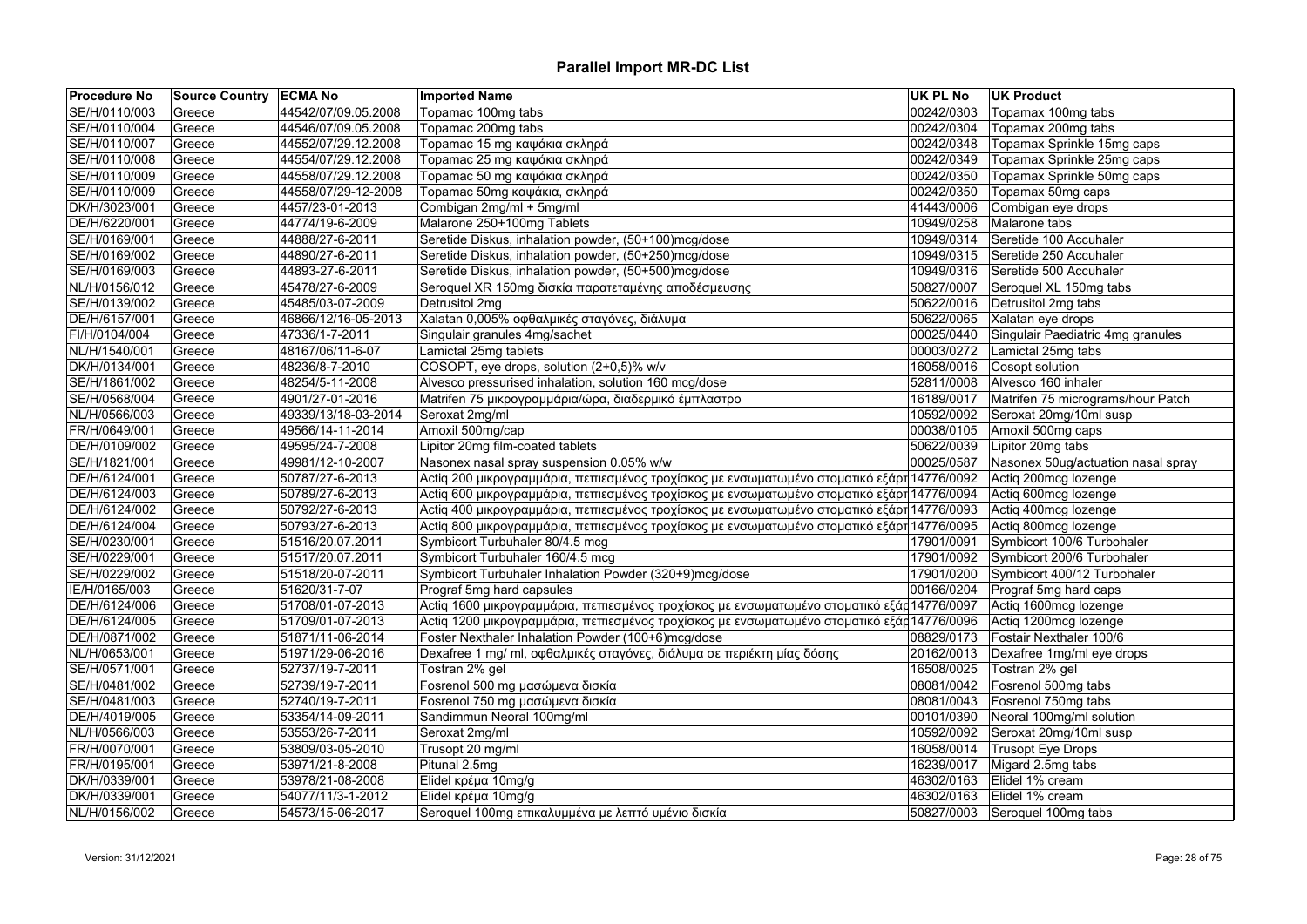| <b>Procedure No</b> | <b>Source Country ECMA No</b> |                     | <b>Imported Name</b>                                               | UK PL No   | <b>UK Product</b>                      |
|---------------------|-------------------------------|---------------------|--------------------------------------------------------------------|------------|----------------------------------------|
| NL/H/0156/008       | Greece                        | 54579/15.06.2017    | Seroquel XR 50mg δισκία παρατεταμένης αποδέσμευσης                 | 50827/0006 | Seroquel XL 50mg tabs                  |
| DE/H/6220/001       | Greece                        | 54804/21-10-2003    | <b>Malarone Tablets</b>                                            | 10949/0258 | Malarone tabs                          |
| NL/H/2081/002       | Greece                        | 5561/29-01-2013     | Losec 20mg capsule                                                 | 45043/0101 | Losec 20mg caps                        |
| NL/H/0156/002       | Greece                        | 55778/21.08.2015    | Seroquel 100mg επικαλυμμένα με λεπτό υμένιο δισκία                 | 50827/0003 | Seroquel 100mg tabs                    |
| NL/H/1113/001       | Greece                        | 55851/24-08-2015    | Sevikar (20+5)mg film coated tablets                               | 08265/0026 | Sevikar 20mg/5mg tabs                  |
| NL/H/1113/002       | Greece                        | 55852/24-08-2015    | Sevikar (40+5)mg                                                   | 08265/0027 | Sevikar 40mg/5mg tabs                  |
| NL/H/1113/003       | Greece                        | 55853/24-08-2015    | Sevikar (40+10)mg                                                  | 08265/0028 | Sevikar 40mg/10mg tabs                 |
| SE/H/0643/001       | Greece                        | 55925/29-7-2009     | Metoject 50 mg/ml                                                  | 11587/0046 | Metoject 50mg/ml soln for inj          |
| SE/H/0169/001       | Greece                        | 55976/30-8-2007     | Seretide Diskus, inhalation powder, (50+100)mcg/dose               | 10949/0314 | Seretide 100 Accuhaler                 |
| SE/H/0169/002       | Greece                        | 55977/30-8-2007     | Seretide Diskus, inhalation powder, (50+250)mcg/dose               | 10949/0315 | Seretide 250 Accuhaler                 |
| SE/H/0169/003       | Greece                        | 55978/30-8-2007     | Seretide Diskus, inhalation powder, (50+500)mcg/dose               | 10949/0316 | Seretide 500 Accuhaler                 |
| DE/H/5770/002       | Greece                        | 55980/30-08-2007    | Seretide 25/125mcg inhaler                                         | 10949/0338 | Seretide 125 Evohaler                  |
| DE/H/5770/003       | Greece                        | 55981/30-08-2007    | Seretide 25/250mcg inhaler                                         | 10949/0339 | Seretide 250 Evohaler                  |
| SE/H/0406/006       | Greece                        | 56004/30-08-2007    | Diovan επικαλυμμένα με λεπτό υμένιο δισκία 320 mg                  | 00101/0726 | Diovan 320mg tabs                      |
| SE/H/0121/002       | Greece                        | 58328/12.09.2008    | Oxez Turbuhaler 9 mcg/dose                                         | 17901/0153 | Oxis Turbohaler 12                     |
| FR/H/0645/004       | Greece                        | 58786/25-08-2011    | Humulin Regular 100IU/ml cartridge                                 | 14895/0314 | Humulin S 100IU/ml cartridge           |
| FR/H/0645/002       | Greece                        | 58787/25-08-2011    | Humulin NPH 100IU/ml                                               | 14895/0295 | Humulin I 100IU/ml suspension in vial  |
| FR/H/0645/005       | Greece                        | 58789/25-08-2011    | Humulin NPH 100IU/ml cartridge                                     | 14895/0296 | Humulin I 100IU/ml cartridge           |
| FR/H/0645/003       | Greece                        | 58790/25-08-2011    | Humulin M3 30/70 vial                                              | 14895/0298 | Humulin M3 100IU/ml suspension in vial |
| FR/H/0645/006       | Greece                        | 58792/25-08-2011    | Humulin M3 30/70 cartridge                                         | 14895/0299 | Humulin M3 100IU/ml cartridge          |
| SE/H/0147/001       | Greece                        | 5887/11-8-98        | Cerazette 0,075 μικρογραμμάρια, επικαλυμμένα με υμένιο δισκία      | 00025/0562 | Cerazette 75mcg tabs                   |
| DK/H/0279/002       | Greece                        | 59058/13/17-03-2014 | Dovobet 50 micrograms/0.5 mg/g γέλη                                | 05293/0005 | Dovobet gel                            |
| SE/H/0211/001       | Greece                        | 59075/25.09.2006    | Nexium 20mg                                                        | 17901/0068 | Nexium 20mg tabs                       |
| FI/H/0313/001       | Greece                        | 5917/26-01-2011     | Nebido 1000 mg/4 ml, ενέσιμο διάλυμα                               | 00010/0549 | Nebido 1000mg/4ml inj                  |
| SE/H/0565/001       | Greece                        | 59554/07-09-2009    | Co-Diovan (80+12,5) mg επικαλυμμένα με λεπτό υμένιο δισκία         | 23860/0003 | Co-Diovan 80/12.5mg tabs               |
| SE/H/0565/002       | Greece                        | 59555/07-09-2009    | Co-Diovan (160+12,5) mg επικαλυμμένα με λεπτό υμένιο δισκία        | 23860/0004 | Co-Diovan 160/12.5mg tabs              |
| SE/H/0565/003       | Greece                        | 59556/07-09-2009    | Co-Diovan (160+25) mg επικαλυμμένα με λεπτό υμένιο δισκία          | 23860/0005 | Co-Diovan 160/25mg tabs                |
| AT/H/0754/001       | Greece                        | 59658/12-11-2003    | Clexane 12.000IU (120mg)/0,8mL ενέσιμο διάλυμα                     | 04425/0185 | Clexane Forte 12000IU (120mg)/0.8ml    |
| AT/H/0754/002       | Greece                        | 59659/12-11-2003    | Clexane 15.000IU (150mg)/0,8mL ενέσιμο διάλυμα                     | 04425/0185 | Clexane Forte 15000IU (150mg)/1ml      |
| IE/H/0574/001       | Greece                        | 6035/22-01-2019     | Rectogesic 4mg/g                                                   | 16508/0037 | Rectogesic ointment                    |
| SE/H/0198/001       | Greece                        | 61098/9-9-2010      | Celebrex Καψάκιο, σκληρό 100 mg                                    | 50622/0011 | Celebrex 100mg caps                    |
| SE/H/0198/002       | Greece                        | 61100/9-9-2010      | Celebrex Καψάκιο, σκληρό 200 mg                                    | 50622/0012 | Celebrex 200mg caps                    |
| NL/H/0487/001       | Greece                        | 61101/09-09-2010    | Vesicare 5mg Film-Coated Tablets                                   | 00166/0197 | Vesicare 5mg tabs                      |
| NL/H/0487/002       | Greece                        | 61104/09-09-2010    | Vesicare 10mg Film-Coated Tablets                                  | 00166/0198 | Vesicare 10mg tabs                     |
| NL/H/0718/001       | Greece                        | 61514/12/25.06.2013 | Spiriva Respimat 2,5 μικρογραμμάρια, διάλυμα για εισπνοή           | 14598/0084 | Spiriva Respimat                       |
| DE/H/6015/001       | Greece                        | 61567/24-09-2007    | Indoxyl 10mg/g + 50mg/g gel                                        | 19494/0075 | Duac Once Daily 10+50mg/g Gel          |
| SE/H/1861/002       | Greece                        | 64488/19-9-2011     | Alvesco pressurised inhalation, solution 160 mcg/dose              | 52811/0008 | Alvesco 160 inhaler                    |
| NL/H/0732/001       | Greece                        | 64554/13-10-2008    | Mezavant 1200mg, γαστροανθεκτικά δισκία παρατεταμένης αποδέσμευσης | 08081/0040 | Mezavant XL 1200mg tabs                |
| NL/H/0577/001       | Greece                        | 65950/24-10-06      | Lopid 600mg                                                        | 00057/0535 | Lopid 600mg tabs                       |
| NL/H/0380/001       | Greece                        | 66317/5-10-2010     | Angeliq film-coated tablet (1+2)mg/Tablet                          | 00010/0518 | Angeliq tabs                           |
| SE/H/1826/001       | Greece                        | 67597/30.11.2004    | Pariet 20mg magensaftresistente tabletten                          | 10555/0008 | Pariet 20mg tabs                       |
| NL/H/0299/001       | Greece                        | 67681/17-10-2007    | Spiriva 18 μικρογραμμάρια, κόνις για εισπνοή, σκληρό καψάκιο       | 14598/0062 | Spiriva 18mcg inhalation powder        |
| NL/H/3915/001       | Greece                        | 68131/16-11-2005    | Durogesic 12 μικρογραμμάρια/ώρα διαδερμικό έμπλαστρο               | 00242/0409 | Durogesic DTrans 12ug/hr               |
| NL/H/3915/002       | Greece                        | 68133/16-11-2005    | Durogesic 25 μικρογραμμάρια/ώρα διαδερμικό έμπλαστρο               | 00242/0192 | Durogesic DTrans 25ug/hr               |
| NL/H/3915/003       | Greece                        | 68134/16-11-2005    | Durogesic 50 μικρογραμμάρια/ώρα διαδερμικό έμπλαστρο               |            | 00242/0193 Durogesic DTrans 50ug/hr    |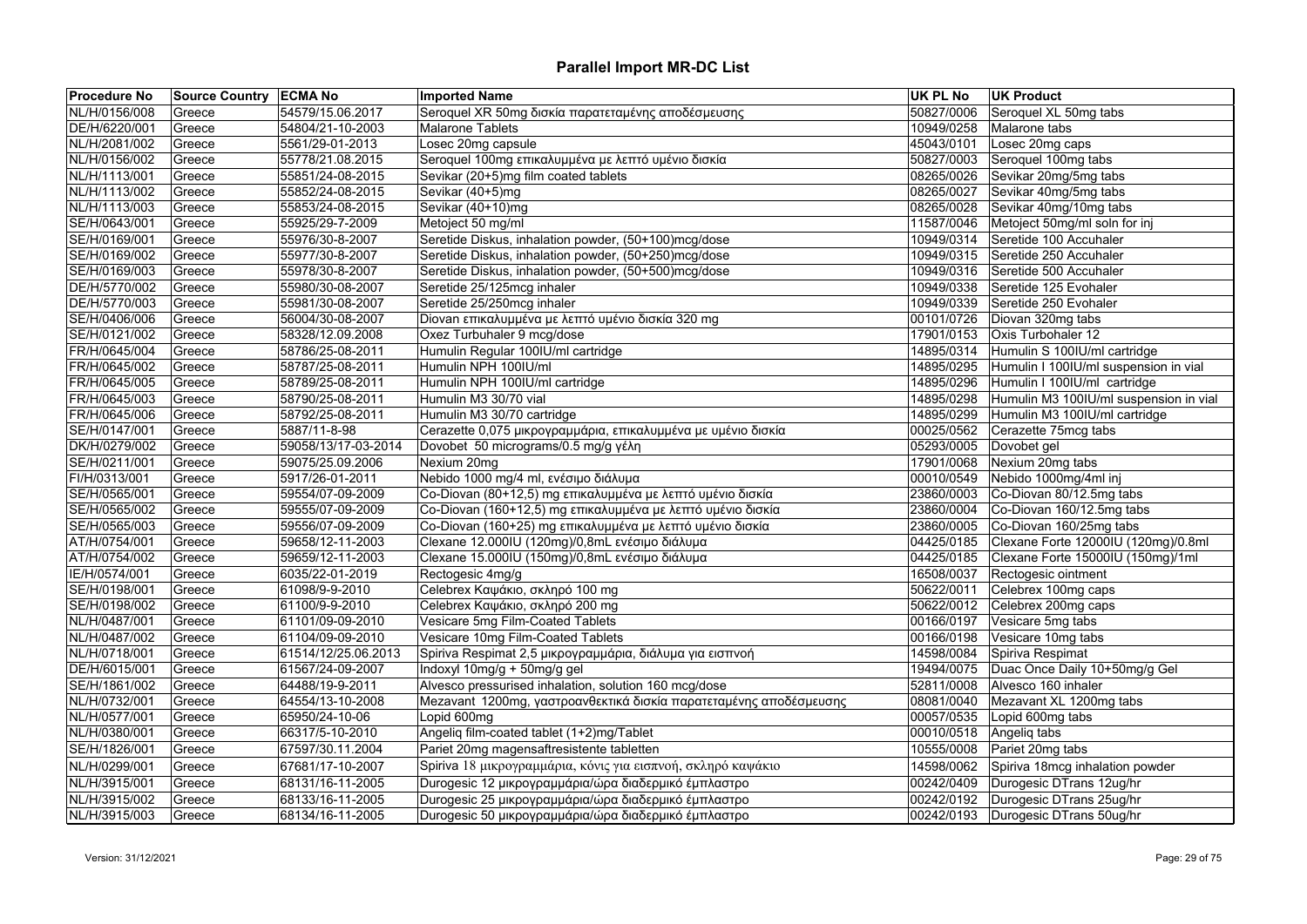| <b>Procedure No</b> | <b>Source Country ECMA No</b> |                     | <b>Imported Name</b>                                                       | <b>UK PL No</b> | <b>UK Product</b>                    |
|---------------------|-------------------------------|---------------------|----------------------------------------------------------------------------|-----------------|--------------------------------------|
| NL/H/3915/004       | Greece                        | 68135/16-11-2005    | Durogesic 75 μικρογραμμάρια/ώρα διαδερμικό έμπλαστρο                       | 00242/0194      | Durogesic DTrans 75ug/hr             |
| NL/H/3915/005       | Greece                        | 68136/16-11-2005    | Durogesic 100 μικρογραμμάρια/ώρα διαδερμικό έμπλαστρο                      | 00242/0195      | Durogesic DTrans 100ug/hr            |
| SE/H/0581/004       | Greece                        | 68911/11-9-2013     | Serosmine 225 mg δισκία παρατεταμένης αποδέσμευσης                         | 01883/0341      | Venlalic XL 225mg tabs               |
| DE/H/2251/001       | Greece                        | 68913/10/7-6-2011   | Duodart 0,5/0,4 mg σκληρά καψάκια                                          | 19494/0046      | Combodart 0.5mg/0.4mg caps           |
| DE/H/6220/001       | Greece                        | 71029/6-10-2016     | Malarone 250+100mg Tablets                                                 | 10949/0258      | Malarone tabs                        |
| NL/H/0380/001       | Greece                        | 71220/5-11-2008     | Angeliq film-coated tablet (1+2)mg/Tablet                                  | 00010/0518      | Angeliq tabs                         |
| PT/H/2299/002       | Greece                        | 71848/6-11-2013     | Arcoxia 90mg Film-coated Tablets                                           | 00025/0643      | Arcoxia 90mg tabs                    |
| PT/H/2299/003       | Greece                        | 71849/6-11-2013     | Arcoxia 120mg film-coated tablets                                          | 00025/0644      | Arcoxia 120mg tabs                   |
| DE/H/5733/001       | Greece                        | 71851/7-11-2013     | Versatis 700mg έμπλαστρο φαρμακούχο                                        | 50414/0012      | Versatis 700mg medicated plaster     |
| NL/H/4790/001       | Greece                        | 74512/18-11-2008    | Zanidip 10mg επικαλυμμένο με λεπτό υμένιο δισκίο                           | 04595/0005      | Zanidip 10mg tabs                    |
| NL/H/4790/002       | Greece                        | 74514/18-11-2008    | Zanidip 20mg επικαλυμμένο με λεπτό υμένιο δισκίο                           | 04595/0010      | Zanidip 20mg tabs                    |
| FR/H/0228/001       | Greece                        | 7480/9-12-2005      | Duraphat 5000 toothpaste 500mg/100g                                        | 00049/0050      | Duraphat 5000ppm fluoride toothpaste |
| DE/H/0871/001       | Greece                        | 75230/1-11-2011     | Foster 100/6 μικρογραμμάρια ανά ψεκασμό Διάλυμα για εισπνοή υπό πίεση      | 08829/0156      | Fostair 100/6 inhaler                |
| AT/H/0983/001       | Greece                        | 75518/20-11-07      | Aricept 5mg                                                                | 10555/0006      | Aricept 5mg tabs                     |
| AT/H/0983/002       | Greece                        | 75519/20-11-07      | Aricept 10mg                                                               | 10555/0007      | Aricept 10mg tabs                    |
| DE/H/3355/001       | Greece                        | 77148/17/12-07-2019 | Dymista Ρινικό Εκνέφωμα 137 μικρογραμμάρια / 50 μικρογραμμάρια ανά ψεκασμό | 15142/0258      | Dymista Nasal Spray                  |
| NL/H/1540/004       | Greece                        | 78118/2-12-2008     | Lamictal 200mg tablets                                                     | 00003/0297      | Lamictal 200mg tabs                  |
| NL/H/1540/001       | Greece                        | 78119/2.12.2008     | Lamictal 25mg tablets                                                      | 00003/0272      | Lamictal 25mg tabs                   |
| NL/H/1540/002       | Greece                        | 78120/2-12-2008     | Lamictal 50mg tablets                                                      | 00003/0273      | Lamictal 50mg tabs                   |
| NL/H/1540/003       | Greece                        | 78121/2-12-2008     | Lamictal 100mg tablets                                                     | 00003/0274      | Lamictal 100mg tabs                  |
| DE/H/0769/002       | Greece                        | 78443/3-12-2008     | Superace (50+25)mg δισκία                                                  | 00034/0263      | Capozide tabs                        |
| DE/H/6007/004       | Greece                        | 785/20.01.2010      | Concerta 27mg δισκία παρατεταμένης αποδέσμευσης                            | 00242/0400      | Concerta XL 27mg tabs                |
| DK/H/0168/002       | Greece                        | 78900/17/26-10-2018 | Trileptal 300mg                                                            | 23860/0038      | Trileptal 300mg tabs                 |
| DE/H/0871/001       | Greece                        | 79619/6-12-2007     | FOSTER 100/6 μικρογραμμάρια ανά ψεκασμό Διάλυμα για εισπνοή υπό πίεση      | 08829/0156      | Fostair 100/6 inhaler                |
| IE/H/0574/001       | Greece                        | 80477/10-11-2009    | Rectogesic 4mg/g                                                           | 16508/0037      | Rectogesic ointment                  |
| NL/H/3915/002       | Greece                        | 83556/17/08.04.2019 | Durogesic 25 μικρογραμμάρια/ώρα διαδερμικό έμπλαστρο                       | 00242/0192      | Durogesic DTrans 25ug/hr             |
| SE/H/0211/001       | Greece                        | 84225/11/02-02-2012 | Nexium 20mg                                                                | 17901/0068      | Nexium 20mg tabs                     |
| SE/H/0211/002       | Greece                        | 84226/11/02.02.2012 | Nexium 40mg                                                                | 17901/0069      | Nexium 40mg tabs                     |
| FI/H/0104/004       | Greece                        | 84607/30-11-2015    | Singulair granules 4mg/sachet                                              | 00025/0440      | Singulair Paediatric 4mg granules    |
| DK/H/0168/002       | Greece                        | 84678/30-11-2015    | Trileptal 300mg                                                            | 23860/0038      | Trileptal 300mg tabs                 |
| DK/H/0168/004       | Greece                        | 84680/30-11-2015    | Trileptal 60mg/ml Πόσιμο Εναιώρημα                                         | 23860/0040      | Trileptal 60mg/ml suspension         |
| DK/H/2848/001       | Greece                        | 86189/07-12-2015    | lopidine 5mg/ml                                                            | 00101/0996      | lopidine 5mg/ml eye drops            |
| DK/H/2871/001       | Greece                        | 86874/21-12-2010    | Picoprep                                                                   | 03194/0014      | Picolax                              |
| NL/H/0343/001       | Greece                        | 87240/06-10-2014    | Crestor 10mg                                                               | 17901/0201      | Crestor 10mg tabs                    |
| NL/H/0343/004       | Greece                        | 87243/06-10-2014    | Crestor 5mg                                                                | 17901/0243      | Crestor 5mg tabs                     |
| DE/H/6007/001       | Greece                        | 88894/20.01.2010    | Concerta 18mg δισκία παρατεταμένης αποδέσμευσης                            | 00242/0372      | Concerta XL 18mg tabs                |
| DE/H/6007/002       | Greece                        | 88895/20.01.2010    | Concerta 36mg δισκία παρατεταμένης αποδέσμευσης                            | 00242/0373      | Concerta XL 36mg tabs                |
| IT/H/0144/001       | Greece                        | 90395/17-12-2009    | Nebivolol Generics 5mg Δισκία                                              | 04569/0885      | Nebivolol 5mg tabs                   |
| FR/H/0288/001       | Greece                        | 92405/12/11-1-2013  | Geltim eye gel 1mg/g                                                       | 20162/0010      | Tiopex 1mg/g eye gel SDU             |
| PT/H/2299/004       | Greece                        | 9262/14-2-2012      | Arcoxia 30mg                                                               | 00025/0641      | Arcoxia 30mg tabs                    |
|                     |                               |                     |                                                                            |                 |                                      |
| PT/H/2299/003       | Greece                        | 9272/14-2-2012      | Arcoxia 120mg film-coated tablets                                          | 00025/0644      | Arcoxia 120mg tabs                   |
| NL/H/0343/001       | Greece                        | 9345/02-02-2009     | Crestor 10mg                                                               | 17901/0201      | Crestor 10mg tabs                    |
| NL/H/0343/002       | Greece                        | 9347/02-02-2009     | Crestor 20mg                                                               | 17901/0202      | Crestor 20mg tabs                    |
| NL/H/0343/004       | Greece                        | 9350/02-02-2009     | Crestor 5mg                                                                | 17901/0243      | Crestor 5mg tabs                     |
| PT/H/2325/002       | Greece                        | 9356/2-2-09         | Tanatril δισκία 5mg                                                        |                 | 20012/0004 Tanatril 5mg tabs         |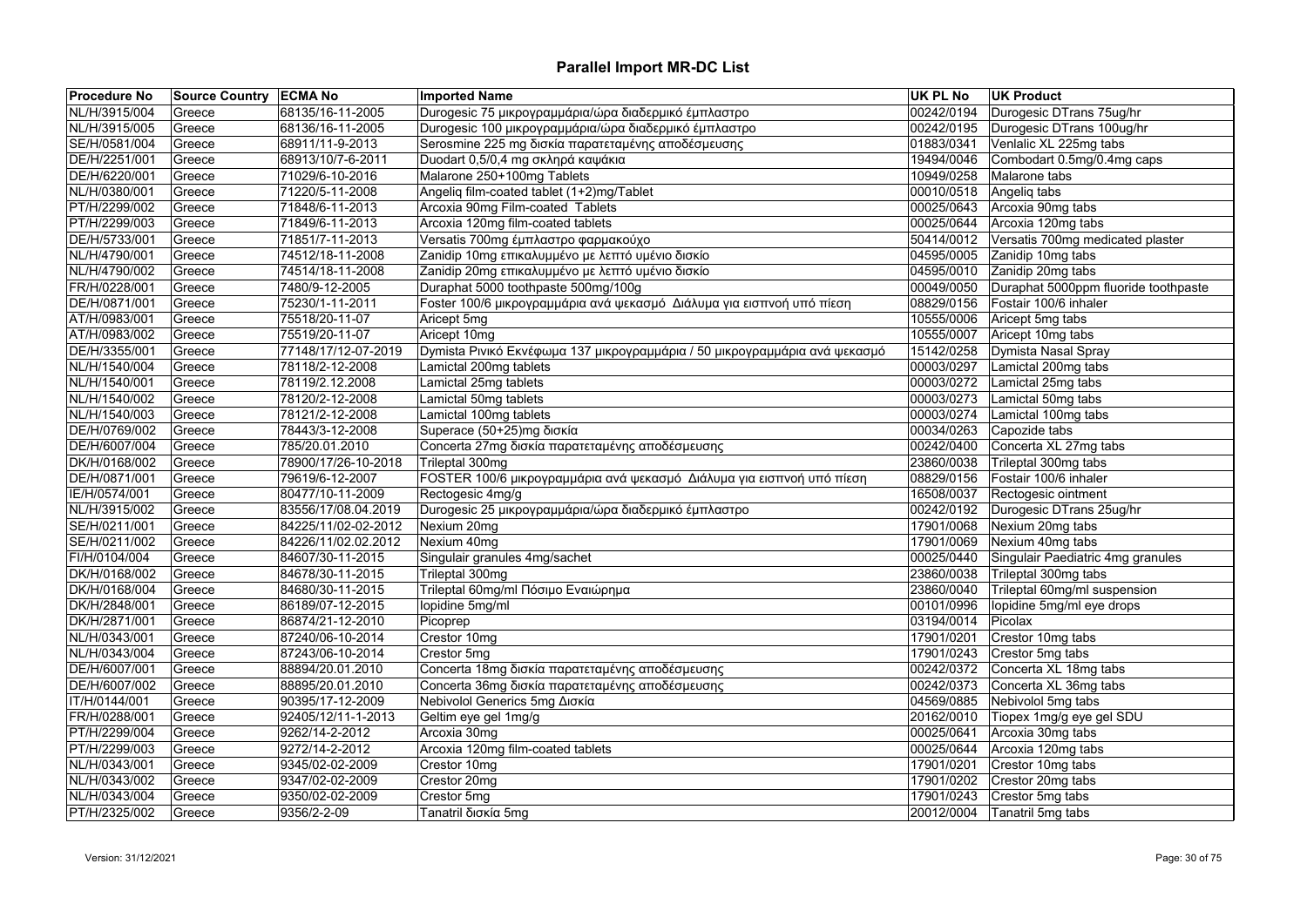| <b>Procedure No</b> | <b>Source Country ECMA No</b> |                   | <b>Imported Name</b>                                                           | UK PL No   | <b>UK Product</b>                    |
|---------------------|-------------------------------|-------------------|--------------------------------------------------------------------------------|------------|--------------------------------------|
| PT/H/2325/003       | Greece                        | 9358/2-2-09       | Tanatril δισκία 10mg                                                           | 20012/0005 | Tanatril 10mg tabs                   |
| PT/H/2325/004       | Greece                        | 9359/2-2-09       | Tanatril δισκία 20mg                                                           | 20012/0006 | Tanatril 20mg tabs                   |
| NL/H/0343/004       | Greece                        | 979/07/23-01-2008 | Crestor 5mg                                                                    | 17901/0243 | Crestor 5mg tabs                     |
| DE/H/0299/001       | Hungary                       | 8514              | Xyzal 5mg filmtabletta                                                         | 00039/0539 | Xyzal 5mg tabs                       |
| NL/H/0718/001       | Hungary                       | 8632              | Spiriva Respimat 2,5 mikrogramm inhalációs oldat                               | 14598/0084 | Spiriva Respimat                     |
| DE/H/2251/001       | Hungary                       | 21305             | Duodart 0,4mg/0,5mg kemény kapszula                                            | 19494/0046 | Combodart 0.5mg/0.4mg caps           |
| DE/H/5733/001       | Hungary                       | 21784             | Versatis 700mg gyógyszeres tapasz                                              | 50414/0012 | Versatis 700mg medicated plaster     |
| NL/H/0732/001       | Hungary                       | 21909             | Mezavant 1200mg gyomornedv-ellenálló retard tabletta                           | 08081/0040 | Mezavant XL 1200mg tabs              |
| NL/H/0487/001       | Hungary                       | 10051/01          | Vesicare 5mg                                                                   | 00166/0197 | Vesicare 5mg tabs                    |
| NL/H/0487/002       | Hungary                       | 10052/01          | Vesicare 10mg                                                                  | 00166/0198 | Vesicare 10mg tabs                   |
| FI/H/0313/001       | Hungary                       | 10175/01          | Nebido 250mg/ml oldatos injekció                                               | 00010/0549 | Nebido 1000mg/4ml inj                |
| DE/H/0528/001       | Hungary                       | 10307/02          | Atimos 12 micrograms/actuation pressurised inhaltion solution                  | 08829/0154 | Atimos Modulite                      |
| IE/H/0715/001       | Hungary                       | 1352/03           | Augmentin 250mg/125mg filmtabletta                                             | 00038/0270 | Augmentin 375mg tabs                 |
| PT/H/2363/001       | Hungary                       | 1352/05-06        | Augmentin Duo 400mg/57mg/5ml pro belsőleges szuszpenzióhoz                     | 10592/0070 | Augmentin Duo 400/57                 |
| DE/H/6220/001       | Hungary                       | 20107/01          | Malarone 250 mg/100 mg filmtabletta                                            | 10949/0258 | Malarone tabs                        |
| FR/H/0265/002       | Hungary                       | 20179/02          | Coverex AS 5mg filmtabletta                                                    | 05815/0036 | Coversyl Arginine 5mg tabs           |
| FR/H/0265/003       | Hungary                       | 20179/03          | Coverex AS 10mg filmtabletta                                                   | 05815/0037 | Coversyl Arginine 10mg tabs          |
| SE/H/1876/001       | Hungary                       | 20251/01          | Serevent Evohaler 25 mikrogramm/adag tulnyomasos inhalacios szuszpenzio        | 10949/0369 | Serevent 25 Evohaler                 |
| DE/H/0871/001       | Hungary                       | 20363/01          | FOSTER 100 mikrogramm/6 mikrogramm túlnyomásos inhalációs oldat                | 08829/0156 | Fostair 100/6 inhaler                |
| DE/H/0871/001       | Hungary                       | 20363/02          | FOSTER 100 mikrogramm/6 mikrogramm túlnyomásos inhalációs oldat                | 08829/0156 | Fostair 100/6 inhaler                |
| DE/H/0871/002       | Hungary                       | 20363/03          | Foster Nexthaler 100 mikrogramm/6 mikrogramm/adag inhalációs por               | 08829/0173 | Fostair Nexthaler 100/6              |
| DE/H/0871/002       | Hungary                       | 20363/04          | Foster Nexthaler 100 mikrogramm/6 mikrogramm/adag inhalációs por               | 08829/0173 | Fostair Nexthaler 100/6              |
| DE/H/0871/002       | Hungary                       | 20363/05          | Foster Nexthaler 100 mikrogramm/6 mikrogramm/adag inhalációs por               | 08829/0173 | Fostair Nexthaler 100/6              |
| DK/H/2871/001       | Hungary                       | 21383/01          | Picoprep                                                                       | 03194/0014 | Picolax                              |
| DE/H/2020/004       | Hungary                       | 21638/04          | Palexias 50mg retard tabletta                                                  | 21727/0041 | Palexia SR 50mg tabs                 |
| DE/H/2020/005       | Hungary                       | 21638/05          | Palexias 100mg retard tabletta                                                 | 21727/0042 | Palexia SR 100mg tabs                |
| DE/H/2020/006       | Hungary                       | 21638/06          | Palexias 150mg retard tabletta                                                 | 50414/0016 | Palexia SR 150mg tabs                |
| DE/H/2020/007       | Hungary                       | 21638/07          | Palexias 200mg retard tabletta                                                 | 50414/0017 | Palexia SR 200mg tabs                |
| DE/H/2020/008       | Hungary                       | 21638/08          | Palexias 250mg retard tabletta                                                 | 50414/0018 | Palexia SR 250mg tabs                |
| DE/H/2020/009       | Hungary                       | 21638/09          | Palexias 25mg retard tabletta                                                  | 21727/0051 | Palexia SR 25mg tabs                 |
| DE/H/2915/001       | Hungary                       | 21936/01          | Latanoprost Pfizer 0,05 mg/ml oldatos szemcsepp                                | 00057/1221 | Latanoprost Pfizer 50ug/ml eye drops |
| DE/H/2915/001       | Hungary                       | 21936/02          | Latanoprost Pfizer 0,05 mg/ml oldatos szemcsepp                                | 00057/1221 | Latanoprost Pfizer 50ug/ml eye drops |
| DE/H/3355/001       | Hungary                       | 22423/03          | Dymista szuszpenziós orrspray 137 mikrogramm/50 mikrogramm befújásonként       | 15142/0258 | Dymista Nasal Spray                  |
| DE/H/3355/001       | Hungary                       | 22423/04          | Dymista szuszpenziós orrspray 137 mikrogramm/50 mikrogramm befújásonként       | 15142/0258 | Dymista Nasal Spray                  |
| ES/H/0653/001       | Hungary                       | 23055/01          | Braltus 10 mikrogramm adagolt inhalacios por kemeny kapszulaban                | 00289/1870 | Braltus 10mcg inhalation powder      |
| NL/H/1540/002       | Hungary                       | 4094/06           | Lamictal 50mg tablets                                                          | 00003/0273 | Lamictal 50mg tabs                   |
| NL/H/1540/003       | Hungary                       | 4094/15           | Lamictal 100mg tabletta                                                        | 00003/0274 | Lamictal 100mg tabs                  |
| NL/H/1540/002       | Hungary                       | 4094/21           | Lamictal 50mg tablets                                                          | 00003/0273 | Lamictal 50mg tabs                   |
| AT/H/0754/001       | Hungary                       | 4097/12-13        | Clexane Forte 12000NE (120mg)/0,8ml oldatos injekció előretöltött fecskendőben | 04425/0185 | Clexane Forte 12000IU (120mg)/0.8ml  |
| AT/H/0754/002       | Hungary                       | 4097/14-15        | Clexane Forte 15000NE (150mg)/01ml oldatos injekció előretöltött fecskendőben  | 04425/0185 | Clexane Forte 15000IU (150mg)/1ml    |
| DE/H/4019/005       | Hungary                       | 4200/01           | Sandimmun Neoral 100mg/ml belsõleges oldat                                     | 00101/0390 | Neoral 100mg/ml solution             |
| DE/H/4019/001       | Hungary                       | 4200/02           | Sandimmun Neoral 10mg lágy kapszula                                            | 00101/0483 | Neoral 10mg soft caps                |
| DE/H/4019/002       | Hungary                       | 4200/03           | Sandimmun Neoral 25mg lágy kapszula                                            | 00101/0387 | Neoral 25mg soft caps                |
| DE/H/4019/003       | Hungary                       | 4200/04           | Sandimmun Neoral 50mg lágy kapszula                                            | 00101/0388 | Neoral 50mg soft caps                |
| DE/H/4019/004       | Hungary                       | 4200/05           | Sandimmun Neoral 100mg lágy kapszula                                           | 00101/0389 | Neoral 100mg soft caps               |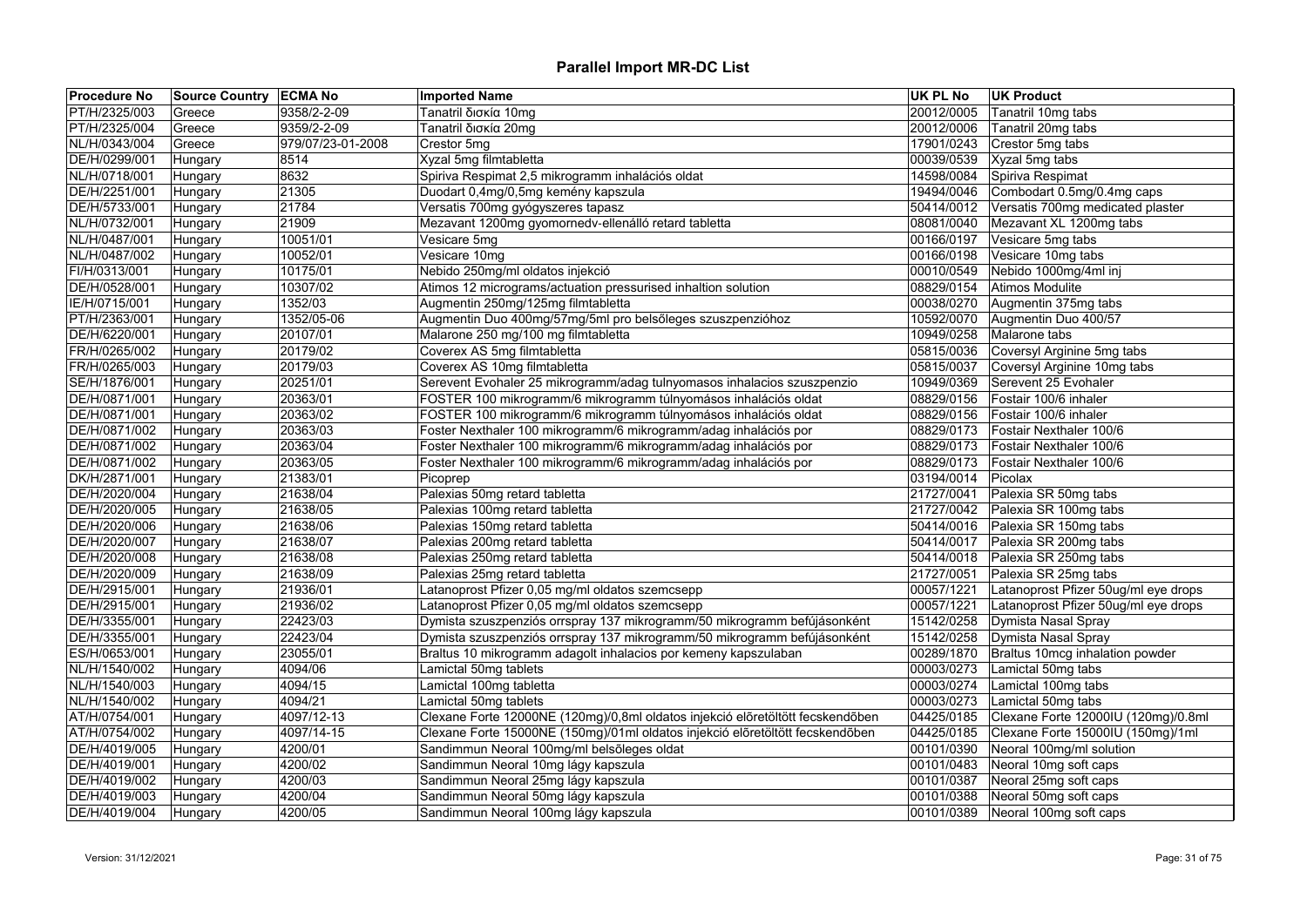| <b>Procedure No</b> | Source Country   ECMA No |                     | <b>Imported Name</b>                                                | <b>UK PL No</b> | <b>UK Product</b>                  |
|---------------------|--------------------------|---------------------|---------------------------------------------------------------------|-----------------|------------------------------------|
| NL/H/1732/002       | Hungary                  | 4342/01             | Zoloft 50mg Filmtabletta                                            | 00057/0308      | Lustral 50mg tabs                  |
| NL/H/3915/002       | Hungary                  | 4530/01             | Durogesic 25 mikrogramm/óra transzdermális tapasz                   | 00242/0192      | Durogesic DTrans 25ug/hr           |
| NL/H/3915/003       | Hungary                  | 4530/02             | Durogesic 50 mikrogramm/óra transzdermális tapasz                   | 00242/0193      | Durogesic DTrans 50ug/hr           |
| NL/H/3915/004       | Hungary                  | 4530/03             | Durogesic 75 mikrogramm/óra transzdermális tapasz                   | 00242/0194      | Durogesic DTrans 75ug/hr           |
| NL/H/3915/005       | Hungary                  | 4530/04             | Durogesic 100 mikrogramm/óra transzdermális tapasz                  | 00242/0195      | Durogesic DTrans 100ug/hr          |
| NL/H/3915/001       | Hungary                  | 4530/05             | Durogesic 12 mikrogramm/óra transzdermális tapasz                   | 00242/0409      | Durogesic DTrans 12ug/hr           |
| DE/H/3456/005       | Hungary                  | 5037/01             | Diflucan 10mg/ml belsoleges szuszpenzio                             | 00057/0343      | Diflucan 10mg/ml oral suspension   |
| NL/H/2081/001       | Hungary                  | 5114/02             | Losec 10mg gyomornedv-ellenálló kemény kapszula                     | 45043/0100      | Losec 10mg caps                    |
| NL/H/2081/001       | Hungary                  | 5114/03             | Losec 10mg gyomornedv-ellenálló kemény kapszula                     | 45043/0100      | Losec 10mg caps                    |
| NL/H/2081/002       | Hungary                  | 5114/04             | Losec 20mg gyomornedv-ellenálló kemény kapszula                     | 45043/0101      | Losec 20mg caps                    |
| NL/H/2081/002       | Hungary                  | 5114/05             | osec 20mg gyomornedv-ellenálló kemény kapszula                      | 45043/0101      | Losec 20mg caps                    |
| NL/H/2081/002       | Hungary                  | 5114/06             | Losec 20mg gyomornedv-ellenálló kemény kapszula                     | 45043/0101      | Losec 20mg caps                    |
| NL/H/0156/009       | Hungary                  | 5683/03             | Seroquel XR200 mg retard tabletta                                   | 50827/0008      | Seroquel XL 200mg tabs             |
| NL/H/0156/010       | Hungary                  | 5683/04             | Seroquel XR300 mg retard tabletta                                   | 50827/0009      | Seroquel XL 300mg tabs             |
| NL/H/0156/011       | Hungary                  | 5683/05             | Seroquel XR400 mg retard tabletta                                   | 50827/0010      | Seroquel XL 400mg tabs             |
| NL/H/0156/012       | Hungary                  | 5683/08             | Seroquel XR150 mg retard tabletta                                   | 50827/0007      | Seroquel XL 150mg tabs             |
| NL/H/0156/012       | Hungary                  | 5683/09             | Seroquel XR150 mg retard tabletta                                   | 50827/0007      | Seroquel XL 150mg tabs             |
| NL/H/0156/009       | Hungary                  | 5683/11             | Seroquel XR200 mg retard tabletta                                   | 50827/0008      | Seroquel XL 200mg tabs             |
| NL/H/0156/010       | Hungary                  | 5683/12             | Seroquel XR300 mg retard tabletta                                   | 50827/0009      | Seroquel XL 300mg tabs             |
| NL/H/0156/011       | Hungary                  | 5683/13             | Seroquel XR400 mg retard tabletta                                   | 50827/0010      | Seroquel XL 400mg tabs             |
| NL/H/0156/001       | Hungary                  | 5863/01             | Seroquel 25mg filmtabletta                                          | 50827/0002      | Seroquel 25mg tabs                 |
| NL/H/0156/008       | Hungary                  | 5863/02             | Seroquel XR50 mg retard tabletta                                    | 50827/0006      | Seroquel XL 50mg tabs              |
| NL/H/0156/007       | Hungary                  | 5863/06             | Seroquel 300mg filmtabletta                                         | 50827/0005      | Seroquel 300mg tabs                |
| NL/H/0156/007       | Hungary                  | 5863/07             | Seroquel 300mg filmtabletta                                         | 50827/0005      | Seroquel 300mg tabs                |
| NL/H/0156/008       | Hungary                  | 5863/10             | Seroquel XR50 mg retard tabletta                                    | 50827/0006      | Seroquel XL 50mg tabs              |
| SE/H/1821/001       | Hungary                  | 6057/01-02-03       | Nasonex 0,05% szuszpenziós adagolt orrspray                         | 00025/0587      | Nasonex 50ug/actuation nasal spray |
| NL/H/1457/001       | Hungary                  | 6454/04/05/06/08    | Cozaar 12.5mg filmtabletta                                          | 00025/0515      | Cozaar 12.5mg tabs                 |
| NL/H/1457/002       |                          | 6454/12/14/16/19/22 | Cozaar 50mg filmtabletta                                            | 00025/0324      | Cozaar 50mg tabs                   |
| NL/H/1457/003       | Hungary                  | 6454/27/29/32/35/38 |                                                                     | 00025/0416      | Cozaar 100mg tabs                  |
|                     | Hungary                  |                     | Cozaar 100mg filmtabletta                                           |                 |                                    |
| SE/H/0565/001       | Hungary                  | 6552/01-04          | Diovan HCT 80/12.5mg filmtabletta                                   | 23860/0003      | Co-Diovan 80/12.5mg tabs           |
| SE/H/0565/002       | Hungary                  | 6552/05-08          | Diovan HCT 160/12.5mg filmtabletta                                  | 23860/0004      | Co-Diovan 160/12.5mg tabs          |
| SE/H/0565/003       | Hungary                  | 6552/09-12          | Diovan HCT 160/25mg filmtabletta                                    | 23860/0005      | Co-Diovan 160/25mg tabs            |
| NL/H/1458/001       | Hungary                  | 6976/01             | Hyzaar 50mg/12,5mg filmtabletta                                     | 00025/0338      | Cozaar Comp 50mg/12.5mg            |
| NL/H/1458/003       | Hungary                  | 6976/03             | Hyzaar Forte 100mg/25mg filmtabletta                                | 00025/0374      | Cozaar Comp 100mg/25mg             |
| NL/H/1458/003       | Hungary                  | 6976/04             | Hyzaar Forte 100mg/25mg filmtabletta                                | 00025/0374      | Cozaar Comp 100mg/25mg             |
| IE/H/0165/002       | Hungary                  | 7280/01             | Prograf 1mg kemeny kapszula                                         | 00166/0203      | Prograf 1mg hard caps              |
| DK/H/0134/003       | Hungary                  | 7662/05             | Cosopt Multi 20mg/ml + 5mg/ml tartósítószermentes oldatos szemcsepp | 16058/0025      | Cosopt iMulti                      |
| SE/H/0211/002       | Hungary                  | 8256/06             | Nexium 40mg filmtabletta                                            | 17901/0069      | Nexium 40mg tabs                   |
| FR/H/0171/001       | Hungary                  | 8448/01-02-03       | Diaprel MR 30mg modified release tablets                            | 05815/0019      | Diamicron 30mg MR tabs             |
| SE/H/0406/004       | Hungary                  | 8484/01             | Diovan 160mg filmtabletta                                           | 00101/0601      | Diovan 160mg tabs                  |
| SE/H/0406/004       | Hungary                  | 8484/02             | Diovan 160mg filmtabletta                                           | 00101/0601      | Diovan 160mg tabs                  |
| SE/H/0406/005       | Hungary                  | 8484/05             | Diovan 40mg filmtabletta                                            | 00101/0599      | Diovan 40mg tabs                   |
| SE/H/0406/005       | Hungary                  | 8484/06             | Diovan 40mg filmtabletta                                            | 00101/0599      | Diovan 40mg tabs                   |
| SE/H/0406/005       | Hungary                  | 8484/07             | Diovan 40mg filmtabletta                                            | 00101/0599      | Diovan 40mg tabs                   |
| SE/H/0406/005       | Hungary                  | 8484/08             | Diovan 40mg filmtabletta                                            | 00101/0599      | Diovan 40mg tabs                   |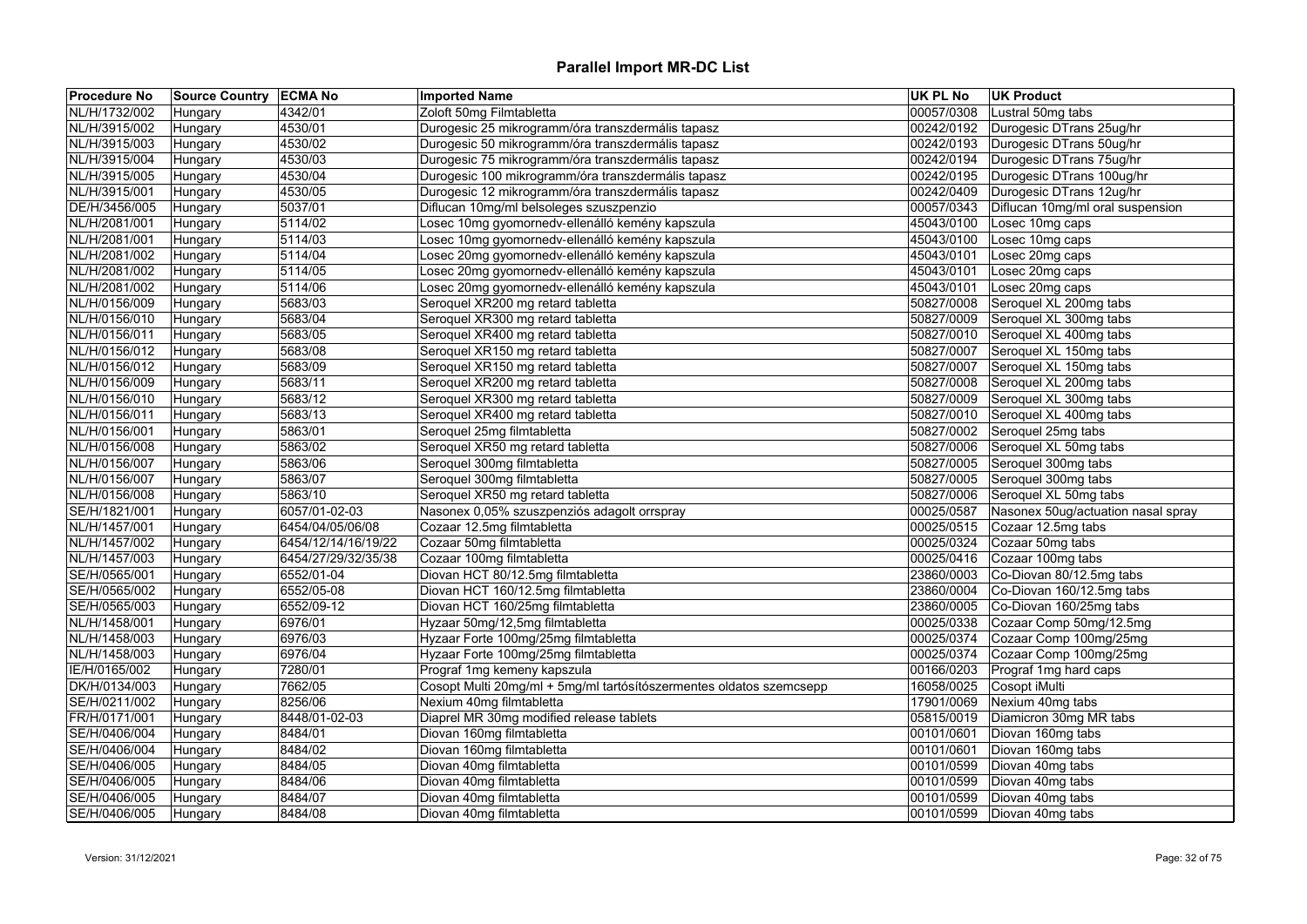| <b>Procedure No</b> | <b>Source Country ECMA No</b> |              | <b>Imported Name</b>                                                            | UK PL No   | <b>UK Product</b>                |
|---------------------|-------------------------------|--------------|---------------------------------------------------------------------------------|------------|----------------------------------|
| SE/H/0406/003       | Hungary                       | 8484/09      | Diovan 80mg filmtabletta                                                        | 00101/0600 | Diovan 80mg tabs                 |
| SE/H/0406/003       | Hungary                       | 8484/10      | Diovan 80mg filmtabletta                                                        | 00101/0600 | Diovan 80mg tabs                 |
| SE/H/0406/003       | Hungary                       | 8484/11      | Diovan 80mg filmtabletta                                                        | 00101/0600 | Diovan 80mg tabs                 |
| SE/H/0406/003       | Hungary                       | 8484/12      | Diovan 80mg filmtabletta                                                        | 00101/0600 | Diovan 80mg tabs                 |
| SE/H/0406/004       | Hungary                       | 8484/13      | Diovan 160mg filmtabletta                                                       | 00101/0601 | Diovan 160mg tabs                |
| SE/H/0406/004       | Hungary                       | 8484/14      | Diovan 160mg filmtabletta                                                       | 00101/0601 | Diovan 160mg tabs                |
| SE/H/0230/001       | Hungary                       | 8492/01      | Symbicort mite Turbuhaler 4,5 mikrogramm/80 mikrogramm inhalációs por           | 17901/0091 | Symbicort 100/6 Turbohaler       |
| SE/H/0230/001       | Hungary                       | 8492/02      | Symbicort mite Turbuhaler 4,5 mikrogramm/80 mikrogramm inhalációs por           | 17901/0091 | Symbicort 100/6 Turbohaler       |
| SE/H/0229/001       | Hungary                       | 8492/03      | Symbicort Turbuhaler 4,5 mikrogramm/160 mikrogramm inhalációs por               | 17901/0092 | Symbicort 200/6 Turbohaler       |
| SE/H/0229/001       | Hungary                       | 8492/04      | Symbicort Turbuhaler 4,5 mikrogramm/160 mikrogramm inhalációs por               | 17901/0092 | Symbicort 200/6 Turbohaler       |
| SE/H/0229/002       | Hungary                       | 8492/05      | Symbicort forte Turbuhaler 9 mikrogramm/320 mikrogramm inhalációs por           | 17901/0200 | Symbicort 400/12 Turbohaler      |
| NL/H/0299/001       | Hungary                       | 8632/01-02   | Spiriva 18 mikrogramm inhalációs por kemény kapszulában                         | 14598/0062 | Spiriva 18mcg inhalation powder  |
| IE/H/0165/001       | Hungary                       | 8681/01      | Prograf 0.5mg kemeny kapszula                                                   | 00166/0206 | Prograf 0.5mg hard caps          |
| PT/H/2299/003       | Hungary                       | 8825/03      | Arcoxia 120mg filmtabletta                                                      |            | 00025/0644 Arcoxia 120mg tabs    |
| PT/H/2299/003       | Hungary                       | 8825/04      | Arcoxia 120mg filmtabletta                                                      | 00025/0644 | Arcoxia 120mg tabs               |
| PT/H/2299/004       | Hungary                       | 8825/05      | Arcoxia 30mg filmtabletta                                                       | 00025/0641 | Arcoxia 30mg tabs                |
| PT/H/2299/001       | Hungary                       | 8825/06      | Arcoxia 60mg filmtabletta                                                       | 00025/0642 | Arcoxia 60mg tabs                |
| PT/H/2299/001       | Hungary                       | 8825/07      | Arcoxia 60mg filmtabletta                                                       | 00025/0642 | Arcoxia 60mg tabs                |
| PT/H/2299/002       | Hungary                       | 8825/08      | Arcoxia 90mg Filmtabletta                                                       | 00025/0643 | Arcoxia 90mg tabs                |
| PT/H/2299/002       | Hungary                       | 8825/09      | Arcoxia 90mg Filmtabletta                                                       | 00025/0643 | Arcoxia 90mg tabs                |
| PT/H/2299/004       | Hungary                       | 8825/24      | Arcoxia 30mg filmtabletta                                                       | 00025/0641 | Arcoxia 30mg tabs                |
| DE/H/0307/001       | Ireland                       | 1032/1/1     | Transtec 35 micrograms/h transdermal patch                                      | 04539/0014 | Transtec 35ug/hr patch           |
| DE/H/0307/002       | Ireland                       | 1032/1/2     | Transtec 52.5 micrograms/h transdermal patch                                    | 04539/0015 | Transtec 52.5ug/hr patch         |
| DE/H/0307/003       | Ireland                       | 1032/1/3     | Transtec 70 micrograms/h transdermal patch                                      | 04539/0016 | Transtec 70ug/hr patch           |
| DE/H/6220/001       | Ireland                       | 1077/111/1   | Malarone 250mg/100mg film-coated tablets                                        | 10949/0258 | Malarone tabs                    |
| DE/H/2251/001       | Ireland                       | 1077/118/1   | Combodart 0.5mg/0.4mg hard capsules                                             | 19494/0046 | Combodart 0.5mg/0.4mg caps       |
| PT/H/2363/001       | Ireland                       | 1077/19/2    | Augmentin-Duo 400mg/57mg/5ml Powder for Oral Suspension                         | 10592/0070 | Augmentin Duo 400/57             |
| SE/H/0169/001       | Ireland                       | 1077/46/1    | Seretide 100 Diskus 50 microgram/100 microgram / dose inhalation powder         | 10949/0314 | Seretide 100 Accuhaler           |
| SE/H/0169/002       | Ireland                       | 1077/46/2    | Seretide 250 Diskus 50 microgram/250 microgram / dose inhalation powder         | 10949/0315 | Seretide 250 Accuhaler           |
| SE/H/0169/003       | Ireland                       | 1077/46/3    | Seretide 500 Diskus 50 microgram/500 microgram / dose inhalation powder         | 10949/0316 | Seretide 500 Accuhaler           |
| DE/H/5770/002       | Ireland                       | 1077/46/5    | Seretide 125 Evohaler                                                           | 10949/0338 | Seretide 125 Evohaler            |
| DE/H/5770/003       | Ireland                       | 1077/46/6    | Seretide 250 Evohaler                                                           | 10949/0339 | Seretide 250 Evohaler            |
| SE/H/1876/001       | Ireland                       | 1077/47/5    | Serevent Evohaler 25 micrograms per actuation pressurised inhalation suspension | 10949/0369 | Serevent 25 Evohaler             |
| NL/H/1540/002       | Ireland                       | 1077/61/2    | Lamictal 50mg tablets                                                           | 00003/0273 | Lamictal 50mg tabs               |
| NL/H/1540/004       | Ireland                       | 1077/61/4    | Lamictal 200mg tablets                                                          | 00003/0297 | Lamictal 200mg tabs              |
| IE/H/0715/001       | Ireland                       | 1077/93/7    | Augmentin 250mg/125mg film-coated tablets                                       | 00038/0270 | Augmentin 375mg tabs             |
| SE/H/0225/001       | Ireland                       | 1107/10/1    | Zaditen 0.25mg/ml, eye drops, solution                                          | 20162/0019 | Zaditen 0.25mg/ml eye drops      |
| DE/H/2020/004       | Ireland                       | 1189/007/004 | Palexia SR 50mg prolonged-release tablets                                       | 21727/0041 | Palexia SR 50mg tabs             |
| DE/H/2020/005       | Ireland                       | 1189/007/005 | Palexia SR 100mg prolonged-release tablets                                      | 21727/0042 | Palexia SR 100mg tabs            |
| DE/H/2020/006       | Ireland                       | 1189/007/006 | Palexia SR 150mg prolonged-release tablets                                      | 50414/0016 | Palexia SR 150mg tabs            |
| DE/H/2020/007       | Ireland                       | 1189/007/007 | Palexia SR 200mg prolonged-release tablets                                      | 50414/0017 | Palexia SR 200mg tabs            |
| DE/H/2020/008       | Ireland                       | 1189/007/008 | Palexia SR 250mg prolonged-release tablets                                      | 50414/0018 | Palexia SR 250mg tabs            |
| DE/H/2020/009       | Ireland                       | 1189/007/009 | Palexia SR 25mg prolonged-release tablets                                       | 21727/0051 | Palexia SR 25mg tabs             |
| DE/H/5733/001       | Ireland                       | 1189/009/001 | Versatis 700mg medicated plaster                                                | 50414/0012 | Versatis 700mg medicated plaster |
| SE/H/0908/001       | Ireland                       | 1255/006/001 | Jext 150 microgram solution for injection in pre-filled pen                     |            | 10085/0052 Jext 150mcg Pen       |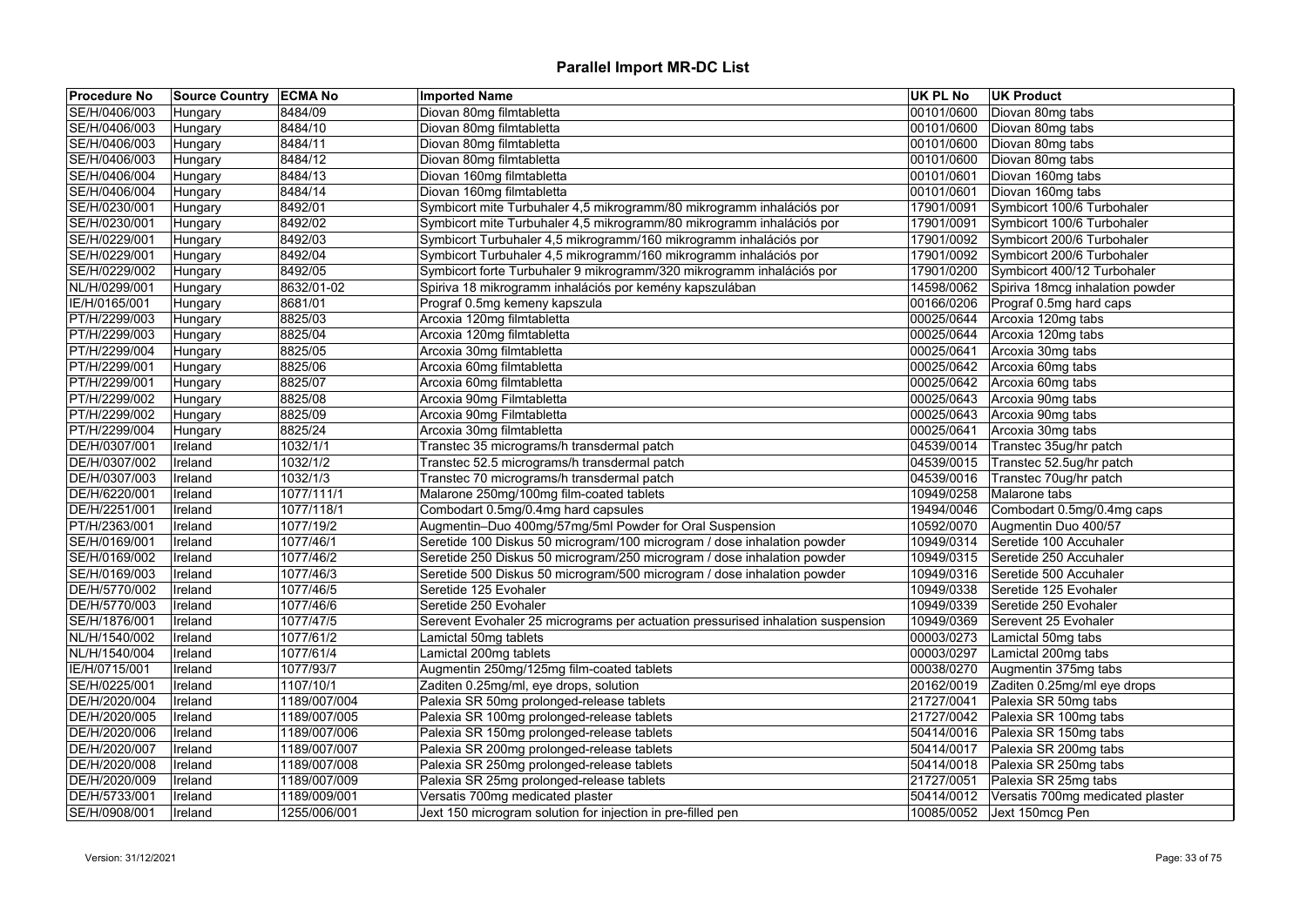| <b>Procedure No</b> | <b>Source Country ECMA No</b> |              | <b>Imported Name</b>                                                         | <b>UK PL No</b> | <b>UK Product</b>                     |
|---------------------|-------------------------------|--------------|------------------------------------------------------------------------------|-----------------|---------------------------------------|
| SE/H/0908/002       | Ireland                       | 1255/006/002 | Jext 300 microgram solution for injection in pre-filled pen                  | 10085/0053      | Jext 300mcg Pen                       |
| NL/H/1458/002       | Ireland                       | 1286/1/1     | Cozaar Comp 100mg/12.5mg Film-coated Tablets                                 | 00025/0473      | Cozaar Comp 100mg/12.5mg              |
| NL/H/1458/001       | Ireland                       | 1286/1/2     | Cozaar Comp 50mg/12.5mg Film-coated Tablets                                  | 00025/0338      | Cozaar Comp 50mg/12.5mg               |
| NL/H/1458/003       | Ireland                       | 1286/1/3     | Cozaar Comp 100mg/25mg Film-coated Tablets                                   | 00025/0374      | Cozaar Comp 100mg/25mg                |
| FI/H/0995/003       | Ireland                       | 1286/22/3    | Zocor 20mg film-coated tablets                                               | 00025/0242      | Zocor 20mg tabs                       |
| SE/H/1821/001       | Ireland                       | 1286/38/1    | Nasonex 50 micrograms/actuation Nasal spray suspension                       | 00025/0587      | Nasonex 50ug/actuation nasal spray    |
| NL/H/1457/001       | Ireland                       | 1286/4/1     | Cozaar 12.5mg film-coated tablets                                            | 00025/0515      | Cozaar 12.5mg tabs                    |
| NL/H/1457/002       | Ireland                       | 1286/4/2     | Cozaar 50mg film-coated tablets                                              | 00025/0324      | Cozaar 50mg tabs                      |
| NL/H/1457/003       | Ireland                       | 1286/4/3     | Cozaar 100mg film-coated tablets                                             | 00025/0416      | Cozaar 100mg tabs                     |
| SE/H/0147/001       | Ireland                       | 1286/48/1    | Cerazette 75 microgram film-coated tablets                                   | 00025/0562      | Cerazette 75mcg tabs                  |
| NL/H/0150/001       | Ireland                       | 1286/50/1    | Implanon NXT implant for subdermal use                                       | 00025/0563      | Nexplanon                             |
| NL/H/0265/001       | Ireland                       | 1286/53/1    | NuvaRing 0.120 mg/0.015 mg per 24 hours, vaginal delivery system             | 00025/0565      | NuvaRing                              |
| DE/H/0496/003       | Ireland                       | 1286/62/3    | Inegy 10mg/40mg tablets                                                      | 00025/0611      | Inegy 10mg/40mg tabs                  |
| DE/H/4019/002       | Ireland                       | 13/54/1      | Neoral 25mg soft capsules                                                    | 00101/0387      | Neoral 25mg soft caps                 |
| DE/H/4019/003       | Ireland                       | 13/54/2      | Neoral 50mg soft capsules                                                    | 00101/0388      | Neoral 50mg soft caps                 |
| DE/H/4019/004       | Ireland                       | 13/54/3      | Neoral 100mg soft capsules                                                   | 00101/0389      | Neoral 100mg soft caps                |
| DE/H/4019/005       | Ireland                       | 13/54/4      | Neoral 100mg/ml concentrate for oral solution                                | 00101/0390      | Neoral 100mg/ml solution              |
| SE/H/0406/003       | Ireland                       | 13/79/3      | Diovan 80mg film-coated tablets                                              | 00101/0600      | Diovan 80mg tabs                      |
| SE/H/0406/004       | Ireland                       | 13/79/4      | Diovan 160mg film-coated tablets                                             | 00101/0601      | Diovan 160mg tabs                     |
| SE/H/0406/005       | Ireland                       | 13/79/5      | Diovan 40mg film-coated tablets                                              | 00101/0599      | Diovan 40mg tabs                      |
| SE/H/0406/006       | Ireland                       | 13/79/6      | Diovan 320mg film-coated tablets                                             | 00101/0726      | Diovan 320mg tabs                     |
| FR/H/0110/001       | Ireland                       | 13/80/1      | Femara 2.5 mg film-coated tablets                                            | 23860/0012      | Femara 2.5mg tabs                     |
| SE/H/0565/001       | Ireland                       | 13/91/1      | Co-Diovan 80 mg/12.5 mg film-coated tablets                                  | 23860/0003      | Co-Diovan 80/12.5mg tabs              |
| SE/H/0565/002       | Ireland                       | 13/91/2      | Co-Diovan 160 mg/12.5 mg film-coated tablets                                 | 23860/0004      | Co-Diovan 160/12.5mg tabs             |
| SE/H/0565/003       | Ireland                       | 13/91/3      | Co-Diovan 160 mg/25 mg film-coated tablets                                   | 23860/0005      | Co-Diovan 160/25mg tabs               |
| DK/H/0168/004       | Ireland                       | 13/92/4      | Trileptal 60mg/ml suspension                                                 | 23860/0040      | Trileptal 60mg/ml suspension          |
| DE/H/3355/001       | Ireland                       | 1332/45/1    | Dymista 137 micrograms / 50 micrograms per actuation, Nasal Spray Suspension | 15142/0258      | Dymista Nasal Spray                   |
| DK/H/1490/001       | Ireland                       | 1380/36/1    | Lecalpin 10mg film-coated tablets                                            | 00142/1154      | Lercanidipine hydrochloride 10mg tabs |
| DK/H/1490/002       | Ireland                       | 1380/36/2    | Lecalpin 20mg film-coated tablets                                            | 00142/1155      | Lercanidipine hydrochloride 20mg tabs |
| NL/H/0215/001       | Ireland                       | 1410/23/1    | Yasmin 0.03mg / 3mg film-coated tablets                                      | 00010/0571      | Yasmin                                |
| DK/H/2888/004       | Ireland                       | 1575/001/007 | Equasym XL 40mg modified-release capsules, hard                              | 27303/0007      | Equasym XL 40mg caps                  |
| DK/H/2888/005       | <b>Ireland</b>                | 1575/001/008 | Equasym XL 50mg modified-release capsules, hard                              | 27303/0008      | Equasym XL 50mg caps                  |
| DK/H/2888/006       | Ireland                       | 1575/001/009 | Equasym XL 60mg modified-release capsules, hard                              | 27303/0009      | Equasym XL 60mg caps                  |
| DK/H/2888/001       | Ireland                       | 1575/1/1     | Equasym XL 10mg modified-release capsules, hard                              | 27303/0004      | Equasym XL 10mg caps                  |
| DK/H/2888/002       | Ireland                       | 1575/1/2     | Equasym XL 20mg modified-release capsules, hard                              | 27303/0005      | Equasym XL 20mg caps                  |
| DK/H/2888/003       | Ireland                       | 1575/1/3     | Equasym XL 30mg modified-release capsules, hard                              | 27303/0006      | Equasym XL 30mg caps                  |
| DE/H/0384/001       | Ireland                       | 1595/1/1     | Benetor 10mg flim-coated tablets                                             | 08265/0015      | Olmetec 10mg tabs                     |
| DE/H/0384/002       |                               | 1595/1/2     | Benetor 20mg flim-coated tablets                                             | 08265/0016      | Olmetec 20mg tabs                     |
|                     | Ireland                       |              |                                                                              |                 |                                       |
| DE/H/0384/003       | Ireland                       | 1595/1/3     | Benetor 40mg flim-coated tablets                                             | 08265/0017      | Olmetec 40mg tabs                     |
| DE/H/0523/001       | Ireland                       | 1595/2/1     | Benetor Plus 20mg/12.5mg flim-coated tablets                                 | 08265/0022      | Olmetec Plus 20mg/12.5mg tabs         |
| DE/H/0523/002       | Ireland                       | 1595/2/2     | Benetor Plus 20mg/25mg flim-coated tablets                                   | 08265/0023      | Olmetec Plus 20mg/25mg tabs           |
| DE/H/0523/003       | Ireland                       | 1595/2/3     | Benetor Plus 40mg/12.5mg flim-coated tablets                                 | 08265/0029      | Olmetec Plus 40mg/12.5mg tabs         |
| DE/H/0523/004       | Ireland                       | 1595/2/4     | Benetor Plus 40mg/25mg flim-coated tablets                                   | 08265/0030      | Olmetec Plus 40mg/25mg tabs           |
| DE/H/2958/001       | Ireland                       | 1740/2/1     | Atorvastatin Pfizer 10mg Film-coated Tablets                                 | 39933/0009      | Atorvastatin 10mg tabs                |
| DE/H/2958/002       | Ireland                       | 1740/2/2     | Atorvastatin Pfizer 20mg Film-coated Tablets                                 | 39933/0010      | Atorvastatin 20mg tabs                |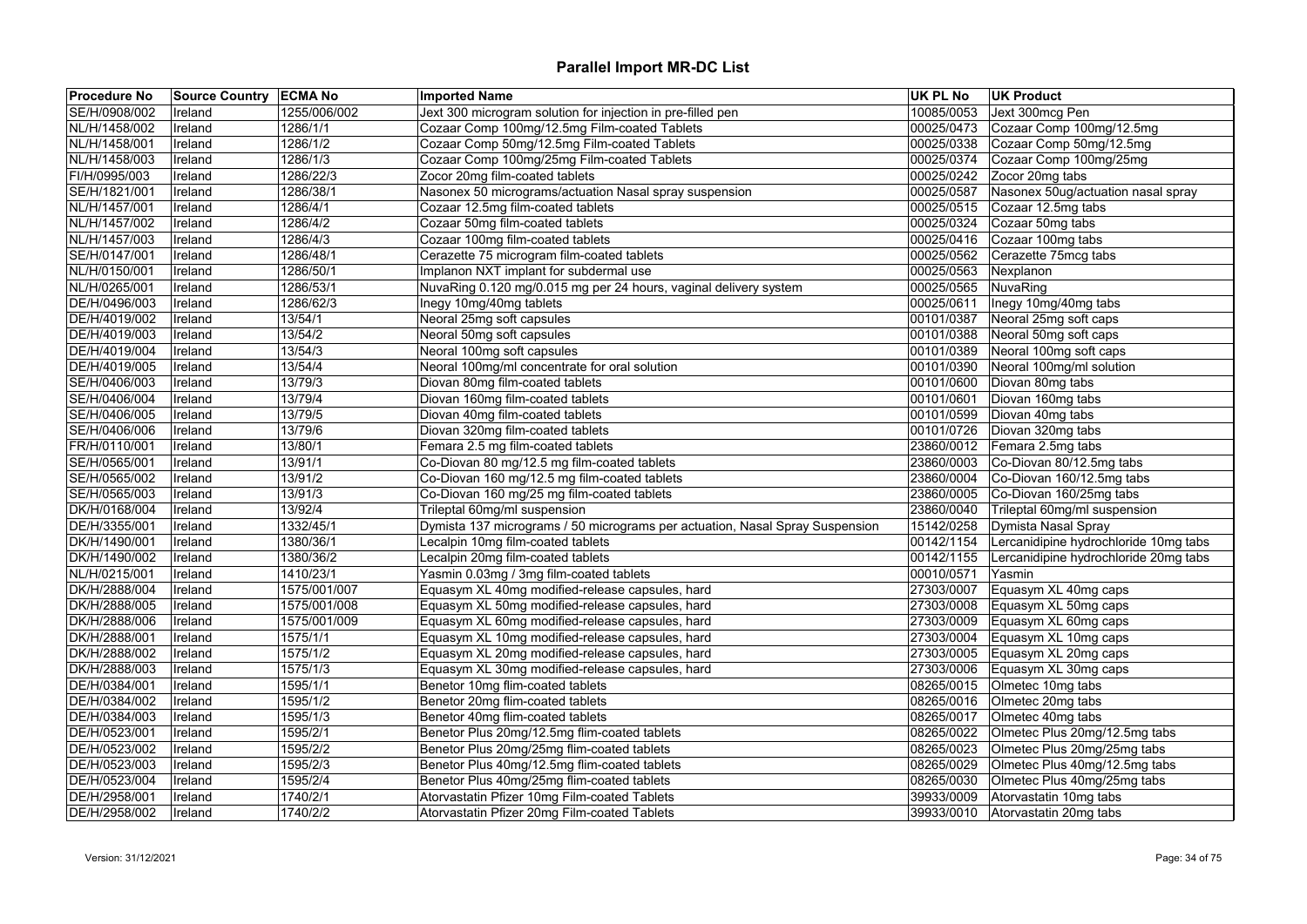| <b>Procedure No</b> | Source Country   ECMA No |              | <b>Imported Name</b>                                                               | <b>UK PL No</b> | <b>UK Product</b>                              |
|---------------------|--------------------------|--------------|------------------------------------------------------------------------------------|-----------------|------------------------------------------------|
| DE/H/2958/003       | Ireland                  | 1740/2/3     | Atorvastatin Pfizer 40mg Film-coated Tablets                                       | 39933/0011      | Atorvastatin 40mg tabs                         |
| DE/H/2958/004       | Ireland                  | 1740/2/4     | Atorvastatin Pfizer 80mg film-coated tablets                                       | 39933/0012      | Atorvastatin 80mg tabs                         |
| DE/H/3456/001       | Ireland                  | 19/44/1      | Diflucan 50mg Capsules                                                             | 00057/0289      | Diflucan 50mg caps                             |
| ES/H/0653/001       | Ireland                  | 1986/006/001 | Braltus 10 microgram per-delivered dose inhalation powder, hard capsule            | 00289/1870      | Braltus 10mcg inhalation powder                |
| DE/H/0769/002       | Ireland                  | 2/53/2       | Capozide tablets                                                                   | 00034/0263      | Capozide tabs                                  |
| SE/H/1122/001       | Ireland                  | 2010/58/1    | Desunin 800IU tablets                                                              | 46302/0109      | Desunin 800IU tabs                             |
| SE/H/0936/002       | Ireland                  | 22/65/5      | Efexor XL 75mg prolonged-release capsules, hard                                    | 50622/0020      | Efexor XL 75mg caps                            |
| DE/H/6007/001       | Ireland                  | 22612/2/1    | Concerta XL 18mg Prolonged-Release Tablets                                         |                 | 00242/0373 Concerta XL 36mg tabs               |
| DE/H/6007/002       | Ireland                  | 22612/2/2    | Concerta XL 36mg Prolonged-Release Tablets                                         | 00242/0373      | Concerta XL 36mg tabs                          |
| DE/H/6007/004       | Ireland                  | 22612/2/4    | Concerta XL 27mg Prolonged-Release Tablets                                         | 00242/0400      | Concerta XL 27mg tabs                          |
| NL/H/3915/002       | Ireland                  | 22612/4/1    | Durogesic DTrans 25 micrograms/hour Transdermal Patch                              |                 | 00242/0192 Durogesic DTrans 25ug/hr            |
| NL/H/3915/003       | Ireland                  | 22612/4/2    | Durogesic DTrans 50 micrograms/hour Transdermal Patch                              | 00242/0193      | Durogesic DTrans 50ug/hr                       |
| NL/H/3915/004       | Ireland                  | 22612/4/3    | Durogesic DTrans 75 micrograms/hour Transdermal Patch                              |                 | 00242/0194 Durogesic DTrans 75ug/hr            |
| NL/H/3915/005       | Ireland                  | 22612/4/4    | Durogesic DTrans 100 micrograms/hour Transdermal Patch                             |                 | 00242/0195 Durogesic DTrans 100ug/hr           |
| NL/H/3915/001       | Ireland                  | 22612/4/5    | Durogesic DTrans 12 micrograms/hour Transdermal Patch                              | 00242/0409      | Durogesic DTrans 12ug/hr                       |
| IE/H/0689/001       | Ireland                  | 281/80/1     | Co-Danthramer 25mg/200mg per 5ml oral suspension                                   |                 | 04917/0025 Co-Danthramer 25/200mg per 5ml susp |
| IE/H/0916/001       | Ireland                  | 298/17/4     | Flucloxacillin GAP 250mg/5ml Oral Solution                                         |                 | 30464/0002 Flucloxacillin 250mg/5ml soln       |
| FR/H/0228/001       | Ireland                  | 320/8/2      | Duraphat 5000 ppm Fluoride Toothpaste                                              | 00049/0050      | Duraphat 5000ppm fluoride toothpaste           |
| SE/H/0404/002       | Ireland                  | 35/67/1      | Innovace 5 tablets                                                                 |                 | 00025/0194   Innovace 5mg tabs                 |
| DE/H/5724/001       | Ireland                  | 405/100/1    | Sirdupla 25 microgram/125 microgram per metered dose inhaler                       |                 | 04569/1449 Sirdupla 25/125mcg inhaler          |
| DE/H/5724/002       | Ireland                  | 405/100/2    | Sirdupla 25 microgram/250 microgram per metered dose inhaler                       | 04569/1450      | Sirdupla 25/250mcg inhaler                     |
| DE/H/4690/002       | Ireland                  | 540/82/2     | Triapin 5mg/5mg prolonged release tablets                                          |                 | 04425/0320 Triapin 5mg/5mg PR tabs             |
| AT/H/0751/005       | Ireland                  | 540/97/1     | Clexane 10,000 IU (100mg) /1 mL Solution for Injection in pre-filled syringes      | 04425/0187      | Clexane Syringes 10000IU (100mg)/1ml           |
| AT/H/0754/002       | Ireland                  | 540/97/2     | Clexane Forte 15,000IU (150mg)/1mL Solution for Injection in pre-filled syringes   | 04425/0185      | Clexane Forte 15000IU (150mg)/1ml              |
| AT/H/0751/001       | Ireland                  | 540/97/4     | Clexane 2,000 IU (20mg) /0.2 mL Solution for Injection in pre-filled syringes      | 04425/0187      | Clexane Syringes 2000IU (20mg)/0.2ml           |
| AT/H/0751/002       | Ireland                  | 540/97/5     | Clexane 4,000 IU (40mg) /0.4 mL Solution for Injection in pre-filled syringes      | 04425/0187      | Clexane Syringes 4000IU (40mg)/0.4ml           |
| AT/H/0751/003       | Ireland                  | 540/97/6     | Clexane 6,000 IU (60mg) /0.6 mL Solution for Injection in pre-filled syringes      | 04425/0187      | Clexane Syringes 6000IU (60mg)/0.6ml           |
| AT/H/0751/004       | Ireland                  | 540/97/7     | Clexane 8,000 IU (80mg) /0.8 mL Solution for Injection in pre-filled syringes      | 04425/0187      | Clexane Syringes 8000IU (80mg)/0.8ml           |
| AT/H/0754/001       | Ireland                  | 540/97/8     | Clexane Forte 12,000IU (120mg)/0.8mL Solution for Injection in pre-filled syringes | 04425/0185      | Clexane Forte 12000IU (120mg)/0.8ml            |
| IE/H/0972/002       | Ireland                  | 549/24/2     | Espranor 8mg oral lyophilisate                                                     | 00156/0365      | Espranor 8mg oral lyophilisate                 |
| FR/H/0171/001       | Ireland                  | 568/13/1     | Diamicron MR 30mg Tablets                                                          | 05815/0019      | Diamicron 30mg MR tabs                         |
| NL/H/0732/001       | Ireland                  | 689/4/1      | Mezavant 1200mg gastro-resistant, prolonged release tablets                        | 08081/0040      | Mezavant XL 1200mg tabs                        |
| IT/H/0744/002       | Ireland                  | 748/52/2     | Lyrinel XL 10mg prolonged release tablets                                          | 00242/0386      | Lyrinel XL 10mg tabs                           |
| IE/H/0838/001       | Ireland                  | 748/9/1      | Sporanox 10mg/ml oral solution                                                     | 00242/0307      | Sporanox Liquid                                |
| DE/H/1913/001       | Ireland                  | 749/115/1    | Lercanidipine Teva 10mg film-coated tablets                                        | 00289/1283      | Lercanidipine hydrochloride 10mg tabs          |
| DE/H/1913/002       | Ireland                  | 749/115/2    | Lercanidipine Teva 20mg film-coated tablets                                        | 00289/1284      | Lercanidipine hydrochloride 20mg tabs          |
| BG/H/0132/001       | Ireland                  | 749/183/1    | Lercanidipine Teva Pharma 10mg Film-coated Tablets                                 | 00289/1439      | Lercanidipine hydrochloride 20mg tabs          |
| BG/H/0132/002       | Ireland                  | 749/183/2    | Lercanidipine Teva Pharma 20mg Film-coated Tablets                                 | 00289/1439      | Lercanidipine hydrochloride 20mg tabs          |
| NL/H/0299/001       | Ireland                  | 775/2/1      | Spiriva 18 microgram, inhalation powder, hard capsule                              | 14598/0062      | Spiriva 18mcg inhalation powder                |
| NL/H/0718/001       | Ireland                  | 775/2/2      | Spiriva Respimat 2.5 microgram, inhalation solution                                |                 | 14598/0084 Spiriva Respimat                    |
| SE/H/0249/001       | Ireland                  | 822/139/1    | Xalacom 50 micrograms/ml + 5 mg/ml eye drops, solution                             | 50622/0064      | Xalacom eye drops                              |
| DE/H/6157/001       | Ireland                  | 822/140/1    | Xalatan 0.005% eye drops, solution                                                 | 50622/0065      | Xalatan eye drops                              |
| AT/H/0983/001       | Ireland                  | 822/2/1      | Aricept 5mg film-coated tablets                                                    | 10555/0006      | Aricept 5mg tabs                               |
| AT/H/0983/002       | Ireland                  | 822/2/2      | Aricept 10mg film-coated tablets                                                   | 10555/0007      | Aricept 10mg tabs                              |
| DE/H/2915/001       | Ireland                  | 822/64/1     | Latanoprost Pfizer 50 Micrograms/ml eye drops, solution                            | 00057/1221      | Latanoprost Pfizer 50ug/ml eye drops           |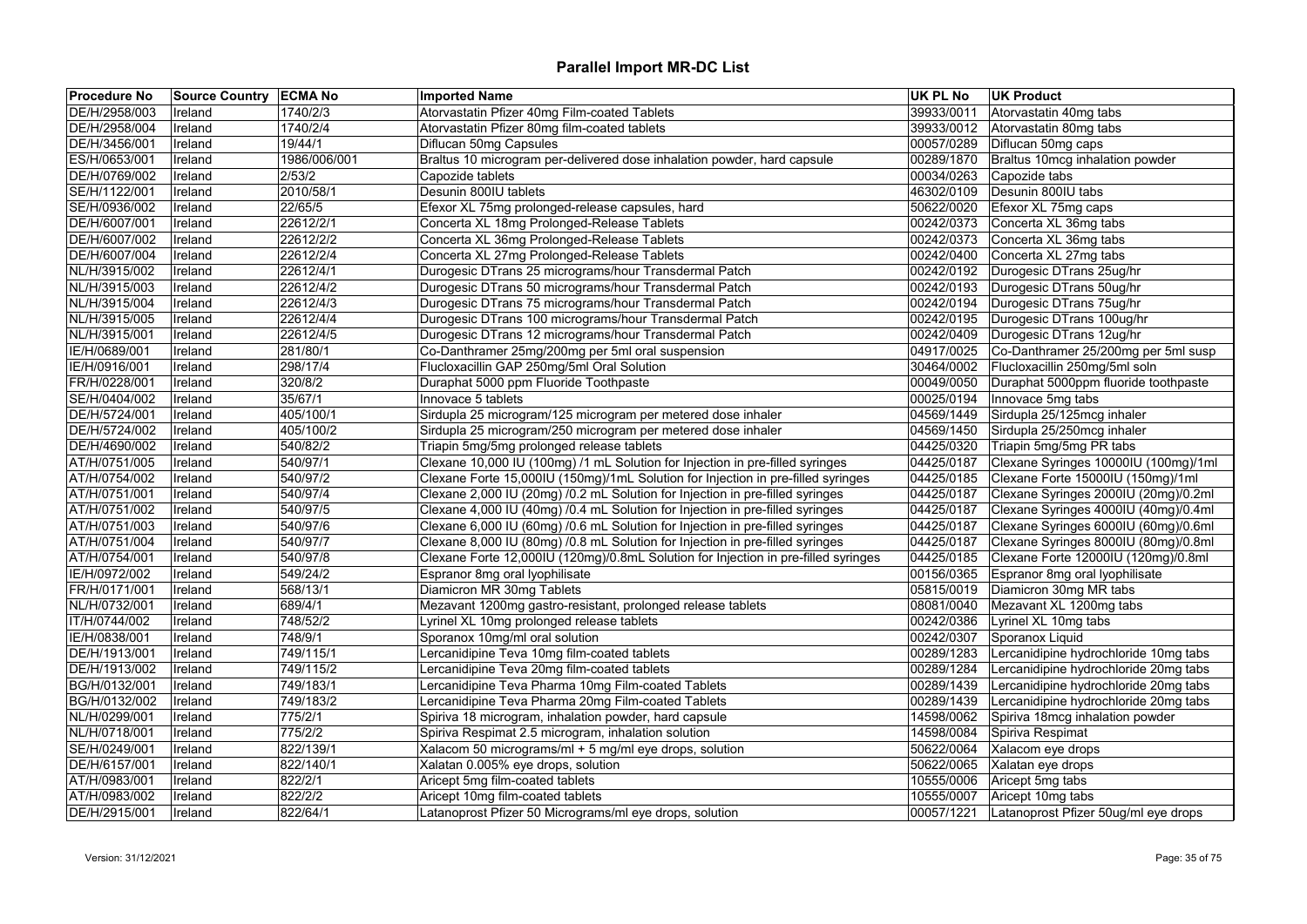| <b>Procedure No</b> | Source Country   ECMA No |           | <b>Imported Name</b>                                                            | <b>UK PL No</b> | <b>UK Product</b>                      |
|---------------------|--------------------------|-----------|---------------------------------------------------------------------------------|-----------------|----------------------------------------|
| NL/H/0102/001       | Ireland                  | 865/10/1  | <b>Hypoloc 5mg Tablets</b>                                                      | 16239/0019      | Hypoloc 5mg tabs                       |
| NL/H/0103/001       | Ireland                  | 865/5/1   | Nebilet 5mg Tablets                                                             | 16239/0013      | Nebilet 5mg tabs                       |
| DK/H/0134/003       | Ireland                  | 879/5/3   | Cosopt Multi preservative-free 20mg/ml+5mg/ml eye drops, solution               | 16058/0025      | Cosopt iMulti                          |
| DE/H/0299/001       | Ireland                  | 891/3/1   | Xyzal 5mg film-coated tablet                                                    | 00039/0539      | Xyzal 5mg tabs                         |
| IE/H/0209/001       | Ireland                  | 891/8/2   | Zirtek 10mg film-coated tablets                                                 | 00039/0542      | Zirtek Alergy 10mg tabs                |
| NL/H/0156/001       | Ireland                  | 970/18/1  | Seroquel 25mg film-coated tablet                                                | 50827/0002      | Seroquel 25mg tabs                     |
| NL/H/0156/010       | Ireland                  | 970/18/10 | Seroquel XR 300mg prolonged release tablet                                      | 50827/0009      | Seroquel XL 300mg tabs                 |
| NL/H/0156/011       | Ireland                  | 970/18/11 | Seroquel XR 400mg prolonged release tablet                                      | 50827/0010      | Seroquel XL 400mg tabs                 |
| NL/H/0156/012       | Ireland                  | 970/18/12 | Seroquel XR 150mg prolonged release tablet                                      | 50827/0007      | Seroquel XL 150mg tabs                 |
| NL/H/0156/002       | Ireland                  | 970/18/2  | Seroquel 100mg film-coated tablet                                               | 50827/0003      | Seroquel 100mg tabs                    |
| NL/H/0156/003       | Ireland                  | 970/18/3  | Seroquel 200mg film-coated tablet                                               | 50827/0004      | Seroquel 200mg tabs                    |
| NL/H/0156/007       | Ireland                  | 970/18/7  | Seroquel 300mg film-coated tablet                                               | 50827/0005      | Seroquel 300mg tabs                    |
| NL/H/0156/008       | Ireland                  | 970/18/8  | Seroquel XR 50mg prolonged release tablet                                       | 50827/0006      | Seroquel XL 50mg tabs                  |
| NL/H/0156/009       | Ireland                  | 970/18/9  | Seroquel XR 200mg prolonged release tablet                                      | 50827/0008      | Seroquel XL 200mg tabs                 |
| SE/H/0230/001       | Ireland                  | 970/28/1  | Symbicort Turbohaler 100 micrograms/6 micrograms/inhalation, inhalation powder  | 17901/0091      | Symbicort 100/6 Turbohaler             |
| SE/H/0229/001       | Ireland                  | 970/28/2  | Symbicort Turbohaler 200 micrograms/6 micrograms/inhalation, inhalation powder  | 17901/0092      | Symbicort 200/6 Turbohaler             |
| SE/H/0229/002       | Ireland                  | 970/28/3  | Symbicort Turbohaler 400 micrograms/12 micrograms/inhalation, inhalation powder | 17901/0200      | Symbicort 400/12 Turbohaler            |
| NL/H/0343/001       | Ireland                  | 970/57/1  | Crestor 10mg Film Coated Tablets                                                | 17901/0201      | Crestor 10mg tabs                      |
| NL/H/0343/002       | Ireland                  | 970/57/2  | Crestor 20mg film-coated tabs                                                   | 17901/0202      | Crestor 20mg tabs                      |
| NL/H/0343/003       | Ireland                  | 970/57/3  | Crestor 40mg film-coated tabs                                                   | 17901/0203      | Crestor 40mg tabs                      |
| NL/H/0343/004       | Ireland                  | 970/57/4  | Crestor 5mg film-coated tabs                                                    | 17901/0243      | Crestor 5mg tabs                       |
| SE/H/0225/001       | Italy                    | 024574105 | Zaditen 0,25 mg/ml collirio soluzione                                           | 20162/0019      | Zaditen 0.25mg/ml eye drops            |
| SE/H/0404/004       | Italy                    | 025682028 | Enapren 20mg compresse                                                          | 00025/0196      | Innovace 20mg tabs                     |
| SE/H/0404/002       | Italy                    | 025682042 | Enapren 5mg compresse                                                           | 00025/0194      | Innovace 5mg tabs                      |
| FR/H/0645/002       | Italy                    | 025707035 | Humulin I 100IU/ml isofano sospensione iniettabile                              | 14895/0295      | Humulin I 100IU/ml suspension in vial  |
| FR/H/0645/003       | Italy                    | 025707187 | Humulin 30/70 sospensione iniettabile                                           | 14895/0298      | Humulin M3 100IU/ml suspension in vial |
| DE/H/0769/002       | Italy                    | 026067013 | Aceplus 50mg+25mg compresse                                                     | 00034/0263      | Capozide tabs                          |
| DE/H/0769/002       | Italy                    | 026067025 | Aceplus 50mg+25mg compresse                                                     | 00034/0263      | Capozide tabs                          |
| PT/H/2363/001       | Italy                    | 026089122 | Augmentin bambini 400 mg/57 mg/5 ml polvere per sospensione orale               | 10592/0070      | Augmentin Duo 400/57                   |
| FR/H/0416/004       | Italy                    | 026664084 | Ciproxin 250mg/5ml granuli e solvente per sospensione orale                     | 00010/0211      | Ciproxin 250mg/5ml suspension          |
| NL/H/2081/003       | Italy                    | 026804056 | Losec 40mg capsule rigide gastroresistenti                                      | 17901/0134      | Losec 40mg caps                        |
| NL/H/2081/001       | Italy                    | 026804082 | Losec 10mg capsule rigide gastroresistenti                                      | 45043/0100      | Losec 10mg caps                        |
| NL/H/2081/001       | Italy                    | 026804094 | Losec 10mg capsule rigide gastroresistenti                                      | 45043/0100      | Losec 10mg caps                        |
| AT/H/0751/001       | Italy                    | 026966034 | Clexane 2000 u.i. aXa soluzione iniettabile                                     | 04425/0187      | Clexane Syringes 2000IU (20mg)/0.2ml   |
| AT/H/0751/002       | Italy                    | 026966046 | Clexane 4000 u.i. aXa soluzione iniettabile                                     | 04425/0187      | Clexane Syringes 4000IU (40mg)/0.4ml   |
| IE/H/0638/001       | Italy                    | 027428010 | Norvasc 5mg compresse                                                           | 50622/0033      | Istin 5mg tabs                         |
| IE/H/0638/002       | Italy                    | 027428022 | Norvasc 10mg compresse                                                          | 50622/0031      | Istin 10mg tabs                        |
| FI/H/0139/001       | Italy                    | 027443011 | Sabril 500mg tablets                                                            | 04425/0171      | Sabril 500mg tabs                      |
| FI/H/0139/002       | Italy                    | 027443047 | Sabril 500mg granulato per soluzione ora                                        | 04425/0170      | Sabril 0.5g sachets                    |
| NL/H/1539/003       | Italy                    | 027807054 | Lamictal 25 mg compresse dispersibili                                           | 00003/0347      | Lamictal 25mg dispersible tabs         |
| NL/H/1539/002       | Italy                    | 027807066 | Lamictal 5 mg compresse dispersibili                                            | 00003/0346      | Lamictal 5mg dispersible tabs          |
| NL/H/1539/005       | Italy                    | 027807078 | Lamictal 100 mg compresse dispersibili                                          | 00003/0348      | Lamictal 100mg dispersible tabs        |
| NL/H/1539/004       | Italy                    | 027807080 | Lamictal 50 mg compresse dispersibili                                           | 00003/0368      | Lamictal 50mg dispersible tabs         |
| IE/H/0838/001       | Italy                    | 027808029 | Sporanox 10mg/ml soluzione orale                                                | 00242/0307      | Sporanox Liquid                        |
| NL/H/0115/001       | Italy                    | 027975123 | Imigran 10 Spray Nasale                                                         | 10949/0260      | Imigran 10mg Nasal Spray               |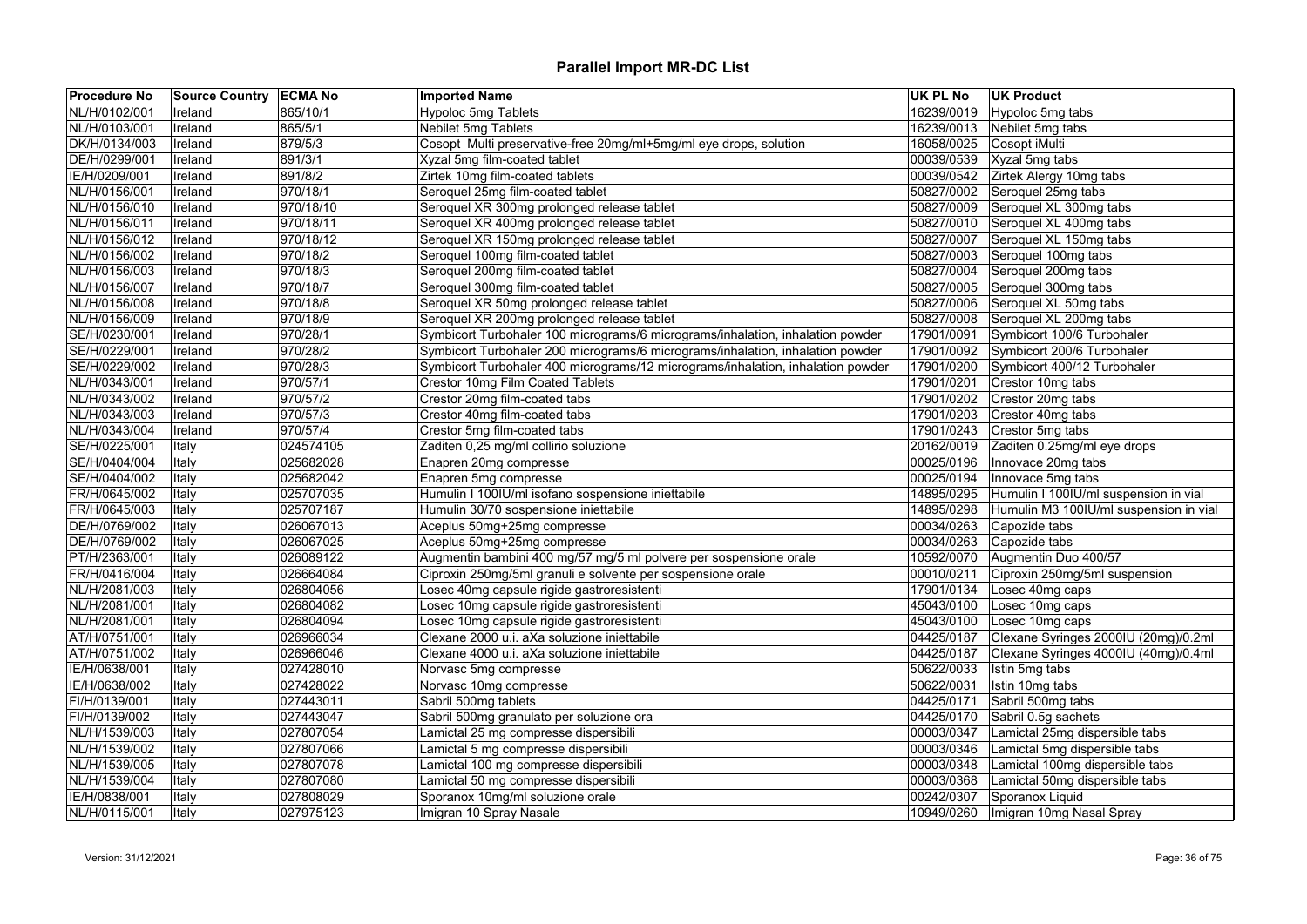| <b>Procedure No</b> | Source Country ECMA No |           | <b>Imported Name</b>                               | <b>UK PL No</b> | <b>UK Product</b>                    |
|---------------------|------------------------|-----------|----------------------------------------------------|-----------------|--------------------------------------|
| NL/H/0115/002       | Italy                  | 027975135 | Imigran 20 Spray Nasale                            | 10949/0261      | Imigran 20mg Nasal Spray             |
| NL/H/0115/002       | Italy                  | 027975147 | Imigran 20 Spray Nasale                            | 10949/0261      | Imigran 20mg Nasal Spray             |
| IE/H/0682/001       | Italy                  | 028253045 | Daivonex 0,005 % soluzione cutanea                 | 00043/0194      | Daivonex Scalp Soln                  |
| DE/H/0899/001       | Italy                  | 028740013 | Neurontin 100mg capsule rigide                     | 00057/0535      | Neurontin 100mg caps                 |
| DE/H/2184/003       | Italy                  | 028752018 | Risperdal 1mg compresse rivestite con film         | 00242/0186      | Risperdal 1mg tabs                   |
| DE/H/2184/004       | Italy                  | 028752020 | Risperdal 2mg compresse rivestite con film         | 00242/0187      | Risperdal 2mg tabs                   |
| DE/H/2184/005       | Italy                  | 028752032 | Risperdal 3mg compresse rivestite con film         | 00242/0188      | Risperdal 3mg tabs                   |
| DE/H/2184/006       | Italy                  | 028752044 | Risperdal 4mg compresse rivestite con film         | 00242/0189      | Risperdal 4mg tabs                   |
| DE/H/2184/003       | Italy                  | 028752057 | Risperdal 1mg compresse rivestite con film         | 00242/0186      | Risperdal 1mg tabs                   |
| DE/H/2184/004       | Italy                  | 028752069 | Risperdal 2mg compresse rivestite con film         | 00242/0187      | Risperdal 2mg tabs                   |
| DE/H/2184/005       | Italy                  | 028752071 | Risperdal 3mg compresse rivestite con film         | 00242/0188      | Risperdal 3mg tabs                   |
| DE/H/2184/006       | Italy                  | 028752083 | Risperdal 4mg compresse rivestite con film         | 00242/0189      | Risperdal 4mg tabs                   |
| DE/H/2184/008       | Italy                  | 028752095 | Risperdal 1mg/ml gocce orali soluzione             | 00242/0199      | Risperdal 1mg/ml oral soln           |
| DE/H/2184/009       | Italy                  | 028752222 | Risperdal 1mg compresse orodispersibili            | 00242/0379      | Risperdal Quicklet 1mg tabs          |
| DE/H/2184/009       | Italy                  | 028752234 | Risperdal 1mg compresse orodispersibili            | 00242/0379      | Risperdal Quicklet 1mg tabs          |
| DE/H/2184/010       | Italy                  | 028752246 | Risperdal 2mg compresse orodispersibili            | 00242/0380      | Risperdal Quicklet 2mg tabs          |
| DE/H/2184/010       | Italy                  | 028752259 | Risperdal 2mg compresse orodispersibili            | 00242/0380      | Risperdal Quicklet 2mg tabs          |
| SE/H/0936/002       | Italy                  | 028831055 | Efexor 75mg capsule rigide a Rilascio Prolungato   | 50622/0020      | Efexor XL 75mg caps                  |
| SE/H/0936/003       | Italy                  | 028831067 | Efexor 150mg capsule rigide a Rilascio Prolungato  | 00057/1281      | Efexor XL 150mg caps                 |
| AT/H/0870/001       | Italy                  | 029052077 | FOSAMAX 70 mg compresse                            | 00025/0399      | Fosamax Once Weekly 70mg tabs        |
| AT/H/0874/001       | Italy                  | 029054071 | Dronal 70mg compresse                              | 00025/0403      | Dronal Once Weekly 70mg tabs         |
| AT/H/0751/003       | Italy                  | 029111046 | Clexane T 6000 u.i. aXa soluzione iniettabile      | 04425/0187      | Clexane Syringes 6000IU (60mg)/0.6ml |
| AT/H/0751/004       | Italy                  | 029111059 | Clexane T 8000 u.i. aXa soluzione iniettabile      | 04425/0187      | Clexane Syringes 8000IU (80mg)/0.8ml |
| AT/H/0751/005       | Italy                  | 029111061 | Clexane T 10000 u.i. aXa soluzione iniettabile     | 04425/0187      | Clexane Syringes 10000IU (100mg)/1ml |
| AT/H/0751/003       | Italy                  | 029111085 | Clexane T 6000 u.i. aXa soluzione iniettabile      | 04425/0187      | Clexane Syringes 6000IU (60mg)/0.6ml |
| AT/H/0751/004       | Italy                  | 029111097 | Clexane T 8000 u.i. aXa soluzione iniettabile      | 04425/0187      | Clexane Syringes 8000IU (80mg)/0.8ml |
| AT/H/0751/005       | Italy                  | 029111109 | Clexane T 10000 u.i. aXa soluzione iniettabile     | 04425/0187      | Clexane Syringes 10000IU (100mg)/1ml |
| DE/H/0116/003       | Italy                  | 029163033 | Lescol 80mg Compresse A Rilascio Prolungato        | 23860/0015      | Lescol XL 80mg tabs                  |
| DE/H/5447/002       | Italy                  | 029172018 | Famvir 250mg compresse rivestite con film          | 35104/0026      | Famvir 250mg tabs                    |
| DE/H/5447/003       | Italy                  | 029172057 | Famvir 500mg compresse rivestite con film          | 35104/0027      | Famvir 500mg tabs                    |
| NL/H/3915/001       |                        | 029212115 | Durogesic 12 microgrammi/ora cerotto transdermico  | 00242/0409      | Durogesic DTrans 12ug/hr             |
| NL/H/3915/002       | Italy<br>Italy         | 029212180 | Durogesic 25 microgrammi/ora cerotto transdermico  | 00242/0192      | Durogesic DTrans 25ug/hr             |
| NL/H/3915/003       |                        | 029212255 |                                                    | 00242/0193      | Durogesic DTrans 50ug/hr             |
|                     | Italy                  |           | Durogesic 50 microgrammi/ora cerotto transdermico  |                 |                                      |
| NL/H/3915/004       | Italy                  | 029212329 | Durogesic 75 microgrammi/ora cerotto transdermico  | 00242/0194      | Durogesic DTrans 75ug/hr             |
| NL/H/3915/005       | Italy                  | 029212394 | Durogesic 100 microgrammi/ora cerotto transdermico | 00242/0195      | Durogesic DTrans 100ug/hr            |
| FI/H/1029/001       | Italy                  | 029316041 | Misofenac 75 compresse a rilascio modificato       | 00057/0932      | Arthrotec 75 tabs                    |
| FI/H/1029/001       | Italy                  | 029316054 | Misofenac 75 compresse a rilascio modificato       | 00057/0932      | Arthrotec 75 tabs                    |
| NL/H/1457/002       | Italy                  | 029384017 | Lortaan 50mg compresse rivestite con film          | 00025/0324      | Cozaar 50mg tabs                     |
| NL/H/1457/001       | Italy                  | 029384029 | Lortaan 12.5mg compresse rivestite con film        | 00025/0515      | Cozaar 12.5mg tabs                   |
| NL/H/1457/001       | Italy                  | 029384031 | Lortaan 12.5mg compresse rivestite con film        | 00025/0515      | Cozaar 12.5mg tabs                   |
| NL/H/1457/003       | Italy                  | 029384043 | Lortaan 100mg compresse rivestite con film         | 00025/0416      | Cozaar 100mg tabs                    |
| DE/H/4019/002       | Italy                  | 029453014 | Sandimmun Neoral 25mg capsule molli                | 00101/0387      | Neoral 25mg soft caps                |
| DE/H/4019/003       | Italy                  | 029453026 | Sandimmun Neoral 50mg capsule molli                | 00101/0388      | Neoral 50mg soft caps                |
| DE/H/4019/004       | Italy                  | 029453038 | Sandimmun Neoral 100mg capsule molli               | 00101/0389      | Neoral 100mg soft caps               |
| DE/H/4019/005       | Italy                  | 029453040 | Sandimmun Neoral 100mg/ml soluzione orale          | 00101/0390      | Neoral 100mg/ml solution             |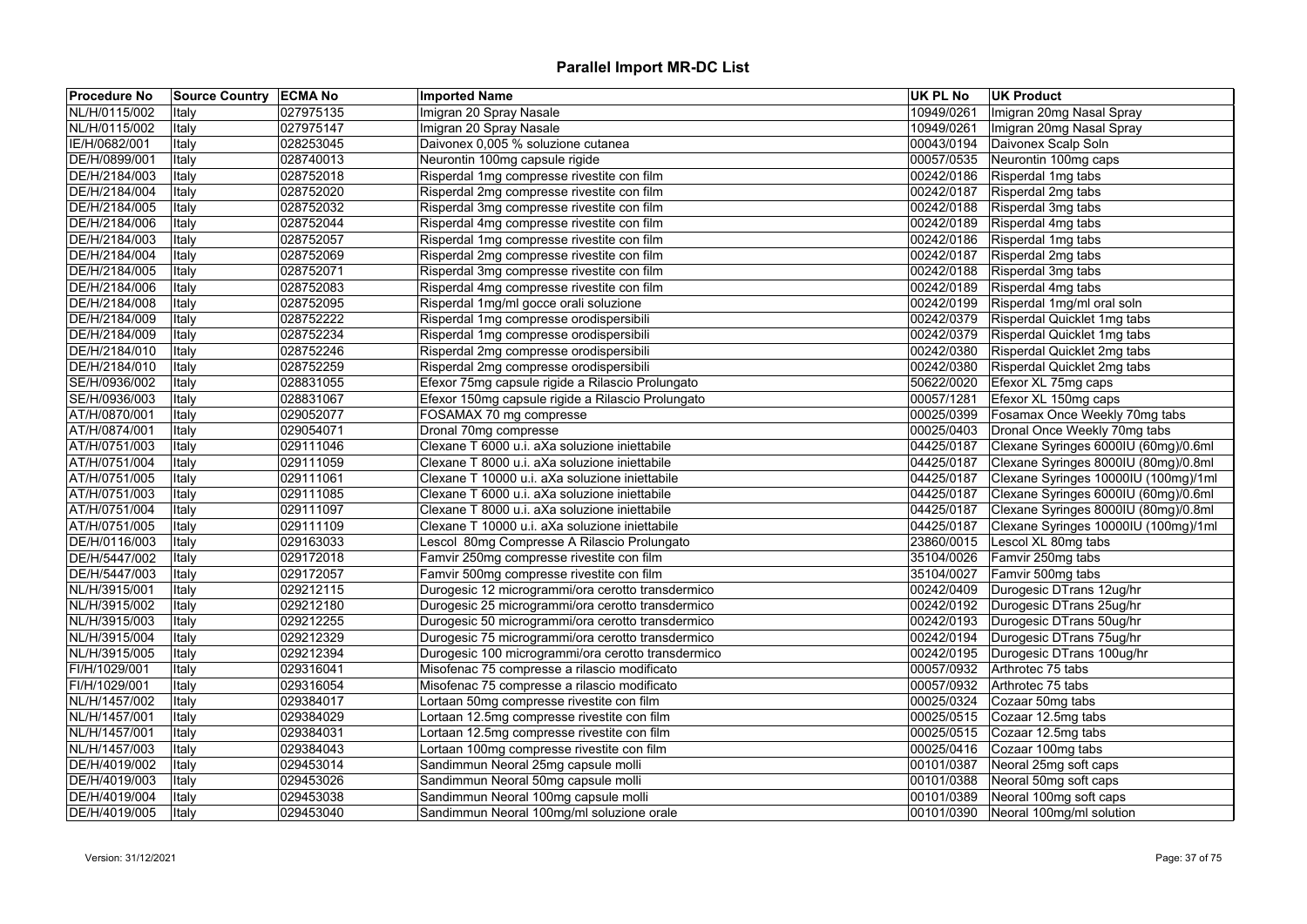| DE/H/4019/001<br>00101/0483<br>029453053<br>Sandimmun Neoral 10mg capsule molli<br>Neoral 10mg soft caps<br>Italy<br>IE/H/0165/002<br>029485012<br>Prograf 1mg capsule rigide<br>00166/0203<br>Prograf 1mg hard caps<br>Italy<br>IE/H/0165/003<br>029485048<br>Prograf 5mg capsule rigide<br>00166/0204<br>Prograf 5mg hard caps<br>Italy<br>Prograf 5mg capsule rigide<br>00166/0204<br>Prograf 5mg hard caps<br>IE/H/0165/003<br>029485051<br>Italy<br>IE/H/0165/003<br>029485063<br>Prograf 5mg capsule rigide<br>00166/0204<br>Prograf 5mg hard caps<br>Italy<br>00166/0203<br>IE/H/0165/002<br>029485075<br>Prograf 1mg capsule rigide<br>Prograf 1mg hard caps<br>Italy<br>IE/H/0165/002<br>029485087<br>Prograf 1mg capsule rigide<br>00166/0203<br>Prograf 1mg hard caps<br>Italy<br>IE/H/0165/001<br>029485099<br>Prograf 0.5mg capsule rigide<br>00166/0206<br>Prograf 0.5mg hard caps<br>Italy<br>00166/0206<br>IE/H/0165/001<br>029485101<br>Prograf 0.5mg capsule rigide<br>Prograf 0.5mg hard caps<br>Italy<br>00166/0206<br>IE/H/0165/001<br>029485113<br>Prograf 0.5mg capsule rigide<br>Prograf 0.5mg hard caps<br>Italy<br>DE/H/5646/001<br>Italy<br>029561139<br>Caverject 10 microgrammi Polvere e solvente, doppia camera, per soluzione iniettabile 00057/0939<br>Caverject DCS 10ug<br>DE/H/5646/002<br>029561141<br>Caverject 20 microgrammi Polvere e solvente, doppia camera, per soluzione iniettabile 00057/0940<br>Caverject DCS 20ug<br>Italy<br>029823010<br>DK/H/2848/001<br>lopidine 5mg/ml collirio, soluzione<br>00101/0996<br>lopidine 5mg/ml eye drops<br>Italy<br>AT/H/0904/001<br>031809015<br>Arimidex 1mg<br>17901/0002<br>Arimidex 1mg tabs<br>Italy<br>Trusopt 20mg/ml collirio, soluzione<br>FR/H/0070/001<br>031848017<br>16058/0014<br><b>Trusopt Eye Drops</b><br>Italy<br>031848056<br>Trusopt 20mg/ml collirio, soluzione<br>16058/0014<br><b>Trusopt Eye Drops</b><br>FR/H/0070/001<br>Italy<br>SE/H/0110/002<br>Topamax 50mg compresse rivestite con film<br>00242/0302<br>Topamax 50mg tabs<br>032023020<br>Italy<br>00242/0303<br>SE/H/0110/003<br>032023032<br>Topamax 100mg compresse rivestite con film<br>Topamax 100mg tabs<br>Italy<br>032023044<br>00242/0304<br>SE/H/0110/004<br>Italy<br>Topamax 200mg compresse rivestite con film<br>Topamax 200mg tabs<br>032023071<br>Topamax 25mg compresse rivestite con film<br>00242/0301<br>Topamax 25mg tabs<br>SE/H/0110/001<br>Italy<br>032023083<br>00242/0348<br>Topamax 15mg capsule rigide<br>Topamax Sprinkle 15mg caps<br>SE/H/0110/007<br>Italy |
|------------------------------------------------------------------------------------------------------------------------------------------------------------------------------------------------------------------------------------------------------------------------------------------------------------------------------------------------------------------------------------------------------------------------------------------------------------------------------------------------------------------------------------------------------------------------------------------------------------------------------------------------------------------------------------------------------------------------------------------------------------------------------------------------------------------------------------------------------------------------------------------------------------------------------------------------------------------------------------------------------------------------------------------------------------------------------------------------------------------------------------------------------------------------------------------------------------------------------------------------------------------------------------------------------------------------------------------------------------------------------------------------------------------------------------------------------------------------------------------------------------------------------------------------------------------------------------------------------------------------------------------------------------------------------------------------------------------------------------------------------------------------------------------------------------------------------------------------------------------------------------------------------------------------------------------------------------------------------------------------------------------------------------------------------------------------------------------------------------------------------------------------------------------------------------------------------------------------------------------------------------------------------------------------------------------------------------------------------------------------------------------------------------------------------------------------------------------------------------------------------------------------------------------------------------------|
|                                                                                                                                                                                                                                                                                                                                                                                                                                                                                                                                                                                                                                                                                                                                                                                                                                                                                                                                                                                                                                                                                                                                                                                                                                                                                                                                                                                                                                                                                                                                                                                                                                                                                                                                                                                                                                                                                                                                                                                                                                                                                                                                                                                                                                                                                                                                                                                                                                                                                                                                                                  |
|                                                                                                                                                                                                                                                                                                                                                                                                                                                                                                                                                                                                                                                                                                                                                                                                                                                                                                                                                                                                                                                                                                                                                                                                                                                                                                                                                                                                                                                                                                                                                                                                                                                                                                                                                                                                                                                                                                                                                                                                                                                                                                                                                                                                                                                                                                                                                                                                                                                                                                                                                                  |
|                                                                                                                                                                                                                                                                                                                                                                                                                                                                                                                                                                                                                                                                                                                                                                                                                                                                                                                                                                                                                                                                                                                                                                                                                                                                                                                                                                                                                                                                                                                                                                                                                                                                                                                                                                                                                                                                                                                                                                                                                                                                                                                                                                                                                                                                                                                                                                                                                                                                                                                                                                  |
|                                                                                                                                                                                                                                                                                                                                                                                                                                                                                                                                                                                                                                                                                                                                                                                                                                                                                                                                                                                                                                                                                                                                                                                                                                                                                                                                                                                                                                                                                                                                                                                                                                                                                                                                                                                                                                                                                                                                                                                                                                                                                                                                                                                                                                                                                                                                                                                                                                                                                                                                                                  |
|                                                                                                                                                                                                                                                                                                                                                                                                                                                                                                                                                                                                                                                                                                                                                                                                                                                                                                                                                                                                                                                                                                                                                                                                                                                                                                                                                                                                                                                                                                                                                                                                                                                                                                                                                                                                                                                                                                                                                                                                                                                                                                                                                                                                                                                                                                                                                                                                                                                                                                                                                                  |
|                                                                                                                                                                                                                                                                                                                                                                                                                                                                                                                                                                                                                                                                                                                                                                                                                                                                                                                                                                                                                                                                                                                                                                                                                                                                                                                                                                                                                                                                                                                                                                                                                                                                                                                                                                                                                                                                                                                                                                                                                                                                                                                                                                                                                                                                                                                                                                                                                                                                                                                                                                  |
|                                                                                                                                                                                                                                                                                                                                                                                                                                                                                                                                                                                                                                                                                                                                                                                                                                                                                                                                                                                                                                                                                                                                                                                                                                                                                                                                                                                                                                                                                                                                                                                                                                                                                                                                                                                                                                                                                                                                                                                                                                                                                                                                                                                                                                                                                                                                                                                                                                                                                                                                                                  |
|                                                                                                                                                                                                                                                                                                                                                                                                                                                                                                                                                                                                                                                                                                                                                                                                                                                                                                                                                                                                                                                                                                                                                                                                                                                                                                                                                                                                                                                                                                                                                                                                                                                                                                                                                                                                                                                                                                                                                                                                                                                                                                                                                                                                                                                                                                                                                                                                                                                                                                                                                                  |
|                                                                                                                                                                                                                                                                                                                                                                                                                                                                                                                                                                                                                                                                                                                                                                                                                                                                                                                                                                                                                                                                                                                                                                                                                                                                                                                                                                                                                                                                                                                                                                                                                                                                                                                                                                                                                                                                                                                                                                                                                                                                                                                                                                                                                                                                                                                                                                                                                                                                                                                                                                  |
|                                                                                                                                                                                                                                                                                                                                                                                                                                                                                                                                                                                                                                                                                                                                                                                                                                                                                                                                                                                                                                                                                                                                                                                                                                                                                                                                                                                                                                                                                                                                                                                                                                                                                                                                                                                                                                                                                                                                                                                                                                                                                                                                                                                                                                                                                                                                                                                                                                                                                                                                                                  |
|                                                                                                                                                                                                                                                                                                                                                                                                                                                                                                                                                                                                                                                                                                                                                                                                                                                                                                                                                                                                                                                                                                                                                                                                                                                                                                                                                                                                                                                                                                                                                                                                                                                                                                                                                                                                                                                                                                                                                                                                                                                                                                                                                                                                                                                                                                                                                                                                                                                                                                                                                                  |
|                                                                                                                                                                                                                                                                                                                                                                                                                                                                                                                                                                                                                                                                                                                                                                                                                                                                                                                                                                                                                                                                                                                                                                                                                                                                                                                                                                                                                                                                                                                                                                                                                                                                                                                                                                                                                                                                                                                                                                                                                                                                                                                                                                                                                                                                                                                                                                                                                                                                                                                                                                  |
|                                                                                                                                                                                                                                                                                                                                                                                                                                                                                                                                                                                                                                                                                                                                                                                                                                                                                                                                                                                                                                                                                                                                                                                                                                                                                                                                                                                                                                                                                                                                                                                                                                                                                                                                                                                                                                                                                                                                                                                                                                                                                                                                                                                                                                                                                                                                                                                                                                                                                                                                                                  |
|                                                                                                                                                                                                                                                                                                                                                                                                                                                                                                                                                                                                                                                                                                                                                                                                                                                                                                                                                                                                                                                                                                                                                                                                                                                                                                                                                                                                                                                                                                                                                                                                                                                                                                                                                                                                                                                                                                                                                                                                                                                                                                                                                                                                                                                                                                                                                                                                                                                                                                                                                                  |
|                                                                                                                                                                                                                                                                                                                                                                                                                                                                                                                                                                                                                                                                                                                                                                                                                                                                                                                                                                                                                                                                                                                                                                                                                                                                                                                                                                                                                                                                                                                                                                                                                                                                                                                                                                                                                                                                                                                                                                                                                                                                                                                                                                                                                                                                                                                                                                                                                                                                                                                                                                  |
|                                                                                                                                                                                                                                                                                                                                                                                                                                                                                                                                                                                                                                                                                                                                                                                                                                                                                                                                                                                                                                                                                                                                                                                                                                                                                                                                                                                                                                                                                                                                                                                                                                                                                                                                                                                                                                                                                                                                                                                                                                                                                                                                                                                                                                                                                                                                                                                                                                                                                                                                                                  |
|                                                                                                                                                                                                                                                                                                                                                                                                                                                                                                                                                                                                                                                                                                                                                                                                                                                                                                                                                                                                                                                                                                                                                                                                                                                                                                                                                                                                                                                                                                                                                                                                                                                                                                                                                                                                                                                                                                                                                                                                                                                                                                                                                                                                                                                                                                                                                                                                                                                                                                                                                                  |
|                                                                                                                                                                                                                                                                                                                                                                                                                                                                                                                                                                                                                                                                                                                                                                                                                                                                                                                                                                                                                                                                                                                                                                                                                                                                                                                                                                                                                                                                                                                                                                                                                                                                                                                                                                                                                                                                                                                                                                                                                                                                                                                                                                                                                                                                                                                                                                                                                                                                                                                                                                  |
|                                                                                                                                                                                                                                                                                                                                                                                                                                                                                                                                                                                                                                                                                                                                                                                                                                                                                                                                                                                                                                                                                                                                                                                                                                                                                                                                                                                                                                                                                                                                                                                                                                                                                                                                                                                                                                                                                                                                                                                                                                                                                                                                                                                                                                                                                                                                                                                                                                                                                                                                                                  |
|                                                                                                                                                                                                                                                                                                                                                                                                                                                                                                                                                                                                                                                                                                                                                                                                                                                                                                                                                                                                                                                                                                                                                                                                                                                                                                                                                                                                                                                                                                                                                                                                                                                                                                                                                                                                                                                                                                                                                                                                                                                                                                                                                                                                                                                                                                                                                                                                                                                                                                                                                                  |
|                                                                                                                                                                                                                                                                                                                                                                                                                                                                                                                                                                                                                                                                                                                                                                                                                                                                                                                                                                                                                                                                                                                                                                                                                                                                                                                                                                                                                                                                                                                                                                                                                                                                                                                                                                                                                                                                                                                                                                                                                                                                                                                                                                                                                                                                                                                                                                                                                                                                                                                                                                  |
| 032023095<br>Topamax 25mg capsule rigide<br>00242/0349<br>Topamax Sprinkle 25mg caps<br>SE/H/0110/008<br>Italy                                                                                                                                                                                                                                                                                                                                                                                                                                                                                                                                                                                                                                                                                                                                                                                                                                                                                                                                                                                                                                                                                                                                                                                                                                                                                                                                                                                                                                                                                                                                                                                                                                                                                                                                                                                                                                                                                                                                                                                                                                                                                                                                                                                                                                                                                                                                                                                                                                                   |
| SE/H/0110/008<br>032023107<br>Topamax 50mg capsule rigide<br>00242/0350<br>Topamax Sprinkle 50mg caps<br>Italy                                                                                                                                                                                                                                                                                                                                                                                                                                                                                                                                                                                                                                                                                                                                                                                                                                                                                                                                                                                                                                                                                                                                                                                                                                                                                                                                                                                                                                                                                                                                                                                                                                                                                                                                                                                                                                                                                                                                                                                                                                                                                                                                                                                                                                                                                                                                                                                                                                                   |
| 00025/0338<br>NL/H/1458/001<br>032079028<br>Hizaar 50mg+12.5mg compresse rivestite con film<br>Cozaar Comp 50mg/12.5mg<br>Italy                                                                                                                                                                                                                                                                                                                                                                                                                                                                                                                                                                                                                                                                                                                                                                                                                                                                                                                                                                                                                                                                                                                                                                                                                                                                                                                                                                                                                                                                                                                                                                                                                                                                                                                                                                                                                                                                                                                                                                                                                                                                                                                                                                                                                                                                                                                                                                                                                                  |
| NL/H/1458/003<br>032079030<br>Hizaar 100mg+25mg compresse rivestite con film<br>00025/0374<br>Cozaar Comp 100mg/25mg<br>Italy                                                                                                                                                                                                                                                                                                                                                                                                                                                                                                                                                                                                                                                                                                                                                                                                                                                                                                                                                                                                                                                                                                                                                                                                                                                                                                                                                                                                                                                                                                                                                                                                                                                                                                                                                                                                                                                                                                                                                                                                                                                                                                                                                                                                                                                                                                                                                                                                                                    |
| 00025/0374<br>Cozaar Comp 100mg/25mg<br>NL/H/1458/003<br>032079042<br>Hizaar 100mg+25mg compresse rivestite con film<br>Italy                                                                                                                                                                                                                                                                                                                                                                                                                                                                                                                                                                                                                                                                                                                                                                                                                                                                                                                                                                                                                                                                                                                                                                                                                                                                                                                                                                                                                                                                                                                                                                                                                                                                                                                                                                                                                                                                                                                                                                                                                                                                                                                                                                                                                                                                                                                                                                                                                                    |
| 00025/0338<br>NL/H/1458/001<br>032079055<br>Hizaar 50mg+12.5mg compresse rivestite con film<br>Cozaar Comp 50mg/12.5mg<br>Italy                                                                                                                                                                                                                                                                                                                                                                                                                                                                                                                                                                                                                                                                                                                                                                                                                                                                                                                                                                                                                                                                                                                                                                                                                                                                                                                                                                                                                                                                                                                                                                                                                                                                                                                                                                                                                                                                                                                                                                                                                                                                                                                                                                                                                                                                                                                                                                                                                                  |
| NL/H/0102/001<br>16239/0019<br>032209013<br>Nebilox 5mg compresse<br>Hypoloc 5mg tabs<br>Italy                                                                                                                                                                                                                                                                                                                                                                                                                                                                                                                                                                                                                                                                                                                                                                                                                                                                                                                                                                                                                                                                                                                                                                                                                                                                                                                                                                                                                                                                                                                                                                                                                                                                                                                                                                                                                                                                                                                                                                                                                                                                                                                                                                                                                                                                                                                                                                                                                                                                   |
| 032210015<br>Lobivon 5mg compresse<br>16239/0013<br>Nebilet 5mg tabs<br>NL/H/0103/001<br>Italy                                                                                                                                                                                                                                                                                                                                                                                                                                                                                                                                                                                                                                                                                                                                                                                                                                                                                                                                                                                                                                                                                                                                                                                                                                                                                                                                                                                                                                                                                                                                                                                                                                                                                                                                                                                                                                                                                                                                                                                                                                                                                                                                                                                                                                                                                                                                                                                                                                                                   |
| NL/H/0156/001<br>032944011<br>Seroquel 25mg compresse rivestite con film<br>50827/0002<br>Seroquel 25mg tabs<br>Italy                                                                                                                                                                                                                                                                                                                                                                                                                                                                                                                                                                                                                                                                                                                                                                                                                                                                                                                                                                                                                                                                                                                                                                                                                                                                                                                                                                                                                                                                                                                                                                                                                                                                                                                                                                                                                                                                                                                                                                                                                                                                                                                                                                                                                                                                                                                                                                                                                                            |
| NL/H/0156/002<br>032944023<br>50827/0003<br>Seroquel 100mg tabs<br>Italy<br>Seroquel 100mg compresse rivestite con film                                                                                                                                                                                                                                                                                                                                                                                                                                                                                                                                                                                                                                                                                                                                                                                                                                                                                                                                                                                                                                                                                                                                                                                                                                                                                                                                                                                                                                                                                                                                                                                                                                                                                                                                                                                                                                                                                                                                                                                                                                                                                                                                                                                                                                                                                                                                                                                                                                          |
| 50827/0003<br>NL/H/0156/002<br>032944035<br>Seroquel 100mg compresse rivestite con film<br>Seroquel 100mg tabs<br>Italy                                                                                                                                                                                                                                                                                                                                                                                                                                                                                                                                                                                                                                                                                                                                                                                                                                                                                                                                                                                                                                                                                                                                                                                                                                                                                                                                                                                                                                                                                                                                                                                                                                                                                                                                                                                                                                                                                                                                                                                                                                                                                                                                                                                                                                                                                                                                                                                                                                          |
| NL/H/0156/003<br>032944047<br>Seroquel 200mg compresse rivestite con film<br>50827/0004<br>Seroquel 200mg tabs<br>Italy                                                                                                                                                                                                                                                                                                                                                                                                                                                                                                                                                                                                                                                                                                                                                                                                                                                                                                                                                                                                                                                                                                                                                                                                                                                                                                                                                                                                                                                                                                                                                                                                                                                                                                                                                                                                                                                                                                                                                                                                                                                                                                                                                                                                                                                                                                                                                                                                                                          |
| 50827/0004<br>NL/H/0156/003<br>032944050<br>Seroquel 200mg compresse rivestite con film<br>Seroquel 200mg tabs<br>Italy                                                                                                                                                                                                                                                                                                                                                                                                                                                                                                                                                                                                                                                                                                                                                                                                                                                                                                                                                                                                                                                                                                                                                                                                                                                                                                                                                                                                                                                                                                                                                                                                                                                                                                                                                                                                                                                                                                                                                                                                                                                                                                                                                                                                                                                                                                                                                                                                                                          |
| 50827/0005<br>Seroquel 300mg tabs<br>NL/H/0156/007<br>032944098<br>Seroquel 300mg compresse rivestite con film<br>Italy                                                                                                                                                                                                                                                                                                                                                                                                                                                                                                                                                                                                                                                                                                                                                                                                                                                                                                                                                                                                                                                                                                                                                                                                                                                                                                                                                                                                                                                                                                                                                                                                                                                                                                                                                                                                                                                                                                                                                                                                                                                                                                                                                                                                                                                                                                                                                                                                                                          |
| Seroquel 300mg tabs<br>NL/H/0156/007<br>032944100<br>Seroquel 300mg compresse rivestite con film<br>50827/0005<br>Italy                                                                                                                                                                                                                                                                                                                                                                                                                                                                                                                                                                                                                                                                                                                                                                                                                                                                                                                                                                                                                                                                                                                                                                                                                                                                                                                                                                                                                                                                                                                                                                                                                                                                                                                                                                                                                                                                                                                                                                                                                                                                                                                                                                                                                                                                                                                                                                                                                                          |
| NL/H/0156/001<br>032944112<br>Seroquel 25mg compresse rivestite con film<br>50827/0002<br>Seroquel 25mg tabs<br>Italy                                                                                                                                                                                                                                                                                                                                                                                                                                                                                                                                                                                                                                                                                                                                                                                                                                                                                                                                                                                                                                                                                                                                                                                                                                                                                                                                                                                                                                                                                                                                                                                                                                                                                                                                                                                                                                                                                                                                                                                                                                                                                                                                                                                                                                                                                                                                                                                                                                            |
| NL/H/0156/008<br>50827/0006<br>Seroquel XL 50mg tabs<br>032944124<br>Seroquel 50mg compresse a rilasco prolungato<br>Italy                                                                                                                                                                                                                                                                                                                                                                                                                                                                                                                                                                                                                                                                                                                                                                                                                                                                                                                                                                                                                                                                                                                                                                                                                                                                                                                                                                                                                                                                                                                                                                                                                                                                                                                                                                                                                                                                                                                                                                                                                                                                                                                                                                                                                                                                                                                                                                                                                                       |
| NL/H/0156/009<br>032944136<br>Seroquel 200mg compresse a rilasco prolungato<br>50827/0008<br>Seroquel XL 200mg tabs<br>Italy                                                                                                                                                                                                                                                                                                                                                                                                                                                                                                                                                                                                                                                                                                                                                                                                                                                                                                                                                                                                                                                                                                                                                                                                                                                                                                                                                                                                                                                                                                                                                                                                                                                                                                                                                                                                                                                                                                                                                                                                                                                                                                                                                                                                                                                                                                                                                                                                                                     |
| NL/H/0156/010<br>032944148<br>50827/0009<br>Seroquel XL 300mg tabs<br>Italy<br>Seroquel 300mg compresse a rilasco prolungato                                                                                                                                                                                                                                                                                                                                                                                                                                                                                                                                                                                                                                                                                                                                                                                                                                                                                                                                                                                                                                                                                                                                                                                                                                                                                                                                                                                                                                                                                                                                                                                                                                                                                                                                                                                                                                                                                                                                                                                                                                                                                                                                                                                                                                                                                                                                                                                                                                     |
| Seroquel XL 400mg tabs<br>NL/H/0156/011<br>032944151<br>Seroquel 400mg compresse a rilasco prolungato<br>50827/0010<br>Italy                                                                                                                                                                                                                                                                                                                                                                                                                                                                                                                                                                                                                                                                                                                                                                                                                                                                                                                                                                                                                                                                                                                                                                                                                                                                                                                                                                                                                                                                                                                                                                                                                                                                                                                                                                                                                                                                                                                                                                                                                                                                                                                                                                                                                                                                                                                                                                                                                                     |
| 032944163<br>50827/0007<br>Seroquel XL 150mg tabs<br>NL/H/0156/012<br>Seroquel 150mg compresse a rilasco prolungato<br>Italy                                                                                                                                                                                                                                                                                                                                                                                                                                                                                                                                                                                                                                                                                                                                                                                                                                                                                                                                                                                                                                                                                                                                                                                                                                                                                                                                                                                                                                                                                                                                                                                                                                                                                                                                                                                                                                                                                                                                                                                                                                                                                                                                                                                                                                                                                                                                                                                                                                     |
| DK/H/0105/002<br>Sandrena 1.0mg gel<br>27925/0016<br>Sandrena 1mg Gel<br>Italy<br>032991034                                                                                                                                                                                                                                                                                                                                                                                                                                                                                                                                                                                                                                                                                                                                                                                                                                                                                                                                                                                                                                                                                                                                                                                                                                                                                                                                                                                                                                                                                                                                                                                                                                                                                                                                                                                                                                                                                                                                                                                                                                                                                                                                                                                                                                                                                                                                                                                                                                                                      |
| SE/H/0406/003<br>033178094<br>Tareg 80mg compresse rivestite con film<br>00101/0600<br>Diovan 80mg tabs<br>Italy                                                                                                                                                                                                                                                                                                                                                                                                                                                                                                                                                                                                                                                                                                                                                                                                                                                                                                                                                                                                                                                                                                                                                                                                                                                                                                                                                                                                                                                                                                                                                                                                                                                                                                                                                                                                                                                                                                                                                                                                                                                                                                                                                                                                                                                                                                                                                                                                                                                 |
| SE/H/0406/003<br>033178106<br>Tareg 80mg compresse rivestite con film<br>00101/0600<br>Diovan 80mg tabs<br>Italy                                                                                                                                                                                                                                                                                                                                                                                                                                                                                                                                                                                                                                                                                                                                                                                                                                                                                                                                                                                                                                                                                                                                                                                                                                                                                                                                                                                                                                                                                                                                                                                                                                                                                                                                                                                                                                                                                                                                                                                                                                                                                                                                                                                                                                                                                                                                                                                                                                                 |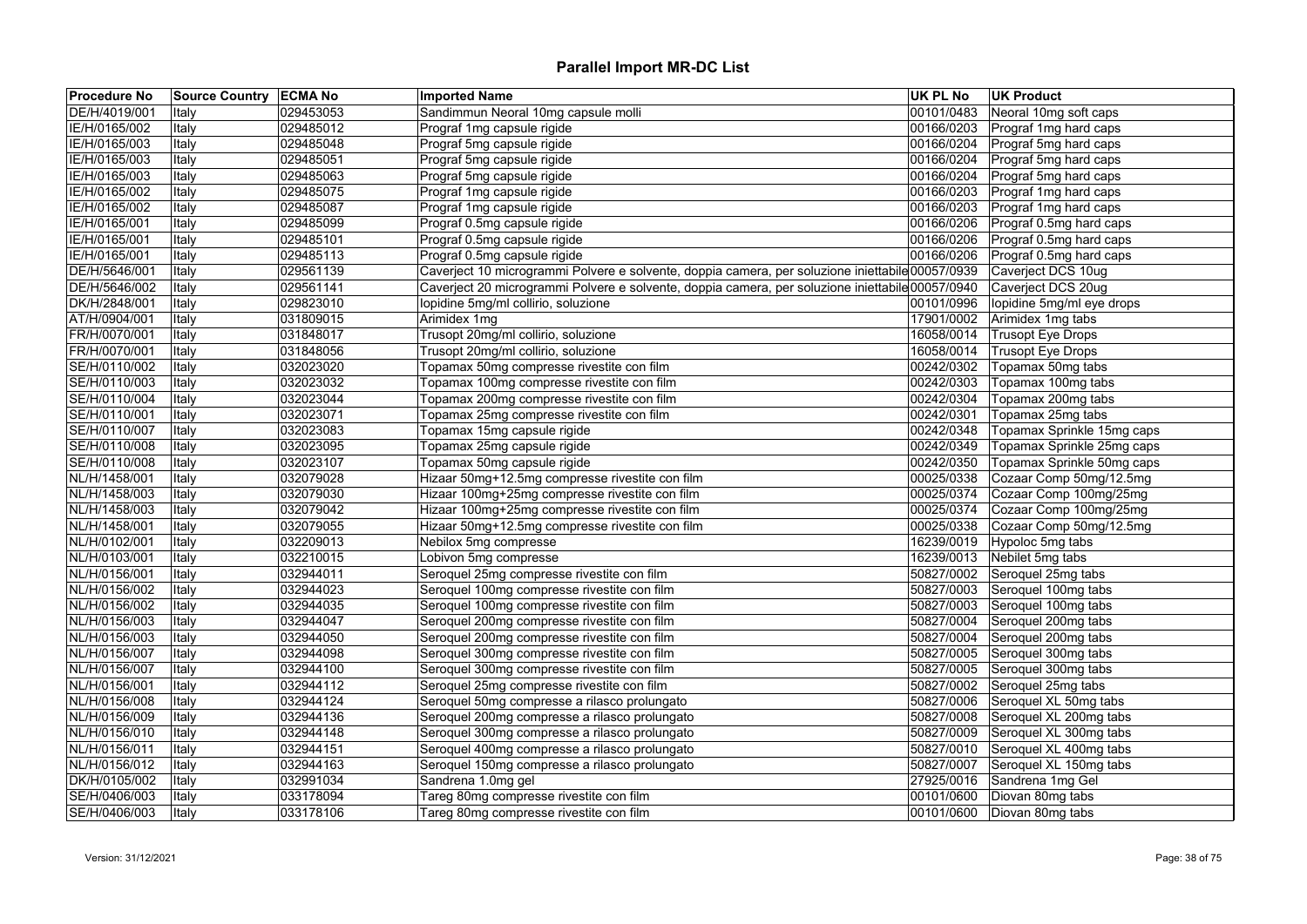| <b>Procedure No</b> | <b>Source Country ECMA No</b> |           | <b>Imported Name</b>                                         | <b>UK PL No</b> | <b>UK Product</b>                                 |
|---------------------|-------------------------------|-----------|--------------------------------------------------------------|-----------------|---------------------------------------------------|
| SE/H/0406/003       | Italy                         | 033178118 | Tareg 80mg compresse rivestite con film                      | 00101/0600      | Diovan 80mg tabs                                  |
| SE/H/0406/003       | Italy                         | 033178120 | Tareg 80mg compresse rivestite con film                      | 00101/0600      | Diovan 80mg tabs                                  |
| SE/H/0406/004       | <b>Italy</b>                  | 033178144 | Tareg 160mg compresse rivestite con film                     | 00101/0601      | Diovan 160mg tabs                                 |
| SE/H/0406/004       | Italy                         | 033178157 | Tareg 160mg compresse rivestite con film                     | 00101/0601      | Diovan 160mg tabs                                 |
| SE/H/0406/004       | Italy                         | 033178169 | Tareg 160mg compresse rivestite con film                     | 00101/0601      | Diovan 160mg tabs                                 |
| SE/H/0406/004       | Italy                         | 033178171 | Tareg 160mg compresse rivestite con film                     | 00101/0601      | Diovan 160mg tabs                                 |
| SE/H/0406/005       | Italy                         | 033178195 | Tareg 40mg compresse rivestite con film                      | 00101/0599      | Diovan 40mg tabs                                  |
| SE/H/0406/005       | Italy                         | 033178207 | Tareg 40mg compresse rivestite con film                      | 00101/0599      | Diovan 40mg tabs                                  |
| SE/H/0406/005       | Italy                         | 033178486 | Tareg 40mg compresse rivestite con film                      | 00101/0599      | Diovan 40mg tabs                                  |
| SE/H/0406/005       | Italy                         | 033178512 | Tareg 40mg compresse rivestite con film                      | 00101/0599      | Diovan 40mg tabs                                  |
| DE/H/6157/001       | Italy                         | 033219015 | Xalatan Eye Drops 0.005%W/V                                  | 50622/0065      | Xalatan eye drops                                 |
| NL/H/4790/001       | Italy                         | 033224027 | Zanedip 10mg compresse rivestite con film                    | 04595/0005      | Zanidip 10mg tabs                                 |
| NL/H/4790/002       | Italy                         | 033224080 | Zanedip 20mg compresse rivestite con film                    | 04595/0010      | Zanidip 20mg tabs                                 |
| FR/H/0110/001       | Italy                         | 033242013 | Femara 2.5mg compresse rivestite con film                    | 23860/0012      | Femara 2.5mg tabs                                 |
| AT/H/0983/001       | Italy                         | 033254018 | Aricept 5mg compresse rivestite con film                     | 10555/0006      | Aricept 5mg tabs                                  |
| AT/H/0983/002       | Italy                         | 033254020 | Aricept 10mg compresse rivestite con film                    | 10555/0007      | Aricept 10mg tabs                                 |
| AT/H/0983/003       | Italy                         | 033254208 | Aricept 5mg compresse orodispersibili                        | 10555/0019      | Aricept Evess 5mg oprodispersible tabs            |
| AT/H/0983/003       | Italy                         | 033254210 | Aricept 5mg compresse orodispersibili                        |                 | 10555/0019 Aricept Evess 5mg oprodispersible tabs |
| AT/H/0983/003       | Italy                         | 033254246 | Aricept 5mg compresse orodispersibili                        |                 | 10555/0019 Aricept Evess 5mg oprodispersible tabs |
| AT/H/0983/004       | Italy                         | 033254297 | Aricept 10mg compresse orodispersibili                       | 10555/0020      | Aricept Evess 10mg orodispersible tabs            |
| AT/H/0983/004       | Italy                         | 033254309 | Aricept 10mg compresse orodispersibili                       | 10555/0020      | Aricept Evess 10mg orodispersible tabs            |
| AT/H/0983/004       | Italy                         | 033254335 | Aricept 10mg compresse orodispersibili                       | 10555/0020      | Aricept Evess 10mg orodispersible tabs            |
| DE/H/6220/001       | Italy                         | 033299013 | Malarone 250 mg/100 mg compresse rivestite con film          | 10949/0258      | Malarone tabs                                     |
| DE/H/6220/002       | Italy                         | 033299037 | Malarone Bambini Compresse rivestite con film                | 10949/0363      | Malarone Paediatric tabs                          |
| SE/H/0121/001       | Italy                         | 033312012 | Oxis Turbohaler 4.5 microgrammi/dose, polvere per inalazione | 17901/0154      | Oxis Turbohaler 6                                 |
| SE/H/0121/002       | Italy                         | 033312024 | Oxis Turbohaler 9 microgrammi/dose, polvere per inalazione   | 17901/0153      | Oxis Turbohaler 12                                |
| SE/H/1821/001       | Italy                         | 033330010 | Nasonex 50 microgrammi/erogazione, spray nasale, sospensione | 00025/0587      | Nasonex 50ug/actuation nasal spray                |
| SE/H/1821/001       | Italy                         | 033330022 | Nasonex 50 microgrammi/erogazione, spray nasale, sospensione | 00025/0587      | Nasonex 50ug/actuation nasal spray                |
| SE/H/1848/001       | Italy                         | 033632011 | Edronax 4mg compresse                                        | 00057/0972      | Edronax 4mg tabs                                  |
| SE/H/1848/001       | Italy                         | 033632023 | Edronax 4mg compresse                                        | 00057/0972      | Edronax 4mg tabs                                  |
| NL/H/2280/001       | Italy                         | 033639081 | Femoston 1/5 Conti compresse rivestite con film              | 46302/0038      | Femoston-Conti 1mg/5mg tabs                       |
| FI/H/0104/003       | Italy                         | 034001053 | Singulair 4 mg compresse masticabili                         |                 | 00025/0412 Singulair Paediatric 4mg tabs          |
| DE/H/4690/002       | Italy                         | 034095036 | Triapin 5mg/5mg compresse a rilascio prolungato              | 04425/0320      | Triapin 5mg/5mg PR tabs                           |
| DE/H/4690/002       | Italy                         | 034095048 | Triapin 5mg/5mg compresse a rilascio prolungato              | 04425/0320      | Triapin 5mg/5mg PR tabs                           |
| SE/H/0565/001       | Italy                         | 034114013 | Cotareg 80mg/12.5mg compresse rivestite con film             | 23860/0003      | Co-Diovan 80/12.5mg tabs                          |
| SE/H/0565/001       | Italy                         | 034114025 | Cotareg 80mg/12.5mg compresse rivestite con film             | 23860/0003      | Co-Diovan 80/12.5mg tabs                          |
| SE/H/0565/002       | Italy                         | 034114064 | Cotareg 160mg/12.5mg compresse rivestite con film            |                 | 23860/0004 Co-Diovan 160/12.5mg tabs              |
| SE/H/0565/002       | Italy                         | 034114076 | Cotareg 160mg/12.5mg compresse rivestite con film            | 23860/0004      | Co-Diovan 160/12.5mg tabs                         |
| SE/H/0565/002       | Italy                         | 034114088 | Cotareg 160mg/12.5mg compresse rivestite con film            | 23860/0004      | Co-Diovan 160/12.5mg tabs                         |
| SE/H/0565/003       | Italy                         | 034114138 | Cotareg 160mg/25mg compresse rivestite con film              |                 | 23860/0005 Co-Diovan 160/25mg tabs                |
| SE/H/0565/003       | Italy                         | 034114140 | Cotareg 160mg/25mg compresse rivestite con film              | 23860/0005      | Co-Diovan 160/25mg tabs                           |
| SE/H/0565/003       | Italy                         | 034114153 | Cotareg 160mg/25mg compresse rivestite con film              | 23860/0005      | Co-Diovan 160/25mg tabs                           |
| NL/H/0144/001       | Italy                         | 034115016 | Maxalt 5mg compresse                                         | 00025/0369      | Maxalt 5mg tabs                                   |
| NL/H/0144/001       | Italy                         | 034115028 | Maxalt 5mg compresse                                         | 00025/0369      | Maxalt 5mg tabs                                   |
| NL/H/0144/002       | Italy                         | 034115042 | Maxalt 10mg compresse                                        |                 | 00025/0370 Maxalt 10mg tabs                       |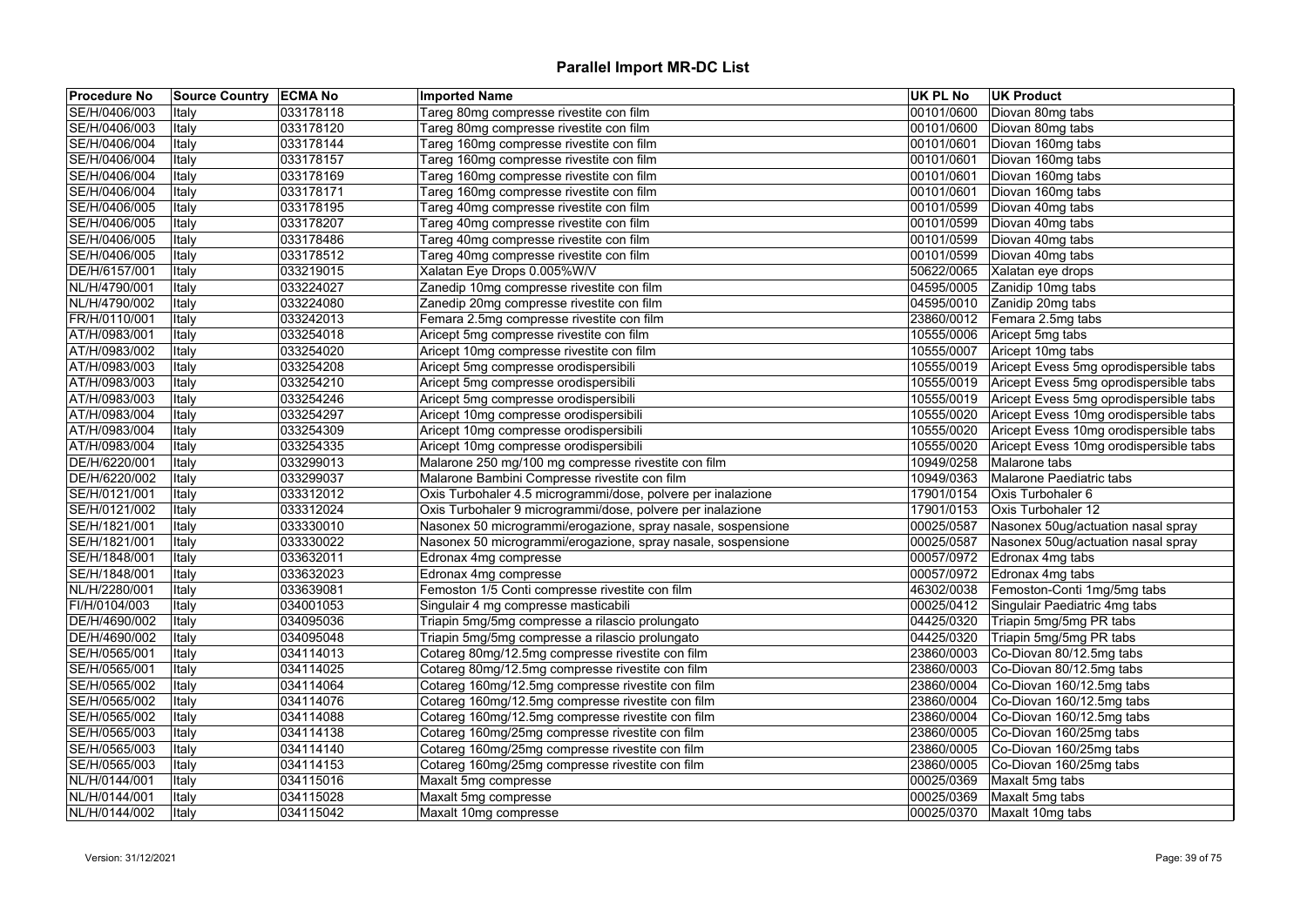| <b>Procedure No</b> | Source Country   ECMA No |           | <b>Imported Name</b>                                                                           | <b>UK PL No</b> | <b>UK Product</b>             |
|---------------------|--------------------------|-----------|------------------------------------------------------------------------------------------------|-----------------|-------------------------------|
| NL/H/0144/002       | Italy                    | 034115055 | Maxalt 10mg compresse                                                                          | 00025/0370      | Maxalt 10mg tabs              |
| NL/H/0144/004       | Italy                    | 034115105 | Maxalt RPD 10mg liofilizzato orale                                                             | 00025/0372      | Maxalt Melt 10mg              |
| SE/H/0147/001       | Italy                    | 034118012 | Cerazette 75 microgrammi compresse rivestite con film                                          | 00025/0562      | Cerazette 75mcg tabs          |
| SE/H/0147/001       | Italy                    | 034118024 | Cerazette 75 microgrammi compresse rivestite con film                                          | 00025/0562      | Cerazette 75mcg tabs          |
| SE/H/0147/001       | Italy                    | 034118036 | Cerazette 75 microgrammi compresse rivestite con film                                          | 00025/0562      | Cerazette 75mcg tabs          |
| DK/H/2978/001       | Italy                    | 034226011 | Bettamousse 1 mg/g (0,1%) schiuma cutanea                                                      | 36301/0036      | Bettamousse                   |
| DK/H/0134/001       | Italy                    | 034242014 | Cosopt 20mg/ml+5mg/ml collirio, soluzione                                                      | 16058/0016      | Cosopt solution               |
| DK/H/0134/003       | Italy                    | 034242077 | Cosopt senza conservante 20mg/ml + 5mg/ml collirio, soluzione                                  | 16058/0025      | Cosopt iMulti                 |
| DK/H/0134/001       | Italy                    | 034242103 | Cosopt 20mg/ml+5mg/ml collirio, soluzione                                                      | 16058/0016      | Cosopt solution               |
| DE/H/5916/001       | Italy                    | 034284012 | Isotrexin Gel                                                                                  | 19494/0068      | <b>Isotrexin Gel</b>          |
| DE/H/5916/001       | Italy                    | 034284024 | <b>Isotrexin Gel</b>                                                                           | 19494/0068      | <b>Isotrexin Gel</b>          |
| NL/H/1458/003       | Italy                    | 034310019 | Forzaar 100mg+25mg compresse rivestite con film                                                | 00025/0374      | Cozaar Comp 100mg/25mg        |
| NL/H/1458/003       | Italy                    | 034310021 | Forzaar 100mg+25mg compresse rivestite con film                                                | 00025/0374      | Cozaar Comp 100mg/25mg        |
| NL/H/0150/001       | Italy                    | 034352017 | Nexplanon, 68 mg impianto per uso sottocutaneo                                                 | 00025/0563      | Nexplanon                     |
| NL/H/0150/001       | Italy                    | 034352029 | Nexplanon, 68 mg impianto per uso sottocutaneo                                                 | 00025/0563      | Nexplanon                     |
| SE/H/0169/001       | Italy                    | 034371043 | Seretide Diskus 50 microgrammi/100 microgrammi/dose di polvere per inalazione in cd 10949/0314 |                 | Seretide 100 Accuhaler        |
| SE/H/0169/002       | Italy                    | 034371056 | Seretide Diskus 50 microgrammi/250 microgrammi/dose di polvere per inalazione in cd 10949/0315 |                 | Seretide 250 Accuhaler        |
| SE/H/0169/003       | Italy                    | 034371068 | Seretide Diskus 50 microgrammi/500 microgrammi/dose di polvere per inalazione in cd 10949/0316 |                 | Seretide 500 Accuhaler        |
| DE/H/5770/002       | Italy                    | 034371118 | Seretide 25 microgrammi/125 microgrammi/dose                                                   | 10949/0338      | Seretide 125 Evohaler         |
| DE/H/5770/003       | Italy                    | 034371120 | Seretide 25 microgrammi/250 microgrammi/dose                                                   | 10949/0339      | Seretide 250 Evohaler         |
| DE/H/5771/002       | Italy                    | 034463113 | Aliflus 25microgrammi/125microgrammi/dose sospensione pressurizzata per inalazion 10949/0342   |                 | Viani 125 Evohaler            |
| DE/H/5771/003       | Italy                    | 034463125 | Aliflus 25microgrammi/250microgrammi/dose sospensione pressurizzata per inalaziono10949/0343   |                 | Viani 250 Evohaler            |
| SE/H/0192/001       | Italy                    | 034568030 | Actonel 5mg compresse rivestite con film                                                       | 20075/1067      | Actonel 5mg tabs              |
| SE/H/0192/003       | Italy                    | 034568105 | Actonel 35 mg compresse rivestite con film                                                     | 10947/0006      | Actonel Once-a-week 35mg tabs |
| SE/H/0198/002       | Italy                    | 034624460 | Celebrex 200mg capsule rigide                                                                  | 50622/0012      | Celebrex 200mg caps           |
| NL/H/4752/001       | Italy                    | 034678033 | Aromasin 25mg compresse rivestite                                                              | 00057/0930      | Aromasin 25mg tabs            |
| SE/H/0210/006       | Italy                    | 034752131 | REMINYL 16mg capsule rigide a rilascio prolungato                                              | 16189/0120      | Reminyl XL 16mg caps          |
| SE/H/0210/007       | Italy                    | 034752170 | Reminyl 24mg capsule rigide a rilascio prolungato                                              | 16189/0121      | Reminyl XL 24mg caps          |
| SE/H/1843/001       | Italy                    | 034942019 | Zidoval 7,5mg/g Gel vaginale                                                                   | 46302/0153      | Zidoval 7.5mg/g Vaginal gel   |
| SE/H/0184/005       | Italy                    | 034952348 | Sequacor 7.5mg                                                                                 | 11648/0075      | Cardicor 7.5mg tabs           |
| SE/H/0211/001       | Italy                    | 034972265 | Nexium 20mg compresse gastroresistenti                                                         | 17901/0068      | Nexium 20mg tabs              |
| SE/H/0211/001       | Italy                    | 034972291 | Nexium 20mg compresse gastroresistenti                                                         | 17901/0068      | Nexium 20mg tabs              |
| SE/H/0211/001       | Italy                    | 034972327 | Nexium 20mg compresse gastroresistenti                                                         | 17901/0068      | Nexium 20mg tabs              |
| SE/H/0211/002       | Italy                    | 034972416 | Nexium 40mg compresse gastroresisteni                                                          | 17901/0069      | Nexium 40mg tabs              |
| SE/H/0211/004       | Italy                    | 034972556 | Nexium 10 mg Granulato gastroresistente per sospensione orale, in bustina                      | 17901/0253      | Nexium 10mg granules          |
| SE/H/0229/001       | Italy                    | 035194012 | Symbicort, 160 microgrammi/4,5 microgrammi/ inalazione, polvere per inalazione                 | 17901/0092      | Symbicort 200/6 Turbohaler    |
| SE/H/0229/001       | Italy                    | 035194063 | Symbicort, 160 microgrammi/4,5 microgrammi/ inalazione, polvere per inalazione                 | 17901/0092      | Symbicort 200/6 Turbohaler    |
| SE/H/0230/001       | Italy                    | 035194113 | Symbicort, 80 microgrammi/4,5 microgrammi/ inalazione, polvere per inalazione                  | 17901/0091      | Symbicort 100/6 Turbohaler    |
| SE/H/0230/001       | Italy                    | 035194164 | Symbicort, 80 microgrammi/4,5 microgrammi/ inalazione, polvere per inalazione                  | 17901/0091      | Symbicort 100/6 Turbohaler    |
| SE/H/0229/002       |                          | 035194214 | Symbicort, 320 microgrammi/9 microgrammi/ inalazione, polvere per inalazione                   | 17901/0200      | Symbicort 400/12 Turbohaler   |
|                     | Italy                    |           |                                                                                                |                 |                               |
| IT/H/0712/001       | Italy                    | 035297199 | Calcitriolo Teva 0.25 mcg capsule                                                              | 00289/0941      | Calcitriol 0.25mcg caps       |
| IT/H/0712/002       | Italy                    | 035297389 | Calcitriolo Teva 0.5 mcg capsule                                                               | 00289/0942      | Calcitriol 0.5mcg caps        |
| NL/H/4583/002       | Italy                    | 035307305 | Relpax 40mg compresse rivestite con film                                                       | 50622/0054      | Relpax 40mg tabs              |
| FR/H/0178/001       | Italy                    | 035392012 | Combiseven 50 microgrammi - 10 microgrammi - 24 o                                              | 49876/0011      | FemSeven Sequi patches        |
| DE/H/6124/001       | Italy                    | 035399017 | Actiq 200 microgrammi pastiglia per mucosa orale con applicatore incorporato                   | 14776/0092      | Actiq 200mcg lozenge          |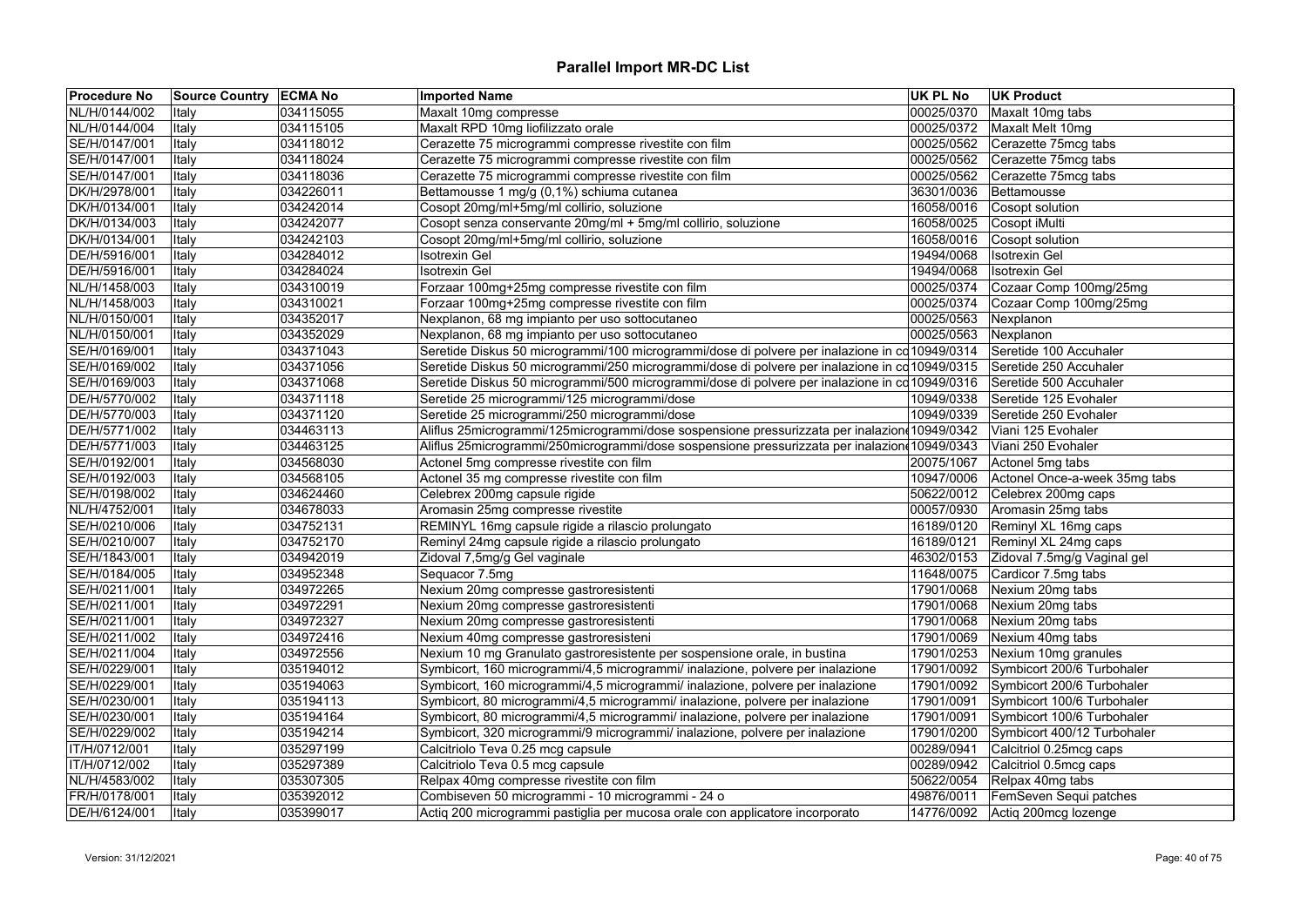| <b>Procedure No</b>            | Source Country   ECMA No |                        | <b>Imported Name</b>                                                                   | <b>UK PL No</b> | <b>UK Product</b>                      |
|--------------------------------|--------------------------|------------------------|----------------------------------------------------------------------------------------|-----------------|----------------------------------------|
| DE/H/6124/001                  | Italy                    | 035399031              | Actiq 200 microgrammi pastiglia per mucosa orale con applicatore incorporato           | 14776/0092      | Actiq 200mcg lozenge                   |
| DE/H/6124/002                  | Italy                    | 035399056              | Actiq 400 microgrammi pastiglia per mucosa orale con applicatore incorporato           | 14776/0093      | Actiq 400mcg lozenge                   |
| DE/H/6124/002                  | Italy                    | 035399070              | Actiq 400 microgrammi pastiglia per mucosa orale con applicatore incorporato           | 14776/0093      | Actiq 400mcg lozenge                   |
| DE/H/6124/003                  | Italy                    | 035399094              | Actiq 600 microgrammi pastiglia per mucosa orale con applicatore incorporato           | 14776/0094      | Actiq 600mcg lozenge                   |
| DE/H/6124/003                  | Italy                    | 035399118              | Actiq 600 microgrammi pastiglia per mucosa orale con applicatore incorporato           | 14776/0094      | Actiq 600mcg lozenge                   |
| DE/H/6124/004                  | Italy                    | 035399132              | Actiq 800 microgrammi pastiglia per mucosa orale con applicatore incorporato           | 14776/0095      | Actiq 800mcg lozenge                   |
| DE/H/6124/004                  | Italy                    | 035399157              | Actiq 800 microgrammi pastiglia per mucosa orale con applicatore incorporato           | 14776/0095      | Actiq 800mcg lozenge                   |
| DE/H/6124/005                  | Italy                    | 035399171              | Actiq 1200 microgrammi pastiglia per mucosa orale con applicatore incorporato          | 14776/0096      | Actiq 1200mcg lozenge                  |
| DE/H/6124/005                  | Italy                    | 035399195              | Actiq 1200 microgrammi pastiglia per mucosa orale con applicatore incorporato          | 14776/0096      | Actiq 1200mcg lozenge                  |
| DE/H/6124/006                  | Italy                    | 035399219              | Actiq 1600 microgrammi pastiglia per mucosa orale con applicatore incorporato          | 14776/0097      | Actiq 1600mcg lozenge                  |
| DE/H/6124/006                  | Italy                    | 035399233              | Actiq 1600 microgrammi pastiglia per mucosa orale con applicatore incorporato          | 14776/0097      | Actiq 1600mcg lozenge                  |
| SE/H/0249/001                  | Italy                    | 035402015              | Xalacom 50 microgrammi/ml + 5 mg/ml collirio, soluzione                                | 50622/0064      | Xalacom eye drops                      |
| SE/H/0249/001                  | Italy                    | 035402027              | Xalacom 50 microgrammi/ml + 5 mg/ml collirio, soluzione                                | 50622/0064      | Xalacom eye drops                      |
| DE/H/0307/001                  | Italy                    | 035568017              | Transtec 35 microgrammi/h Cerotto transdermico                                         |                 | 04539/0014 Transtec 35ug/hr patch      |
| DE/H/0307/002                  | Italy                    | 035568043              | Transtec 52.5 microgrammi/h Cerotto transdermico                                       | 04539/0015      | Transtec 52.5ug/hr patch               |
| DE/H/0307/003                  | Italy                    | 035568070              | Transtec 70 microgrammi/h Cerotto transdermico                                         | 04539/0016      | Transtec 70ug/hr patch                 |
| SE/H/0230/001                  | Italy                    | 035603012              | Symbicort, 80 microgrammi/4,5 microgrammi/ inalazione, polvere per inalazione          | 17901/0091      | Symbicort 100/6 Turbohaler             |
| SE/H/0230/001                  | Italy                    | 035603063              | Symbicort, 80 microgrammi/4,5 microgrammi/ inalazione, polvere per inalazione          | 17901/0091      | Symbicort 100/6 Turbohaler             |
| DE/H/0299/001                  | Italy                    | 035666066              | Xyzal 5mg compresse rivestite con film                                                 | 00039/0539      | Xyzal 5mg tabs                         |
| DE/H/0299/001                  | Italy                    | 035666104              | Xyzal 5mg compresse rivestite con film                                                 | 00039/0539      | Xyzal 5mg tabs                         |
| DE/H/0299/001                  | Italy                    | 035666116              | Xyzal 5mg compresse rivestite con film                                                 | 00039/0539      | Xyzal 5mg tabs                         |
| NL/H/0299/001                  | Italy                    | 035668058              | Spiriva 18 microgrammi polvere per inalazione, capsula rigida                          | 14598/0062      | Spiriva 18mcg inhalation powder        |
| DK/H/0279/001                  | Italy                    | 035675038              | Dovobet 50 microgrammi/0.5mg/g unguento                                                | 05293/0003      | Dovobet ointment                       |
| DK/H/0279/001                  | Italy                    | 035675040              | Dovobet 50 microgrammi/0.5mg/g unguento                                                | 05293/0003      | Dovobet ointment                       |
| DK/H/0279/002                  | Italy                    | 035675141              | Dovobet 50microgrammi/g/0.5mg/g gel                                                    | 05293/0005      | Dovobet gel                            |
| SE/H/0278/002                  | Italy                    | 035767250              | Cipralex 10mg compresse rivestite con film                                             | 13761/0009      | Cipralex 10mg tabs                     |
| PT/H/2299/001                  | Italy                    | 035820012              | Arcoxia 60mg compresse rivestite con film                                              | 00025/0642      | Arcoxia 60mg tabs                      |
| PT/H/2299/001                  | Italy                    | 035820024              | Arcoxia 60mg compresse rivestite con film                                              | 00025/0642      | Arcoxia 60mg tabs                      |
| PT/H/2299/001                  | Italy                    | 035820036              | Arcoxia 60mg compresse rivestite con film                                              | 00025/0642      | Arcoxia 60mg tabs                      |
| PT/H/2299/001                  | Italy                    | 035820048              | Arcoxia 60mg compresse rivestite con film                                              | 00025/0642      | Arcoxia 60mg tabs                      |
| PT/H/2299/001                  | Italy                    | 035820051              | Arcoxia 60mg compresse rivestite con film                                              | 00025/0642      | Arcoxia 60mg tabs                      |
| PT/H/2299/001                  | Italy                    | 035820063              | Arcoxia 60mg compresse rivestite con film                                              | 00025/0642      | Arcoxia 60mg tabs                      |
| PT/H/2299/001                  | Italy                    | 035820075              | Arcoxia 60mg compresse rivestite con film                                              | 00025/0642      | Arcoxia 60mg tabs                      |
| PT/H/2299/001                  | Italy                    | 035820087              | Arcoxia 60mg compresse rivestite con film                                              | 00025/0642      | Arcoxia 60mg tabs                      |
| PT/H/2299/001                  | Italy                    | 035820099              | Arcoxia 60mg compresse rivestite con film                                              | 00025/0642      | Arcoxia 60mg tabs                      |
| PT/H/2299/001                  | Italy                    | 035820101              | Arcoxia 60mg compresse rivestite con film                                              | 00025/0642      | Arcoxia 60mg tabs                      |
| PT/H/2299/001                  | Italy                    | 035820113              | Arcoxia 60mg compresse rivestite con film                                              | 00025/0642      | Arcoxia 60mg tabs                      |
| PT/H/2299/001                  |                          | 035820125              | Arcoxia 60mg compresse rivestite con film                                              | 00025/0642      | Arcoxia 60mg tabs                      |
|                                | Italy                    |                        |                                                                                        | 00025/0642      |                                        |
| PT/H/2299/001<br>PT/H/2299/002 | Italy                    | 035820137<br>035820152 | Arcoxia 60mg compresse rivestite con film<br>Arcoxia 90mg compresse rivestite con film | 00025/0643      | Arcoxia 60mg tabs<br>Arcoxia 90mg tabs |
|                                | Italy                    |                        |                                                                                        |                 |                                        |
| PT/H/2299/002                  | Italy                    | 035820164              | Arcoxia 90mg compresse rivestite con film                                              | 00025/0643      | Arcoxia 90mg tabs                      |
| PT/H/2299/002                  | Italy                    | 035820176              | Arcoxia 90mg compresse rivestite con film                                              | 00025/0643      | Arcoxia 90mg tabs                      |
| PT/H/2299/002                  | Italy                    | 035820188              | Arcoxia 90mg compresse rivestite con film                                              | 00025/0643      | Arcoxia 90mg tabs                      |
| PT/H/2299/002                  | Italy                    | 035820190              | Arcoxia 90mg compresse rivestite con film                                              | 00025/0643      | Arcoxia 90mg tabs                      |
| PT/H/2299/002                  | Italy                    | 035820202              | Arcoxia 90mg compresse rivestite con film                                              |                 | 00025/0643 Arcoxia 90mg tabs           |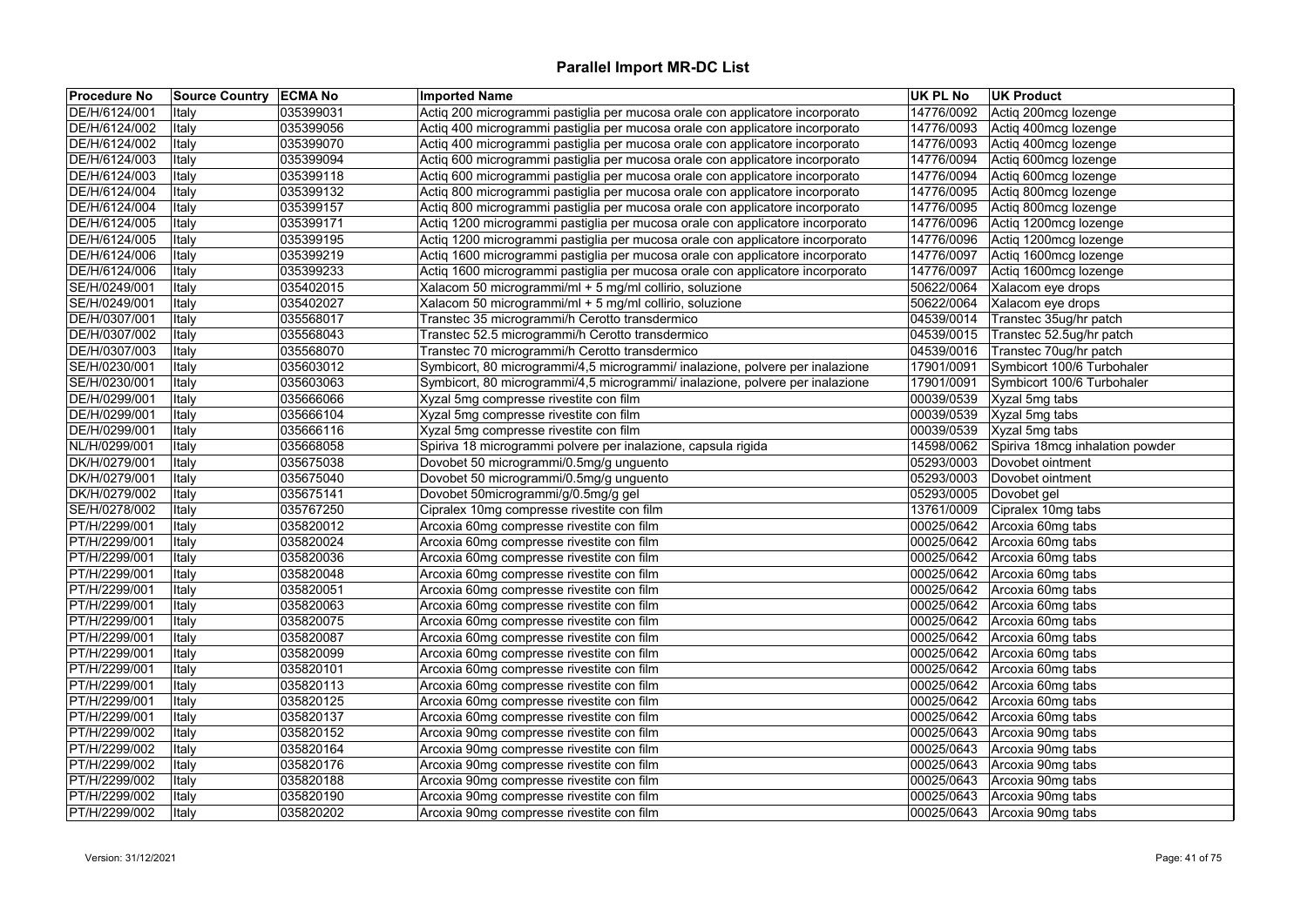| <b>Procedure No</b> | Source Country   ECMA No |           | <b>Imported Name</b>                                               | <b>UK PL No</b> | <b>UK Product</b>             |
|---------------------|--------------------------|-----------|--------------------------------------------------------------------|-----------------|-------------------------------|
| PT/H/2299/002       | Italy                    | 035820214 | Arcoxia 90mg compresse rivestite con film                          | 00025/0643      | Arcoxia 90mg tabs             |
| PT/H/2299/002       | Italy                    | 035820226 | Arcoxia 90mg compresse rivestite con film                          | 00025/0643      | Arcoxia 90mg tabs             |
| PT/H/2299/002       | Italy                    | 035820238 | Arcoxia 90mg compresse rivestite con film                          | 00025/0643      | Arcoxia 90mg tabs             |
| PT/H/2299/002       | Italy                    | 035820240 | Arcoxia 90mg compresse rivestite con film                          | 00025/0643      | Arcoxia 90mg tabs             |
| PT/H/2299/002       | Italy                    | 035820253 | Arcoxia 90mg compresse rivestite con film                          | 00025/0643      | Arcoxia 90mg tabs             |
| PT/H/2299/002       | Italy                    | 035820265 | Arcoxia 90mg compresse rivestite con film                          | 00025/0643      | Arcoxia 90mg tabs             |
| PT/H/2299/002       | Italy                    | 035820277 | Arcoxia 90mg compresse rivestite con film                          | 00025/0643      | Arcoxia 90mg tabs             |
| PT/H/2299/003       | Italy                    | 035820291 | Arcoxia 120mg compresse rivestite con film                         | 00025/0644      | Arcoxia 120mg tabs            |
| PT/H/2299/003       | Italy                    | 035820303 | Arcoxia 120mg compresse rivestite con film                         | 00025/0644      | Arcoxia 120mg tabs            |
| PT/H/2299/003       | Italy                    | 035820315 | Arcoxia 120mg compresse rivestite con film                         | 00025/0644      | Arcoxia 120mg tabs            |
| PT/H/2299/003       | Italy                    | 035820327 | Arcoxia 120mg compresse rivestite con film                         | 00025/0644      | Arcoxia 120mg tabs            |
| PT/H/2299/003       | Italy                    | 035820339 | Arcoxia 120mg compresse rivestite con film                         | 00025/0644      | Arcoxia 120mg tabs            |
| PT/H/2299/003       | Italy                    | 035820341 | Arcoxia 120mg compresse rivestite con film                         | 00025/0644      | Arcoxia 120mg tabs            |
| PT/H/2299/003       | Italy                    | 035820354 | Arcoxia 120mg compresse rivestite con film                         | 00025/0644      | Arcoxia 120mg tabs            |
| PT/H/2299/003       | Italy                    | 035820366 | Arcoxia 120mg compresse rivestite con film                         | 00025/0644      | Arcoxia 120mg tabs            |
| PT/H/2299/003       | Italy                    | 035820378 | Arcoxia 120mg compresse rivestite con film                         | 00025/0644      | Arcoxia 120mg tabs            |
| PT/H/2299/003       | Italy                    | 035820380 | Arcoxia 120mg compresse rivestite con film                         | 00025/0644      | Arcoxia 120mg tabs            |
| PT/H/2299/003       | Italy                    | 035820392 | Arcoxia 120mg compresse rivestite con film                         | 00025/0644      | Arcoxia 120mg tabs            |
| PT/H/2299/003       | Italy                    | 035820404 | Arcoxia 120mg compresse rivestite con film                         | 00025/0644      | Arcoxia 120mg tabs            |
| PT/H/2299/003       | Italy                    | 035820416 | Arcoxia 120mg compresse rivestite con film                         | 00025/0644      | Arcoxia 120mg tabs            |
| PT/H/2299/004       | Italy                    | 035820430 | Arcoxia 30mg compresse rivestite con film                          | 00025/0641      | Arcoxia 30mg tabs             |
| PT/H/2299/004       | Italy                    | 035820442 | Arcoxia 30mg compresse rivestite con film                          | 00025/0641      | Arcoxia 30mg tabs             |
| PT/H/2300/003       | Italy                    | 035821077 | Algix 60 mg compresse rivestite con film                           | 00025/0425      | Auxib 60mg tabs               |
| PT/H/2300/003       | Italy                    | 035821216 | Algix 90 mg compresse rivestite con film                           | 00025/0426      | Auxib 90mg tabs               |
| NL/H/0343/001       | Italy                    | 035885058 | Crestor 10mg compresse rivestite con film                          | 17901/0201      | Crestor 10mg tabs             |
| NL/H/0343/002       | Italy                    | 035885209 | Crestor 20mg compresse rivestite con film                          | 17901/0202      | Crestor 20mg tabs             |
| NL/H/0343/003       | Italy                    | 035885351 | Crestor 40mg compresse rivestite con film                          | 17901/0203      | Crestor 40mg tabs             |
| NL/H/0343/004       | Italy                    | 035885502 | Crestor 5mg compresse rivestite con film                           | 17901/0243      | Crestor 5mg tabs              |
| SE/H/0304/001       | Italy                    | 035895010 | Avodart 0.5mg capsule molli                                        | 19494/0006      | Avodart 0.5mg soft caps       |
| DE/H/0384/001       | Italy                    | 036027011 | Olmetec 10mg compresse rivestite con film                          | 08265/0015      | Olmetec 10mg tabs             |
| DE/H/0384/001       | Italy                    | 036027023 | Olmetec 10mg compresse rivestite con film                          | 08265/0015      | Olmetec 10mg tabs             |
| DE/H/0384/002       | Italy                    | 036027062 | Olmetec 20mg compresse rivestite con film                          | 08265/0016      | Olmetec 20mg tabs             |
| DE/H/0384/002       | Italy                    | 036027074 | Olmetec 20mg compresse rivestite con film                          | 08265/0016      | Olmetec 20mg tabs             |
| DE/H/0384/003       | Italy                    | 036027112 | Olmetec 40mg compresse rivestite con film                          | 08265/0017      | Olmetec 40mg tabs             |
| DE/H/0384/003       | Italy                    | 036027124 | Olmetec 40mg compresse rivestite con film                          | 08265/0017      | Olmetec 40mg tabs             |
| SE/H/0315/001       | Italy                    | 036028013 | Relestat 0.5mg/ml collirio, soluzione                              | 05179/0004      | Relestat                      |
| FR/H/0685/001       | Italy                    | 036489019 | Femity 50 microgrammi + 7 microgrammi/24 ore, cerotto transdermico | 49876/0010      | FemSeven Conti patches        |
| IT/H/0774/001       | Italy                    | 036551048 | Lyrinel 5mg compresse a rilascio prolungato                        | 00242/0385      | Lyrinel XL 5mg tabs           |
| IT/H/0774/001       | Italy                    | 036551051 | Lyrinel 5mg compresse a rilascio prolungato                        | 00242/0385      | Lyrinel XL 5mg tabs           |
| IT/H/0744/002       | Italy                    | 036551137 | Lyrinel 10mg compresse a rilascio prolungato                       | 00242/0386      | Lyrinel XL 10mg tabs          |
| IT/H/0744/002       | Italy                    | 036551149 | Lyrinel 10mg compresse a rilascio prolungato                       | 00242/0386      | Lyrinel XL 10mg tabs          |
| DE/H/0496/002       | Italy                    | 036679215 | Inegy 10mg/20mg compresse                                          | 00025/0610      | Inegy 10mg/20mg tabs          |
| DE/H/0496/003       | Italy                    | 036679367 | Inegy 10mg/40mg Compresse                                          | 00025/0611      | Inegy 10mg/40mg tabs          |
| SE/H/1822/001       | Italy                    | 036685028 | Asmanex 200 microgrammi polvere per inalazione                     | 00025/0588      | Asmanex 200mcg Twisthaler     |
| DE/H/6015/001       | Italy                    | 036925055 | Duac 1% + 5% Gel                                                   | 19494/0075      | Duac Once Daily 10+50mg/g Gel |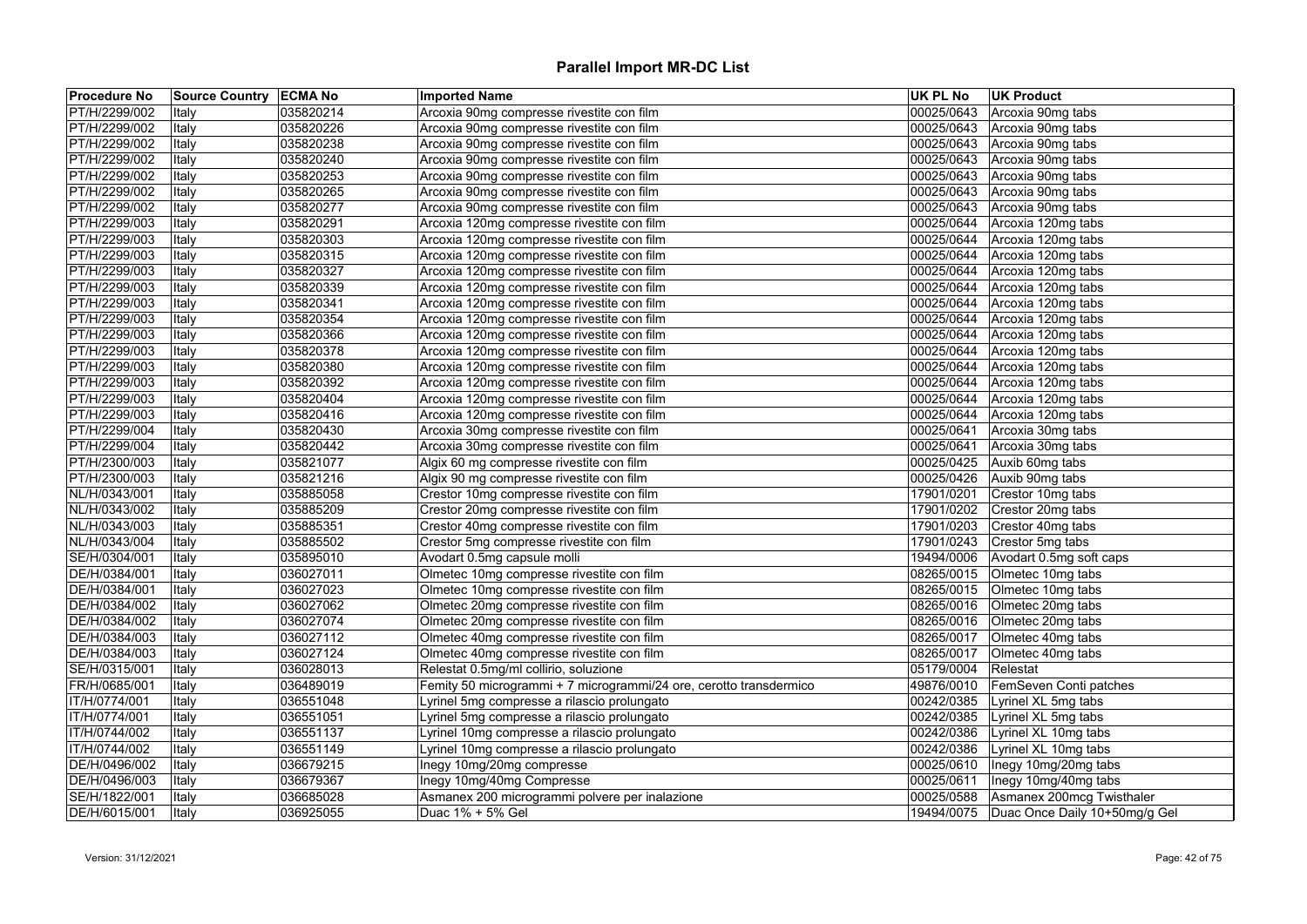| <b>Procedure No</b>   | Source Country   ECMA No |           | <b>Imported Name</b>                                                     | <b>UK PL No</b> | <b>UK Product</b>                       |
|-----------------------|--------------------------|-----------|--------------------------------------------------------------------------|-----------------|-----------------------------------------|
| DE/H/6015/002         | Italy                    | 036925093 | Duac 10mg/g + 30mg/g Gel                                                 | 19494/0251      | Duac Once Daily 10+30mg/g Gel           |
| DE/H/6015/002         | <b>Italy</b>             | 036925105 | Duac 10mg/g + 30mg/g Gel                                                 | 19494/0251      | Duac Once Daily 10+30mg/g Gel           |
| FR/H/0272/001         | ltaly                    | 037003047 | Unitrama 100mg compresse a rilascio prolungato                           | 43808/0001      | Tradorec XL 100mg tabs                  |
| FR/H/0272/001         | ltaly                    | 037003100 | Unitrama 100mg compresse a rilascio prolungato                           | 43808/0001      | Tradorec XL 100mg tabs                  |
| FR/H/0272/002   Italy |                          | 037003163 | Unitrama 200mg compresse a rilascio prolungato                           | 43808/0002      | Tradorec XL 200mg tabs                  |
| FR/H/0272/002   Italy |                          | 037003225 | Unitrama 200mg compresse a rilascio prolungato                           | 43808/0002      | Tradorec XL 200mg tabs                  |
| FR/H/0272/003         | <b>Italy</b>             | 037003326 | Unitrama 300mg compresse a rilascio prolungato                           | 43808/0003      | Tradorec XL 300mg tabs                  |
| FI/H/0313/001         | Italy                    | 037051012 | Nebid 1000mg/4ml soluzione iniettabile                                   | 00010/0549      | Nebido 1000mg/4ml inj                   |
| FI/H/0313/001         | Italy                    | 037051024 | Nebid 1000mg/4ml soluzione iniettabile                                   | 00010/0549      | Nebido 1000mg/4ml inj                   |
| DE/H/0523/001         | Italy                    | 037110018 | Olmegan 20mg/12.5mg compresse rivestite con film                         | 08265/0022      | Olmetec Plus 20mg/12.5mg tabs           |
| DE/H/0523/001         | Italy                    | 037110020 | Olmegan 20mg/12.5mg compresse rivestite con film                         | 08265/0022      | Olmetec Plus 20mg/12.5mg tabs           |
| DE/H/0523/001         | Italy                    | 037110044 | Olmegan 20mg/12.5mg compresse rivestite con film                         | 08265/0022      | Olmetec Plus 20mg/12.5mg tabs           |
| DE/H/0523/002         | Italy                    | 037110121 | Olmegan 20mg/25mg compresse rivestite con film                           | 08265/0023      | Olmetec Plus 20mg/25mg tabs             |
| DE/H/0523/002         | Italy                    | 037110133 | Olmegan 20mg/25mg compresse rivestite con film                           | 08265/0023      | Olmetec Plus 20mg/25mg tabs             |
| DE/H/0523/002         | Italy                    | 037110158 | Olmegan 20mg/25mg compresse rivestite con film                           | 08265/0023      | Olmetec Plus 20mg/25mg tabs             |
| DE/H/0523/003         | Italy                    | 037110234 | Olmegan 40mg/12.5mg compresse rivestite con film                         | 08265/0029      | Olmetec Plus 40mg/12.5mg tabs           |
| DE/H/0523/003         | Italy                    | 037110246 | Olmegan 40mg/12.5mg compresse rivestite con film                         | 08265/0029      | Olmetec Plus 40mg/12.5mg tabs           |
| DE/H/0523/003         | Italy                    | 037110261 | Olmegan 40mg/12.5mg compresse rivestite con film                         | 08265/0029      | Olmetec Plus 40mg/12.5mg tabs           |
| DE/H/0523/004         | Italy                    | 037110350 | Olmegan 40mg/25mg compresse rivestite con film                           | 08265/0030      | Olmetec Plus 40mg/25mg tabs             |
| DE/H/0523/004         | Italy                    | 037110362 | Olmegan 40mg/25mg compresse rivestite con film                           | 08265/0030      | Olmetec Plus 40mg/25mg tabs             |
| DE/H/0523/004         | Italy                    | 037110386 | Olmegan 40mg/25mg compresse rivestite con film                           | 08265/0030      | Olmetec Plus 40mg/25mg tabs             |
| NL/H/0729/001         | Italy                    | 037726015 | Calcipotriolo Sandoz Unguento                                            | 04416/0700      | Calcipotriol ointment 50mcg/g           |
| DE/H/0871/001         | Italy                    | 037789017 | Foster 100mcg/6mcg per erogazione soluzione pressurizzata per inalazione | 08829/0156      | Fostair 100/6 inhaler                   |
| DE/H/0871/002         | Italy                    | 037789031 | Foster 100 microgrammi/6 microgrammi polvere per inalazione              | 08829/0173      | Fostair Nexthaler 100/6                 |
| SE/H/0581/002         | Italy                    | 038316028 | Zarelis 75mg compressa a rilascio prolungato                             | 01883/0339      | Venlalic XL 75mg tabs                   |
| SE/H/0581/003         | Italy                    | 038316218 | Zarelis 150mg compresse a rilascio prolungato                            | 01883/0340      | Venlalic XL 150mg tabs                  |
| SE/H/0581/004         | Italy                    | 038316422 | Zarelis 225mg compresse a rilascio prolungato                            | 01883/0341      | Venlalic XL 225mg tabs                  |
| SE/H/0581/001         | Italy                    | 038316648 | Zarelis 37.5mg compressa a rilascio prolungato                           | 01883/0338      | Venlalic XL 37.5mg tabs                 |
| DE/H/0957/003         | Italy                    | 038427086 | Ropinirolo Mylan generics 1mg compresse rivestite con film               | 04569/0814      | Ropinirole 1mg film-coated tabs         |
| BE/H/0135/001         | Italy                    | 038504015 | Mencevax ACWY                                                            | 10592/0301      | <b>ACWY Vax vaccine</b>                 |
| DK/H/1405/001         | Italy                    | 038767024 | Xamiol 50 microgrammi/g/0.5mg/g gel                                      | 05293/0006      | Xamiol gel                              |
| NL/H/0718/001         | Italy                    | 038880011 | Spiriva Respimat 2.5 microgrammi soluzione per inalazione                | 14598/0084      | Spiriva Respimat                        |
| NL/H/1265/001         | Italy                    | 038918013 | Calcipotriolo Sandoz BV 0,05 mg/ml solution cutanea                      | 04416/0888      | Calcipotriol 50 ug/ml Scalp Soln        |
| DE/H/0991/002         | Italy                    | 038926034 | Saflutan 15 microgrammi/ml collirio, soluzione, contenitore monodose     | 16058/0017      | Saflutan 15ug/ml eye drops              |
| NL/H/1113/002         | Italy                    | 038983161 | Sevikar 40mg/5mg compresse rivestite con film                            | 08265/0027      | Sevikar 40mg/5mg tabs                   |
| IE/H/0163/001         | Italy                    | 039021074 | Ipramol 0.5mg / 2.5mg per 2.5ml Soluzione da nebulizzare                 | 00530/0961      | Ipramol Steri-Neb 0.5mg/2.5mg per 2.5ml |
| SE/H/0643/001         | Italy                    | 039153022 | Reumaflex 50 mg/ml soluzione iniettabile, siringa preriempita            | 11587/0046      | Metoject 50mg/ml soln for inj           |
| SE/H/0643/001         | Italy                    | 039153123 | Reumaflex 50 mg/ml soluzione iniettabile, siringa preriempita            | 11587/0046      | Metoject 50mg/ml soln for inj           |
| SE/H/0643/001         | Italy                    | 039153224 | Reumaflex 50 mg/ml soluzione iniettabile, siringa preriempita            | 11587/0046      | Metoject 50mg/ml soln for inj           |
| SE/H/0643/001         | Italy                    | 039153325 | Reumaflex 50 mg/ml soluzione iniettabile, siringa preriempita            | 11587/0046      | Metoject 50mg/ml soln for inj           |
| SE/H/0643/001         | Italy                    | 039153426 | Reumaflex 50 mg/ml soluzione iniettabile, siringa preriempita            | 11587/0046      | Metoject 50mg/ml soln for inj           |
| DK/H/1536/002         | Italy                    | 039252034 | Famciclovir Mylan generics 250mg compresse rivestite con film            | 04569/0949      | Famciclovir 250mg tabs                  |
| DE/H/1612/004         | Italy                    | 039586045 | Targin 5mg/2.5mg compresse a rilascio prolungato                         | 16950/0162      | Targinact 5mg/2.5mg tabs                |
| DE/H/1612/001         | Italy                    | 039586159 | Targin 10mg/5mg compresse a rilascio prolungato                          | 16950/0157      | Targinact 10mg/5mg tabs                 |
| DE/H/1612/002         | Italy                    | 039586262 | Targin 20mg/10mg compresse a rilascio prolungato                         | 16950/0158      | Targinact 20mg/10mg tabs                |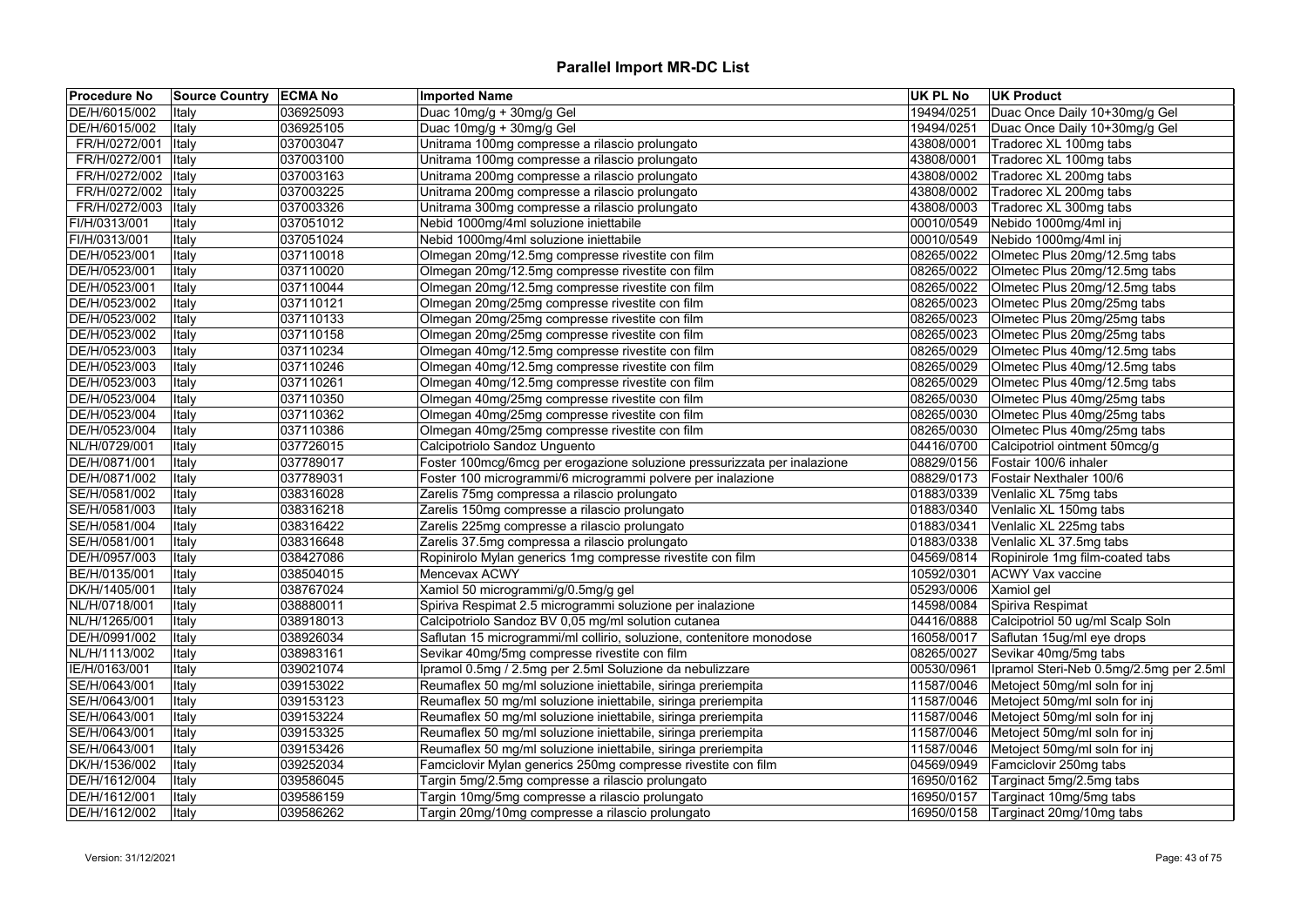| <b>Procedure No</b> | Source Country   ECMA No |           | <b>Imported Name</b>                                                                       | UK PL No   | <b>UK Product</b>                           |
|---------------------|--------------------------|-----------|--------------------------------------------------------------------------------------------|------------|---------------------------------------------|
| DE/H/1612/003       | Italy                    | 039586375 | Targin 40mg/20mg Compress a rilascio prolungato                                            | 16950/0161 | Targinact 40mg/20mg tabs                    |
| DE/H/2251/001       | Italy                    | 039913013 | Combodart 0,5mg/0,4mg capsule rigide                                                       | 19494/0046 | Combodart 0.5mg/0.4mg caps                  |
| DE/H/2251/001       | Italy                    | 039913025 | Combodart 0,5mg/0,4mg capsule rigide                                                       | 19494/0046 | Combodart 0.5mg/0.4mg caps                  |
| DE/H/2251/001       | Italy                    | 039913037 | Combodart 0,5mg/0,4mg capsule rigide                                                       | 19494/0046 | Combodart 0.5mg/0.4mg caps                  |
| DK/H/2871/001       | Italy                    | 039961014 | Picoprep                                                                                   | 03194/0014 | Picolax                                     |
| DK/H/2871/001       | Italy                    | 039961026 | Picoprep                                                                                   | 03194/0014 | Picolax                                     |
| NL/H/1375/001       | Italy                    | 039982018 | Sumatriptan Sun 6mg/0.5ml soluzione iniettabile                                            | 31750/0012 | Sumatriptan Sun 6mg/0.5ml injection         |
| NL/H/1957/002       | Italy                    | 040078192 | Risperidone Aurobindo 1mg compresse rivestite con film                                     | 16363/0264 | Risperidone 1mg film-coated tabs            |
| DE/H/5609/001       | Italy                    | 040246011 | Binosto 70mg compresse effervescenti                                                       | 40861/0006 | Binosto 70mg effervescent tabs              |
| DE/H/5733/001       | Italy                    | 040335010 | Versatis 700mg cerotto medicato                                                            | 50414/0012 | Versatis 700mg medicated plaster            |
| DE/H/5733/001       | Italy                    | 040335022 | Versatis 700mg cerotto medicato                                                            | 50414/0012 | Versatis 700mg medicated plaster            |
| DE/H/5733/001       | Italy                    | 040335034 | Versatis 700mg cerotto medicato                                                            | 50414/0012 | Versatis 700mg medicated plaster            |
| DE/H/5733/001       | Italy                    | 040335046 | Versatis 700mg cerotto medicato                                                            |            | 50414/0012 Versatis 700mg medicated plaster |
| DE/H/5733/001       | Italy                    | 040335059 | Versatis 700mg cerotto medicato                                                            | 50414/0012 | Versatis 700mg medicated plaster            |
| DE/H/2020/004       | Italy                    | 040422420 | Palexia 50mg compresse a rilascio prolungato                                               | 21727/0041 | Palexia SR 50mg tabs                        |
| DE/H/2020/005       | Italy                    | 040422545 | Palexia 100mg compresse a rilascio prolungato                                              |            | 21727/0042 Palexia SR 100mg tabs            |
| DE/H/2020/006       | Italy                    | 040422661 | Palexia 150mg compresse a rilascio prolungato                                              | 50414/0016 | Palexia SR 150mg tabs                       |
| DE/H/2020/007       | Italy                    | 040422786 | Palexia 200mg compresse a rilascio prolungato                                              | 50414/0017 | Palexia SR 200mg tabs                       |
| DE/H/2020/008       | Italy                    | 040422901 | Palexia 250mg compresse a rilascio prolungato                                              | 50414/0018 | Palexia SR 250mg tabs                       |
| DE/H/2020/009       | Italy                    | 040423838 | Palexia 25mg compresse a rilascio prolungato                                               | 21727/0051 | Palexia SR 25mg tabs                        |
| DE/H/2915/001       | Italy                    | 040431013 | Latanoprost Pfizer 50 microgrammi/ml, collirio, soluzione                                  | 00057/1221 | Latanoprost Pfizer 50ug/ml eye drops        |
| DE/H/2915/001       | Italy                    | 040431025 | Latanoprost Pfizer 50 microgrammi/ml, collirio, soluzione                                  | 00057/1221 | Latanoprost Pfizer 50ug/ml eye drops        |
| DE/H/2915/001       | Italy                    | 040431037 | Latanoprost Pfizer 50 microgrammi/ml, collirio, soluzione                                  | 00057/1221 | Latanoprost Pfizer 50ug/ml eye drops        |
| SE/H/0908/002       | Italy                    | 040585010 | Jext 300 microgrammi, soluzione iniettabile in una penna preriempita                       | 10085/0053 | Jext 300mcg Pen                             |
| SE/H/0908/001       | Italy                    | 040585022 | Jext 150 microgrammi, soluzione iniettabile in una penna preriempita                       | 10085/0052 | Jext 150mcg Pen                             |
| IE/H/0213/001       | Italy                    | 040622033 | Bonasol 70mg soluzione orale settimanale                                                   | 34111/0001 | Alendronic Acid 70mg oral soln              |
| SE/H/1074/001       | Italy                    | 040931014 | Latanoprost e Timololo Pfizer 50 microgrammi/ml + 5mg/ml, collirio, soluzione              | 00057/1322 | Latanoprost/Timolol Pfizer 50+5 ug/ml       |
| SE/H/1074/001       | Italy                    | 040931026 | Latanoprost e Timololo Pfizer 50 microgrammi/ml + 5mg/ml, collirio, soluzione              | 00057/1322 | Latanoprost/Timolol Pfizer 50+5 ug/ml       |
| SE/H/1074/001       | Italy                    | 040931038 | Latanoprost e Timololo Pfizer 50 microgrammi/ml + 5mg/ml, collirio, soluzione              | 00057/1322 | Latanoprost/Timolol Pfizer 50+5 ug/ml       |
| NL/H/1340/001       | Italy                    | 041180062 | Adoport 0.5mg capsule rigide                                                               | 04416/0939 | Adoport 0.5mg caps                          |
| DE/H/2958/004       | Italy                    | 041443918 | Atorvastatina Pfizer 80mg compresse rivestite con film                                     | 39933/0012 | Atorvastatin 80mg tabs                      |
| DE/H/3355/001       | Italy                    | 041808015 | Dymista 137 microgrammi/50 microgrammi per erogazione Spray nasale, sospensione 15142/0258 |            | Dymista Nasal Spray                         |
| DE/H/3355/001       | Italy                    | 041808039 | Dymista 137 microgrammi/50 microgrammi per erogazione Spray nasale, sospensione 15142/0258 |            | Dymista Nasal Spray                         |
| DK/H/2888/001       | Italy                    | 041889039 | Equasym 10mg capsule rigide a rilascio modificato                                          | 27303/0004 | Equasym XL 10mg caps                        |
| DK/H/2888/001       | Italy                    | 041889041 | Equasym 10mg capsule rigide a rilascio modificato                                          | 27303/0004 | Equasym XL 10mg caps                        |
| DK/H/2888/001       | Italy                    | 041889054 | Equasym 10mg capsule rigide a rilascio modificato                                          | 27303/0004 | Equasym XL 10mg caps                        |
| DK/H/2888/002       | Italy                    | 041889092 | Equasym 20mg capsule rigide a rilascio modificato                                          | 27303/0005 | Equasym XL 20mg caps                        |
| DK/H/2888/002       | Italy                    | 041889104 | Equasym 20mg capsule rigide a rilascio modificato                                          |            | 27303/0005 Equasym XL 20mg caps             |
| DK/H/2888/002       | Italy                    | 041889116 | Equasym 20mg capsule rigide a rilascio modificato                                          | 27303/0005 | Equasym XL 20mg caps                        |
| DK/H/2888/003       | Italy                    | 041889142 | Equasym 30mg capsule rigide a rilascio modificato                                          |            | 27303/0006 Equasym XL 30mg caps             |
| DK/H/2888/003       | Italy                    | 041889155 | Equasym 30mg capsule rigide a rilascio modificato                                          | 27303/0006 | Equasym XL 30mg caps                        |
| DK/H/2888/003       | Italy                    | 041889167 | Equasym 30mg capsule rigide a rilascio modificato                                          | 27303/0006 | Equasym XL 30mg caps                        |
| DK/H/2888/004       | Italy                    | 041889179 | Equasym 40mg capsule rigide a rilascio modificato                                          | 27303/0007 | Equasym XL 40mg caps                        |
| DK/H/2888/004       | Italy                    | 041889181 | Equasym 40mg capsule rigide a rilascio modificato                                          | 27303/0008 | Equasym XL 50mg caps                        |
| DK/H/2888/005       | Italy                    | 041889193 | Equasym 50mg capsule rigide a rilascio modificato                                          |            | $27303/0008$ Equasym XL 50mg caps           |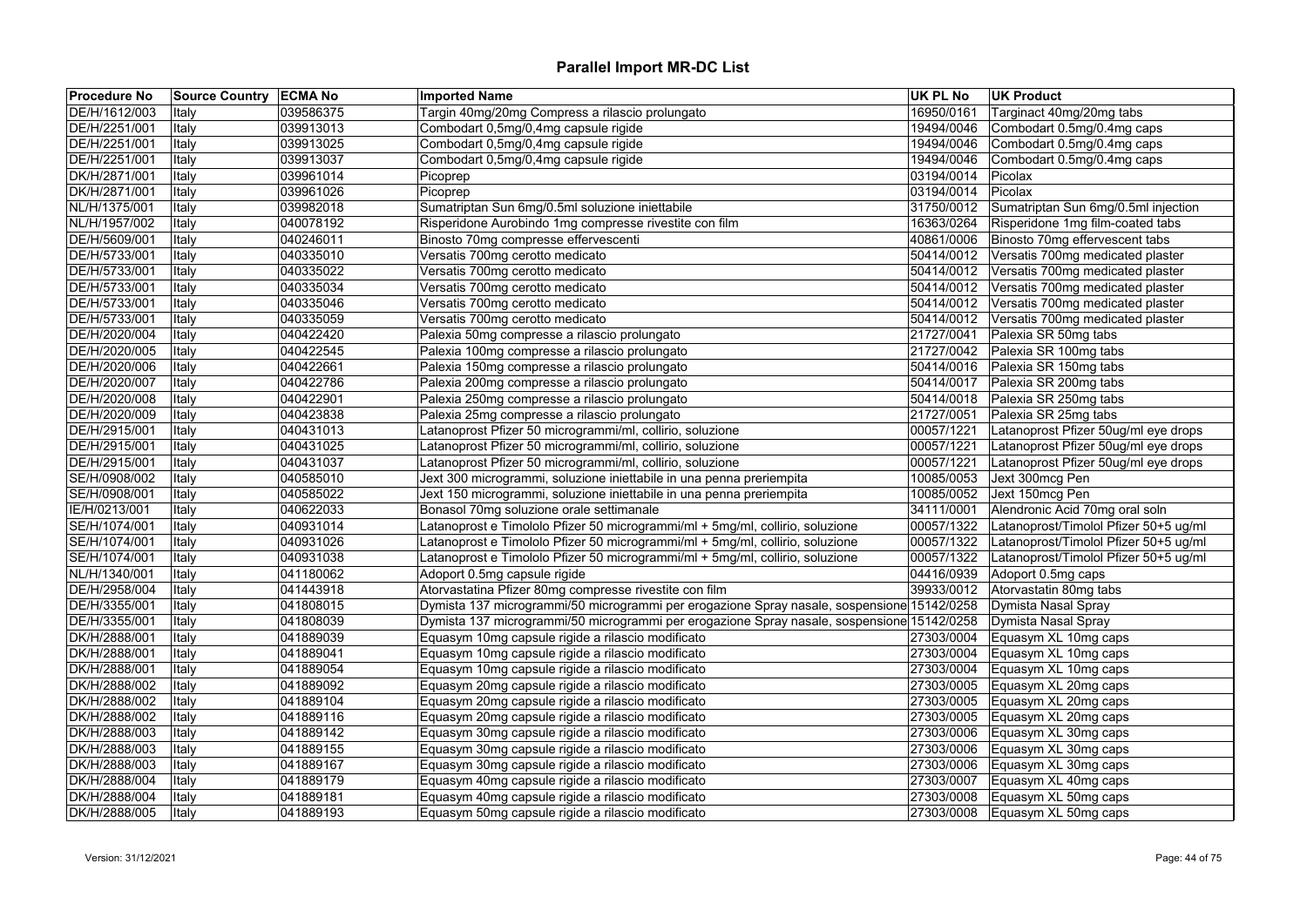| <b>Procedure No</b> | Source Country   ECMA No |           | <b>Imported Name</b>                                                           | <b>UK PL No</b> | <b>UK Product</b>                     |
|---------------------|--------------------------|-----------|--------------------------------------------------------------------------------|-----------------|---------------------------------------|
| DK/H/2888/005       | Italy                    | 041889205 | Equasym 50mg capsule rigide a rilascio modificato                              | 27303/0007      | Equasym XL 40mg caps                  |
| DK/H/2888/006       | Italy                    | 041889217 | Equasym 60mg capsule rigide a rilascio modificato                              | 27303/0009      | Equasym XL 60mg caps                  |
| DK/H/2888/006       | Italy                    | 041889229 | Equasym 60mg capsule rigide a rilascio modificato                              | 27303/0009      | Equasym XL 60mg caps                  |
| NL/H/4510/001       | Italy                    | 041924046 | Tixteller 550mg compresse rivestite con film                                   | 48053/0007      | Refero 550mg tabs                     |
| SE/H/1969/001       | Italy                    | 042292019 | Abriff 50 microgrammi/5 microgrammi per erogazione sospensione pressurizzata   | 16950/0188      | Abriff 50/5 inhaler                   |
| SE/H/1969/002       | Italy                    | 042292021 | Abriff 125 microgrammi/5 microgrammi per erogazione sospensione pressurizzata  | 16950/0189      | Abriff 125/5 inhaler                  |
| SE/H/1969/003       | Italy                    | 042292033 | Abriff 250 microgrammi/10 microgrammi per erogazione sospensione pressurizzata | 16950/0190      | Abriff 250/10 inhaler                 |
| SE/H/1921/001       | Italy                    | 042294013 | Flutiformo 50 microgrammi/5 microgrammi per erogazione                         | 16950/0167      | Flutiform 50mcg/5mcg inhaler          |
| SE/H/1921/002       | Italy                    | 042294025 | Flutiformo 125 microgrammi/5 microgrammi per erogazione                        | 16950/0168      | Flutiform 125mcg/5mcg inhaler         |
| SE/H/1921/003       | Italy                    | 042294037 | Flutiformo 250 microgrammi/10 microgrammi per erogazione                       | 16950/0169      | Flutiform 250mcg/10mcg inhaler        |
| PT/H/2189/001       | Italy                    | 042391019 | Sintredius 1,0 mg/ml soluzione orale                                           | 32162/0001      | Prednisolone Dompe 1mg/ml oral soln   |
| NL/H/2498/001       | Italy                    | 042432017 | Striverdi Respimat 2,5 microgrammi, soluzione per inalazione                   | 14598/0093      | Striverdi Respimat                    |
| FR/H/0689/001       | Italy                    | 042840013 | Estring 7.5mcg-24 ore dispositivo vaginale                                     |                 | 00057/1424 Estring 7.5mcg/24hrs       |
| ES/H/0653/001       | Italy                    | 043854025 | Braltus 10 microgrammi per dose erogata polvere per inalazione, capsula rigida | 00289/1870      | Braltus 10mcg inhalation powder       |
| DK/H/2478/001       | Italy                    | 044207013 | Enstilar 50 microgrammi/g + 0,5 mg/g schiuma cutanea                           | 05293/0008      | Enstilar 50mcg/g+0.5mg/g foam         |
| DE/H/5724/001       | Italy                    | 045124017 | Serzyl 25 microgrammi/125 microgrammi per dose predosata                       |                 | 04569/1449 Sirdupla 25/125mcg inhaler |
| DE/H/5724/002       | Italy                    | 045124029 | Serzyl 25 microgrammi/250 microgrammi per dose predosata                       | 04569/1450      | Sirdupla 25/250mcg inhaler            |
| SE/H/0110/001       | Latvia                   | 00-0120   | Topamax 25mg apvalkotās tabletes                                               | 00242/0301      | Topamax 25mg tabs                     |
| SE/H/0110/002       | Latvia                   | 00-0121   | Topamax 50mg apvalkotās tabletes                                               |                 | 00242/0302 Topamax 50mg tabs          |
| SE/H/0110/003       | Latvia                   | 00-0122   | Topamax 100mg apvalkotās tabletes                                              |                 | 00242/0303 Topamax 100mg tabs         |
| AT/H/0904/001       | Latvia                   | 00-0466   | Arimidex 1mg apvalkotās tabletes                                               | 17901/0002      | Arimidex 1mg tabs                     |
| SE/H/1821/001       | Latvia                   | 00-0820   | Nasonex 50 mikrogrami/devā deguna aerosols, suspensija                         | 00025/0587      | Nasonex 50ug/actuation nasal spray    |
| SE/H/0406/005       | Latvia                   | 02-0390   | Diovan 40mg apvalkotās tabletes                                                | 00101/0599      | Diovan 40mg tabs                      |
| SE/H/0406/003       | Latvia                   | 02-0391   | Diovan 80mg apvalkotās tabletes                                                | 00101/0600      | Diovan 80mg tabs                      |
| SE/H/0406/004       | Latvia                   | 02-0392   | Diovan 160mg apvalkotās tabletes                                               | 00101/0601      | Diovan 160mg tabs                     |
| FI/H/0313/001       | Latvia                   | 05-0141   | Nebido 1000mg/4ml šķīdums injekcijām                                           | 00010/0549      | Nebido 1000mg/4ml inj                 |
| DE/H/0299/001       | Latvia                   | 05-0407   | Xyzal 5mg apvalkotās tabletes                                                  | 00039/0539      | Xyzal 5mg tabs                        |
| DE/H/6220/001       | Latvia                   | 06-0013   | Malarone 250 mg/100 mg apvalkotās tabletes                                     | 10949/0258      | Malarone tabs                         |
| NL/H/0718/001       | Latvia                   | 07-0241   | Spiriva Respimat 2,5 mikrogrami šķīdums inhalācijām                            | 14598/0084      | Spiriva Respimat                      |
| NL/H/0156/010       | Latvia                   | 08-0014   | Seroquel XR 300mg ilgstošās darbības tabletes                                  | 50827/0009      | Seroquel XL 300mg tabs                |
| NL/H/0156/011       | Latvia                   | 08-0015   | Seroquel XR 400mg ilgstošās darbības tabletes                                  |                 | 50827/0010 Seroquel XL 400mg tabs     |
| DE/H/2251/001       | Latvia                   | 10-0254   | Combodart 0.5mg/0.4mg hard capsules                                            | 19494/0046      | Combodart 0.5mg/0.4mg caps            |
| DK/H/2871/001       | Latvia                   | 10-0298   | Picoprep                                                                       | 03194/0014      | Picolax                               |
| DE/H/2020/004       | Latvia                   | 10-0615   | Palexia retard 50mg ilgstošās darbības tabletes                                | 21727/0041      | Palexia SR 50mg tabs                  |
| DE/H/2020/005       | Latvia                   | 10-0616   | Palexia retard 100mg ilgstošās darbības tabletes                               | 21727/0042      | Palexia SR 100mg tabs                 |
| DE/H/2020/006       | Latvia                   | 10-0617   | Palexia retard 150mg ilgstošās darbības tabletes                               | 50414/0016      | Palexia SR 150mg tabs                 |
| DE/H/2020/007       | Latvia                   | 10-0618   | Palexia retard 200mg ilgstošās darbības tabletes                               | 50414/0017      | Palexia SR 200mg tabs                 |
| DE/H/2020/008       | Latvia                   | 10-0619   | Palexia retard 250mg ilgstošās darbības tabletes                               | 50414/0018      | Palexia SR 250mg tabs                 |
| NL/H/0299/001       | Latvia                   | 11-0234   | Spiriva 18 mikrogrami, inhalācijas pulveris cietās kapsulās                    | 14598/0062      | Spiriva 18mcg inhalation powder       |
| DK/H/0279/002       | Latvia                   | 12-0011   | Daivobet 50 mikrogrami/0,5 mg/g gels                                           | 05293/0005      | Dovobet gel                           |
| DE/H/2020/009       | Latvia                   | 12-0156   | Palexia retard 25mg ilgstošās darbības tabletes                                | 21727/0051      | Palexia SR 25mg tabs                  |
| NL/H/0150/001       | Latvia                   | 13-0040   | Nexplanon 68mg implant                                                         | 00025/0563      | Nexplanon                             |
| DE/H/3355/001       | Latvia                   | 13-0044   | Dymista 137 mikrogrami/ 50 mikrogrami devā deguna aerosols, suspensija         | 15142/0258      | Dymista Nasal Spray                   |
| NL/H/3441/001       | Latvia                   | 16-0011   | Cabemet 50 mikrogrami/0,5 mg/g ziede                                           | 04416/1449      | Calcipotriol/Betamethasone 50/500ug/g |
| DK/H/0134/003       | Latvia                   | 18-0093   | Cosopt PF 20mg/5mg/ml acu pilieni, šķīdums                                     |                 | 16058/0025 Cosopt iMulti              |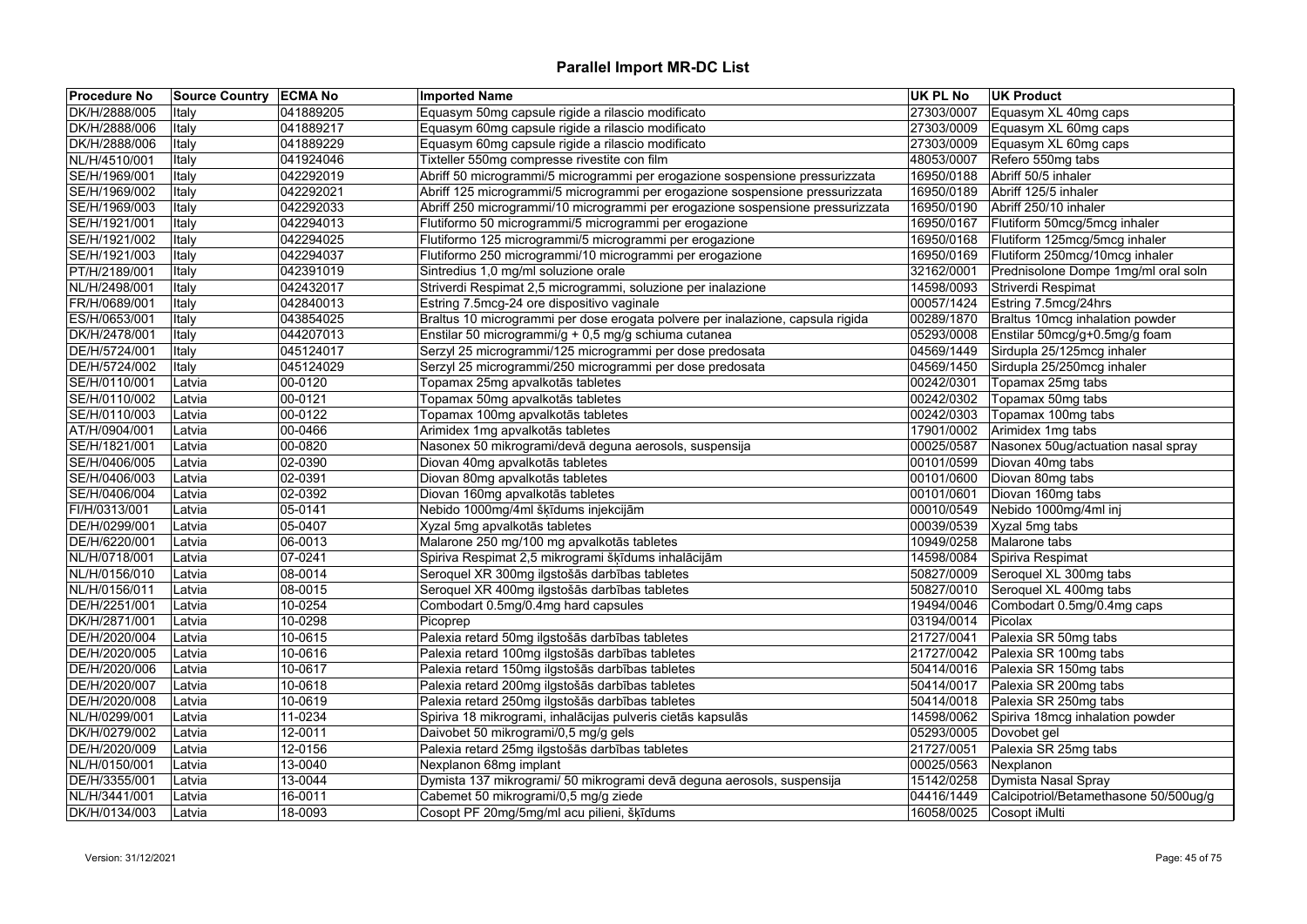| <b>Procedure No</b> | Source Country ECMA No |                      | <b>Imported Name</b>                                                       | <b>UK PL No</b> | <b>UK Product</b>                         |
|---------------------|------------------------|----------------------|----------------------------------------------------------------------------|-----------------|-------------------------------------------|
| DE/H/0109/001       | Latvia                 | 98-0598              | Sortis 10mg apvalkotas tabletes                                            | 50622/0036      | Lipitor 10mg tabs                         |
| DE/H/0109/002       | Latvia                 | 98-0599              | Sortis 20mg apvalkotas tabletes                                            | 50622/0039      | Lipitor 20mg tabs                         |
| DE/H/0109/003       | Latvia                 | 98-0600              | Sortis 40mg apvalkotas tabletes                                            | 50622/0041      | Lipitor 40mg tabs                         |
| SE/H/0565/001       | Lithuania              | LT/1/01/1235/001     | Co-Diovan 80 mg/12,5 mg plėvele dengtos tabletės                           | 23860/0003      | Co-Diovan 80/12.5mg tabs                  |
| SE/H/0565/002       | Lithuania              | LT/1/01/1235/002     | Co-Diovan 160 mg/12,5 mg plėvele dengtos tabletės                          | 23860/0004      | Co-Diovan 160/12.5mg tabs                 |
| SE/H/0565/003       | Lithuania              | LT/1/01/1235/003     | Co-Diovan 160 mg/25 mg plėvele dengtos tabletės                            | 23860/0005      | Co-Diovan 160/25mg tabs                   |
| SE/H/0406/003       | Lithuania              | LT/1/01/1236/010     | Diovan 80mg plėvele dengtos tabletės                                       | 00101/0600      | Diovan 80mg tabs                          |
| SE/H/0406/004       | Lithuania              | LT/1/01/1236/011     | Diovan 160mg plėvele dengtos tabletės                                      | 00101/0601      | Diovan 160mg tabs                         |
| SE/H/0406/005       | Lithuania              | LT/1/01/1236/012     | Diovan 40mg plėvele dengtos tabletės                                       | 00101/0599      | Diovan 40mg tabs                          |
| SE/H/0406/005       | Lithuania              | LT/1/01/1236/013     | Diovan 40mg plėvele dengtos tabletės                                       | 00101/0599      | Diovan 40mg tabs                          |
| NL/H/0299/001       | Lithuania              | LT/1/02/1389/001-008 | Spiriva 18 mikrogramų inhaliaciniai milteliai (kietosios kapsulės)         | 14598/0062      | Spiriva 18mcg inhalation powder           |
| DK/H/0279/001       | Lithuania              | LT/1/02/2709/001-006 | Daivobet 50 mikrogramy/0,5mg/g tepalas                                     | 05293/0003      | Dovobet ointment                          |
| DK/H/0279/002       | Lithuania              | LT/1/02/2709/008     | Daivobet 50 mikrogrammu/0,5 mg/g gelis                                     | 05293/0005      | Dovobet gel                               |
| DE/H/6015/002       | Lithuania              | LT/1/04/0154/010     | Duac 10mg/30mg/g gelis                                                     | 19494/0251      | Duac Once Daily 10+30mg/g Gel             |
| FI/H/0313/001       | Lithuania              | LT/1/05/0222/002     | Nebido 1000mg/4ml injekcinis tirpalas                                      | 00010/0549      | Nebido 1000mg/4ml inj                     |
| DK/H/0001/006       | Lithuania              | LT/1/05/0249/001     | Norditropin SimpleXx 10mg/1.5ml injekcinis tirpalas uztaise                | 03132/0132      | Norditropin SimpleXx 10mg/1.5ml cartridge |
| DK/H/0001/006       | Lithuania              | LT/1/05/0249/001     | Norditropin SimpleXx 10mg/1,5ml                                            | 03132/0132      | Norditropin SimpleXx 10mg/1.5ml cartridge |
| DE/H/6220/001       | Lithuania              | LT/1/06/0441/001     | Malarone 250 mg/100 mg plėvele dengtos tabletės                            | 10949/0258      | Malarone tabs                             |
| SE/H/0304/001       | Lithuania              | LT/1/06/0475/002     | Avodart 0.5mg minkstos kapsules                                            | 19494/0006      | Avodart 0.5mg soft caps                   |
| DE/H/0299/001       | Lithuania              | LT/1/06/0476/001-018 | Xyzal 5mg plėvele dengtos tabletės                                         | 00039/0539      | Xyzal 5mg tabs                            |
| NL/H/0506/001       | Lithuania              | LT/1/06/0533/010     | Inspra 25mg plevele dengtos tabletes                                       | 50622/0028      | Inspra 25mg tabs                          |
| NL/H/0506/002       | Lithuania              | LT/1/06/0533/023     | Inspra 50mg plevele dengtos tabletes                                       | 50622/0029      | Inspra 50mg tabs                          |
| NL/H/0566/001       | Lithuania              | LT/1/06/0597/006     | Seroxat 20 mg plevele dengtos tabletes                                     | 10592/0001      | Seroxat 20mg tabs                         |
| SE/H/0481/003       | Lithuania              | LT/1/07/0776/014     | Fosrenol 750 mg kramtomosios tabletes                                      | 08081/0043      | Fosrenol 750mg tabs                       |
| NL/H/0156/008       | Lithuania              | LT/1/08/0964/001     | Seroquel XR 50mg pailginto atpalaidavimo tabletės                          | 50827/0006      | Seroquel XL 50mg tabs                     |
| NL/H/0156/009       | Lithuania              | LT/1/08/0964/002     | Seroquel XR 200mg pailginto atpalaidavimo tabletės                         | 50827/0008      | Seroquel XL 200mg tabs                    |
| NL/H/0156/010       | Lithuania              | LT/1/08/0964/003     | Seroquel XR 300mg pailginto atpalaidavimo tabletės                         | 50827/0009      | Seroquel XL 300mg tabs                    |
| NL/H/0156/011       | Lithuania              | LT/1/08/0964/004     | Seroquel XR 400mg pailginto atpalaidavimo tabletės                         | 50827/0010      | Seroquel XL 400mg tabs                    |
| NL/H/0156/012       | Lithuania              | LT/1/08/0964/005     | Seroquel XR 150mg pailginto atpalaidavimo tabletės                         | 50827/0007      | Seroquel XL 150mg tabs                    |
| NL/H/0156/012       | Lithuania              | LT/1/08/0964/006     | Seroquel XR 150mg pailginto atpalaidavimo tabletės                         | 50827/0007      | Seroquel XL 150mg tabs                    |
| DE/H/0991/002       | Lithuania              | LT/1/09/1603/001     | Taflotan 15 mikrogramu/ml akiu lasai, tirpalas, vienadozeje talpykleje     | 16058/0017      | Saflutan 15ug/ml eye drops                |
| DE/H/2251/001       | Lithuania              | LT/1/10/2032/002     | Combodart 0,5mg/0,4mg kietos kapsulės                                      | 19494/0046      | Combodart 0.5mg/0.4mg caps                |
|                     |                        |                      | Versatis 700mg vaistinis pleistras                                         |                 |                                           |
| DE/H/5733/001       | Lithuania              | LT/1/10/2279/001-005 |                                                                            | 50414/0012      | Versatis 700mg medicated plaster          |
| DE/H/2020/004       | Lithuania              | LT/1/10/2342/001-022 | Palexia retard 50mg pailginto atpalaidavimo tabletės                       | 21727/0041      | Palexia SR 50mg tabs                      |
| DE/H/2020/005       | Lithuania              | LT/1/10/2342/023-044 | Palexia retard 100mg pailginto atpalaidavimo tabletės                      | 21727/0042      | Palexia SR 100mg tabs                     |
| DE/H/2020/006       | Lithuania              | LT/1/10/2342/045-066 | Palexia retard 150mg pailginto atpalaidavimo tabletės                      | 50414/0016      | Palexia SR 150mg tabs                     |
| DE/H/2020/007       | Lithuania              | LT/1/10/2342/067-088 | Palexia retard 200mg pailginto atpalaidavimo tabletės                      | 50414/0017      | Palexia SR 200mg tabs                     |
| DE/H/2020/008       | Lithuania              | LT/1/10/2342/089-110 | Palexia retard 250mg pailginto atpalaidavimo tabletės                      | 50414/0018      | Palexia SR 250mg tabs                     |
| DE/H/2020/009       | Lithuania              | LT/1/10/2342/111-134 | Palexia retard 25mg pailginto atpalaidavimo tabletės                       | 21727/0051      | Palexia SR 25mg tabs                      |
| DK/H/2871/001       | Lithuania              | LT/1/11/2549/001     | Picoprep                                                                   | 03194/0014      | Picolax                                   |
| IE/H/0757/001       | Lithuania              | LT/1/12/2932/001-4   | Topotecan Accord 1 mg/ml koncentratas infuziniam tirpalui                  | 20075/0307      | Topotecan 1mg/ml infusion                 |
| NL/H/0150/001       | Lithuania              | LT/1/13/3199/001     | Nexplanon 68 mg implantas                                                  | 00025/0563      | Nexplanon                                 |
| NL/H/0150/001       | Lithuania              | LT/1/13/3199/002     | Nexplanon 68 mg implantas                                                  | 00025/0563      | Nexplanon                                 |
| DE/H/3355/001       | Lithuania              | LT/1/13/3227/001     | Dymista 137 mikrogramai/50 mikrogramų/dozėje nosies purškalas (suspensija) | 15142/0258      | Dymista Nasal Spray                       |
| DE/H/3355/001       | Lithuania              | LT/1/13/3227/003     | Dymista 137 mikrogramai/50 mikrogramų/dozėje nosies purškalas (suspensija) | 15142/0258      | Dymista Nasal Spray                       |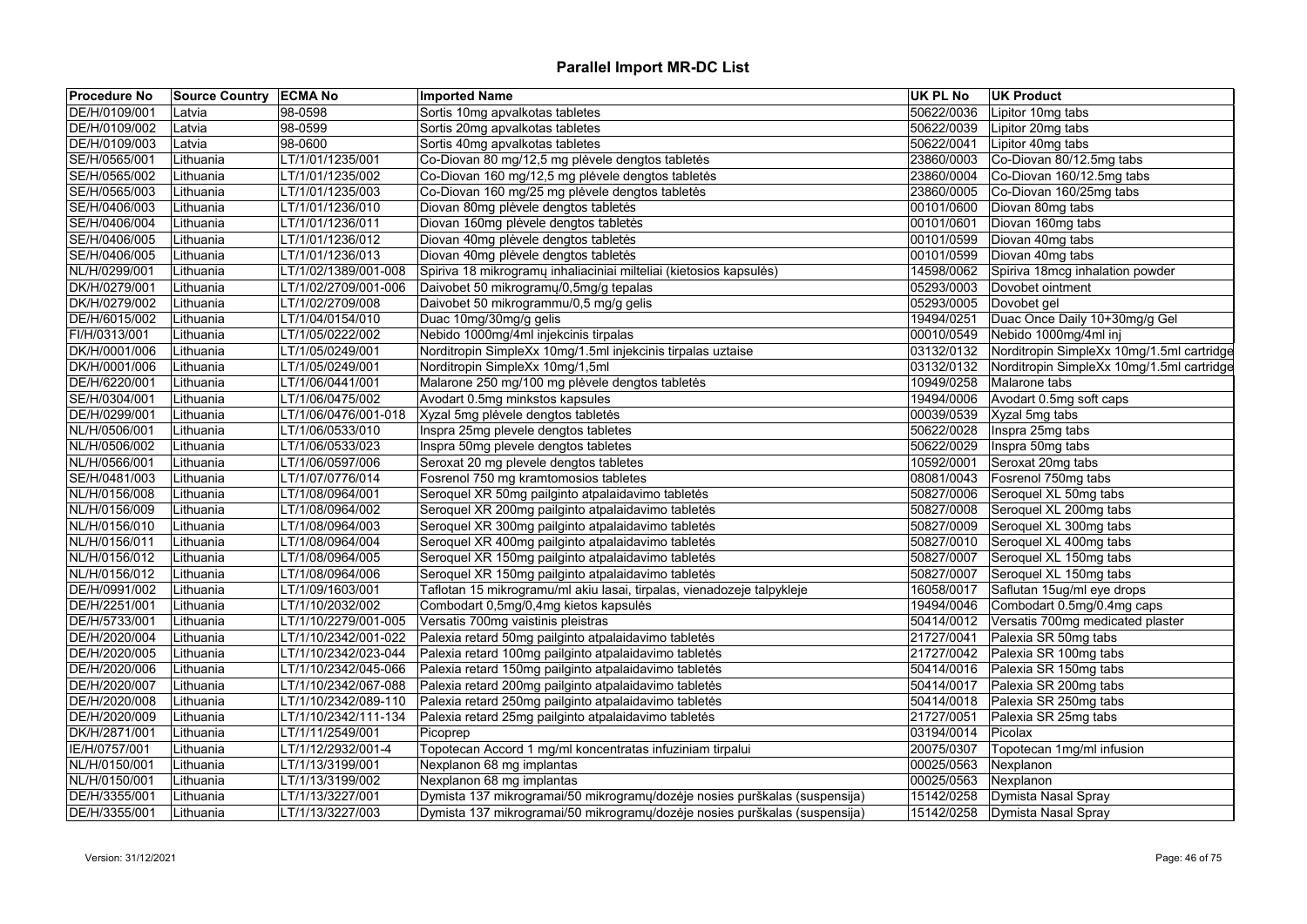| <b>Procedure No</b> | <b>Source Country ECMA No</b> |                    | <b>Imported Name</b>                                      | <b>UK PL No</b> | <b>UK Product</b>                  |
|---------------------|-------------------------------|--------------------|-----------------------------------------------------------|-----------------|------------------------------------|
| DE/H/5724/001       | Lithuania                     | LT/1/16/4018/001   | Serkep 25/125 mikrogramu/ dozeje                          | 04569/1449      | Sirdupla 25/125mcg inhaler         |
| DE/H/5724/002       | Lithuania                     | LT/1/16/4018/002   | Serkep 25/250 mikrogramu/ dozeje                          | 04569/1450      | Sirdupla 25/250mcg inhaler         |
| DK/H/2638/001       | Lithuania                     | LT/1/17/4127/001   | Travoprost-Timolol Mylan 40 microgramu-5 mg-ml akiu lasai | 04569/1683      | Travoprost/Timolol Mylan eye drops |
| DK/H/2638/001       | Lithuania                     | LT/1/17/4127/002   | Travoprost-Timolol Mylan 40 microgramu-5 mg-ml akiu lasai | 04569/1683      | Travoprost/Timolol Mylan eye drops |
| DK/H/0134/003       | Lithuania                     | LT/1/18/4276/001   | Cosopt sine 20mg/5mg/ml akių lašai (tirpalas)             | 16058/0025      | Cosopt iMulti                      |
| SE/H/0936/002       | Lithuania                     | LT/1/2000/1045/005 | Efexor XR 75mg pailginto atpalaidavimo kietos kapsulės    | 50622/0020      | Efexor XL 75mg caps                |
| SE/H/0936/003       | Lithuania                     | LT/1/2000/1045/008 | Efexor XR 150mg pailginto atpalaidavimo kietos kapsulės   | 00057/1281      | Efexor XL 150mg caps               |
| DE/H/4019/002       | Lithuania                     | LT/1/94/1089/001   | Sandimmun Neoral 25mg minkštosios kapsulės                | 00101/0387      | Neoral 25mg soft caps              |
| DE/H/4019/003       | Lithuania                     | LT/1/94/1089/002   | Sandimmun Neoral 50mg                                     | 00101/0388      | Neoral 50mg soft caps              |
| DE/H/4019/004       | Lithuania                     | LT/1/94/1089/003   | Sandimmun Neoral 100mg minkštosios kapsulės               | 00101/0389      | Neoral 100mg soft caps             |
| SE/H/1821/001       | Lithuania                     | LT/1/97/1731/001   | Nasonex 50 mikrogramų/dozėje nosies purškalas, suspensija | 00025/0587      | Nasonex 50ug/actuation nasal spray |
| SE/H/0110/001       | Lithuania                     | LT/1/98/0093/001   | Topamax 25 mg plėvele dengtos tabletės                    | 00242/0301      | Topamax 25mg tabs                  |
| SE/H/0110/002       | Lithuania                     | LT/1/98/0093/002   | Topamax 50 mg plėvele dengtos tabletės                    | 00242/0302      | Topamax 50mg tabs                  |
| SE/H/0110/003       | Lithuania                     | LT/1/98/0093/003   | Topamax 100mg plėvele dengtos tabletės                    | 00242/0303      | Topamax 100mg tabs                 |
| SE/H/0110/003       | Lithuania                     | LT/1/98/0093/004   | Topamax 200mg plėvele dengtos tabletės                    | 00242/0304      | Topamax 200mg tabs                 |
| SE/H/0110/001       | Lithuania                     | LT/1/98/0093/005   | Topamax 25 mg plėvele dengtos tabletės                    | 00242/0301      | Topamax 25mg tabs                  |
| SE/H/0110/002       | Lithuania                     | LT/1/98/0093/006   | Topamax 50 mg plėvele dengtos tabletės                    | 00242/0302      | Topamax 50mg tabs                  |
| SE/H/0110/003       | Lithuania                     | LT/1/98/0093/007   | Topamax 100mg plėvele dengtos tabletės                    | 00242/0303      | Topamax 100mg tabs                 |
| SE/H/0110/003       | Lithuania                     | LT/1/98/0093/008   | Topamax 200mg plėvele dengtos tabletės                    | 00242/0304      | Topamax 200mg tabs                 |
| FI/H/0104/003       | Lithuania                     | LT/1/98/0189/006   | Singulair 4mg kramtomosios tabletes                       | 00025/0412      | Singulair Paediatric 4mg tabs      |
| AT/H/0904/001       | Lithuania                     | LT/1/98/0223/001   | Arimidex 1 mg plėvele dengtos tabletės                    | 17901/0002      | Arimidex 1mg tabs                  |
| NL/H/0156/002       | Lithuania                     | LT/1/99/0294/002   | Seroquel 100mg plėvele dengtos tabletės                   | 50827/0003      | Seroquel 100mg tabs                |
| NL/H/0156/003       | Lithuania                     | LT/1/99/0294/004   | Seroquel 200mg plėvele dengtos tabletės                   | 50827/0004      | Seroquel 200mg tabs                |
| DE/H/0109/001       | Lithuania                     | LT/R/98/5513/004   | Sortis 10mg plevele dengtos tabletes                      | 50622/0036      | Lipitor 10mg tabs                  |
| DE/H/0109/002       | Lithuania                     | LT/R/98/5514/004   | Sortis 20mg plevele dengtos tabletes                      | 50622/0039      | Lipitor 20mg tabs                  |
| SE/H/0404/002       | Netherlands                   | 10575              | Renitec 5mg tabletten                                     | 00025/0194      | Innovace 5mg tabs                  |
| NL/H/2081/002       | Netherlands                   | 12438              | Losec 20mg, maagsapresistente capsules, hard              | 45043/0101      | Losec 20mg caps                    |
| NL/H/2081/003       | Netherlands                   | 14905              | Losec 40mg, maagsapresistente capsules, hard              | 17901/0134      | Losec 40mg caps                    |
| NL/H/2081/001       | Netherlands                   | 16745              | Losec 10mg, maagsapresistente capsules, hard              | 45043/0100      | Losec 10mg caps                    |
| DE/H/4019/002       | Netherlands                   | 17495              | Neoral 25mg capsules                                      | 00101/0387      | Neoral 25mg soft caps              |
| DE/H/4019/004       | Netherlands                   | 17496              | Neoral 100mg capsules                                     | 00101/0389      | Neoral 100mg soft caps             |
| DE/H/4019/005       | Netherlands                   | 17497              | Neoral 100mg/ml drank                                     | 00101/0390      | Neoral 100mg/ml solution           |
| NL/H/1457/002       | Netherlands                   | 17617              | Cozaar 50mg filmomhulde tabletten                         | 00025/0324      | Cozaar 50mg tabs                   |
| NL/H/1539/002       | Netherlands                   | 19115              | Lamictal Dispers 5 mg, dispergeerbare/kauwtabletten       | 00003/0346      | Lamictal 5mg dispersible tabs      |
| NL/H/1539/003       |                               | 19116              | Lamictal Dispers 25 mg, dispergeerbare/kauwtabletten      | 00003/0347      | Lamictal 25mg dispersible tabs     |
| NL/H/1539/005       | Netherlands                   | 19117              | Lamictal Dispers 100 mg, dispergeerbare/kauwtabletten     | 00003/0348      | Lamictal 100mg dispersible tabs    |
|                     | Netherlands                   |                    |                                                           |                 |                                    |
| NL/H/4790/001       | Netherlands                   | 20813              | Lerdip 10mg filmomhulde tabeltten                         | 04595/0005      | Zanidip 10mg tabs                  |
| NL/H/0156/001       | Netherlands                   | 20826              | Seroquel 25 filmomhulde tabletten                         | 50827/0002      | Seroquel 25mg tabs                 |
| NL/H/0156/002       | Netherlands                   | 20827              | Seroquel 100 filmomhulde tabletten                        | 50827/0003      | Seroquel 100mg tabs                |
| NL/H/0156/003       | Netherlands                   | 20828              | Seroquel 200 filmomhulde tabletten                        | 50827/0004      | Seroquel 200mg tabs                |
| NL/H/1539/004       | Netherlands                   | 20926              | Lamictal Dispers 50 mg, dispergeerbare/kauwtabletten      | 00003/0368      | Lamictal 50mg dispersible tabs     |
| IE/H/0838/001       | Netherlands                   | 21024              | Trisporal O.S.-drank 10mg/ml                              | 00242/0307      | Sporanox Liquid                    |
| SE/H/0121/001       | Netherlands                   | 21026              | Oxis 12 Turbuhaler 12 microgram per dosis inhalatiepoeder | 17901/0154      | Oxis Turbohaler 6                  |
| SE/H/0121/002       | Netherlands                   | 21027              | Oxis 12 Turbuhaler 12 microgram per dosis inhalatiepoeder | 17901/0153      | Oxis Turbohaler 12                 |
| DE/H/6157/001       | Netherlands                   | 21304              | Xalatan oogdruppels 50 microgram/ml                       | 50622/0065      | Xalatan eye drops                  |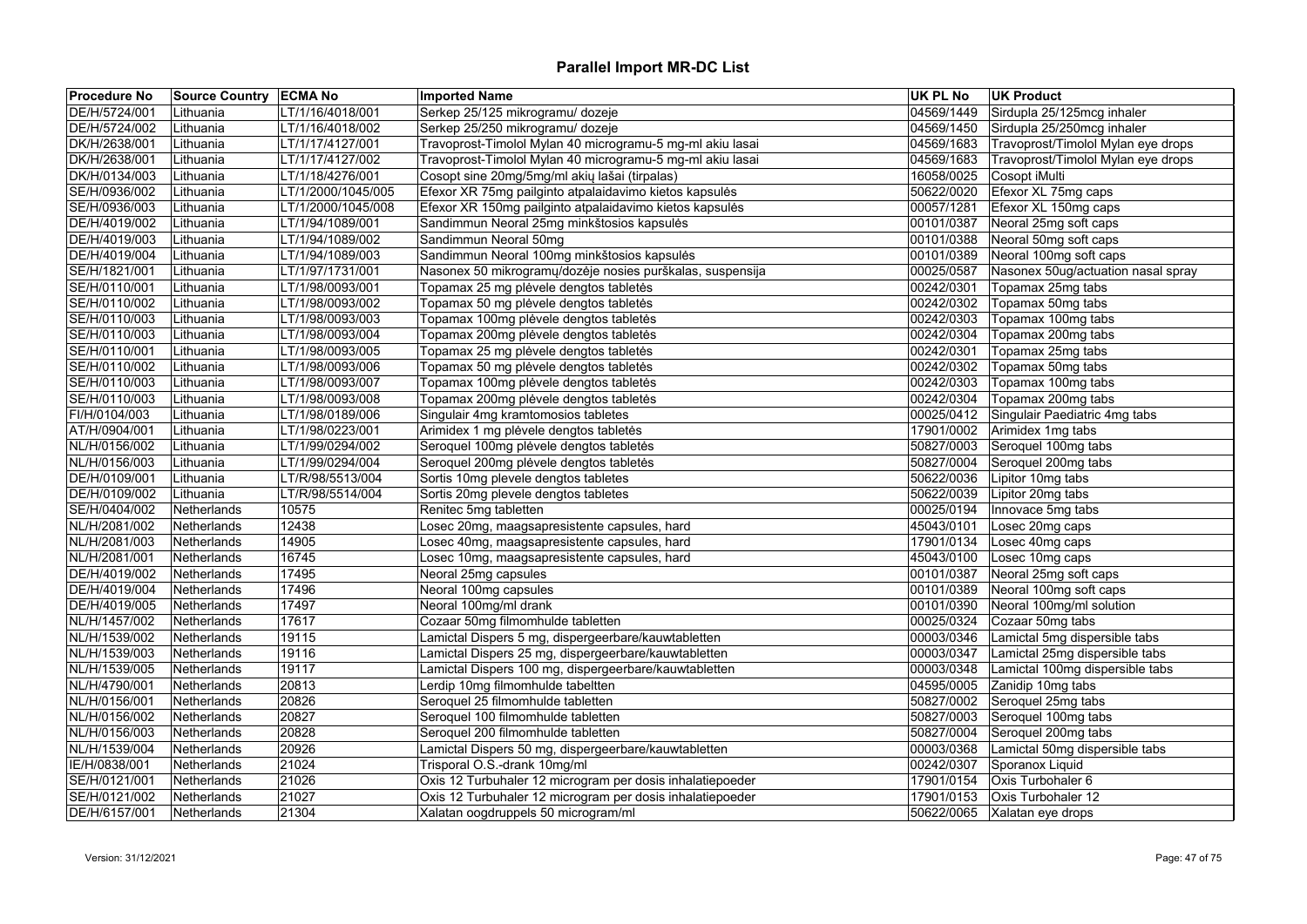| <b>Procedure No</b> | Source Country ECMA No |       | <b>Imported Name</b>                                                                             | <b>UK PL No</b> | <b>UK Product</b>                  |
|---------------------|------------------------|-------|--------------------------------------------------------------------------------------------------|-----------------|------------------------------------|
| SE/H/1821/001       | Netherlands            | 21613 | Nasonex, neuspray, suspensie 50 microgram/verstuiving                                            | 00025/0587      | Nasonex 50ug/actuation nasal spray |
| NL/H/2081/008       | Netherlands            | 21684 | Losec MUPS 20 maagsapresistente tabletten                                                        | 45043/0104      | Losec MUPS 20mg tabs               |
| SE/H/0139/001       | Netherlands            | 22148 | Detrusitol 1mg filmomhulde tabletten                                                             | 50622/0015      | Detrusitol 1mg tabs                |
| SE/H/0139/002       | Netherlands            | 22149 | Detrusitol 2mg filmomhulde tabletten                                                             | 50622/0016      | Detrusitol 2mg tabs                |
| SE/H/0565/001       | Netherlands            | 22365 | Co-Diovan 80/12,5, 80 mg/12,5 mg filmomhulde tabletten                                           | 23860/0003      | Co-Diovan 80/12.5mg tabs           |
| DE/H/0899/002       | Netherlands            | 22482 | Neurontin 300mg                                                                                  | 50622/0047      | Neurontin 300mg caps               |
| SE/H/0147/001       | Netherlands            | 22743 | Cerazette, 75 microgram filmomhulde tabletten                                                    | 00025/0562      | Cerazette 75mcg tabs               |
| SE/H/0169/001       | Netherlands            | 23529 | Seretide Diskus 50 microgram/100 microgram/dosis - inhalatiepoeder, voorverdeeld                 | 10949/0314      | Seretide 100 Accuhaler             |
| SE/H/0169/002       | Netherlands            | 23530 | Seretide Diskus 50 microgram/250 microgram/dosis - inhalatiepoeder, voorverdeeld                 | 10949/0315      | Seretide 250 Accuhaler             |
| SE/H/0169/003       | Netherlands            | 23531 | Seretide Diskus 50 microgram/500 microgram/dosis - inhalatiepoeder, voorverdeeld                 | 10949/0316      | Seretide 500 Accuhaler             |
| NL/H/0215/001       | Netherlands            | 23827 | Yasmin filmomhulde tabletten 0,03mg/3 mg                                                         | 00010/0571      | Yasmin                             |
| SE/H/0110/004       | Netherlands            | 24168 | Topamax 200mg filmomhulde tabletten                                                              | 00242/0304      | Topamax 200mg tabs                 |
| NL/H/4649/001       | Netherlands            | 24681 | Betahistine diHCL Mylan 8mg tabletten                                                            | 04569/0348      | Betahistine diHCl 8mg tabs         |
| NL/H/4649/002       | Netherlands            | 24682 | Betahistine diHCL Mylan 16mg tabletten                                                           | 04569/0349      | Betahistine diHCl 16mg tabs        |
| NL/H/0265/001       | Netherlands            | 25073 | Nuvaring 0.120mg/0.015mg per 24 uur hulpmiddel voor vaginaal gebruik                             | 00025/0565      | NuvaRing                           |
| DE/H/6220/001       | Netherlands            | 25386 | Malarone 250/100 mg filmomhulde tabletten                                                        | 10949/0258      | Malarone tabs                      |
| NL/H/0156/007       | Netherlands            | 25603 | Seroquel 300 filmomhulde tabletten                                                               | 50827/0005      | Seroquel 300mg tabs                |
| SE/H/0225/001       | Netherlands            | 25726 | Zaditen 0,25 mg/ml, oogdruppels, oplossing                                                       | 20162/0019      | Zaditen 0.25mg/ml eye drops        |
| NL/H/0132/003       | Netherlands            | 25780 | Remeron Soltab 15mg                                                                              | 00025/0546      | Zispin 15mg Soltab                 |
| NL/H/0132/004       | Netherlands            | 25781 | Remeron soltab 30mg                                                                              | 00025/0547      | Zispin 30mg Soltab                 |
| DE/H/5770/002       | Netherlands            | 25866 | Seretide 25/125 Inhalator CFK-vrij                                                               | 10949/0338      | Seretide 125 Evohaler              |
| DE/H/5770/003       | Netherlands            | 25867 | Seretide 25/250 Inhalator CFK-vrij                                                               | 10949/0339      | Seretide 250 Evohaler              |
| SE/H/0230/001       | Netherlands            | 25886 | Symbicort Turbuhaler 100/6 inhalatiepoeder                                                       | 17901/0091      | Symbicort 100/6 Turbohaler         |
| SE/H/0229/001       | Netherlands            | 25887 | Symbicort Turbuhaler 200/6 inhalatiepoeder                                                       | 17901/0092      | Symbicort 200/6 Turbohaler         |
| NL/H/0299/001       | Netherlands            | 26191 | Spiriva 18 microgram, inhalatiepoeder in harde capsules                                          | 14598/0062      | Spiriva 18mcg inhalation powder    |
| DE/H/6124/001       | Netherlands            | 26571 | Actiq 200 microgram zuigtabletten met integrale applicator voor oromucosaal gebruik              | 14776/0092      | Actiq 200mcg lozenge               |
| DE/H/6124/002       | Netherlands            | 26572 | Actiq 400 microgram zuigtabletten met integrale applicator voor oromucosaal gebruik   14776/0093 |                 | Actiq 400mcg lozenge               |
| DE/H/6124/003       | Netherlands            | 26573 | Actiq 600 microgram zuigtabletten met integrale applicator voor oromucosaal gebruik   14776/0094 |                 | Actiq 600mcg lozenge               |
| DE/H/6124/004       | Netherlands            | 26574 | Actiq 800 microgram zuigtabletten met integrale applicator voor oromucosaal gebruik   14776/0095 |                 | Actiq 800mcg lozenge               |
| DE/H/6124/005       | Netherlands            | 26575 | Actiq 1200 microgram zuigtabletten met integrale applicator voor oromucosaal gebruik 14776/0096  |                 | Actiq 1200mcg lozenge              |
| DE/H/6124/006       | Netherlands            | 26576 | Actiq 1600 microgram zuigtabletten met integrale applicator voor oromucosaal gebruik 14776/0097  |                 | Actiq 1600mcg lozenge              |
| DE/H/0299/001       | Netherlands            | 26770 | Xyzal 5mg filmomhulde tabletten                                                                  | 00039/0539      | Xyzal 5mg tabs                     |
| NL/H/1457/003       | Netherlands            | 26791 | Cozaar 100mg filmomhulde tabletten                                                               | 00025/0416      | Cozaar 100mg tabs                  |
| SE/H/0406/003       | Netherlands            | 26939 | Diovan 80mg filmomhulde tabletten                                                                | 00101/0600      | Diovan 80mg tabs                   |
| SE/H/0406/004       | Netherlands            | 26940 | Diovan 160mg filmomhulde tabletten                                                               | 00101/0601      | Diovan 160mg tabs                  |
| NL/H/4536/001       | Netherlands            | 27118 | Buspiron HCl Mylan 10mg, tabletten                                                               | 04569/0369      | Buspirone hydrochloride 10mg tabs  |
| DE/H/5715/001       | Netherlands            | 27199 | Flecainideacetaat Mylan 50mg tabletten                                                           | 04569/1095      | Flecainide acetate 50mg tabs       |
| DE/H/5715/002       | Netherlands            | 27200 | Flecainideacetaat Mylan 100mg tabletten                                                          | 04569/1096      | Flecainide acetate 100mg tabs      |
| NL/H/0380/001       | Netherlands            | 27505 | Angeliq, 1 mg/2 mg filmomhulde tabletten                                                         | 00010/0518      | Angeliq tabs                       |
| NL/H/4742/002       | Netherlands            | 27572 | Ofloxacine 400 PCH                                                                               | 14776/0055      | Ofloxacin Teva 400mg tabs          |
| SE/H/0229/002       | Netherlands            | 27690 | Symbicort Turbuhaler 400/12 inhalatiepoeder                                                      | 17901/0200      | Symbicort 400/12 Turbohaler        |
| DE/H/6007/001       | Netherlands            | 28073 | Concerta 18mg tabletten met verlengde afgifte                                                    | 00242/0372      | Concerta XL 18mg tabs              |
| DE/H/6007/002       | Netherlands            | 28074 | Concerta 36 mg tabletten met verlengde afgifte                                                   | 00242/0373      | Concerta XL 36mg tabs              |
| DE/H/6007/003       | Netherlands            | 28075 | Concerta 54mg tabletten met verlengde afgifte                                                    | 00242/0374      | Concerta XL 54mg tabs              |
| SE/H/0304/001       | Netherlands            | 28317 | Avodart zachte capsules                                                                          | 19494/0006      | Avodart 0.5mg soft caps            |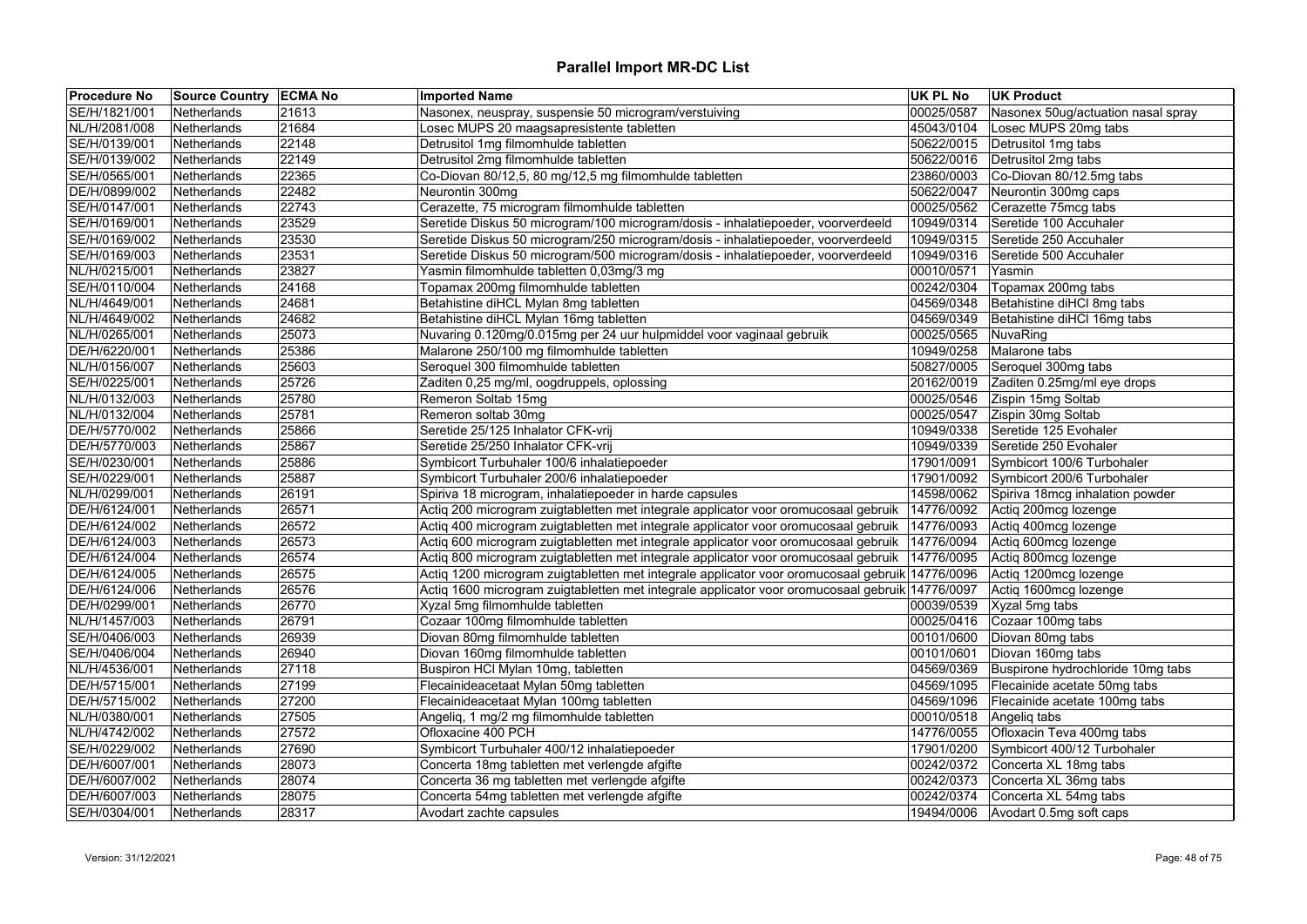| <b>Procedure No</b> | <b>Source Country ECMA No</b> |       | <b>Imported Name</b>                                                | <b>UK PL No</b> | UK Product                       |
|---------------------|-------------------------------|-------|---------------------------------------------------------------------|-----------------|----------------------------------|
| NL/H/4790/002       | <b>Netherlands</b>            | 28644 | Lerdip 20mg filmomhulde tabeltten                                   | 04595/0010      | Zanidip 20mg tabs                |
| DE/H/0384/001       | Netherlands                   | 28782 | Olmetec 10mg filmomhulde tabletten                                  | 08265/0015      | Olmetec 10mg tabs                |
| DE/H/0384/002       | Netherlands                   | 28783 | Olmetec 20mg filmomhulde tabletten                                  | 08265/0016      | Olmetec 20mg tabs                |
| DE/H/0384/003       | Netherlands                   | 28784 | Olmetec 40mg filmomhulde tabletten                                  | 08265/0017      | Olmetec 40mg tabs                |
| NL/H/0614/002       | Netherlands                   | 28932 | Azitromycine 500 PCH filmomhulde tabletten                          | 00289/0585      | Azithromycin Teva 500mg tabs     |
| NL/H/0487/001       | Netherlands                   | 29151 | Vesicare 5mg                                                        | 00166/0197      | Vesicare 5mg tabs                |
| NL/H/0487/002       | Netherlands                   | 29152 | Vesicare 10mg                                                       | 00166/0198      | Vesicare 10mg tabs               |
| SE/H/0565/002       | Netherlands                   | 29491 | Co-Diovan 160/12,5, 160 mg/12,5 mg filmomhulde tabletten            | 23860/0004      | Co-Diovan 160/12.5mg tabs        |
| FI/H/0313/001       | Netherlands                   | 30794 | Nebido 1000mg/4ml oplossing voor injectie                           | 00010/0549      | Nebido 1000mg/4ml inj            |
| NL/H/0343/004       | Netherlands                   | 30823 | Crestor 5, filmomhulde tabletten 5 mg                               | 17901/0243      | Crestor 5mg tabs                 |
| DE/H/0496/003       | Netherlands                   | 30929 | Inegy 10/40 tabletten 10mg/40mg                                     | 00025/0611      | Inegy 10mg/40mg tabs             |
| SE/H/0565/003       | Netherlands                   | 31122 | Co-Diovan 160/25, 160 mg/25 mg filmomhulde tabletten                | 23860/0005      | Co-Diovan 160/25mg tabs          |
| DE/H/0528/001       | Netherlands                   | 31994 | Atimos 12 microgram aerosol                                         | 08829/0154      | Atimos Modulite                  |
| SE/H/0406/005       | Netherlands                   | 32137 | Diovan 40mg filmomhulde tabletten                                   | 00101/0599      | Diovan 40mg tabs                 |
| DE/H/0523/001       | Netherlands                   | 32740 | Olmetec HCTZ 20mg/12,5mg filmomhulde tabletten                      | 08265/0022      | Olmetec Plus 20mg/12.5mg tabs    |
| DE/H/0523/002       | Netherlands                   | 32741 | Olmetec HCTZ 20mg/25mg filmomhulde tabletten                        | 08265/0023      | Olmetec Plus 20mg/25mg tabs      |
| NL/H/4505/001       | Netherlands                   | 33078 | Desmopressine Acetaat-Trihydraat                                    | 35533/0145      | Desmopressin 10mcg spray         |
| DK/H/2888/001       | Netherlands                   | 33227 | Equasym XL 10mg Capsules met gereguleerde afgifte, hard             | 27303/0004      | Equasym XL 10mg caps             |
| DK/H/2888/002       | Netherlands                   | 33228 | Equasym XL 20mg Capsules met gereguleerde afgifte, hard             | 27303/0005      | Equasym XL 20mg caps             |
| DK/H/2888/003       | Netherlands                   | 33229 | Equasym XL 30mg Capsules met gereguleerde afgifte, hard             | 27303/0006      | Equasym XL 30mg caps             |
| NL/H/4513/001       | Netherlands                   | 33594 | Doxazosine Sandoz retard 4mg                                        | 04416/0703      | Colixil XL 4mg tabs              |
| NL/H/0732/001       | <b>Netherlands</b>            | 33600 | Mezavant 1200mg maagsapresistente, tabletten met verlengde afgifte  | 08081/0040      | Mezavant XL 1200mg tabs          |
| DK/H/3036/001       | Netherlands                   | 33656 | Fluticasonpropionaat 50 microgram PCH                               | 00530/0745      | Nasofan Nasal Spray              |
| DK/H/0134/002       | Netherlands                   | 33660 | Cosopt Conserveermiddelvrij, oogdruppels, oplossing, 20mg/ml+5mg/ml | 16058/0015      | Cosopt SDU                       |
| SE/H/1984/001       | Netherlands                   | 33759 | Efracea 40mg capsules                                               | 10590/0056      | Efracea 40mg caps                |
| FR/H/0288/001       | Netherlands                   | 33801 | Timogel 1mg/g                                                       | 20162/0010      | Tiopex 1mg/g eye gel SDU         |
| DE/H/0690/001       | Netherlands                   | 34024 | Medikinet 5mg Tabletten                                             | 11243/0002      | Medikinet 5mg tabs               |
| DE/H/0690/002       | Netherlands                   | 34025 | Medikinet 10mg Tabletten                                            | 11243/0003      | Medikinet 10mg tabs              |
| DE/H/0690/003       | Netherlands                   | 34026 | Medikinet 5mg Tabletten                                             | 11243/0004      | Medikinet 20mg tabs              |
| DE/H/0690/004       | Netherlands                   | 34027 | Medikinet CR 10mg capsules met gereguleerde afgifte, hard           | 11243/0005      | Medikinet XL 10mg caps           |
| DE/H/0690/005       | Netherlands                   | 34028 | Medikinet CR 20mg capsules met gereguleerde afgifte, hard           | 11243/0006      | Medikinet XL 20mg caps           |
| DE/H/0690/006       | Netherlands                   | 34029 | Medikinet CR 30mg capsules met gereguleerde afgifte, hard           | 11243/0007      | Medikinet XL 30mg caps           |
| DE/H/0690/007       | Netherlands                   | 34030 | Medikinet CR 40 mg capsules met gereguleerde afgifte, hard          | 11243/0008      | Medikinet XL 40mg caps           |
| NL/H/0855/001       | <b>Netherlands</b>            | 34031 | Azyter 15 mg/g                                                      | 20162/0012      | Azyter 15mg/g eye drops SDU      |
| NL/H/0718/001       | Netherlands                   | 34382 | Spiriva Respimat 2,5 microgram tiotropium oplossing voor inhalatie  | 14598/0084      | Spiriva Respimat                 |
| SE/H/0406/006       | Netherlands                   | 34472 | Diovan 320mg filmomhulde tabletten                                  | 00101/0726      | Diovan 320mg tabs                |
| DE/H/0871/001       | Netherlands                   | 34610 | Foster 100/6 microgram/dosis, aërosol, oplossing                    | 08829/0156      | Fostair 100/6 inhaler            |
| NL/H/0156/008       | Netherlands                   | 34625 | Seroquel XR 50 mg, tabletten met verlengde afgifte                  | 50827/0006      | Seroquel XL 50mg tabs            |
| NL/H/0156/009       | Netherlands                   | 34626 | Seroquel XR 200 mg, tabletten met verlengde afgifte                 | 50827/0008      | Seroquel XL 200mg tabs           |
| NL/H/0156/010       | Netherlands                   | 34627 | Seroquel XR 300 mg, tabletten met verlengde afgifte                 | 50827/0009      | Seroquel XL 300mg tabs           |
| NL/H/0156/011       | Netherlands                   | 34628 | Seroquel XR 400 mg, tabletten met verlengde afgifte                 | 50827/0010      | Seroquel XL 400mg tabs           |
| SE/H/0686/001       | Netherlands                   | 34979 | Sumatriptan Aurobindo 50mg tabletten                                | 16363/0595      | Sumatriptan Aurobindo 50mg tabs  |
| SE/H/0686/002       | Netherlands                   | 34980 | Sumatriptan Aurobindo 100mg tabletten                               | 16363/0596      | Sumatriptan Aurobindo 100mg tabs |
| NL/H/2564/001       | Netherlands                   | 55387 | Propranolol HCl Accord 10mg filmomhulde tabletten                   | 20075/0360      | Propranolol 10mg tabs            |
| NL/H/2564/002       | Netherlands                   | 55388 | Propranolol HCl Accord 40mg filmomhulde tabletten                   | 20075/0361      | Propranolol 40mg tabs            |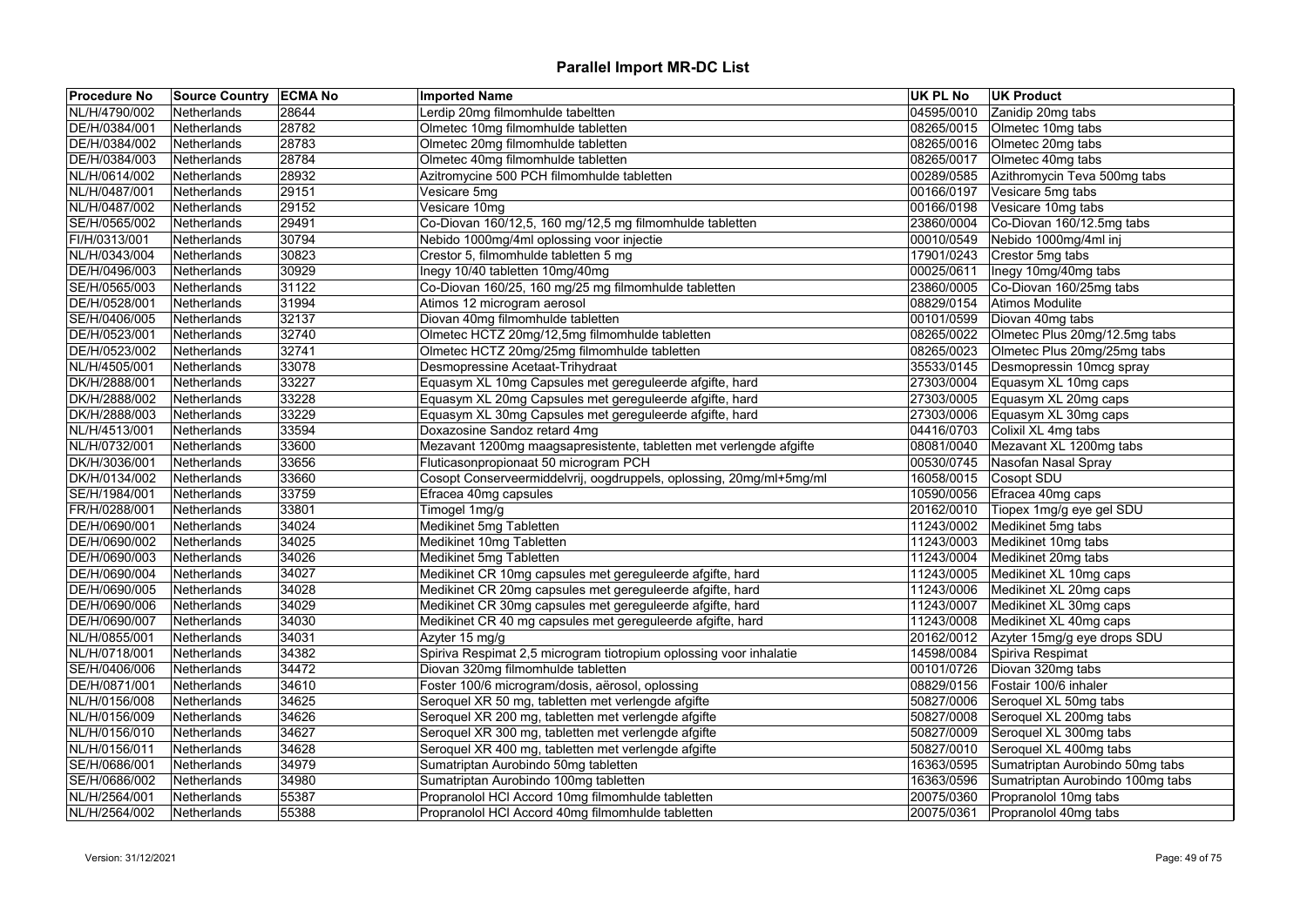| <b>Procedure No</b> | <b>Source Country ECMA No</b> |        | <b>Imported Name</b>                                                        | <b>UK PL No</b> | <b>UK Product</b>                       |
|---------------------|-------------------------------|--------|-----------------------------------------------------------------------------|-----------------|-----------------------------------------|
| NL/H/2564/003       | <b>Netherlands</b>            | 55880  | Propranolol HCl Accord 80mg filmomhulde tabletten                           | 20075/0362      | Propranolol 80mg tabs                   |
| DE/H/0929/001       | Netherlands                   | 100050 | OsvaRen 435mg/235mg                                                         | 29386/0005      | OsvaRen 435mg/235mg tabs                |
| NO/H/0123/002       | Netherlands                   | 100108 | Valaciclovir Mylan 500 mg filmomhulde tabletten                             | 04569/0828      | Valaciclovir 500mg film-coated tabs     |
| SE/H/0643/001       | Netherlands                   | 100943 | Metoject 50 mg/ml, oplossing voor injectie                                  | 11587/0046      | Metoject 50mg/ml soln for inj           |
| SE/H/0211/004       | Netherlands                   | 101600 | Nexium 10 mg Sachet, maagsapresistent granulaat voor orale suspensie        | 17901/0253      | Nexium 10mg granules                    |
| NL/H/4734/001       | Netherlands                   | 101610 | Nebivolol Glenmark 2.5mg tabletten                                          | 25258/0002      | Nebivolol 2.5mg tabs                    |
| DE/H/1483/001       | Netherlands                   | 101690 | Ropinirole Teva 0.25mg                                                      | 00289/1192      | Ropinirole 0.25mg tabs                  |
| DE/H/6007/004       | Netherlands                   | 101739 | Concerta 27mg tabletten met verlengde afgifte                               | 00242/0400      | Concerta XL 27mg tabs                   |
| NL/H/1457/001       | <b>Netherlands</b>            | 101836 | Cozaar 12.5mg filmomhulde tabletten                                         | 00025/0515      | Cozaar 12.5mg tabs                      |
| NL/H/0156/012       | <b>Netherlands</b>            | 102408 | Seroquel XR 150 mg, tabletten met verlengde afgifte                         | 50827/0007      | Seroquel XL 150mg tabs                  |
| DK/H/0608/001       | Netherlands                   | 103546 | Doxazosine Aurobindo Retard 4 mg, tabletten met verlengde afgifte           | 00142/1184      | Raporsin XL 4mg tabs                    |
| DE/H/1913/001       | Netherlands                   | 103614 | Lercanidipine HCl 10mg PCH filmomhulde tabletten                            | 00289/1283      | Lercanidipine hydrochloride 10mg tabs   |
| DE/H/1913/002       | Netherlands                   | 103615 | Lercanidipine HCl 20mg PCH filmomhulde tabletten                            | 00289/1284      | Lercanidipine hydrochloride 20mg tabs   |
| DE/H/2251/001       | Netherlands                   | 104130 | Combodart 0,5mg/0,4mg, harde capsules                                       | 19494/0046      | Combodart 0.5mg/0.4mg caps              |
| DE/H/0523/003       | Netherlands                   | 104240 | Olmetec HCTZ 40mg/12,5mg filmomhulde tabletten                              | 08265/0029      | Olmetec Plus 40mg/12.5mg tabs           |
| DE/H/0523/004       | Netherlands                   | 104241 | Olmetec HCTZ 40mg/25mg filmomhulde tabletten                                | 08265/0030      | Olmetec Plus 40mg/25mg tabs             |
| DK/H/1729/001       | Netherlands                   | 104320 | Exemestaan Accord 15mg filmomhulde tabletten                                |                 | 20075/01079 Exemestane Accord 25mg tabs |
| AT/H/0194/002       | Netherlands                   | 106297 | Natriumrisedronaat Sandoz Wekelijks 35 mg, filmomhulde tabletten            | 04416/1165      | Risedronate sodium 35mg tabs            |
| SE/H/0908/001       | Netherlands                   | 106307 | Jext 150 microgram, oplossing voor injectie                                 | 10085/0052      | Jext 150mcg Pen                         |
| SE/H/0908/002       | Netherlands                   | 106309 | Jext 300 microgram, oplossing voor injectie                                 | 10085/0053      | Jext 300mcg Pen                         |
| NL/H/4556/001       | Netherlands                   | 106591 | Naratriptan Mylan 2.5mg                                                     | 04569/1037      | Naratriptan 2.5mg tabs                  |
| DK/H/2871/001       | Netherlands                   | 106616 | Picoprep                                                                    | 03194/0014      | Picolax                                 |
| NL/H/4781/003       | Netherlands                   | 106813 | Quetiapine Accord 400mg tabletten met verlengde afgifte                     | 20075/0216      | Atrolak XL 400mg tabs                   |
| NL/H/4199/002       | Netherlands                   | 107219 | Rizatriptan SmeltTab Mylan 10 mg, orodispergeer bare tabletten              | 04569/1149      | Rizatriptan 10mg orodispersible tabs    |
| DE/H/2704/001       | Netherlands                   | 107303 | Zolmitriptan Mylan 2,5 mg orodispergeerbare tabletten                       | 04569/1156      | Zolmitriptan 2.5mg orodispersible tabs  |
| BG/H/0132/001       | Netherlands                   | 107822 | Lercanidipine HCl 10mg Teva filmomhulde tabletten                           | 00289/1438      | Lercanidipine hydrochloride 10mg tabs   |
| BG/H/0132/002       | Netherlands                   | 107825 | Lercanidipine HCl 20mg Teva filmomhulde tabletten                           | 00289/1439      | Lercanidipine hydrochloride 20mg tabs   |
| DE/H/2915/001       | Netherlands                   | 107918 | Latanoprost Pfizer 50 microgram/ml oogdruppels, oplossing                   | 00057/1221      | Latanoprost Pfizer 50ug/ml eye drops    |
| DE/H/2915/001       | Netherlands                   | 107918 | Latanoprost Pfizer 50 microgram/ml oogdruppels, oplossing                   | 00057/1221      | Latanoprost Pfizer 50ug/ml eye drops    |
| NL/H/2038/001       | Netherlands                   | 107922 | Mometasonfuroaat Sandoz 50 microgram/dosis, neusspray suspensie             | 04416/1236      | Mometasone Furoate 50mcg nasal spray    |
| DE/H/0690/008       | Netherlands                   | 108026 | Medikinet CR 5mg capsules met gereguleerde afgifte, hard                    | 11243/0010      | Medikinet XL 5mg caps                   |
| DE/H/2958/001       | Netherlands                   | 108085 | Atorvastatine Pfizer 10mg filmomhulde tabletten                             | 39933/0009      | Atorvastatin 10mg tabs                  |
| DE/H/2958/002       |                               | 108086 | Atorvastatine Pfizer 20mg filmomhulde tabletten                             | 39933/0010      | Atorvastatin 20mg tabs                  |
|                     | Netherlands                   |        |                                                                             |                 |                                         |
| DE/H/2958/003       | Netherlands                   | 108088 | Atorvastatine Pfizer 40mg filmomhulde tabletten                             | 39933/0011      | Atorvastatin 40mg tabs                  |
| DE/H/2958/004       | Netherlands                   | 108089 | Atorvastatine Pfizer 80mg filmomhulde tabletten                             | 39933/0012      | Atorvastatin 80mg tabs                  |
| DE/H/3012/001       | Netherlands                   | 108721 | Levothyroxine-natrum 25 micrograms/5ml                                      | 00289/1593      | Levothyroxine 25mcg/5ml oral soln       |
| AT/H/0318/001       | Netherlands                   | 108868 | Esomeprazol Mylan 20 mg, maagsapresistente capsules, hard                   | 04569/1268      | Esomeprazole 20mg caps                  |
| AT/H/0318/002       | <b>Netherlands</b>            | 108869 | Esomeprazol Mylan 40 mg, maagsapresistente capsules, hard                   | 04569/1269      | Esomeprazole 40mg caps                  |
| SE/H/1074/001       | Netherlands                   | 109301 | Latanoprost/timolol Pfizer 50 microgram/ml + 5 mg/ml oogdruppels, oplossing | 00057/1322      | Latanoprost/Timolol Pfizer 50+5 ug/ml   |
| SE/H/1122/001       | Netherlands                   | 109770 | Divisun 800 IE tabletten                                                    | 46302/0109      | Desunin 800IU tabs                      |
| NL/H/5157/001       | Netherlands                   | 109880 | Rivastigmine Pleister Mylan 4,6 mg/24 uur                                   | 04569/1451      | Eluden 4.6mg/24hr transdermal patch     |
| NL/H/5157/002       | Netherlands                   | 109881 | Rivastigmine Pleister Mylan 9,5 mg/24 uur                                   | 04569/0452      | Eluden 9.5mg/24hr transdermal patch     |
| DE/H/0871/002       | Netherlands                   | 110104 | Foster Nexthaler 100/6 microgram/dosis, inhalatiepoeder                     | 08829/0173      | Fostair Nexthaler 100/6                 |
| DK/H/2888/004       | Netherlands                   | 111228 | Equasym XL 40mg Capsules met gereguleerde afgifte, hard                     | 27303/0007      | Equasym XL 40mg caps                    |
| DK/H/2888/005       | Netherlands                   | 111232 | Equasym XL 50mg Capsules met gereguleerde afgifte, hard                     | 27303/0008      | Equasym XL 50mg caps                    |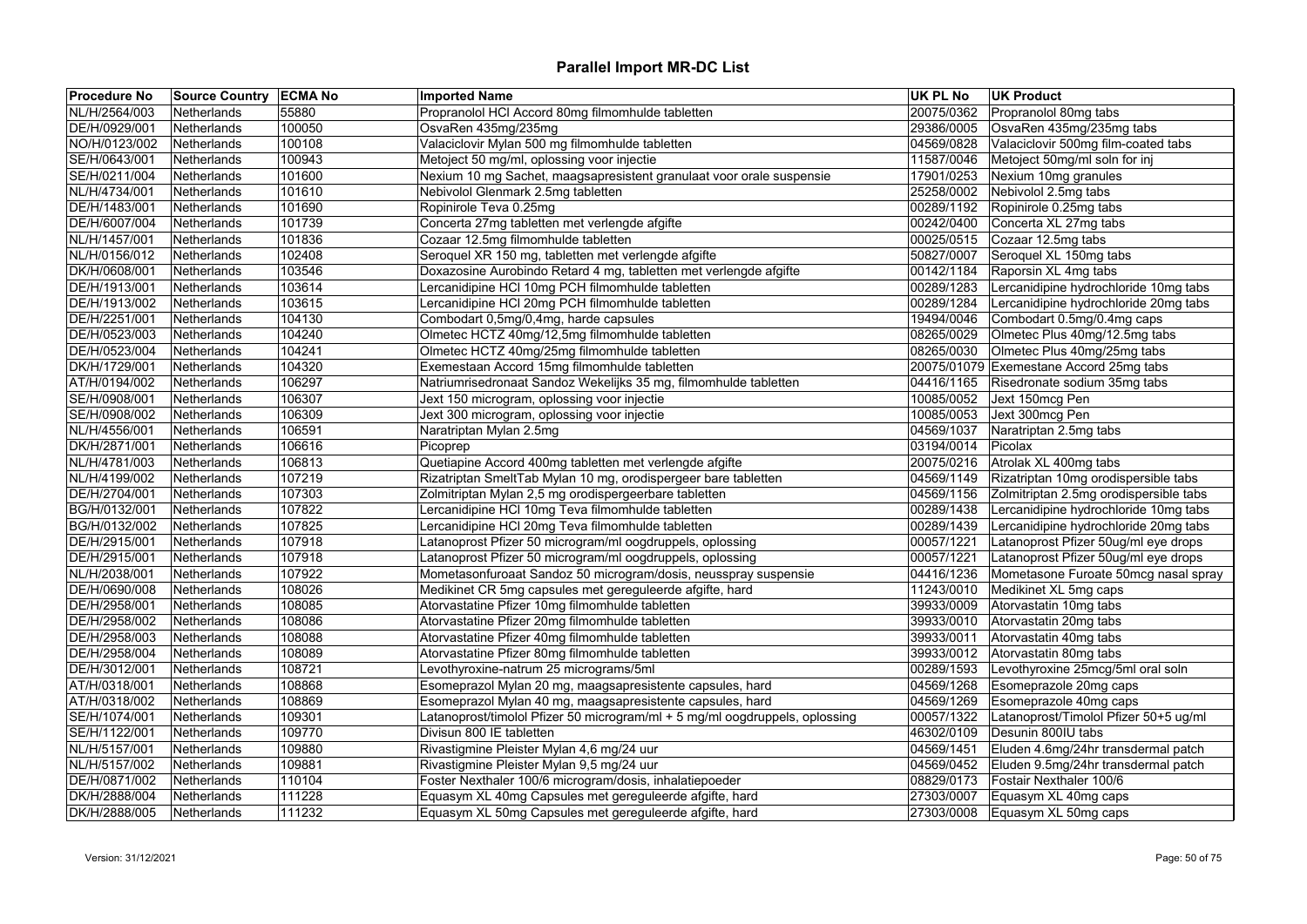| <b>Procedure No</b> | <b>Source Country ECMA No</b> |         | <b>Imported Name</b>                                                                            | UK PL No   | <b>UK Product</b>                        |
|---------------------|-------------------------------|---------|-------------------------------------------------------------------------------------------------|------------|------------------------------------------|
| DK/H/2888/006       | Netherlands                   | 111233  | Equasym XL 60mg Capsules met gereguleerde afgifte, hard                                         | 27303/0009 | Equasym XL 60mg caps                     |
| DK/H/2028/001       | Netherlands                   | 111561  | Methylfenidaat HCl Sandoz retard 18mg, tabletten met verlengde afgifte                          | 04416/1346 | Matoride XL 18mg tabs                    |
| DK/H/2028/002       | Netherlands                   | 111562  | Methylfenidaat HCl Sandoz retard 36mg, tabletten met verlengde afgifte                          | 04416/1348 | Matoride XL 36mg tabs                    |
| DK/H/2028/003       | Netherlands                   | 111563  | Methylfenidaat HCl Sandoz retard 54mg, tabletten met verlengde afgifte                          | 04416/1349 | Matoride XL 54mg tabs                    |
| NL/H/2968/001       | Netherlands                   | 111622  | Vesomni 6mg-0.4mg filmomhulde                                                                   | 00166/0404 | Vesomni 6mg/0.4mg tabs                   |
| SE/H/0643/002       | Netherlands                   | 111962  | Metoject PEN 7.5mg=0,15ml oplossing voor injectie in een voorgevulde pen                        | 11587/0076 | Metoject Pen 7.5mg                       |
| SE/H/0643/003       | Netherlands                   | 111963  | Metoject PEN 10mg=0,2ml oplossing voor injectie in een voorgevulde pen                          | 11587/0077 | Metoject Pen 10mg                        |
| SE/H/0643/004       | Netherlands                   | 111964  | Metoject PEN 12.5mg=0,25ml oplossing voor injectie in een voorgevulde pen                       | 11587/0078 | Metoject Pen 12.5mg                      |
| SE/H/0643/005       | Netherlands                   | 111965  | Metoject PEN 15mg=0,3ml oplossing voor injectie in een voorgevulde pen                          | 11587/0079 | Metoject Pen 15mg                        |
| SE/H/0643/006       | Netherlands                   | 111966  | Metoject PEN 17.5mg=0,35ml oplossing voor injectie in een voorgevulde pen                       | 11587/0080 | Metoject Pen 17.5mg                      |
| SE/H/0643/007       | Netherlands                   | 111967  | Metoject PEN 20mg=0,4ml oplossing voor injectie in een voorgevulde pen                          | 11587/0081 | Metoject Pen 20mg                        |
| SE/H/0643/008       | Netherlands                   | 111968  | Metoject PEN 22.5mg=0,45ml oplossing voor injectie in een voorgevulde pen                       | 11587/0082 | Metoject Pen 22.5mg                      |
| SE/H/0643/009       | Netherlands                   | 111969  | Metoject PEN 25mg=0,5ml oplossing voor injectie in een voorgevulde pen                          | 11587/0083 | Metoject Pen 25mg                        |
| SE/H/0643/010       | Netherlands                   | 111970  | Metoject PEN 27.5mg=0,55ml oplossing voor injectie in een voorgevulde pen                       | 11587/0084 | Metoject Pen 27.5mg                      |
| SE/H/0643/011       | Netherlands                   | 111971  | Metoject PEN 30mg=0,6ml oplossing voor injectie in een voorgevulde pen                          | 11587/0085 | Metoject Pen 30mg                        |
| NL/H/3926/001       | Netherlands                   | 111974  | Fusidinezuur 20 mg/g Focus, crème                                                               | 20046/0256 | Fusidic acid Focus 20mg/g cream          |
| NL/H/2757/001       | Netherlands                   | 112368  | Frovatriptan Teva 2,5 mg                                                                        | 00289/1817 | Frovatriptan 2.5mg tabs                  |
| DE/H/0690/009       | Netherlands                   | 112771  | Medikinet CR 50mg capsules met gereguleerde afgifte, hard                                       | 11243/0011 | Medikinet XL 50mg caps                   |
| NL/H/3951/001       | Netherlands                   | 113327  | Telmisartan Hydrochlorothiazide Glenmark 40mg/12.5mg tabletten                                  | 25258/0113 | Telmisartan/Hydrochlorothiazide 40/12.5m |
| DE/H/5733/001       | Netherlands                   | 113654  | Versatis 700mg pleister                                                                         | 50414/0012 | Versatis 700mg medicated plaster         |
| FR/H/0645/008       | Netherlands                   | 115444  | Humuline NPH Kwikpen                                                                            | 00006/0672 | Humulin I 100IU/ml Kwikpen               |
| ES/H/0653/001       | Netherlands                   | 116447  | Tiotrus 10 microgram/dosis inhalatiepoeder in harde capsules                                    | 00289/1870 | Braltus 10mcg inhalation powder          |
| ES/H/0653/001       | Netherlands                   | 116447  | Tiotrus 10 microgram/dosis inhalatiepoeder in harde capsules                                    | 00289/1870 | Braltus 10mcg inhalation powder          |
| NL/H/3441/001       | Netherlands                   | 116941  | Calcipotriol/Betamethason Sandoz 50 microgram/g + 0,5 mg/g, zalf                                | 04416/1449 | Calcipotriol/Betamethasone 50/500ug/g    |
| DK/H/0134/003       | Netherlands                   | 120935  | Cosopt Multidose conserveermiddelvrij 20mg/ml + 5mg/ml oogdruppels, oplossing                   | 16058/0025 | Cosopt iMulti                            |
| AT/H/0754/001       | Netherlands                   | 121191  | Clexane 12.000IE (120mg)/0,8ml oplossing voor injectie in een voorgevulde spuit                 | 04425/0185 | Clexane Forte 12000IU (120mg)/0.8ml      |
| AT/H/0754/002       | Netherlands                   | 121192  | Clexane 15.000IE (150mg)/1ml oplossing voor injectie in een voorgevulde spuit                   | 04425/0185 | Clexane Forte 15000IU (150mg)/1ml        |
| SE/H/0527/003       | Norway                        | 7636    | Zestril tablet 10mg                                                                             | 43252/0032 | Zestril 10mg tabs                        |
| SE/H/0527/004       | Norway                        | 7637    | Zestril tablet 20mg                                                                             | 43252/0033 | Zestril 20mg tabs                        |
| DE/H/2625/001       | Norway                        | 8065    | Triatec 1,25mg                                                                                  | 04425/0356 | Tritace 1.25mg tabs                      |
| DE/H/2625/002       | Norway                        | 8066    | Triatec 2,5mg                                                                                   | 04425/0357 | Tritace 2.5mg tabs                       |
| DE/H/2625/003       | Norway                        | 8067    | Triatec 5,0mg                                                                                   | 04425/0358 | Tritace 5mg tabs                         |
| NL/H/1539/002       | Norway                        | 8198    | Lamictal 5mg dispergerbare/tyggetabletter                                                       | 00003/0346 | Lamictal 5mg dispersible tabs            |
| NL/H/1539/003       | Norway                        | 8199    | Lamictal 25mg dispergerbare/tyggetabletter                                                      | 00003/0347 | Lamictal 25mg dispersible tabs           |
| NL/H/1539/005       | Norway                        | 8200    | Lamictal 100mg dispergerbare/tyggetabletter                                                     | 00003/0348 | Lamictal 100mg dispersible tabs          |
| DE/H/0899/002       | Norway                        | 8220    | Neurontin 300mg                                                                                 | 50622/0047 | Neurontin 300mg caps                     |
| DE/H/0899/003       | Norway                        | 8221    | Neurontin 400mg                                                                                 | 00057/0537 | Neurontin 400mg caps                     |
| SE/H/1843/001       | Norway                        | 00-1709 | Zidoval gel                                                                                     | 46302/0153 | Zidoval 7.5mg/g Vaginal gel              |
| DE/H/6220/001       | Norway                        | 00-1938 | Malarone 250 mg/100 mg filmdrasjerte tabletter                                                  | 10949/0258 | Malarone tabs                            |
| ES/H/0102/001       | Norway                        | 00-1969 | Almogran film-coated tablet 12,5 mg                                                             | 16973/0005 | Almogran 12.5mg tabs                     |
| DE/H/0899/001       | Norway                        | 00-2995 | Neurontin 100mg kapsler                                                                         | 00057/0535 | Neurontin 100mg caps                     |
| NL/H/0150/001       | Norway                        | 00-3543 | Nexplanon 68 mg implantat til subkutan bruk                                                     | 00025/0563 | Nexplanon                                |
| SE/H/0225/001       | Norway                        | 00-4682 | Zaditen                                                                                         | 20162/0019 | Zaditen 0.25mg/ml eye drops              |
| SE/H/0229/001       | Norway                        | 00-5869 | Symbicort Turbuhaler 160 mikrogram/4.5 mikrogram/inhalasjon, inhalasjonspulver                  | 17901/0092 | Symbicort 200/6 Turbohaler               |
| SE/H/0230/001       | Norway                        | 00-5870 | Symbicort mite Turbuhaler 80 mikrogram/4.5 mikrogram/inhalasjon, inhalasjonspulver   17901/0091 |            | Symbicort 100/6 Turbohaler               |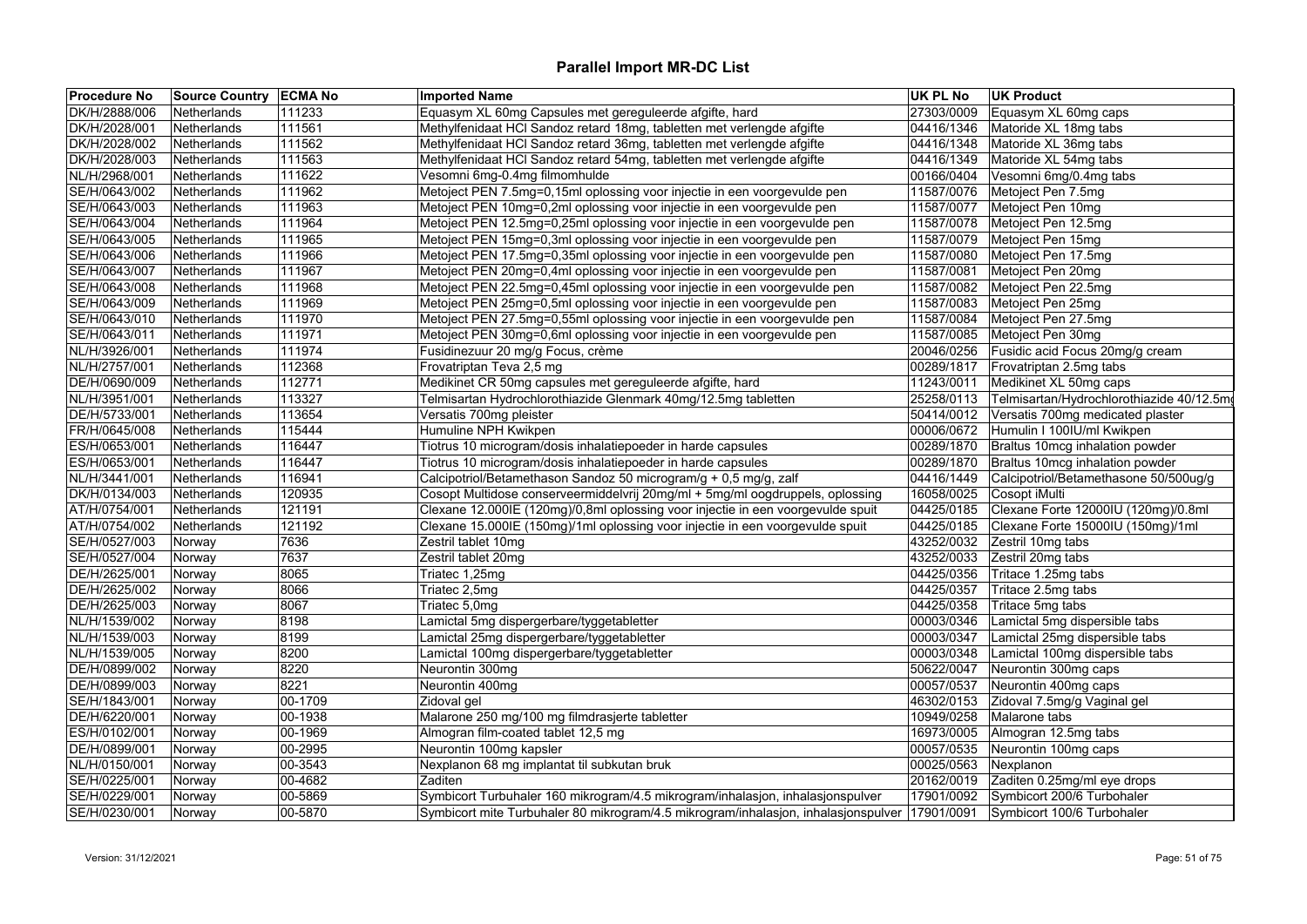| <b>Procedure No</b> | Source Country   ECMA No |          | <b>Imported Name</b>                                                                           | UK PL No   | UK Product                       |
|---------------------|--------------------------|----------|------------------------------------------------------------------------------------------------|------------|----------------------------------|
| SE/H/0406/003       | Norway                   | 00-6229  | Diovan 80mg filmdrasjerte tabletter                                                            | 00101/0600 | Diovan 80mg tabs                 |
| SE/H/0406/004       | Norway                   | 00-6230  | Diovan 160mg filmdrasjerte tabletter                                                           | 00101/0601 | Diovan 160mg tabs                |
| NL/H/1457/002       | Norway                   | 00-8059  | Cozaar 50mg tabletter filmdrasjerte                                                            | 00025/0324 | Cozaar 50mg tabs                 |
| DE/H/4019/002       | Norway                   | 00-8060  | Sandimmun Neoral 25mg myke kapsler                                                             | 00101/0387 | Neoral 25mg soft caps            |
| DE/H/4019/004       | Norway                   | 00-8061  | Sandimmun Neoral 100mg myke kapsler                                                            | 00101/0389 | Neoral 100mg soft caps           |
| DE/H/4019/005       | Norway                   | 00-8062  | Sandimmun Neoral 100mg/ml mikstur                                                              | 00101/0390 | Neoral 100mg/ml solution         |
| NL/H/3915/002       | Norway                   | 00-8097  | Durogesic 25 mikrogram/time depotplaster                                                       | 00242/0192 | Durogesic DTrans 25ug/hr         |
| NL/H/3915/003       | Norway                   | 00-8098  | Durogesic 50 mikrogram/time depotplaster                                                       | 00242/0193 | Durogesic DTrans 50ug/hr         |
| NL/H/3915/004       | Norway                   | 00-8099  | Durogesic 75 mikrogram/time depotplaster                                                       | 00242/0194 | Durogesic DTrans 75ug/hr         |
| NL/H/3915/005       | Norway                   | 00-8100  | Durogesic 100 mikrogram/time depotplaster                                                      | 00242/0195 | Durogesic DTrans 100ug/hr        |
| DE/H/5646/001       | Norway                   | 01-0454  | Caverject Dual 10 mikrogram/ 0,5 ml Pulver og væske til injeksjonsvæske, oppløsning 00057/0939 |            | Caverject DCS 10ug               |
| DE/H/5646/002       | Norway                   | 01-0455  | Caverject Dual 20 mikrogram/ 0,5 ml Pulver og væske til injeksjonsvæske, oppløsning 00057/0940 |            | Caverject DCS 20ug               |
| NL/H/0132/003       | Norway                   | 01-0815  | Remeron - S 15mg                                                                               | 00025/0546 | Zispin 15mg Soltab               |
| NL/H/0132/003       | Norway                   | 01-0816  | Remeron - S 30mg                                                                               | 00025/0547 | Zispin 30mg Soltab               |
| SE/H/0565/002       | Norway                   | 01-10079 | Diovan Comp 160 mg/12,5 mg filmdrasjerte tabletter                                             | 23860/0004 | Co-Diovan 160/12.5mg tabs        |
| SE/H/0565/003       | Norway                   | 01-10080 | Diovan Comp 160 mg/25 mg filmdrasjerte tabletter                                               | 23860/0005 | Co-Diovan 160/25mg tabs          |
| NL/H/0299/001       | Norway                   | 01-12293 | Spiriva 18 mikrogram inhalasjonspulver, hard kapsel                                            | 14598/0062 | Spiriva 18mcg inhalation powder  |
| SE/H/0249/001       | Norway                   | 01-2209  | Xalcom, 50 mikrogram/ml og 5 mg/ml, øyedråper, oppløsning                                      | 50622/0064 | Xalacom eye drops                |
| NL/H/0265/001       | Norway                   | 01-2232  | NuvaRing 0,120mg/0,015 mg per 24 timer, vaginalinnlegg                                         | 00025/0565 | NuvaRing                         |
| SE/H/0139/004       | Norway                   | 01-3747  | Detrusitol SR 4 mg depotkapsler, harde                                                         | 50622/0017 | Detrusitol XL 4mg caps           |
| DE/H/0299/001       | Norway                   | 01-4669  | Xyzal 5mg filmdrasjerte tabletter                                                              | 00039/0539 | Xyzal 5mg tabs                   |
| NL/H/1457/003       | Norway                   | 01-6335  | Cozaar 100mg tabletter filmdrasjerte                                                           | 00025/0416 | Cozaar 100mg tabs                |
| DK/H/0279/001       | Norway                   | 01-8069  | Daivobet 50 mikrogram/g + 0,5mg/g, salve                                                       | 05293/0003 | Dovobet ointment                 |
| SE/H/0229/002       | Norway                   | 02-1014  | Symbicort forte Turbuhaler 320 mikrogram/9 mikrogram/inhalasjon, inhalasjonspulver             | 17901/0200 | Symbicort 400/12 Turbohaler      |
| SE/H/0198/001       | Norway                   | 02-1061  | Celebra 100mg harde kapsler                                                                    | 50622/0011 | Celebrex 100mg caps              |
| SE/H/0198/002       | Norway                   | 02-1062  | Celebra 200mg harde kapsler                                                                    | 50622/0012 | Celebrex 200mg caps              |
| SE/H/0147/001       | Norway                   | 02-1079  | Cerazette 75 mikrogram filmdrasjerte tabletter                                                 | 00025/0562 | Cerazette 75mcg tabs             |
| DE/H/6007/001       | Norway                   | 02-1221  | Concerta 18mg depottabletter.                                                                  | 00242/0372 | Concerta XL 18mg tabs            |
| DE/H/6007/002       | Norway                   | 02-1222  | Concerta 36mg depottabletter.                                                                  | 00242/0373 | Concerta XL 36mg tabs            |
| DE/H/6007/003       | Norway                   | 02-1223  | Concerta 54mg depottabletter.                                                                  |            | 00242/0374 Concerta XL 54mg tabs |
| SE/H/0304/001       | Norway                   | 02-1382  | Avodart 0.5mg                                                                                  | 19494/0006 | Avodart 0.5mg soft caps          |
| NL/H/0156/001       | Norway                   | 02-1435  | Seroquel 25mg filmdrasjerte tabletter                                                          |            | 50827/0002 Seroquel 25mg tabs    |
| NL/H/0156/002       | Norway                   | 02-1436  | Seroquel 100mg filmdrasjerte tabletter                                                         | 50827/0003 | Seroquel 100mg tabs              |
| NL/H/0156/003       | Norway                   | 02-1438  | Seroquel 200mg filmdrasjerte tabletter                                                         | 50827/0004 | Seroquel 200mg tabs              |
| NL/H/0156/007       | Norway                   | 02-1439  | Seroquel 300mg filmdrasjerte tabletter                                                         |            | 50827/0005 Seroquel 300mg tabs   |
| DE/H/0396/001       | Norway                   | 02-1512  | Ezetrol 10mg tabletter                                                                         | 00025/0609 | Ezetrol 10mg tabs                |
| DE/H/0384/001       | Norway                   | 02-1565  | Olmetec 10mg tabletter, filmdrasjerte                                                          | 08265/0015 | Olmetec 10mg tabs                |
| DE/H/5854/001       | Norway                   | 02-1566  | Solaraze gel 3%                                                                                | 16973/0012 | Solaraze 3% gel                  |
| DE/H/0384/002       | Norway                   | 02-1567  | Olmetec 20mg tabletter, filmdrasjerte                                                          | 08265/0016 | Olmetec 20mg tabs                |
| DE/H/0384/003       | Norway                   | 02-1568  | Olmetec 40mg tabletter, filmdrasjerte                                                          | 08265/0017 | Olmetec 40mg tabs                |
| NL/H/0566/004       | Norway                   | 03-1911  | Seroxat, film-coated tablet, 10mg                                                              | 10592/0218 | Seroxat 10mg tabs                |
| SE/H/0406/005       | Norway                   | 04-2470  | Diovan 40mg filmdrasjerte tabletter                                                            | 00101/0599 | Diovan 40mg tabs                 |
| NL/H/0487/001       | Norway                   | 04-2481  | Vesicare 5mg                                                                                   | 00166/0197 | Vesicare 5mg tabs                |
| NL/H/0487/002       | Norway                   | 04-2482  | Vesicare 10mg                                                                                  | 00166/0198 | Vesicare 10mg tabs               |
| FI/H/0313/001       | Norway                   | 04-2635  | Nebido 1000mg/4ml injeksjonsvæske oppløsning                                                   | 00010/0549 | Nebido 1000mg/4ml inj            |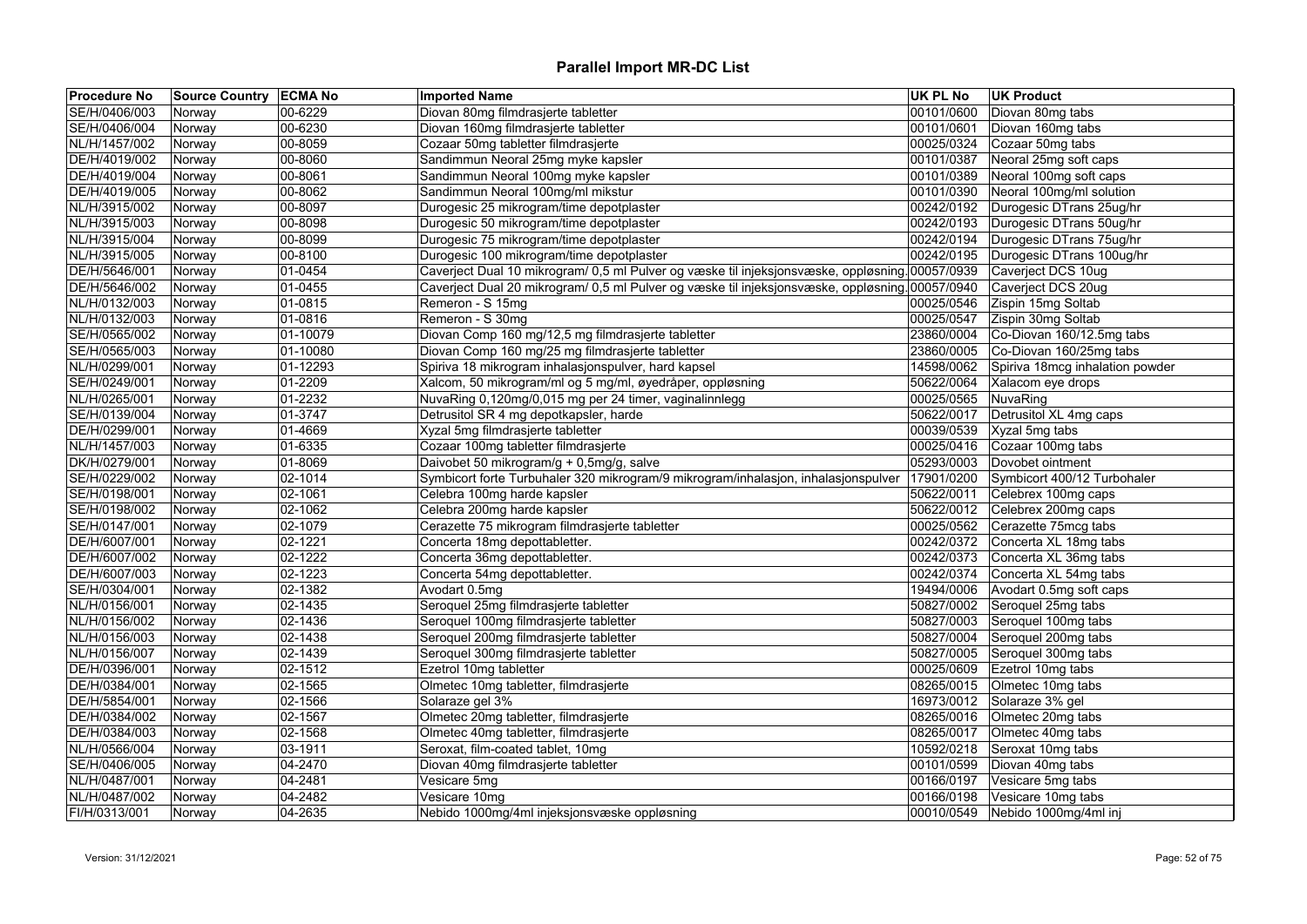| <b>Procedure No</b> | Source Country   ECMA No |         | <b>Imported Name</b>                                         | <b>UK PL No</b> | <b>UK Product</b>                                  |
|---------------------|--------------------------|---------|--------------------------------------------------------------|-----------------|----------------------------------------------------|
| DE/H/0496/002       | Norway                   | 04-2656 | Inegy 10mg/20mg tablet                                       | 00025/0610      | Inegy 10mg/20mg tabs                               |
| DE/H/0496/003       | Norway                   | 04-2657 | Inegy 10mg/40mg tablet                                       | 00025/0611      | Inegy 10mg/40mg tabs                               |
| NL/H/3915/001       | Norway                   | 04-2767 | Durogesic 12 mikrogram/time depotplaster                     | 00242/0409      | Durogesic DTrans 12ug/hr                           |
| SE/H/1861/001       | Norway                   | 04-2871 | Alvesco 80mikrog/dose                                        | 52811/0007      | Alvesco 80 inhaler                                 |
| SE/H/1861/002       | Norway                   | 04-2872 | Alvesco 160mikrog/dose                                       | 52811/0008      | Alvesco 160 inhaler                                |
| DK/H/0718/001       | Norway                   | 04-3090 | Norspan 5 mikrog/time depotplaster                           | 16950/0136      | BuTrans 5mcg/h patch                               |
| DK/H/0718/002       | Norway                   | 04-3091 | Norspan 10 mikrog/time depotplaster                          | 16950/0137      | BuTrans 10mcg/h patch                              |
| DK/H/0718/003       | Norway                   | 04-3092 | Norspan 20 mikrog/time depotplaster                          | 16950/0138      | BuTrans 20mcg/h patch                              |
| FI/H/0981/001       | Norway                   | 05-3429 | Tobrasone 3 mg/ml / 1 mg/ml, øyedråper, suspensjon           | 00101/1007      | Tobradex eye drops                                 |
| DE/H/0523/001       | Norway                   | 05-3517 | Olmetec Comp 20mg/12,5mg tabletter, filmdrasjerte            | 08265/0022      | Olmetec Plus 20mg/12.5mg tabs                      |
| DE/H/0523/002       | Norway                   | 05-3518 | Olmetec Comp 20mg/25mg tabletter, filmdrasjerte              | 08265/0023      | Olmetec Plus 20mg/25mg tabs                        |
| DK/H/3023/001       | Norway                   | 05-3535 | Combigan eye drops, solution 2 mg/ml/5 mg/ml                 | 41443/0006      | Combigan eye drops                                 |
| NL/H/1458/002       | Norway                   | 05-3601 | Cozaar Comp 100mg/12.5mg                                     | 00025/0473      | Cozaar Comp 100mg/12.5mg                           |
| SE/H/0406/006       | Norway                   | 05-3646 | Diovan 320mg filmdrasjerte tabletter                         | 00101/0726      | Diovan 320mg tabs                                  |
| DK/H/2888/001       | Norway                   | 05-3711 | Equasym Depot 10mg                                           | 27303/0004      | Equasym XL 10mg caps                               |
| DK/H/2888/002       | Norway                   | 05-3712 | Equasym Depot 20mg                                           | 27303/0005      | Equasym XL 20mg caps                               |
| DK/H/2888/003       | Norway                   | 05-3713 | Equasym Depot 30mg                                           | 27303/0006      | Equasym XL 30mg caps                               |
| SE/H/0571/001       | Norway                   | 05-3864 | Tostran 2% gel                                               | 16508/0025      | Tostran 2% gel                                     |
| NL/H/0732/001       | Norway                   | 06-3932 | Mezavant 1200mg entero-og depottabletter                     | 08081/0040      | Mezavant XL 1200mg tabs                            |
| SE/H/0481/002       | Norway                   | 06-4022 | Fosrenol 500 mg tyggetabletter                               | 08081/0042      | Fosrenol 500mg tabs                                |
| SE/H/0481/003       | Norway                   | 06-4023 | Fosrenol 750 mg tyggetabletter                               | 08081/0043      | Fosrenol 750mg tabs                                |
| SE/H/0481/004       | Norway                   | 06-4024 | Fosrenol 1000mg tyggetabletter                               | 08081/0044      | Fosrenol 1000mg tabs                               |
| DE/H/0690/001       | Norway                   | 06-4110 | Medikinet 5mg tabletter                                      | 11243/0002      | Medikinet 5mg tabs                                 |
| DE/H/0690/002       | Norway                   | 06-4117 | Medikinet 10mg tabletter                                     | 11243/0003      | Medikinet 10mg tabs                                |
| DE/H/0690/003       | Norway                   | 06-4118 | Medikinet 20mg tabletter                                     |                 | 11243/0004 Medikinet 20mg tabs                     |
| DE/H/0690/004       | Norway                   | 06-4119 | Medikinet 10 mg kapsler med modifisert frisetting, harde     | 11243/0005      | Medikinet XL 10mg caps                             |
| DE/H/0690/005       | Norway                   | 06-4120 | Medikinet 20 mg kapsler med modifisert frisetting, harde     | 11243/0006      | Medikinet XL 20mg caps                             |
| DE/H/0690/006       | Norway                   | 06-4121 | Medikinet 30 mg kapsler med modifisert frisetting, harde     | 11243/0007      | Medikinet XL 30mg caps                             |
| DE/H/0690/007       | Norway                   | 06-4122 | Medikinet 40 mg kapsler med modifisert frisetting, harde     | 11243/0008      | Medikinet XL 40mg caps                             |
| NL/H/0718/001       | Norway                   | 06-4361 | Spiriva 2,5 mikrogram inhalasjonsvaeske, opplosning          |                 | 14598/0084 Spiriva Respimat                        |
| DE/H/1147/001       | Norway                   | 07-5004 | Fentanyl Sandoz transdermal patch 12 micrograms/hr           |                 | 04416/0844   Mezolar Matrix transd patch 12ug/hr   |
| DE/H/1147/002       | Norway                   | 07-5005 | Fentanyl Sandoz transdermal patch 25 micrograms/hr           | 04416/0845      | Mezolar Matrix transd patch 25ug/hr                |
| DE/H/1147/003       | Norway                   | 07-5006 | Fentanyl Sandoz transdermal patch 37.5 micrograms/hr         |                 | 04416/0846   Mezolar Matrix transd patch 37.5ug/hr |
| DE/H/1147/004       | Norway                   | 07-5007 | Fentanyl Sandoz transdermal patch 50 micrograms/hr           | 04416/0847      | Mezolar Matrix transd patch 50ug/hr                |
| DE/H/1147/005       | Norway                   | 07-5008 | Fentanyl Sandoz transdermal patch 75 micrograms/hr           | 04416/0848      | Mezolar Matrix transd patch 75ug/hr                |
| DE/H/1147/006       | Norway                   | 07-5009 | Fentanyl Sandoz transdermal patch 100 micrograms/hr          | 04416/0849      | Mezolar Matrix transd patch 100ug/hr               |
| DK/H/0279/002       | Norway                   | 07-5054 | Daivobet 50 mikrogram/g +0,5 mg/g Gel                        | 05293/0005      | Dovobet gel                                        |
| SE/H/0643/001       | Norway                   | 07-5206 | Metex solution for injection 50mg/ml                         | 11587/0046      | Metoject 50mg/ml soln for inj                      |
| NL/H/0156/008       | Norway                   | 07-5214 | Seroquel Depot 50mg depottabletter                           | 50827/0006      | Seroquel XL 50mg tabs                              |
| NL/H/0156/009       | Norway                   | 07-5215 | Seroquel Depot 200mg depottabletter                          | 50827/0008      | Seroquel XL 200mg tabs                             |
| NL/H/0156/010       | Norway                   | 07-5216 | Seroquel Depot 300mg depottabletter                          | 50827/0009      | Seroquel XL 300mg tabs                             |
| NL/H/0156/011       | Norway                   | 07-5217 | Seroquel Depot 400mg depottabletter                          | 50827/0010      | Seroquel XL 400mg tabs                             |
| DE/H/0873/001       | Norway                   | 07-5330 | Inuxair pressurised inhalation, solution 100 mikrog/6 mikrog | 08829/0157      | Formodual 100/6 micrograms inhaler                 |
| DK/H/1405/001       | Norway                   | 07-5440 | Xamiol 50 mikrogram/g + 0.5 mg/g gel                         | 05293/0006      | Xamiol gel                                         |
| DE/H/6007/004       | Norway                   | 08-5646 | Concerta 27mg depottabletter.                                | 00242/0400      | Concerta XL 27mg tabs                              |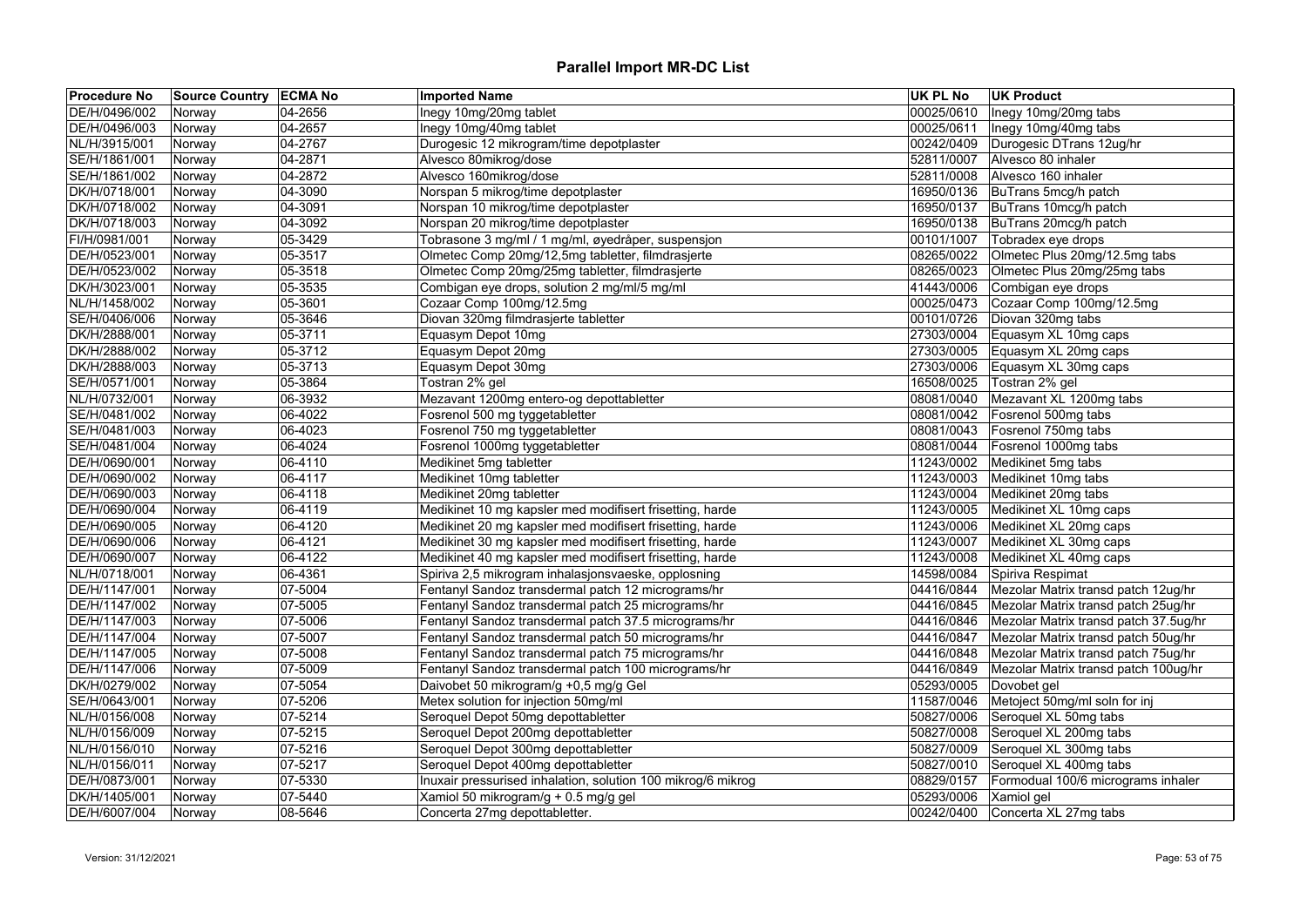| <b>Procedure No</b> | Source Country   ECMA No |         | <b>Imported Name</b>                                                  | <b>UK PL No</b> | <b>UK Product</b>                     |
|---------------------|--------------------------|---------|-----------------------------------------------------------------------|-----------------|---------------------------------------|
| DK/H/1490/001       | Norway                   | 08-5688 | Lerkanidipin Actavis 10 mg                                            | 00142/1154      | Lercanidipine hydrochloride 10mg tabs |
| DK/H/1490/002       | Norway                   | 08-5689 | Lerkanidipin Actavis 20 mg                                            | 00142/1155      | Lercanidipine hydrochloride 20mg tabs |
| FR/H/0228/001       | Norway                   | 08-5745 | Duraphat 5mg/g                                                        | 00049/0050      | Duraphat 5000ppm fluoride toothpaste  |
| NL/H/0156/012       | Norway                   | 08-5880 | Seroquel Depot 150mg depottabletter                                   | 50827/0007      | Seroquel XL 150mg tabs                |
| DE/H/1612/003       | Norway                   | 08-5980 | Targiniq 40mg/20mg                                                    | 16950/0161      | Targinact 40mg/20mg tabs              |
| DE/H/1612/004       | Norway                   | 08-5981 | Targiniq 5mg/2.5mg                                                    | 16950/0162      | Targinact 5mg/2.5mg tabs              |
| NL/H/0343/004       | Norway                   | 08-6072 | Crestor 5 mg filmdrasjerte tabletter                                  | 17901/0243      | Crestor 5mg tabs                      |
| NL/H/0343/001       | Norway                   | 08-6073 | Crestor 10 mg filmdrasjerte tabletter                                 | 17901/0201      | Crestor 10mg tabs                     |
| NL/H/0343/002       | Norway                   | 08-6074 | Crestor 20 mg filmdrasjerte tabletter                                 | 17901/0202      | Crestor 20mg tabs                     |
| DE/H/1612/001       | Norway                   | 08-6097 | Targiniq 10mg/5mg                                                     | 16950/0157      | Targinact 10mg/5mg tabs               |
| DE/H/1612/002       | Norway                   | 08-6098 | Targiniq 20mg/10mg                                                    | 16950/0158      | Targinact 20mg/10mg tabs              |
| DE/H/2251/001       | Norway                   | 08-6438 | Duodart 0,5mg/0,4mg harde kapsler                                     | 19494/0046      | Combodart 0.5mg/0.4mg caps            |
| DK/H/1377/001       | Norway                   | 09-6715 | Toctino 10mg kapsler myke                                             |                 | 19494//0223 Toctino 10mg soft caps    |
| DK/H/1377/002       | Norway                   | 09-6716 | Toctino 30mg kapsler myke                                             |                 | 19494//0253 Toctino 30mg soft caps    |
| DE/H/2020/004       | Norway                   | 09-6806 | Palexia depot 50mg                                                    | 21727/0041      | Palexia SR 50mg tabs                  |
| DE/H/2020/005       | Norway                   | 09-6807 | Palexia depot 100mg                                                   | 21727/0042      | Palexia SR 100mg tabs                 |
| DE/H/2020/006       | Norway                   | 09-6808 | Palexia depot 150mg                                                   | 50414/0016      | Palexia SR 150mg tabs                 |
| DE/H/2020/007       | Norway                   | 09-6809 | Palexia depot 200mg                                                   | 50414/0017      | Palexia SR 200mg tabs                 |
| DE/H/2020/008       | Norway                   | 09-6810 | Palexia depot 250mg                                                   | 50414/0018      | Palexia SR 250mg tabs                 |
| DE/H/5683/001       | Norway                   | 09-7087 | Budenofalk gastro-resistant granules 9mg                              | 08637/0020      | Budenofalk 9mg granules               |
| NL/H/1848/001       | Norway                   | 09-7130 | Vimovo 500mg /20mg Tabletter                                          | 17901/0263      | Vimovo 500mg/20mg tabs                |
| SE/H/0908/001       | Norway                   | 09-7184 | Jext 150 mikrogram injeksjonsvæske, oppløsning i ferdigfylt penn      | 10085/0052      | Jext 150mcg Pen                       |
| SE/H/0908/002       | Norway                   | 09-7185 | Jext 300 mikrogram injeksjonsvæske, oppløsning i ferdigfylt penn      | 10085/0053      | Jext 300mcg Pen                       |
| DK/H/2871/001       | Norway                   | 09-7276 | Picoprep                                                              | 03194/0014      | Picolax                               |
| SE/H/1921/001       | Norway                   | 10-7474 | Flutiform, inhalationaerosol, suspension, 50mikrog/5mikrog            | 16950/0167      | Flutiform 50mcg/5mcg inhaler          |
| SE/H/1921/002       | Norway                   | 10-7475 | Flutiform, inhalationaerosol, suspension, 125mikrog/5mikrog           | 16950/0168      | Flutiform 125mcg/5mcg inhaler         |
| SE/H/1921/003       | Norway                   | 10-7476 | Flutiform, inhalationaerosol, suspension, 250mikrog/10mikrog          | 16950/0169      | Flutiform 250mcg/10mcg inhaler        |
| DE/H/5733/001       | Norway                   | 10-7564 | Versatis 700mg medisinert plaster                                     | 50414/0012      | Versatis 700mg medicated plaster      |
| DE/H/0690/008       | Norway                   | 10-7785 | Medikinet 5 mg kapsler med modifisert frisetting, harde               | 11243/0010      | Medikinet XL 5mg caps                 |
| NL/H/0144/002       | Norway                   | 10-8010 | Maxalt 10mg                                                           | 00025/0370      | Maxalt 10mg tabs                      |
| NL/H/0144/004       | Norway                   | 10-8012 | Maxalt Rapitab 10mg                                                   | 00025/0372      | Maxalt Melt 10mg                      |
| DK/H/2028/001       | Norway                   | 10-8123 | Methylphenidate Sandoz 18mg depottabletter                            | 04416/1346      | Matoride XL 18mg tabs                 |
| DK/H/2028/002       | Norway                   | 10-8124 | Methylphenidate Sandoz 36mg depottabletter                            | 04416/1348      | Matoride XL 36mg tabs                 |
| DK/H/2028/003       | Norway                   | 10-8125 | Methylphenidate Sandoz 54mg depottabletter                            | 04416/1349      | Matoride XL 54mg tabs                 |
| SE/H/1074/001       | Norway                   | 11-8201 | Latanoprost/Timolol Pfizer øyedråper, oppløsning 50 mikrog/ml/5 mg/ml | 00057/1322      | Latanoprost/Timolol Pfizer 50+5 ug/ml |
| FR/H/0499/001       | Norway                   | 11-8494 | Monoprost 50 mikrogram/ml, øyedråper, oppløsning i endosebeholder     | 20162/0015      | Monopost 50mcg/ml eye drops SDU       |
| NL/H/4511/001       | Norway                   | 11-8645 | Xifaxan film-coated tablet 550mg                                      | 20011/0020      | Targaxan 550mg tabs                   |
| DE/H/3355/001       | Norway                   | 11-8686 | Dymista Nesespray, suspensjon 137 mikrogram / 50 mikrogram per spray  | 15142/0258      | Dymista Nasal Spray                   |
| NL/H/4539/001       | Norway                   | 11-8809 | Sativex Munnspray                                                     | 18024/0009      | Sativex Oromucosal Spray              |
| SE/H/0643/002       | Norway                   | 12-9071 | Metex 7,5mg injeksjonsvaeske, opplosning i ferdigfylt penn            | 11587/0076      | Metoject Pen 7.5mg                    |
| SE/H/0643/003       | Norway                   | 12-9072 | Metex 10mg injeksjonsvaeske, opplosning i ferdigfylt penn             | 11587/0077      | Metoject Pen 10mg                     |
| SE/H/0643/004       | Norway                   | 12-9073 | Metex 12.5mg injeksjonsvaeske, opplosning i ferdigfylt penn           | 11587/0078      | Metoject Pen 12.5mg                   |
| SE/H/0643/005       | Norway                   | 12-9074 | Metex 15mg injeksjonsvaeske, opplosning i ferdigfylt penn             | 11587/0079      | Metoject Pen 15mg                     |
| SE/H/0643/006       | Norway                   | 12-9075 | Metex 17.5mg injeksjonsvaeske, opplosning i ferdigfylt penn           | 11587/0080      | Metoject Pen 17.5mg                   |
| SE/H/0643/007       | Norway                   | 12-9076 | Metex 20mg injeksjonsvaeske, opplosning i ferdigfylt penn             | 11587/0081      | Metoject Pen 20mg                     |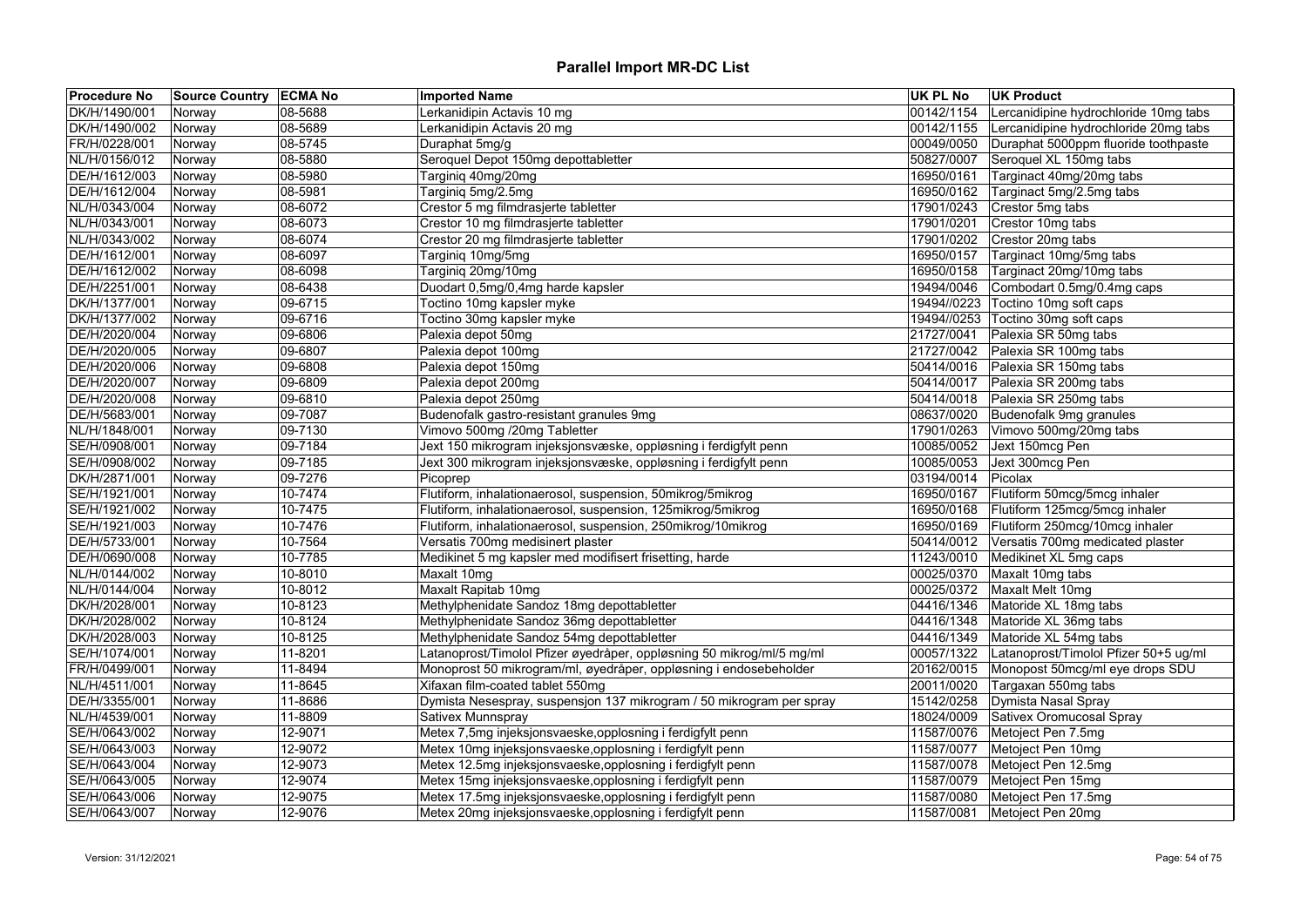| <b>Procedure No</b> | Source Country ECMA No |          | <b>Imported Name</b>                                                            | <b>UK PL No</b> | <b>UK Product</b>                   |
|---------------------|------------------------|----------|---------------------------------------------------------------------------------|-----------------|-------------------------------------|
| SE/H/0643/008       | Norway                 | 12-9077  | Metex 22.5mg injeksjonsvaeske, opplosning i ferdigfylt penn                     | 11587/0082      | Metoject Pen 22.5mg                 |
| SE/H/0643/009       | Norway                 | 12-9078  | Metex 25mg injeksjonsvaeske, opplosning i ferdigfylt penn                       | 11587/0083      | Metoject Pen 25mg                   |
| SE/H/0643/011       | Norway                 | 12-9080  | Metex 30mg injeksjonsvaeske, opplosning i ferdigfylt penn                       | 11587/0085      | Metoject Pen 30mg                   |
| NL/H/2498/001       | Norway                 | 12-9096  | Striverdi solution for inhalation 2,5 microg                                    | 14598/0093      | Striverdi Respimat                  |
| DE/H/0690/009       | Norway                 | 12-9267  | Medikinet 50mg kapsler med modifisert frisetting, harde                         | 11243/0011      | Medikinet XL 50mg caps              |
| DE/H/0690/010       | Norway                 | 12-9268  | Medikinet 60 mg kapsler med modifisert frisetting, harde                        | 11243/0012      | Medikinet XL 60mg caps              |
| SE/H/1428/001       | Norway                 | 14-10067 | Soolantra cream 10mg/g                                                          | 10949/0063      | Soolantra 10mg/g cream              |
| DK/H/0134/003       | Norway                 | 17-11651 | Cosopt sine 20mg/ml + 5mg/ml øyedråper, oppløsning                              | 16058/0025      | Cosopt iMulti                       |
| AT/H/0754/002       | Norway                 | 17-11775 | Klexane 15 000IU (150mg)/1ml injeksjonsvæske, oppløsning i ferdigfylt sprøyte   | 04425/0185      | Clexane Forte 15000IU (150mg)/1ml   |
| IE/H/0165/002       | Norway                 | 94-1701  | Prograf capsule, hard, 1mg                                                      | 00166/0203      | Prograf 1mg hard caps               |
| SE/H/1041/002       | Norway                 | 94-1771  | Valtrex 500mg film coated tablets                                               | 00003/0352      | Valtrex 500mg tabs                  |
| DE/H/4019/003       | Norway                 | 95-2610  | Sandimmun Neoral 50mg myke kapsler                                              | 00101/0388      | Neoral 50mg soft caps               |
| NL/H/1458/001       | Norway                 | 96-1305  | Cozaar Comp 50mg/12.5mg                                                         | 00025/0338      | Cozaar Comp 50mg/12.5mg             |
| NL/H/1539/004       | Norway                 | 96-1876  | Lamictal 50mg dispergerbare/tyggetabletter                                      | 00003/0368      | Lamictal 50mg dispersible tabs      |
| DE/H/0109/003       | Norway                 | 96-3034  | Lipitor 40mg                                                                    | 50622/0041      | Lipitor 40mg tabs                   |
| SE/H/1821/001       | Norway                 | 96-3298  | Nasonex 50 mikrogram/dose nesespray, suspensjon                                 | 00025/0587      | Nasonex 50ug/actuation nasal spray  |
| NL/H/1457/001       | Norway                 | 97-2003  | Cozaar 12.5mg tabletter filmdrasjerte                                           | 00025/0515      | Cozaar 12.5mg tabs                  |
| SE/H/0565/001       | Norway                 | 97-2716  | Diovan Comp 80 mg/12,5 mg filmdrasjerte tabletter                               | 23860/0003      | Co-Diovan 80/12.5mg tabs            |
| SE/H/1041/001       | Norway                 | 97-2744  | Valtrex 250mg film coated tablets                                               | 00003/0371      | Valtrex 250mg tabs                  |
| IE/H/0165/001       | Norway                 | 97-3113  | Prograf capsule, hard, 0.5mg                                                    | 00166/0206      | Prograf 0.5mg hard caps             |
| SE/H/0110/007       | Norway                 | 98-3715  | Topimax 15mg kapsler                                                            | 00242/0348      | Topamax Sprinkle 15mg caps          |
| SE/H/0110/008       | Norway                 | 98-3716  | Topimax 25mg kapsler                                                            | 00242/0349      | Topamax Sprinkle 25mg caps          |
| NL/H/1458/003       | Norway                 | 98-5073  | Cozaar Comp Forte 100mg/25mg                                                    | 00025/0374      | Cozaar Comp 100mg/25mg              |
| AT/H/0754/001       | Norway                 | 99-3240  | Klexane 12 000IU (120mg)/0,8ml injeksjonsvæske, oppløsning i ferdigfylt sprøyte | 04425/0185      | Clexane Forte 12000IU (120mg)/0.8ml |
| FR/H/0416/002       | Poland                 | 0900     | Ciprobay 500                                                                    | 00010/0147      | Ciproxin 500mg tabs                 |
| DE/H/4019/002       | Poland                 | 3366     | Sandimmun Neoral 25mg kapsułki miękkie                                          | 00101/0387      | Neoral 25mg soft caps               |
| DE/H/4019/003       | Poland                 | 3367     | Sandimmun Neoral 50mg kapsułki miękkie                                          | 00101/0388      | Neoral 50mg soft caps               |
| DE/H/4019/004       | Poland                 | 3368     | Sandimmun Neoral 100mg kapsułki miękkie                                         | 00101/0389      | Neoral 100mg soft caps              |
| DE/H/4019/005       | Poland                 | 3369     | Sandimmun Neoral 10mg roztwór doustny                                           | 00101/0390      | Neoral 100mg/ml solution            |
| DE/H/4019/001       | Poland                 | 4061     | Sandimmun Neoral 10mg kapsułki miękkie                                          | 00101/0483      | Neoral 10mg soft caps               |
| PT/H/2363/001       | Poland                 | 4193     | Augmentin (400mg+57mg)/5ml, proszek do sporządzania zawiesiny doustnej          | 10592/0070      | Augmentin Duo 400/57                |
| NL/H/1458/001       | Poland                 | 4336     | Hyzaar 50mg/12.5mg tabletki powlekane                                           | 00025/0338      | Cozaar Comp 50mg/12.5mg             |
| IE/H/0165/002       | Poland                 | 4472     | Prograf 1mg kapsulki twarde                                                     | 00166/0203      | Prograf 1mg hard caps               |
| IE/H/0165/003       | Poland                 | 4473     | Prograf 5mg kapsulki twarde                                                     | 00166/0204      | Prograf 5mg hard caps               |
| NL/H/1732/003       | Poland                 | 7532     | Zoloft 100mg Tabletki powlekane                                                 | 00057/0309      | Lustral 100mg tabs                  |
| AT/H/0904/001       | Poland                 | 7567     | Arimidex 1mg Tabletki powlekane                                                 | 17901/0002      | Arimidex 1mg tabs                   |
| SE/H/0110/001       | Poland                 | 7588     | Topamax 25mg tabletki powlekane                                                 | 00242/0301      | Topamax 25mg tabs                   |
| SE/H/0110/002       | Poland                 | 7589     | Topamax 50mg tabletki powlekane                                                 | 00242/0302      | Topamax 50mg tabs                   |
| SE/H/0110/003       | Poland                 | 7590     | Topamax 100mg tabletki powlekane                                                | 00242/0303      | Topamax 100mg tabs                  |
| SE/H/0110/004       | Poland                 | 7591     | Topamax 200mg tabletki powlekane                                                | 00242/0304      | Topamax 200mg tabs                  |
| SE/H/1821/001       | Poland                 | 7619     | Nasonex, 50 mikrogramów/dawkę, aerozol do nosa, zawiesina                       | 00025/0587      | Nasonex 50ug/actuation nasal spray  |
| NL/H/3915/002       | Poland                 | 7654     | Durogesic 25 ug/h, system transdermalny, plaster                                | 00242/0192      | Durogesic DTrans 25ug/hr            |
| NL/H/3915/003       | Poland                 | 7655     | Durogesic 50 ug/h, system transdermalny, plaster                                | 00242/0193      | Durogesic DTrans 50ug/hr            |
| NL/H/3915/004       | Poland                 | 7656     | Durogesic 75 ug/h, system transdermalny, plaster                                | 00242/0194      | Durogesic DTrans 75ug/hr            |
| NL/H/3915/005       | Poland                 | 7657     | Durogesic 100 ug/h, system transdermalny, plaster                               | 00242/0195      | Durogesic DTrans 100ug/hr           |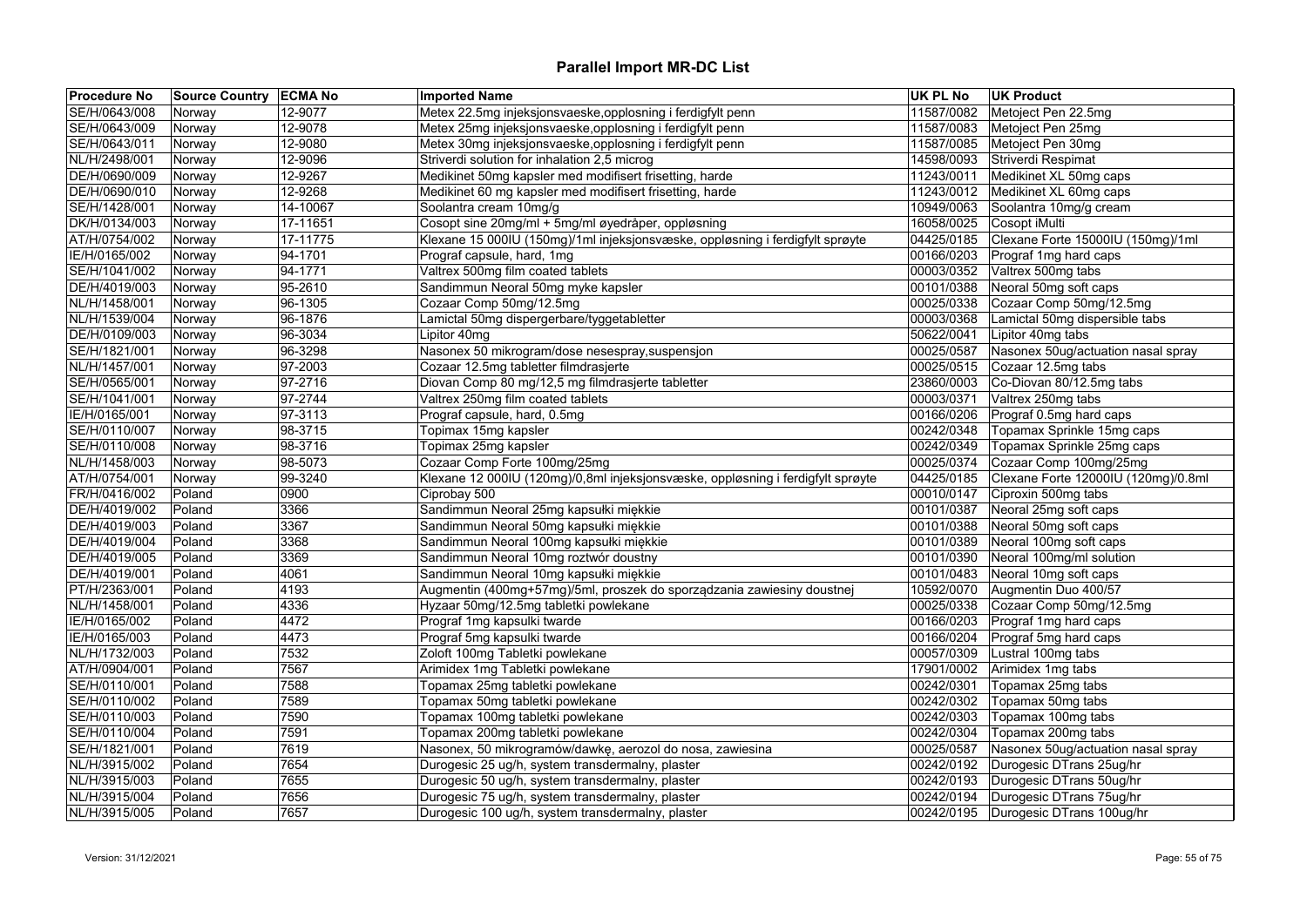| <b>Procedure No</b> | Source Country ECMA No |       | <b>Imported Name</b>                                                         | <b>UK PL No</b> | <b>UK Product</b>                              |
|---------------------|------------------------|-------|------------------------------------------------------------------------------|-----------------|------------------------------------------------|
| AT/H/0751/003       | Poland                 | 7748  | Clexane 6000 jm (60 mg)/0,6 ml roztwór do wstrzykiwań w ampułko-strzykawkach | 04425/0187      | Clexane Syringes 6000IU (60mg)/0.6ml           |
| AT/H/0751/005       | Poland                 | 7749  | Clexane 10000 jm (100 mg)/1 ml roztwór do wstrzykiwań w ampułko-strzykawkach | 04425/0187      | Clexane Syringes 10000IU (100mg)/1ml           |
| AT/H/0751/004       | Poland                 | 7750  | Clexane 8000 jm (80 mg)/0,8 ml roztwór do wstrzykiwań w ampułko-strzykawkach | 04425/0187      | Clexane Syringes 8000IU (80mg)/0.8ml           |
| DE/H/0109/002       | Poland                 | 7847  | Sortis 20mg tabletki powlekane                                               | 50622/0039      | Lipitor 20mg tabs                              |
| DE/H/0109/003       | Poland                 | 7848  | Sortis 40 tabletki powlekane                                                 | 50622/0041      | Lipitor 40mg tabs                              |
| SE/H/0110/007       | Poland                 | 8615  | Topamax 15 mg kapsulki                                                       | 00242/0348      | Topamax Sprinkle 15mg caps                     |
| SE/H/0110/008       | Poland                 | 8616  | Topamax 25 mg kapsulki                                                       | 00242/0349      | Topamax Sprinkle 25mg caps                     |
| FI/H/0104/003       | Poland                 | 8780  | Singulair 4                                                                  |                 | 00025/0412 Singulair Paediatric 4mg tabs       |
| AT/H/0754/001       | Poland                 | 8914  | Clexane Forte 120mg/0.8ml                                                    |                 | 04425/0185 Clexane Forte 12000IU (120mg)/0.8ml |
| AT/H/0754/002       | Poland                 | 8915  | Clexane Forte 150mg/1ml                                                      | 04425/0185      | Clexane Forte 15000IU (150mg)/1ml              |
| SE/H/0406/003       | Poland                 | 9291  | Diovan 80mg tabletki powlekane                                               | 00101/0600      | Diovan 80mg tabs                               |
| SE/H/0406/004       | Poland                 | 9292  | Diovan 160mg tabletki powlekane                                              | 00101/0601      | Diovan 160mg tabs                              |
| NL/H/1458/003       | Poland                 | 9705  | Hyzaar Forte 100mg/25mg tabletki powlekanych                                 | 00025/0374      | Cozaar Comp 100mg/25mg                         |
| NL/H/1457/001       | Poland                 | 9978  | Cozaar 12.5mg tabletki powlekane                                             | 00025/0515      | Cozaar 12.5mg tabs                             |
| DE/H/0109/004       | Poland                 | 10188 | SORTIS 80, 80 mg, tabletki powlekane                                         | 50622/0043      | Lipitor 80mg tabs                              |
| DE/H/2184/015       | Poland                 | 10580 | Rispolept Consta 50mg                                                        | 00242/0377      | Risperdal Consta 50mg                          |
| DE/H/2184/014       | Poland                 | 10581 | Rispolept Consta 37.5mg                                                      | 00242/0376      | Risperdal Consta 37.5mg                        |
| DE/H/2184/013       | Poland                 | 10582 | Rispolept Consta 25mg                                                        | 00242/0375      | Risperdal Consta 25mg                          |
| SE/H/0565/003       | Poland                 | 10629 | Co-Diovan 160 mg + 25 mg tabletki powlekane                                  |                 | 23860/0005 Co-Diovan 160/25mg tabs             |
| NL/H/1457/003       | Poland                 | 10734 | Cozaar 100mg tabletki powlekane                                              | 00025/0416      | Cozaar 100mg tabs                              |
| SE/H/0304/001       | Poland                 | 11165 | Avodart 0.5mg                                                                | 19494/0006      | Avodart 0.5mg soft caps                        |
| SE/H/1861/001       | Poland                 | 11230 | Alvesco 80mikrog/dose                                                        | 52811/0007      | Alvesco 80 inhaler                             |
| SE/H/1861/002       | Poland                 | 11231 | Alvesco 160mikrog/dose                                                       | 52811/0008      | Alvesco 160 inhaler                            |
| NL/H/0487/001       | Poland                 | 11371 | Vesicare 5mg                                                                 | 00166/0197      | Vesicare 5mg tabs                              |
| NL/H/0487/002       | Poland                 | 11372 | Vesicare 10mg                                                                | 00166/0198      | Vesicare 10mg tabs                             |
| DE/H/0396/001       | Poland                 | 11476 | Ezetrol 10mg tabletki                                                        | 00025/0609      | Ezetrol 10mg tabs                              |
| IE/H/0165/001       | Poland                 | 11487 | Prograf 0.5mg kapsulki twarde                                                | 00166/0206      | Prograf 0.5mg hard caps                        |
| FI/H/0313/001       | Poland                 | 11740 | Nebido 1000mg/4ml roztwór do wstrzykiwań                                     | 00010/0549      | Nebido 1000mg/4ml inj                          |
| FR/H/0265/003       | Poland                 | 11772 | Prestarium 10mg tabletki powlekane                                           | 05815/0037      | Coversyl Arginine 10mg tabs                    |
| FR/H/0265/002       | Poland                 | 11797 | Prestarium 5mg tabletki powlekane                                            | 05815/0036      | Coversyl Arginine 5mg tabs                     |
| DE/H/0299/001       | Poland                 | 11895 | Xyzal, 5mg, tabletki powlekane                                               | 00039/0539      | Xyzal 5mg tabs                                 |
| FR/H/0272/003       | Poland                 | 12063 | Noax Uno 300mg tabletki o przedłużonym uwalnianiu                            | 43808/0003      | Tradorec XL 300mg tabs                         |
| FR/H/0272/002       | Poland                 | 12064 | Noax Uno 200mg tabletki o przedłużonym uwalnianiu                            | 43808/0002      | Tradorec XL 200mg tabs                         |
| FR/H/0272/001       | Poland                 | 12067 | Noax Uno 100mg tabletki o przedłużonym uwalnianiu                            | 43808/0001      | Tradorec XL 100mg tabs                         |
| DK/H/3023/001       | Poland                 | 12076 | Combigan 2mg/ml + 5mg/ml, krople do oczu, roztwor                            | 41443/0006      | Combigan eye drops                             |
| NL/H/0653/001       | Poland                 | 12090 | Dexafree 1mg/ml krople do oczu, roztwor                                      | 20162/0013      | Dexafree 1mg/ml eye drops                      |
| DE/H/6220/001       | Poland                 | 12142 | Malarone 250mg+100mg tabletki powlekane                                      | 10949/0258      | Malarone tabs                                  |
| FR/H/0228/001       | Poland                 | 12286 | Duraphat 5000 Pasta do zebow                                                 | 00049/0050      | Duraphat 5000ppm fluoride toothpaste           |
| NL/H/0506/001       | Poland                 | 12290 | Inspra tabletki 25mg powlekane                                               | 50622/0028      | Inspra 25mg tabs                               |
| NL/H/0506/002       | Poland                 | 12291 | Inspra tabletki 50mg powlekane                                               | 50622/0029      | Inspra 50mg tabs                               |
| DE/H/0528/001       | Poland                 | 12407 | Atimos 12 mikrogramow/dawke odmierzona aerozol inhalacyjny roztwor           | 08829/0154      | Atimos Modulite                                |
| FR/H/0258/001       | Poland                 | 12423 | Adartrel 0.25mg tabletki powlekane                                           | 19494/0033      | Adartrel 0.25mg tabs                           |
| FR/H/0258/002       | Poland                 | 12424 | Adartrel 0.5mg tabletki powlekane                                            | 19494/0034      | Adartrel 0.5mg tabs                            |
| FR/H/0258/004       | Poland                 | 12426 | Adartrel 2mg tabletki powlekane                                              | 19494/0036      | Adartrel 2mg tabs                              |
| SE/H/1876/001       | Poland                 | 12486 | Serevent 25mikrogramow/dawke inhalacyjna                                     | 10949/0369      | Serevent 25 Evohaler                           |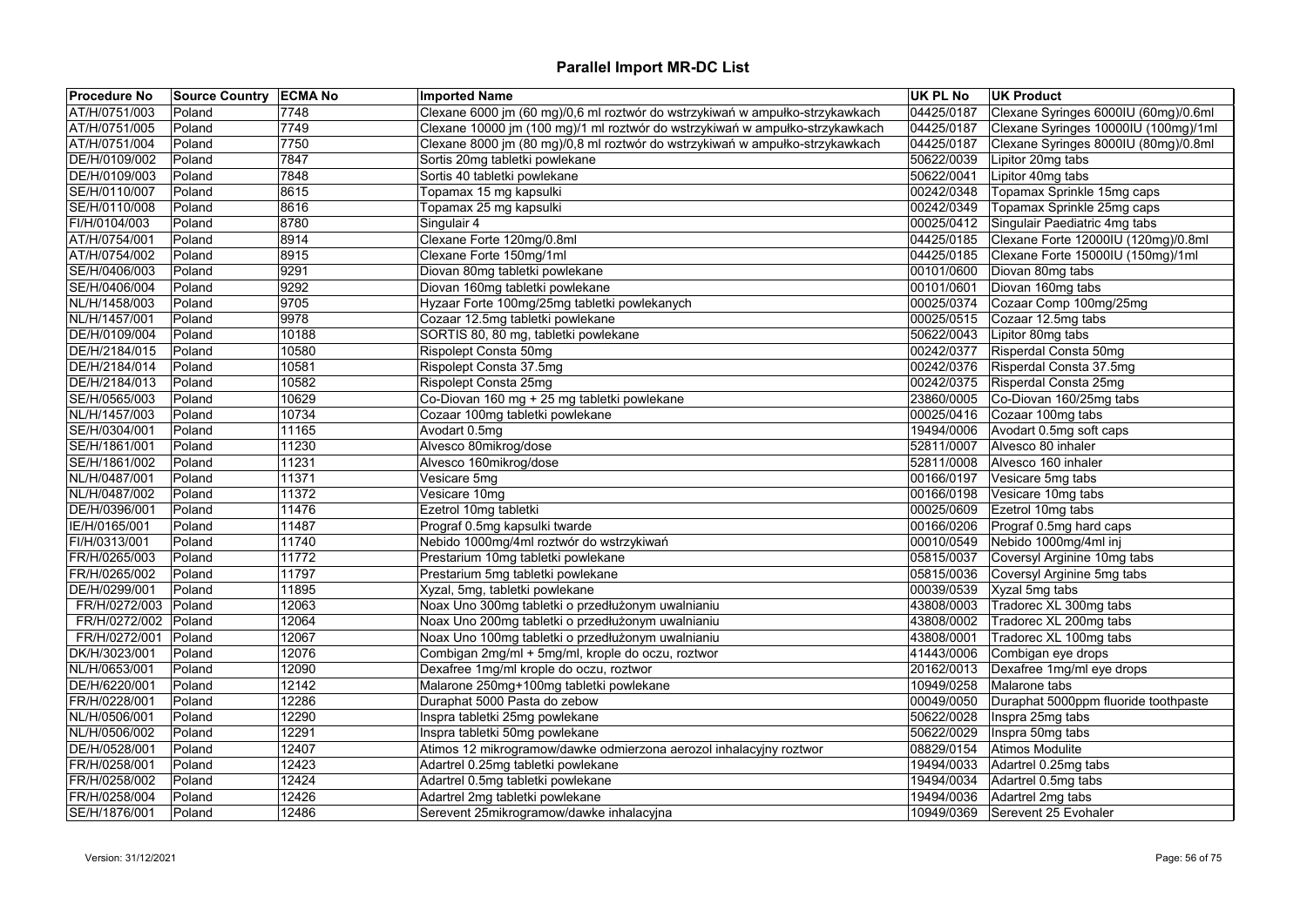| <b>Procedure No</b> | Source Country ECMA No |       | <b>Imported Name</b>                                                          | <b>UK PL No</b>        | UK Product                            |
|---------------------|------------------------|-------|-------------------------------------------------------------------------------|------------------------|---------------------------------------|
| SE/H/0568/005       | Poland                 | 12762 | Matrifen 100 mcg                                                              | 16189/0018             | Matrifen 100 micrograms/hour Patch    |
| SE/H/0568/004       | Poland                 | 12763 | Matrifen 75mcg                                                                | 16189/0017             | Matrifen 75 micrograms/hour Patch     |
| SE/H/0568/003       | Poland                 | 12764 | Matrifen 50mcg                                                                | 16189/0016             | Matrifen 50 micrograms/hour Patch     |
| SE/H/0568/002       | Poland                 | 12765 | Matrifen 25mcg                                                                | 16189/0015             | Matrifen 25 micrograms/hour Patch     |
| SE/H/0568/001       | Poland                 | 12766 | Matrifen 12mcg                                                                | 16189/0014             | Matrifen 12 micrograms/hour Patch     |
| DE/H/0690/001       | Poland                 | 12841 | Medikinet 5mg tabletki                                                        | 11243/0002             | Medikinet 5mg tabs                    |
| DE/H/0690/002       | Poland                 | 12842 | Medikinet 10mg tabletki                                                       | 11243/0003             | Medikinet 10mg tabs                   |
| DE/H/0690/003       | Poland                 | 12843 | Medikinet 20mg tabletki                                                       | 11243/0004             | Medikinet 20mg tabs                   |
| DE/H/0690/004       | Poland                 | 12844 | Medikinet CR 10 mg                                                            | 11243/0005             | Medikinet XL 10mg caps                |
| DE/H/0690/005       | Poland                 | 12845 | Medikinet CR 20 mg                                                            | 11243/0006             | Medikinet XL 20mg caps                |
| DE/H/0690/006       | Poland                 | 12846 | Medikinet CR 30 mg                                                            | 11243/0007             | Medikinet XL 30mg caps                |
| DE/H/0690/007       | Poland                 | 12847 | Medikinet CR 40 mg                                                            | 11243/0008             | Medikinet XL 40mg caps                |
| SE/H/0406/006       | Poland                 | 12928 | Diovan 320mg tabletki powlekane                                               | 00101/0726             | Diovan 320mg tabs                     |
| NL/H/3915/001       | Poland                 | 12949 | Durogesic 12 ug/h, system transdermalny, plaster                              | 00242/0409             | Durogesic DTrans 12ug/hr              |
| DE/H/0871/001       | Poland                 | 12954 | Fostex, (100 mikrogramów + 6 mikrogramów)/dawkę, aerozol inhalacyjny, roztwór | 08829/0156             | Fostair 100/6 inhaler                 |
| FR/H/0130/004       | Poland                 | 12990 | Tertensif Kombi 5mg/1.25mg tabletki powlekane                                 | 05815/0052             | Coversyl Arginine Plus 5/1.25mg tabs  |
| SE/H/0406/005       | Poland                 | 14041 | Diovan 40mg tabletki powlekane                                                | 00101/0599             | Diovan 40mg tabs                      |
| NL/H/0265/001       | Poland                 | 14121 | NuvaRing (0,120mg+0,015 mg)/24 h                                              | 00025/0565             | NuvaRing                              |
| SE/H/0581/001       | Poland                 | 14350 | Axyven 37.5 mg tabletka o przedluzonym uwalnianiu                             | 01883/0338             | Venlalic XL 37.5mg tabs               |
| SE/H/0581/002       | Poland                 | 14351 | Axyven 75mg tabletka o przedluzonym uwalnianiu                                | 01883/0339             | Venlalic XL 75mg tabs                 |
| SE/H/0581/003       | Poland                 | 14352 | Axyven 150 mg tabletka o przedluzonym uwalnianiu                              | 01883/0340             | Venlalic XL 150mg tabs                |
| DE/H/6007/001       | Poland                 | 14751 | Concerta 18mg tabletki o przedluzonym uwalnianiu                              | 00242/0372             | Concerta XL 18mg tabs                 |
| DE/H/6007/002       | Poland                 | 14752 | Concerta 36mg tabletki o przedluzonym uwalnianiu                              | 00242/0373             | Concerta XL 36mg tabs                 |
| DE/H/0991/002       | Poland                 | 15023 | Taflotan 15 mikrogramow/ml, krople do oczu, roztwor                           | 16058/0017             | Saflutan 15ug/ml eye drops            |
| FI/H/0104/004       | Poland                 | 15421 | Singulair mini 4 mg granulat                                                  | 00025/0440             | Singulair Paediatric 4mg granules     |
| FR/H/0181/006       | Poland                 | 15720 | Glucophage 1000mg proszek do sporzadzania roztworu doustnego                  | 11648/0090             | Glucophage 1000mg powder for solution |
| CZ/H/0933/002       | Poland                 | 15910 | Trexan 10mg tabletki                                                          | 27925/0019             | Methotrexate 10mg tabs                |
| DE/H/1612/003       | Poland                 | 16108 | Targin 40mg+20mg tabletki o przedluzonym uwalnianiu                           | 16950/0161             | Targinact 40mg/20mg tabs              |
| NL/H/0718/001       | Poland                 | 16125 | Spiriva Respimat, 2,5 mikrograma/dawkę odmierzoną, roztwór do inhalacji       | 14598/0084             | Spiriva Respimat                      |
| SE/H/0643/001       | Poland                 | 16976 | Metex 50mg/ml Roztwor do wstrzykiwan w ampulko-strzykawce                     | 11587/0046             | Metoject 50mg/ml soln for inj         |
| DE/H/2251/001       | Poland                 | 17029 | Duodart 0.5mg + 0.4mg kapsulki twarde                                         | 19494/0046             | Combodart 0.5mg/0.4mg caps            |
| DE/H/2251/001       | Poland                 | 17029 | Duodart, 0,5mg+0,4 mg, kapsułki twarde                                        | 19494/0046             | Combodart 0.5mg/0.4mg caps            |
| NL/H/2280/002       | Poland                 | 17296 | Femoston mini 0,5mg + 2,5mg, tabletki powlekane                               | 46302/0037             | Femoston-Conti 0.5mg/2.5mg tabs       |
| DE/H/5733/001       | Poland                 | 17841 | Versatis, 700mg, plaster leczniczy                                            | 50414/0012             | Versatis 700mg medicated plaster      |
|                     |                        | 18192 | Palexia retard 50mg tabletki o przedłużonym uwalnianiu                        | 21727/0041             | Palexia SR 50mg tabs                  |
| DE/H/2020/004       | Poland                 |       |                                                                               |                        |                                       |
| DE/H/2020/005       | Poland                 | 18193 | Palexia retard 100mg tabletki o przedłużonym uwalnianiu                       | 21727/0042             | Palexia SR 100mg tabs                 |
| DE/H/2020/006       | Poland                 | 18194 | Palexia retard 150mg tabletki o przedłużonym uwalnianiu                       | 50414/0016             | Palexia SR 150mg tabs                 |
| DE/H/2020/007       | Poland                 | 18195 | Palexia retard 200mg tabletki o przedłużonym uwalnianiu                       | 50414/0017             | Palexia SR 200mg tabs                 |
| DE/H/2020/008       | Poland                 | 18196 | Palexia retard 250mg tabletki o przedłużonym uwalnianiu                       | 50414/0018             | Palexia SR 250mg tabs                 |
| SE/H/0230/001       | Poland                 | 18333 | Symbicort Turbuhaler 80 mcg + 4.5 mcg                                         | 17901/0091             | Symbicort 100/6 Turbohaler            |
| SE/H/0229/001       | Poland                 | 18334 | Symbicort Turbuhaler 160 mcg + 4.5 mcg                                        | 17901/0092             | Symbicort 200/6 Turbohaler            |
| DE/H/0690/008       | Poland                 | 18355 | Medikinet CR 5mg                                                              | 11243/0010             | Medikinet XL 5mg caps                 |
| NL/H/0732/001       | Poland                 | 18801 | Mezavant 1200mg tabletki dojelitowe o przedłużonym uwalnianiu                 | 08081/0040             | Mezavant XL 1200mg tabs               |
| SE/H/0229/002       | Poland                 | 18981 | Symbicort Turbuhaler 320 mcg + 9 mcg                                          | 17901/0200             | Symbicort 400/12 Turbohaler           |
| DK/H/0279/002       | Poland                 | 19744 | Daivobet 50 micrograme/0,5mg/g gel                                            | 05293/0005 Dovobet gel |                                       |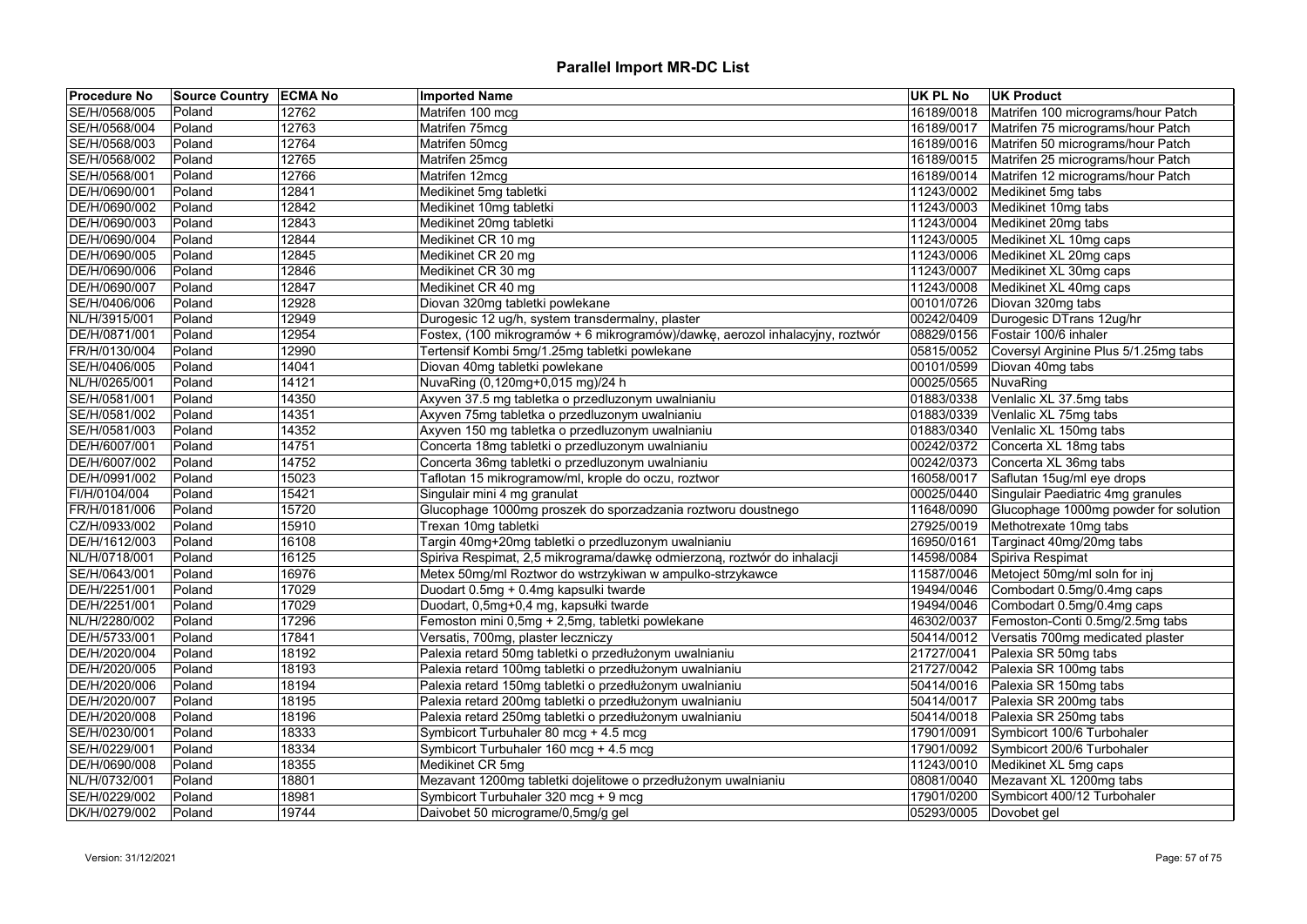| <b>Procedure No</b> | Source Country   ECMA No |         | <b>Imported Name</b>                                                                        | <b>UK PL No</b> | <b>UK Product</b>                     |
|---------------------|--------------------------|---------|---------------------------------------------------------------------------------------------|-----------------|---------------------------------------|
| NL/H/3926/001       | Poland                   | 19880   | Hylosept 20mg/g krem                                                                        | 20046/0256      | Fusidic acid Focus 20mg/g cream       |
| DK/H/2028/001       | Poland                   | 19975   | Difumenil 18mg tabletki o przedłużonym uwalnianiu                                           | 04416/1346      | Matoride XL 18mg tabs                 |
| DK/H/2028/002       | Poland                   | 19976   | Difumenil 36mg tabletki o przedłużonym uwalnianiu                                           | 04416/1348      | Matoride XL 36mg tabs                 |
| DK/H/2028/003       | Poland                   | 19977   | Difumenil 54mg tabletki o przedłużonym uwalnianiu                                           | 04416/1349      | Matoride XL 54mg tabs                 |
| DE/H/2020/009       | Poland                   | 20417   | Palexia retard 25mg tabletki o przedłużonym uwalnianiu                                      | 21727/0051      | Palexia SR 25mg tabs                  |
| FR/H/0499/001       | Poland                   | 20654   | Monoprost 50 mikrogram/ml                                                                   | 20162/0015      | Monopost 50mcg/ml eye drops SDU       |
| NL/H/2564/001       | Poland                   | 20799   | Propranolol Accord 10mg, tabletki powlekane                                                 | 20075/0360      | Propranolol 10mg tabs                 |
| NL/H/2564/002       | Poland                   | 20800   | Propranolol Accord 40mg, tabletki powlekane                                                 | 20075/0361      | Propranolol 40mg tabs                 |
| DE/H/0871/002       | Poland                   | 20878   | Fostex Nexthaler (100 mikrogramów + 6 mikrogramów)/dawkę inhalacyjną, proszek do 08829/0173 |                 | Fostair Nexthaler 100/6               |
| NL/H/0150/001       | Poland                   | 21319   | Implanon NXT                                                                                | 00025/0563      | Nexplanon                             |
| DE/H/3355/001       | Poland                   | 21388   | Dymista (137 mikrogramów + 50 mikrogramów)/dawkę donosową, aerozol do nosa, za 15142/0258   |                 | Dymista Nasal Spray                   |
| NL/H/3137/001       | Poland                   | 22882   | Srivasso 18ug proszek do inhalacji w kapsulce twardej                                       | 14598/0100      | Srivasso 18mcg caps                   |
| ES/H/0653/001       | Poland                   | 23520   | Braltus 10 mikrogramow/dawke dostarczona proszek do inhalacji w kapsulce twardej            | 00289/1870      | Braltus 10mcg inhalation powder       |
| DK/H/0134/003       | Poland                   | 25030   | Cosopt PF Multi 20mg/ml + 5mg/ml, krople do oczu, roztwór                                   | 16058/0025      | Cosopt iMulti                         |
| AT/H/0751/001       | Poland                   | R/0483  | Clexane 2000 jm (20 mg)/0,2 ml roztwór do wstrzykiwań w ampułko-strzykawkach                | 04425/0187      | Clexane Syringes 2000IU (20mg)/0.2ml  |
| AT/H/0751/002       | Poland                   | R/0484  | Clexane 4000 jm (40 mg)/0,4 ml roztwór do wstrzykiwań w ampułko-strzykawkach                | 04425/0187      | Clexane Syringes 4000IU (40mg)/0.4ml  |
| IE/H/0715/001       | Poland                   | R/0641  | Augmentin 250mg+125mg tabletki powlekane                                                    | 00038/0270      | Augmentin 375mg tabs                  |
| IE/H/0209/001       | Poland                   | R/1846  | Zyrtec 10mg tabletki powlekane                                                              | 00039/0542      | Zirtek Alergy 10mg tabs               |
| NL/H/2081/002       | Poland                   | R/1937  | Losec 20mg, kapsułki dojelitowe, twarde                                                     | 45043/0101      | Losec 20mg caps                       |
| NL/H/1540/002       | Poland                   | R/3462  | Lamitrin 50mg Tabletki                                                                      | 00003/0273      | Lamictal 50mg tabs                    |
| NL/H/1540/003       | Poland                   | R/3463  | Lamitrin 100mg Tabletki                                                                     | 00003/0274      | Lamictal 100mg tabs                   |
| NL/H/1540/001       | Poland                   | R/3548  | Lamitrin 25mg Tabletki                                                                      | 00003/0272      | Lamictal 25mg tabs                    |
| DE/H/2184/005       | Poland                   | R/6706  | Rispolept 3mg tabletki powlekane                                                            | 00242/0188      | Risperdal 3mg tabs                    |
| DE/H/2184/006       | Poland                   | R/6707  | Rispolept 4mg tabletki powlekane                                                            | 00242/0189      | Risperdal 4mg tabs                    |
| NL/H/1457/002       | Poland                   | R/6744  | Cozaar 50mg tabletki powlekane                                                              | 00025/0324      | Cozaar 50mg tabs                      |
| NL/H/1540/002       | Portugal                 | 2252989 | Lamictal 50mg comprimido                                                                    | 00003/0273      | Lamictal 50mg tabs                    |
| NL/H/1540/003       | Portugal                 | 2253185 | Lamictal 100mg comprimido                                                                   | 00003/0274      | Lamictal 100mg tabs                   |
| FR/H/0070/001       | Portugal                 | 2303584 | Trusopt 20 mg/ml colírio, solução                                                           | 16058/0014      | Trusopt Eye Drops                     |
| AT/H/0751/001       | Portugal                 | 2308682 | Lovenox 2000UI (20mg) 0,2ml solucao injetavel em seringa pre-cheia                          | 04425/0187      | Clexane Syringes 2000IU (20mg)/0.2ml  |
| AT/H/0751/002       | Portugal                 | 2308781 | Lovenox 4000UI (40mg) 0,4ml solucao injetavel em seringa pre-cheia                          | 04425/0187      | Clexane Syringes 4000IU (40mg)/0.4ml  |
| DK/H/2848/001       | Portugal                 | 2310282 | lopidine 5mg/ml colírio, solução                                                            | 00101/0996      | lopidine 5mg/ml eye drops             |
| NL/H/1457/002       | Portugal                 | 2317584 | Cozaar 50mg comprimidos revestidos por película                                             | 00025/0324      | Cozaar 50mg tabs                      |
| NL/H/1457/002       | Portugal                 | 2317782 | Cozaar 50mg comprimidos revestidos por película                                             | 00025/0324      | Cozaar 50mg tabs                      |
| NL/H/0102/001       | Portugal                 | 2401180 | Nebilet 5mg Tablets                                                                         | 16239/0019      | Hypoloc 5mg tabs                      |
| NL/H/0103/001       | Portugal                 | 2401388 | Hypoloc 5mg Tablets                                                                         | 16239/0013      | Nebilet 5mg tabs                      |
| NL/H/3915/002       | Portugal                 | 2505287 | Durogesic 25 microgramas/hora sistema transdérmico                                          | 00242/0192      | Durogesic DTrans 25ug/hr              |
| NL/H/3915/003       | Portugal                 | 2505386 | Durogesic 50 microgramas/hora sistema transdérmico                                          | 00242/0193      | Durogesic DTrans 50ug/hr              |
| NL/H/3915/004       | Portugal                 | 2505485 | Durogesic 75 microgramas/hora sistema transdérmico                                          |                 | 00242/0194   Durogesic DTrans 75ug/hr |
| NL/H/3915/005       | Portugal                 | 2505584 | Durogesic 100 microgramas/hora sistema transdérmico                                         | 00242/0195      | Durogesic DTrans 100ug/hr             |
| NL/H/4790/001       | Portugal                 | 2511681 | Zanicor 10mg comprimido revestido por pelicula                                              | 04595/0005      | Zanidip 10mg tabs                     |
| NL/H/1539/002       | Portugal                 | 2521680 | Lamictal 5mg comprimidos dispersiveis ou para mastigar                                      | 00003/0346      | Lamictal 5mg dispersible tabs         |
| NL/H/1539/003       | Portugal                 | 2521888 | Lamictal 25mg comprimidos dispersiveis ou para mastigar                                     | 00003/0347      | Lamictal 25mg dispersible tabs        |
| NL/H/1458/001       | Portugal                 | 2530780 | Cozaar Plus 50mg+12.5mg comprimidos revestidos por pelicula                                 | 00025/0338      | Cozaar Comp 50mg/12.5mg               |
| NL/H/1458/001       | Portugal                 | 2530889 | Cozaar Plus 50mg+12.5mg comprimidos revestidos por pelicula                                 | 00025/0338      | Cozaar Comp 50mg/12.5mg               |
| SE/H/0121/002       | Portugal                 | 2540383 | Oxis Turbohaler 9 microgramas por dose po para inalacoa                                     | 17901/0153      | Oxis Turbohaler 12                    |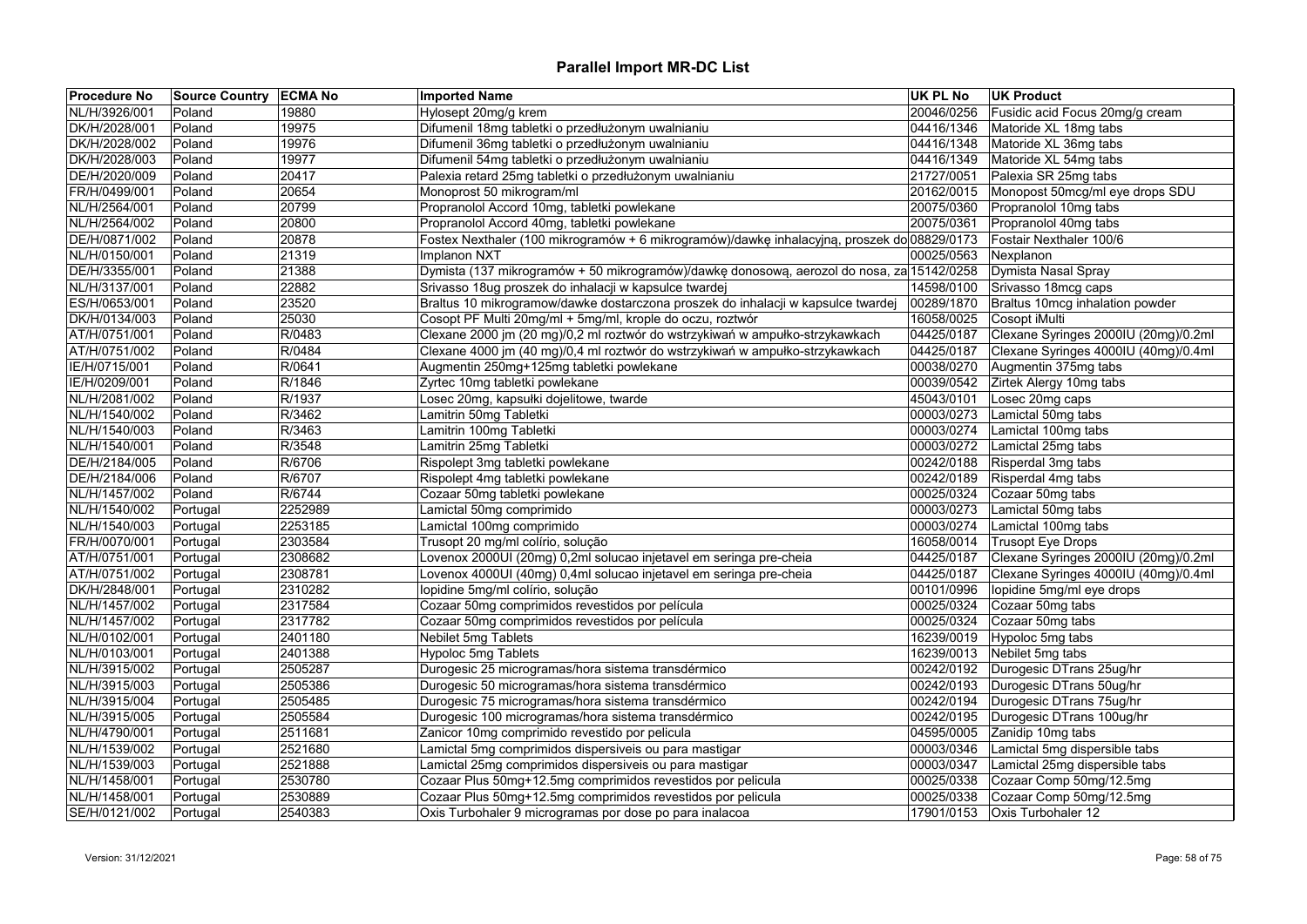| <b>Procedure No</b> | <b>Source Country ECMA No</b> |         | <b>Imported Name</b>                                                                         | UK PL No   | <b>UK Product</b>                    |
|---------------------|-------------------------------|---------|----------------------------------------------------------------------------------------------|------------|--------------------------------------|
| DE/H/6157/001       | Portugal                      | 2547388 | Xalatan 50 µg/ml                                                                             | 50622/0065 | Xalatan eye drops                    |
| IE/H/0838/001       | Portugal                      | 2588382 | Sporanox 10mg/ml solução oral                                                                | 00242/0307 | Sporanox Liquid                      |
| IE/H/0805/003       | Portugal                      | 2595189 | Telfast 180mg comprimidos revestidos por pelicula                                            | 04425/0158 | Telfast 180mg tabs                   |
| SE/H/1821/001       | Portugal                      | 2627883 | Nasomet 50 microgramas/pulverização, suspensão para pulverização nasal                       | 00025/0587 | Nasonex 50ug/actuation nasal spray   |
| PT/H/2348/001       | Portugal                      | 2638682 | FemSete 50                                                                                   | 49876/0007 | FemSeven 50ug/24hr patch             |
| PT/H/2348/001       | Portugal                      | 2638781 | FemSete 50                                                                                   | 49876/0007 | FemSeven 50ug/24hr patch             |
| SE/H/0565/001       | Portugal                      | 2644383 | Co-Diovan 80 mg /12,5 mg comprimidos revestidos por película                                 | 23860/0003 | Co-Diovan 80/12.5mg tabs             |
| SE/H/0565/001       | Portugal                      | 2644482 | Co-Diovan 80 mg /12,5 mg comprimidos revestidos por película                                 | 23860/0003 | Co-Diovan 80/12.5mg tabs             |
| SE/H/0565/001       | Portugal                      | 2644581 | Co-Diovan 80 mg /12,5 mg comprimidos revestidos por película                                 | 23860/0003 | Co-Diovan 80/12.5mg tabs             |
| DK/H/3015/001       | Portugal                      | 2645281 | Alphagan 0.2% p/v colirio, solucao                                                           | 00426/0088 | Alphagan 2mg/ml eye drops            |
| NL/H/0144/002       | Portugal                      | 2716181 | Maxalt 10mg comprimidos                                                                      | 00025/0370 | Maxalt 10mg tabs                     |
| DE/H/4690/002       | Portugal                      | 2734382 | Triapin 5mg+5mg comprimidos de libertação prolongada                                         | 04425/0320 | Triapin 5mg/5mg PR tabs              |
| DE/H/4690/002       | Portugal                      | 2734887 | Triapin 5mg+5mg comprimidos de libertação prolongada                                         | 04425/0320 | Triapin 5mg/5mg PR tabs              |
| SE/H/0147/001       | Portugal                      | 2798486 | Cerazette 75 microgramas comprimidos revestidos por película                                 | 00025/0562 | Cerazette 75mcg tabs                 |
| SE/H/0147/001       | Portugal                      | 2798585 | Cerazette 75 microgramas comprimidos revestidos por película                                 | 00025/0562 | Cerazette 75mcg tabs                 |
| IE/H/0107/001       | Portugal                      | 2805489 | Celluvisc 1,0%, colirio, solucao                                                             | 41443/0001 | Celluvisc 1% eye drops               |
| AT/H/0751/003       | Portugal                      | 2841781 | Lovenox 6000UI (60mg) 0,6ml solucao injetavel em seringa pre-cheia                           | 04425/0187 | Clexane Syringes 6000IU (60mg)/0.6ml |
| AT/H/0751/004       | Portugal                      | 2841989 | Lovenox 8000UI (80mg) 0,8ml solucao injetavel em seringa pre-cheia                           | 04425/0187 | Clexane Syringes 8000IU (80mg)/0.8ml |
| AT/H/0751/005       | Portugal                      | 2842185 | Lovenox 10000UI (100mg) 1ml solucao injetavel em seringa pre-cheia                           | 04425/0187 | Clexane Syringes 10000IU (100mg)/1ml |
| NL/H/4790/001       | Portugal                      | 2871184 | Zanicor 10mg comprimido revestido por pelicula                                               | 04595/0005 | Zanidip 10mg tabs                    |
| NL/H/0150/001       | Portugal                      | 2871382 | Implanon NXT                                                                                 | 00025/0563 | Nexplanon                            |
| SE/H/0169/001       | Portugal                      | 2874386 | Seretaide 50/100 Diskus                                                                      | 10949/0314 | Seretide 100 Accuhaler               |
| SE/H/0169/002       | Portugal                      | 2874683 | Seretaide 50/250 Diskus                                                                      | 10949/0315 | Seretide 250 Accuhaler               |
| SE/H/0169/003       | Portugal                      | 2874980 | Seretaide 50/500 Diskus                                                                      | 10949/0316 | Seretide 500 Accuhaler               |
| PT/H/2363/001       | Portugal                      | 2922482 | Augmentin Duo 400mg/57mg/5ml, pó para suspensão oral                                         | 10592/0070 | Augmentin Duo 400/57                 |
| PT/H/2396/001       | Portugal                      | 2971588 | Xilopar 1,25mg liofilizado oral                                                              | 16260/0031 | Zelapar 1.25mg lyophilisates         |
| NL/H/0156/003       | Portugal                      | 3073589 | Seroquel 200mg comprimidos revestidos                                                        | 50827/0004 | Seroquel 200mg tabs                  |
| NL/H/0156/002       | Portugal                      | 3074580 | Seroquel 100mg comprimidos revestidos                                                        | 50827/0003 | Seroquel 100mg tabs                  |
| DK/H/0134/001       | Portugal                      | 3085289 | Cosopt 20mg/ml + 5mg/ml, colirio, solucao                                                    | 16058/0016 | Cosopt solution                      |
| IE/H/0716/002       | Portugal                      | 3090685 | Zoref 250mg/5mL granulado para suspensão oral                                                | 10949/0272 | Zinnat 250mg/5ml suspension          |
| NL/H/1458/003       | Portugal                      | 3124989 | Fortzaar 100mg+25mg comprimidos revestidos por pelicula                                      | 00025/0374 | Cozaar Comp 100mg/25mg               |
| AT/H/0754/002       | Portugal                      | 3136280 | Lovenox 15 000 UI (150mg)/1 ml solucao injetavel                                             | 04425/0185 | Clexane Forte 15000IU (150mg)/1ml    |
| AT/H/0754/001       | Portugal                      | 3136587 | Lovenox 12 000 UI (120mg)/0,8 ml solucao injetavel                                           | 04425/0185 | Clexane Forte 12000IU (120mg)/0.8ml  |
| SE/H/0110/007       | Portugal                      | 3221496 | Topamax 15mg cápsulas                                                                        | 00242/0348 | Topamax Sprinkle 15mg caps           |
| SE/H/0110/008       | Portugal                      | 3221694 | Topamax 25mg cápsulas                                                                        | 00242/0349 | Topamax Sprinkle 25mg caps           |
| SE/H/0110/009       | Portugal                      | 3221793 | Topamax 50mg cápsulas                                                                        | 00242/0350 | Topamax Sprinkle 50mg caps           |
| NL/H/2280/001       | Portugal                      | 3401981 | Femoston 1/5 comprimidos revestidos por pelicula                                             | 46302/0038 | Femoston-Conti 1mg/5mg tabs          |
| SE/H/0110/001       | Portugal                      | 3480795 | Topamax 25mg                                                                                 | 00242/0301 | Topamax 25mg tabs                    |
| SE/H/0110/001       | Portugal                      | 3480894 | Topamax 25mg                                                                                 | 00242/0301 | Topamax 25mg tabs                    |
| SE/H/0110/002       | Portugal                      | 3481090 | Topamax 50mg                                                                                 | 00242/0302 | Topamax 50mg tabs                    |
| DE/H/5770/002       | Portugal                      | 3512787 | Seretaide Inalador 25/125 microgramas/dose Suspensao pressurizada para inalacao              | 10949/0338 | Seretide 125 Evohaler                |
| DE/H/5770/003       | Portugal                      | 3512886 | Seretaide Inalador 25 microgramas / 250 microgramas / dose Suspensao pressurizada 10949/0339 |            | Seretide 250 Evohaler                |
| SE/H/0229/001       | Portugal                      | 3513587 | Symbicort Turbohaler 160/4.5                                                                 | 17901/0092 | Symbicort 200/6 Turbohaler           |
| SE/H/0229/001       | Portugal                      | 3514080 | Symbicort Turbohaler 160/4.5                                                                 | 17901/0092 | Symbicort 200/6 Turbohaler           |
| SE/H/0230/001       | Portugal                      | 3515087 | Symbicort Turbohaler 80/4.5                                                                  | 17901/0091 | Symbicort 100/6 Turbohaler           |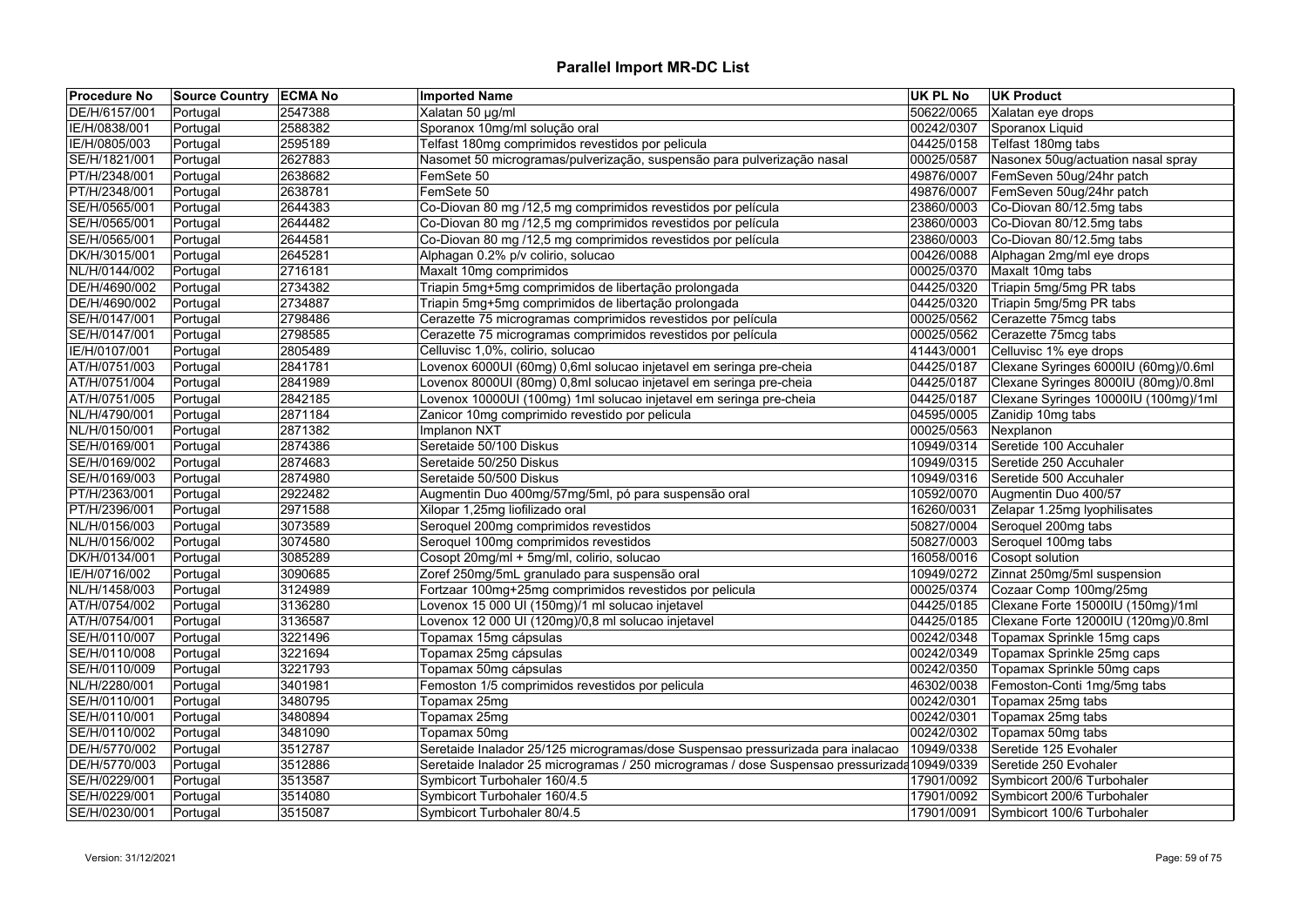| <b>Procedure No</b> | <b>Source Country ECMA No</b> |         | <b>Imported Name</b>                                                | UK PL No   | <b>UK Product</b>                     |
|---------------------|-------------------------------|---------|---------------------------------------------------------------------|------------|---------------------------------------|
| SE/H/0225/001       | Portugal                      | 3520186 | Zaditen 0,25 mg/ml colírio, solução                                 | 20162/0019 | Zaditen 0.25mg/ml eye drops           |
| SE/H/0249/001       | Portugal                      | 3692282 | Xalacom                                                             | 50622/0064 | Xalacom eye drops                     |
| NL/H/0265/001       | Portugal                      | 3694981 | Nuvaring 0.120mg/0.015mg por 24 horas Sistema de Libertacao vaginal | 00025/0565 | NuvaRing                              |
| DE/H/0299/001       | Portugal                      | 3732088 | Xyzal 5mg comprimidos revestidos por película                       | 00039/0539 | Xyzal 5mg tabs                        |
| NL/H/0156/007       | Portugal                      | 3734787 | Seroquel 300mg comprimidos revestidos                               | 50827/0005 | Seroquel 300mg tabs                   |
| SE/H/0406/003       | Portugal                      | 3787488 | Diovan 80mg comprimidos revestidos por película                     | 00101/0600 | Diovan 80mg tabs                      |
| SE/H/0406/003       | Portugal                      | 3787587 | Diovan 80mg comprimidos revestidos por película                     | 00101/0600 | Diovan 80mg tabs                      |
| SE/H/0406/004       | Portugal                      | 3787884 | Diovan 160mg comprimidos revestidos por película                    | 00101/0601 | Diovan 160mg tabs                     |
| SE/H/0406/004       | Portugal                      | 3804184 | Diovan 160mg comprimidos revestidos por película                    | 00101/0601 | Diovan 160mg tabs                     |
| SE/H/1421/002       | Portugal                      | 3818481 | Estradot 50micrograms/24horas, sistema transdermico                 | 00101/0643 | Estradot 50ug/24h                     |
| DK/H/0279/001       | Portugal                      | 3872686 | Daivobet 50 microgramas/0,5 mg/g pomada                             | 05293/0003 | Dovobet ointment                      |
| DE/H/0307/001       | Portugal                      | 3887882 | Transtec 35 microgramas/h Sistema transdérmico                      | 04539/0014 | Transtec 35ug/hr patch                |
| DE/H/0307/001       | Portugal                      | 3887981 | Transtec 35 microgramas/h Sistema transdérmico                      | 04539/0014 | Transtec 35ug/hr patch                |
| DE/H/0307/002       | Portugal                      | 3888187 | Transtec 52,5 microgramas/h Sistema transdérmico                    |            | 04539/0015   Transtec 52.5ug/hr patch |
| DE/H/0307/002       | Portugal                      | 3888286 | Transtec 52,5 microgramas/h Sistema transdérmico                    | 04539/0015 | Transtec 52.5ug/hr patch              |
| DE/H/0307/003       | Portugal                      | 3888484 | Transtec 70 microgramas/h Sistema transdérmico                      | 04539/0016 | Transtec 70ug/hr patch                |
| DE/H/0307/003       | Portugal                      | 3888583 | Transtec 70 microgramas/h Sistema transdérmico                      | 04539/0016 | Transtec 70ug/hr patch                |
| NL/H/1457/003       | Portugal                      | 3982782 | Cozaar 100mg comprimidos revestidos por película                    | 00025/0416 | Cozaar 100mg tabs                     |
| NL/H/0299/001       | Portugal                      | 3984481 | Spiriva 18 microgramas, po para inalacao                            | 14598/0062 | Spiriva 18mcg inhalation powder       |
| FI/H/0989/0001      | Portugal                      | 4041786 | Oftaquix 5mg/ml colirio, solucao                                    | 16058/0006 | Oftaquix 5mg/ml eye drops             |
| SE/H/0229/002       | Portugal                      | 4073680 | Symbicort Turbohaler 320/9                                          | 17901/0200 | Symbicort 400/12 Turbohaler           |
| PT/H/2299/003       | Portugal                      | 4106282 | Arcoxia 120mg comprimidos revestidos por pelicula                   | 00025/0644 | Arcoxia 120mg tabs                    |
| PT/H/2299/001       | Portugal                      | 4108080 | Arcoxia 60mg comprimidos revestidos por pelicula                    | 00025/0642 | Arcoxia 60mg tabs                     |
| PT/H/2299/002       | Portugal                      | 4109484 | Arcoxia 90mg comprimidos revestidos por pelicula                    | 00025/0643 | Arcoxia 90mg tabs                     |
| DE/H/6007/001       | Portugal                      | 4260881 | Concerta 18mg comprimidos de libertacao prolongada                  | 00242/0372 | Concerta XL 18mg tabs                 |
| DE/H/6007/002       | Portugal                      | 4261087 | Concerta 36mg comprimidos de libertacao prolongada                  | 00242/0373 | Concerta XL 36mg tabs                 |
| DE/H/6007/003       | Portugal                      | 4261285 | Concerta 54mg comprimidos de libertacao prolongada                  | 00242/0374 | Concerta XL 54mg tabs                 |
| SE/H/0936/002       | Portugal                      | 4273082 | Efexor XR 75mg capsulas de libertacao prolongada                    | 50622/0020 | Efexor XL 75mg caps                   |
| SE/H/0936/003       | Portugal                      | 4273181 | Efexor XR 150mg capsulas de libertacao prolongada                   | 00057/1281 | Efexor XL 150mg caps                  |
| NL/H/4790/002       | Portugal                      | 4339685 | Zanicor 20mg comprimido revestido por pelicula                      | 04595/0010 | Zanidip 20mg tabs                     |
| NL/H/0343/001       | Portugal                      | 4357281 | Crestor 10mg comprimidos revestidos por pelicula                    | 17901/0201 | Crestor 10mg tabs                     |
| NL/H/0343/002       | Portugal                      | 4358388 | Crestor 20mg comprimidos revestidos por pelicula                    | 17901/0202 | Crestor 20mg tabs                     |
| DE/H/0396/001       | Portugal                      | 4367587 | Ezetrol 10 mg Comprimidos                                           | 00025/0609 | Ezetrol 10mg tabs                     |
| DE/H/0396/001       | Portugal                      | 4367785 | Ezetrol 10 mg Comprimidos                                           | 00025/0609 | Ezetrol 10mg tabs                     |
| DE/H/0769/002       | Portugal                      | 4655783 | Lopiretic comprimidos                                               | 00034/0263 | Capozide tabs                         |
| DE/H/0384/001       | Portugal                      | 4728689 | Olmetec 10mg comprimidos revestidos por película                    | 08265/0015 | Olmetec 10mg tabs                     |
| DE/H/0384/002       | Portugal                      | 4729083 | Olmetec 20mg comprimidos revestidos por película                    | 08265/0016 | Olmetec 20mg tabs                     |
| DE/H/0384/002       | Portugal                      | 4729281 | Olmetec 20mg comprimidos revestidos por película                    | 08265/0016 | Olmetec 20mg tabs                     |
| DE/H/0384/003       | Portugal                      | 4729489 | Olmetec 40mg comprimidos revestidos por película                    | 08265/0017 | Olmetec 40mg tabs                     |
| DE/H/0384/003       | Portugal                      | 4729687 | Olmetec 40mg comprimidos revestidos por película                    | 08265/0017 | Olmetec 40mg tabs                     |
| SE/H/0565/002       | Portugal                      | 4804787 | Co-Diovan 160 mg /12,5 mg comprimidos revestidos por película       | 23860/0004 | Co-Diovan 160/12.5mg tabs             |
| SE/H/0565/002       | Portugal                      | 4804886 | Co-Diovan 160 mg /12,5 mg comprimidos revestidos por película       | 23860/0004 | Co-Diovan 160/12.5mg tabs             |
| SE/H/0560/001       | Portugal                      | 5027446 | Glucomed 625mg Comprimidos                                          | 32383/0001 | Alateris 625mg tabs                   |
| SE/H/0581/001       | Portugal                      | 5058250 | Zarelix 37.5mg comprimidos de libertação prolongada                 | 01883/0338 | Venlalic XL 37.5mg tabs               |
| SE/H/0581/002       | Portugal                      | 5058276 | Zarelix 75mg comprimidos de libertação prolongada                   | 01883/0339 | Venlalic XL 75mg tabs                 |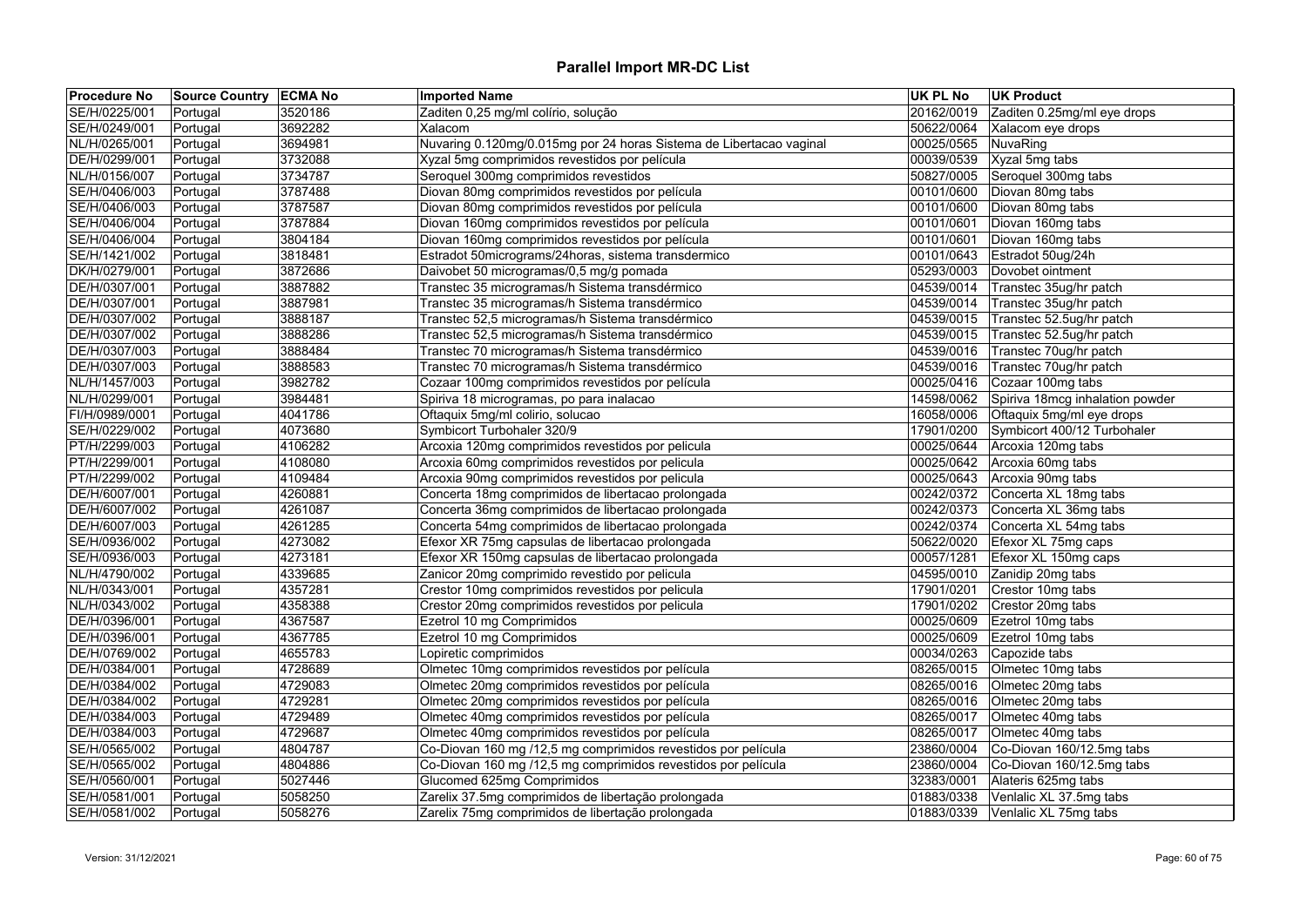| <b>Procedure No</b> | Source Country ECMA No |         | <b>Imported Name</b>                                          | <b>UK PL No</b> | <b>UK Product</b>                     |
|---------------------|------------------------|---------|---------------------------------------------------------------|-----------------|---------------------------------------|
| SE/H/0581/003       | Portugal               | 5058318 | Zarelix 150mg comprimidos de libertação prolongada            | 01883/0340      | Venlalic XL 150mg tabs                |
| SE/H/0581/004       | Portugal               | 5058334 | Zarelix 225mg comprimidos de libertação prolongada            | 01883/0341      | Venlalic XL 225mg tabs                |
| NL/H/0945/001       | Portugal               | 5058557 | Azitromicina Teva 40mg/ml po para suspensao oral              | 00289/0973      | Azithromycin Teva 200mg/5ml powder    |
| DK/H/0134/002       | Portugal               | 5077722 | Cosopt Recipiente unidose, 20mg/ml + 5mg/ml, colirio, solucao | 16058/0015      | Cosopt SDU                            |
| DE/H/0957/003       | Portugal               | 5080924 | Ropinirol Mylan 1mg                                           | 04569/0814      | Ropinirole 1mg film-coated tabs       |
| DE/H/0957/004       | Portugal               | 5080932 | Ropinirol Mylan 2mg                                           | 04569/0815      | Ropinirole 2mg film-coated tabs       |
| DE/H/0957/005       | Portugal               | 5080940 | Ropinirol Mylan 5mg                                           | 04569/0816      | Ropinirole 5mg film-coated tabs       |
| NL/H/0156/008       | Portugal               | 5085212 | Seroquel SR 50mg comprimidos de libertação prolongada         | 50827/0006      | Seroquel XL 50mg tabs                 |
| NL/H/0156/009       | Portugal               | 5085220 | Seroquel SR 200mg comprimidos de libertação prolongada        | 50827/0008      | Seroquel XL 200mg tabs                |
| NL/H/0156/009       | Portugal               | 5085238 | Seroquel SR 200mg comprimidos de libertação prolongada        | 50827/0008      | Seroquel XL 200mg tabs                |
| NL/H/0156/010       | Portugal               | 5085246 | Seroquel SR 300mg comprimidos de libertação prolongada        | 50827/0009      | Seroquel XL 300mg tabs                |
| NL/H/0156/010       | Portugal               | 5085253 | Seroquel SR 300mg comprimidos de libertação prolongada        | 50827/0009      | Seroquel XL 300mg tabs                |
| NL/H/0156/011       | Portugal               | 5085261 | Seroquel SR 400mg comprimidos de libertação prolongada        | 50827/0010      | Seroquel XL 400mg tabs                |
| IT/H/0774/001       | Portugal               | 5097787 | Lyrinel 5mg comprimidos de libertacao prolongada              | 00242/0385      | Lyrinel XL 5mg tabs                   |
| NL/H/0718/001       | Portugal               | 5114111 | Spiriva Respimat 2,5ug, solucao para inalacao por nebulizacao | 14598/0084      | Spiriva Respimat                      |
| DE/H/0957/003       | Portugal               | 5132733 | Ropinirol Mylan 1mg                                           | 04569/0814      | Ropinirole 1mg film-coated tabs       |
| DK/H/0279/002       | Portugal               | 5146402 | Daivobet 50 microgramas/0,5mg/g Gel                           | 05293/0005      | Dovobet gel                           |
| DK/H/0279/002       | Portugal               | 5146410 | Daivobet 50 microgramas/0,5mg/g Gel                           | 05293/0005      | Dovobet gel                           |
| NL/H/0156/008       | Portugal               | 5178165 | Seroquel SR 50mg comprimidos de libertação prolongada         | 50827/0006      | Seroquel XL 50mg tabs                 |
| DE/H/0991/002       | Portugal               | 5193149 | Saflutan 15 microgramas/ml colirio                            | 16058/0017      | Saflutan 15ug/ml eye drops            |
| DE/H/6007/004       | Portugal               | 5205307 | Concerta 27mg comprimidos de libertacao prolongada            | 00242/0400      | Concerta XL 27mg tabs                 |
| NL/H/0487/001       | Portugal               | 5247887 | Vesicare 5 mg comprimidos revestidos por película             | 00166/0197      | Vesicare 5mg tabs                     |
| NL/H/0487/002       | Portugal               | 5248083 | Vesicare 10mg comprimidos revestidos por película             | 00166/0198      | Vesicare 10mg tabs                    |
| DE/H/1913/001       | Portugal               | 5259056 | Lercanidipina Teva 10 mg comprimidos revestidos por película  | 00289/1283      | Lercanidipine hydrochloride 10mg tabs |
| DE/H/1913/002       | Portugal               | 5259072 | Lercanidipina Teva 20 mg comprimidos revestidos por película  | 00289/1284      | Lercanidipine hydrochloride 20mg tabs |
| PT/H/0622/001       | Portugal               | 5270707 | Omeprazol Azevedos 40mg Po para Solucao para Perfusao         | 24065/0002      | Omeprazole 40mg powder for soln       |
| SE/H/0565/003       | Portugal               | 5273487 | Co-Diovan 160 mg /25 mg comprimidos revestidos por película   | 23860/0005      | Co-Diovan 160/25mg tabs               |
| DE/H/5733/001       | Portugal               | 5281472 | Vessatis 700mg emplastro medicamentoso                        | 50414/0012      | Versatis 700mg medicated plaster      |
| DE/H/5733/001       | Portugal               | 5281514 | Vessatis 700mg emplastro medicamentoso                        | 50414/0012      | Versatis 700mg medicated plaster      |
| DE/H/2251/001       | Portugal               | 5286562 | Combodart 0,5mg/0,4mg cápsulas                                | 19494/0046      | Combodart 0.5mg/0.4mg caps            |
| DE/H/2251/001       | Portugal               | 5286570 | Combodart 0,5mg/0,4mg cápsulas                                | 19494/0046      | Combodart 0.5mg/0.4mg caps            |
| NL/H/1540/001       | Portugal               | 5291695 | Lamictal 25mg comprimido                                      | 00003/0272      | Lamictal 25mg tabs                    |
| NL/H/1540/001       | Portugal               | 5291794 | Lamictal 25mg comprimido                                      | 00003/0272      | Lamictal 25mg tabs                    |
| NL/H/1540/002       | Portugal               | 5291885 | Lamictal 50mg comprimido                                      | 00003/0273      | Lamictal 50mg tabs                    |
| DK/H/2871/001       | Portugal               | 5295068 | Picoprep                                                      | 03194/0014      | Picolax                               |
| DK/H/2871/001       | Portugal               | 5327630 | Picoprep                                                      | 03194/0014      | Picolax                               |
| DE/H/2020/004       | Portugal               | 5334420 | Palexia retard 50mg comprimidos de libertação prolongada      | 21727/0041      | Palexia SR 50mg tabs                  |
| DE/H/2020/004       | Portugal               | 5334438 | Palexia retard 50mg comprimidos de libertação prolongada      | 21727/0041      | Palexia SR 50mg tabs                  |
| DE/H/2020/005       | Portugal               | 5334461 | Palexia retard 100mg comprimidos de libertação prolongada     | 21727/0042      | Palexia SR 100mg tabs                 |
| DE/H/2020/006       | Portugal               | 5334511 | Palexia retard 150mg comprimidos de libertação prolongada     | 50414/0016      | Palexia SR 150mg tabs                 |
| DE/H/2020/007       | Portugal               | 5334545 | Palexia retard 200mg comprimidos de libertação prolongada     | 50414/0017      | Palexia SR 200mg tabs                 |
| DE/H/2020/008       | Portugal               | 5334578 | Palexia retard 250mg comprimidos de libertação prolongada     | 50414/0018      | Palexia SR 250mg tabs                 |
| IE/H/0165/002       | Portugal               | 5335161 | Prograf 1mg capsulas                                          | 00166/0203      | Prograf 1mg hard caps                 |
| IE/H/0165/001       | Portugal               | 5345913 | Prograf 0,5mg Capsulas                                        | 00166/0206      | Prograf 0.5mg hard caps               |
| DE/H/0523/003       | Portugal               | 5350236 | Olmetec Plus 40mg+12,5mg comprimidos revestidos por película  | 08265/0029      | Olmetec Plus 40mg/12.5mg tabs         |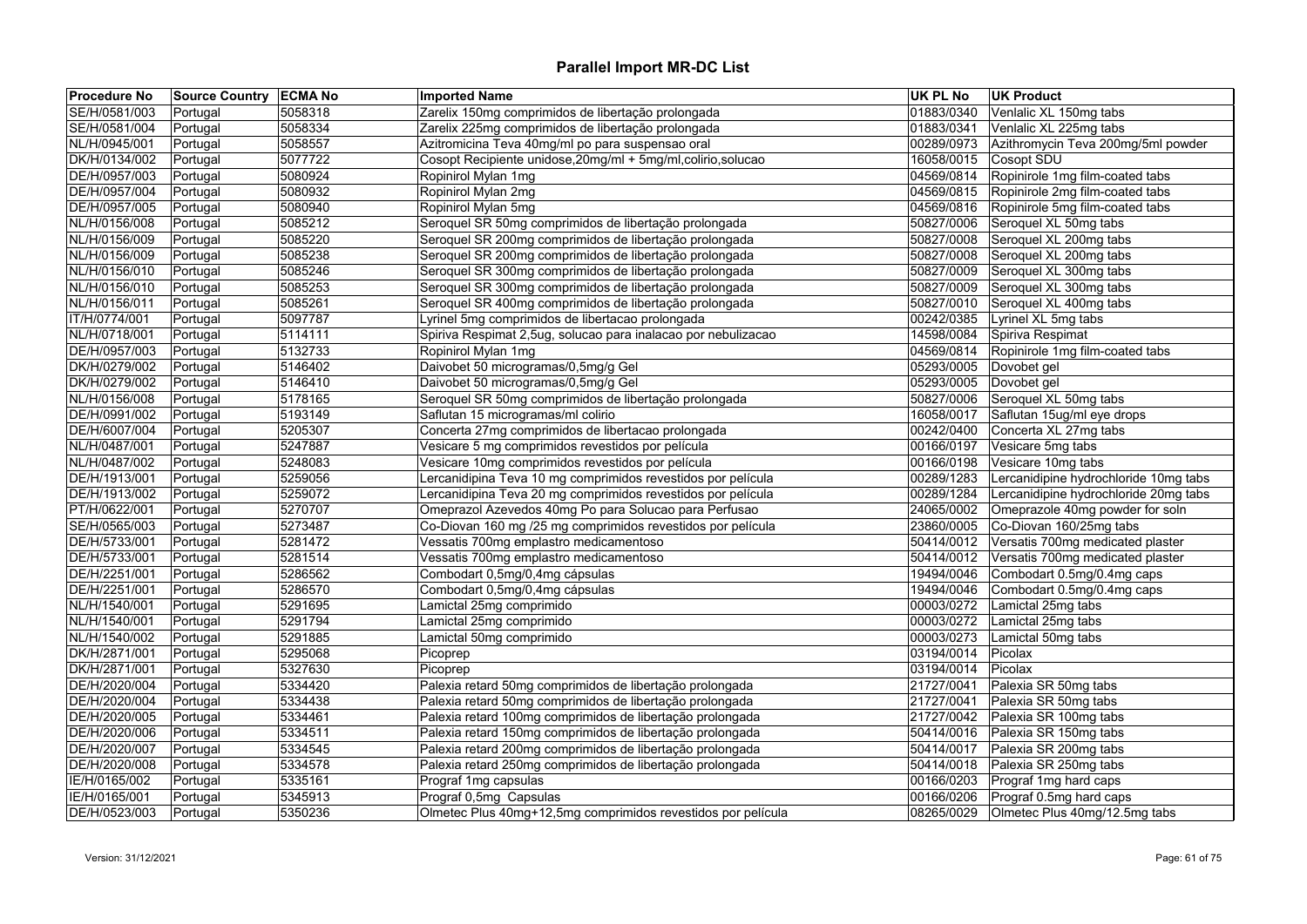| <b>Procedure No</b> | Source Country ECMA No |         | <b>Imported Name</b>                                                                         | <b>UK PL No</b> | <b>UK Product</b>                      |
|---------------------|------------------------|---------|----------------------------------------------------------------------------------------------|-----------------|----------------------------------------|
| DE/H/0523/004       | Portugal               | 5350251 | Olmetec Plus 40mg+25mg comprimidos revestidos por película                                   | 08265/0030      | Olmetec Plus 40mg/25mg tabs            |
| DE/H/5609/001       | Portugal               | 5441654 | Binosto 70 mg comprimidos efervescentes                                                      | 40861/0006      | Binosto 70mg effervescent tabs         |
| DK/H/2028/001       | Portugal               | 5444351 | Metilfenidato Sandoz 18mg Comprimidos de Libertação Prolongada                               | 04416/1346      | Matoride XL 18mg tabs                  |
| DK/H/2028/002       | Portugal               | 5444377 | Metilfenidato Sandoz 36mg Comprimidos de Libertação Prolongada                               | 04416/1348      | Matoride XL 36mg tabs                  |
| DK/H/2028/003       | Portugal               | 5444419 | Metilfenidato Sandoz 54mg Comprimidos de Libertação Prolongada                               | 04416/1349      | Matoride XL 54mg tabs                  |
| SE/H/0406/005       | Portugal               | 5448980 | Diovan 40mg comprimidos revestidos por película                                              | 00101/0599      | Diovan 40mg tabs                       |
| NL/H/0156/012       | Portugal               | 5456033 | Seroquel SR 150mg comprimidos de libertação prolongada                                       | 50827/0007      | Seroquel XL 150mg tabs                 |
| SE/H/1921/001       | Portugal               | 5488226 | Flutiform 50 microgramas/5 microgramas suspensão pressurizada para inalação                  | 16950/0167      | Flutiform 50mcg/5mcg inhaler           |
| SE/H/1921/002       | Portugal               | 5488234 | Flutiform 125 microgramas/5 microgramas suspensão pressurizada para inalação                 | 16950/0168      | Flutiform 125mcg/5mcg inhaler          |
| SE/H/1921/003       | Portugal               | 5488242 | Flutiform 250 microgramas/10 microgramas suspensão pressurizada para inalação                | 16950/0169      | Flutiform 250mcg/10mcg inhaler         |
| FI/H/0313/001       | Portugal               | 5490057 | Nebido 1000mg/4ml solução injetável                                                          | 00010/0549      | Nebido 1000mg/4ml inj                  |
| NL/H/0343/004       | Portugal               | 5569488 | Crestor 5mg comprimidos revestidos por pelicula                                              | 17901/0243      | Crestor 5mg tabs                       |
| FI/H/0981/001       | Portugal               | 5572383 | Tobradex 3 mg/ ml/ 1mg/ml Colírio, Suspensão                                                 | 00101/1007      | Tobradex eye drops                     |
| DK/H/0784/001       | Portugal               | 5579081 | Sevoflurano Baxter 100%, Líquido para inalação por vaporização                               | 00116/0420      | Sevoflurane Baxter inhalation vapour   |
| FR/H/0070/002       | Portugal               | 5588082 | Trusopt 4mg/0,2ml colírio solução recipient unidose                                          | 16058/0013      | Trusopt SDU                            |
| DE/H/3355/001       | Portugal               | 5596648 | Dymista 137 microgramas / 50 microgramas por aplicação Suspensão para pulverizaçi 15142/0258 |                 | Dymista Nasal Spray                    |
| SE/H/0643/002       | Portugal               | 5618418 | Metex 7,5mg injeksjonsvaeske, opplosning i ferdigfylt penn                                   | 11587/0076      | Metoject Pen 7.5mg                     |
| SE/H/0643/005       | Portugal               | 5618541 | Metex Pen 15mg Injektionslösung im Fertigpen                                                 | 11587/0079      | Metoject Pen 15mg                      |
| SE/H/0643/006       | Portugal               | 5618673 | Metex 17.5mg injeksjonsvaeske, opplosning i ferdigfylt penn                                  | 11587/0080      | Metoject Pen 17.5mg                    |
| SE/H/0643/011       | Portugal               | 5618822 | Metex Pen 30mg Injektionslösung im Fertigpen                                                 | 11587/0085      | Metoject Pen 30mg                      |
| SE/H/0643/008       | Portugal               | 5618962 | Metex 22.5mg injeksjonsvaeske, opplosning i ferdigfylt penn                                  | 11587/0082      | Metoject Pen 22.5mg                    |
| SE/H/0643/007       | Portugal               | 5619119 | Metex Pen 20mg Injektionslösung im Fertigpen                                                 | 11587/0081      | Metoject Pen 20mg                      |
| SE/H/0643/004       | Portugal               | 5619242 | Metex 12.5mg injeksjonsvaeske, opplosning i ferdigfylt penn                                  | 11587/0078      | Metoject Pen 12.5mg                    |
| SE/H/0643/010       | Portugal               | 5619374 | Metoject PEN 27.5mg=0,55ml oplossing voor injectie in een voorgevulde pen                    | 11587/0084      | Metoject Pen 27.5mg                    |
| SE/H/0643/003       | Portugal               | 5619523 | Metex Pen 10mg Injektionslösung im Fertigpen                                                 | 11587/0077      | Metoject Pen 10mg                      |
| SE/H/0643/009       | Portugal               | 5619655 | Metex Pen 25mg Injektionslösung im Fertigpen                                                 | 11587/0083      | Metoject Pen 25mg                      |
| NL/H/1458/002       | Portugal               | 5627781 | Cozaar Plus 100mg+12.5mg comprimidos revestidos por pelicula                                 | 00025/0473      | Cozaar Comp 100mg/12.5mg               |
| SE/H/1413/003       | Portugal               | 5675756 | Levodopa + Carbidopa Fair-Med 100 mg/25 mg comprimidos                                       | 20242/0028      | Co-Careldopa 25mg/100mg tabs           |
| SE/H/1413/004       | Portugal               | 5675830 | Levodopa + Carbidopa Fair-Med 250 mg/25 mg comprimidos                                       | 20242/0029      | Co-Careldopa 25mg/250mg tabs           |
| ES/H/0653/001       | Portugal               | 5687652 | Braltus 10 microgramas por dose libertada, po para inhalacao capsula                         | 00289/1870      | Braltus 10mcg inhalation powder        |
| ES/H/0654/001       | Portugal               | 5687660 | Gregal 10 microgramas por dose libertada, po para inhalacao capsula                          | 00289/1957      | Gregal 10mcg inhalation powder         |
| ES/H/0646/001       | Portugal               | 5692207 | Venlafaxina Ratiopharm 225mg Prolonged-release capsule, hard                                 | 00289/2049      | Venlafaxine Teva XL 225mg caps         |
| DE/H/6220/001       | Portugal               | 5692587 | Malarone 250 mg/100 mg comprimidos revestidos por película                                   | 10949/0258      | Malarone tabs                          |
| NL/H/0653/001       | Portugal               | 5692785 | Dexafree 1mg/ml colirio solucao                                                              | 20162/0013      | Dexafree 1mg/ml eye drops              |
| DE/H/5724/001       | Portugal               | 5699822 | Serkep 25 microgramas + 125 microgramas por dose calibrada                                   | 04569/1449      | Sirdupla 25/125mcg inhaler             |
| DE/H/5724/002       | Portugal               | 5699830 | Serkep 25 microgramas + 250 microgramas por dose calibrada                                   | 04569/1450      | Sirdupla 25/250mcg inhaler             |
| AT/H/0983/003       | Portugal               | 5709688 | Aricept 5mg comprimidos orodispersiveis                                                      | 10555/0019      | Aricept Evess 5mg oprodispersible tabs |
| AT/H/0983/004       | Portugal               | 5709787 | Aricept 10mg comprimidos orodispersiveis                                                     | 10555/0020      | Aricept Evess 10mg orodispersible tabs |
| AT/H/0983/003       | Portugal               | 5715883 | Aricept 5mg comprimidos orodispersiveis                                                      | 10555/0019      | Aricept Evess 5mg oprodispersible tabs |
| AT/H/0983/004       | Portugal               | 5716188 | Aricept 10mg comprimidos orodispersiveis                                                     | 10555/0020      | Aricept Evess 10mg orodispersible tabs |
| NL/H/0265/001       | Portugal               | 5717756 | Nuvaring 0.120mg/0.015mg por 24 horas Sistema de Libertacao vaginal                          | 00025/0565      | NuvaRing                               |
| FR/H/0272/003       | Portugal               | 5724083 | Tridural 300mg comprimidos de libertação prolongada                                          | 43808/0003      | Tradorec XL 300mg tabs                 |
| FR/H/0272/002       | Portugal               | 5724182 | Tridural 200mg comprimidos de libertação prolongada                                          | 43808/0002      | Tradorec XL 200mg tabs                 |
| FR/H/0272/001       | Portugal               | 5724281 | Tridural 100mg comprimidos de libertação prolongada                                          | 43808/0001      | Tradorec XL 100mg tabs                 |
| NL/H/3915/001       | Portugal               | 5738398 | Durogesic 12 microgramas/hora sistema transdérmico                                           | 00242/0409      | Durogesic DTrans 12ug/hr               |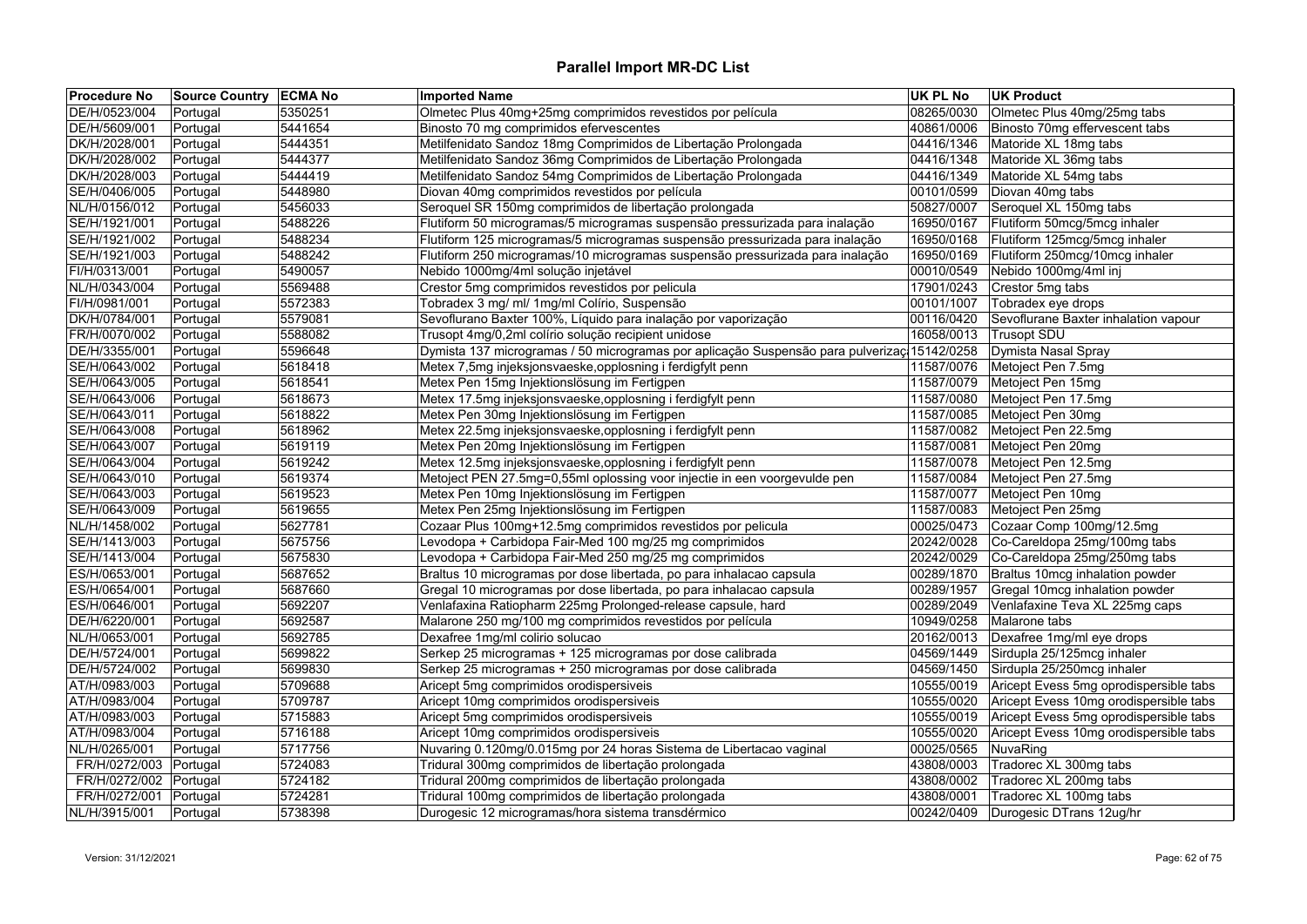| <b>Procedure No</b> | <b>Source Country ECMA No</b> |                  | <b>Imported Name</b>                                              | <b>UK PL No</b> | <b>UK Product</b>             |
|---------------------|-------------------------------|------------------|-------------------------------------------------------------------|-----------------|-------------------------------|
| SE/H/0304/001       | Portugal                      | 5744289          | Avodart 0.5mg capsulas moles                                      | 19494/0006      | Avodart 0.5mg soft caps       |
| DK/H/0134/003       | Portugal                      | 5750062          | Cosopt iMulti 20mg/ml + 5mg/ml colírio, solução                   | 16058/0025      | Cosopt iMulti                 |
| IE/H/0716/004       | Portugal                      | 5811187          | Zoref 250mg comprimidos revestidos por película                   | 10949/0096      | Zinnat 250mg tabs             |
| IE/H/0716/005       | Portugal                      | 5811286          | Zoref 500mg comprimidos revestidos por película                   | 10949/0119      | Zinnat 500mg tabs             |
| SE/H/0560/001       | Portugal                      | 5820386          | Glucomed 625mg Comprimidos                                        | 32383/0001      | Alateris 625mg tabs           |
| DE/H/0523/001       | Portugal                      | 5910989          | Olmetec Plus 20mg+12,5mg comprimidos revestidos por película      | 08265/0022      | Olmetec Plus 20mg/12.5mg tabs |
| DE/H/0523/001       | Portugal                      | 5911185          | Olmetec Plus 20mg+12,5mg comprimidos revestidos por película      | 08265/0022      | Olmetec Plus 20mg/12.5mg tabs |
| DE/H/0523/002       | Portugal                      | 5911383          | Olmetec Plus 20mg+25mg comprimidos revestidos por película        | 08265/0023      | Olmetec Plus 20mg/25mg tabs   |
| DE/H/0523/002       | Portugal                      | 5911581          | Olmetec Plus 20mg+25mg comprimidos revestidos por película        | 08265/0023      | Olmetec Plus 20mg/25mg tabs   |
| FR/H/0288/001       | Portugal                      | 5932082          | Timogel 1 mg/g Gel oftálmico em recipiente unidose                | 20162/0010      | Tiopex 1mg/g eye gel SDU      |
| SE/H/0404/002       | Portugal                      | 8589523          | Renitec 5mg comprimidos                                           | 00025/0194      | Innovace 5mg tabs             |
| DE/H/5237/001       | Portugal                      | 8605907          | Haldol Decanoato 50 mg/ml Solucao Injectavel                      | 00242/0094      | Haldol decanoate 50mg/ml inj  |
| DE/H/5237/002       | Portugal                      | 8605915          | Haldol Decanoato 100 mg/ml Solucao Injectavel                     | 00242/0095      | Haldol decanoate 100mg/ml inj |
| DE/H/4019/005       | Portugal                      | 8611400          | Sandimmun Neoral 100mg/ml solução oral                            | 00101/0390      | Neoral 100mg/ml solution      |
| DE/H/0769/002       | Portugal                      | 8681726          | Lopiretic comprimidos                                             | 00034/0263      | Capozide tabs                 |
| SE/H/0527/002       | Portugal                      | 8708206          | Zestril-5                                                         | 43252/0031      | Zestril 5mg tabs              |
| SE/H/0527/002       | Portugal                      | 8708214          | Zestril-5                                                         | 43252/0031      | Zestril 5mg tabs              |
| SE/H/0527/004       | Portugal                      | 8708230          | Zestril 20mg comprimidos                                          | 43252/0033      | Zestril 20mg tabs             |
| DE/H/4019/002       | Portugal                      | 8742700          | Sandimmun Neoral 25mg cápsulas moles                              | 00101/0387      | Neoral 25mg soft caps         |
| DE/H/4019/002       | Portugal                      | 8742718          | Sandimmun Neoral 25mg cápsulas moles                              | 00101/0387      | Neoral 25mg soft caps         |
| DE/H/4019/004       | Portugal                      | 8742726          | Sandimmun Neoral 100mg cápsulas moles                             | 00101/0389      | Neoral 100mg soft caps        |
| DE/H/4019/003       | Portugal                      | 8742767          | Sandimmun Neoral 50mg cápsulas moles                              | 00101/0388      | Neoral 50mg soft caps         |
| IE/H/0716/001       | Portugal                      | 8780700          | Zoref 125mg/5mL granulado para suspensão oral                     | 10949/0094      | Zinnat 125mg/5ml suspension   |
| DE/H/6015/002       | Romania                       | 10957/2018/01-02 | Duac 10mg/g + 30mg/g Gel                                          | 19494/0251      | Duac Once Daily 10+30mg/g Gel |
| DK/H/0134/003       | Romania                       | 11102/2018/01    | Cosopt fara conservant 20mg/ml+5mg/ml picături oftalmice, soluție | 16058/0025      | Cosopt iMulti                 |
| DE/H/0116/001       | Romania                       | 1264/2008/01     | Lescol 20mq                                                       | 00101/0360      | Lescol 20mg caps              |
| DE/H/0116/002       | Romania                       | 1265/2008/01     | Lescol 40mg                                                       | 00101/0361      | Lescol 40mg caps              |
| SE/H/0643/001       | Romania                       | 1278/2008/01-100 | Metoject 50 mg/ml solutie injectabila in seringa preumpluta       | 11587/0046      | Metoject 50mg/ml soln for inj |
| NL/H/1230/001       | Romania                       | 1282/2008        | Qlaira, comprimate filmate                                        | 00010/0576      | Qlaira tabs                   |
| DE/H/0116/003       | Romania                       | 1297/2008/01     | Lescol XL 80mg                                                    | 23860/0015      | Lescol XL 80mg tabs           |
| SE/H/0304/001       | Romania                       | 1318/2008/02     | Avodart 0,5 mg capsule moi                                        | 19494/0006      | Avodart 0.5mg soft caps       |
| NL/H/1540/001       | Romania                       | 1742/2009/03     | Lamictal 25mg comprimate                                          | 00003/0272      | Lamictal 25mg tabs            |
| NL/H/1540/002       | Romania                       | 1743/2009/02     | Lamictal 50mg comprimate                                          | 00003/0273      | Lamictal 50mg tabs            |
| NL/H/1540/003       | Romania                       | 1744/2009/01-10  | Lamictal 100mg comprimate                                         | 00003/0274      | Lamictal 100mg tabs           |
| SE/H/0278/002       | Romania                       | 206/2007/08      | Cipralex 10mg comprimate filmate                                  | 13761/0009      | Cipralex 10mg tabs            |
| PT/H/2363/001       | Romania                       | 2451/2010/01-04  | Augmentin BIS 400mg/57mg/5ml pulbere pentru suspensie orală       | 10592/0070      | Augmentin Duo 400/57          |
| DK/H/2871/001       | Romania                       | 2628/2010/01     | Picoprep                                                          | 03194/0014      | Picolax                       |
| NL/H/4823/001       | Romania                       | 2634/2010/01-08  | Exemestan Teva comprimate filmate                                 | 00289/1498      | Exemestane Teva 25mg tabs     |
| DE/H/2251/001       | Romania                       | 2641/2010/01     | Duodart 0.5/0.4mg capsule                                         | 19494/0046      | Combodart 0.5mg/0.4mg caps    |
| DE/H/2251/001       | Romania                       | 2641/2010/02     | Duodart 0.5/0.4mg capsule                                         | 19494/0046      | Combodart 0.5mg/0.4mg caps    |
| DE/H/2251/001       | Romania                       | 2641/2010/03     | Duodart 0.5/0.4mg capsule                                         | 19494/0046      | Combodart 0.5mg/0.4mg caps    |
| DE/H/0109/003       |                               | 2951/2010/01     | Sortis 40mg comprimate filmate                                    | 50622/0041      | Lipitor 40mg tabs             |
| NL/H/1457/001       | Romania                       |                  |                                                                   | 00025/0515      |                               |
|                     | Romania                       | 2976/2010        | Cozaar 12.5mg comprimate filmate                                  |                 | Cozaar 12.5mg tabs            |
| NL/H/1457/002       | Romania                       | 2977/2010        | Cozaar 50mg comprimate filmate                                    | 00025/0324      | Cozaar 50mg tabs              |
| DE/H/0116/003       | Romania                       | 3020/2002/01     | Lescol XL 80mg                                                    | 23860/0015      | Lescol XL 80mg tabs           |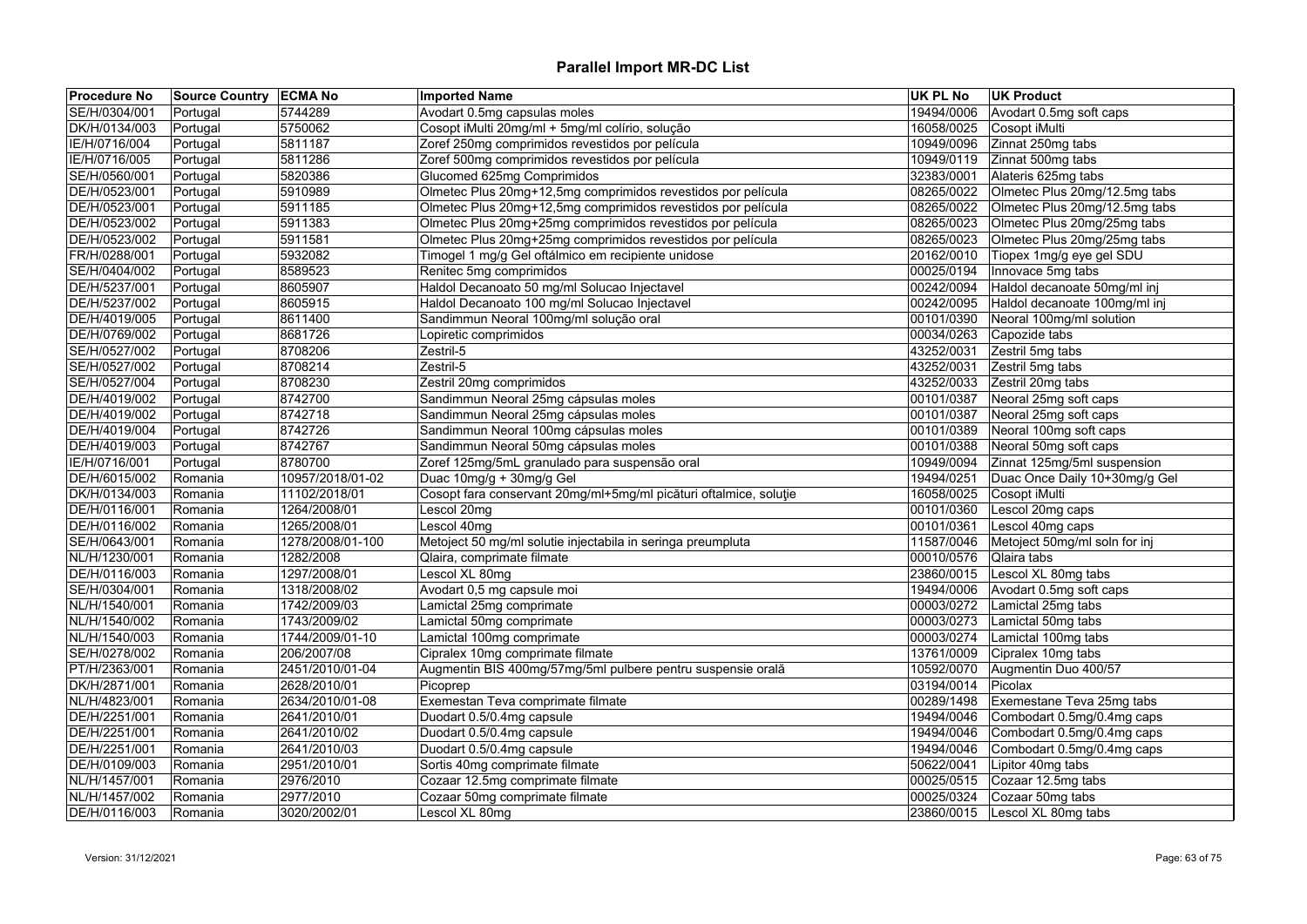| <b>Procedure No</b> | Source Country ECMA No |                 | <b>Imported Name</b>                                                             | <b>UK PL No</b> | <b>UK Product</b>                    |
|---------------------|------------------------|-----------------|----------------------------------------------------------------------------------|-----------------|--------------------------------------|
| SE/H/0229/001       | Romania                | 3168/2011/01    | Symbicort Turbuhaler 160 micrograme/4,5 micrograme/inhalatie, pulbere de inhalat | 17901/0092      | Symbicort 200/6 Turbohaler           |
| SE/H/0229/002       | Romania                | 3169/2011/01    | Symbicort Turbuhaler 320 micrograme/9 micrograme/inhalatie, pulbere de inhalat   | 17901/0200      | Symbicort 400/12 Turbohaler          |
| SE/H/0211/004       | Romania                | 3268/2011/01    | Nexium 10 mg granule gastrorezistente pentru suspensie orala, plic               | 17901/0253      | Nexium 10mg granules                 |
| DE/H/2020/004       | Romania                | 3282/2011/01-24 | Palexia retard 50mg comprimate cu eliberare prelungită                           | 21727/0041      | Palexia SR 50mg tabs                 |
| DE/H/2020/005       | Romania                | 3283/2011/01-24 | Palexia retard 100mg comprimate cu eliberare prelungită                          | 21727/0042      | Palexia SR 100mg tabs                |
| DE/H/2020/006       | Romania                | 3284/2011/01-24 | Palexia retard 150mg comprimate cu eliberare prelungită                          | 50414/0016      | Palexia SR 150mg tabs                |
| DE/H/2020/007       | Romania                | 3285/2011/01-24 | Palexia retard 200mg comprimate cu eliberare prelungită                          | 50414/0017      | Palexia SR 200mg tabs                |
| DE/H/2020/008       | Romania                | 3286/2011/01-24 | Palexia retard 250mg comprimate cu eliberare prelungită                          | 50414/0018      | Palexia SR 250mg tabs                |
| PT/H/1945/002       | Romania                | 3412/2011/04    | Gabapentin Aurobindo 300mg capsule                                               | 16363/0286      | Gabapentin Aurobindo 300mg caps      |
| SE/H/0936/002       | Romania                | 3455/2011/      | Efectin EP 75mg                                                                  | 50622/0020      | Efexor XL 75mg caps                  |
| SE/H/0936/003       | Romania                | 3456/2011/      | Efectin EP 150mg                                                                 | 00057/1281      | Efexor XL 150mg caps                 |
| NL/H/0299/001       | Romania                | 3790/2011/02    | Spiriva 18 micrograme capsule cu pulbere de inhalat                              | 14598/0062      | Spiriva 18mcg inhalation powder      |
| SE/H/0406/005       | Romania                | 3945/2011       | Diovan 40mg comprimate filmate                                                   | 00101/0599      | Diovan 40mg tabs                     |
| SE/H/0406/003       | Romania                | 3946/2011       | Diovan 80mg comprimate filmate                                                   | 00101/0600      | Diovan 80mg tabs                     |
| SE/H/0406/004       | Romania                | 3947/2011       | Diovan 160mg comprimate filmate                                                  | 00101/0601      | Diovan 160mg tabs                    |
| DE/H/3456/005       | Romania                | 4067/2011/01    | Diflucan 10mg/ml powder for oral suspension                                      | 00057/0343      | Diflucan 10mg/ml oral suspension     |
| DE/H/0873/001       | Romania                | 4092/2011/02    | Foster 100/6 micrograme pe doza, solutie de inhalat presurizata                  | 08829/0157      | Formodual 100/6 inhaler              |
| DK/H/0279/002       | Romania                | 4500/2012       | Daivobet 50 micrograme/0,5mg/g gel                                               | 05293/0005      | Dovobet gel                          |
| NL/H/0732/001       | Romania                | 4793/2012/01-02 | Mezavant 1200mg comprimate gastrorezistente cu eliberare prelungită              | 08081/0040      | Mezavant XL 1200mg tabs              |
| NL/H/0265/001       | Romania                | 4823/2012/01    | NuvaRing 0,120mg/0,015mg per 24 de ore system cu cedare vaginală                 | 00025/0565      | NuvaRing                             |
| DE/H/2020/009       | Romania                | 4905/2012/01-24 | Palexia retard 25mg comprimate cu eliberare prelungită                           | 21727/0051      | Palexia SR 25mg tabs                 |
| FR/H/0110/001       | Romania                | 5026/2012/01    | Femara 2,5mg comprimate filmate                                                  | 23860/0012      | Femara 2.5mg tabs                    |
| FR/H/0130/004       | Romania                | 516/2008/04     | Noliprel Arg Forte 5mg/1.25mg comprime filmate                                   | 05815/0052      | Coversyl Arginine Plus 5/1.25mg tabs |
| IE/H/0638/001       | Romania                | 5163/2012/01    | Norvasc 5mg comprimate                                                           | 50622/0033      | Istin 5mg tabs                       |
| NL/H/2038/001       | Romania                | 5229/2012/02    | Mometazone furoat Sandoz 50 microgramme/doza spray nazal, suspensie              | 04416/1236      | Mometasone Furoate 50mcg nasal spray |
| NL/H/1732/002       | Romania                | 5274/2005/01    | Zoloft 50mg                                                                      | 00057/0308      | Lustral 50mg tabs                    |
| NL/H/1732/003       | Romania                | 5275/2005/01    | Zoloft 100mg                                                                     | 00057/0309      | Lustral 100mg tabs                   |
| DE/H/3355/001       | Romania                | 5574/2013/01    | Dymista 137 micrograme/50 micrograme/doza spray nazal, suspensie                 | 15142/0258      | Dymista Nasal Spray                  |
| DE/H/3355/001       | Romania                | 5574/2013/03    | Dymista 137 micrograme/50 micrograme/doza spray nazal, suspensie                 | 15142/0258      | Dymista Nasal Spray                  |
| NL/H/0718/001       | Romania                | 5642/2013/04    | Spiriva Respimat 2,5 micrograme soluție de inhalat                               | 14598/0084      | Spiriva Respimat                     |
| IE/H/0638/001       | Romania                | 5654/2013/01-16 | Norvasc 5mg comprimate                                                           | 50622/0033      | Istin 5mg tabs                       |
| IE/H/0638/002       | Romania                | 5655/2013/01-17 | Norvasc 10mg comprimate                                                          | 50622/0031      | Istin 10mg tabs                      |
| DE/H/6015/002       | Romania                | 5658/2013/01-02 | Duac 10mg/g + 30mg/g Gel                                                         | 19494/0251      | Duac Once Daily 10+30mg/g Gel        |
| DE/H/5733/001       | Romania                | 5736/2013/01-05 | Versatis 700mg emplastru medicamentos                                            | 50414/0012      | Versatis 700mg medicated plaster     |
| SE/H/0110/001       | Romania                | 5932/2005/01    | Topamax 25mg comprimate                                                          | 00242/0301      | Topamax 25mg tabs                    |
| SE/H/0110/002       | Romania                | 5933/2005/01    | Topamax 50mg comprimate                                                          | 00242/0302      | Topamax 50mg tabs                    |
| SE/H/0110/003       | Romania                | 5934/2005/01    | Topamax 100mg comprimate                                                         | 00242/0303      | Topamax 100mg tabs                   |
| DE/H/4019/002       | Romania                | 6023/2013/01    | Sandimmun Neoral 25mg capsule moi                                                | 00101/0387      | Neoral 25mg soft caps                |
| DE/H/4019/003       | Romania                | 6024/2013/01    | Sandimmun Neoral 50mg capsule moi                                                | 00101/0388      | Neoral 50mg soft caps                |
| DE/H/4019/005       | Romania                | 6025/2301/01    | Sandimmun Neoral 100 mg/ml soluție orală                                         | 00101/0390      | Neoral 100mg/ml solution             |
| NL/H/1458/001       | Romania                | 6030/2013       | Hyzaar 50mg/12,5mg comprimate filmate                                            | 00025/0338      | Cozaar Comp 50mg/12.5mg              |
| NL/H/1458/003       | Romania                | 6031/2013       | Fortzaar 100mg/25mg, comprimate filmate                                          | 00025/0374      | Cozaar Comp 100mg/25mg               |
| NL/H/0150/001       | Romania                | 6256/2014/01    | Nexplanon 68mg                                                                   | 00025/0563      | Nexplanon                            |
| AT/H/0904/001       | Romania                | 6459/2006/01    | Arimidex 1mg comprimate filmate                                                  | 17901/0002      | Arimidex 1mg tabs                    |
| SE/H/1821/001       | Romania                | 6787/2014/01-02 | Nasonex 50 micrograme/doză spray nazal, suspensie                                | 00025/0587      | Nasonex 50ug/actuation nasal spray   |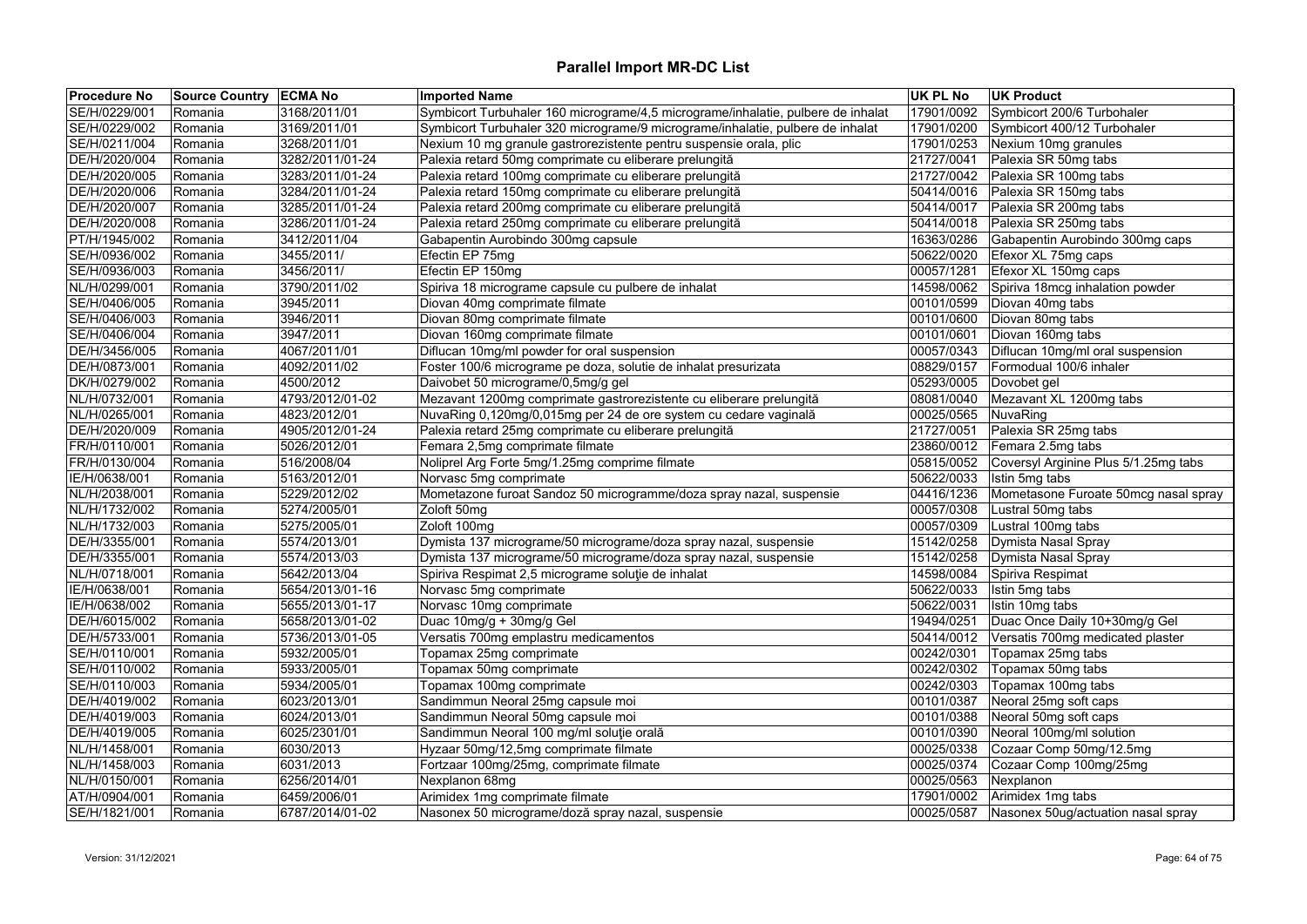| <b>Procedure No</b> | Source Country ECMA No |                 | <b>Imported Name</b>                                                             | <b>UK PL No</b> | <b>UK Product</b>                    |
|---------------------|------------------------|-----------------|----------------------------------------------------------------------------------|-----------------|--------------------------------------|
| DE/H/2184/013       | Romania                | 6876/2014/01    | Rispolept Consta 25mg                                                            | 00242/0375      | Risperdal Consta 25mg                |
| DE/H/2184/014       | Romania                | 6877/2014/01    | Rispolept Consta 37.5mg                                                          | 00242/0376      | Risperdal Consta 37.5mg              |
| DE/H/2184/015       | Romania                | 6878/2014/01    | Rispolept Consta 50mg                                                            | 00242/0377      | Risperdal Consta 50mg                |
| NL/H/0156/002       | Romania                | 7048/2014/01    | Seroquel 100mg comprimate filmate                                                | 50827/0003      | Seroquel 100mg tabs                  |
| NL/H/0156/003       | Romania                | 7049/2014/01    | Seroquel 200mg comprimate filmate                                                | 50827/0004      | Seroquel 200mg tabs                  |
| SE/H/0230/001       | Romania                | 7050/2014/01    | Symbicort Turbuhaler 80/4.5 micrograme/inhalatie, pulbere de inhalat             | 17901/0091      | Symbicort 100/6 Turbohaler           |
| SE/H/0229/001       | Romania                | 7051/2014/01    | Symbicort Turbuhaler 160 micrograme/4,5 micrograme/inhalatie, pulbere de inhalat | 17901/0092      | Symbicort 200/6 Turbohaler           |
| SE/H/0229/002       | Romania                | 7052/2014/01    | Symbicort Turbuhaler 320 micrograme/9 micrograme/inhalatie, pulbere de inhalat   | 17901/0200      | Symbicort 400/12 Turbohaler          |
| AT/H/0904/001       | Romania                | 7053/2014/01    | Arimidex 1mg comprimate filmate                                                  | 17901/0002      | Arimidex 1mg tabs                    |
| NL/H/0156/008       | Romania                | 7125/2014/01-07 | Seroquel XR 50mg comprimate cu eliberare prelungită                              | 50827/0006      | Seroquel XL 50mg tabs                |
| NL/H/0156/009       | Romania                | 7126/2014/01-07 | Seroquel XR 200mg comprimate cu eliberare prelungită                             | 50827/0008      | Seroquel XL 200mg tabs               |
| NL/H/0156/010       | Romania                | 7127/2014/01-07 | Seroquel XR 300mg comprimate cu eliberare prelungită                             | 50827/0009      | Seroquel XL 300mg tabs               |
| NL/H/0156/011       | Romania                | 7128/2014/01-07 | Seroquel XR 400mg comprimate cu eliberare prelungită                             | 50827/0010      | Seroquel XL 400mg tabs               |
| NL/H/0156/012       | Romania                | 7223/2014/01-07 | Seroquel XR 150mg comprimate cu eliberare prelungită                             | 50827/0007      | Seroquel XL 150mg tabs               |
| SE/H/0936/002       | Romania                | 7585/2006/04    | Efectin EP 75mg                                                                  | 50622/0020      | Efexor XL 75mg caps                  |
| DE/H/2251/001       | Romania                | 8163/2015/01    | Duodart 0.5/0.4mg capsule                                                        | 19494/0046      | Combodart 0.5mg/0.4mg caps           |
| DE/H/2251/001       | Romania                | 8163/2015/02    | Duodart 0.5/0.4mg capsule                                                        | 19494/0046      | Combodart 0.5mg/0.4mg caps           |
| DE/H/2251/001       | Romania                | 8163/2015/03    | Duodart 0.5/0.4mg capsule                                                        | 19494/0046      | Combodart 0.5mg/0.4mg caps           |
| NL/H/0299/001       | Romania                | 859/2008/05     | Spiriva 18 micrograme capsule cu pulbere de inhalat                              | 14598/0062      | Spiriva 18mcg inhalation powder      |
| HU/H/0399/001       | Romania                | 9371/2016/02    | Dexametazona Krka 4mg comprimate                                                 | 01656/0205      | Dexamethasone 4mg tabs               |
| ES/H/0653/001       | Romania                | 9464/2016/02    | Gregal 10 micrograme pulbere de inhalat capsulă                                  | 00289/1870      | Braltus 10mcg inhalation powder      |
| DE/H/5733/001       | Slovak Republic        | 01/0054/10-S    | Versatis 700mg liečivá náplasť                                                   | 50414/0012      | Versatis 700mg medicated plaster     |
| SE/H/0169/003       | Slovak Republic        | 14/0012/17-S    | Seretide Disckus 50 mikrogramov/500 mikrogramov                                  | 10949/0316      | Seretide 500 Accuhaler               |
| DE/H/0871/001       | Slovak Republic        | 14/0110/07-S    | Foster 100/6 mikrogramov na inhaláciu inhalačný roztok v tlakovom obale          | 08829/0156      | Fostair 100/6 inhaler                |
| DE/H/0528/001       | Slovak Republic        | 14/0164/05-S    | Atimos 12 µg inhalačný roztok v tlakovom obale                                   | 08829/0154      | Atimos Modulite                      |
| NL/H/0718/001       | Slovak Republic        | 14/0315/07-S    | Spiriva Respimat 2,5 mikrogramov, inhalancy roztok                               | 14598/0084      | Spiriva Respimat                     |
| SE/H/1921/002       | Slovak Republic        | 14/0357/12-S    | Flutiform 125 mikrogramov/5 mikrogramov inhalacna suspenzia v tlakovom obale     | 16950/0168      | Flutiform 125mcg/5mcg inhaler        |
| SE/H/1921/003       | Slovak Republic        | 14/0358/12-S    | Flutiform 250 mikrogramov /10 mikrogramov inhalacna suspenzia v tlakovom obale   | 16950/0169      | Flutiform 250mcg/10mcg inhaler       |
| SE/H/1876/001       | Slovak Republic        | 14/0402/06-S    | Serevent Inhaler N                                                               | 10949/0369      | Serevent 25 Evohaler                 |
| NL/H/0299/001       | Slovak Republic        | 14/0415/11-S    | Spiriva 18 mikrogramov, inhalačný prášok v tvrdej kapsule                        | 14598/0062      | Spiriva 18mcg inhalation powder      |
| DE/H/0871/002       | Slovak Republic        | 14/0506/12-S    | Foster Nexthaler 100 mikrogramov/6 mikrogramov v dávke inhalačného prášku        | 08829/0173      | Fostair Nexthaler 100/6              |
| SE/H/0230/001       | Slovak Republic        | 14/0681/10-S    | Symbicort Turbuhaler 100 mikrogramov/6 mikrogramov/inhalácia                     | 17901/0091      | Symbicort 100/6 Turbohaler           |
| SE/H/0229/001       | Slovak Republic        | 14/0682/10-S    | Symbicort Turbuhaler 200 mikrogramov/6 mikrogramov/inhalácia                     | 17901/0092      | Symbicort 200/6 Turbohaler           |
| SE/H/0229/002       | Slovak Republic        | 14/0683/10-S    | Symbicort Turbuhaler 400 mikrogramov/12 mikrogramov/inhalácia                    | 17901/0200      | Symbicort 400/12 Turbohaler          |
| PT/H/2363/001       | Slovak Republic        | 15/0005/00-S    | Augmentin Duo 400mg/57mg/5ml prášok na perorálnu suspenziu (jahodová príchuť)    | 10592/0070      | Augmentin Duo 400/57                 |
| IE/H/0715/001       | Slovak Republic        | 15/0141/84-C/S  | Augmentin 375mg filmom obalené tablety                                           | 00038/0270      | Augmentin 375mg tabs                 |
| AT/H/0754/001       | Slovak Republic        | 16/0033/02-S    | Clexane Forte 12000IU/0,8ml v naplnenej injekčnej striekačke                     | 04425/0185      | Clexane Forte 12000IU (120mg)/0.8ml  |
| AT/H/0751/001       | Slovak Republic        | 16/0108/96-S    | Clexane 2000 IU (20mg)/0.2ml                                                     | 04425/0187      | Clexane Syringes 2000IU (20mg)/0.2ml |
| AT/H/0751/002       | Slovak Republic        | 16/0172/17-S    | Clexane 4000 IU (40mg)/0.4ml                                                     | 04425/0187      | Clexane Syringes 4000IU (40mg)/0.4ml |
| AT/H/0751/003       | Slovak Republic        | 16/0173/17-S    | Clexane 6000 IU (60mg)/0.6ml                                                     | 04425/0187      | Clexane Syringes 6000IU (60mg)/0.6ml |
| AT/H/0751/004       | Slovak Republic        | 16/0174/17-S    | Clexane 8000 IU (80mg)/0.8ml                                                     | 04425/0187      | Clexane Syringes 8000IU (80mg)/0.8ml |
| AT/H/0751/005       | Slovak Republic        | 16/0175/17-S    | Clexane 10000 IU (100mg)/1ml                                                     | 04425/0187      | Clexane Syringes 10000IU (100mg)/1ml |
| AT/H/0754/002       | Slovak Republic        | 16/0176/17-S    | Clexane Forte 15000IU/1ml v naplnenej injekčnej striekačke                       | 04425/0185      | Clexane Forte 15000IU (150mg)/1ml    |
| NL/H/0150/001       | Slovak Republic        | 17/0011/08-S    | Implanon NXT                                                                     | 00025/0563      | Nexplanon                            |
| NL/H/1540/002       | Slovak Republic        | 21/0404/09-S    | Lamictal 50mg tablety                                                            | 00003/0273      | Lamictal 50mg tabs                   |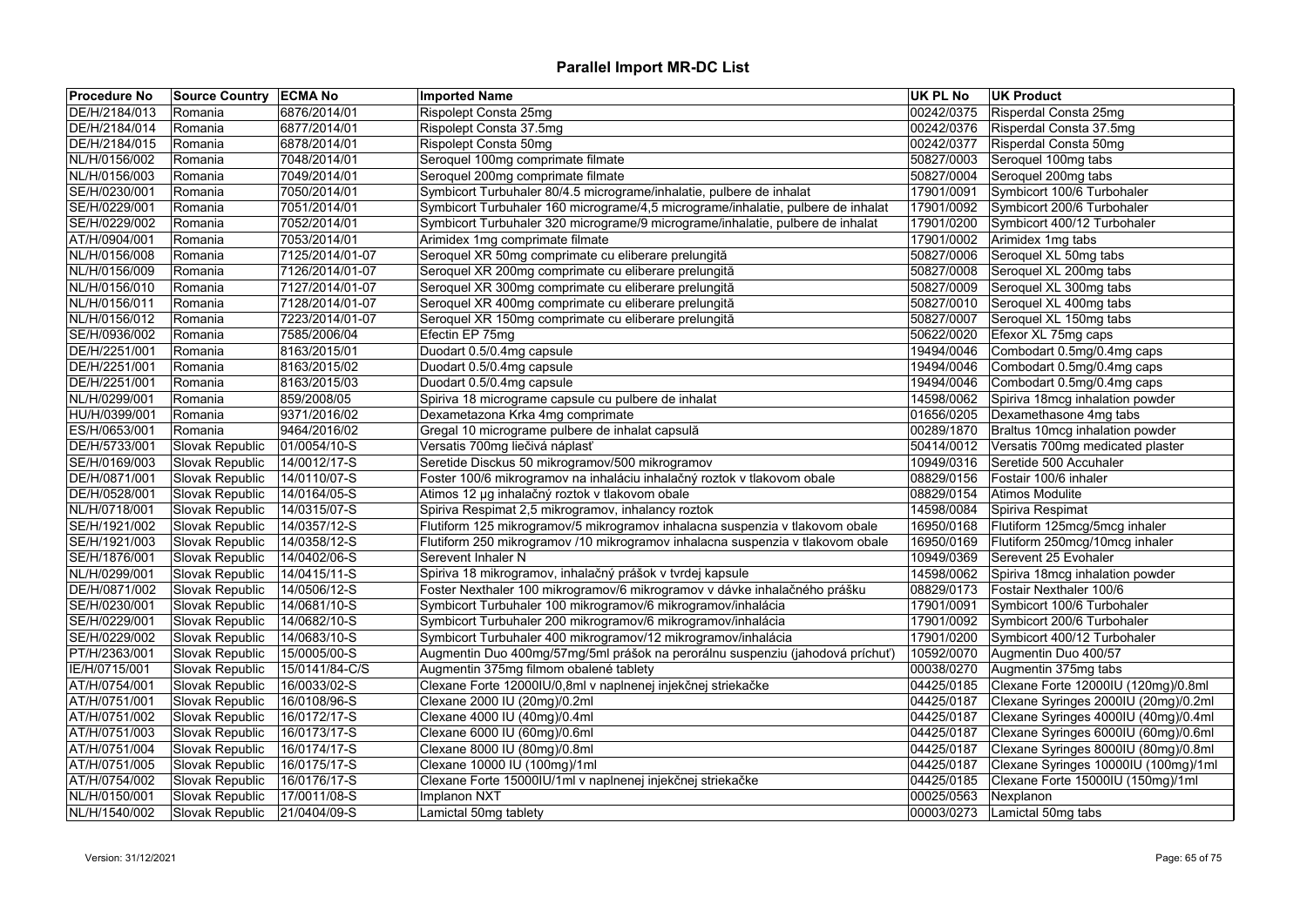| <b>Procedure No</b> | Source Country ECMA No |                    | <b>Imported Name</b>                                                                            | <b>UK PL No</b> | <b>UK Product</b>                  |
|---------------------|------------------------|--------------------|-------------------------------------------------------------------------------------------------|-----------------|------------------------------------|
| DE/H/3355/001       | Slovak Republic        | 24/0055/13-S       | Dymista nosová aerodisperzia 137 mikrogramov / 50 mikrogramov v jednom vstreknutí 15142/0258    |                 | Dymista Nasal Spray                |
| DE/H/0299/001       | Slovak Republic        | 24/0277/05-S       | Xyzal 5mg filmom obalene tablety                                                                | 00039/0539      | Xyzal 5mg tabs                     |
| DE/H/6220/001       | Slovak Republic        | 25/0127/06-S       | Malarone 250 mg/100 mg filmom obalené tablety                                                   | 10949/0258      | Malarone tabs                      |
| SE/H/0908/001       | Slovak Republic        | 41/0772/10-S       | Jext 150 mikrogramov                                                                            | 10085/0052      | Jext 150mcg Pen                    |
| SE/H/0908/002       | Slovak Republic        | 41/0773/10-S       | Jext 300 mikrogramov                                                                            | 10085/0053      | Jext 300mcg Pen                    |
| FI/H/0313/001       | Slovak Republic        | 56/0144/05-S       | Nebido 1000mg/4ml injekčný roztok                                                               | 00010/0549      | Nebido 1000mg/4ml inj              |
| SE/H/0406/005       | Slovak Republic        | 58/0080/05-S       | Diovan 40mg                                                                                     | 00101/0599      | Diovan 40mg tabs                   |
| SE/H/0565/001       | Slovak Republic        | 58/0153/01-S       | Co-Diovan 80 mg/12.5 mg filmom obalene tablety                                                  | 23860/0003      | Co-Diovan 80/12.5mg tabs           |
| SE/H/0406/003       | Slovak Republic        | 58/0255/01-S       | Diovan 80mg                                                                                     | 00101/0600      | Diovan 80mg tabs                   |
| SE/H/0406/004       | Slovak Republic        | 58/0256/01-S       | Diovan 160mg                                                                                    | 00101/0601      | Diovan 160mg tabs                  |
| SE/H/0565/002       | <b>Slovak Republic</b> | 58/0320/03-S       | Co-Diovan 160 mg/12.5 mg filmom obalene tablety                                                 | 23860/0004      | Co-Diovan 160/12.5mg tabs          |
| SE/H/0565/003       | Slovak Republic        | 58/0321/03-S       | Co-Diovan 160 mg/25 mg filmom obalene tablety                                                   | 23860/0005      | Co-Diovan 160/25mg tabs            |
| DE/H/4019/005       | Slovak Republic        | 59/0009/96-S       | Sandimmun Neoral 100mg/ml perorálny roztok                                                      | 00101/0390      | Neoral 100mg/ml solution           |
| DE/H/4019/002       | Slovak Republic        | 59/0010/96-S       | Sandimmun Neoral 25mg mäkké kapsuly                                                             | 00101/0387      | Neoral 25mg soft caps              |
| DE/H/4019/003       | Slovak Republic        | 59/0010/96-S       | Sandimmun Neoral 50mg mäkké kapsuly                                                             | 00101/0388      | Neoral 50mg soft caps              |
| DE/H/4019/004       | Slovak Republic        | 59/0010/96-S       | Sandimmun Neoral 100mg mäkké kapsuly                                                            | 00101/0389      | Neoral 100mg soft caps             |
| IE/H/0165/002       | Slovak Republic        | 59/0117/00-S       | Prograf 1mg tvrde kapsuly                                                                       | 00166/0203      | Prograf 1mg hard caps              |
| IE/H/0165/003       | Slovak Republic        | 59/0118/00-S       | Prograf 5mg tvrde kapsuly                                                                       | 00166/0204      | Prograf 5mg hard caps              |
| IE/H/0165/001       | Slovak Republic        | 59/0132/08-S       | Prograf 0.5mg tvrde kapsuly                                                                     | 00166/0206      | Prograf 0.5mg hard caps            |
| DK/H/2871/001       | Slovak Republic        | 61/0393/10-S       | Picoprep                                                                                        | 03194/0014      | Picolax                            |
| DK/H/0134/002       | Slovak Republic        | 64/0218/11-S       | <b>Cosopt Free</b>                                                                              | 16058/0015      | Cosopt SDU                         |
| DK/H/0134/003       | Slovak Republic        | 64/0355/18-S       | Cosopt Multi Dose Free 20 mg/ml + 5 mg/ml očná roztoková instilácia                             | 16058/0025      | Cosopt iMulti                      |
| DE/H/0991/002       | Slovak Republic        | 64/0460/09-S       | Taflotan 15 mikrogramov/ml očná roztoková instilácia v jednodávkovom obale                      | 16058/0017      | Saflutan 15ug/ml eye drops         |
| DE/H/2020/009       | Slovak Republic        | 65/0225/12-S       | Palexia retard 25mg tablety s predĺženým uvoľňovaním                                            | 21727/0051      | Palexia SR 25mg tabs               |
| FR/H/0272/001       | Slovak Republic        | 65/0400/05-S       | Noax uno 100 mg tablety s predĺženým uvoľňovaním                                                | 43808/0001      | Tradorec XL 100mg tabs             |
| FR/H/0272/002       | Slovak Republic        | 65/0401/05-S       | Noax uno 200 mg tablety s predĺženým uvoľňovaním                                                | 43808/0002      | Tradorec XL 200mg tabs             |
| FR/H/0272/003       | Slovak Republic        | 65/0402/05-S       | Noax uno 300 mg tablety s predĺženým uvoľňovaním                                                | 43808/0003      | Tradorec XL 300mg tabs             |
| DE/H/2020/004       | Slovak Republic        | 65/0670/10-S       | Palexia retard 50mg tablety s predĺženým uvoľňovaním                                            | 21727/0041      | Palexia SR 50mg tabs               |
| DE/H/2020/005       | Slovak Republic        | 65/0671/10-S       | Palexia retard 100mg tablety s predĺženým uvoľňovaním                                           | 21727/0042      | Palexia SR 100mg tabs              |
| DE/H/2020/006       | Slovak Republic        | 65/0672/10-S       | Palexia retard 150mg tablety s predĺženým uvoľňovaním                                           | 50414/0016      | Palexia SR 150mg tabs              |
| DE/H/2020/007       | Slovak Republic        | 65/0673/10-S       | Palexia retard 200mg tablety s predĺženým uvoľňovaním                                           | 50414/0017      | Palexia SR 200mg tabs              |
| DE/H/2020/008       | Slovak Republic        | 65/0674/10-S       | Palexia retard 250mg tablety s predĺženým uvoľňovaním                                           | 50414/0018      | Palexia SR 250mg tabs              |
| DE/H/2184/013       | Slovak Republic        | 68/0105/03-S       | Risperdal Consta 25mg prášok a disperzné prostredie na intramuskulárnu injekčnú sus00242/0375   |                 | Risperdal Consta 25mg              |
| DE/H/2184/014       | Slovak Republic        | 68/0106/03-S       | Risperdal Consta 37.5g prášok a disperzné prostredie na intramuskulárnu injekčnú sus 00242/0376 |                 | Risperdal Consta 37.5mg            |
| DE/H/2184/015       | Slovak Republic        | 68/0107/03-S       | Risperdal Consta 50mg prášok a disperzné prostredie na intramuskulárnu injekčnú sus00242/0377   |                 | Risperdal Consta 50mg              |
| NL/H/0156/008       | Slovak Republic        | 68/0230/07-S       | Seroquel XR 50mg tablety s predĺženým uvoľňovaním                                               | 50827/0006      | Seroquel XL 50mg tabs              |
| NL/H/0156/009       | Slovak Republic        | 68/0231/07-S       | Seroquel XR 200mg tablety s predĺženým uvoľňovaním                                              | 50827/0008      | Seroquel XL 200mg tabs             |
| NL/H/0156/010       | Slovak Republic        | 68/0232/07-S       | Seroquel XR 300mg tablety s predĺženým uvoľňovaním                                              | 50827/0009      | Seroquel XL 300mg tabs             |
| SE/H/1821/001       | Slovak Republic        | 69/0204/02-S       | Nasonex 50 mikrogramov/dávka, nosová suspenzná aerodisperzia                                    | 00025/0587      | Nasonex 50ug/actuation nasal spray |
| NL/H/0487/001       | Slovak Republic        | 73/0063/05-S       | Vesicare 5mg potahovane tablety                                                                 | 00166/0197      | Vesicare 5mg tabs                  |
| NL/H/0487/002       | Slovak Republic        | 73/0064/05-S       | Vesicare 10mg potahovane tablety                                                                | 00166/0198      | Vesicare 10mg tabs                 |
| DE/H/2251/001       | Slovak Republic        | 77/0268/10-S       | Duodart 0,5mg/0,4mg tvrdé kapsuly                                                               | 19494/0046      | Combodart 0.5mg/0.4mg caps         |
| SE/H/0304/001       | Slovak Republic        | 87/0286/04-S       | Avodart 0.5mg make kapsuly                                                                      | 19494/0006      | Avodart 0.5mg soft caps            |
| NL/H/0150/001       | Slovenia               | 5363-I-281/14      | Nexplanon 68 mg implantat                                                                       | 00025/0563      | Nexplanon                          |
| DK/H/0279/001       | Slovenia               | H/02/00436/001-005 | Daivobet 50 mikrogramov/500 mikrogramov v 1 g mazilo                                            | 05293/0003      | Dovobet ointment                   |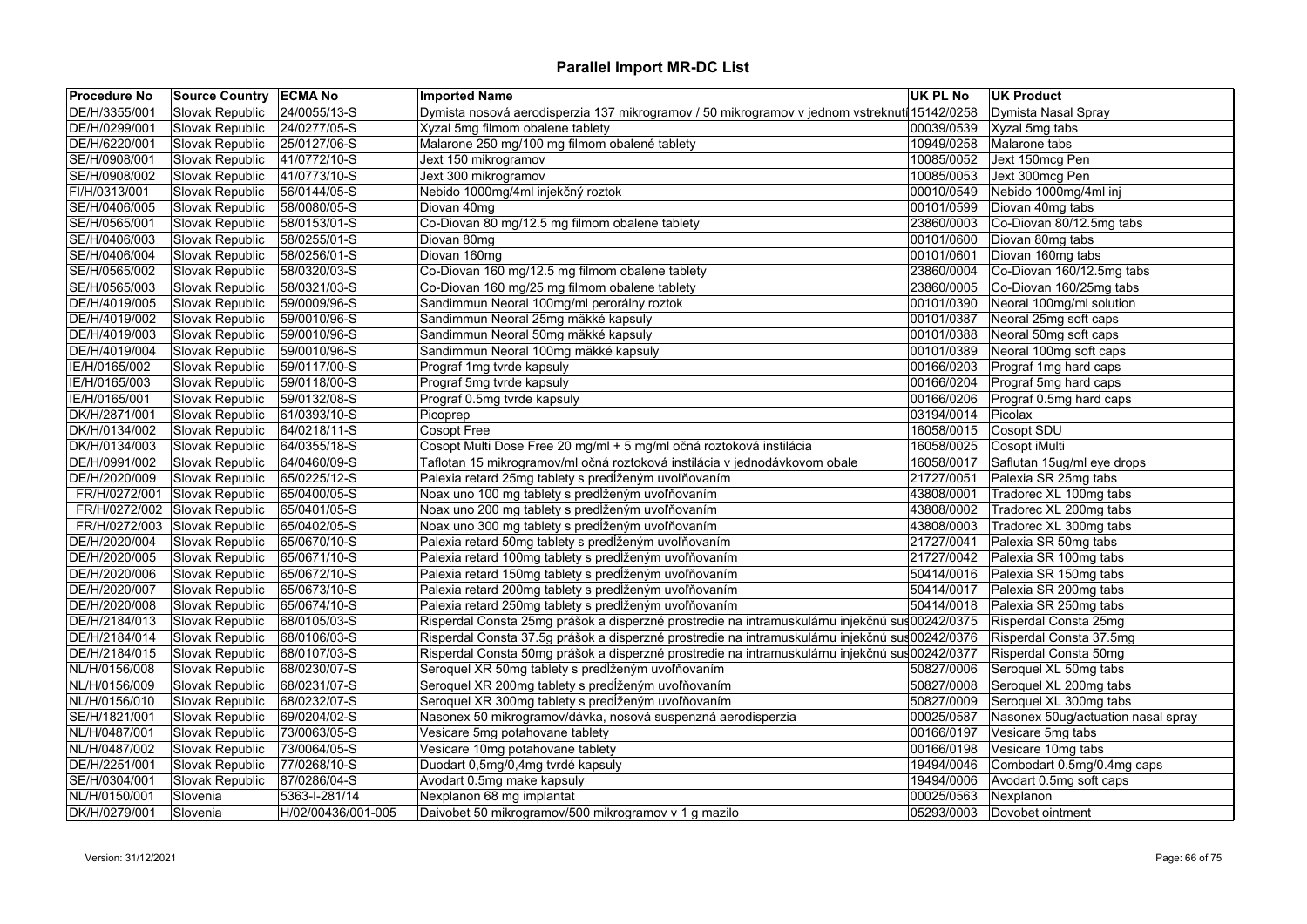| <b>Procedure No</b> | Source Country ECMA No |                | <b>Imported Name</b>                                                    | UK PL No   | <b>UK Product</b>                    |
|---------------------|------------------------|----------------|-------------------------------------------------------------------------|------------|--------------------------------------|
| FR/H/0110/001       | Slovenia               | H/03/00606/001 | Femara 2,5 mg filmsko oblozene tablete                                  | 23860/0012 | Femara 2.5mg tabs                    |
| DE/H/4019/005       | Spain                  | 56799          | Sandimmun Neoral 100mg/ml solucion oral                                 | 00101/0390 | Neoral 100mg/ml solution             |
| DE/H/5314/001       | Spain                  | 57233          | Dumirox 50mg comprimidos recubiertos                                    | 46302/0034 | Faverin 50mg tabs                    |
| SE/H/0404/002       | Spain                  | 57768          | Renitec 5mg comprimidos                                                 | 00025/0194 | Innovace 5mg tabs                    |
| FR/H/0416/002       | Spain                  | 57973          | Baycip 500mg comprimidos recubiertos con pelicula                       | 00010/0147 | Ciproxin 500mg tabs                  |
| DE/H/5314/002       | Spain                  | 58212          | Dumirox 100mg comprimidos recubiertos                                   | 46302/0033 | Faverin 100mg tabs                   |
| NL/H/2081/002       | Spain                  | 58377          | Losec 20mg capsulas duras gastrorresistentes                            | 45043/0101 | Losec 20mg caps                      |
| AT/H/0751/001       | Spain                  | 58502          | Clexane 2.000 UI (20mg)/0.2ml solucion inyectable en jeringa precargada | 04425/0187 | Clexane Syringes 2000IU (20mg)/0.2ml |
| AT/H/0751/002       | Spain                  | 58503          | Clexane 4.000 UI (40mg)/0.4ml solucion inyectable en jeringa precargada | 04425/0187 | Clexane Syringes 4000IU (40mg)/0.4ml |
| DE/H/0769/002       | Spain                  | 58511          | Ecazide 50mg/25mg comprimidos                                           | 00034/0263 | Capozide tabs                        |
| DE/H/3456/001       | Spain                  | 58765          | Diflucan 50mg capsulas duras                                            | 00057/0289 | Diflucan 50mg caps                   |
| DE/H/3456/003       | Spain                  | 58766          | Diflucan 150mg capsulas duras                                           | 00057/0290 | Diflucan 150mg caps                  |
| NL/H/0577/001       | Spain                  | 58832          | Lopid 600mg                                                             | 00057/0535 | Lopid 600mg tabs                     |
| FI/H/0995/002       | Spain                  | 58845          | Zocor 10mg comprimidos recubiertos con pelicula                         | 00025/0241 | Zocor 10mg tabs                      |
| FI/H/0995/003       | Spain                  | 58846          | Zocor 20mg comprimidos recubiertos con pelicula                         | 00025/0242 | Zocor 20mg tabs                      |
| SE/H/0527/004       | Spain                  | 59127          | Zestril 20mg comprimidos                                                | 43252/0033 | Zestril 20mg tabs                    |
| DE/H/3456/005       | Spain                  | 59672          | Diflucan 10mg/ml polvo para suspension oral                             | 00057/0343 | Diflucan 10mg/ml oral suspension     |
| DE/H/3456/005       | Spain                  | 59672          | Diflucan 10mg/ml polvo para suspension oral                             | 00057/0343 | Diflucan 10mg/ml oral suspension     |
| DE/H/3456/008       | Spain                  | 59673          | Diflucan 200mg/5ml polvo para suspension oral                           | 00057/0344 | Diflucan 40mg/ml oral suspension     |
| NL/H/1732/002       | Spain                  | 59717          | Besitran 50mg comprimidos recubiertos con pelicula                      | 00057/0308 | Lustral 50mg tabs                    |
| NL/H/1732/003       | Spain                  | 59718          | Besitran 100mg comprimidos recubiertos con pelicula                     | 00057/0309 | Lustral 100mg tabs                   |
| DE/H/4019/003       | Spain                  | 60318          | Sandimmun Neoral 50mg capsulas blandas                                  | 00101/0388 | Neoral 50mg soft caps                |
| DE/H/4019/002       | Spain                  | 60319          | Sandimmun Neoral 25mg capsulas blandas                                  | 00101/0387 | Neoral 25mg soft caps                |
| DE/H/4019/004       | Spain                  | 60320          | Sandimmun Neoral 100mg capsulas blandas                                 | 00101/0389 | Neoral 100mg soft caps               |
| DE/H/2184/003       | Spain                  | 60336          | Risperdal 1mg comprimidos recubiertos con película                      | 00242/0186 | Risperdal 1mg tabs                   |
| DE/H/0899/002       | Spain                  | 60621          | Neurontin 300mg                                                         | 50622/0047 | Neurontin 300mg caps                 |
| DK/H/2848/001       | Spain                  | 60634          | Iopimax 5mg/ml colirio en solucion                                      | 00101/0996 | lopidine 5mg/ml eye drops            |
| FR/H/0070/001       | Spain                  | 60651          | Trusopt 20mg/ml colirio en solucion                                     | 16058/0014 | Trusopt Eye Drops                    |
| NL/H/1457/002       | Spain                  | 60913          | Cozaar 50mg comprimidos recubiertos con pelicula                        | 00025/0324 | Cozaar 50mg tabs                     |
| IE/H/0165/003       | Spain                  | 61005          | Prograf 5mg capsulas duras                                              |            | 00166/0204 Prograf 5mg hard caps     |
| IE/H/0165/002       | Spain                  | 61006          | Prograf 1mg capsulas duras                                              | 00166/0203 | Prograf 1mg hard caps                |
| SE/H/1041/002       | Spain                  | 61240          | Valtrex 500 mg comprimidos recubiertos con pelicula                     | 00003/0352 | Valtrex 500mg tabs                   |
| AT/H/0904/001       | Spain                  | 61286          | Arimidex 1mg comprimidos recubiertos con pelicula                       | 17901/0002 | Arimidex 1mg tabs                    |
| FI/H/0995/004       | Spain                  | 61497          | Zocor Forte 40mg comprimidos                                            | 00025/0243 | Zocor 40mg tabs                      |
| DE/H/3259/001       | Spain                  | 61540          | Modiodal 100mg comprimidos                                              | 14776/0098 | Provigil 100mg tabs                  |
| NL/H/1539/002       | Spain                  | 61561          | Lamictal 5mg comprimidos dispersables/masticables                       | 00003/0346 | Lamictal 5mg dispersible tabs        |
| NL/H/1539/004       | Spain                  | 61562          | Lamictal 50mg comprimidos dispersables/masticables                      | 00003/0368 | Lamictal 50mg dispersible tabs       |
| NL/H/1539/005       | Spain                  | 61568          | Lamictal 100mg comprimidos dispersables/masticables                     | 00003/0348 | Lamictal 100mg dispersible tabs      |
| NL/H/1539/003       | Spain                  | 61569          | Lamictal 25mg comprimidos dispersables/masticables                      | 00003/0347 | Lamictal 25mg dispersible tabs       |
| NL/H/1458/001       | Spain                  | 61600          | Cozaar Plus 50mg/12.5mg comprimidos recubiertos con pelicula            | 00025/0338 | Cozaar Comp 50mg/12.5mg              |
| NL/H/0115/001       | Spain                  | 61629          | Imigran 10mg solución para pulverización nasal                          | 10949/0260 | Imigran 10mg Nasal Spray             |
| NL/H/4790/001       | Spain                  | 61653          | Zanidip 10mg comprimidos recubiertos con pelicula                       | 04595/0005 | Zanidip 10mg tabs                    |
| DE/H/0109/001       | Spain                  | 61654          | Zarator 10mg comprimidos recubiertos con pelicula                       | 50622/0036 | Lipitor 10mg tabs                    |
| DE/H/0109/002       | Spain                  | 61655          | Zarator 20mg comprimidos recubiertos con pelicula                       | 50622/0039 | Lipitor 20mg tabs                    |
| DE/H/0109/003       | Spain                  | 61656          | Zarator 40mg comprimidos recubiertos con pelicula                       | 50622/0041 | Lipitor 40mg tabs                    |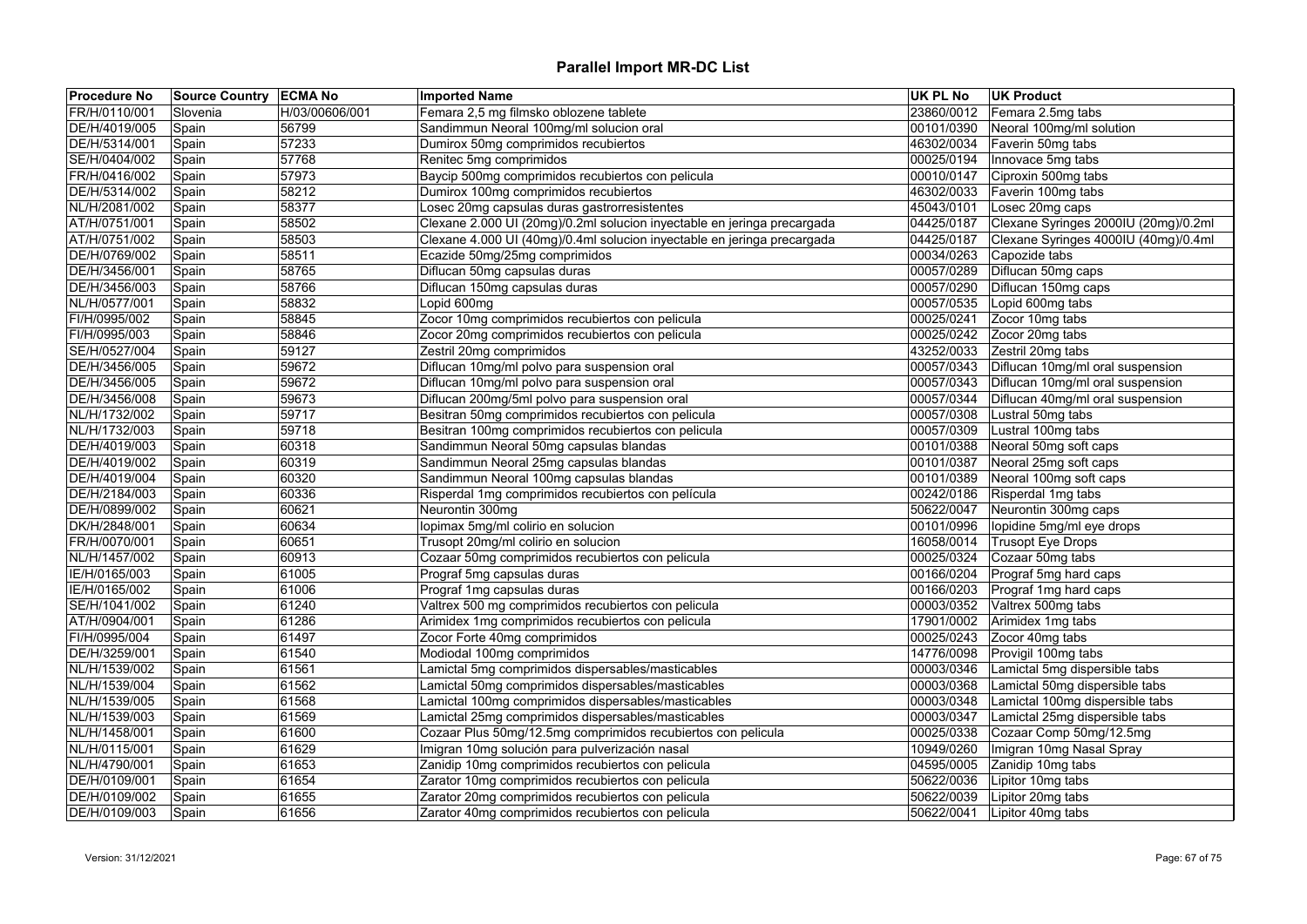| <b>Procedure No</b> | Source Country ECMA No |       | <b>Imported Name</b>                                                    | UK PL No   | <b>UK Product</b>                          |
|---------------------|------------------------|-------|-------------------------------------------------------------------------|------------|--------------------------------------------|
| SE/H/0121/001       | Spain                  | 61666 | Oxis Turbuhaler 4,5mcg/inhalacion polvo para inhalacion                 | 17901/0154 | Oxis Turbohaler 6                          |
| SE/H/0121/002       | Spain                  | 61667 | Oxis Turbuhaler 9mcg/inhalacion polvo para inhalacion                   | 17901/0153 | Oxis Turbohaler 12                         |
| DE/H/6157/001       | Spain                  | 61756 | Xalatan 0,005 % colirio en solución                                     |            | 50622/0065 Xalatan eye drops               |
| SE/H/0110/001       | Spain                  | 61873 | Topamax 25mg comprimidos recubiertos                                    | 00242/0301 | Topamax 25mg tabs                          |
| SE/H/0110/002       | Spain                  | 61874 | Topamax 50mg comprimidos recubiertos                                    | 00242/0302 | Topamax 50mg tabs                          |
| SE/H/0110/003       | Spain                  | 61875 | Topamax 100mg comprimidos recubiertos                                   | 00242/0303 | Topamax 100mg tabs                         |
| SE/H/0110/004       | Spain                  | 61876 | Topamax 200mg comprimidos recubiertos con pelicula                      | 00242/0304 | Topamax 200mg tabs                         |
| SE/H/1821/001       | Spain                  | 61905 | Nasonex 50 microgramos suspensión para pulverización nasal              | 00025/0587 | Nasonex 50ug/actuation nasal spray         |
| IE/H/0805/002       | Spain                  | 61910 | Telfast 120mg Comprimidos                                               | 04425/0157 | Telfast 120mg tabs                         |
| IE/H/0805/003       | Spain                  | 61911 | Fexofenadaina Sanofi 180 mg comprimidos recubiertos con pelicula        | 04425/0158 | Telfast 180mg tabs                         |
| NL/H/3915/002       | Spain                  | 61959 | Durogesic Matrix 25 microgramos/hora parches transdérmicos              |            | 00242/0192 Durogesic DTrans 25ug/hr        |
| NL/H/3915/003       | Spain                  | 61960 | Durogesic Matrix 50 microgramos/hora parches transdérmicos              | 00242/0193 | Durogesic DTrans 50ug/hr                   |
| NL/H/3915/005       | Spain                  | 61961 | Durogesic Matrix 100 microgramos/hora parches transdérmicos             | 00242/0195 | Durogesic DTrans 100ug/hr                  |
| PT/H/2256/001       | Spain                  | 61970 | Nasacort 55mcq                                                          |            | 53886/0049 Nasacort 55mcg/dose nasal spray |
| FI/H/0102/002       | Spain                  | 61983 | Oculotect 50mg/ml colirio en solucion en envase unidosis                | 00101/0611 | Oculotect 50mg/ml eye drops SDU            |
| DK/H/3015/001       | Spain                  | 62010 | Alphagan 0.2% Eye Drops                                                 | 00426/0088 | Alphagan 2mg/ml eye drops                  |
| DE/H/2184/008       | Spain                  | 62096 | Risperdal 1mg/ml solucion oral                                          | 00242/0199 | Risperdal 1mg/ml oral soln                 |
| DE/H/5587/001       | Spain                  | 62110 | Tradonal retard 50mg capsulas duras de liberacion prolongada            | 46302/0149 | Zamadol SR 50mg caps                       |
| DE/H/5587/002       | Spain                  | 62111 | Tradonal retard 100mg capsulas duras de liberacion prolongada           |            | 46302/0150 Zamadol SR 100mg caps           |
| DE/H/5587/003       | Spain                  | 62112 | Tradonal retard 150mg capsulas duras de liberacion prolongada           | 46302/0151 | Zamadol SR 150mg caps                      |
| DE/H/5587/004       | Spain                  | 62113 | Tradonal retard 200mg capsulas duras de liberacion prolongada           | 46302/0152 | Zamadol SR 200mg caps                      |
| NL/H/1457/001       | Spain                  | 62117 | Cozaar 12.5mg Inicio comprimidos recubiertos con pelicula               | 00025/0515 | Cozaar 12.5mg tabs                         |
| SE/H/0565/001       | Spain                  | 62206 | Co-Diovan 80mg/12.5mg comprimidos recubiertos con pelicula              | 23860/0003 | Co-Diovan 80/12.5mg tabs                   |
| SE/H/0147/001       | Spain                  | 62285 | Cerazet 75 microgramos comprimidos                                      | 00025/0562 | Cerazette 75mcg tabs                       |
| NL/H/0144/004       | Spain                  | 62291 | Maxalt Max 10mg Liofilizado Oral                                        | 00025/0372 | Maxalt Melt 10mg                           |
| AT/H/0751/003       | Spain                  | 62470 | Clexane 6.000 UI (60mg)/0.6ml solucion inyectable en jeringa precargada | 04425/0187 | Clexane Syringes 6000IU (60mg)/0.6ml       |
| AT/H/0751/004       | Spain                  | 62471 | Clexane 8.000 UI (80mg)/0.8ml solucion inyectable en jeringa precargada | 04425/0187 | Clexane Syringes 8000IU (80mg)/0.8ml       |
| AT/H/0751/005       | Spain                  | 62472 | Clexane 10.000 UI (100mg)/1ml solucion inyectable en jeringa precargada | 04425/0187 | Clexane Syringes 10000IU (100mg)/1ml       |
| SE/H/0139/002       | Spain                  | 62534 | Urotrol 2mg, comprimidos recubiertos con pelicula                       | 50622/0016 | Detrusitol 2mg tabs                        |
| DK/H/0134/001       | Spain                  | 62535 | Cosopt 20mg/ml+5mg/ml Colirio en solucion                               | 16058/0016 | Cosopt solution                            |
| NL/H/0150/001       | Spain                  | 62628 | Implanon NXT 68mg Implante                                              | 00025/0563 | Nexplanon                                  |
| SE/H/0169/001       | Spain                  | 62667 | Seretide Accuhaler 50mcg/100mcg/inhalacion                              |            | 10949/0314 Seretide 100 Accuhaler          |
| SE/H/0169/002       | Spain                  | 62668 | Seretide Accuhaler 50mcg/250mcg/inhalacion                              | 10949/0315 | Seretide 250 Accuhaler                     |
| SE/H/0169/003       | Spain                  | 62669 | Seretide Accuhaler 50mcg/500mcg/inhalacion                              | 10949/0316 | Seretide 500 Accuhaler                     |
| DE/H/4690/002       | Spain                  | 62760 | Triapin 5mg/5mg comprimidos de libeeracion prolongada                   | 04425/0320 | Triapin 5mg/5mg PR tabs                    |
| DE/H/5916/001       | Spain                  | 62797 | Isotrex Eritromicina Gel                                                | 19494/0068 | <b>Isotrexin Gel</b>                       |
| DE/H/2184/007       | Spain                  | 62803 | Risperdal 6mg comprimidos recubiertos con pelicula                      | 00242/0317 | Risperdal 6mg tabs                         |
| AT/H/0754/002       | Spain                  | 63000 | Clexane 150mg (15000IU) solucion                                        | 04425/0185 | Clexane Forte 15000IU (150mg)/1ml          |
| AT/H/0754/001       | Spain                  | 63002 | Clexane 120mg (12000IU) solucion                                        | 04425/0185 | Clexane Forte 12000IU (120mg)/0.8ml        |
| NL/H/4752/001       | Spain                  | 63029 | Aromasil 25mg comprimidos recubiertos                                   | 00057/0930 | Aromasin 25mg tabs                         |
| NL/H/0156/001       | Spain                  | 63054 | Seroquel 25mg comprimidos recubiertos con pelicula                      | 50827/0002 | Seroquel 25mg tabs                         |
| NL/H/0156/002       | Spain                  | 63055 | Seroquel 100mg comprimidos recubiertos con pelicula                     | 50827/0003 | Seroquel 100mg tabs                        |
| NL/H/0156/003       | Spain                  | 63056 | Seroquel 200mg comprimidos recubiertos con pelicula                     | 50827/0004 | Seroquel 200mg tabs                        |
| DK/H/0168/002       | Spain                  | 63093 | Trileptal 300mg comprimidos recubiertos con pelicula                    | 23860/0038 | Trileptal 300mg tabs                       |
|                     |                        | 63095 |                                                                         |            |                                            |
| DK/H/0168/003       | Spain                  |       | Trileptal 600mg comprimidos recubiertos con pelicula                    | 23860/0039 | Trileptal 600mg tabs                       |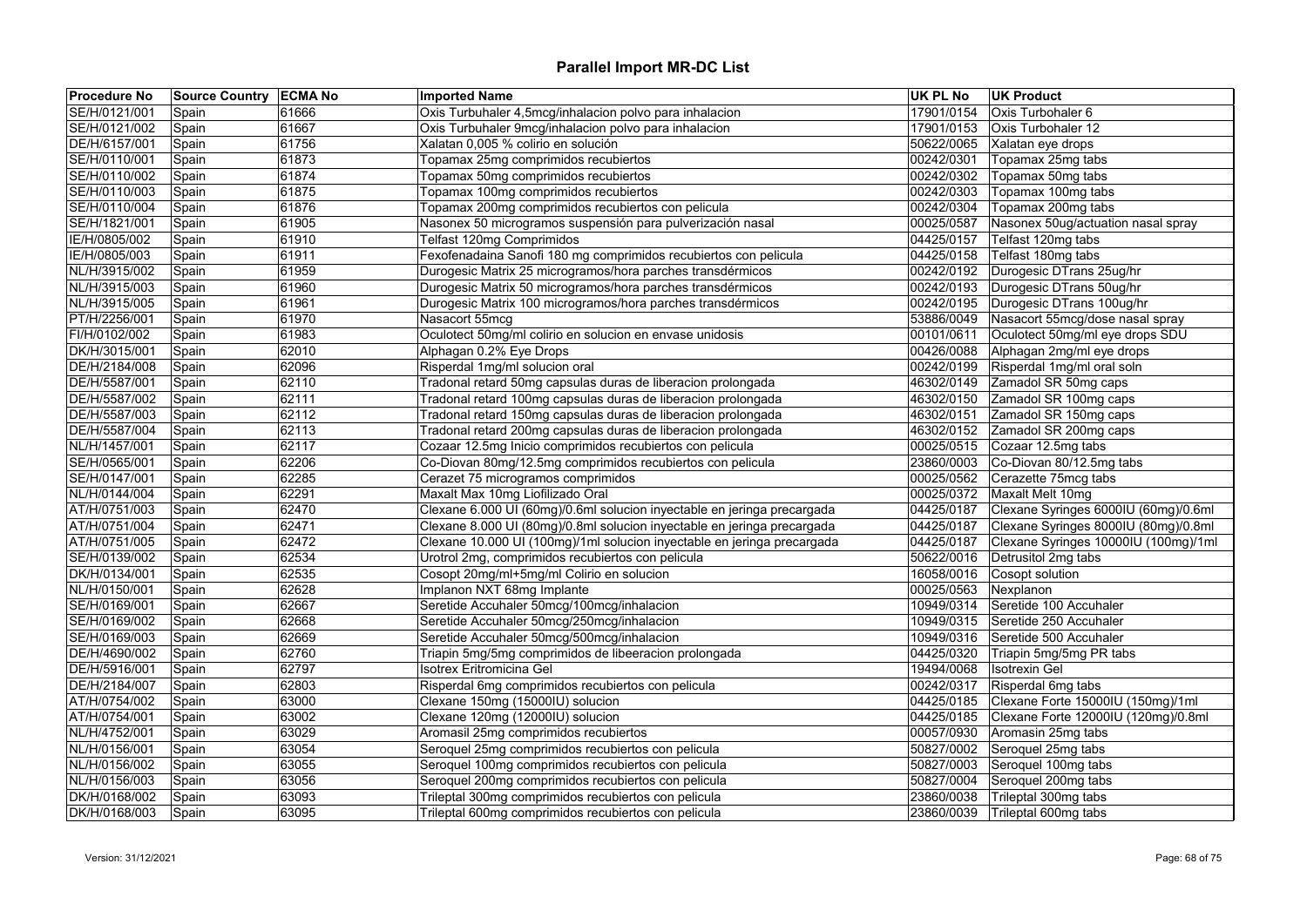| <b>Procedure No</b> | Source Country ECMA No |       | <b>Imported Name</b>                                                                         | <b>UK PL No</b> | <b>UK Product</b>                     |
|---------------------|------------------------|-------|----------------------------------------------------------------------------------------------|-----------------|---------------------------------------|
| DE/H/0899/005       | Spain                  | 63149 | Neurontin 800mg                                                                              | 50622/0050      | Neurontin 800mg tabs                  |
| DE/H/0899/004       | Spain                  | 63150 | Neurontin 600mg                                                                              | 50622/0049      | Neurontin 600mg tabs                  |
| IE/H/0165/001       | Spain                  | 63189 | Prograf 0.5mg capsulas duras                                                                 | 00166/0206      | Prograf 0.5mg hard caps               |
| SE/H/0210/004       | Spain                  | 63388 | Reminyl 4mg/ml solucion oral                                                                 | 16189/0118      | Reminyl 4mg/ml soln                   |
| DE/H/6220/001       | Spain                  | 63452 | Malarone 250 mg/100 mg comprimidos recubiertos con película                                  | 10949/0258      | Malarone tabs                         |
| NL/H/1458/003       | Spain                  | 63476 | Fortzaar 100mg/25mg comprimidos recubiertos con pelicula                                     |                 | 00025/0374 Cozaar Comp 100mg/25mg     |
| DE/H/0235/001       | Spain                  | 63533 | Secalipsupra 160mg comprimidos recubiertos con pelicula                                      | 46302/0024      | Supralip 160mg tabs                   |
| SE/H/0225/001       | Spain                  | 63619 | Zaditen 0,25 mg/ml colirio en solución                                                       | 20162/0019      | Zaditen 0.25mg/ml eye drops           |
| FR/H/0171/001       | Spain                  | 63644 | Diamicron 30mg                                                                               | 05815/0019      | Diamicron 30mg MR tabs                |
| FI/H/0104/003       | Spain                  | 63673 | Singulair 4mg comprimidos masticables                                                        | 00025/0412      | Singulair Paediatric 4mg tabs         |
| SE/H/1843/001       | Spain                  | 63692 | Zidoval 7,5mg/g Gel Vaginal                                                                  | 46302/0153      | Zidoval 7.5mg/g Vaginal gel           |
| DE/H/5770/002       | Spain                  | 63797 | Seretide 25microgramos/125microgamos suspension para inhalacion en envase a pre-10949/0338   |                 | Seretide 125 Evohaler                 |
| DE/H/5770/003       | Spain                  | 63798 | Seretide 25microgramos/250microgramos, suspension para inhalacion en envase a pr  10949/0339 |                 | Seretide 250 Evohaler                 |
| IE/H/0658/001       | Spain                  | 63893 | Apo-Go Pen 10mg/ml Solucion Inyectable                                                       | 04483/0073      | Apo-Go Pen 10mg/ml                    |
| AT/H/0870/001       | Spain                  | 63955 | FOSAMAX Semanal 70 mg comprimidos                                                            | 00025/0399      | Fosamax Once Weekly 70mg tabs         |
| SE/H/0230/001       | Spain                  | 63956 | Symbicort Turbuhaler 80mcg/4.5mcg/inhalacion                                                 | 17901/0091      | Symbicort 100/6 Turbohaler            |
| SE/H/0110/007       | Spain                  | 63957 | Topamax 15mg disperable capsulas                                                             | 00242/0348      | Topamax Sprinkle 15mg caps            |
| SE/H/0229/001       | Spain                  | 63958 | Symbicort Turbuhaler 160 microgramos/4.5 microgramos/inhalacion                              | 17901/0092      | Symbicort 200/6 Turbohaler            |
| SE/H/0110/008       | Spain                  | 63959 | Topamax 25mg disperable capsulas                                                             |                 | 00242/0349 Topamax Sprinkle 25mg caps |
| SE/H/0110/009       | Spain                  | 63960 | Topamax 50mg disperable capsulas                                                             | 00242/0350      | Topamax Sprinkle 50mg caps            |
| DE/H/6124/001       | Spain                  | 64056 | Actiq 200 microgramos, comprimidos para chupar con aplicador bucal integrado                 | 14776/0092      | Actiq 200mcg lozenge                  |
| SE/H/0249/001       | Spain                  | 64187 | Xalacom 50 microgramos/ml + 5 mg/ml colirio en solucion                                      |                 | 50622/0064 Xalacom eye drops          |
| SE/H/0139/004       | Spain                  | 64245 | Detrusitol Neo 4mg Capsulas Duras de liberacion Prolongada                                   | 50622/0017      | Detrusitol XL 4mg caps                |
| DE/H/0299/001       | Spain                  | 64287 | Xazal 5mg comprimidos recubiertos con película                                               | 00039/0539      | Xyzal 5mg tabs                        |
| DK/H/0168/004       | Spain                  | 64398 | Trileptal 60mg/ml suspension                                                                 | 23860/0040      | Trileptal 60mg/ml suspension          |
| NL/H/0156/007       | Spain                  | 64436 | Seroquel 300mg comprimidos recubiertos con pelicula                                          | 50827/0005      | Seroquel 300mg tabs                   |
| SE/H/0406/003       | Spain                  | 64454 | Diován 80mg comprimidos recubiertos con película                                             | 00101/0600      | Diovan 80mg tabs                      |
| SE/H/0406/004       | Spain                  | 64473 | Diován 160mg comprimidos recubiertos con película                                            | 00101/0601      | Diovan 160mg tabs                     |
| DE/H/0109/004       | Spain                  | 64529 | Zarator 80mg comprimidos recubiertos con pelicula                                            | 50622/0043      | Lipitor 80mg tabs                     |
| DK/H/0279/001       | Spain                  | 64543 | Daivobet 50 microgramos/0.5mg/g pomada                                                       | 05293/0003      | Dovobet ointment                      |
| DE/H/0307/001       | Spain                  | 64684 | Transtec 35 microgramos/hora parche transdérmico                                             | 04539/0014      | Transtec 35ug/hr patch                |
| DE/H/0307/002       | Spain                  | 64685 | Transtec 52.5 microgramos/hora parche transdérmico                                           | 04539/0015      | Transtec 52.5ug/hr patch              |
| DE/H/0307/003       | Spain                  | 64686 | Transtec 70 microgramos/hora parche transdérmico                                             | 04539/0016      | Transtec 70ug/hr patch                |
| NL/H/0299/001       | Spain                  | 64796 | Spiriva 18mcg polvo para inhalacion                                                          | 14598/0062      | Spiriva 18mcg inhalation powder       |
| PT/H/2299/001       | Spain                  | 64928 | Arcoxia 60mg comprimidos recubuertos con pelicular                                           | 00025/0642      | Arcoxia 60mg tabs                     |
| PT/H/2299/002       | Spain                  | 64929 | Arcoxia 90mg comprimidos recubuertos con pelicular                                           | 00025/0643      | Arcoxia 90mg tabs                     |
| PT/H/2299/003       | Spain                  | 64930 | Arcoxia 120mg comprimidos recubuertos con pelicular                                          | 00025/0644      | Arcoxia 120mg tabs                    |
| NL/H/1457/003       | Spain                  | 64971 | Cozaar 100mg comprimidos recubiertos con pelicula                                            | 00025/0416      | Cozaar 100mg tabs                     |
| NL/H/3915/004       | Spain                  | 65032 | Durogesic Matrix 75 microgramos/hora parches transdérmicos                                   | 00242/0194      | Durogesic DTrans 75ug/hr              |
| SE/H/0229/002       | Spain                  | 65044 | Symbicort Turbuhaler 320 microgramos/9 microgramos/inhalacion                                | 17901/0200      | Symbicort 400/12 Turbohaler           |
| DE/H/6007/001       | Spain                  | 65148 | Concerta 18mg comprimidos de liberacion prolongada                                           | 00242/0372      | Concerta XL 18mg tabs                 |
| DE/H/6007/002       | Spain                  | 65170 | Concerta 36mg comprimidos de liberacion prolongada                                           | 00242/0373      | Concerta XL 36mg tabs                 |
| SE/H/0304/001       | Spain                  | 65178 | Avidart 0.5mg capsulas blandas                                                               | 19494/0006      | Avodart 0.5mg soft caps               |
| NL/H/4790/002       | Spain                  | 65379 | Zanidip 20mg comprimidos recubiertos con pelicula                                            |                 | 04595/0010 Zanidip 20mg tabs          |
| FR/H/0105/001       | Spain                  | 65476 | Omacor capsula blanda                                                                        | 15905/0001      | Omacor 1000mg soft caps               |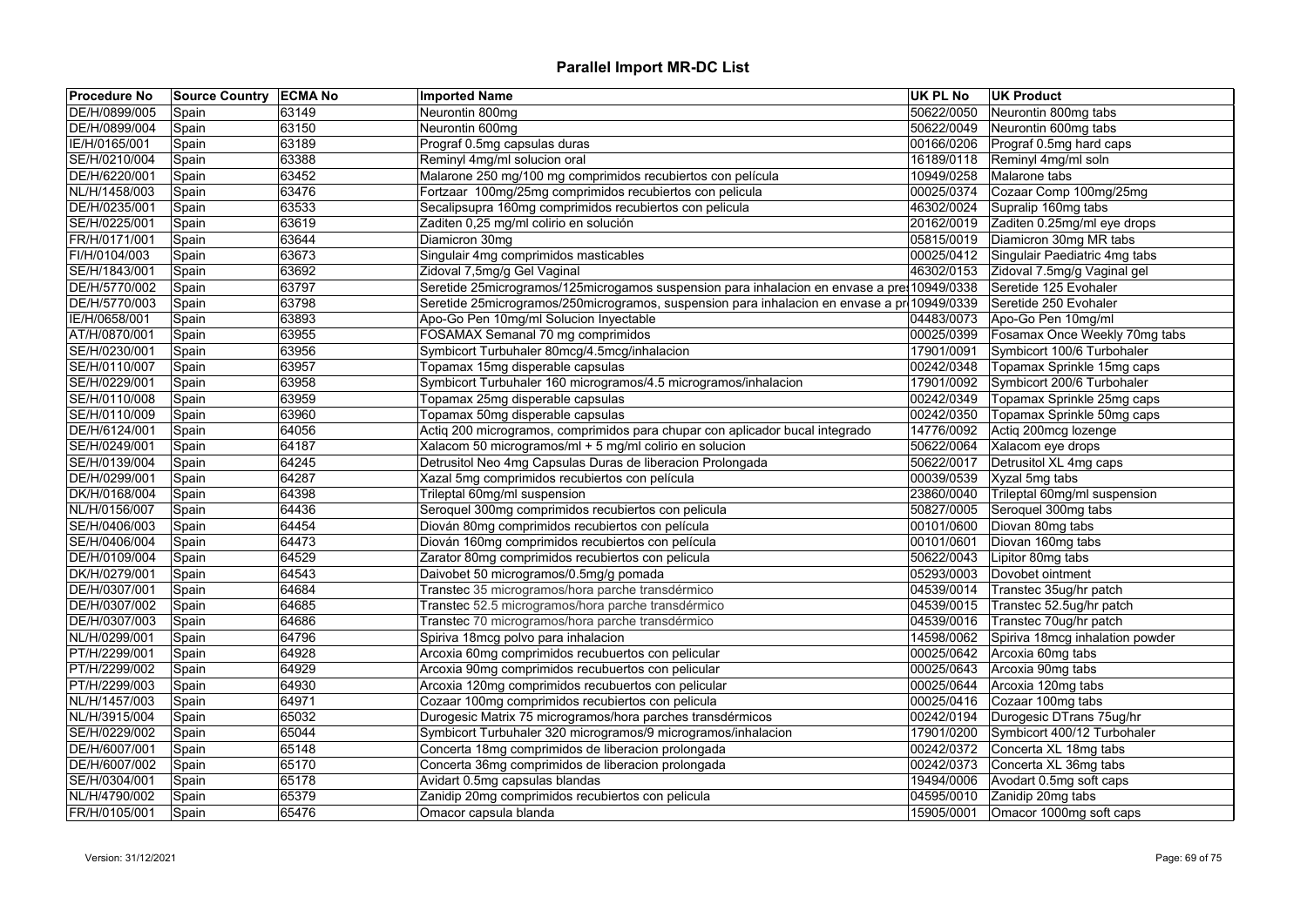| <b>Procedure No</b>            | <b>Source Country ECMA No</b> |                | <b>Imported Name</b>                                                                                        | UK PL No                 | <b>UK Product</b>                |
|--------------------------------|-------------------------------|----------------|-------------------------------------------------------------------------------------------------------------|--------------------------|----------------------------------|
| DE/H/0384/001                  | Spain                         | 65492          | Olmetec 10mg comprimidos recubiertos                                                                        | 08265/0015               | Olmetec 10mg tabs                |
| DE/H/0384/002                  | Spain                         | 65496          | Olmetec 20mg comprimidos recubiertos                                                                        | 08265/0016               | Olmetec 20mg tabs                |
| DE/H/0384/003                  | Spain                         | 65497          | Olmetec 40mg comprimidos recubiertos                                                                        | 08265/0017               | Olmetec 40mg tabs                |
| DE/H/2184/016                  | Spain                         | 65696          | Risperdal Flas 0,5mg Comprimidos Bucodispersables                                                           | 00242/0378               | Risperdal Quicklet 0.5mg tabs    |
| DE/H/2184/009                  | Spain                         | 65697          | Risperdal Flas 1mg Comprimidos Bucodispersables                                                             | 00242/0379               | Risperdal Quicklet 1mg tabs      |
| DE/H/2184/010                  | Spain                         | 65698          | Risperdal Flas 2mg Comprimidos Bucodispersables                                                             | 00242/0380               | Risperdal Quicklet 2mg tabs      |
| SE/H/0565/002                  | Spain                         | 65794          | Co-Diovan 160mg/12.5mg comprimidos recubiertos con pelicula                                                 | 23860/0004               | Co-Diovan 160/12.5mg tabs        |
| DK/H/2933/001                  | Spain                         | 65849          | Intestifalk 3 mg cápsulas gastrorresistentes                                                                | 08637/0002               | Budenofalk 3mg caps              |
| FI/H/0313/001                  | Spain                         | 66470          | Reandron 1000mg/4ml solución inyectable                                                                     | 00010/0549               | Nebido 1000mg/4ml inj            |
| DE/H/0496/002                  | Spain                         | 66513          | Inegy 10mg/20mg comprimidos                                                                                 | 00025/0610               | Inegy 10mg/20mg tabs             |
| DE/H/0496/003                  | Spain                         | 66514          | Inegy 10mg/40mg comprimidos                                                                                 | 00025/0611               | Inegy 10mg/40mg tabs             |
| SE/H/0565/003                  | Spain                         | 66526          | Co-Diovan Forte 160mg/25mg comprimidos recubiertos con pelicula                                             | 23860/0005               | Co-Diovan 160/25mg tabs          |
| SE/H/0210/005                  | Spain                         | 66650          | Reminyl 8mg capsulas duras de liberacion prolongada                                                         | 16189/0119               | Reminyl XL 8mg caps              |
| SE/H/0210/006                  | Spain                         | 66651          | Reminyl 16mg capsulas duras de liberacion prolongada                                                        | 16189/0120               | Reminyl XL 16mg caps             |
| SE/H/0210/007                  | Spain                         | 66652          | Reminyl 24mg capsulas duras de liberacion prolongada                                                        | 16189/0121               | Reminyl XL 24mg caps             |
| SE/H/0406/005                  | Spain                         | 66910          | Diován Cardio 40mg comprimidos recubiertos con película                                                     | 00101/0599               | Diovan 40mg tabs                 |
| DK/H/0703/003                  | Spain                         | 66942          | Budesonida Aldo-Union 0.5mg/ml suspension para inhalaction por nubulizador                                  | 00142/1108               | Budesonide 1mg nebuliser soln    |
| DK/H/0703/002                  | Spain                         | 66943          | Budesonida Aldo-Union 0.25mg/ml suspension para inhalaction por nubulizador                                 | 00142/1107               | Budesonide 0.5mg nebuliser soln  |
| NL/H/3915/001                  | Spain                         | 67029          | Durogesic Matrix 12 microgramos/hora parches transdérmicos                                                  | 00242/0409               | Durogesic DTrans 12ug/hr         |
| DE/H/0528/001                  | Spain                         | 67037          | <b>Broncoral Neo</b>                                                                                        | 08829/0154               | Atimos Modulite                  |
| DE/H/2184/012                  | Spain                         | 67051          | Risperdal Flas 4mg Comprimidos Bucodispersables                                                             | 00242/0408               | Risperdal Quicklet 4mg tabs      |
| DE/H/2184/011                  | Spain                         | 67052          | Risperdal Flas 3mg Comprimidos Bucodispersables                                                             | 00242/0407               | Risperdal Quicklet 3mg tabs      |
| CZ/H/0939/001                  | Spain                         | 67515          | Postinor 1500microgramos Comprimido                                                                         | 04854/0150               | Levonelle 1500mcg tabs           |
| FR/H/0272/001                  | Spain                         | 67585          | Dolpar 100 mg comprimidos de liberación prolongada                                                          | 43808/0001               | Tradorec XL 100mg tabs           |
| FR/H/0272/002                  | Spain                         | 67586          | Dolpar 200mg comprimidos de liberación prolongada                                                           | 43808/0002               | Tradorec XL 200mg tabs           |
| FR/H/0272/003                  | Spain                         | 67587          | Dolpar 300mg comprimidos de liberación prolongada                                                           | 43808/0003               | Tradorec XL 300mg tabs           |
| ES/H/0575/006                  | Spain                         | 67656          | Strattera 60mg Capsulas Duras                                                                               | 00006/0379               | Strattera 60mg caps              |
| ES/H/0575/005                  | Spain                         | 67657          | Strattera 40mg Capsulas Duras                                                                               | 00006/0378               | Strattera 40mg caps              |
| ES/H/0575/003                  | Spain                         | 67659          | Strattera 18mg Capsulas Duras                                                                               | 00006/0376               | Strattera 18mg caps              |
| ES/H/0575/002                  | Spain                         | 67660          | Strattera 10mg Capsulas Duras                                                                               | 00006/0375               | Strattera 10mg caps              |
| ES/H/0575/004                  | Spain                         | 67661          | Strattera 25mg Capsulas Duras                                                                               | 00006/0377               | Strattera 25mg caps              |
| DE/H/0523/001                  | Spain                         | 67672          | Olmetec Plus 20mg /12,5mg comprimidos recubiertos con película                                              | 08265/0022               | Olmetec Plus 20mg/12.5mg tabs    |
| DE/H/0523/002                  |                               | 67679          | Olmetec Plus 20mg /25mg comprimidos recubiertos con película                                                | 08265/0023               | Olmetec Plus 20mg/25mg tabs      |
|                                | Spain                         |                |                                                                                                             |                          | Adartrel 0.25mg tabs             |
| FR/H/0258/001<br>FR/H/0258/002 | Spain                         | 67919<br>67921 | Adartrel 0.25mg comprimidos recubiertos con pelicula<br>Adartrel 0.5mg comprimidos recubiertos con pelicula | 19494/0033<br>19494/0034 | Adartrel 0.5mg tabs              |
|                                | Spain                         |                |                                                                                                             |                          |                                  |
| FR/H/0258/004                  | Spain                         | 67922          | Adartrel 2mg comprimidos recubiertos con pelicula                                                           | 19494/0036               | Adartrel 2mg tabs                |
| SE/H/1985/001                  | Spain                         | 68316          | Clobex 500 microgramos/g champu                                                                             | 10590/0052               | Etrivex 500 micrograms/g shampoo |
| SE/H/0571/001                  | Spain                         | 68348          | Itnogen 2% gel                                                                                              | 16508/0025               | Tostran 2% gel                   |
| DE/H/0690/004                  | Spain                         | 68542          | Medikinet 10 mg cápsulas duras de liberación modificada                                                     | 11243/0005               | Medikinet XL 10mg caps           |
| DE/H/0690/005                  | Spain                         | 68543          | Medikinet 20 mg cápsulas duras de liberación modificada                                                     | 11243/0006               | Medikinet XL 20mg caps           |
| DE/H/0690/006                  | Spain                         | 68544          | Medikinet 30 mg cápsulas duras de liberación modificada                                                     | 11243/0007               | Medikinet XL 30mg caps           |
| DE/H/0690/007                  | Spain                         | 68545          | Medikinet 40 mg cápsulas duras de liberación modificada                                                     | 11243/0008               | Medikinet XL 40mg caps           |
| DE/H/0871/001                  | Spain                         | 68802          | Foster 100/6 microgramos/pulsación Solución para inhalación en envase a presión                             | 08829/0156               | Fostair 100/6 inhaler            |
| SE/H/0406/006                  | Spain                         | 68817          | Diován 320mg comprimidos recubiertos con película                                                           | 00101/0726               | Diovan 320mg tabs                |
| PT/H/2299/004                  | Spain                         | 69376          | Arcoxia 30mg comprimidos recubiertos con pelicula                                                           | 00025/0641               | Arcoxia 30mg tabs                |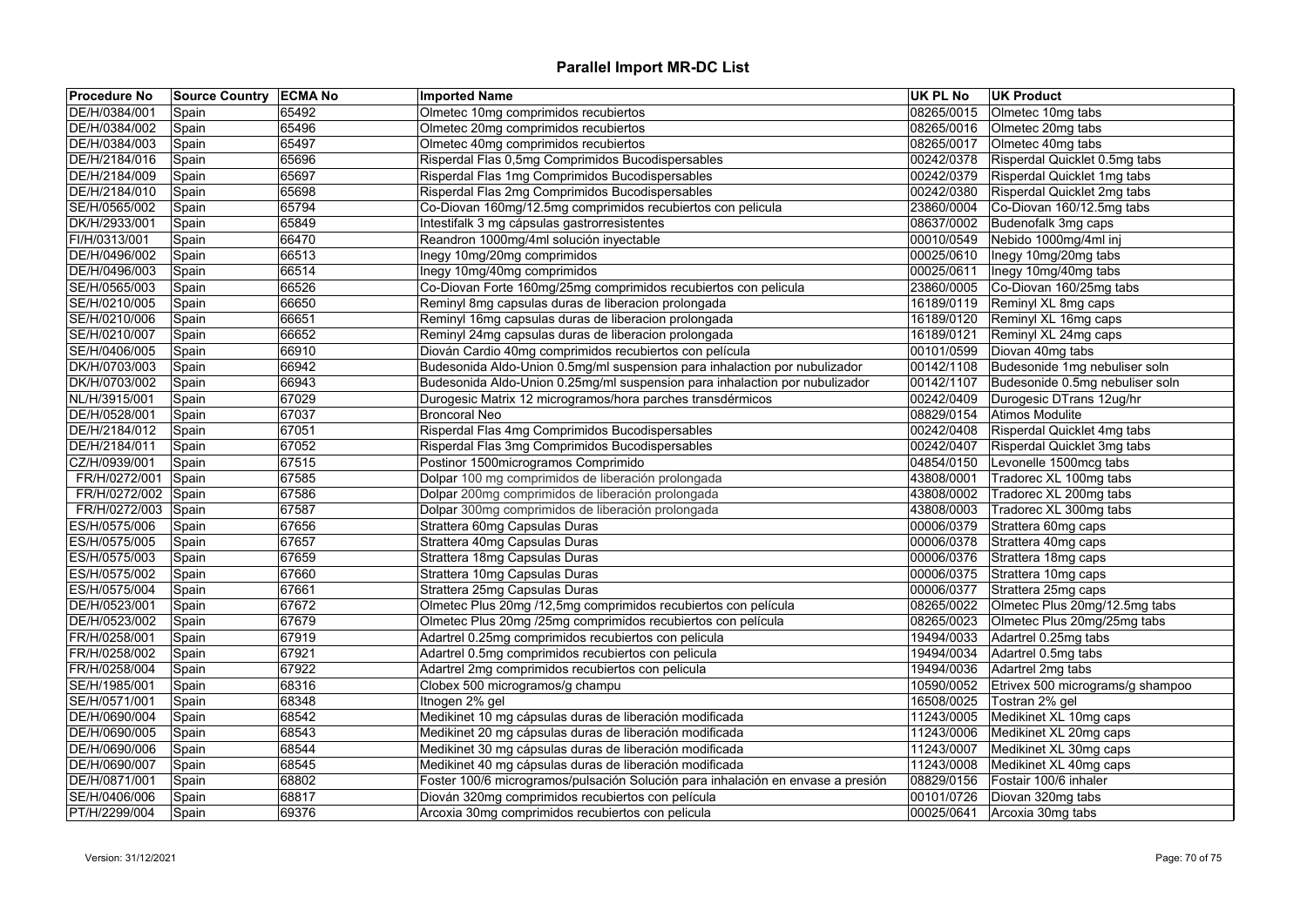| <b>Procedure No</b> | Source Country ECMA No |       | <b>Imported Name</b>                                                     | UK PL No   | <b>UK Product</b>                     |
|---------------------|------------------------|-------|--------------------------------------------------------------------------|------------|---------------------------------------|
| DE/H/6121/001       | Spain                  | 69562 | Pletal 100mg comprimidos                                                 | 11515/0001 | Pletal 100mg tabs                     |
| DE/H/6121/002       | Spain                  | 69563 | Pletal 50mg comprimidos                                                  | 11515/0002 | Pletal 50mg tabs                      |
| NL/H/0718/001       | Spain                  | 69589 | Spiriva Respimat 2.5 microgramos, solucion for inhalacion                | 14598/0084 | Spiriva Respimat                      |
| NL/H/0156/008       | Spain                  | 69645 | Seroquel prolong 50mg comprimidos de liberacion prolongada               | 50827/0006 | Seroquel XL 50mg tabs                 |
| NL/H/0156/009       | Spain                  | 69646 | Seroquel prolong 200mg comprimidos de liberacion prolongada              | 50827/0008 | Seroquel XL 200mg tabs                |
| NL/H/0156/010       | Spain                  | 69647 | Seroquel prolong 300mg comprimidos de liberacion prolongada              | 50827/0009 | Seroquel XL 300mg tabs                |
| NL/H/0156/011       | Spain                  | 69648 | Seroquel prolong 400mg comprimidos de liberacion prolongada              | 50827/0010 | Seroquel XL 400mg tabs                |
| DE/H/6007/004       | Spain                  | 69988 | Concerta 27mg comprimidos de liberacion prolongada                       | 00242/0400 | Concerta XL 27mg tabs                 |
| NL/H/1113/001       | Spain                  | 70079 | Sevikar 20mg/5mg comprimidos recubiertos con pelicula                    | 08265/0026 | Sevikar 20mg/5mg tabs                 |
| ES/H/0575/008       | Spain                  | 70123 | Strattera 100mg Capsulas Duras                                           | 00006/0616 | Strattera 100mg caps                  |
| ES/H/0575/007       | Spain                  | 70124 | Strattera 80mg Capsulas Duras                                            | 00006/0615 | Strattera 80mg caps                   |
| NL/H/0732/001       | Spain                  | 70144 | Mezavant 1200mg, comprimidos de liberación prolongada gastrorresistentes | 08081/0040 | Mezavant XL 1200mg tabs               |
| DK/H/0279/002       | Spain                  | 70191 | Daivobet 50 microgramos/0,5mg/g gel                                      | 05293/0005 | Dovobet gel                           |
| NL/H/0343/001       | Spain                  | 70243 | Crestor 10mg comprimidos recubiertos con pelicula                        | 17901/0201 | Crestor 10mg tabs                     |
| NL/H/0343/002       | Spain                  | 70244 | Crestor 20mg comprimidos recubiertos con pelicula                        | 17901/0202 | Crestor 20mg tabs                     |
| NL/H/0343/004       | Spain                  | 70334 | Crestor 5mg comprimidos recubiertos con pelicula                         | 17901/0243 | Crestor 5mg tabs                      |
| NL/H/0156/012       | Spain                  | 70859 | Seroquel prolong 150mg comprimidos de liberacion prolongada              | 50827/0007 | Seroquel XL 150mg tabs                |
| DE/H/1612/001       | Spain                  | 71124 | Targin 10mg/5mg comprimidos de liberacion prolongada                     | 16950/0157 | Targinact 10mg/5mg tabs               |
| DE/H/1612/002       | Spain                  | 71125 | Targin 20mg/10mg comprimidos de liberacion prolongada                    | 16950/0158 | Targinact 20mg/10mg tabs              |
| DE/H/1612/003       | Spain                  | 71126 | Targin 40mg/20mg comprimidos de liberacion prolongada                    | 16950/0161 | Targinact 40mg/20mg tabs              |
| DE/H/1612/004       | Spain                  | 71127 | Targin 5mg/2.5mg comprimidos de liberacion prolongada                    | 16950/0162 | Targinact 5mg/2.5mg tabs              |
| NL/H/4734/001       | Spain                  | 71283 | Insucor 2.5mg comprimidos                                                | 25258/0002 | Nebivolol 2.5mg tabs                  |
| NL/H/1340/001       | Spain                  | 71673 | Adoport 0.5mg capsulas duras EFG                                         | 04416/0939 | Adoport 0.5mg caps                    |
| NL/H/1340/002       | Spain                  | 71674 | Adoport 1mg capsulas duras EFG                                           | 04416/0940 | Adoport 1mg caps                      |
| NL/H/1340/003       | Spain                  | 71675 | Adoport 5mg capsulas duras EFG                                           | 04416/0941 | Adoport 5mg caps                      |
| DE/H/1913/001       | Spain                  | 71696 | Lercanidipino Tevagen 10mg comprimidos recubiertos con pelicula EFG      | 00289/1283 | Lercanidipine hydrochloride 10mg tabs |
| DE/H/1913/002       | Spain                  | 71697 | Lercanidipino Tevagen 20mg comprimidos recubiertos con pelicula EFG      | 00289/1284 | Lercanidipine hydrochloride 20mg tabs |
| DE/H/5733/001       | Spain                  | 71848 | Versatis 700mg apósito adhesivo medicamentoso                            | 50414/0012 | Versatis 700mg medicated plaster      |
| NL/H/1375/001       | Spain                  | 72020 | Sumatriptan Sun 6mg/0.5ml solucion inyectable efg                        | 31750/0012 | Sumatriptan Sun 6mg/0.5ml injection   |
| DE/H/0363/006       | Spain                  | 72040 | Salofalk 500 mg comprimidos gastrorresistentes                           | 08637/0019 | Salofalk 500mg tabs                   |
| DE/H/2251/001       | Spain                  | 72275 | Duodart 0.5/0.4mg capsulas duras                                         | 19494/0046 | Combodart 0.5mg/0.4mg caps            |
| DK/H/2871/001       | Spain                  | 72279 | Picoprep                                                                 | 03194/0014 | Picolax                               |
| DE/H/0523/003       | Spain                  | 72695 | Olmetec Plus 40mg /12,5mg comprimidos recubiertos con película           | 08265/0029 | Olmetec Plus 40mg/12.5mg tabs         |
| DE/H/0523/004       | Spain                  | 72697 | Olmetec Plus 40mg /25mg comprimidos recubiertos con película             | 08265/0030 | Olmetec Plus 40mg/25mg tabs           |
| BE/H/0150/001       | Spain                  | 73005 | Setofilm 4mg Peliculas Bucodispersables EFG                              | 21042/0011 | Setofilm 4mg Orodispersible films     |
| BE/H/0150/002       | Spain                  | 73006 | Setofilm 8mg Peliculas Bucodispersables EFG                              | 20412/0012 | Setofilm 8mg Orodispersible films     |
| SE/H/0908/001       | Spain                  | 73186 | Jext 150 microgramos solucion inyectable en pluma precargada             | 10085/0052 | Jext 150mcg Pen                       |
| SE/H/0908/002       | Spain                  | 73187 | Jext 300 microgramos solucion inyectable en pluma precargada             | 10085/0053 | Jext 300mcg Pen                       |
| IE/H/0213/001       | Spain                  | 73232 | Soludronate Semanal 70 mg solucion oral                                  | 34111/0001 | Alendronic Acid 70mg oral soln        |
| DE/H/2020/004       | Spain                  | 73243 | Palexia retard 50mg comprimidos de liberación prolongada                 | 21727/0041 | Palexia SR 50mg tabs                  |
| DE/H/2020/005       |                        | 73244 | Palexia retard 100mg comprimidos de liberación prolongada                | 21727/0042 | Palexia SR 100mg tabs                 |
|                     | Spain                  |       |                                                                          |            |                                       |
| DE/H/2020/006       | Spain                  | 73245 | Palexia retard 150mg comprimidos de liberación prolongada                | 50414/0016 | Palexia SR 150mg tabs                 |
| DE/H/2020/007       | Spain                  | 73246 | Palexia retard 200mg comprimidos de liberación prolongada                | 50414/0017 | Palexia SR 200mg tabs                 |
| DE/H/2020/008       | Spain                  | 73247 | Palexia retard 250mg comprimidos de liberación prolongada                | 50414/0018 | Palexia SR 250mg tabs                 |
| DE/H/0690/008       | Spain                  | 73308 | Medikinet 5 mg cápsulas duras de liberación modificada                   |            | 11243/0010 Medikinet XL 5mg caps      |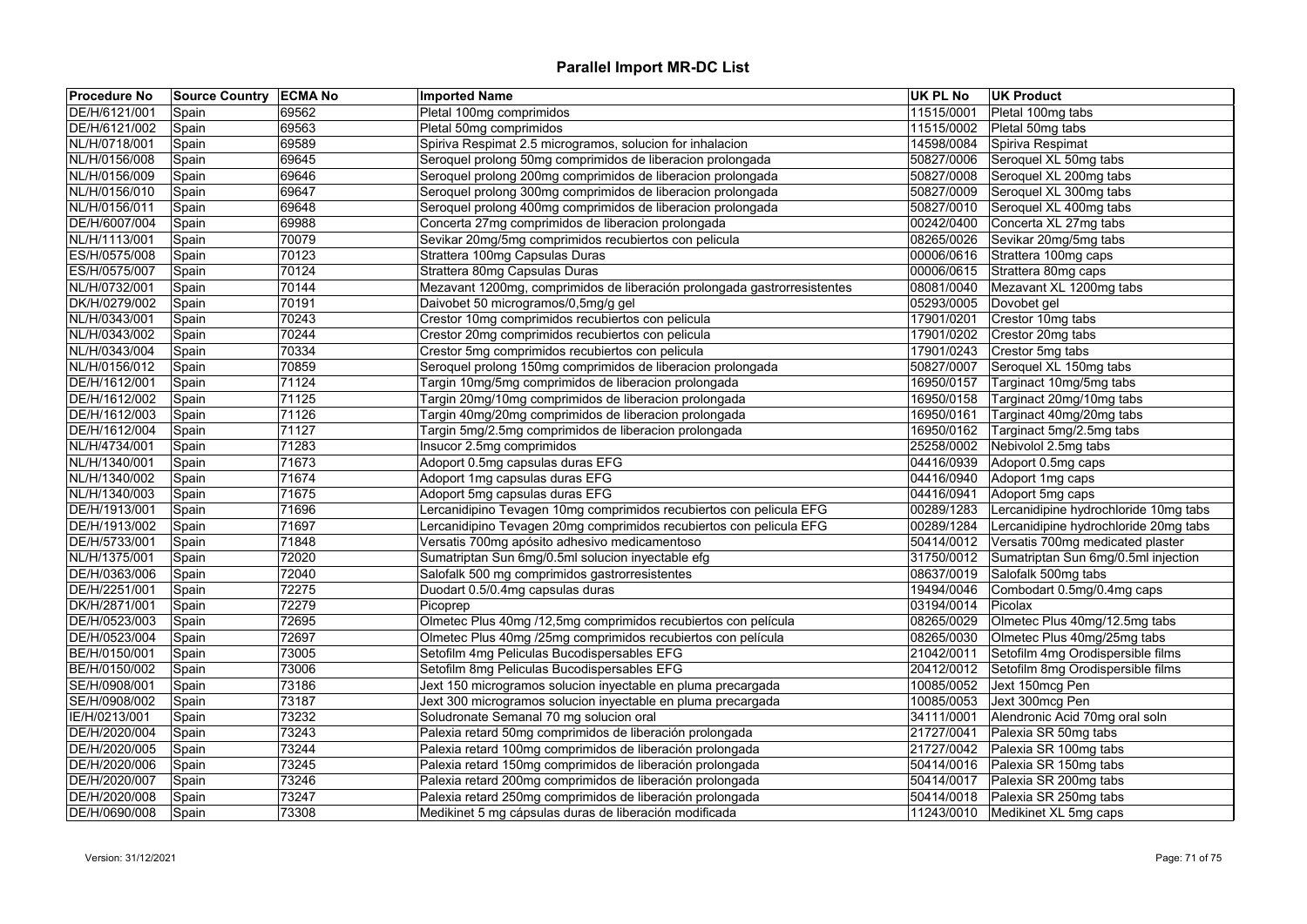| <b>Procedure No</b> | <b>Source Country ECMA No</b> |       | <b>Imported Name</b>                                                                           | UK PL No   | <b>UK Product</b>                        |
|---------------------|-------------------------------|-------|------------------------------------------------------------------------------------------------|------------|------------------------------------------|
| DK/H/0134/002       | Spain                         | 73508 | Cosopt PF 20mg/ml + 5mg/ml colirio en solucion en envase unidosis                              | 16058/0015 | Cosopt SDU                               |
| ES/H/0189/002       | Spain                         | 73584 | Lormetazepam KERN PHARMA 1mg comprimidos EFG                                                   | 17780/0609 | Lormetazepam 1mg tabs                    |
| DE/H/5854/001       | Spain                         | 73714 | Solaraze 30mg/g gel                                                                            | 16973/0012 | Solaraze 3% gel                          |
| NL/H/1151/001       | Spain                         | 73938 | Naltrexona Accord 50 mg comprimidos recubiertos con pelicula                                   | 20075/0144 | Naltrexone hydrochloride Accord 50mg tab |
| DE/H/5683/001       | Spain                         | 75467 | Intestifalk Uno 9mg granulado gastroresistente                                                 | 08637/0020 | Budenofalk 9mg granules                  |
| DK/H/2028/001       | Spain                         | 75518 | Metilfenidato Sandoz 18mg comprimidos de liberación prolongada EFG                             | 04416/1346 | Matoride XL 18mg tabs                    |
| DK/H/2028/002       | Spain                         | 75519 | Metilfenidato Sandoz 36mg comprimidos de liberación prolongada EFG                             | 04416/1348 | Matoride XL 36mg tabs                    |
| DK/H/2028/003       | Spain                         | 75520 | Metilfenidato Sandoz 54mg comprimidos de liberación prolongada EFG                             | 04416/1349 | Matoride XL 54mg tabs                    |
| DE/H/2020/009       | Spain                         | 75917 | Palexia retard 25mg comprimidos de liberación prolongada                                       | 21727/0051 | Palexia SR 25mg tabs                     |
| DE/H/5609/001       | Spain                         | 76048 | Binosto 70mg comprimidos efervescentes                                                         | 40861/0006 | Binosto 70mg effervescent tabs           |
| DK/H/2888/003       | Spain                         | 76060 | Equasym 30mg capsulas duras de liberaction modificada                                          | 27303/0006 | Equasym XL 30mg caps                     |
| DK/H/2888/001       | Spain                         | 76061 | Equasym 10mg capsulas duras de liberaction modificada                                          | 27303/0004 | Equasym XL 10mg caps                     |
| DK/H/2888/002       | Spain                         | 76076 | Equasym 20mg capsulas duras de liberaction modificada                                          | 27303/0005 | Equasym XL 20mg caps                     |
| DE/H/3355/001       | Spain                         | 76618 | Dymista 137 microgramos/50 microgramos/ aplicación, suspensión para pulverización 15142/0258   |            | Dymista Nasal Spray                      |
| DE/H/0871/002       | Spain                         | 76713 | Foster Nexthaler 100 microgramos/6 microgramos / inhalación polvo para inhalación              | 08829/0173 | Fostair Nexthaler 100/6                  |
| DK/H/2888/004       | Spain                         | 77163 | Equasym 40mg capsulas duras de liberaction modificada                                          | 27303/0007 | Equasym XL 40mg caps                     |
| DK/H/2888/005       | Spain                         | 77164 | Equasym 50mg capsulas duras de liberaction modificada                                          | 27303/0008 | Equasym XL 50mg caps                     |
| NL/H/2564/001       | Spain                         | 77174 | Propranolol Accord 10mg comprimidos recubiertos con pelicula                                   | 20075/0360 | Propranolol 10mg tabs                    |
| NL/H/2564/002       | Spain                         | 77175 | Propranolol Accord 40mg comprimidos recubiertos con pelicula                                   | 20075/0361 | Propranolol 40mg tabs                    |
| SE/H/1839/003       | Spain                         | 77644 | Elvanse 70mg capsulas duras                                                                    | 08081/0052 | Elvanse 70mg caps                        |
| FR/H/0689/001       | Spain                         | 77867 | Estring 7.5 microgramos cada 24 horas sistema de liberacion vaginal                            | 00057/1424 | Estring 7.5mcg/24hrs                     |
| DE/H/0690/010       | Spain                         | 78454 | Medikinet 60 mg cápsulas duras de liberación modificada                                        | 11243/0012 | Medikinet XL 60mg caps                   |
| SE/H/1921/002       | Spain                         | 78536 | Flutiform 125 microgramos/5 microgramos/inhalación, suspensión para inhalación en e16950/0168  |            | Flutiform 125mcg/5mcg inhaler            |
| SE/H/1921/003       | Spain                         | 78537 | Flutiform 250 microgramos/10 microgramos/inhalación, suspensión para inhalación en 16950/0169  |            | Flutiform 250mcg/10mcg inhaler           |
| SE/H/1921/001       | Spain                         | 78538 | Flutiform 50 microgramos/5 microgramos/inhalación, suspensión para inhalación en en 16950/0167 |            | Flutiform 50mcg/5mcg inhaler             |
| SE/H/0643/005       | Spain                         | 78634 | Metoject Pen 15mg solucion inyectable en pluma precargada                                      | 11587/0079 | Metoject Pen 15mg                        |
| SE/H/1969/001       | Spain                         | 78677 | Abriff 50 microgramos/5 microgramos/inhalación                                                 | 16950/0188 | Abriff 50/5 inhaler                      |
| SE/H/1969/003       | Spain                         | 78678 | Abriff 250 microgramos/10 microgramos/inhalación                                               | 16950/0190 | Abriff 250/10 inhaler                    |
| SE/H/1969/002       |                               | 78679 | Abriff 125 microgramos/5 microgramos/inhalación                                                | 16950/0189 | Abriff 125/5 inhaler                     |
|                     | Spain                         |       |                                                                                                |            |                                          |
| DK/H/2478/001       | Spain                         | 80896 | Enstilar 50 microgramos/g + 0,5mg/g espuma cutanea                                             | 05293/0008 | Enstilar 50mcg/g+0.5mg/g foam            |
| HU/H/0399/001       | Spain                         | 81414 | Dexametasona Krka 4 mg comprimidos                                                             | 01656/0205 | Dexamethasone 4mg tabs                   |
| DK/H/0134/003       | Spain                         | 83389 | Cosopt PF 20mg/ml + 5mg/ml colirio en solución                                                 | 16058/0025 | Cosopt iMulti                            |
| DE/H/5914/004       | Spain                         | 83469 | Pregabalina Tillomed 100mg capsulas duras                                                      | 11311/0564 | Pregabalin 100mg caps                    |
| DE/H/5914/005       | Spain                         | 83470 | Pregabalina Tillomed 150mg capsulas duras                                                      | 11311/0565 | Pregabalin 150mg caps                    |
| DE/H/5914/001       | Spain                         | 83471 | Pregabalina Tillomed 25mg capsulas duras                                                       | 11311/0561 | Pregabalin 25mg caps                     |
| DE/H/5914/002       | Spain                         | 83472 | Pregabalina Tillomed 50mg capsulas duras                                                       | 11311/0562 | Pregabalin 50mg caps                     |
| DE/H/5914/003       | Spain                         | 83473 | Pregabalina Tillomed 75mg capsulas duras                                                       | 11311/0563 | Pregabalin 75mg caps                     |
| DE/H/5914/006       | Spain                         | 83474 | Pregabalina Tillomed 200mg capsulas duras                                                      | 11311/0566 | Pregabalin 200mg caps                    |
| DE/H/5914/007       | Spain                         | 83475 | Pregabalina Tillomed 225mg capsulas duras                                                      | 11311/0567 | Pregabalin 225mg caps                    |
| DE/H/5914/008       | Spain                         | 83476 | Pregabalina Tillomed 300mg capsulas duras                                                      | 11311/0568 | Pregabalin 300mg caps                    |
| NL/H/1540/001       | Sweden                        | 12008 | Lamictal 25mg tablets                                                                          | 00003/0272 | Lamictal 25mg tabs                       |
| NL/H/1540/002       | Sweden                        | 12009 | Lamictal 50mg tablets                                                                          | 00003/0273 | Lamictal 50mg tabs                       |
| NL/H/1540/003       | Sweden                        | 12010 | Lamictal 100mg tablets                                                                         | 00003/0274 | Lamictal 100mg tabs                      |
| NL/H/1540/004       | Sweden                        | 12011 | Lamictal 200mg tablets                                                                         | 00003/0297 | Lamictal 200mg tabs                      |
| NL/H/1457/002       | Sweden                        | 12209 | Cozaar 50mg filmdragerad tablett                                                               | 00025/0324 | Cozaar 50mg tabs                         |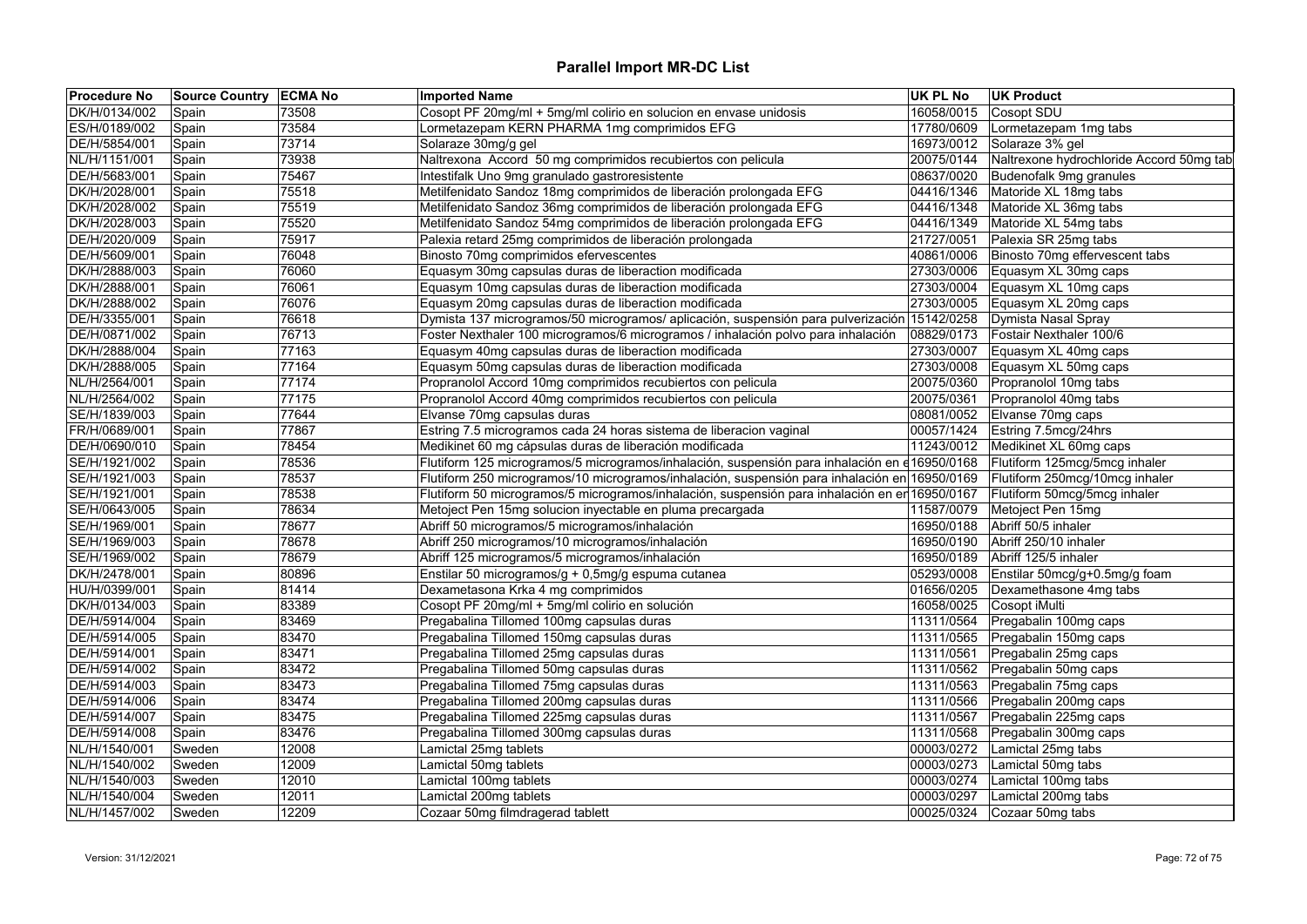## **Parallel Import MR-DC List**

| <b>Procedure No</b> | Source Country ECMA No |       | <b>Imported Name</b>                                                         | UK PL No   | <b>UK Product</b>                  |
|---------------------|------------------------|-------|------------------------------------------------------------------------------|------------|------------------------------------|
| DE/H/4019/002       | Sweden                 | 12308 | Sandimmun Neoral 25mg mjuka kapslar                                          | 00101/0387 | Neoral 25mg soft caps              |
| DE/H/4019/003       | Sweden                 | 12309 | Sandimmun Neoral 50mg mjuka kapslar                                          | 00101/0388 | Neoral 50mg soft caps              |
| DE/H/4019/004       | Sweden                 | 12310 | Sandimmun Neoral 100mg mjuka kapslar                                         | 00101/0389 | Neoral 100mg soft caps             |
| DE/H/4019/005       | Sweden                 | 12311 | Sandimmun Neoral 100mg/ml oral lösning                                       | 00101/0390 | Neoral 100mg/ml solution           |
| NL/H/3915/002       | Sweden                 | 12483 | Durogesic 25 mikrogram/timme depotplåster                                    | 00242/0192 | Durogesic DTrans 25ug/hr           |
| NL/H/3915/003       | Sweden                 | 12484 | Durogesic 50 mikrogram/timme depotplåster                                    | 00242/0193 | Durogesic DTrans 50ug/hr           |
| NL/H/3915/004       | Sweden                 | 12485 | Durogesic 75 mikrogram/timme depotplåster                                    | 00242/0194 | Durogesic DTrans 75ug/hr           |
| NL/H/3915/005       | Sweden                 | 12486 | Durogesic 100 mikrogram/timme depotplåster                                   | 00242/0195 | Durogesic DTrans 100ug/hr          |
| NL/H/1458/001       | Sweden                 | 12771 | Cozaar Comp 50mg/12,5mg filmdragerade tabletter                              | 00025/0338 | Cozaar Comp 50mg/12.5mg            |
| NL/H/1539/002       | Sweden                 | 12790 | Lamictal 5mg dispergerbar tablett                                            | 00003/0346 | Lamictal 5mg dispersible tabs      |
| NL/H/1539/003       | Sweden                 | 12791 | Lamictal 25mg dispergerbar tablett                                           | 00003/0347 | Lamictal 25mg dispersible tabs     |
| NL/H/1539/005       | Sweden                 | 12792 | Lamictal 100mg dispergerbar tablett                                          | 00003/0348 | Lamictal 100mg dispersible tabs    |
| NL/H/1539/004       | Sweden                 | 13028 | Lamictal 50mg dispergerbar tablett                                           | 00003/0368 | Lamictal 50mg dispersible tabs     |
| SE/H/1821/001       | Sweden                 | 13216 | Nasonex 50 mikrogram/dos, nässpray, suspension                               | 00025/0587 | Nasonex 50ug/actuation nasal spray |
| NL/H/4790/001       | Sweden                 | 13259 | Zanidip 10 mg filmdragerade tabletter                                        | 04595/0005 | Zanidip 10mg tabs                  |
| FI/H/1029/001       | Sweden                 | 13276 | Arthrotec forte                                                              | 00057/0932 | Arthrotec 75 tabs                  |
| IE/H/0838/001       | Sweden                 | 13358 | Sporanox 10mg/ml oral lösning                                                | 00242/0307 | Sporanox Liquid                    |
| DE/H/6220/001       | Sweden                 | 13488 | Malarone 250 mg/100 mg filmdragerade tabletter                               | 10949/0258 | Malarone tabs                      |
| DE/H/4019/001       | Sweden                 | 13540 | Sandimmun Neoral 10mg mjuka kapslar                                          | 00101/0483 | Neoral 10mg soft caps              |
| NL/H/1457/001       | Sweden                 | 13718 | Cozaar 12.5mg filmdragerad tablett                                           | 00025/0515 | Cozaar 12.5mg tabs                 |
| SE/H/0565/001       | Sweden                 | 14098 | Diovan Comp 80 mg/12,5 mg filmdragerade tabletter                            | 23860/0003 | Co-Diovan 80/12.5mg tabs           |
| SE/H/0169/002       | Sweden                 | 14592 | Seretide Diskus 50 mikrogram/250 mikrogram/dos                               | 10949/0315 | Seretide 250 Accuhaler             |
| SE/H/0169/003       | Sweden                 | 14593 | Seretide Diskus forte 50 mikrogram/500 mikrogram                             | 10949/0316 | Seretide 500 Accuhaler             |
| NL/H/1458/003       | Sweden                 | 14654 | Cozaar Comp Forte 100mg/25mg filmdragerade tabletter                         | 00025/0374 | Cozaar Comp 100mg/25mg             |
| NL/H/0150/001       | Sweden                 | 14924 | Nexplanon, 68 mg implantat för subdermal användning                          | 00025/0563 | Nexplanon                          |
| SE/H/0225/001       | Sweden                 | 15588 | Zaditen 0,25 mg/ml, ögondroppar, lösning                                     | 20162/0019 | Zaditen 0.25mg/ml eye drops        |
| SE/H/1843/001       | Sweden                 | 16267 | Zidoval 7,5mg/g vaginalgel                                                   | 46302/0153 | Zidoval 7.5mg/g Vaginal gel        |
| DE/H/5646/001       | Sweden                 | 17010 | Caverject Dual 10 mikrogram pulver och vätska till injektionsvätska, lösning | 00057/0939 | Caverject DCS 10ug                 |
| DE/H/5646/002       | Sweden                 | 17011 | Caverject Dual 20 mikrogram pulver och vätska till injektionsvätska, lösning | 00057/0940 | Caverject DCS 20ug                 |
| NL/H/1457/003       | Sweden                 | 17386 | Cozaar 100mg filmdragerad tablett                                            | 00025/0416 | Cozaar 100mg tabs                  |
| SE/H/0406/003       | Sweden                 | 17494 | Diovan 80mg filmdragerade tabletter                                          | 00101/0600 | Diovan 80mg tabs                   |
| SE/H/0406/004       | Sweden                 | 17495 | Diovan 160mg filmdragerade tabletter                                         | 00101/0601 | Diovan 160mg tabs                  |
| NL/H/0299/001       | Sweden                 | 18094 | Spiriva 18 mikrogram inhalationspulver, hård kapsel                          | 14598/0062 | Spiriva 18mcg inhalation powder    |
| NL/H/0156/001       | Sweden                 | 18958 | Seroquel 25mg filmdragerade tabletter                                        | 50827/0002 | Seroquel 25mg tabs                 |
| NL/H/0156/002       | Sweden                 | 18959 | Seroquel 100mg filmdragerade tabletter                                       | 50827/0003 | Seroquel 100mg tabs                |
| NL/H/0156/003       | Sweden                 | 18960 | Seroquel 200mg filmdragerade tabletter                                       | 50827/0004 | Seroquel 200mg tabs                |
| NL/H/0156/007       | Sweden                 | 18961 | Seroquel 300mg filmdragerade tabletter                                       | 50827/0005 | Seroquel 300mg tabs                |
| NL/H/4790/002       | Sweden                 | 19046 | Zanidip 20 mg filmdragerade tabletter                                        | 04595/0010 | Zanidip 20mg tabs                  |
| DE/H/5770/002       | Sweden                 | 19166 | Seretide Evohaler 25 mikrogram/125 mikrogram/dos inhalationsspray            | 10949/0338 | Seretide 125 Evohaler              |
| DE/H/5770/003       | Sweden                 | 19167 | Seretide Evohaler 25 mikrogram/250 mikrogram/dos inhalationsspray            | 10949/0339 | Seretide 250 Evohaler              |
| SE/H/0565/002       | Sweden                 | 19525 | Diovan Comp 160 mg/12,5 mg filmdragerade tabletter                           | 23860/0004 | Co-Diovan 160/12.5mg tabs          |
| SE/H/0406/005       | Sweden                 | 20464 | Diovan 40mg filmdragerade tabletter                                          | 00101/0599 | Diovan 40mg tabs                   |
| NL/H/0487/001       | Sweden                 | 20617 | Vesicare 5mg tabletter                                                       | 00166/0197 | Vesicare 5mg tabs                  |
| NL/H/0487/002       | Sweden                 | 20618 | Vesicare 10mg tabletter                                                      | 00166/0198 | Vesicare 10mg tabs                 |
| FI/H/0313/001       | Sweden                 | 20890 | Nebido 1000mg/4ml injektionsvätska lösning                                   | 00010/0549 | Nebido 1000mg/4ml inj              |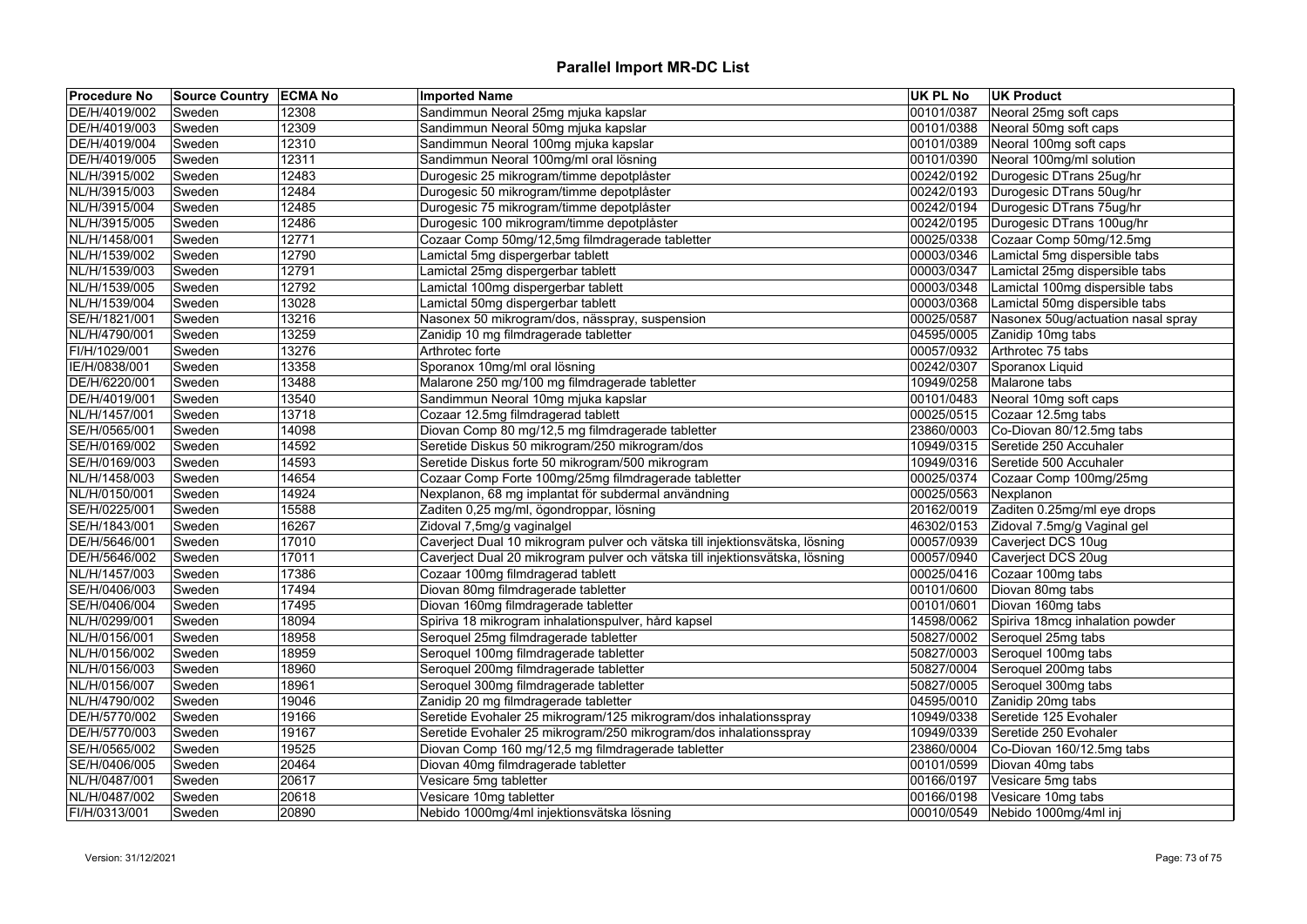## **Parallel Import MR-DC List**

| <b>Procedure No</b> | Source Country ECMA No |       | <b>Imported Name</b>                                                      | UK PL No           | <b>UK Product</b>                          |
|---------------------|------------------------|-------|---------------------------------------------------------------------------|--------------------|--------------------------------------------|
| SE/H/0565/003       | Sweden                 | 21204 | Diovan Comp 160 mg/25 mg filmdragerade tabletter                          | 23860/0005         | Co-Diovan 160/25mg tabs                    |
| NL/H/3915/001       | Sweden                 | 21308 | Durogesic 12 mikrogram/timme depotplåster                                 | 00242/0409         | Durogesic DTrans 12ug/hr                   |
| FI/H/0981/001       | Sweden                 | 22413 | Tobrasone 3 mg/ml/1 mg/ml ögondroppar, suspension                         | 00101/1007         | Tobradex eye drops                         |
| NL/H/1458/002       | Sweden                 | 22490 | Cozaar Comp 100mg/12,5mg filmdragerade tabletter                          | 00025/0473         | Cozaar Comp 100mg/12.5mg                   |
| SE/H/0406/006       | Sweden                 | 22840 | Diovan 320mg filmdragerade tabletter                                      | 00101/0726         | Diovan 320mg tabs                          |
| IE/H/0574/001       | Sweden                 | 22988 | Rectogesic 4mg/g                                                          | 16508/0037         | Rectogesic ointment                        |
| NL/H/0732/001       | Sweden                 | 23419 | Mezavant 1200 mg enterodepottabletter                                     | 08081/0040         | Mezavant XL 1200mg tabs                    |
| DE/H/0690/001       | Sweden                 | 23835 | Medikinet 5mg tabletter                                                   | 11243/0002         | Medikinet 5mg tabs                         |
| DE/H/0690/002       | Sweden                 | 23836 | Medikinet 10mg tabletter                                                  | 11243/0003         | Medikinet 10mg tabs                        |
| DE/H/0690/003       | Sweden                 | 23837 | Medikinet 20mg tabletter                                                  |                    | 11243/0004 Medikinet 20mg tabs             |
| DE/H/0690/004       | Sweden                 | 23840 | Medikinet 10 mg, kapsel med modifierad frisättning, hård                  | 11243/0005         | Medikinet XL 10mg caps                     |
| DE/H/0690/005       | Sweden                 | 23841 | Medikinet 20 mg, kapsel med modifierad frisättning, hård                  | 11243/0006         | Medikinet XL 20mg caps                     |
| DE/H/0690/006       | Sweden                 | 23842 | Medikinet 30 mg, kapsel med modifierad frisättning, hård                  | 11243/0007         | Medikinet XL 30mg caps                     |
| DE/H/0690/007       | Sweden                 | 23843 | Medikinet 40 mg, kapsel med modifierad frisättning, hård                  |                    | 11243/0008 Medikinet XL 40mg caps          |
| NL/H/0718/001       | Sweden                 | 24315 | Spiriva Respimat 2,5 mikrogram inhalationsvätska, lösning                 | 14598/0084         | Spiriva Respimat                           |
| DE/H/5733/001       | Sweden                 | 25314 | Versatis 700mg medicinskt plåster                                         | 50414/0012         | Versatis 700mg medicated plaster           |
| NL/H/0156/008       | Sweden                 | 25986 | Seroquel Depot 50mg depottabletter                                        | 50827/0006         | Seroquel XL 50mg tabs                      |
| NL/H/0156/009       | Sweden                 | 25987 | Seroquel Depot 200mg depottabletter                                       | 50827/0008         | Seroquel XL 200mg tabs                     |
| NL/H/0156/010       | Sweden                 | 25988 | Seroquel Depot 300mg depottabletter                                       | 50827/0009         | Seroquel XL 300mg tabs                     |
| NL/H/0156/011       | Sweden                 | 25989 | Seroquel Depot 400mg depottabletter                                       | 50827/0010         | Seroquel XL 400mg tabs                     |
| NL/H/0156/012       | Sweden                 | 26908 | Seroquel Depot 150mg depottabletter                                       | 50827/0007         | Seroquel XL 150mg tabs                     |
| DE/H/2020/004       | Sweden                 | 42624 | Palexia Depot 50mg depottabletter                                         | 21727/0041         | Palexia SR 50mg tabs                       |
| DE/H/2020/005       | Sweden                 | 42625 | Palexia Depot 100mg depottabletter                                        | 21727/0042         | Palexia SR 100mg tabs                      |
| DE/H/2020/006       | Sweden                 | 42626 | Palexia Depot 150mg depottabletter                                        | 50414/0016         | Palexia SR 150mg tabs                      |
| DE/H/2020/007       | Sweden                 | 42627 | Palexia Depot 200mg depottabletter                                        | 50414/0017         | Palexia SR 200mg tabs                      |
| DE/H/2020/008       | Sweden                 | 42628 | Palexia Depot 250mg depottabletter                                        | 50414/0018         | Palexia SR 250mg tabs                      |
| DK/H/2871/001       | Sweden                 | 43543 | Picoprep                                                                  | 03194/0014 Picolax |                                            |
| DE/H/0690/008       | Sweden                 | 44810 | Medikinet 5 mg, kapsel med modifierad frisättning, hård                   | 11243/0010         | Medikinet XL 5mg caps                      |
| SE/H/1074/001       | Sweden                 | 45850 | Latanoprost/Timolol Pfizer 50 mikrogram/ml + 5 mg/ml ögondroppar, lösning | 00057/1322         | Latanoprost/Timolol Pfizer 50+5 ug/ml      |
| SE/H/1342/001       | Sweden                 | 46033 | Hidrasec 30mg granules for oral suspension                                |                    | 39418/0002 Hidrasec Children 30mg granules |
| DE/H/2020/009       | Sweden                 | 46138 | Palexia Depot 25mg depottabletter                                         | 21727/0051         | Palexia SR 25mg tabs                       |
| DE/H/3355/001       | Sweden                 | 47084 | Dymista125 mikrogram + 50 mikrogram/sprayning nässpray, suspension        | 15142/0258         | Dymista Nasal Spray                        |
| NL/H/2564/001       | Sweden                 | 48093 | Propranolol Accord 10mg filmdragerade tabletter                           | 20075/0360         | Propranolol 10mg tabs                      |
| NL/H/2564/002       | Sweden                 | 48094 | Propranolol Accord 40mg filmdragerade tabletter                           | 20075/0361         | Propranolol 40mg tabs                      |
| DK/H/2028/001       | Sweden                 | 48201 | Methylphenidate Sandoz 18mg depottabletter                                | 04416/1346         | Matoride XL 18mg tabs                      |
| DK/H/2028/002       | Sweden                 | 48202 | Methylphenidate Sandoz 36mg depottabletter                                | 04416/1348         | Matoride XL 36mg tabs                      |
| DK/H/2028/003       | Sweden                 | 48203 | Methylphenidate Sandoz 54mg depottabletter                                | 04416/1349         | Matoride XL 54mg tabs                      |
| IE/H/0972/002       | Sweden                 | 51208 | Espranor 8 mg frystorkad tablett                                          | 00156/0365         | Espranor 8mg oral lyophilisate             |
| DK/H/0134/003       | Sweden                 | 56217 | Cosopt sine 20mg/ml + 5mg/ml ögondroppar, lösning                         | 16058/0025         | Cosopt iMulti                              |
| AT/H/0751/001       | Sweden                 | 56481 | Klexane 2000 IE (20 mg)/0,2 ml injektionsvätska, lösning, förfylld spruta | 04425/0187         | Clexane Syringes 2000IU (20mg)/0.2ml       |
| AT/H/0751/002       |                        | 56482 | Klexane 4000 IE (40 mg)/0,4 ml injektionsvätska, lösning, förfylld spruta | 04425/0187         | Clexane Syringes 4000IU (40mg)/0.4ml       |
| AT/H/0751/003       | Sweden                 | 56483 | Klexane 6000 IE (60 mg)/0,6 ml injektionsvätska, lösning, förfylld spruta | 04425/0187         | Clexane Syringes 6000IU (60mg)/0.6ml       |
| AT/H/0751/004       | Sweden                 | 56484 |                                                                           | 04425/0187         |                                            |
|                     | Sweden                 |       | Klexane 8000 IE (80 mg)/0,8 ml injektionsvätska, lösning, förfylld spruta |                    | Clexane Syringes 8000IU (80mg)/0.8ml       |
| AT/H/0751/005       | Sweden                 | 56485 | Klexane 10000 IE (100 mg)/1 ml injektionsvätska, lösning, förfylld spruta | 04425/0187         | Clexane Syringes 10000IU (100mg)/1ml       |
| AT/H/0754/001       | Sweden                 | 56488 | Klexane 12 000IE (120mg)/0,8ml injektionsvätska, lösning, förfylld spruta | 04425/0185         | Clexane Forte 12000IU (120mg)/0.8ml        |